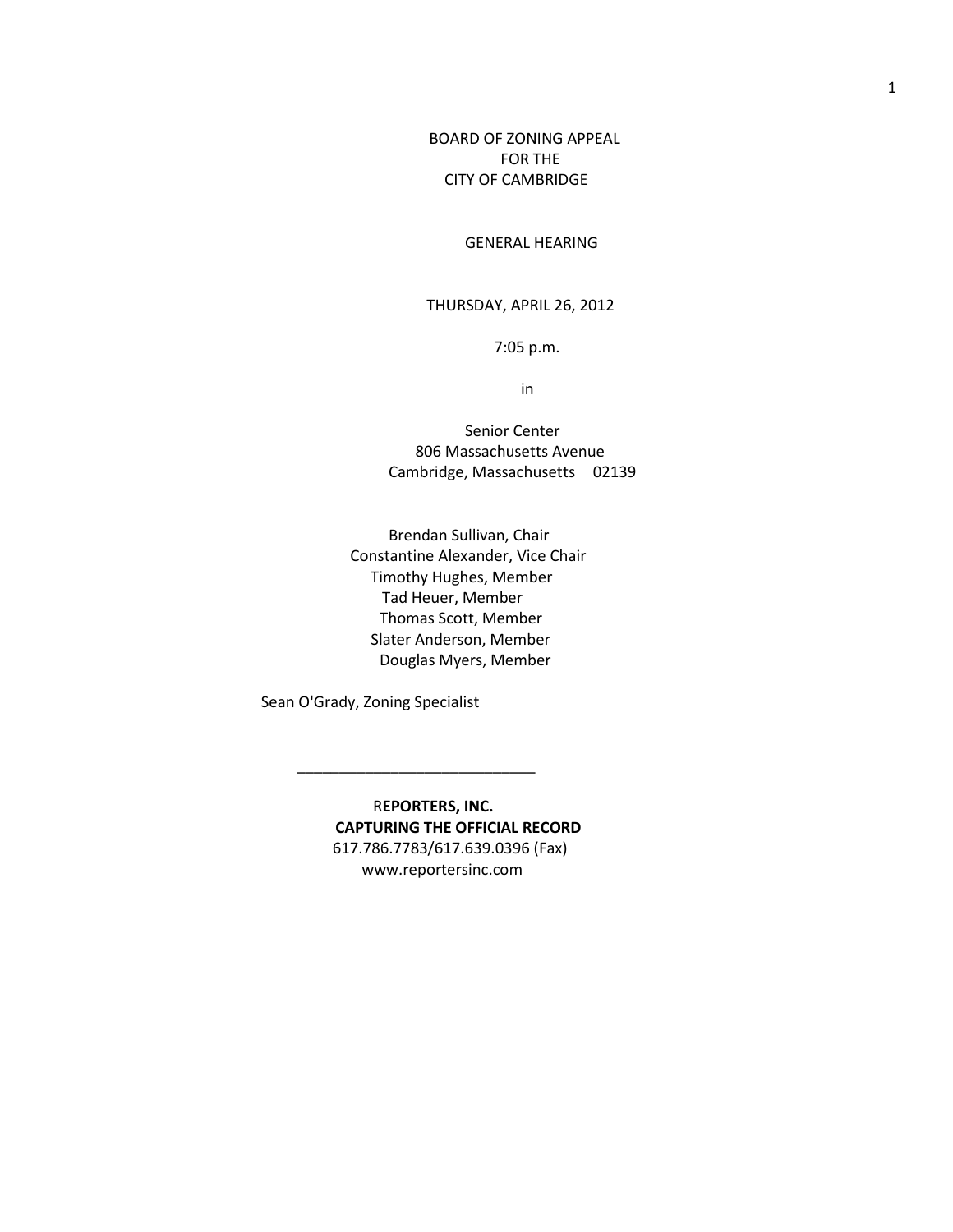**I N D E X**

| CASE  |     | <b>PAGE</b> |
|-------|-----|-------------|
| 10216 | --  | 8           |
| 10230 |     | 59          |
| 10229 | --  | 3           |
| 10158 | $-$ | 6           |
| 10188 |     | 76          |
| 10239 |     | 112         |
| 10240 | $-$ | 127         |
| 10241 | --  | 253         |
| 10242 |     | 236         |
| 10243 |     | 297         |
| 10244 | --  | 299         |
| 10245 | --  | 342         |
| 10246 | $-$ | 355         |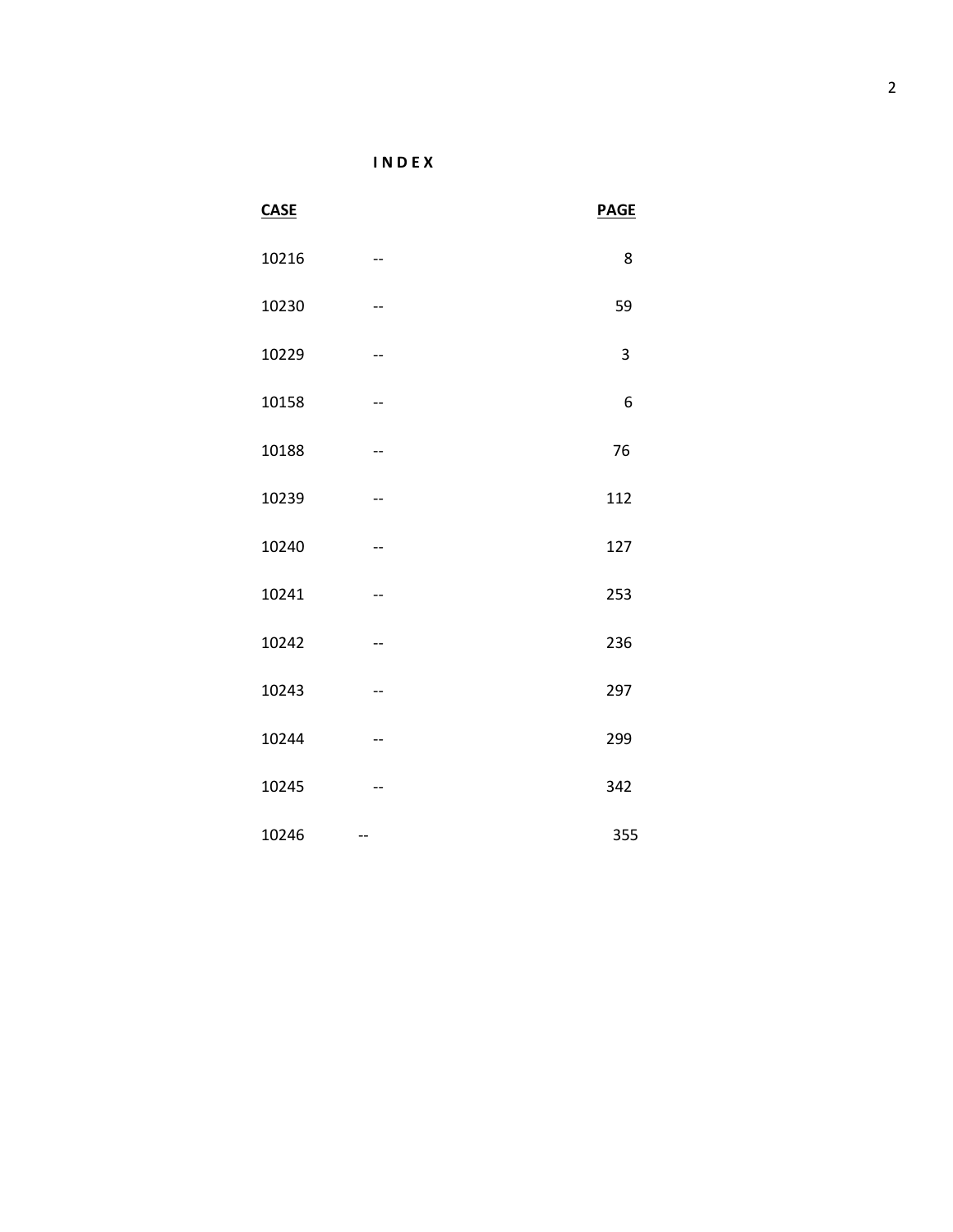## **P R O C E E D I N G S**

(7:05 p.m.) (Sitting Members: Constantine Alexander, Timothy Hughes, Tad Heuer, Douglas Myers, Slater Anderson.)

CONSTANTINE ALEXANDER: Excuse me, I'd like to call the meeting to order.

Good evening. I'm going to call the meeting to order of the Board of Zoning Appeals. I'm acting as chair, at least initially, and in my capacity as such I'm going to first call case No. 10229, 96 Griswold Street.

Anyone here wishing to be heard on this matter?

(No Response.)

CONSTANTINE ALEXANDER: The chair notes there's no one wishing to be heard.

There's an e-mail in our file from John Lodge who I will note is the architect for that project that's the subject of that petition. It's addressed to Maria Pacheco.

(Reading) Dear Maria: Thanks for your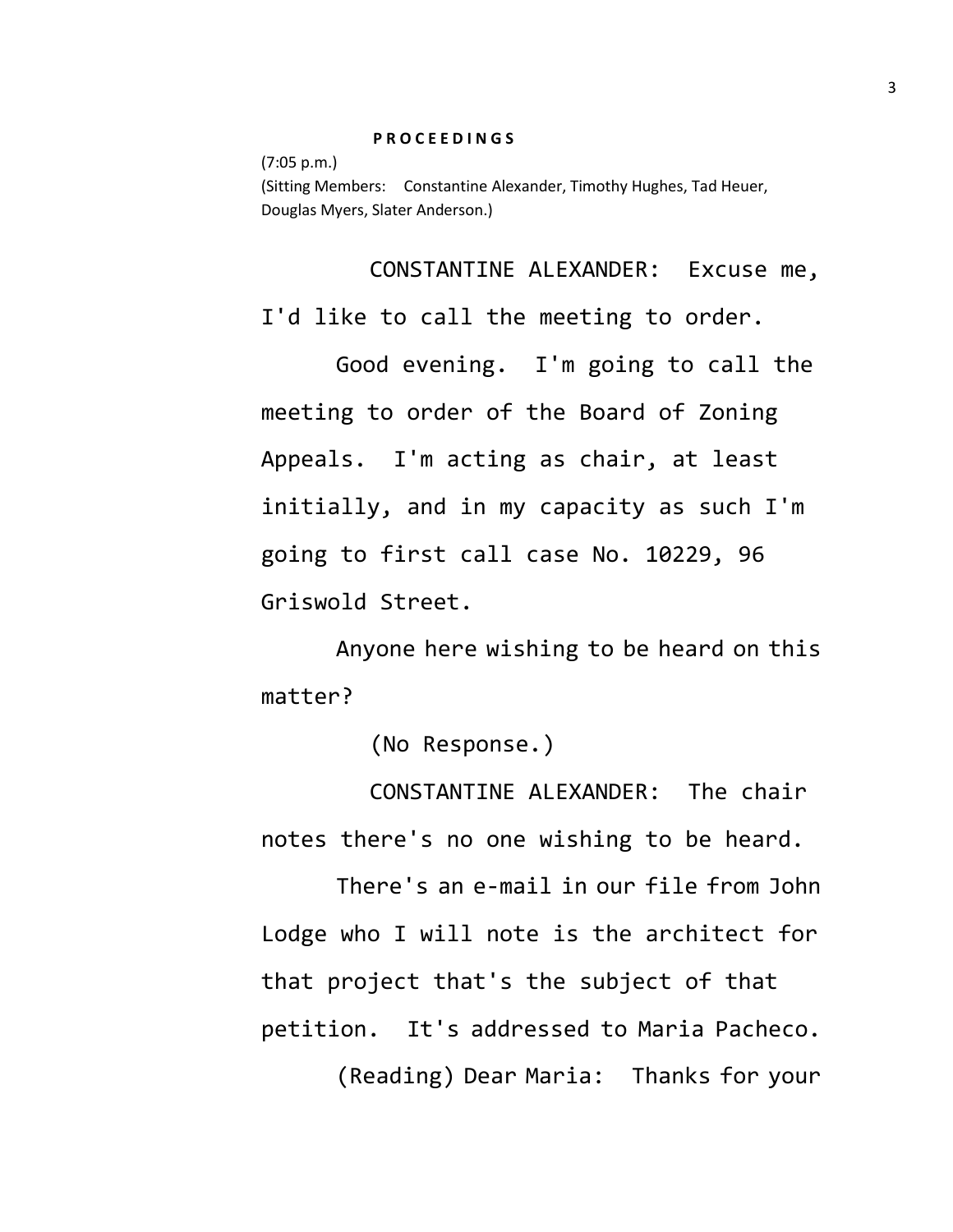help today. As discussed, we'd like to continue the Special Permit hearing for 96 Griswold to the June meeting of the BZA. I will try to come by later in the week to go over our plans with Sean this week, so let me know if you need something in writing and I'll bring it along.

So we have a request to continue this case as a case heard until the June meeting. What dates are available in June, Sean?

SEAN O'GRADY: Either the 14th or the 28th. I do have a request, though. Griswold was asking for the 28th.

CONSTANTINE ALEXANDER: The 28th, that's the second one in June. And it's a case heard and the members who have to be there is myself, Tom, Tom Scott. Are you available on the 28th? Brendan is not here. I assume he is. Tad.

> TAD HEUER: Yes. CONSTANTINE ALEXANDER: And Tim.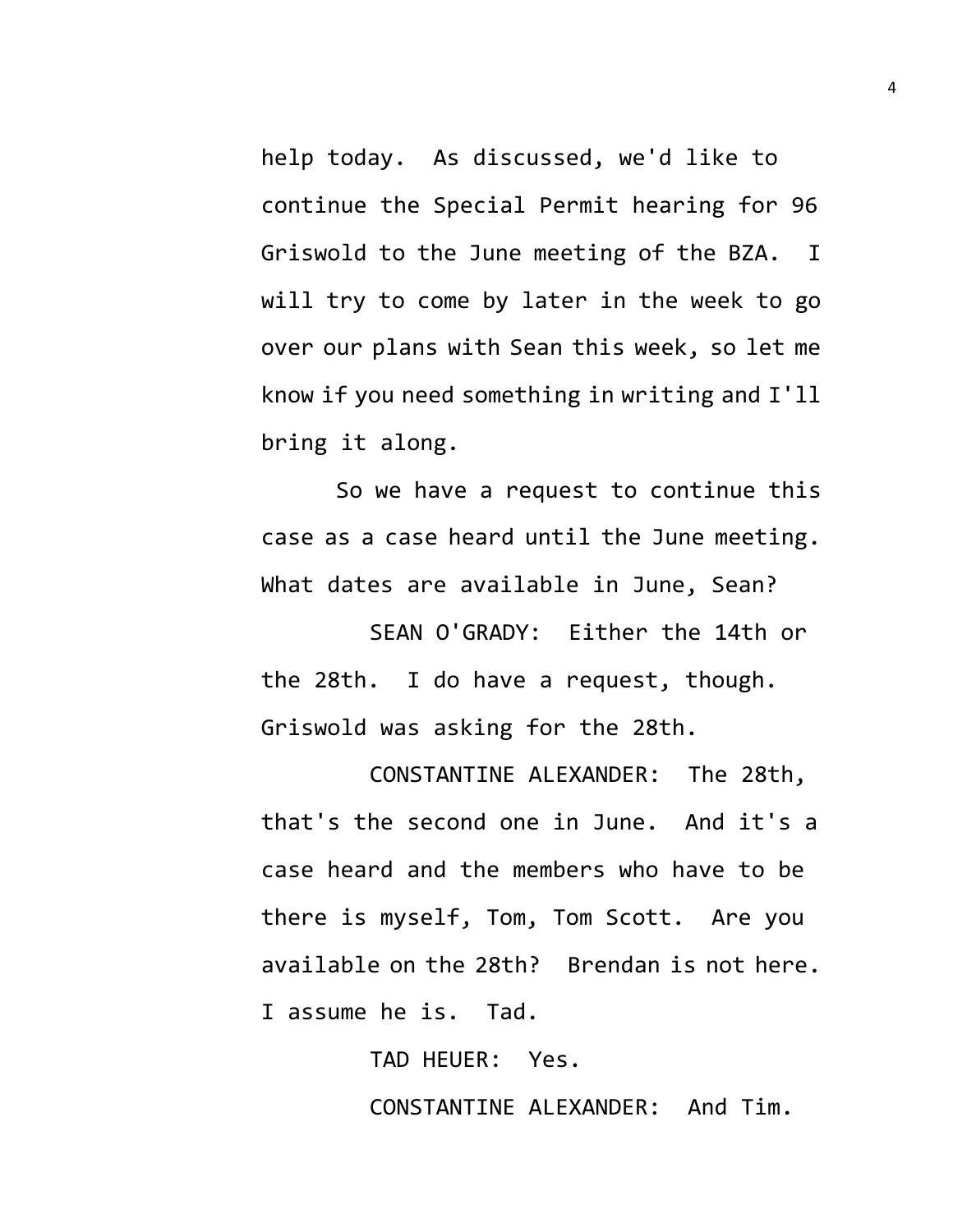TIMOTHY HUGHES: I'm okay with it. CONSTANTINE ALEXANDER: The chair moves that this case be continued until seven p.m. on June 28th, on the condition that the Petitioner modify the sign to reflect the new date and time.

The chair would note for the record that currently the sign has not been updated. So even if these people didn't request a continuance, we would not have heard the case tonight. So they should be encouraged to take the sign and get it right this time or we'll not hear it on the 28th.

All those in favor of continuing this Ace until the June 28th say Aye.

(Aye).

SEAN O'GRADY: Is there a waiver?

TAD HEUER: Yes.

(Alexander, Hughes, Heuer, Myers, Anderson.)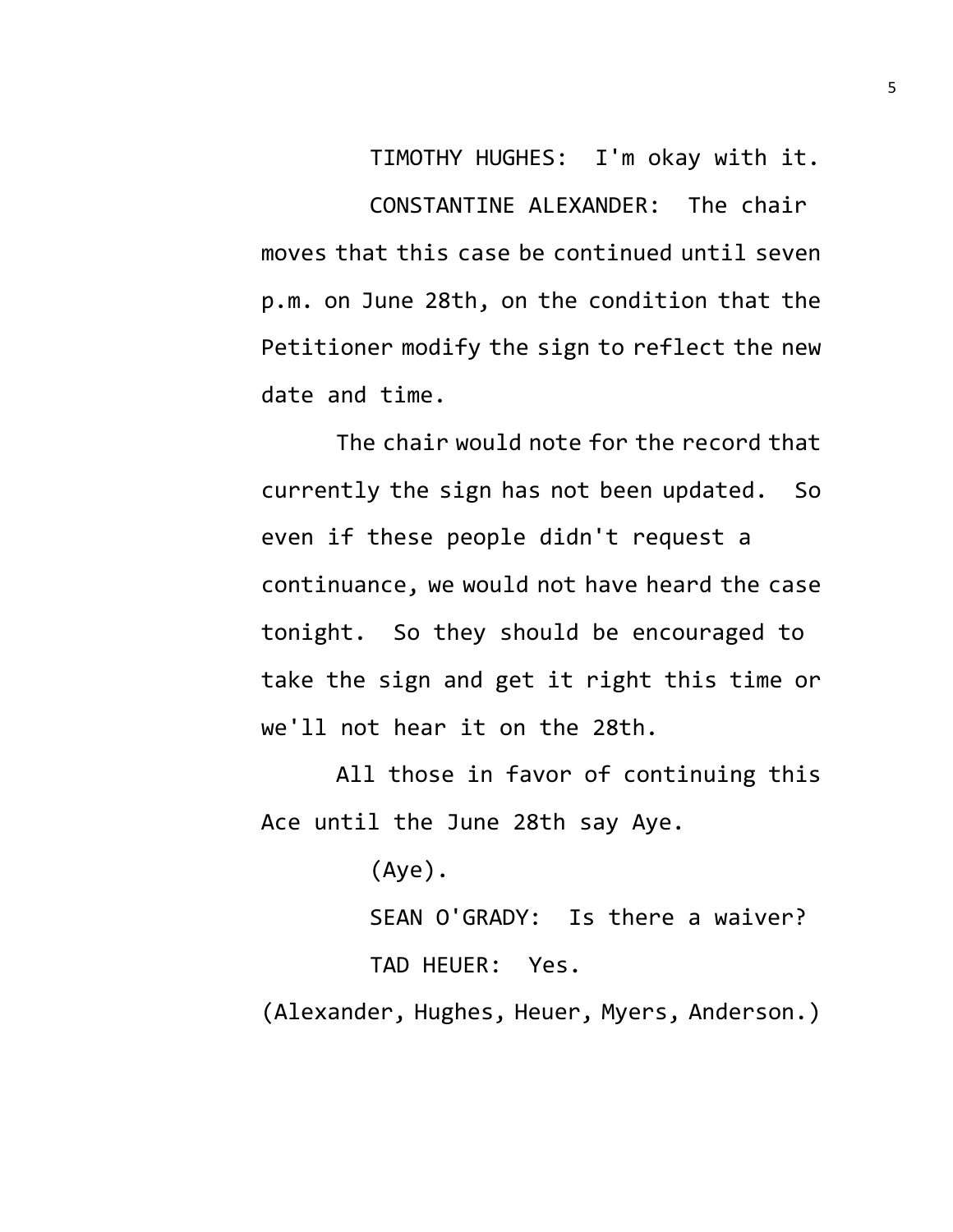(7:05 p.m.)

(Sitting Members: Constantine Alexander, Timothy Hughes, Tad Heuer, Douglas Myers, Slater Anderson.)

CONSTANTINE ALEXANDER: The acting chair will call case No. 10158, 8 Coolidge Hill Road.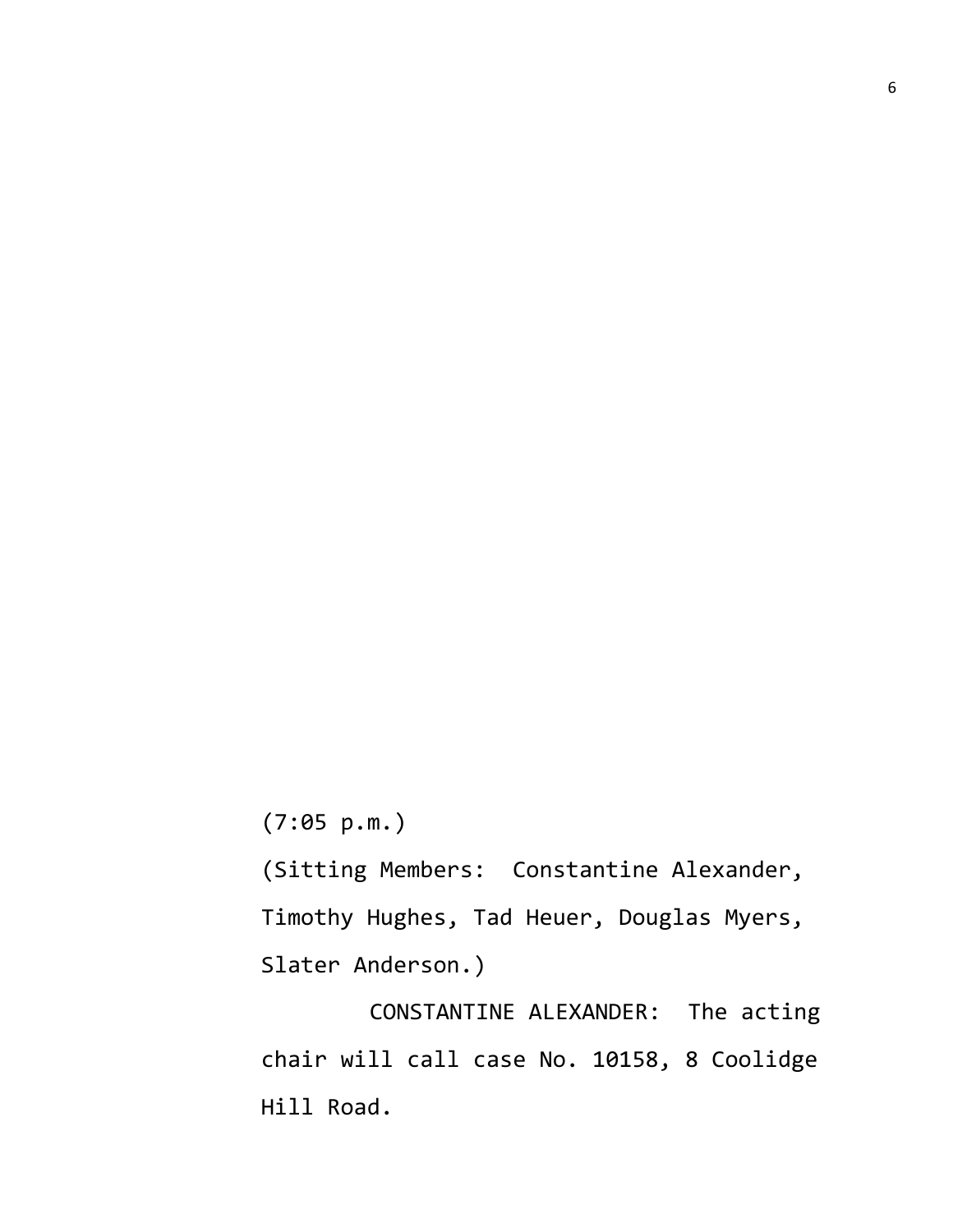Anyone here wishing to be heard on that matter?

ATTORNEY JAMES RAFFERTY: Good evening, Mr. Chairman, members of the Board. For the record, James Rafferty. This case has been continued at least once, and I think given its present posture, the Applicant is prepared to withdraw.

CONSTANTINE ALEXANDER: Okay. Any comments on this? By the way, anybody in the audience wishing to be heard on this case?

(No Response.)

CONSTANTINE ALEXANDER: The chair will move that this case, per the request of the Petitioner be withdrawn.

All those in favor say Aye.

(Aye).

CONSTANTINE ALEXANDER: Five in favor.

(Alexander, Hughes, Heuer, Myers, Anderson.)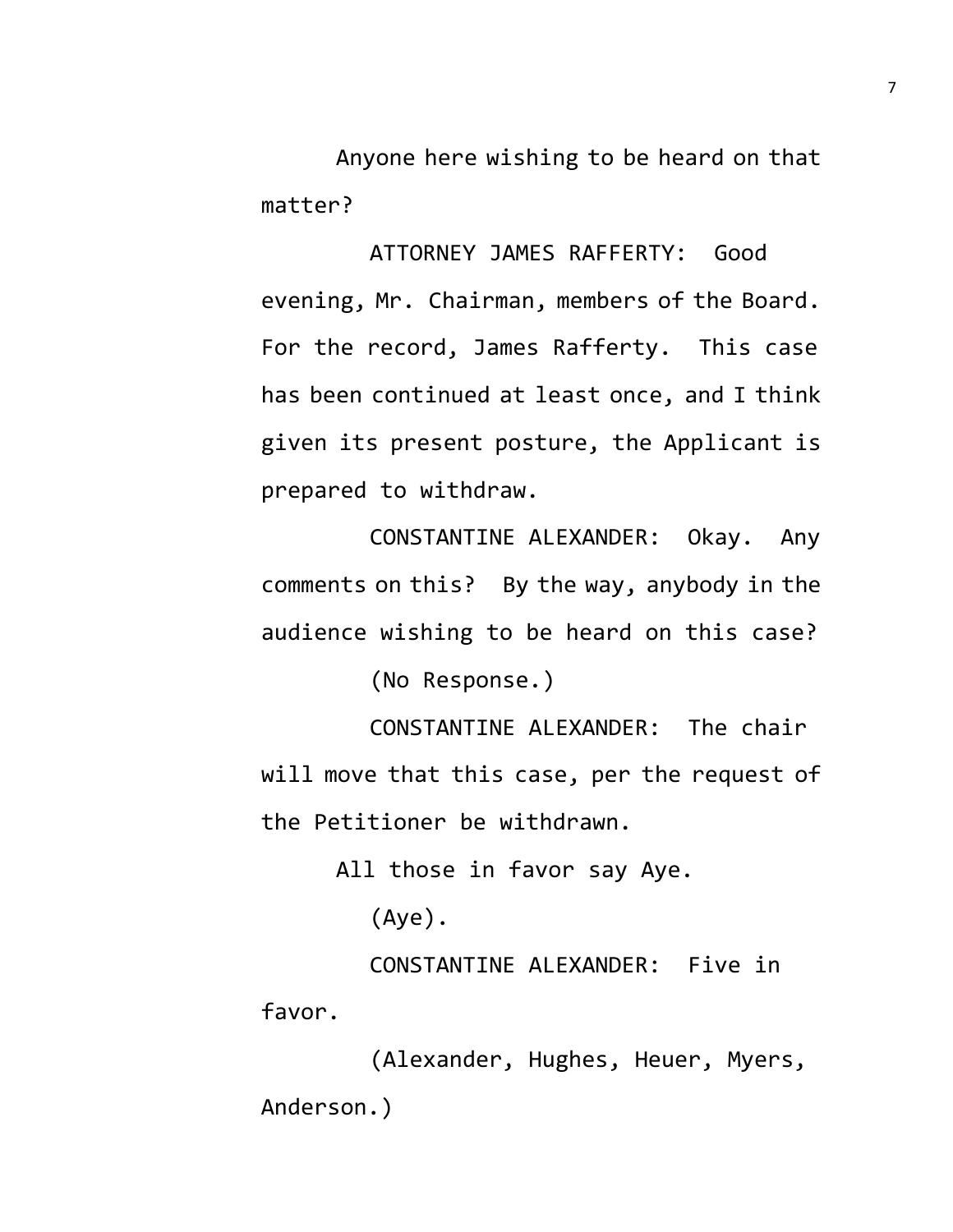ATTORNEY JAMES RAFFERTY: Thank you

very much.

(7:05 p.m.)

(Sitting Members: Constantine Alexander, Timothy Hughes, Tad Heuer, Douglas Myers, Slater Anderson.)

CONSTANTINE ALEXANDER: The chair will call case No. 10216, 10 Avon Place.

Anyone here on this matter? By the way, the members of the Board for this case are Tim, Slater, myself, Tad, and Doug.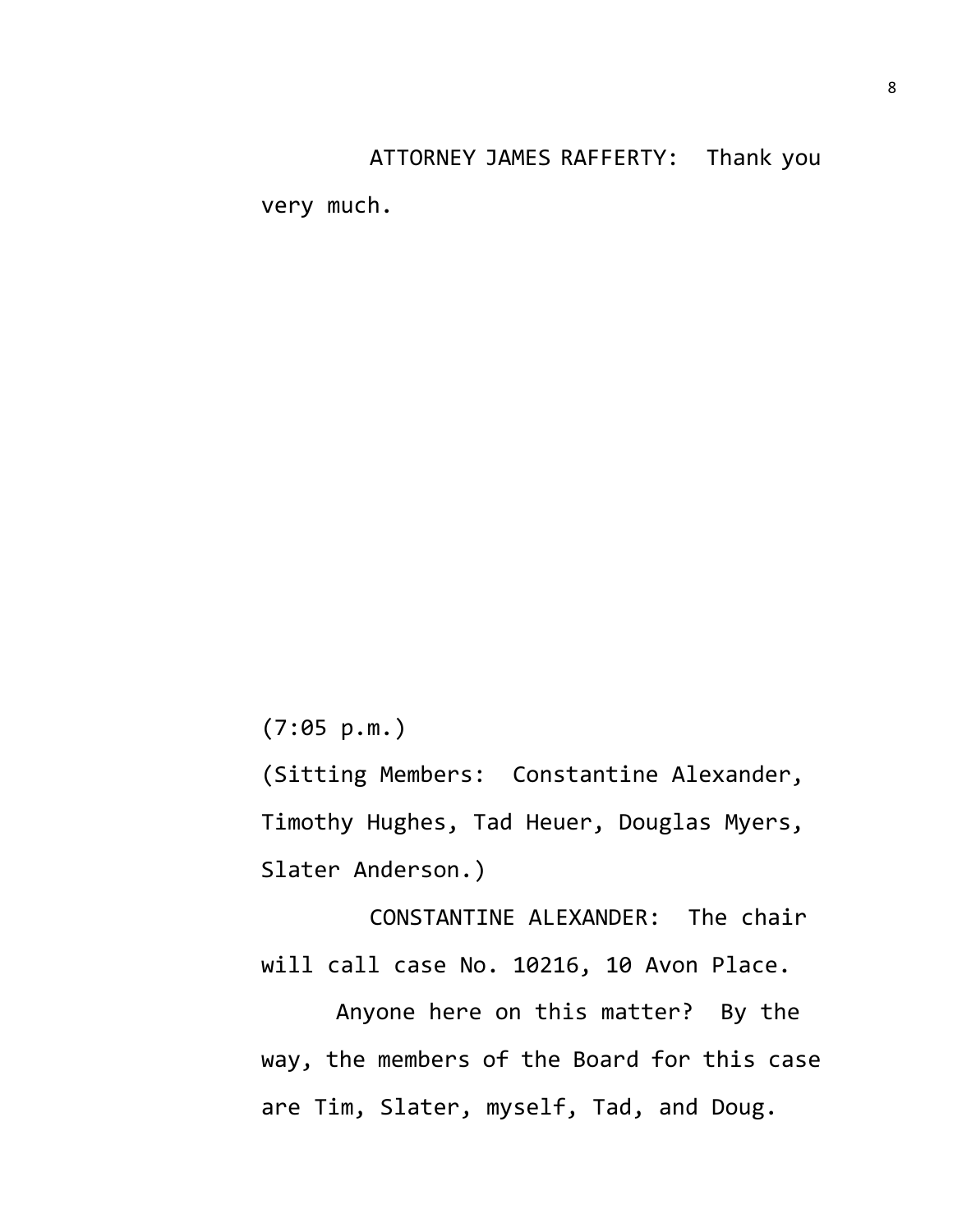ANDREW KEATING: Hello, everyone. CONSTANTINE ALEXANDER: Hello. ANDREW KEATING: Andrew Keating representing the Applicants Oliver and Kathryn Grantham who are the property owners. We have some revised documentation --

CONSTANTINE ALEXANDER: This is stuff in the file already or new documents? ANDREW KEATING: No, no, it's in the file already but just for your use and presentation. I'm sorry, these are all separate. Andrew Kizlinski is the project architect, but he's stuck in traffic right now, but I think we're okay to move on without him and hopefully any questions about the calcs and so forth, if they come up, I can answer.

CONSTANTINE ALEXANDER: If need be, we can recess the case until later in the evening.

ANDREW KEATING: He may come dashing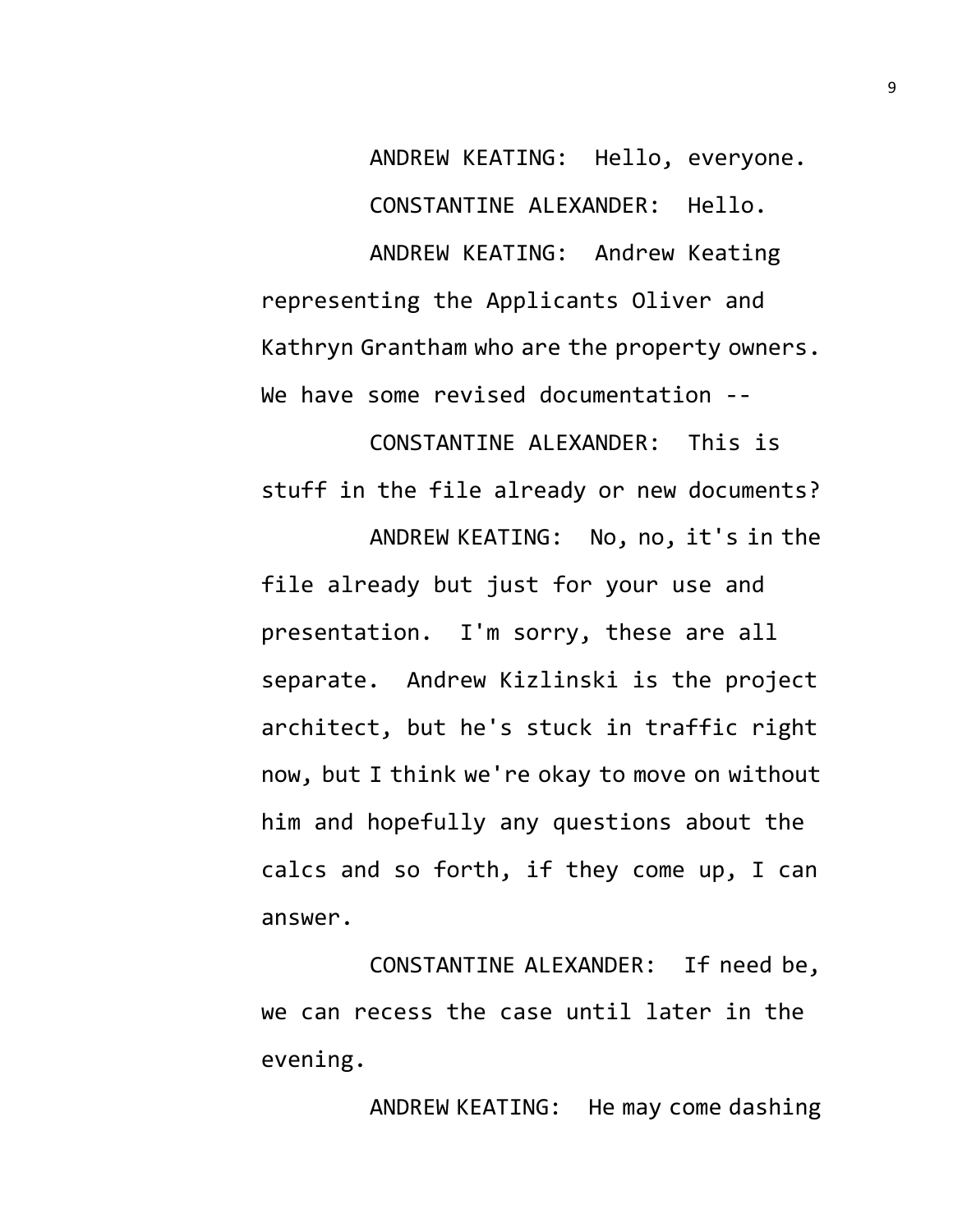in here. So, Kathryn Grantham is the homeowner to my right. This is Dash --

KATHRYN GRANTHAM: I apologize for the interruption for having a child here. My baby-sitter canceled an hour ago.

CONSTANTINE ALEXANDER: Not at all.

ANDREW KEATING: And you met Oliver last session, and he would be here tonight if he didn't have an unbreakable business engagement.

So the Board was kind enough to grant us a continuance at the last session that we attended. This, just a quick overview, this is -- we are seeking relief from a couple of Zoning criteria in order to build a small eight-foot-by-ten-foot addition at the rear of this property. And so that's shown on the site plan there. So what we --

TAD HEUER: I'm sorry. I see you have a removed the deck; is that right? ANDREW KEATING: We did. So we had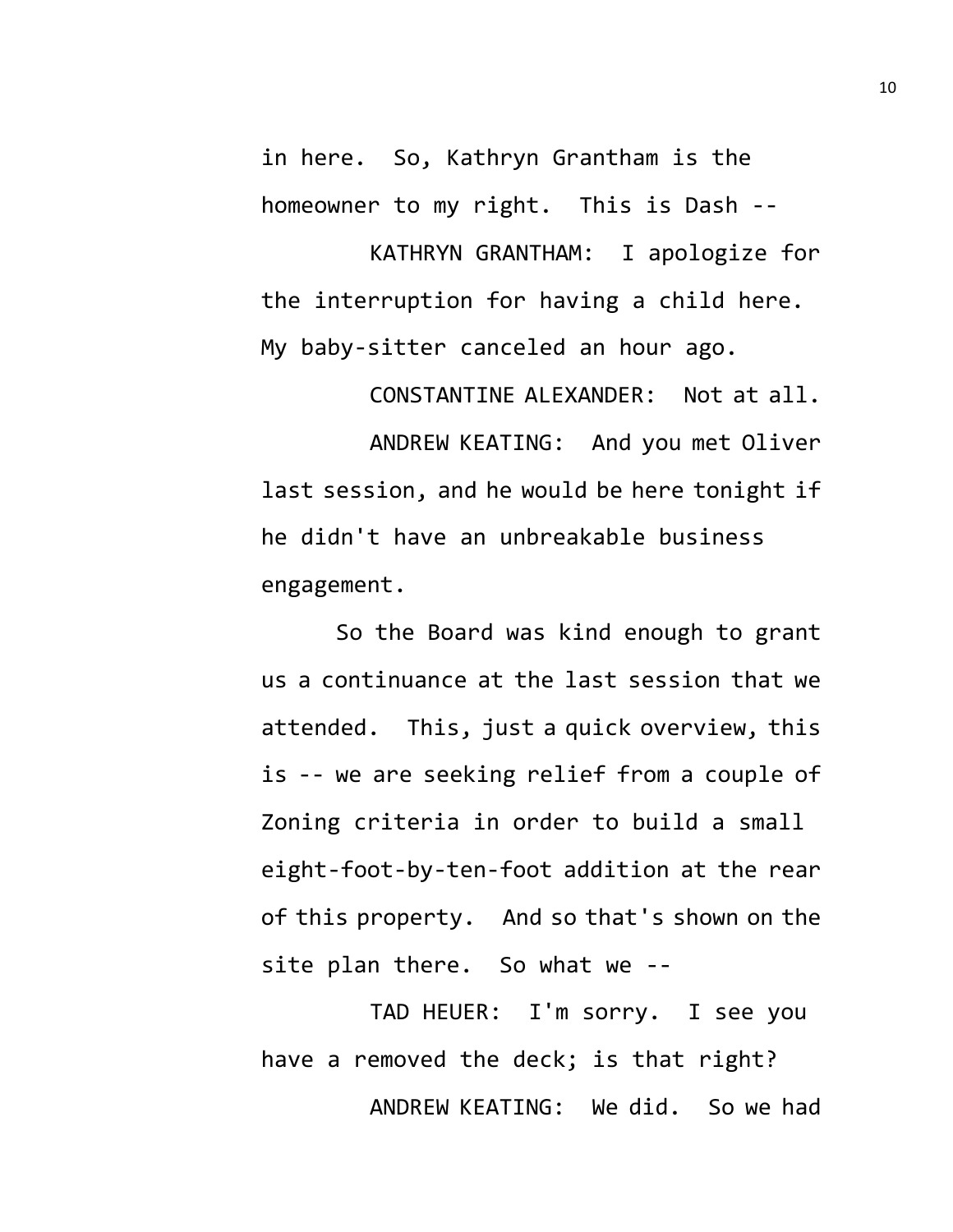opposition from the neighbors to the deck, and generally -- we have letters of support from the neighbors in regard to the --

CONSTANTINE ALEXANDER: I see there's one neighbor in the audience.

ANDREW KEATING: We have a few of the neighbors here. We have letters of support from four of the neighbors, so I don't know if these need to be --

CONSTANTINE ALEXANDER: Yes. We'll read them into the record at the appropriate time.

ANDREW KEATING: Okay. So essentially we've struck the roof deck from the project.

Additionally we've gone back and taken another look at the FAR calcs in relation to the -- in relation to the interior courtyard ordinance, and this was something that was called to our attention by Sean at the last -- called to the attention at the session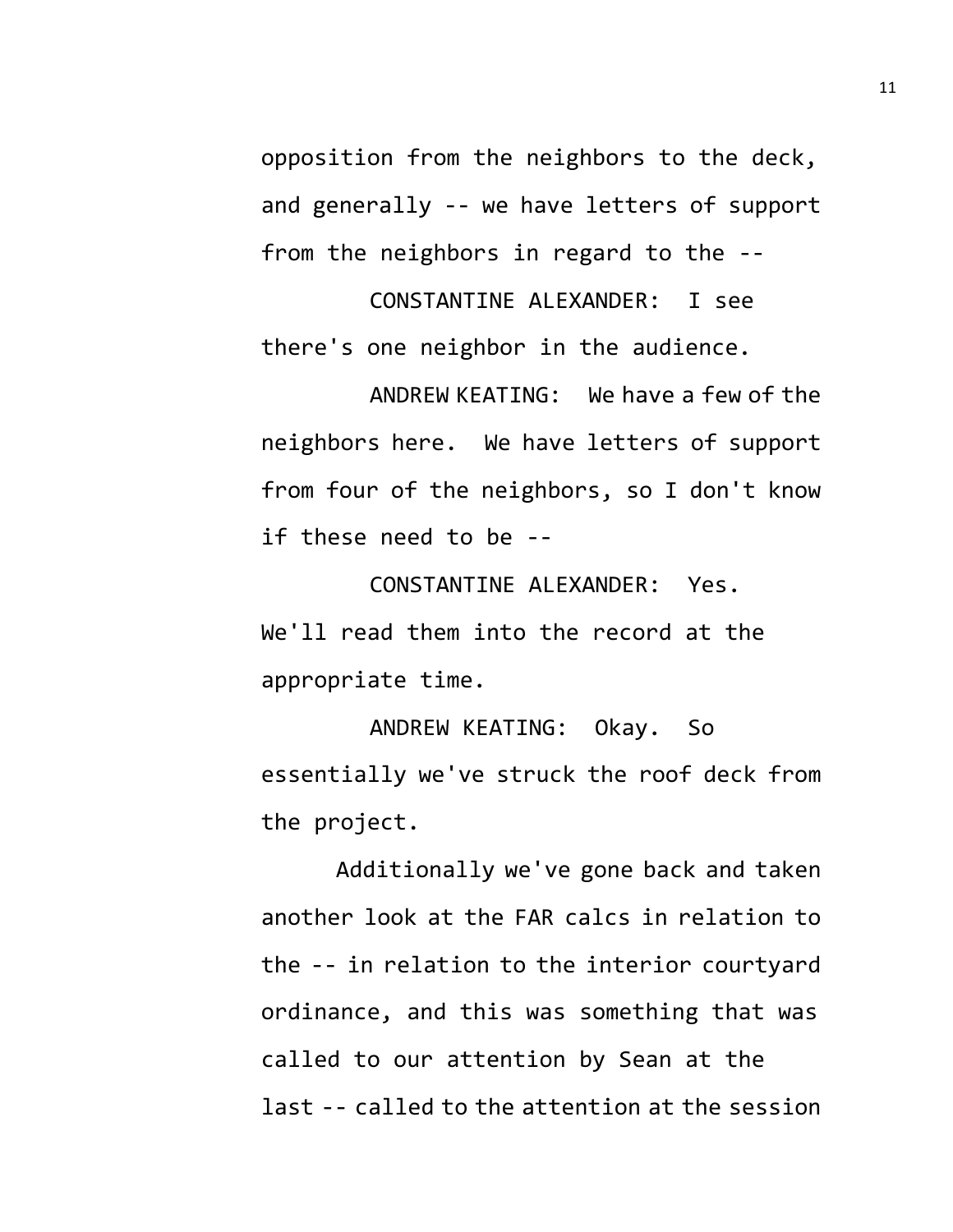at the last session. And what we've essentially found is that in addition to seeking relief from the rear yard setback, we do need to seek relief for the FAR as well. And so what we, what we have is technically an increase in FAR of something like 60 square feet.

CONSTANTINE ALEXANDER: It's 52 square feet.

ANDREW KEATING: 52 square feet. TAD HEUER: You actually have an increase of 52 square feet; right, not just technically?

ANDREW KEATING: When I say technically, I'm trying to give due concern that there's a swap with the attic space.

CONSTANTINE ALEXANDER: The form shows that you're going to increase -- your dimensional form.

> ANDREW KEATING: Correct. CONSTANTINE ALEXANDER: 52 square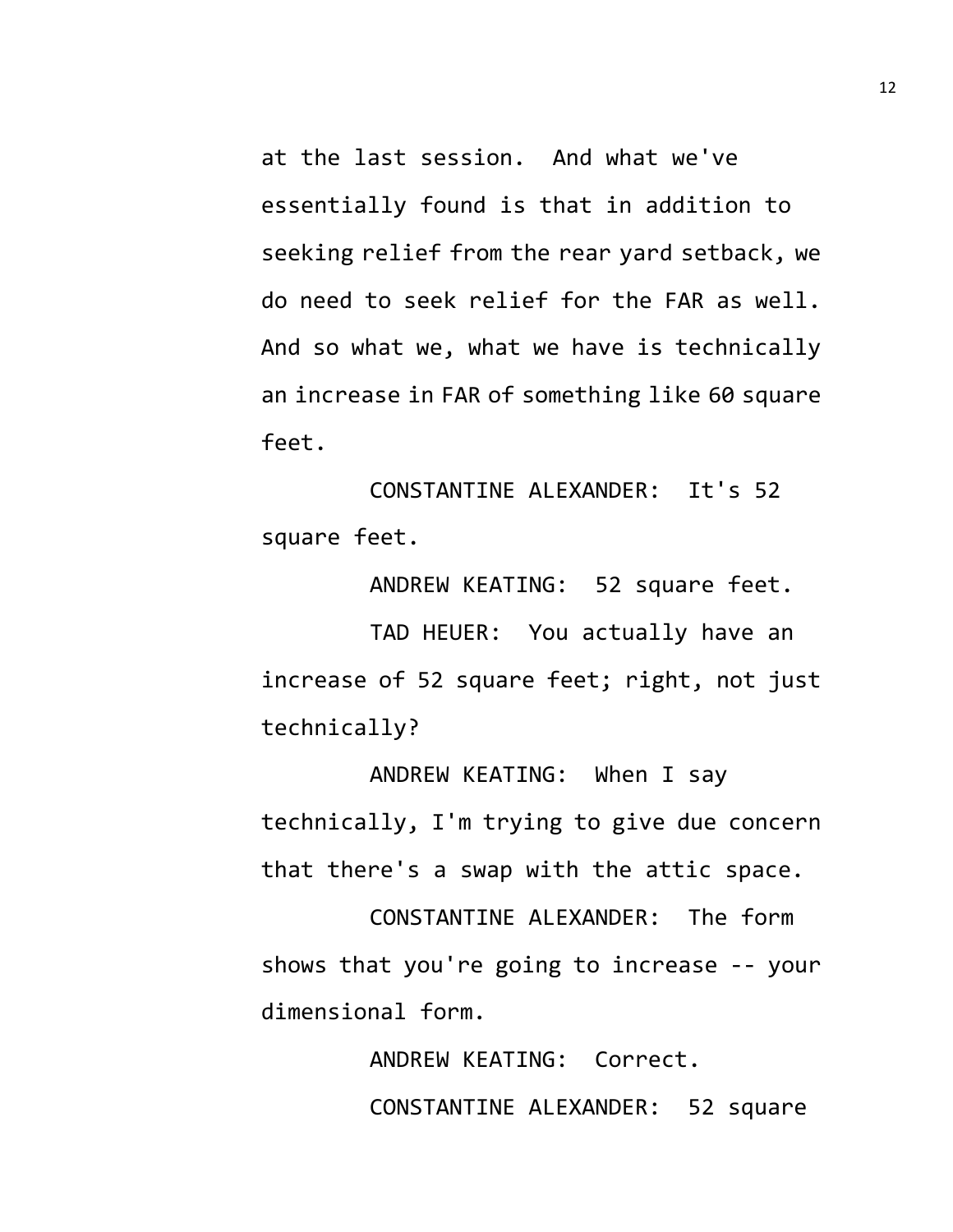feet of additional FAR.

ANDREW KEATING: That's correct. We are actually -- in terms of gross square footage, we are actually adding -- the additional square footage is around 80, 80 square feet plus or minus. So, I just want to sort of call attention to, you know, what's actually being submitted is it's 52 square feet. We do acknowledge that in reality we are adding 80 some odd square feet to this building.

In terms of hardship, in terms of why we're seeking relief, we're essentially are just trying to meet the needs of this family and this client.

TAD HEUER: When did they buy the house?

KATHRYN GRANTHAM: August 5th of last year, 2011.

TAD HEUER: Were you aware of the size of the house when you bought it?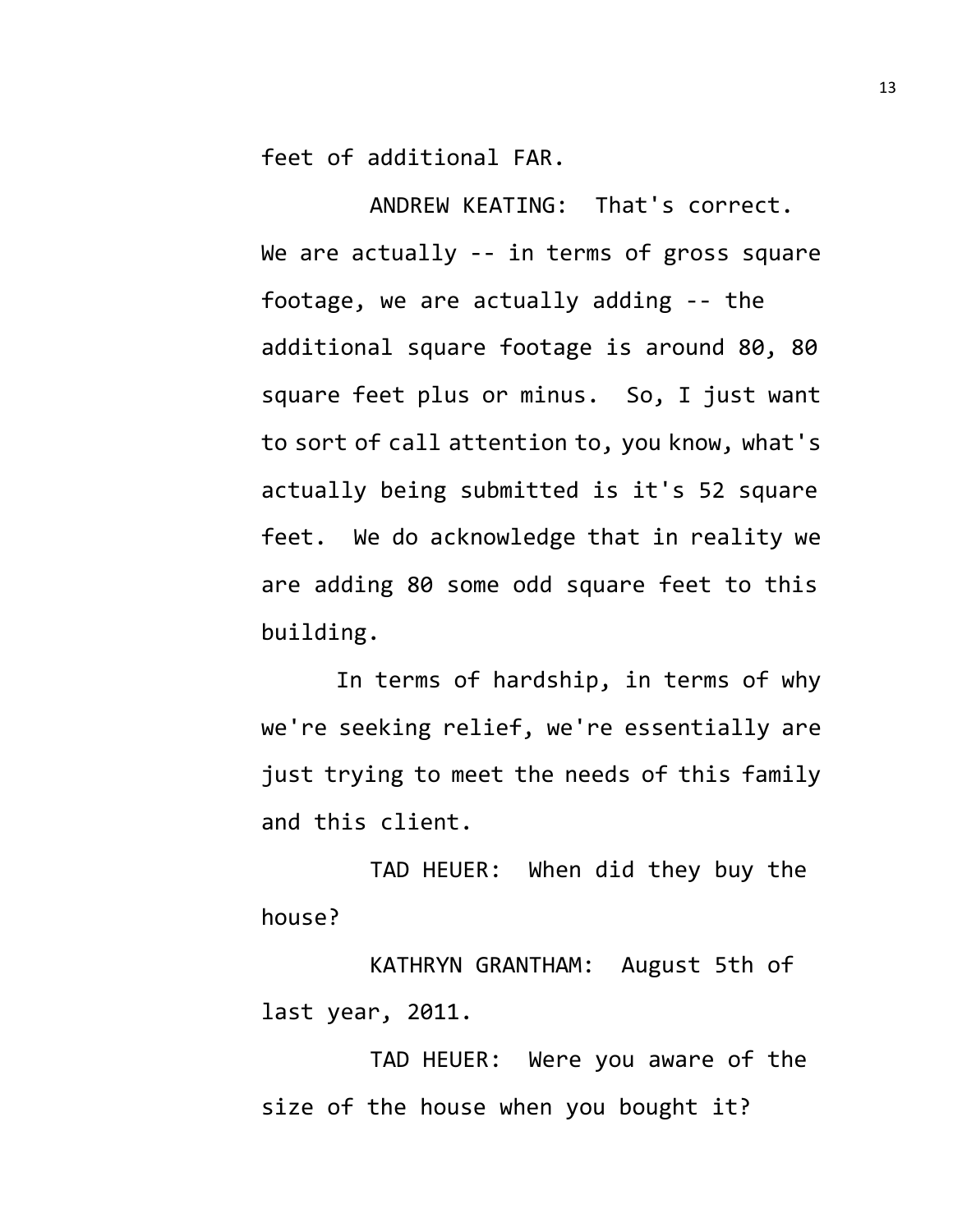KATHRYN GRANTHAM: Yes, I was

definitely aware of the size of the house.

CONSTANTINE ALEXANDER: Hopefully.

TAD HEUER: Right. So you purchased the house that --

SLATER ANDERSON: Can you turn the mic on there, I think these folks are having trouble hearing.

TAD HEUER: You're on.

I'm going to reiterate the concern that I had at the last meeting, which is that here we're here on a setback violation, now we're here on a FAR violation.

ANDREW KEATING: Right.

TAD HEUER: In my mind the setback and the FAR violation, now the FAR violation, are issues pertaining to massing on this site. Now you note in your application that it's a 2600 square foot lot in I presume a 5,000 square foot required district? ANDREW KEATING: Correct.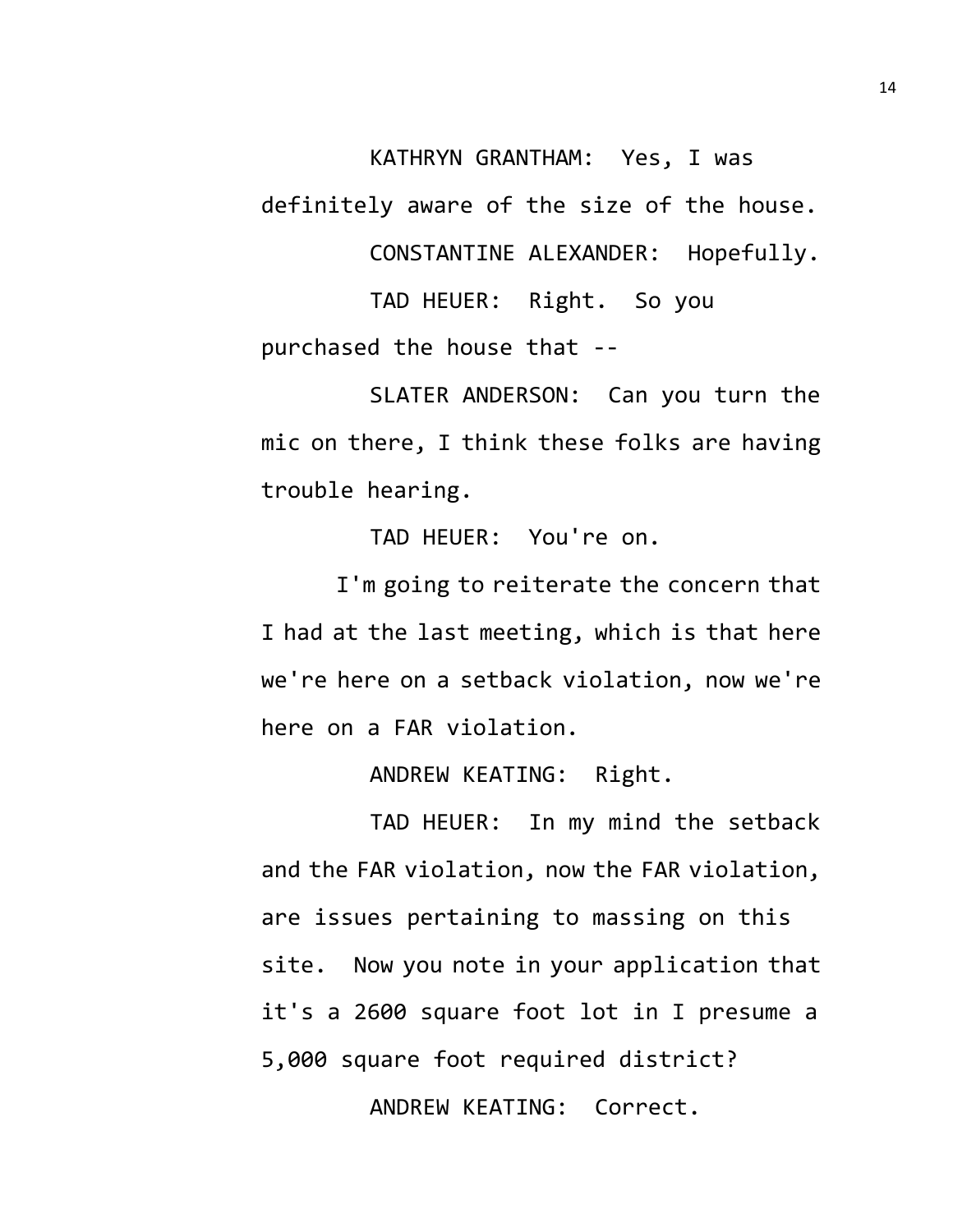TAD HEUER: Right? So it's essentially half the size?

ANDREW KEATING: That's correct. Sorry.

TAD HEUER: So you note that current side yard setbacks or current yard setbacks are designed for lots 2600 square foot larger than the subject property and therefore should not be applied to this lot without consideration.

My view of a setback is that a setback is designed to protect the neighbors to the property, not necessarily the owner of the property.

ANDREW KEATING: Sure.

TAD HEUER: And that setbacks, unlike for instance GFA, if we're talking about gross floor area, and you said, I have a lot that's 2400 square feet and I only have an 800 square foot house and I'm in a 0.3 district for instance. I need to go over my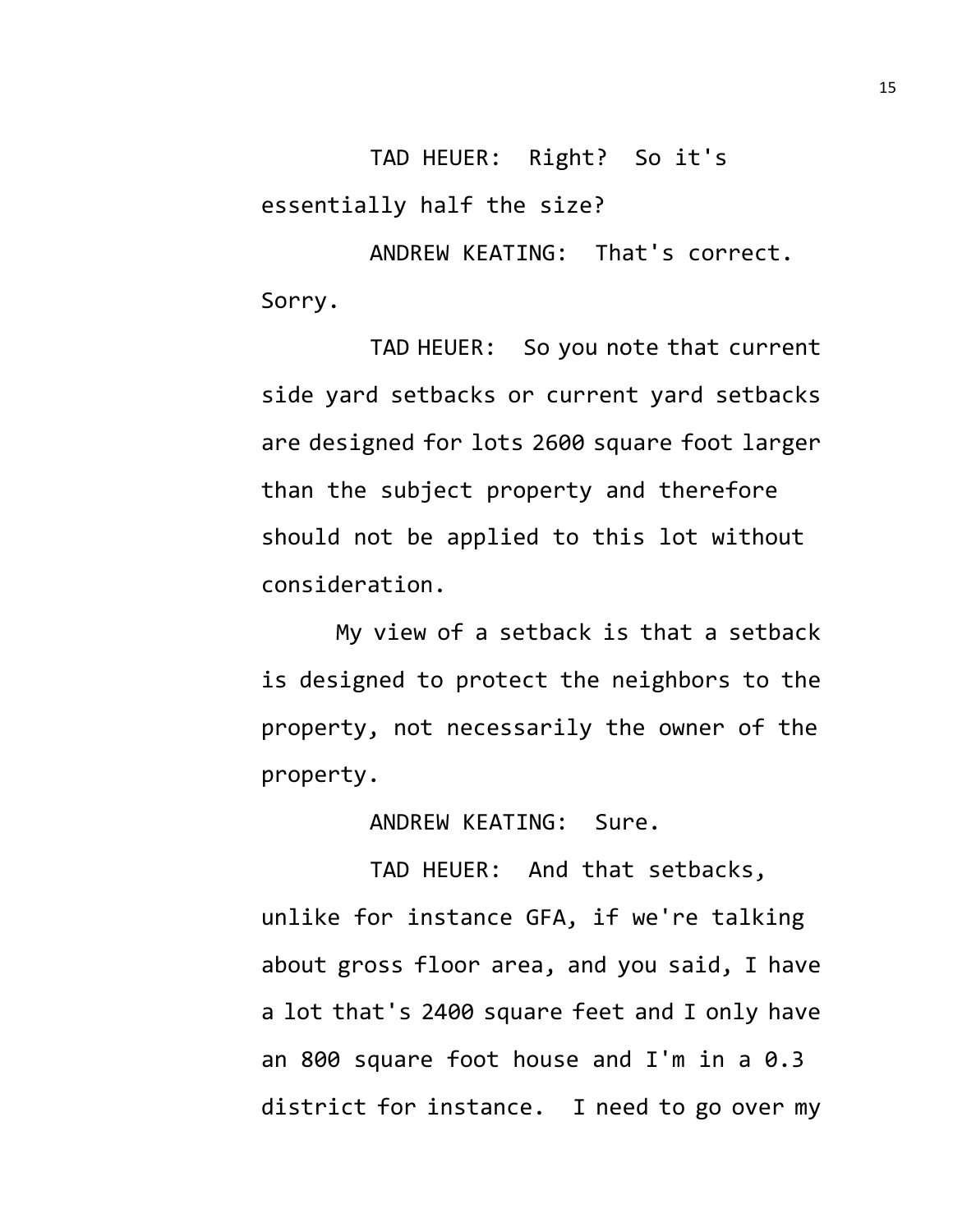FAR because the ratio doesn't work. My denominator is so small that I can't make my numerator a usable house size. I understand that.

Here you have something in the usable house size range, eight to nine-hundred square feet, and you're looking at setbacks and FAR, it seems to be an issue of massing, and the setback in my mind isn't something that is designed to meet a 5,000 square foot lot size. And the setback is there to avoid people from going right up to the lot lines and impeding their neighbor's property, and it's also a safety issue, you know, designed to prevent fires from spreading between houses. In my mind it has absolutely nothing to do with the lot size but everything to do with around the lot.

ANDREW KEATING: Sure.

TAD HEUER: So I mean as a matter of principle but also of law, I'm not quite sure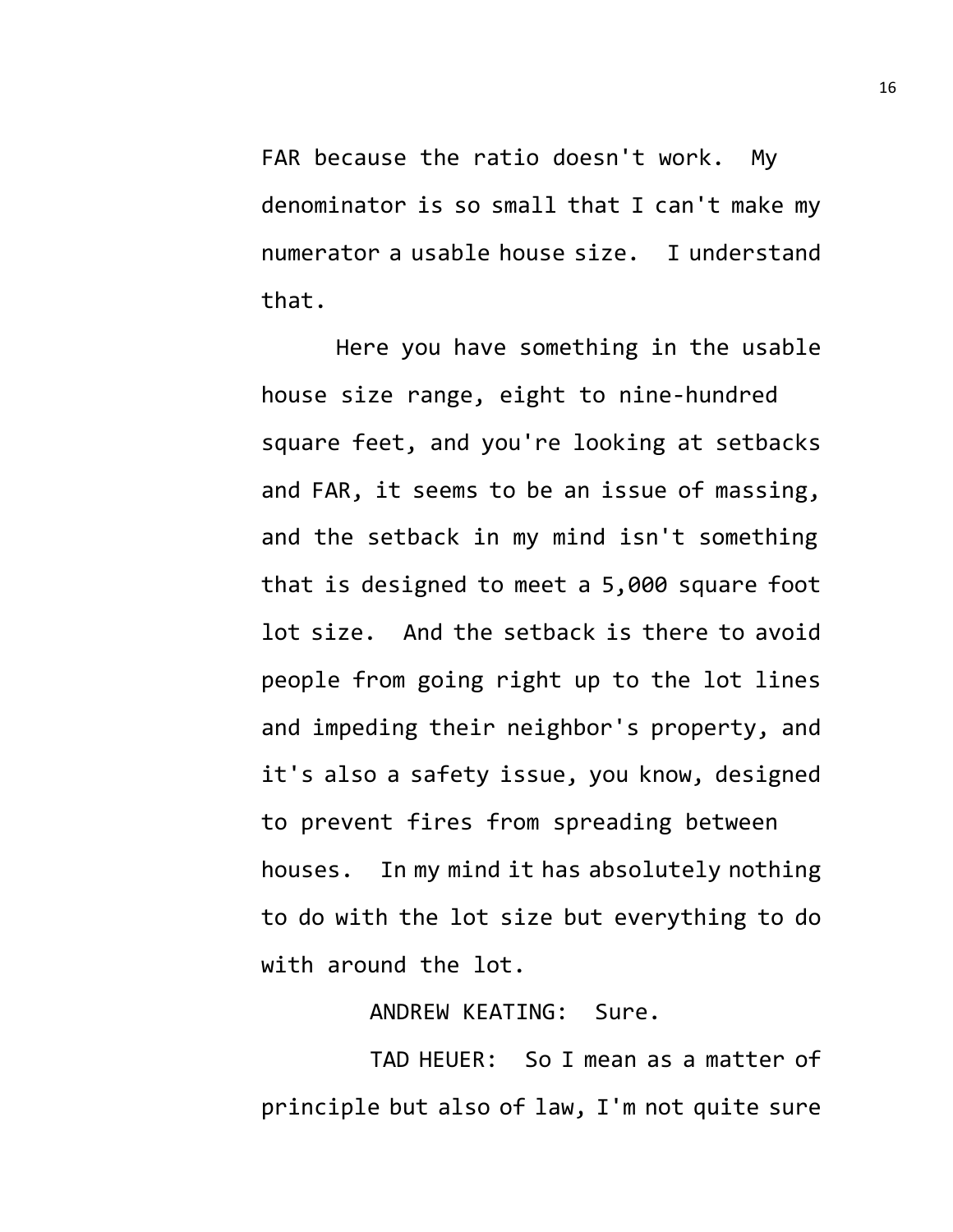of the assertion that the lot setbacks are inapplicable because they're on a smaller size lot. I think the lot setbacks apply to any size lot. The fact that they make the building area in this lot smaller, I think it's just a feature of this lot that you have to live with. Not necessarily something that you should be able to overcome because you wish you could build a normal size building on this lot. The size of this means you can't build a normal size building on this lot -- or something that -- at least something that will be a lot under a 5,000 square foot lot.

ANDREW KEATING: Sure, sure.

TAD HEUER: And the general term I mentioned last time is really these are designed to create an issue of -- a limit of massing on a lot that whereas under the previous application, you went by four net square feet of FAR.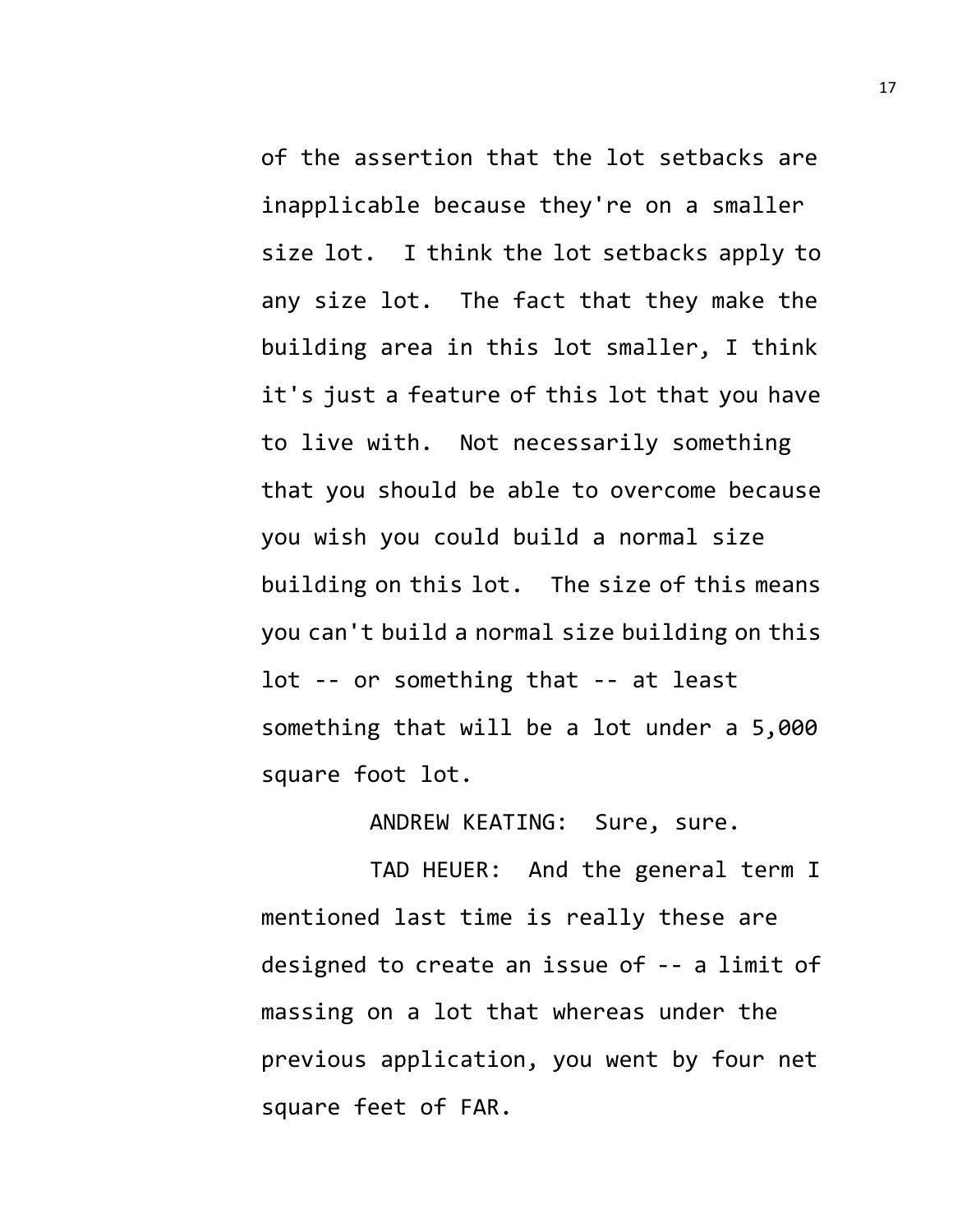ANDREW KEATING: Yeah.

TAD HEUER: But the problem you had you needed to go into the rear setback. The reason that was occurring is because you were cathedraling the main house, so it didn't necessarily have to count all that square footage, but you're getting back to the same issue; right? That the Zoning Ordinance says don't go over above a certain FAR. You were able to meet that, but you were only able to meet that by exceeding a rear setback. In my mind essentially you were meeting one but getting caught by the other, all of which are there and exist in order to prevent massing on the lot. And what you're doing is you're creating massing, you're saying it's only a setback violation, in my mind it's a FAR. It actually is an FAR and a setback violation. It seems to me that this small lot, it supports a smaller house. This house in my mind isn't necessarily not an unlivable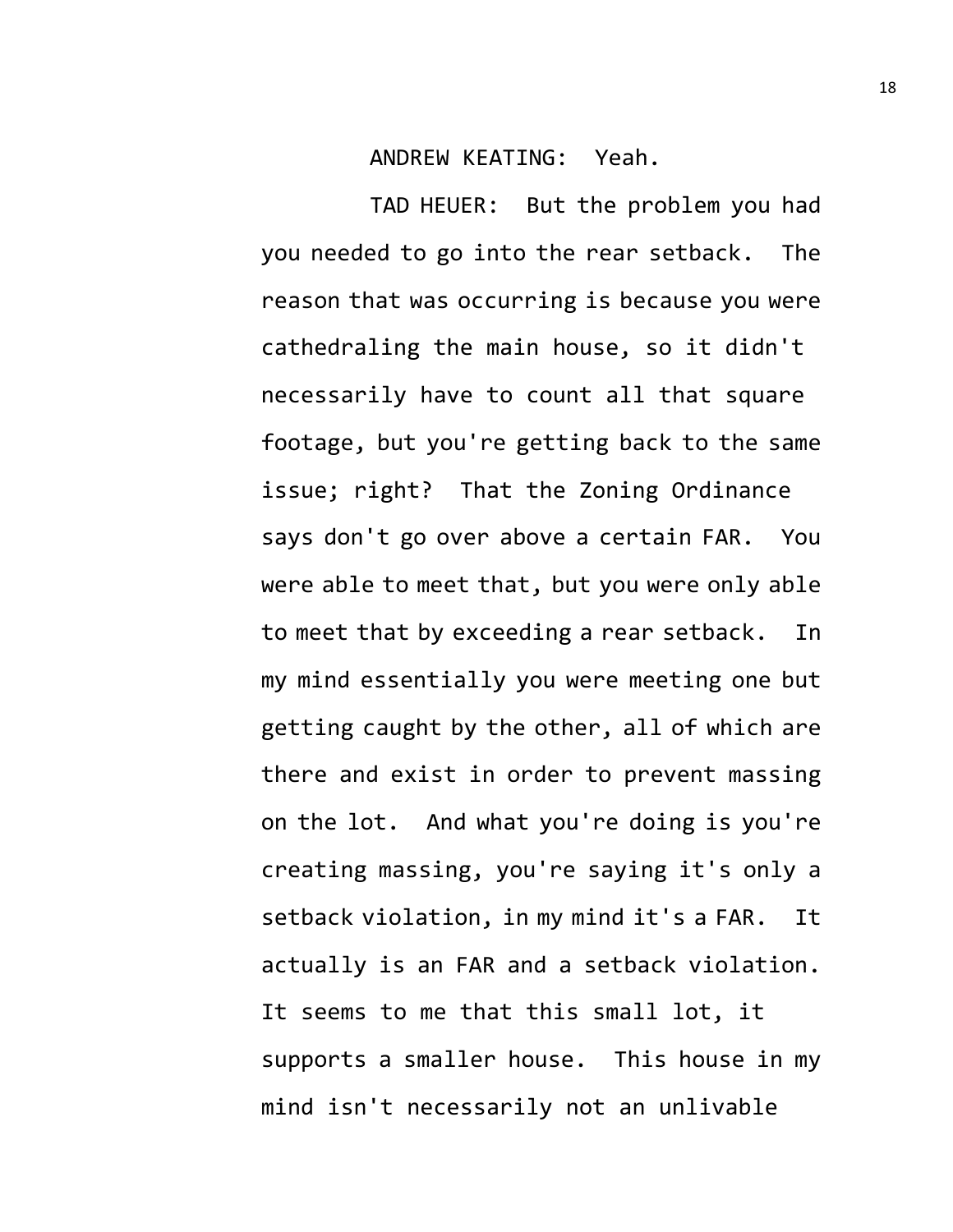house. It's not something that's so tiny that no one couldn't say no one could possibly live there.

ANDREW KEATING: Sure.

TAD HEUER: Essentially you purchased a very nice, small house that is oversized for this lot as it goes. It's difficult for me to find a hardship where you knew what you were buying into and you're looking to exceed something that is essentially creating more massing on the property than the city has deigned appropriate. So talk to me about why -- how I can get over that.

ANDREW KEATING: Sure anecdotally speaking in terms of usability of the house, what you essentially end up with on this property if we do not carry out this project, is a home in which you need to have your dining room table in your living room and that's essentially what this -- there is no place for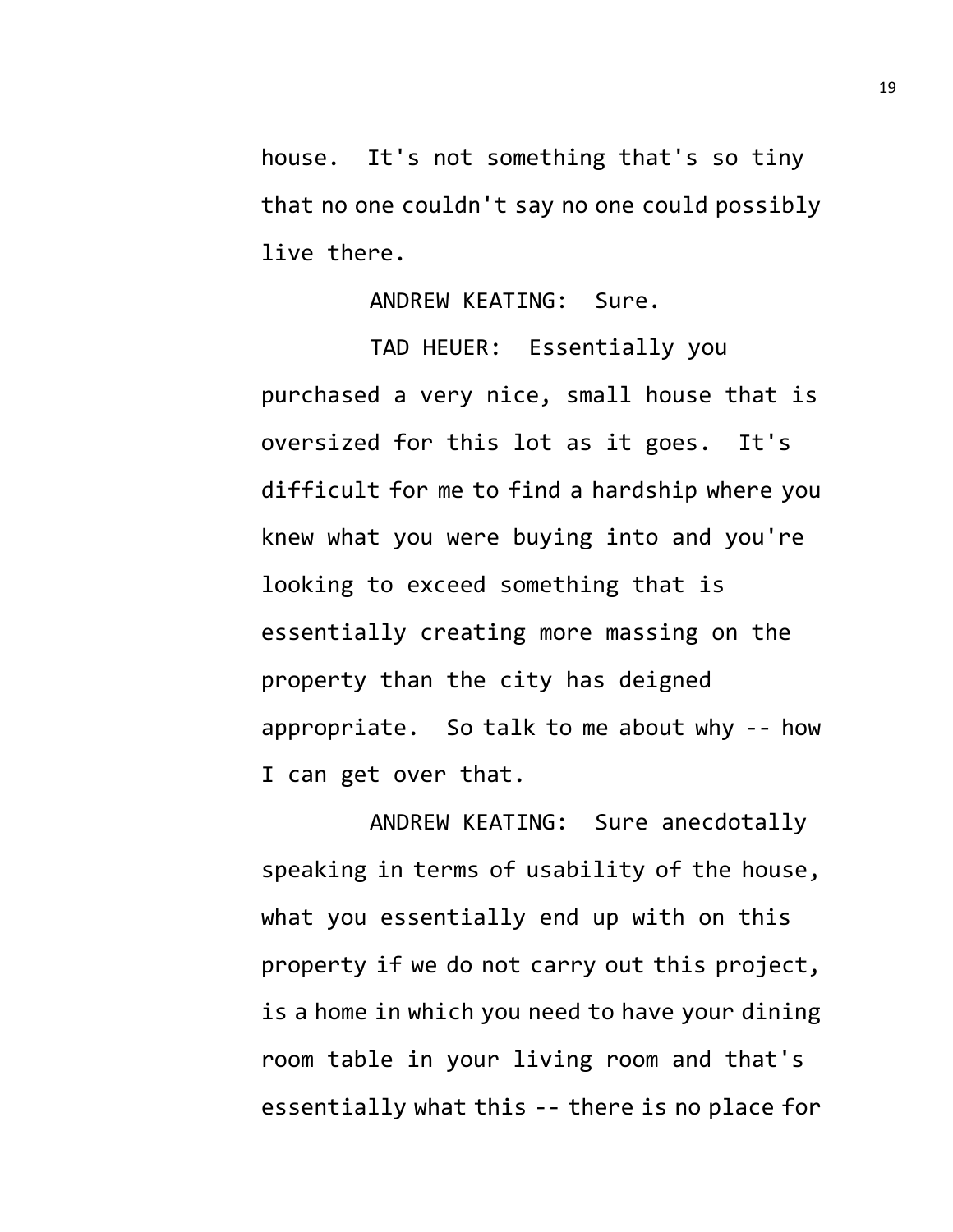the family to gather around a dining room table effectively unless it's literally placed into the living room of the house. So that's just anecdotally from a usability standpoint. That's the real program problem.

In terms of why we put forward the size of the lot versus the rest of the lots in the area, it's just that generally this lot or this building is more limited in terms of how it can be used and developed, improved, etcetera than the surrounding properties. And I understand your point that it's a feature of the lot and that that's the -- that that is the size of the lot and therefore just to explain why we're calling attention to that, it's just that the district is, the Ordinances are written around what larger lots generally. And so our clients here are more limited than their neighbors, for example, or then maybe the intent would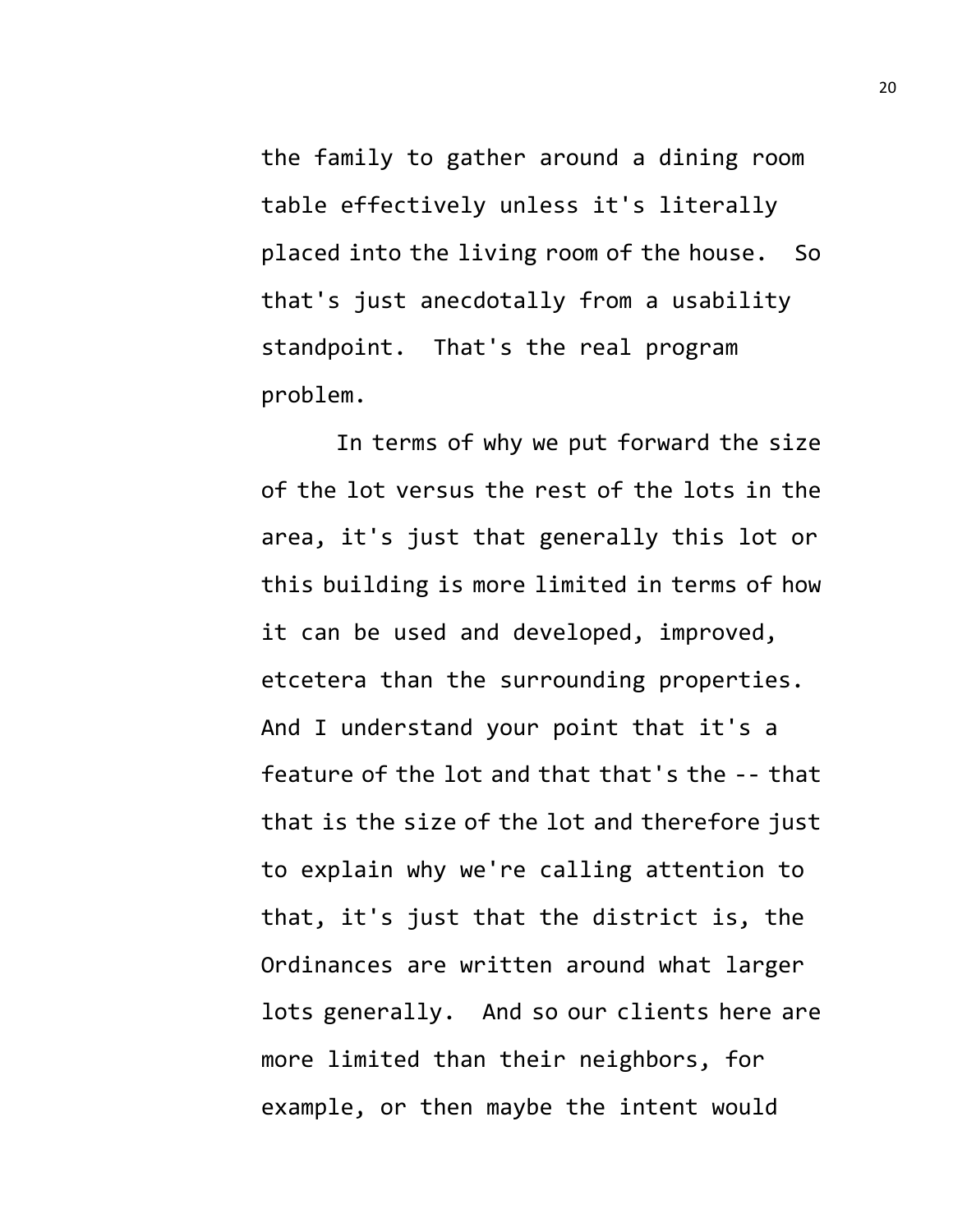be -- so that's just to explain why we've, why we've put that forward.

CONSTANTINE ALEXANDER: Let me put some number for everybody's benefit, put some numbers to talk about the context we're talking about here.

The FAR right now is 0.55.

ANDREW KEATING: Correct.

CONSTANTINE ALEXANDER: The district allows, 0.5 and the reason you're over is I think because of relief we granted to the prior owner some years ago. I sat on that case.

ANDREW KEATING: That's what I understand.

CONSTANTINE ALEXANDER: So you want to go to 0.56.

ANDREW KEATING: Correct.

CONSTANTINE ALEXANDER: So it's a very slight 0.55 to 0.56.

ANDREW KEATING: Correct.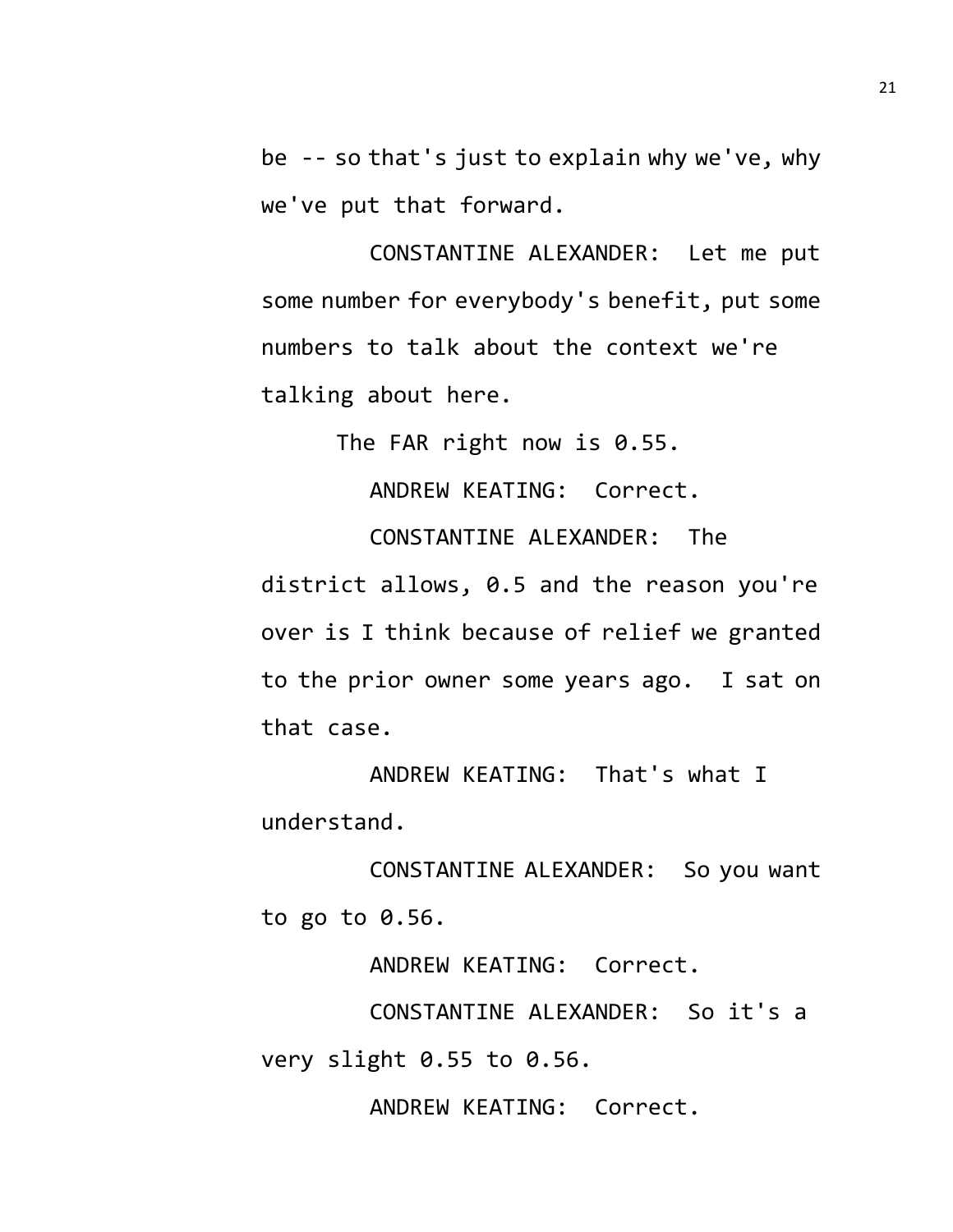CONSTANTINE ALEXANDER: On the setback, the rear yard setback is what we're talking about, right now you're -- the district requires 25-foot setback in the rear yard. I'm taking this from your dimensional form by the way.

ANDREW KEATING: Yes.

CONSTANTINE ALEXANDER: I haven't gone out and measured the property.

ANDREW KEATING: Sure.

CONSTANTINE ALEXANDER: It's now 24 feet six inches. So you're very slightly non-conforming now. And if you build the addition, if we allow you to build the addition and you build it, you'll be 16 feet, six inches from the rear lot line.

ANDREW KEATING: That's correct.

CONSTANTINE ALEXANDER: Just for the record, you're not on the lot line. There is still a good bit of a buffer. Not as much as the city requires by the Zoning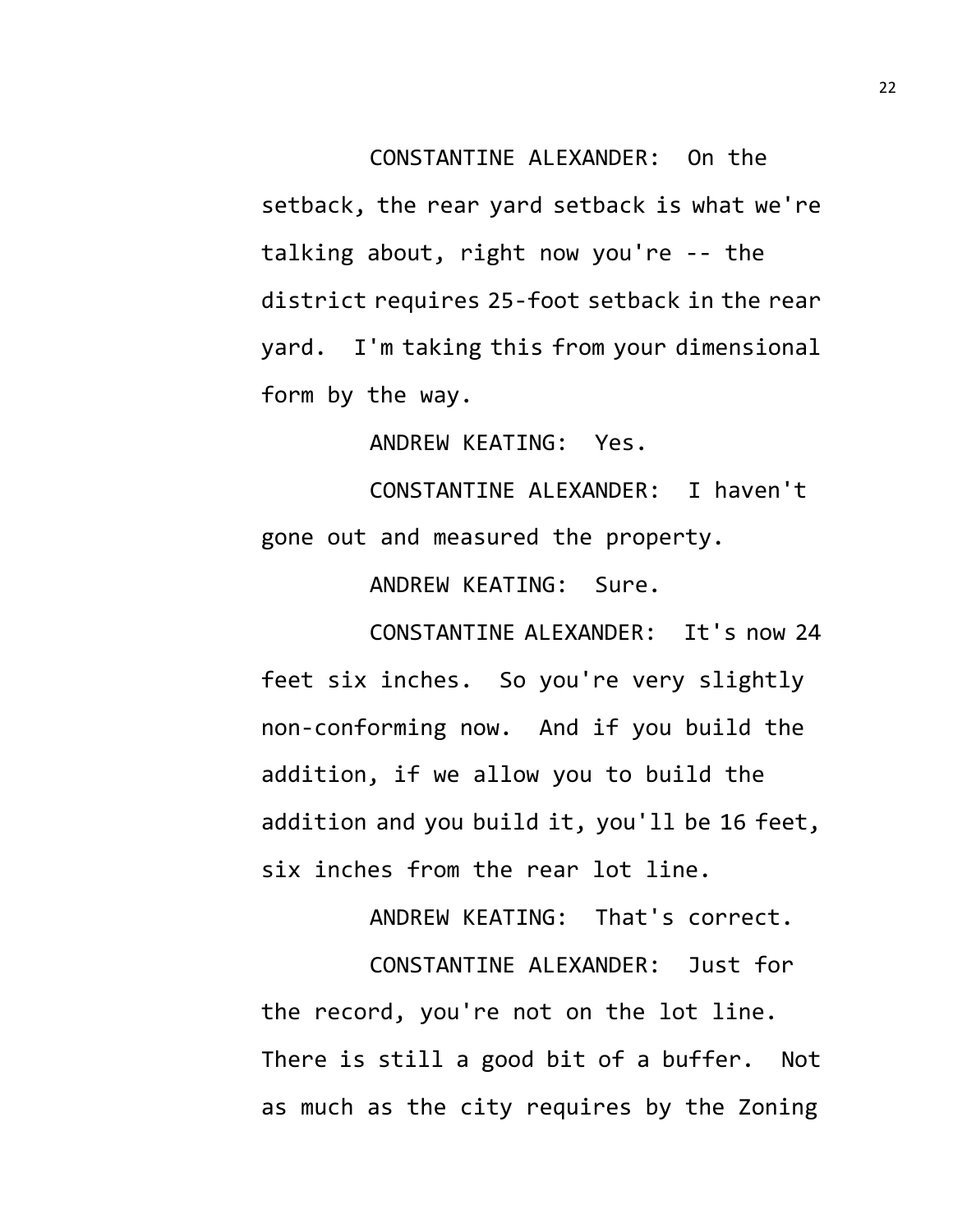Ordinance to be sure, but there is a bit of buffer and we have a slight FAR problem. So I think that's the contents that everybody should understand, in my mind, should understand the case.

ANDREW KEATING: And additionally the existing rear yard setback, 25 feet, 24 foot, six inches is, you know, give or take six inches, there's a very small margin of area there. So essentially we're not intensifying a non-conforming condition at the rear yard, we are seeking relief to create what would be a non-conforming.

CONSTANTINE ALEXANDER: You are intensifying it.

TAD HEUER: Isn't that worse? You're going from essentially within margin of error of compliance to noncompliance?

CONSTANTINE ALEXANDER: You are.

ANDREW KEATING: I think that's I guess a matter of -- sure. A matter of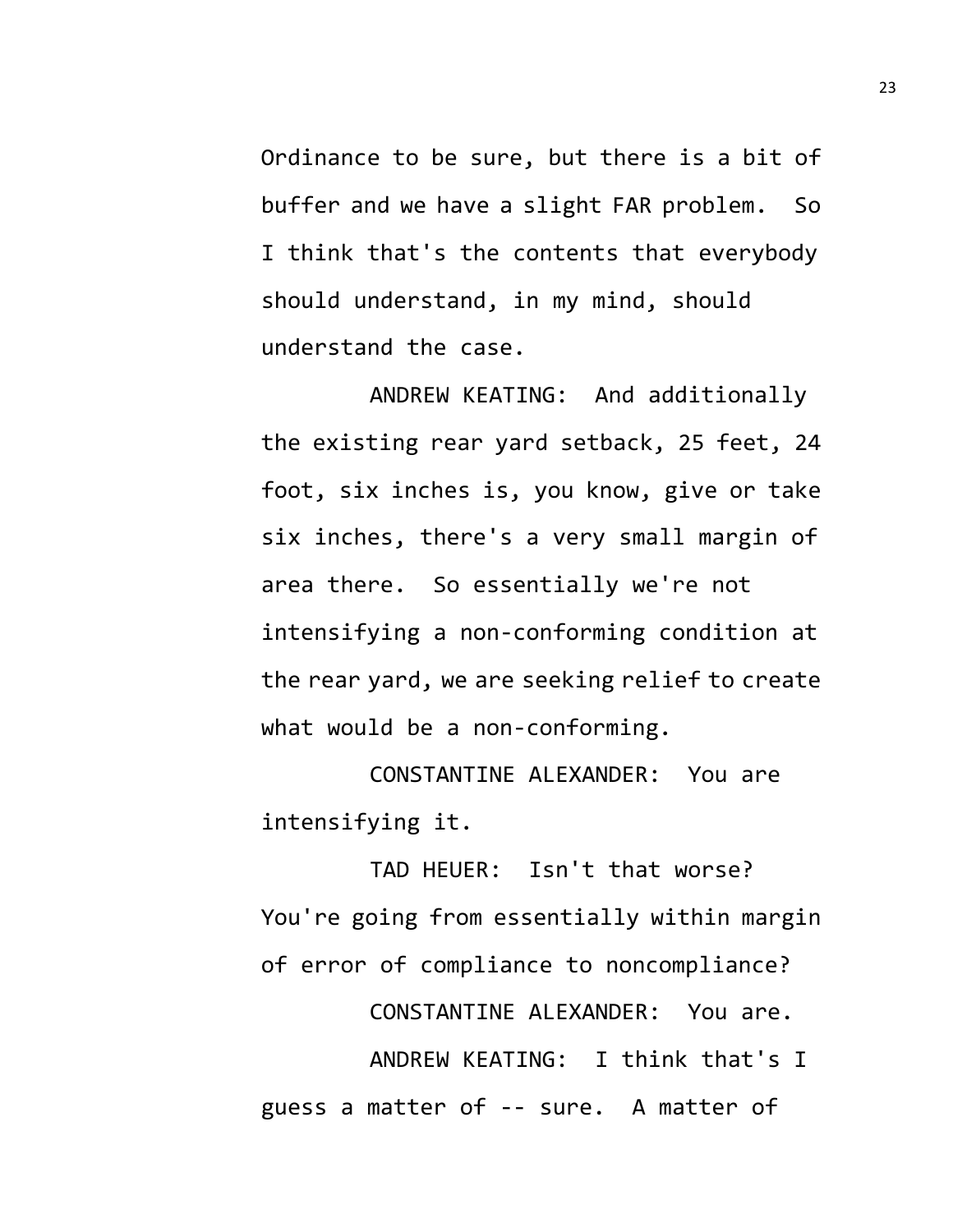opinion.

But so in terms of how much we encroach on the rear yard. It's true, we are not smack on the property line. Our hope is that with the support of the neighbors, as you said, it's a, you know, an issue of protecting the neighbors, not -- and that with the neighbors being comfortable with the scenario, that that is something that helps the case.

CONSTANTINE ALEXANDER: Sorry, we're just passing the file around.

ANDREW KEATING: Just generally, as this gentleman was saying that the issue of the setbacks is to protect the neighbors, and our hope is that with the support of the neighbors here as part of this Petition that that should help to alleviate that aspect.

CONSTANTINE ALEXANDER: At the last hearing we discovered that you had not spoken to the neighbors about this project in a meaningful way and that brought some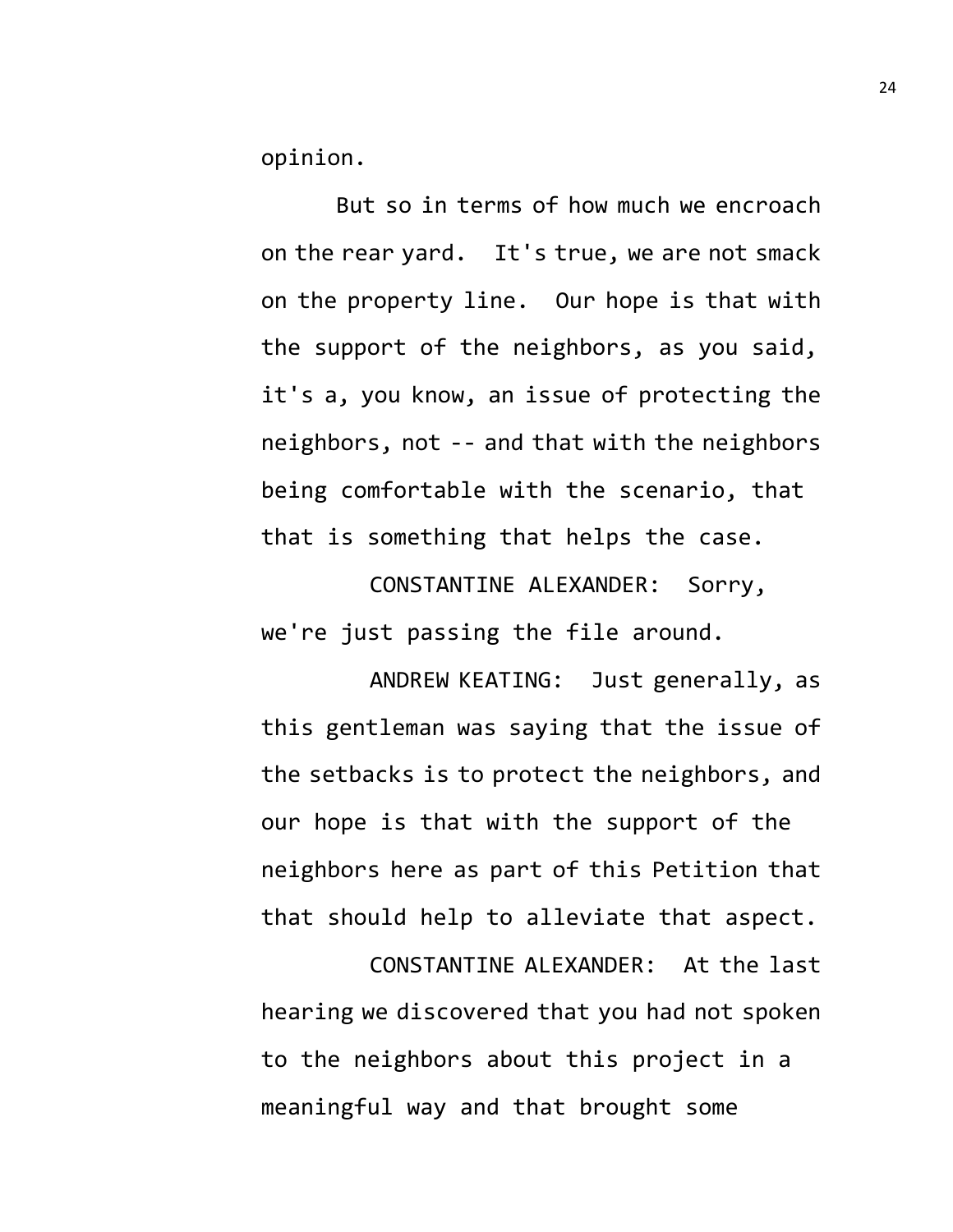opposition. People were here, and some of those people are here again tonight. Tell me about your efforts to reach out to the neighbors with regard to the new plans since the last hearing.

ANDREW KEATING: Sure.

KATHRYN GRANTHAM: Can I do this? ANDREW KEATING: Sure.

KATHRYN GRANTHAM: I wasn't the one. I originally before the first hearing went to every neighbor and gave them a letter, to let them know what was happening, and gave my phone number and all the contractor's information. I said, you know, please contact us if you have any questions if you want to discuss anything. So they all got a written letter and a little box of cookies. And so, that happened first.

And then we had the hearing and people were upset because we hadn't actually shown them the plans. So we learned our lesson.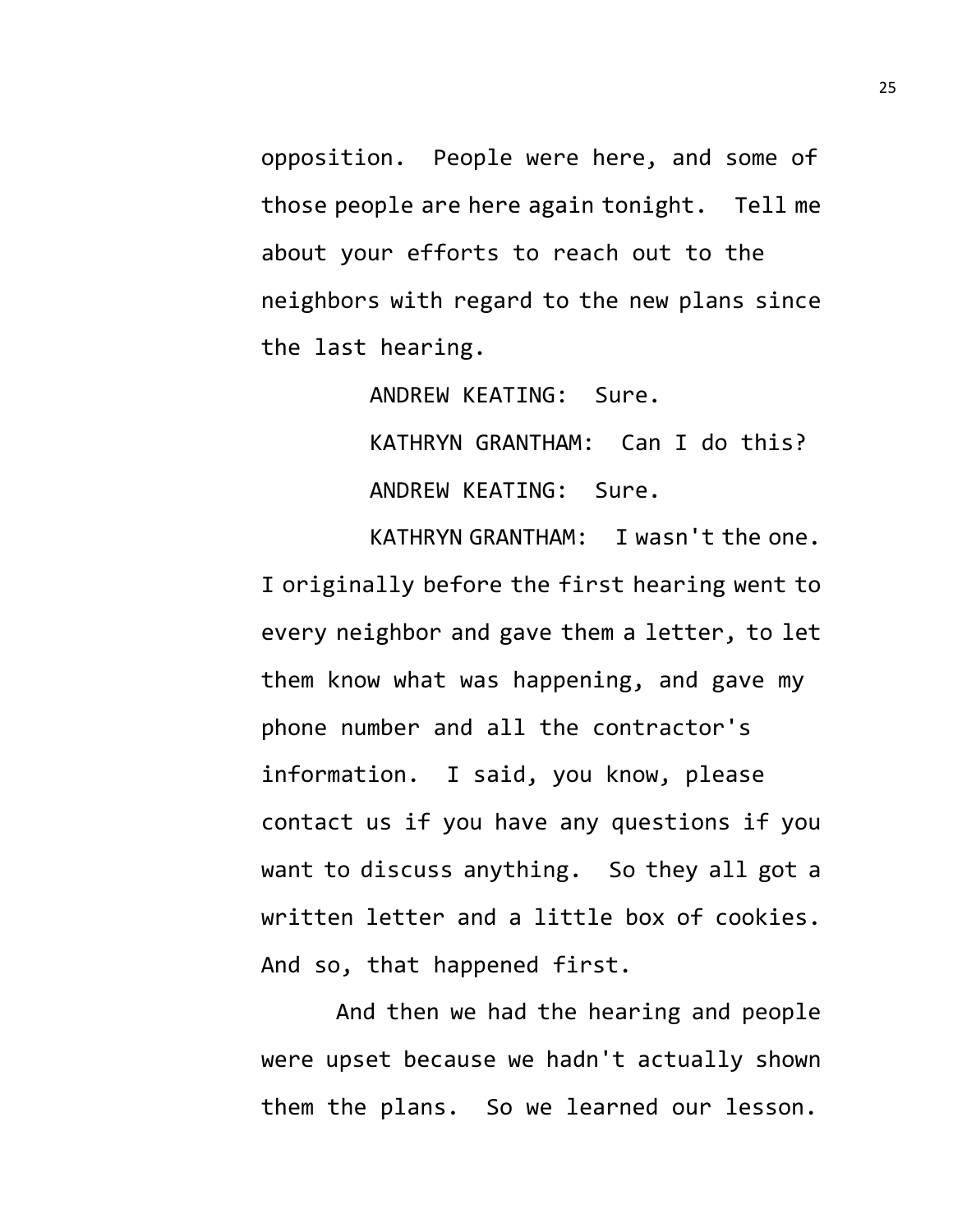And my husband went and spoke with the neighbors that were here, so who are here tonight. I don't know if all of them is here tonight. Paul is here. Okay. Anyway, some of them are here tonight and they're the ones that signed the letter of support. And we wanted to show that, you know, we absolutely want this to be a collaborative process with them because certainly it does affect them. And we did not originally, you know, had even tried for a second floor on the back because we knew that could impede light and air and just the general space back there. And so we removed the deck with absolutely no, no problem. And then reviewed -- we wanted to show them exactly what we sent to you, before we sent it in. So we printed out copies of the plans and went around and sat down with them and talked with them.

CONSTANTINE ALEXANDER: I just wanted to get it on record. You have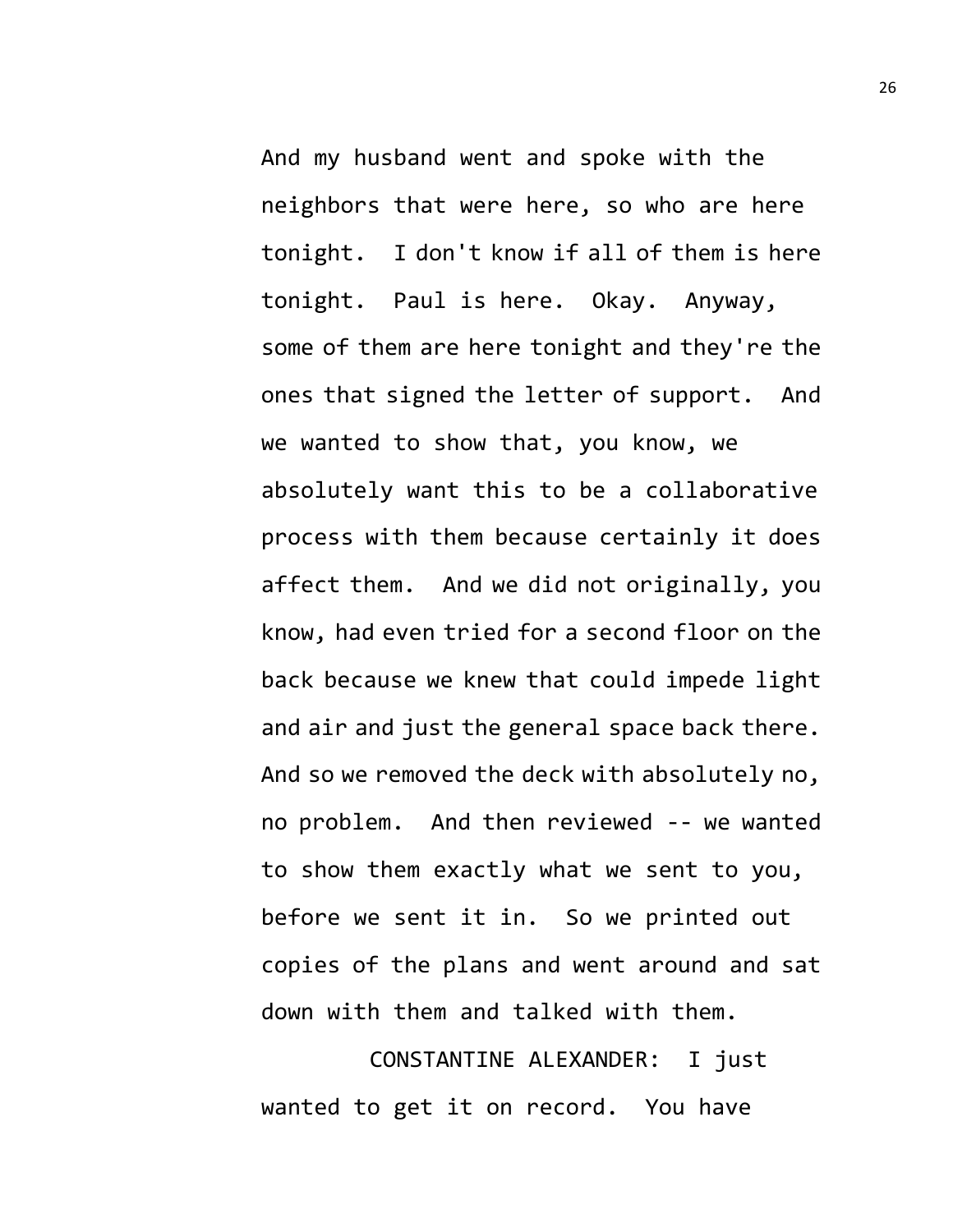listened to us and have reached out. We'll hear the results of your efforts in a moment.

POZZI ESCOT: Sir, is there a possibility to say two words? I need to go home because my husband is not well. But I've never seen --

CONSTANTINE ALEXANDER: You have to identify your name and address.

POZZI ESCOT: Yes, indeed. I own the 24 Avon Hill. And the door we use, it's right next. It's on the same street. My name Pozzi Escot. I'm a professor. I'm teaching mathematics and I'm appalled, very appalled, because she's never come to our house. Never given us anything. This lady lives right next-door to her. It's just really frightening what you're saying because it's not true. I've never seen you. You've never given me any paper.

KATHRYN GRANTHAM: We have actually met. I actually do have your business card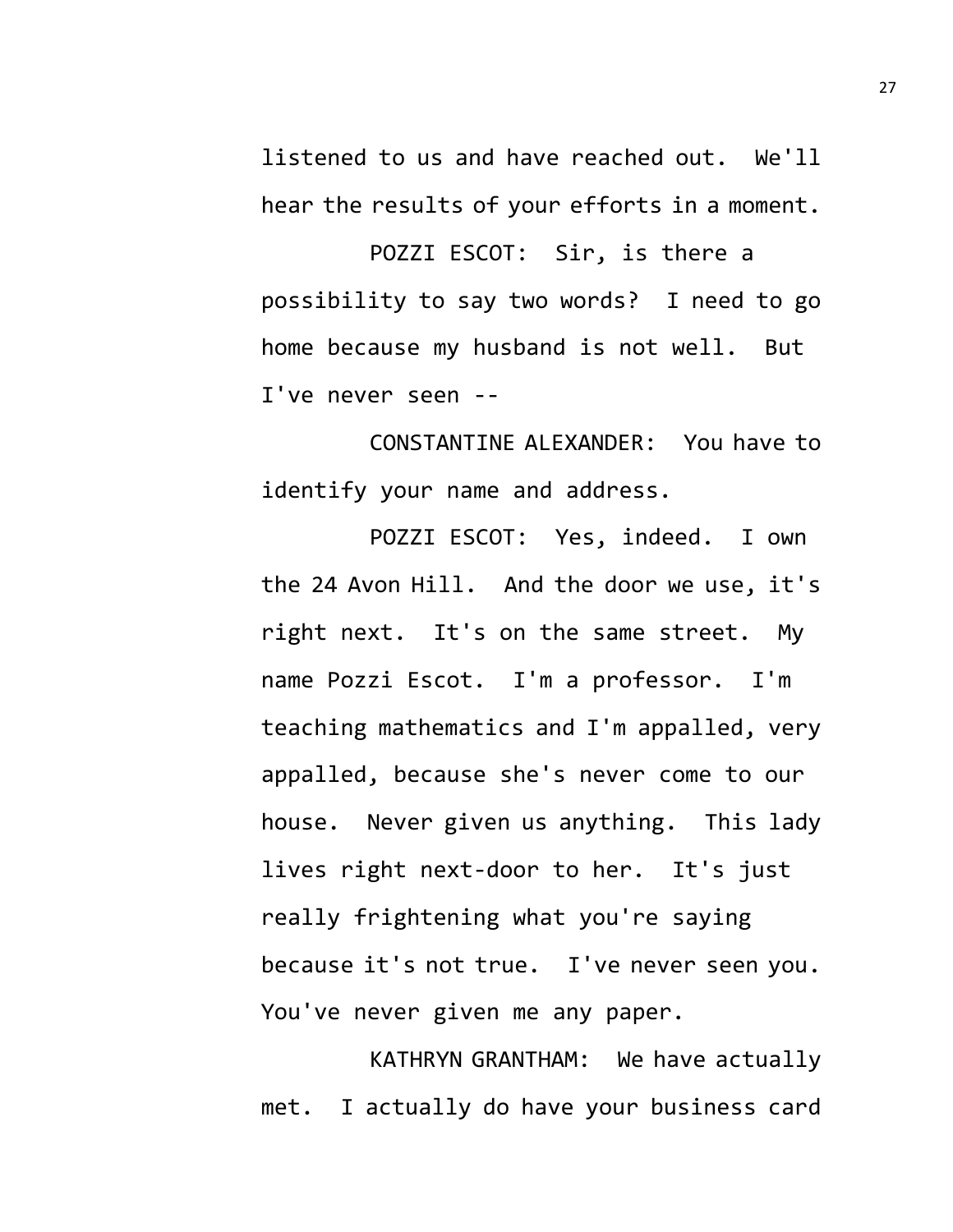and we did talk.

POZZI ESCOT: When you bought the house --

CONSTANTINE ALEXANDER: I don't want to get into a he said, she said. Your point is that you were not contacted. They said they contacted you.

POZZI ESCOT: Absolutely, no. I'm not the only one.

CONSTANTINE ALEXANDER: Okay, they can speak for themselves.

POZZI ESCOT: But I am appalled at whatever is going on. Really frightened. My granddaughter hasn't been in our house for two months because of this smell and --

CONSTANTINE ALEXANDER: You're appalled with the process. Are you opposed to the relief being sought?

POZZI ESCOT: Absolutely, absolutely. Thank you for giving me this chance.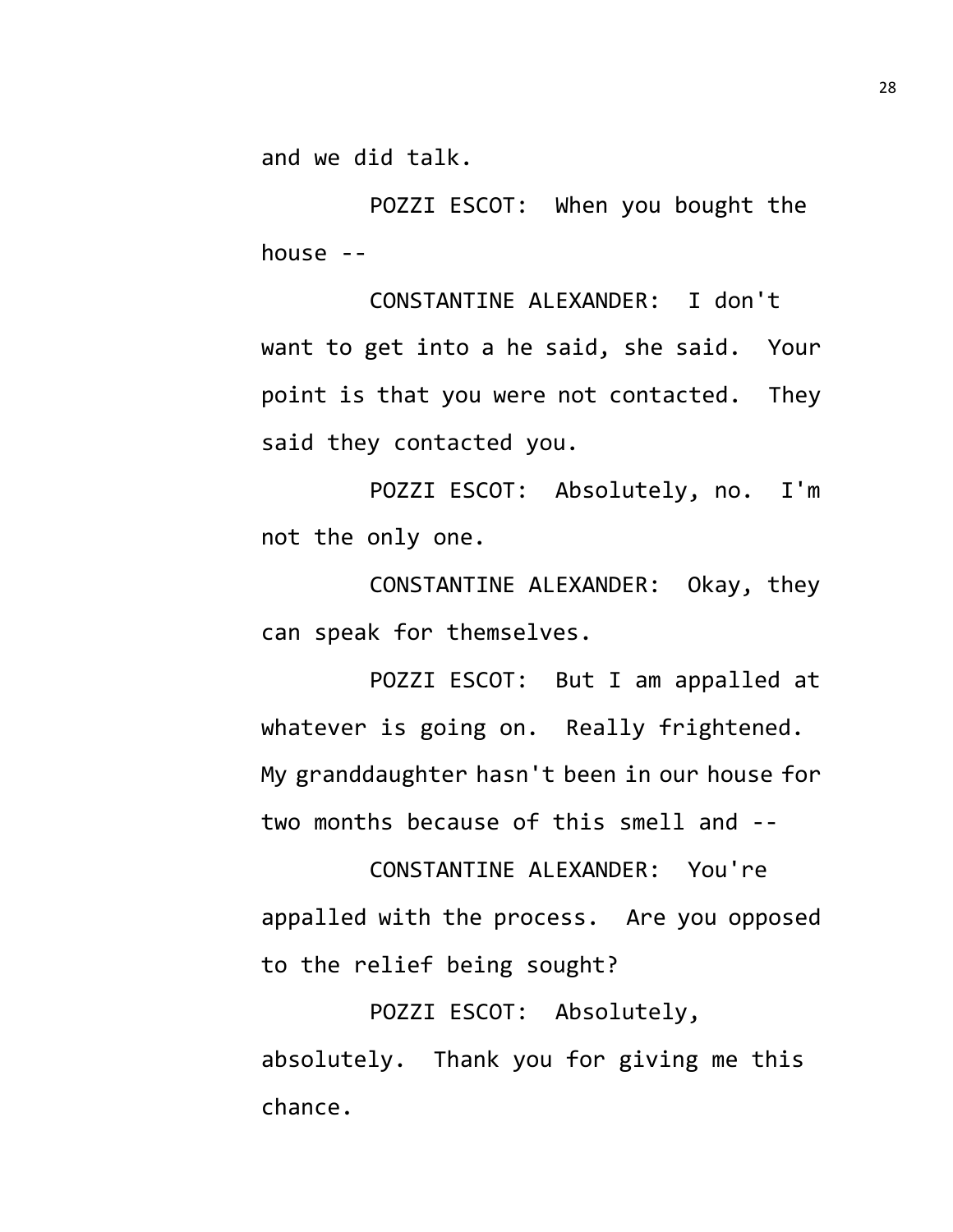CONSTANTINE ALEXANDER: Ma'am, can

you spell your name for the stenographer?

POZZI ESCOT: Escot, Pozzi, E-s-c-o-t, P-o-z-z-i.

And the card I gave you was a -- when you bought the house and that was all. That was to welcome you there and I thought it would be okay.

KATHRYN GRANTHAM: So sorry.

POZZI ESCOT: Thank you, sirs, for all the work that you and the attention you give to this.

Thank you.

CONSTANTINE ALEXANDER: Thank you. I'm sorry, go ahead.

ANDREW KEATING: I was just going to, in terms of the -- I know the neighbors will have an opportunity to speak for themselves. I become a little weary of saying that all the neighbors have been contacted because it seems to be a little bit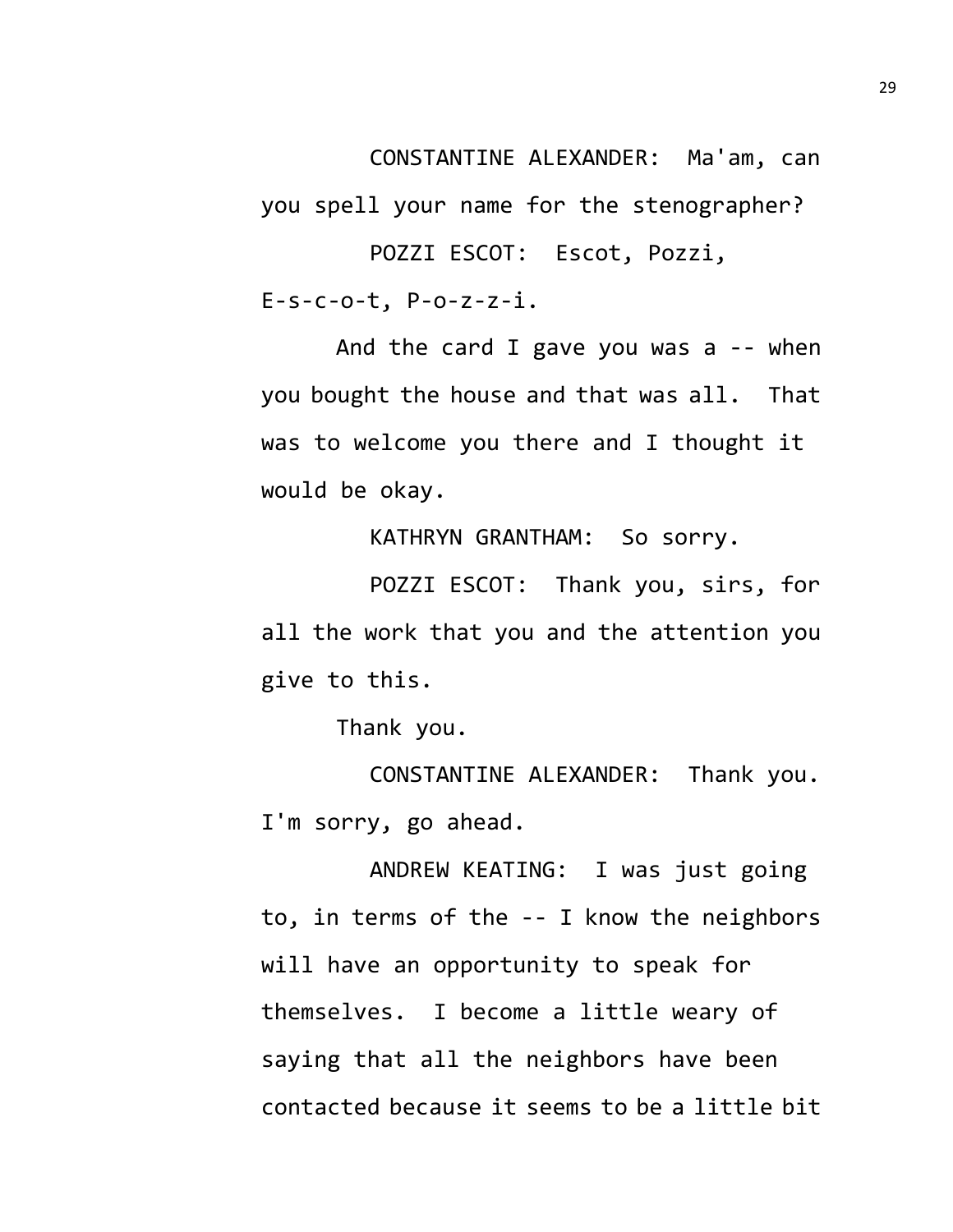of a moving target, but the -- my understanding --

TAD HEUER: It's not a very big street, is it? I mean, you're a dead end.

ANDREW KEATING: Yeah, yeah. I guess my point is just from where I, where I sit it seems more neighbors keep appearing. But the from neighbors who I've spoken to, those who have written letters of support, those who are here in attendance, and including this individual who just spoke, my understanding is the only opposition that I've heard or complaint of any kind is to some construction nuisance type issues related to the ongoing renovation project that is on --

CONSTANTINE ALEXANDER: That was the issue prior time around. What your prior owner did, there was a lot if issues about that.

I want to make one thing clear. Zoning is not a Democratic process. We don't just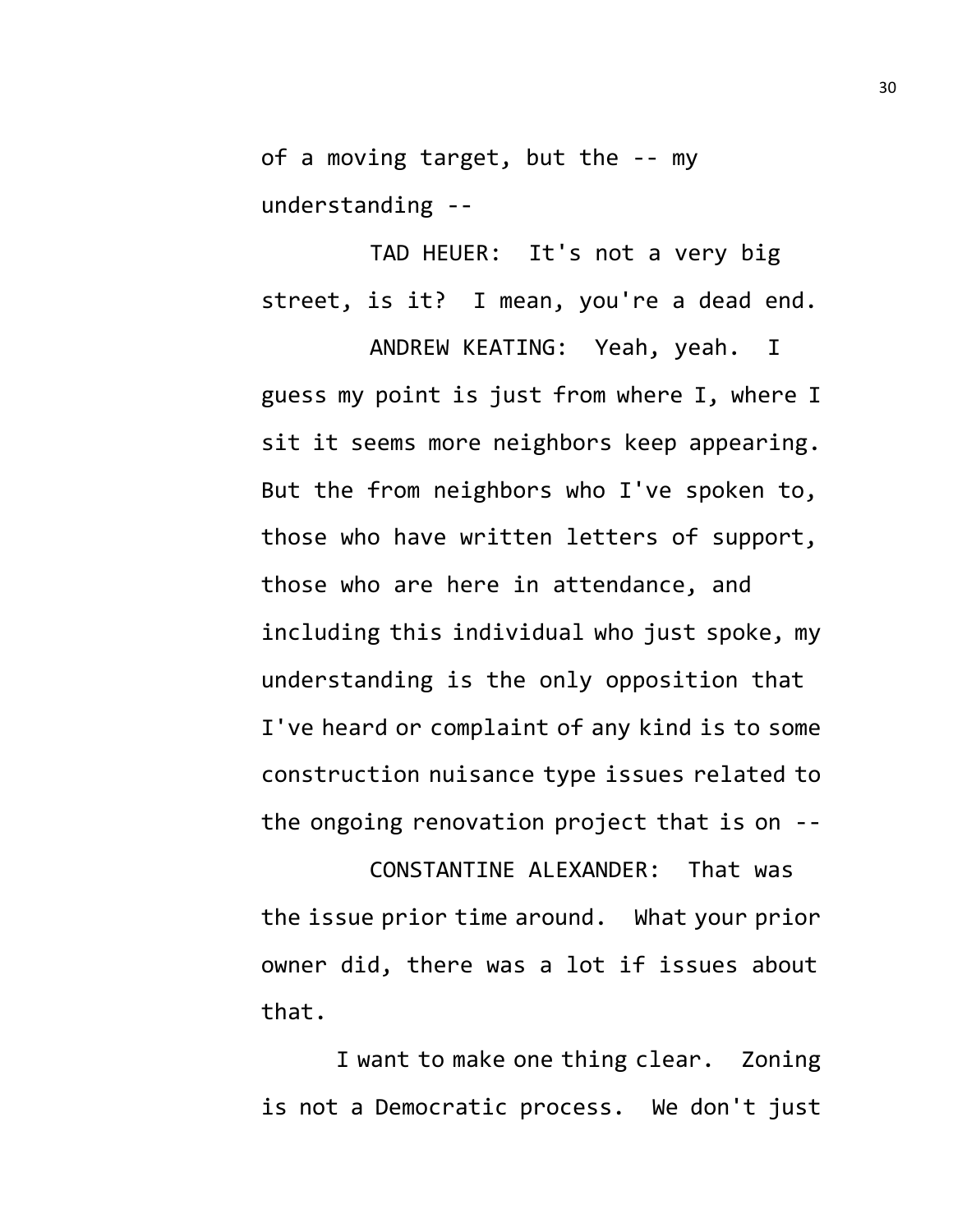add up all the yeas and the nays of the neighborhood and grant relief accordingly. We apply the law, and we do. However, we take a lot stock with what the neighbors tell us because they provide us with information we don't otherwise have the ability to obtain. I don't want to go too long about the neighbors. I mean, it's important to us, the Board, that you reach anybody, reaches out to the neighbors before coming before us just because we like to promote neighborhood harmony if nothing else. You've done that and let's not go into any more. The neighbors will speak for themselves.

ANDREW KEATING: Sure.

CONSTANTINE ALEXANDER: Anything more on the merits you want to bring to our attention? The hardship. You've talked about the hardship. The house needs to be liveable, that's a little too strong as Tad points out. You would prefer to have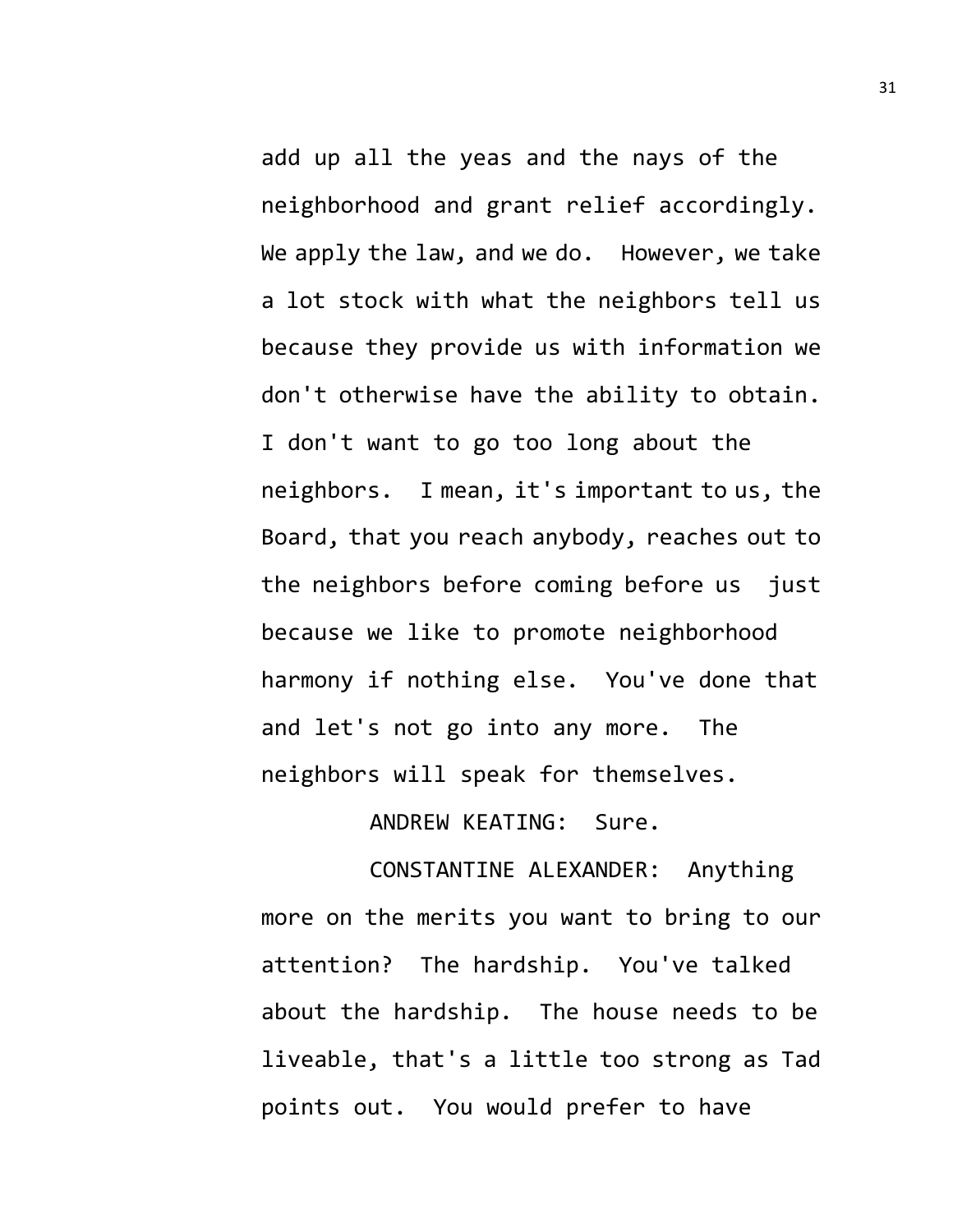additional living space in terms of a dining area.

ANDREW KEATING: Correct. And to some of the things that Tad is noting as sort of given that our intrinsic limitations of this properties are also can be construed as hardship on the owners, and that the same way it's sort of well, that's the way the lot is and they have to live with it, I would say that is -- can also be looked at as a hardship in and of itself. A feature of this lot that is particular to this lot that is different from the surrounding lots and that creates this condition here under which we're seeking relief.

TAD HEUER: Are the surrounding lots -- can I see the file?

SLATER ANDERSON: Yes, you may. I'm going to hold on to the transcript.

> TAD HEUER: Well, that too. Are all the surrounding lots on Avon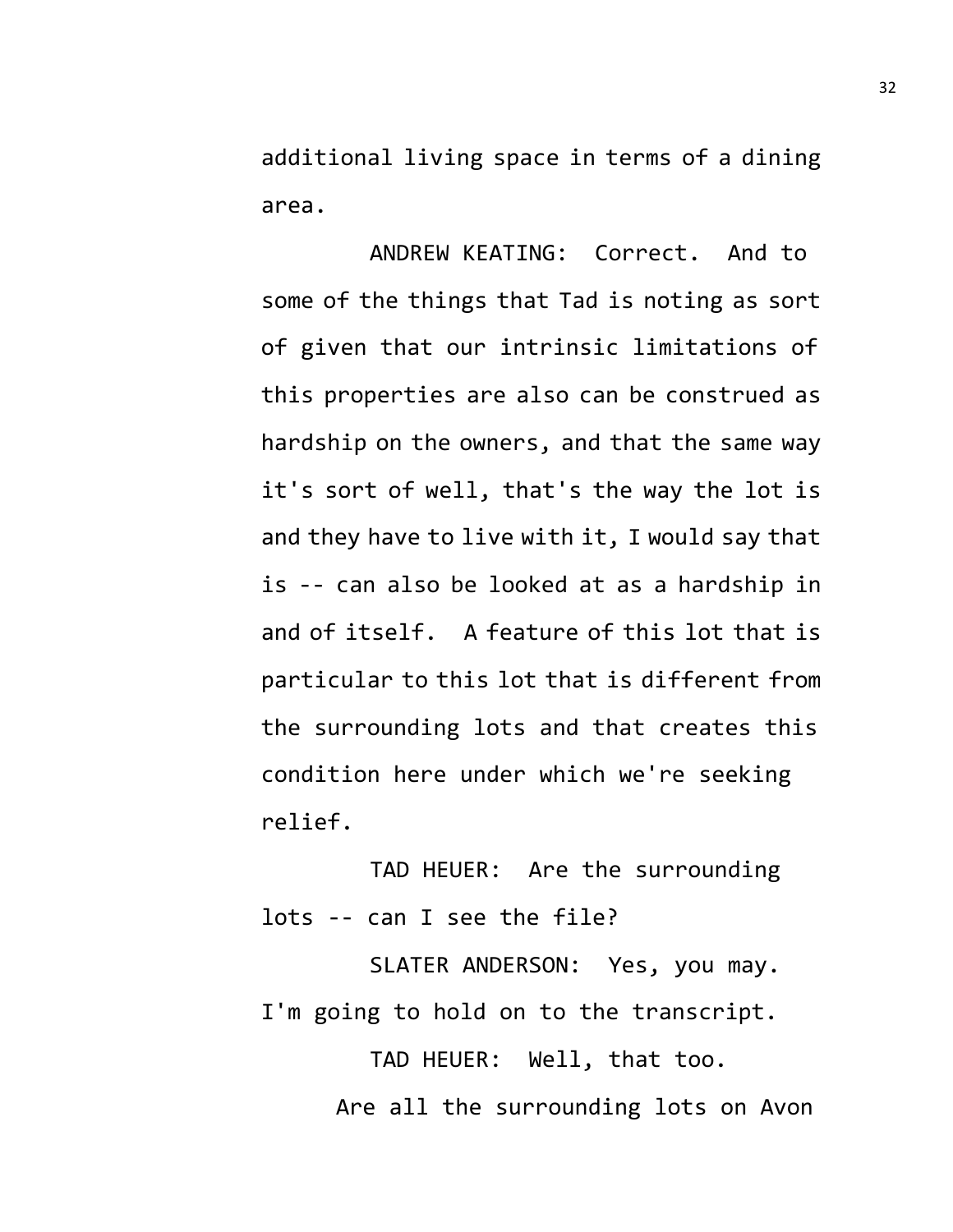Place with those abutting you legally sized?

ANDREW KEATING: I can't speak to that.

TAD HEUER: Right.

UNIDENTIFIED MALE: One of the issues is --

CONSTANTINE ALEXANDER: Excuse me, sir. We have to do this in an orderly fashion.

UNIDENTIFIED MALE: I just wanted to describe a lot.

TAD HEUER: We'll get there.

CONSTANTINE ALEXANDER: You'll have a chance.

Anything else you want to add at this point?

ANDREW KEATING: I think that's -- I think that's really it.

CONSTANTINE ALEXANDER: You'll have an opportunity to conclude later.

ANDREW KEATING: Thank you.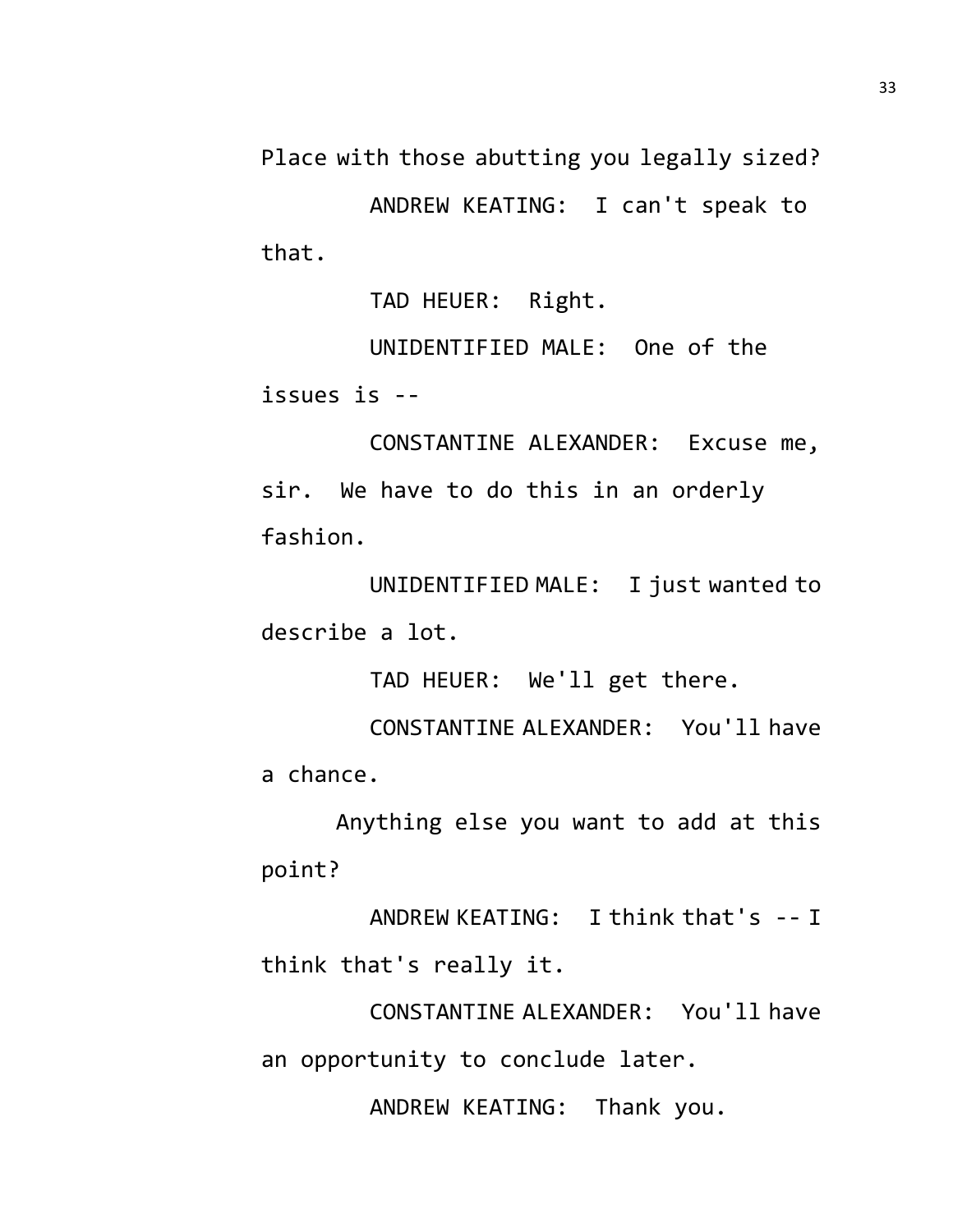CONSTANTINE ALEXANDER: Questions from members of the Board besides Tad? DOUGLAS MYERS: Yes, I wanted to ask is there any access of the roof of the addition as of now?

ANDREW KEATING: No, sir. There is not. Is it feasible to open -- there are double hung windows that serve this roof. Now there are also, you have to take into consideration, there are some egress window requirements for this room which is a bedroom. So those windows meet egress requirements, therefore, technically one can pass through the window.

DOUGLAS MYERS: Could climb out a window?

ANDREW KEATING: Could, but there is no intent to do so, and obviously a screen would need to be removed and so --

CONSTANTINE ALEXANDER: Is there -- I forget, is there a railing around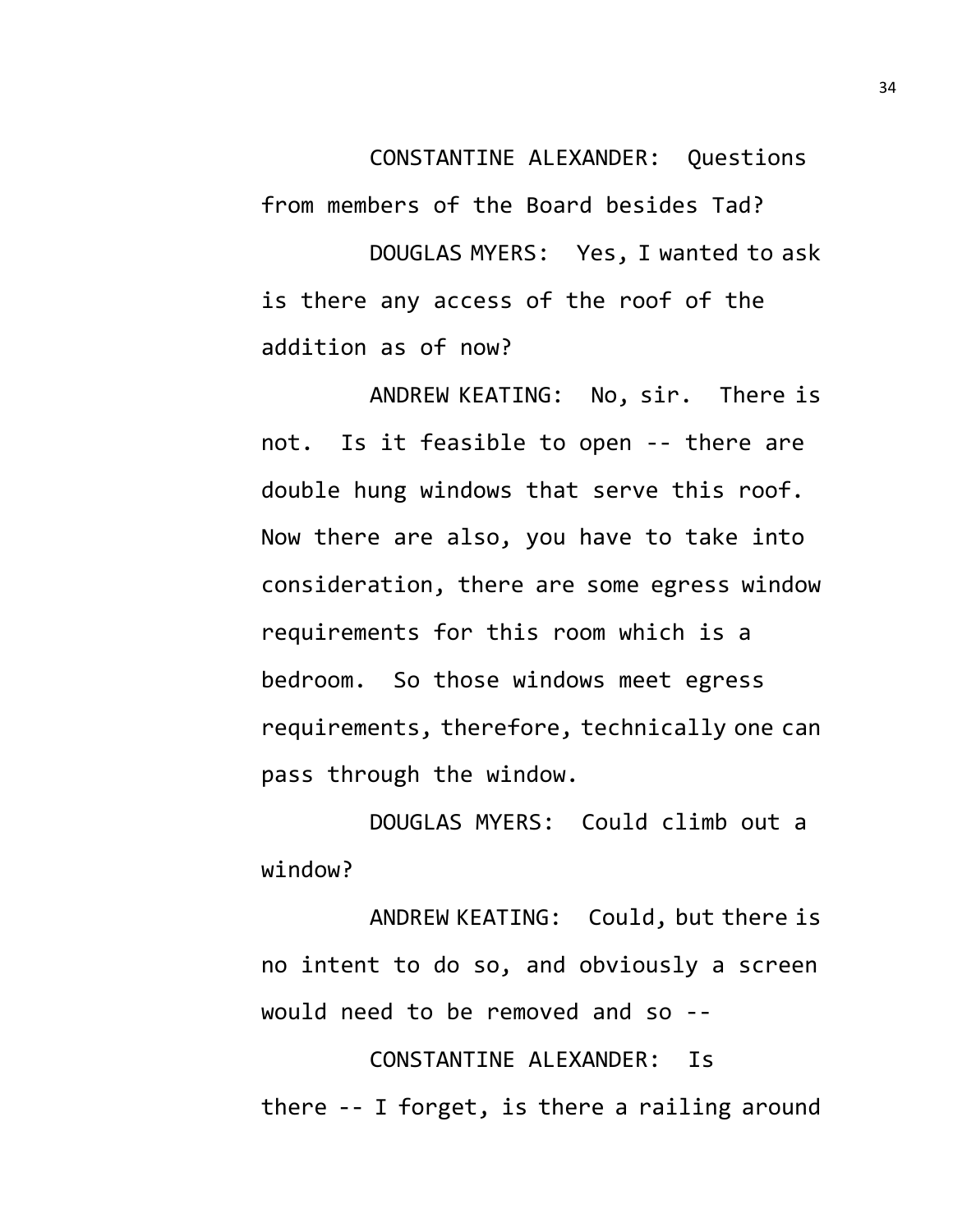the top of the roof?

ANDREW KEATING: No longer, no. There was with the proposed roof deck but now it's a flat roof and proposed skylights as well.

CONSTANTINE ALEXANDER: All set? Any other questions from members of the Board before I open it to public testimony?

TIMOTHY HUGHES: I have a question about the first floor plan. What's this room up front?

ANDREW KEATING: Could you be a little more specific?

TIMOTHY HUGHES: There's only one room in the front of the house on the first floor.

SLATER ANDERSON: To the right of the front door.

> ANDREW KEATING: That's office 102. TIMOTHY HUGHES: How do you get into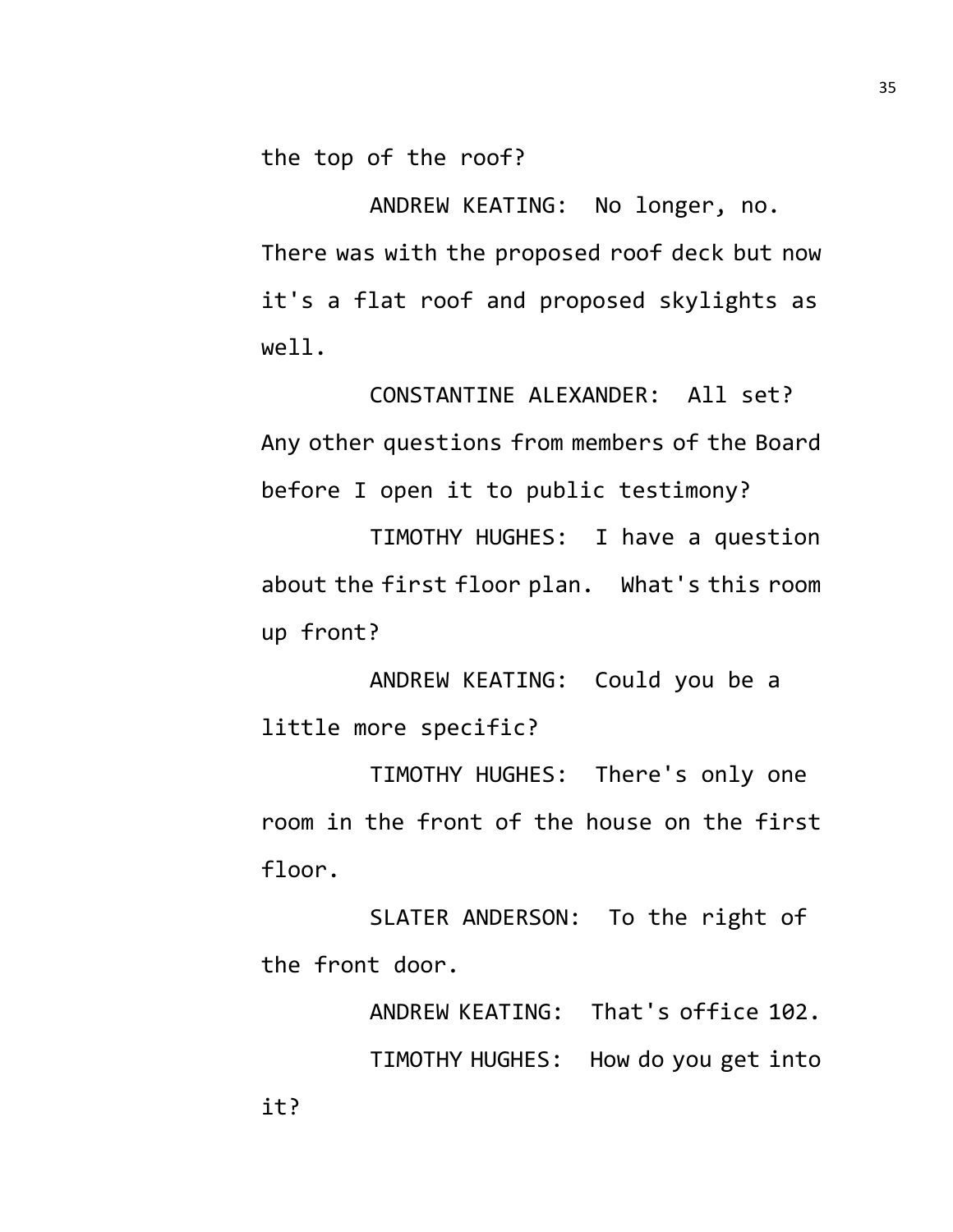ANDREW KEATING: From the first floor hallway. When you come in the entry, there's a door into the right.

TIMOTHY HUGHES: It must be closed. ANDREW KEATING: Yeah.

Essentially that's a feature -- I don't know what -- this may be a graphical thing.

TIMOTHY HUGHES: But just to follow up to that. This house at this point on the front is 18 feet wide, correct? Or thereabouts.

ANDREW KEATING: Let's see, just about, yeah.

TIMOTHY HUGHES: And it never gets -- it gets wider than that in the living room area with the two bump outs the two bays I guess?

ANDREW KEATING: Correct.

TIMOTHY HUGHES: And it narrows down in the back to what? The kitchen area can you tell me that?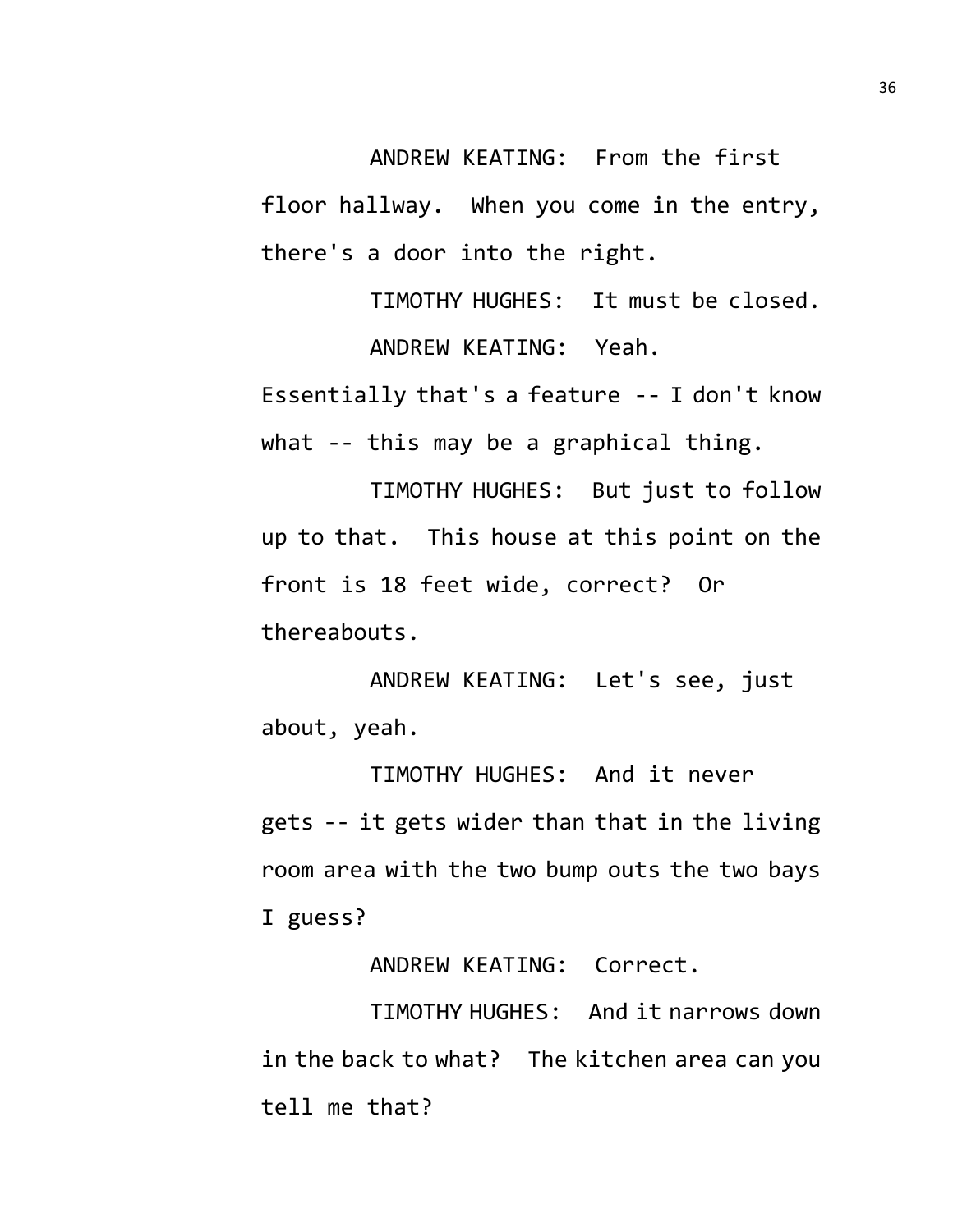ANDREW KEATING: Yeah.

Approximately -- well it's pretty similar. Around 18 feet. It's pretty similar to the front.

TIMOTHY HUGHES: And the four feet shorter.

ANDREW KEATING: Yeah.

TIMOTHY HUGHES: It's a staircase shorter.

ANDREW KEATING: Yeah, maybe more like 12.

> TIMOTHY HUGHES: 12 to 14 feet? ANDREW KEATING: Yeah, 12 to 14. TIMOTHY HUGHES: Okay.

And where the deck had originally been planned and is being taken out, that roof is getting these two skylights?

ANDREW KEATING: Correct, as proposed, correct.

TAD HEUER: Are those skylights being added in a setback?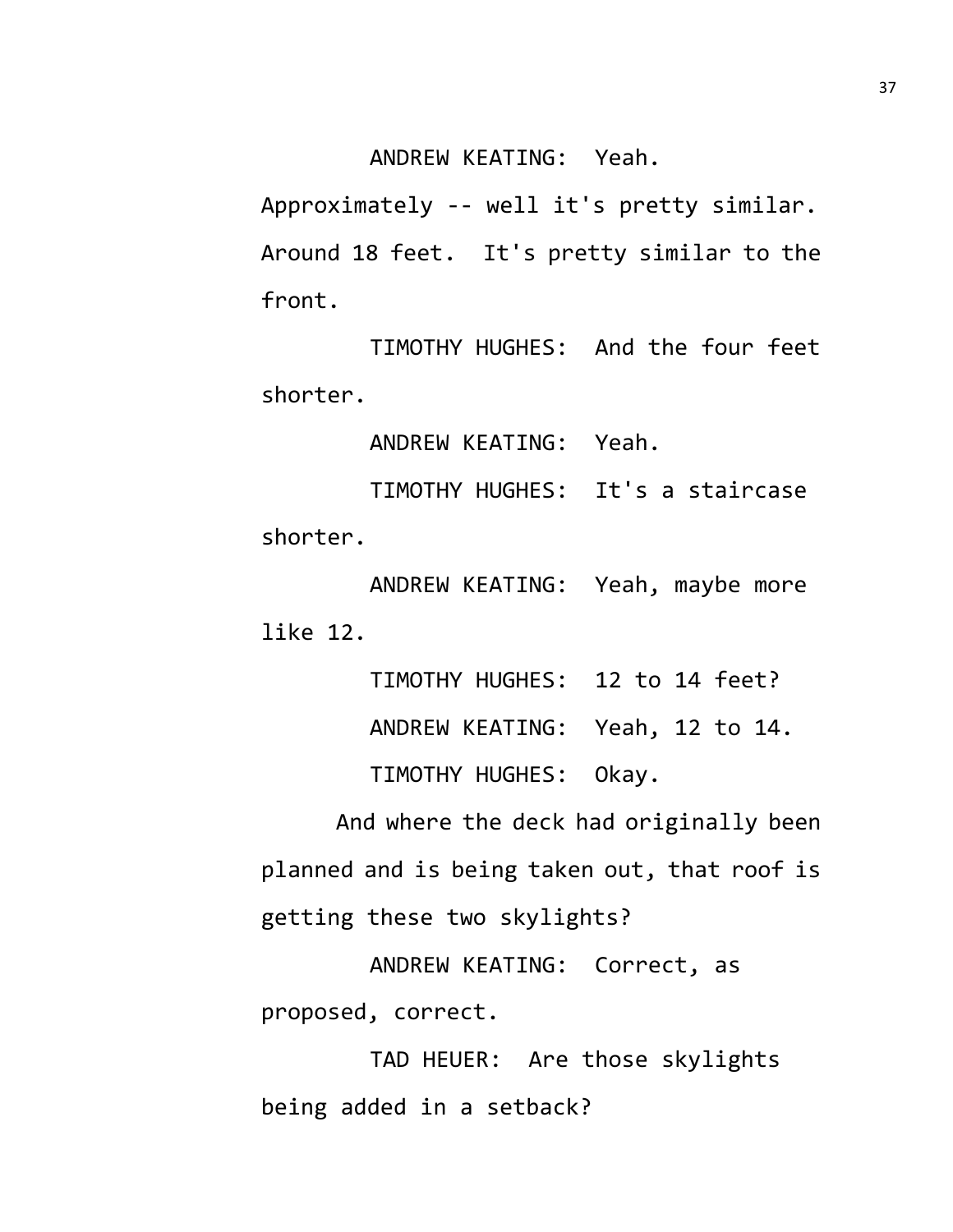SEAN O'GRADY: If you give the addition, we let them have the windows.

TAD HEUER: Are those windows? SEAN O'GRADY: We treat them as windows, yes.

TAD HEUER: All right.

CONSTANTINE ALEXANDER: Tim, any further questions?

TIMOTHY HUGHES: No, that's it for now.

CONSTANTINE ALEXANDER: I'm going to open it to public testimony.

Is there anybody here wishing to be heard on this matter. Sir, you wanted to be heard?

You have to come forward. Sit over here and give your name and address to the stenographer, please.

JAMES BROWN: Sure. My name is James Brown and I live at 32 Avon Hill Street. CONSTANTINE ALEXANDER: Are you an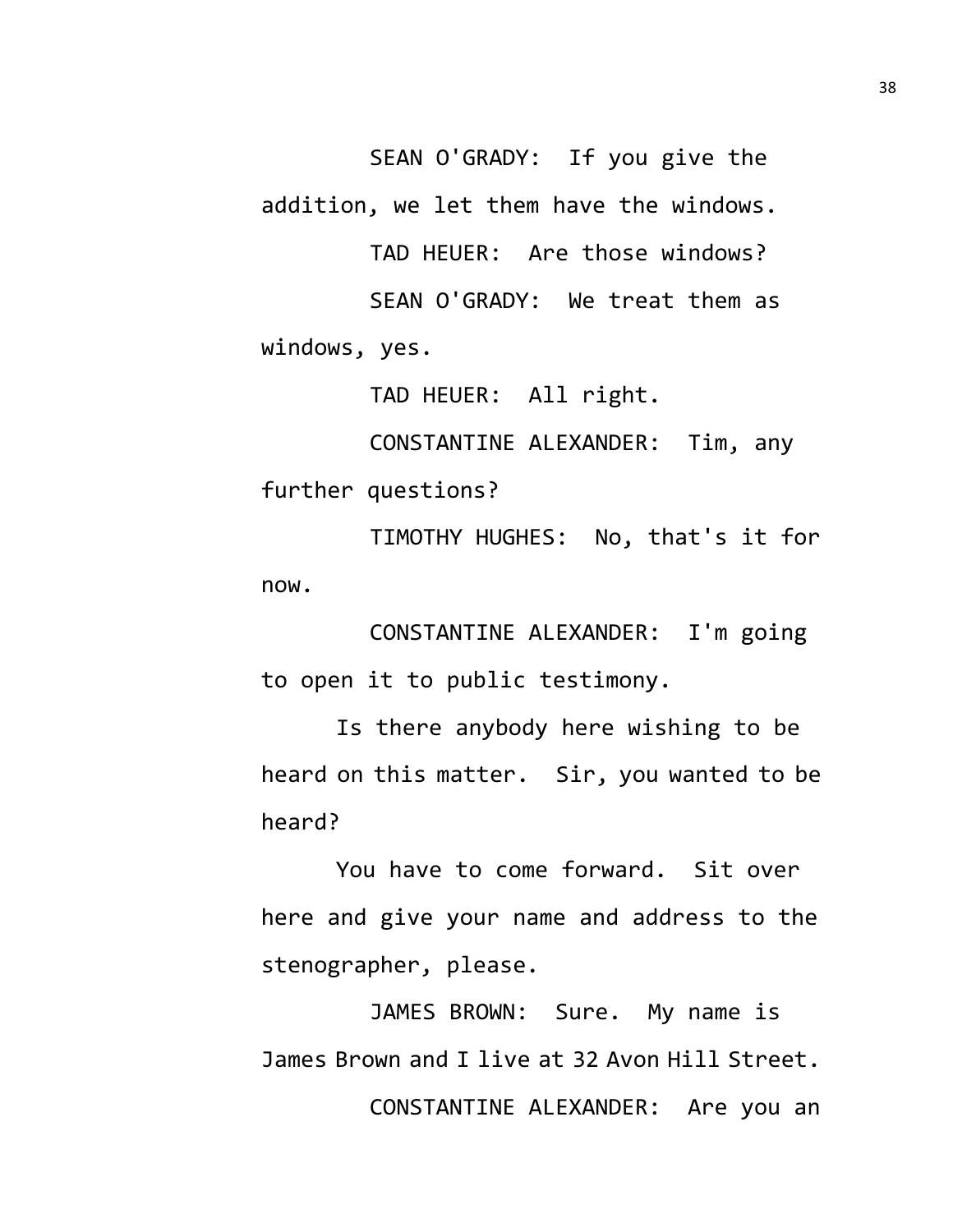abutter?

JAMES BROWN: I'm a trustee. I am a neighbor and I live -- I am one of the trustees of the condominium of which there are two units and have an interest, a legal interest out on to the road that goes directly, is directly across from 10 Avon Place. So I know that there's been some objection to the construction, to the noise, to the trucks, all those kinds of things. Hopefully -- I'm sorry, tell me your name.

ANDREW KEATING: Andrew.

JAMES BROWN: Andrew will be aware of that. I think he is now. And I think a lot of the heavy stuff is down, over with, which is good. I don't understand all the technical stuff about the FAR and everything, but I guess it has to do with how much space there is around the building and front.

CONSTANTINE ALEXANDER: In the building. It's in the building. FAR.

39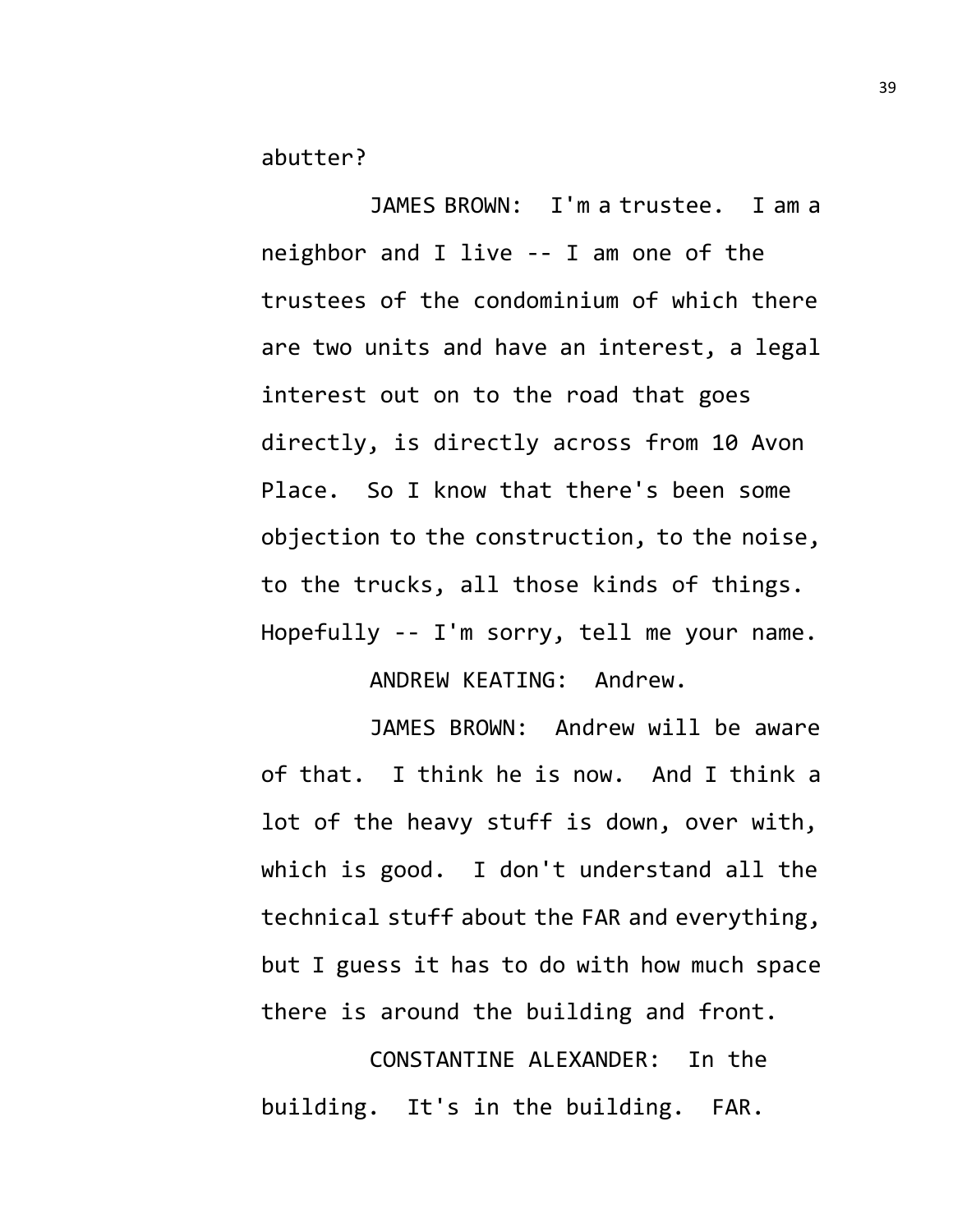TAD HEUER: Far is building, side setbacks are around the building.

JAMES BROWN: Around the building, okay. And I don't whether there's a problem with anything in the back.

CONSTANTINE ALEXANDER: There is a problem.

JAMES BROWN: There is a problem with that, too.

CONSTANTINE ALEXANDER: They have two problems. In the rear yard, the addition they're going to put on extends into the rear yard, and per our Zoning gets too close to the rear lot line. It should be at least 25 feet away. It's going to be 16 feet in round numbers.

The other issue is because of the work that's being done inside which is FAR, which goes to density of occupation of the lot, the building will have more square feet, therefore, it's more dense use of the lot and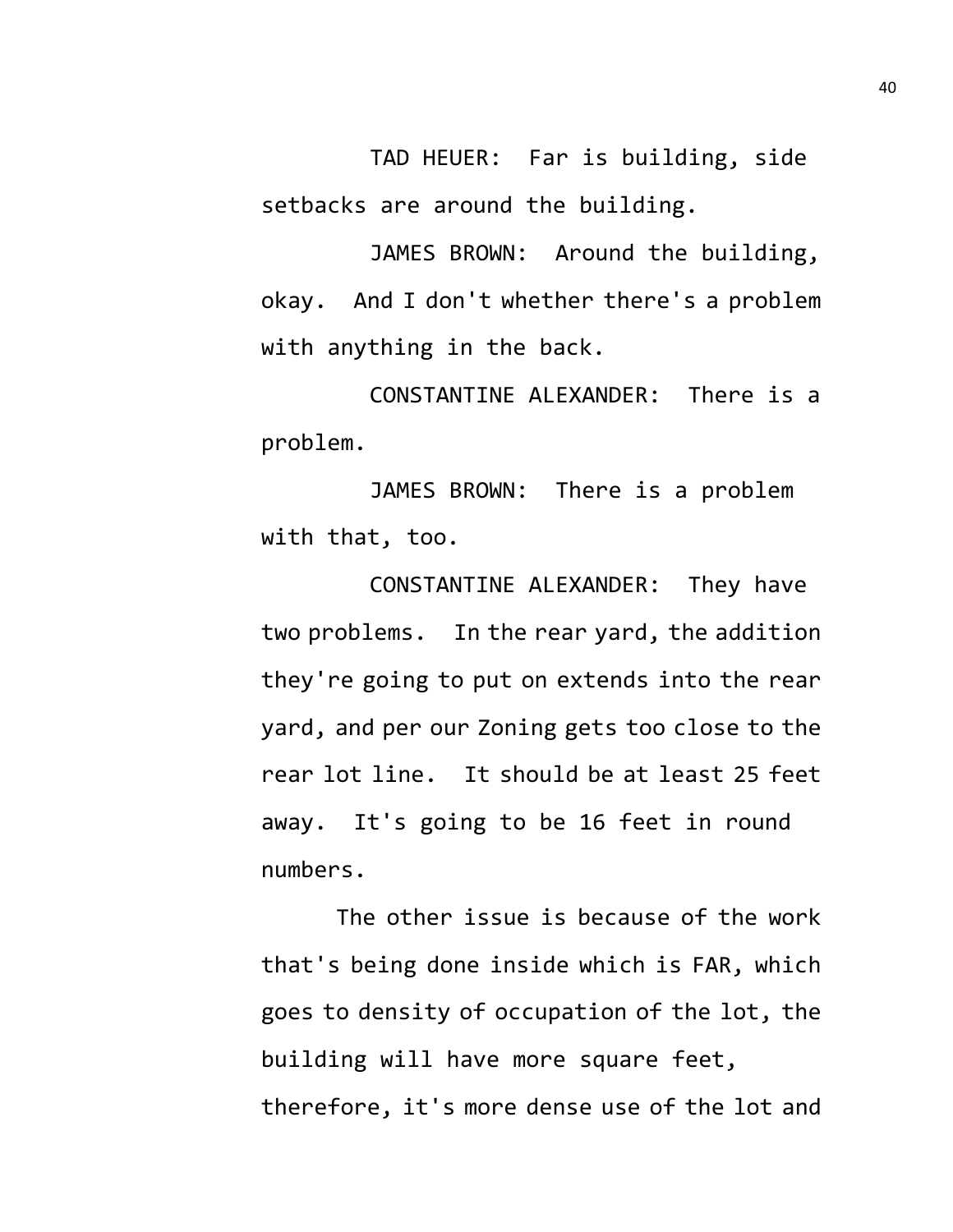it's a little bit in excess of what the Zoning Law now permits. They're seeking relief there as well. That's the two things they're seeking relief for.

JAMES BROWN: The what?

CONSTANTINE ALEXANDER: The two areas they need relief, the rear yard setback and FAR, the density of the structure as modified.

JAMES BROWN: Yeah. Well, you know, personally as I say, I'm a neighbor even though I front Avon Hill Street as well as the Avon Place.

CONSTANTINE ALEXANDER: Right.

JAMES BROWN: I front them both.

And I have an interest all the way back to that street.

CONSTANTINE ALEXANDER: Right.

JAMES BROWN: That's across from 10 Avon Place. You know, that's really up to the Board to decide, I mean, the legality of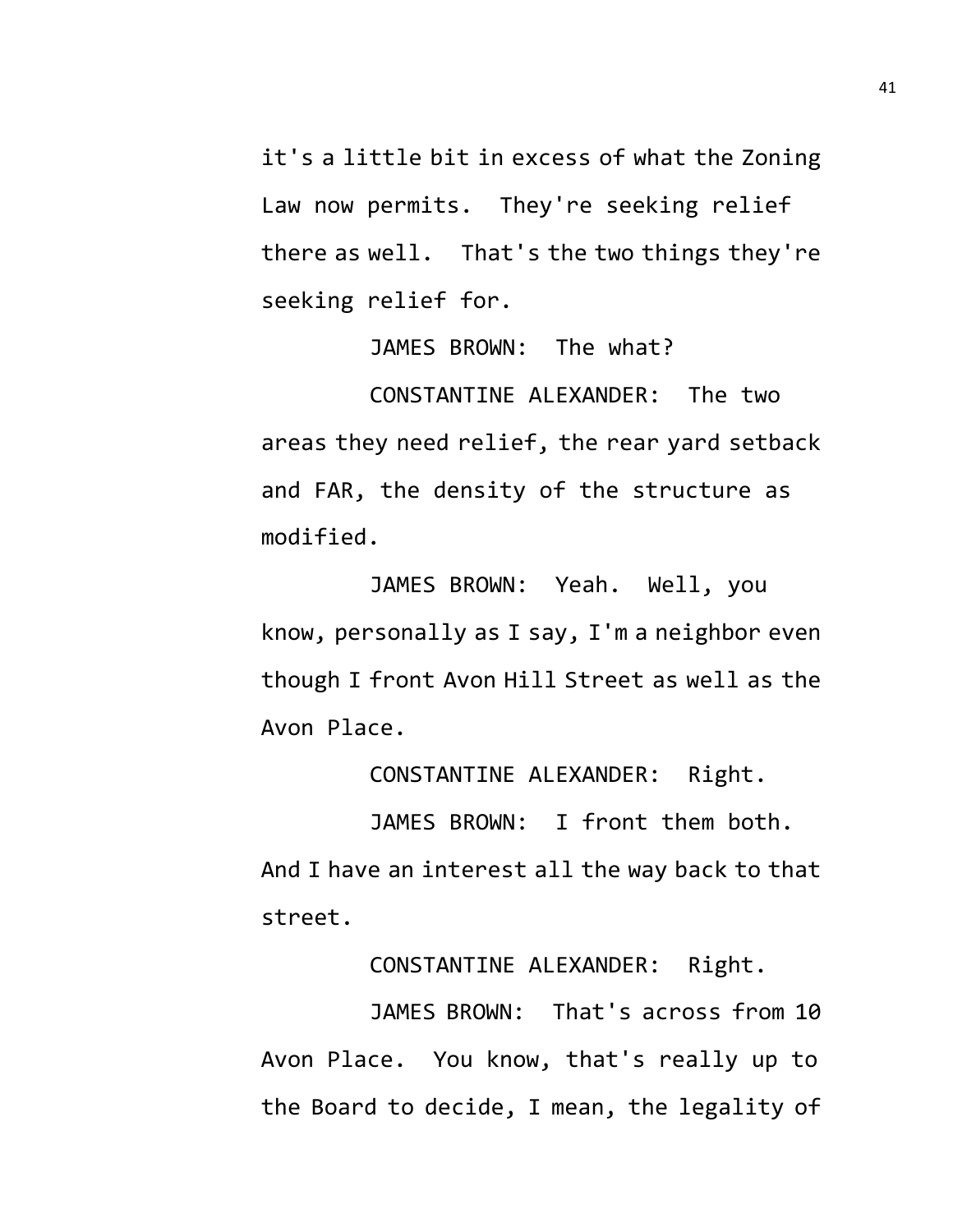all that.

CONSTANTINE ALEXANDER: I take it then you're --

JAMES BROWN: I'm not a more direct neighbor in other words. It doesn't affect  $me - -$ 

CONSTANTINE ALEXANDER: I

understand. I'm trying to get to the point. Are you opposed, in support, or a neutral with regard to the relief being sought?

JAMES BROWN: I'm neutral.

CONSTANTINE ALEXANDER: Thank you. I didn't mean to cut you off. If you have anything more to say.

JAMES BROWN: No, just that, you know, I share a condominium with somebody who couldn't -- the other unit in the condominium is directly along -- closer to the building itself, and this person is very aware of all the things that go on back there for better or for worse. And so I think for the harmony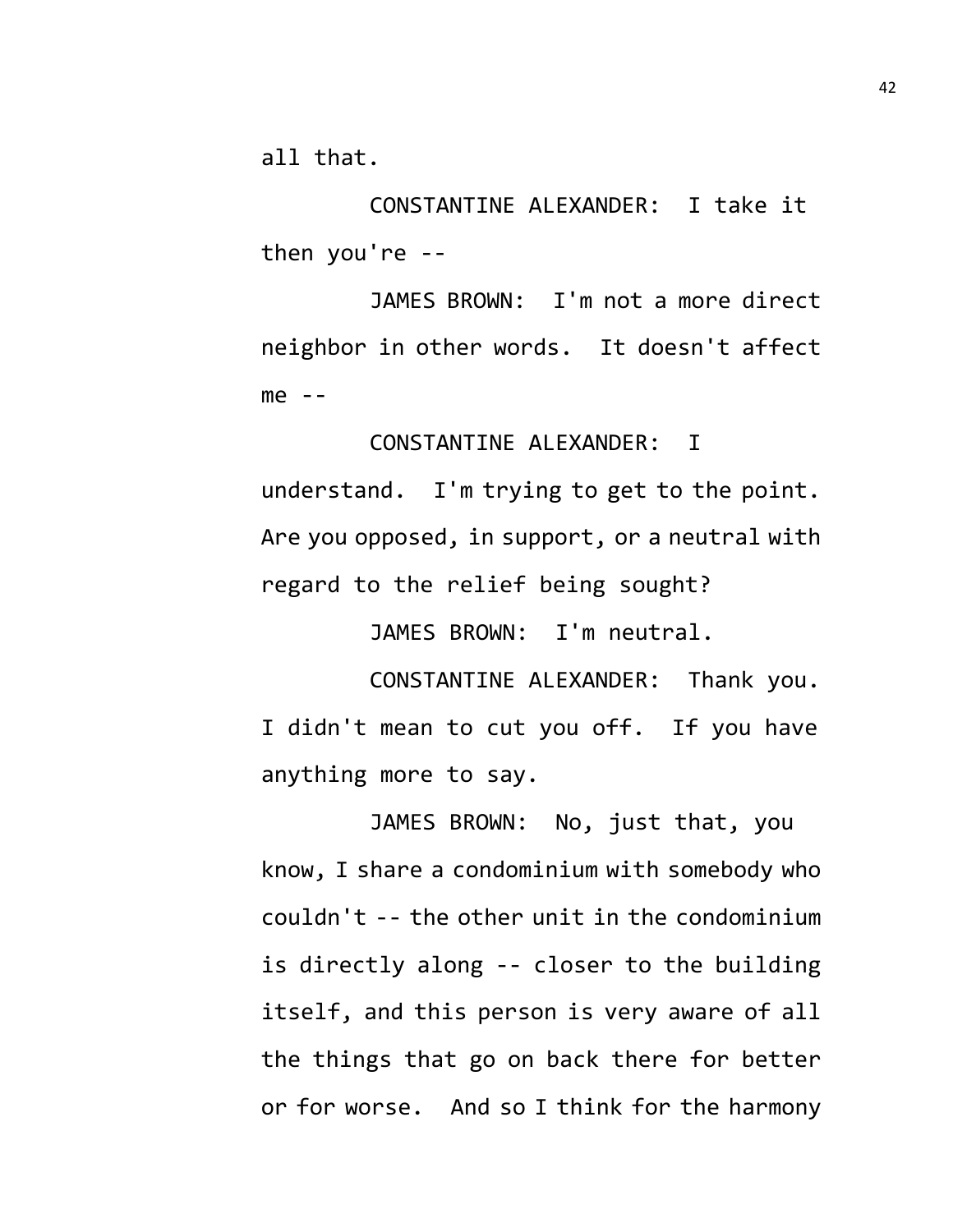of the neighborhood it's good if we can keep the noise and the confusion at a minimum.

> CONSTANTINE ALEXANDER: Thank you. JAMES BROWN: Thank you.

CONSTANTINE ALEXANDER: Anyone else wishing to be heard? I can't believe you don't want to be heard.

BOB SAWYER: Are you talking to me? CONSTANTINE ALEXANDER: Yes. Come up and give your name and address.

BOB SAWYER: Bob Sawyer, I own 14 and 12 Avon Place and I have lived there for 52 years. Can you imagine that?

CONSTANTINE ALEXANDER: I can.

BOB SAWYER: 52 years. And I've seen a lot of changes. But the greatest change that I have seen and which really impacts the man who was just speaking more than he seems to be aware, is that we all own part of the road that comes in from Avon Hill Street. And the lot line between his house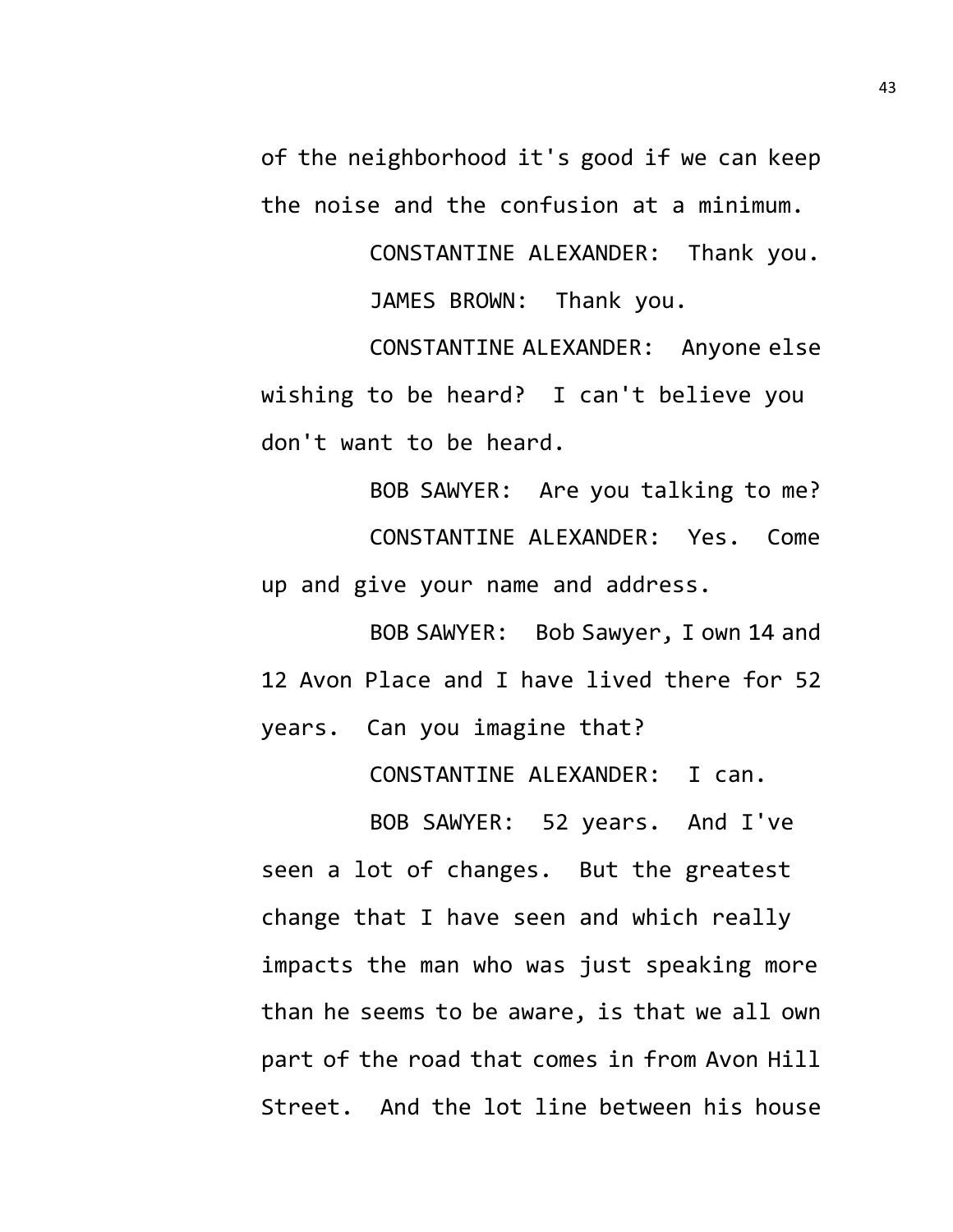and the Cogan's house which is on the other corner, who's husband name is Bob Cogan, he wasn't here, is right down the center of the street. So, these trucks that have been coming in have been destroying the street. Who's gonna pay for it? Not the City of Cambridge because it's private property. So that's something that's lingering in the background for all of us that live there.

So I just wanted to make that clear, that all of these abutters may think that their entrances on Avon Hill Street but nevertheless they own half of the street that we use, yeah.

Thank you.

DOUGLAS MYERS: Mr. Sawyer, you live on Avon Hill Street?

BOB SAWYER: Mine's the inner most property on Avon Place.

> TAD HEUER: To the left. DOUGLAS MYERS: Where are you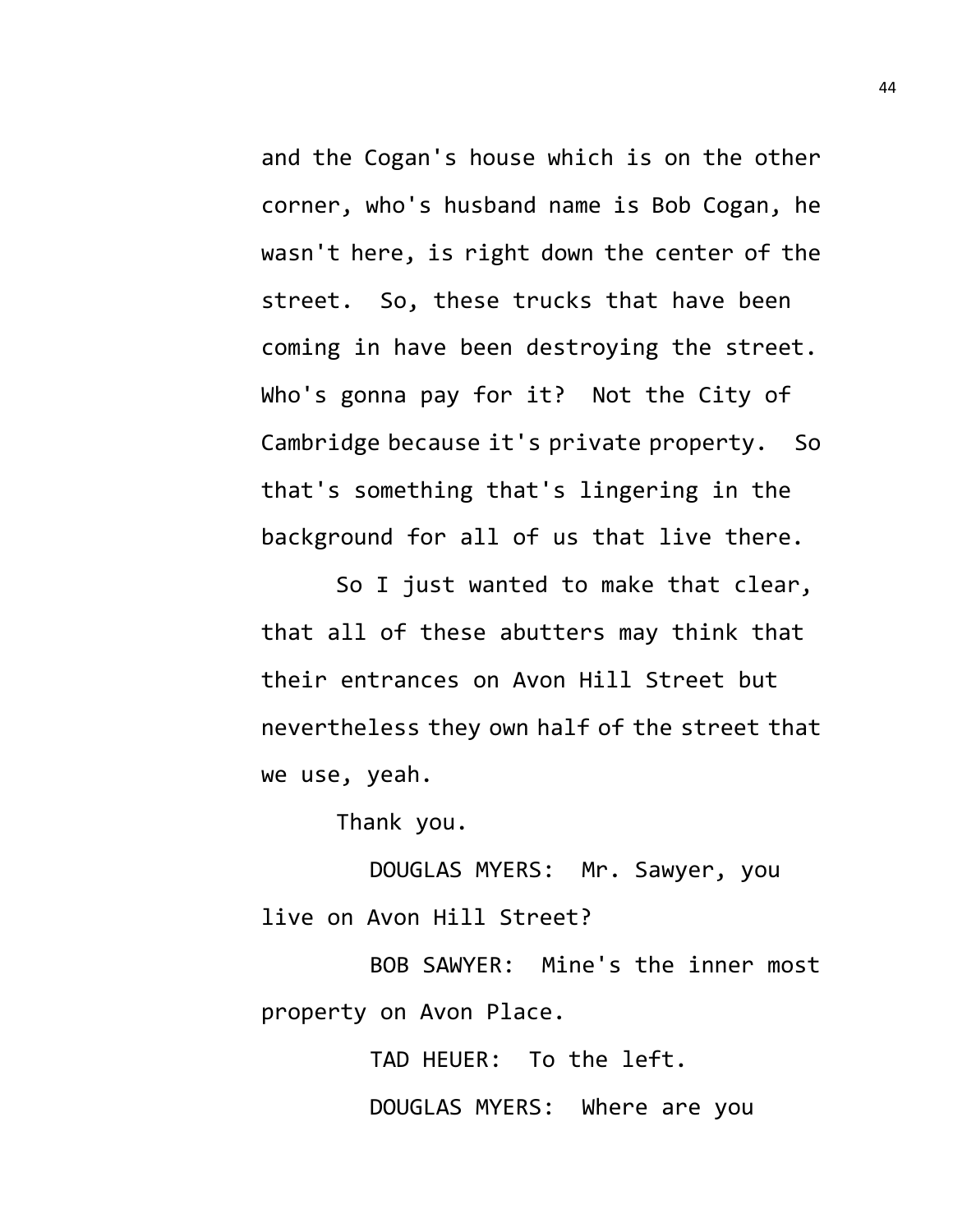situated with regard to the rear line? You're over here. Okay. I see on the side.

SLATER ANDERSON: Is yours a two-family next-door?

BOB SAWYER: That's correct. And it always was a two-family. It's one of the very few in the city, you know, owner occupied two-family. But my tenants whose side of the house is most impacted by this construction activity. I don't believe either of them came, although they intended to. They can't even sit out on their porch because all they can see is this enormous Dempster dumpster that's been there all winter.

> CONSTANTINE ALEXANDER: Thank you. BOB SAWYER: Thank you.

CONSTANTINE ALEXANDER: Anyone else wishing to be heard? Ma'am.

NEVA FOWLER: Yes, I have a question. My name is Neva Fowler, Eight Avon Place. N-e-v-a. It's just a question. I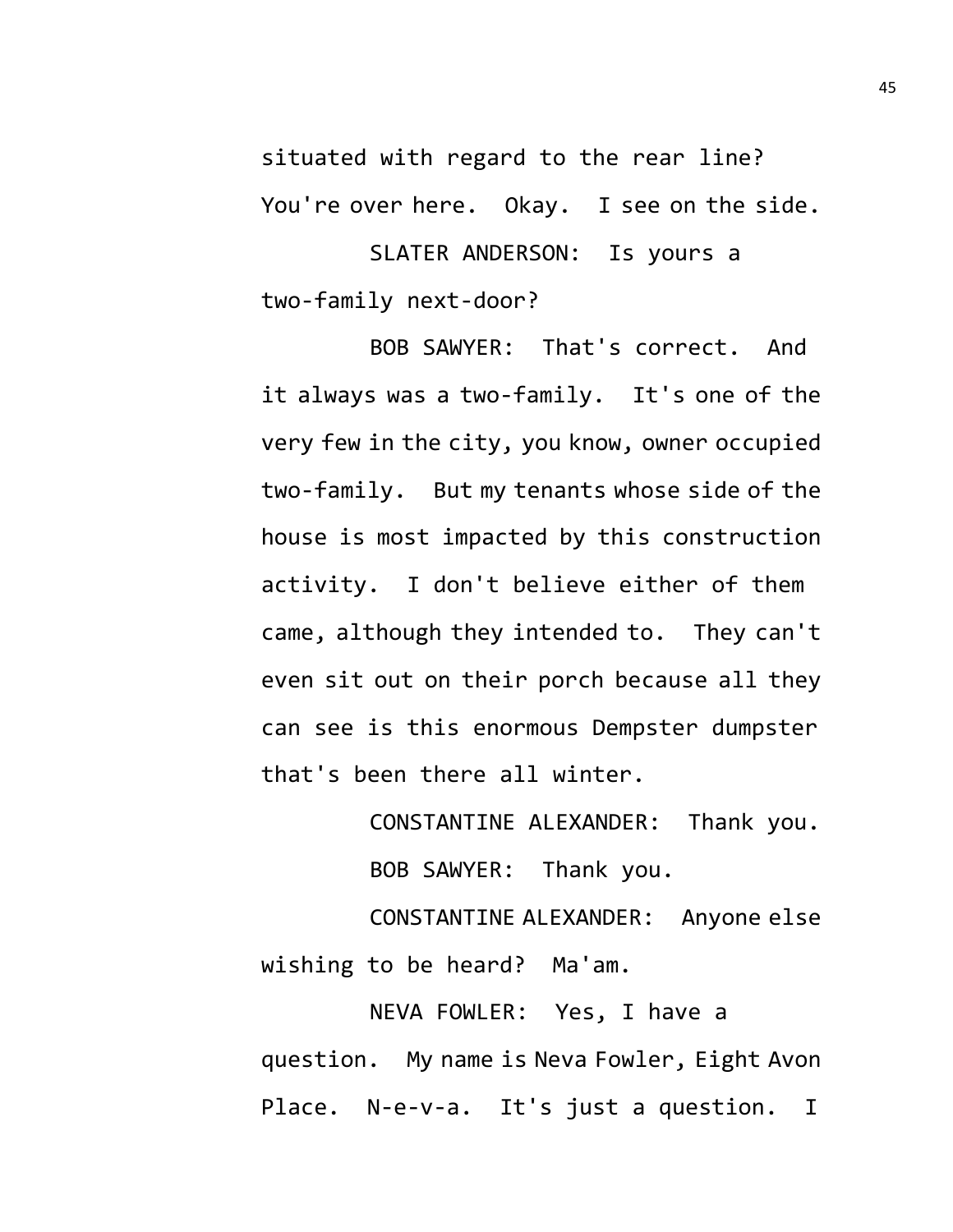just received this new -- but don't you have two skylights that were put in the roof of the attic? Two windows, two sky --

ANDREW KIZLINSKI: On the other side.

NEVA FOWLER: They're on my side.

KATHRYN GRANTHAM: Yes, on the original part of the house there are two skylights, yes.

NEVA FOWLER: And then you said there's no way to get up there, to get up to the attic. I think you have a trap door and you bring the --

CONSTANTINE ALEXANDER: I think we were talking about the addition that they're going to build in the back.

NEVA FOWLER: This, this has sky --

CONSTANTINE ALEXANDER: Is there any way of getting onto the roof of that addition?

NEVA FOWLER: Well, what I'm saying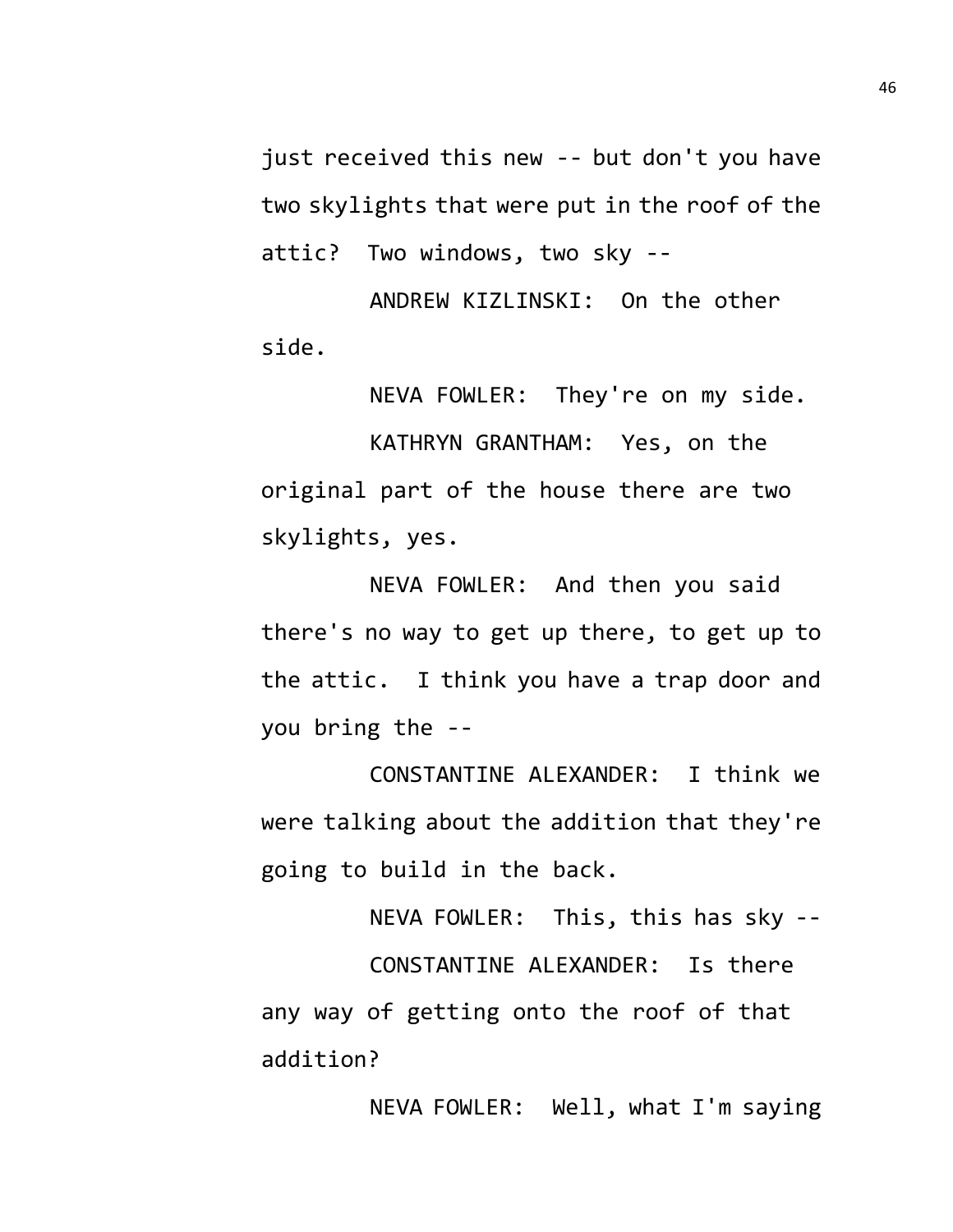is there's nothing written down about skylights here that I can see, and then you asked the question can you have access to the third floor? Well, I don't know. Would there be a trap door with a ladder? They can do whatever they want.

CONSTANTINE ALEXANDER: That issue is not before us here tonight.

NEVA FOWLER: That was not included. That's why I asked. The skylights then on the addition are flat skylights?

ANDREW KIZLINSKI: Yes. NEVA FOWLER: The rain -- ANDREW KEATING: They're pitched

sufficiently to get rid of the rain.

NEVA FOWLER: Okay, that's it.

CONSTANTINE ALEXANDER: Thank you.

Anyone else wishing to be heard?

(No Response.)

CONSTANTINE ALEXANDER: The chair notes no one wishes to be heard. The chair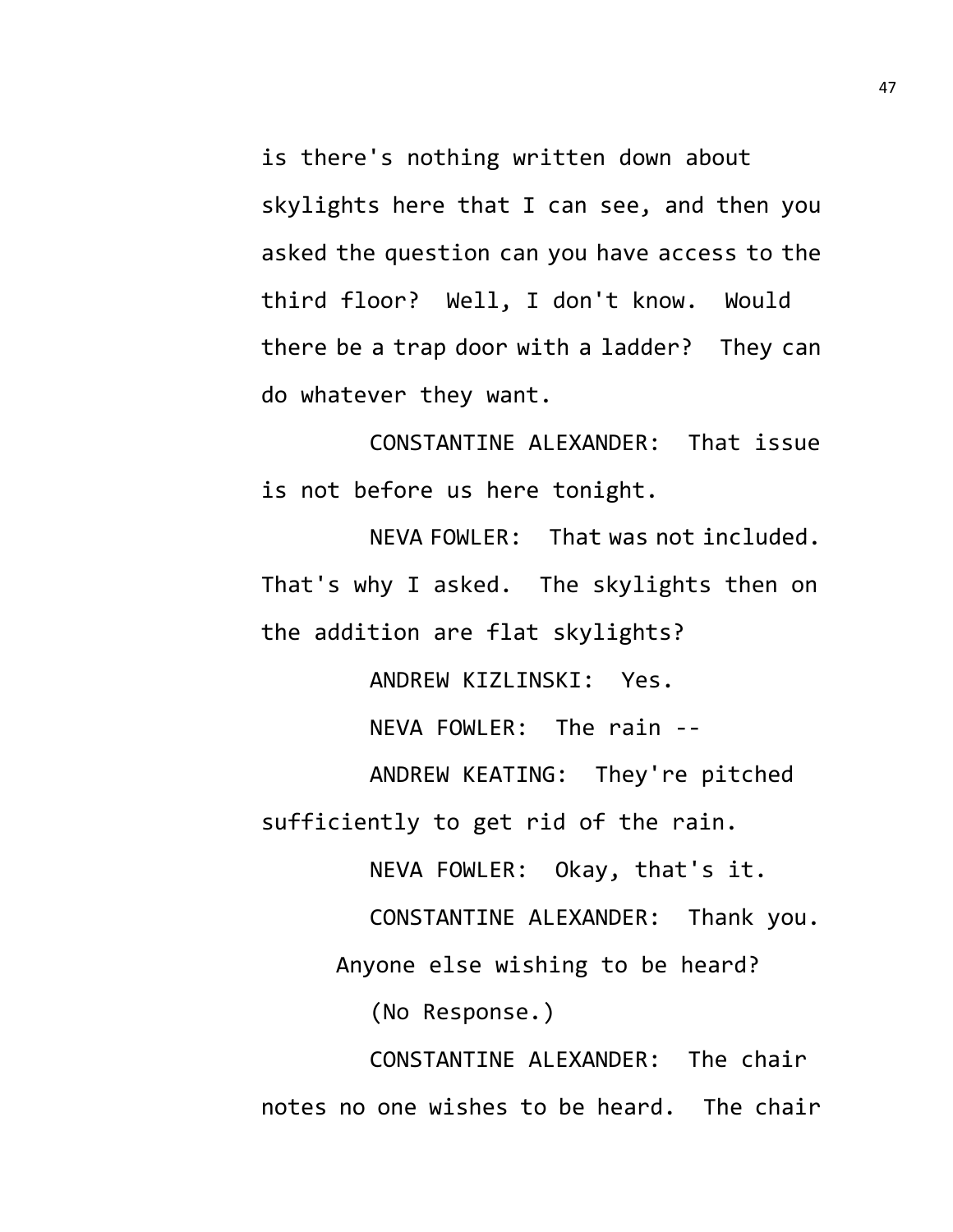is in receipt of four letters. They're identical.

SLATER ANDERSON: Did she say she was opposed?

CONSTANTINE ALEXANDER: I don't think she's either. I can ask. Do you want me to ask?

The question is are you in favor of the relief being sought are you opposed or do you have no position at all?

NEVA FOWLER: Well --

CONSTANTINE ALEXANDER: You don't have to answer.

NEVA FOWLER: No, I don't have to I know. It would be neutral I think as Bill said.

SLATER ANDERSON: Thank you.

CONSTANTINE ALEXANDER: Thank you.

TAD HEUER: Are there skylights on both the south and north elevation?

ANDREW KEATING: I don't believe so.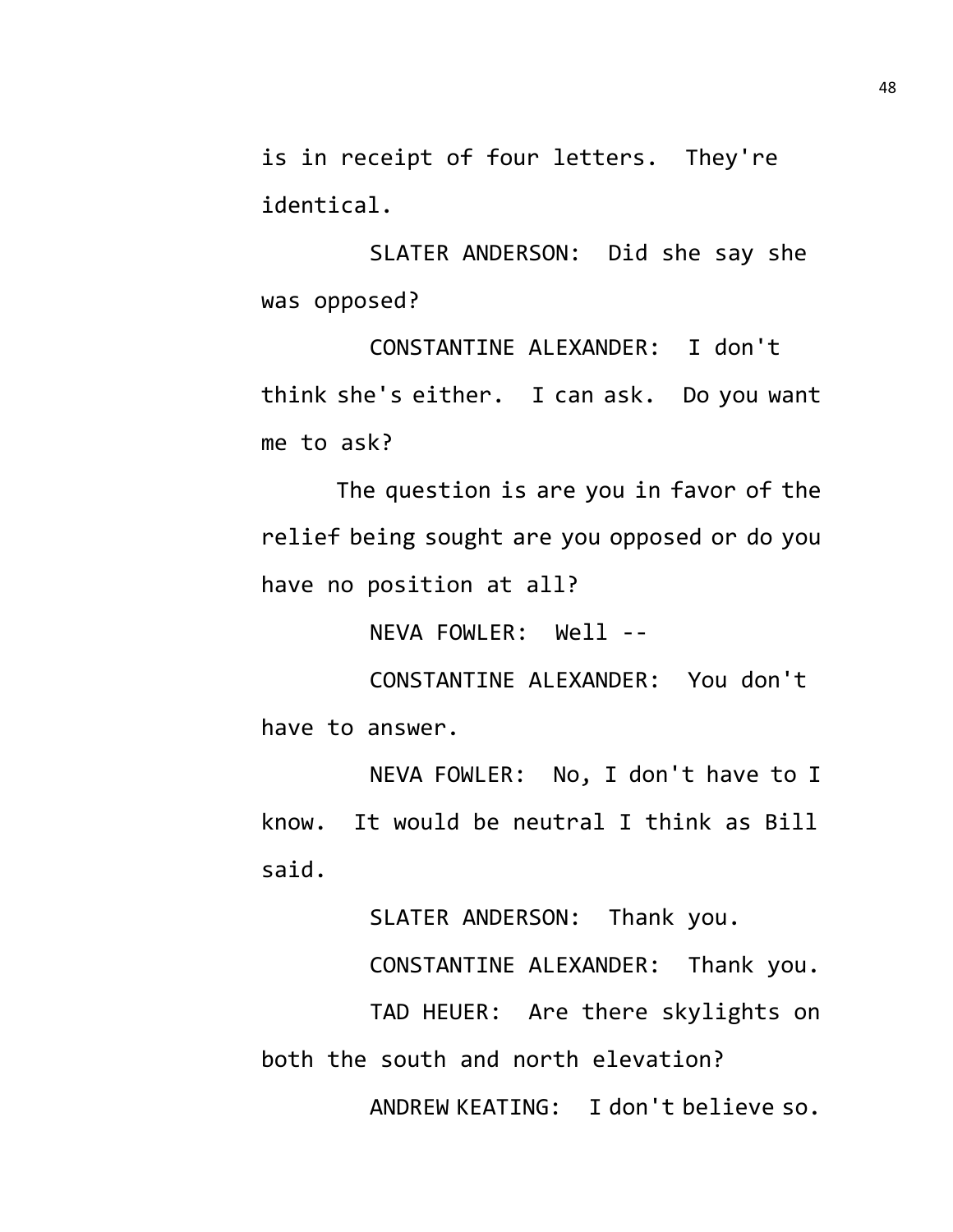NEVA FOWLER: My side.

KATHRYN GRANTHAM: I'm sorry, can you repeat the question?

TIMOTHY HUGHES: They're on the wrong side.

ANDREW KEATING: No --

KATHRYN GRANTHAM: We've added skylights to the original part of the house since those drawings have been made, but they're on the original part of the house so they're not -- I mean, and since there is no attic there's no --

TAD HEUER: Are they in the side setback?

KATHRYN GRANTHAM: Are they inside the setback?

TAD HEUER: Stranger things have happened.

TIMOTHY HUGHES: Indeed.

KATHRYN GRANTHAM: They're on the original part of the house.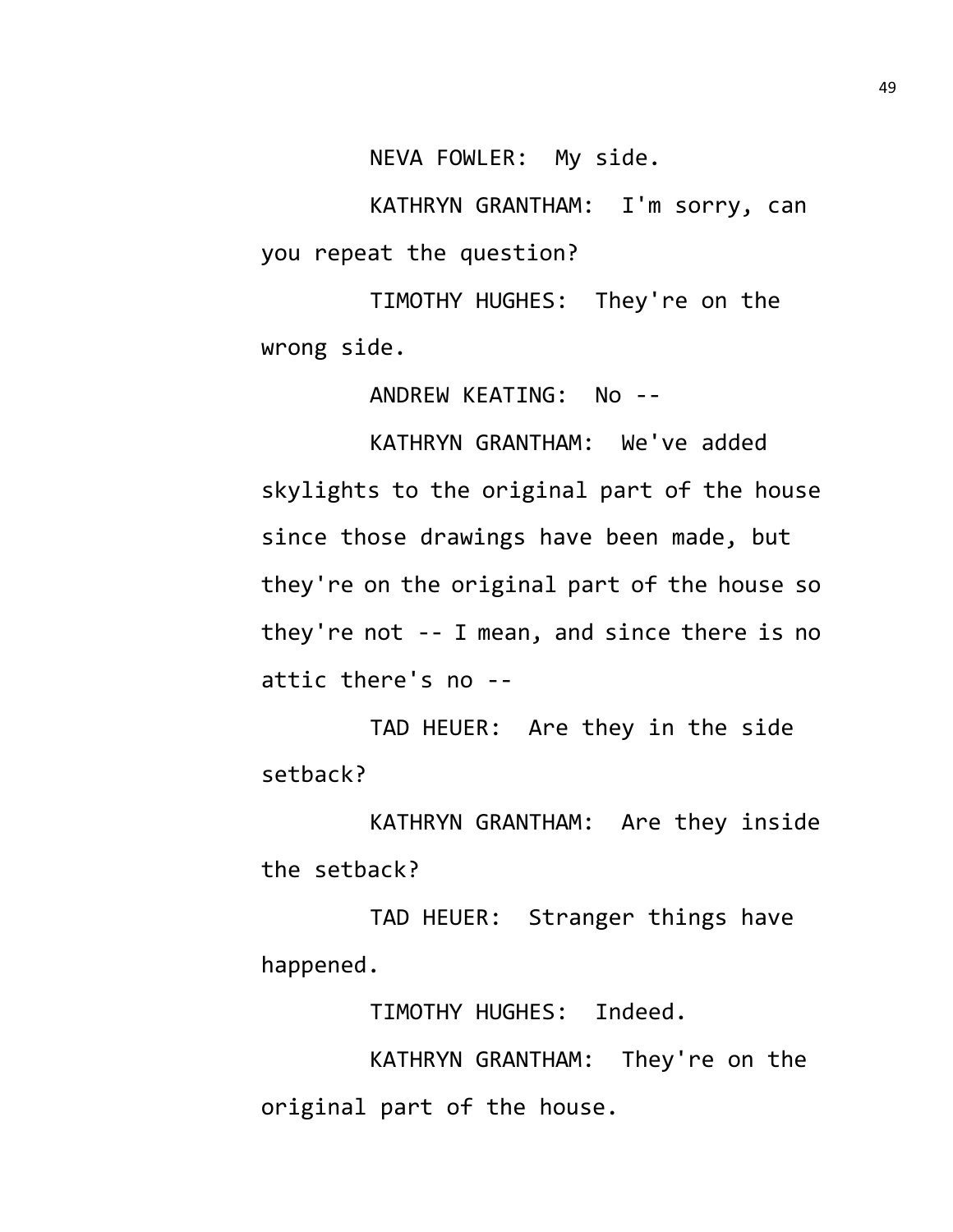CONSTANTINE ALEXANDER: I'm going to read into the record as I said before, we have four letters submitted to us by the Petitioner. They're identical and I'll read the letter and then I'll identify who has signed the letter.

The letter is To Whom It May Concern: (Reading) I am a neighbor of Kathryn and Oliver Grantham at 10 Avon Place. I spoke at the last Variance meeting to express my concerns at the proposed balcony on the second floor had handrails that could obscure my view or light. I may come to the next meeting on April 26th, but in case I am not there, I wanted to write this letter in support of their application for the Variance needed to build their eight-foot-by-ten-foot seven addition now that they have removed the balcony and handrails.

And the letter is signed by the occupant of Six Avon place. Someone who doesn't put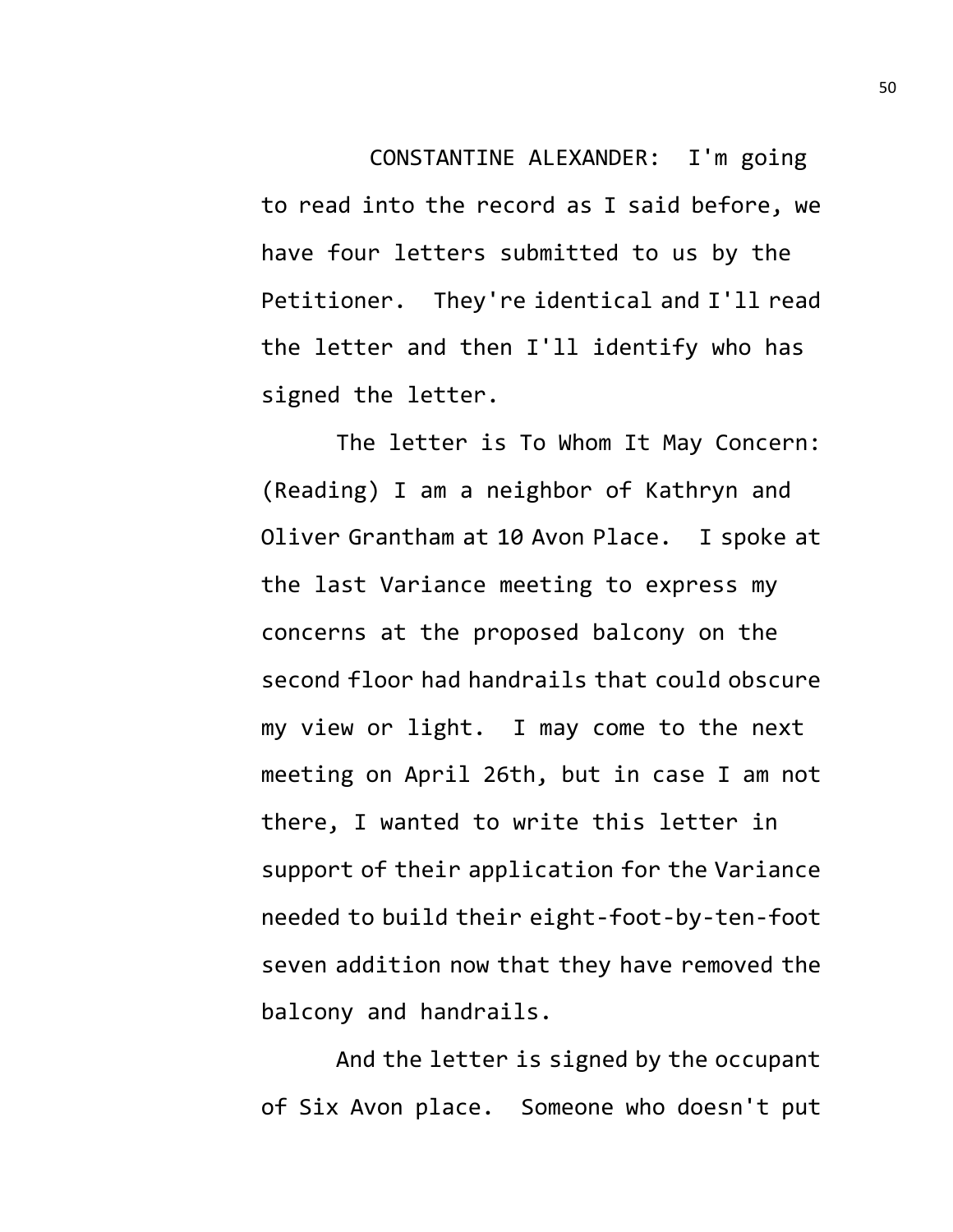address and whose signature is illegible. Another person at Six Avon Place, and the other one is at Eight Avon Place.

NEVA FOWLER: Eight is me.

CONSTANTINE ALEXANDER: That's you?

NEVA FOWLER: Yes, I didn't write

it. I didn't, really.

CONSTANTINE ALEXANDER: Okay.

DOUGLAS MYERS: Is that her signature is it?

CONSTANTINE ALEXANDER: Do you want to see it?

DOUGLAS MYERS: I can't say it's from Avon Place.

CONSTANTINE ALEXANDER: With that, I'm going to close public testimony.

NEVA FOWLER: Okay.

CONSTANTINE ALEXANDER: Any further comment? You're summing up or further comments.

ANDREW KIZLINSKI: All set.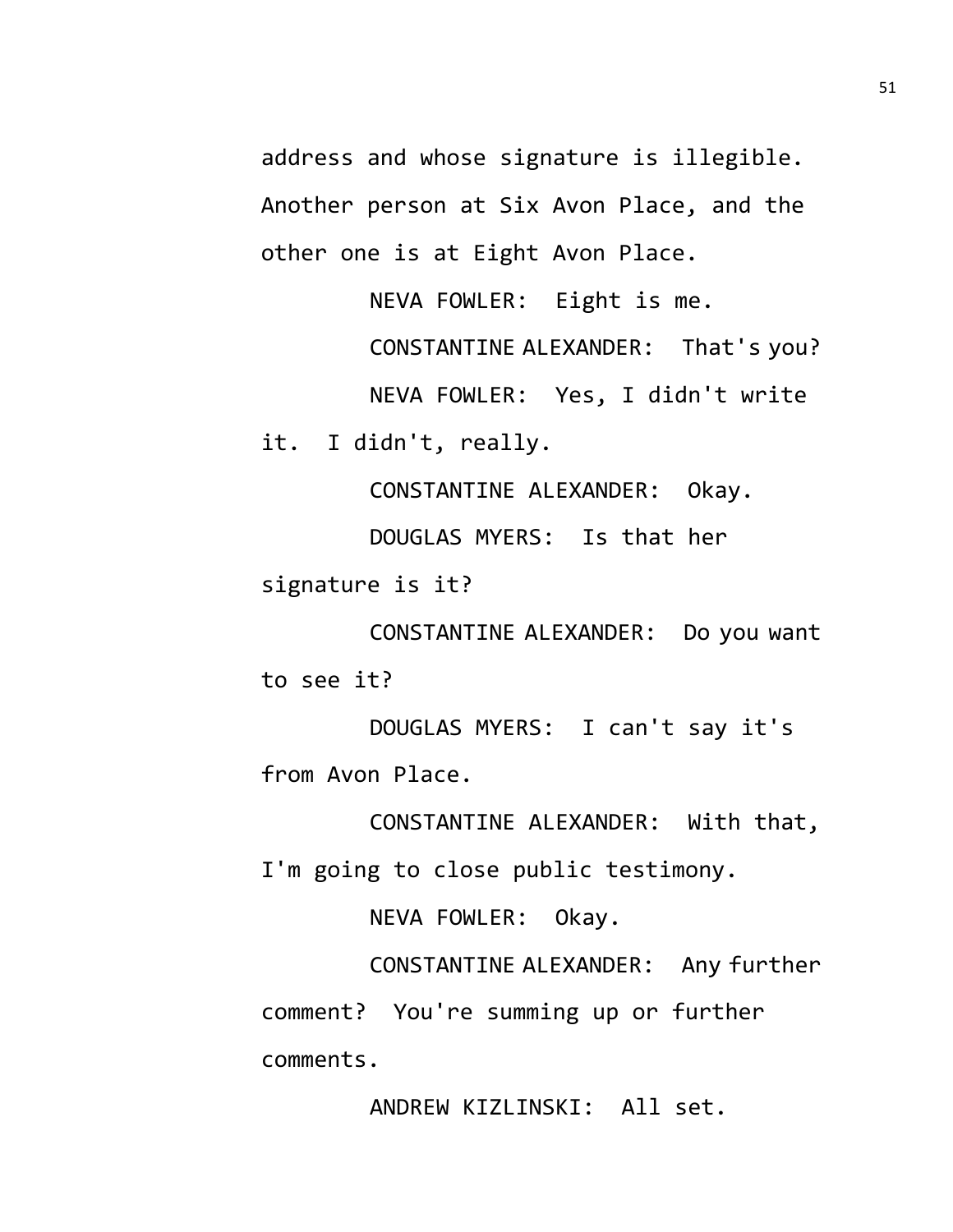CONSTANTINE ALEXANDER: So the public testimony is now closed and we will now have discussion among ourselves.

Slater, you want to go first or not?

SLATER ANDERSON: I'm a little confused, you'll forgive me on this. The focus that we've had here, a lot of comments that have been made about this construction. How long has this construction's been going on this? Is this work that you started or the prior owner started?

KATHRYN GRANTHAM: We started it in mid-January.

SLATER ANDERSON: Of?

KATHRYN GRANTHAM: Of this year, 2012.

SLATER ANDERSON: So this has been four months or so this has been going on. Okay.

CONSTANTINE ALEXANDER: I can testify, I was on the Board when the prior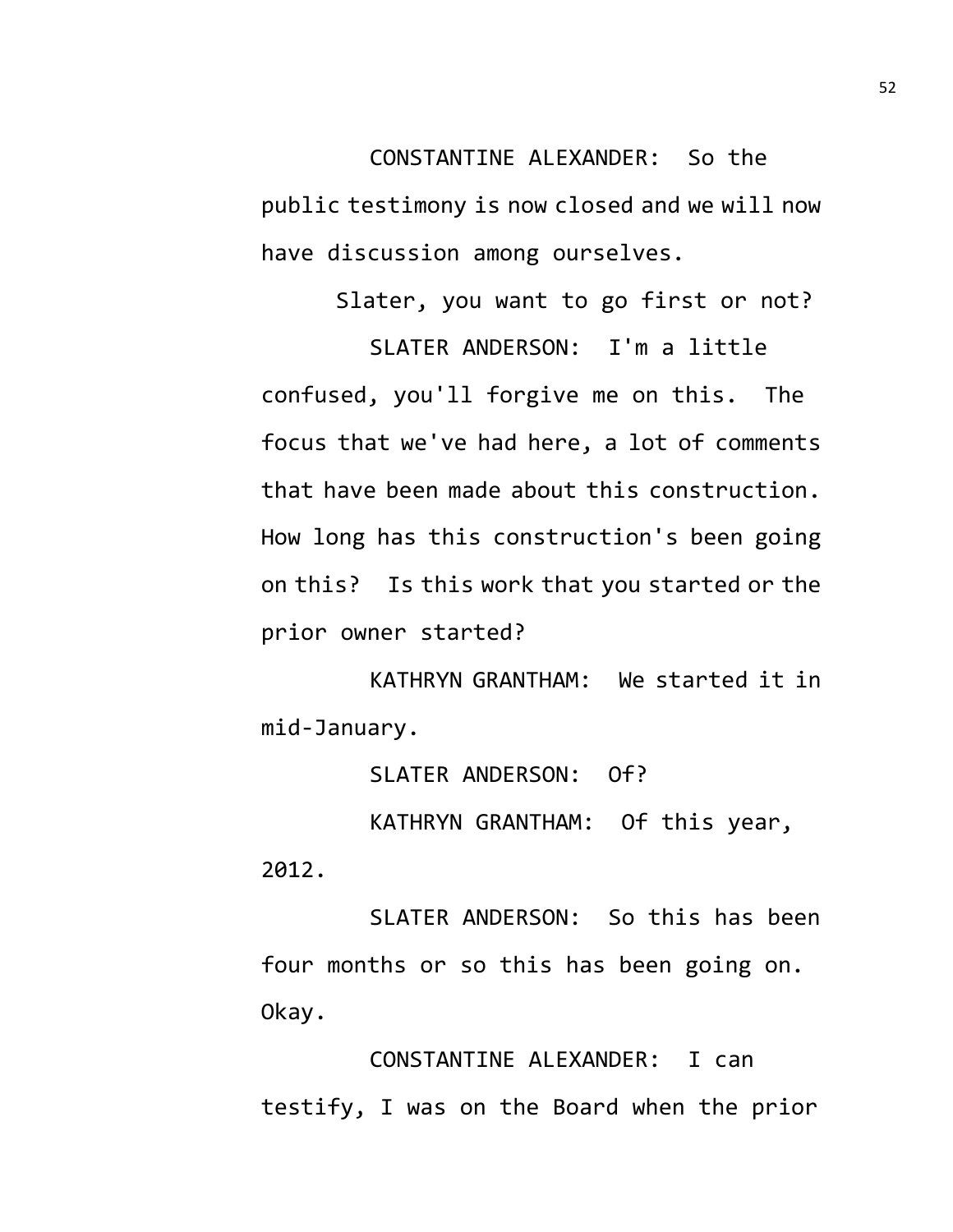owner came before us and put in a bulkhead or something, and the biggest issue was the truck. And the neighbors were very concerned about the traffic, the noise, the dust, the damage to the road. So that is a -- given the area, it's a very natural issue. But frankly to my mind anyway, the fact that the construction's not an issue before us, this is the Zoning Board. It's not a reason to --

SLATER ANDERSON: I was curious. There's an ongoing renovation.

ANDREW KEATING: Yes.

SLATER ANDERSON: And this would be an extension of that work.

ANDREW KEATING: Correct. There's a renovation scheduled such that in the hopes that the relief is granted that it would continue to, you know, briefly include this phase.

CONSTANTINE ALEXANDER: And it was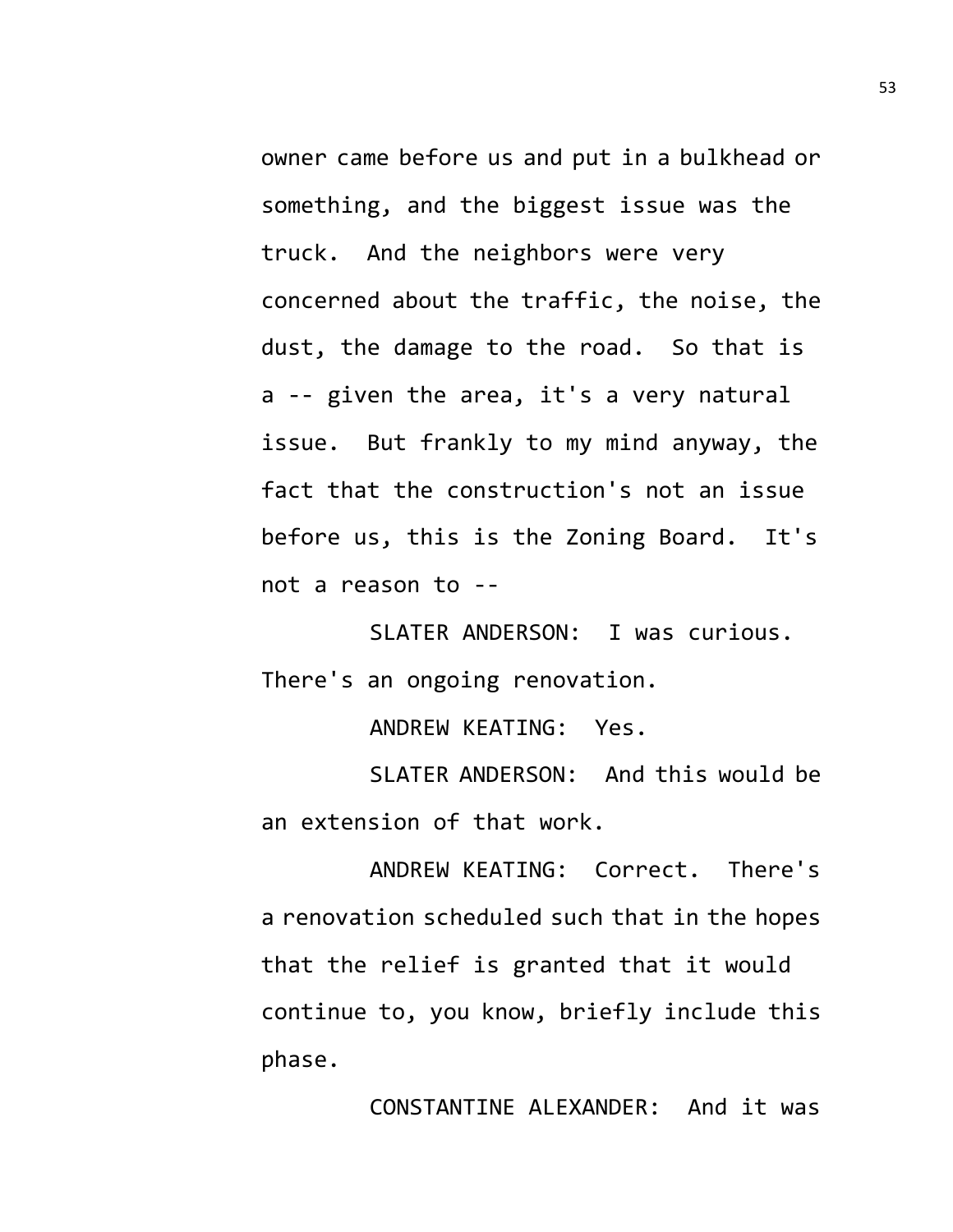fair to say that if we did grant you relief, you would work with the neighbors and the neighborhood to minimize the dislocation to them, the noise, the damage to the common road it would appear?

ANDREW KEATING: Correct, absolutely.

CONSTANTINE ALEXANDER: And the hours in which people would be there. I mean, you've got to be good neighbors.

ANDREW KEATING: Absolutely. And really the intent is both a construction team and also on the part of the homeowners has really been -- who has been and will continue to be a spirit of real cooperation. And it seems like maybe we can all try even a little bit harder. So....

SLATER ANDERSON: That's it.

CONSTANTINE ALEXANDER: Anybody want to comments we go to a vote? What's the pleasure of the Board? I could go to a vote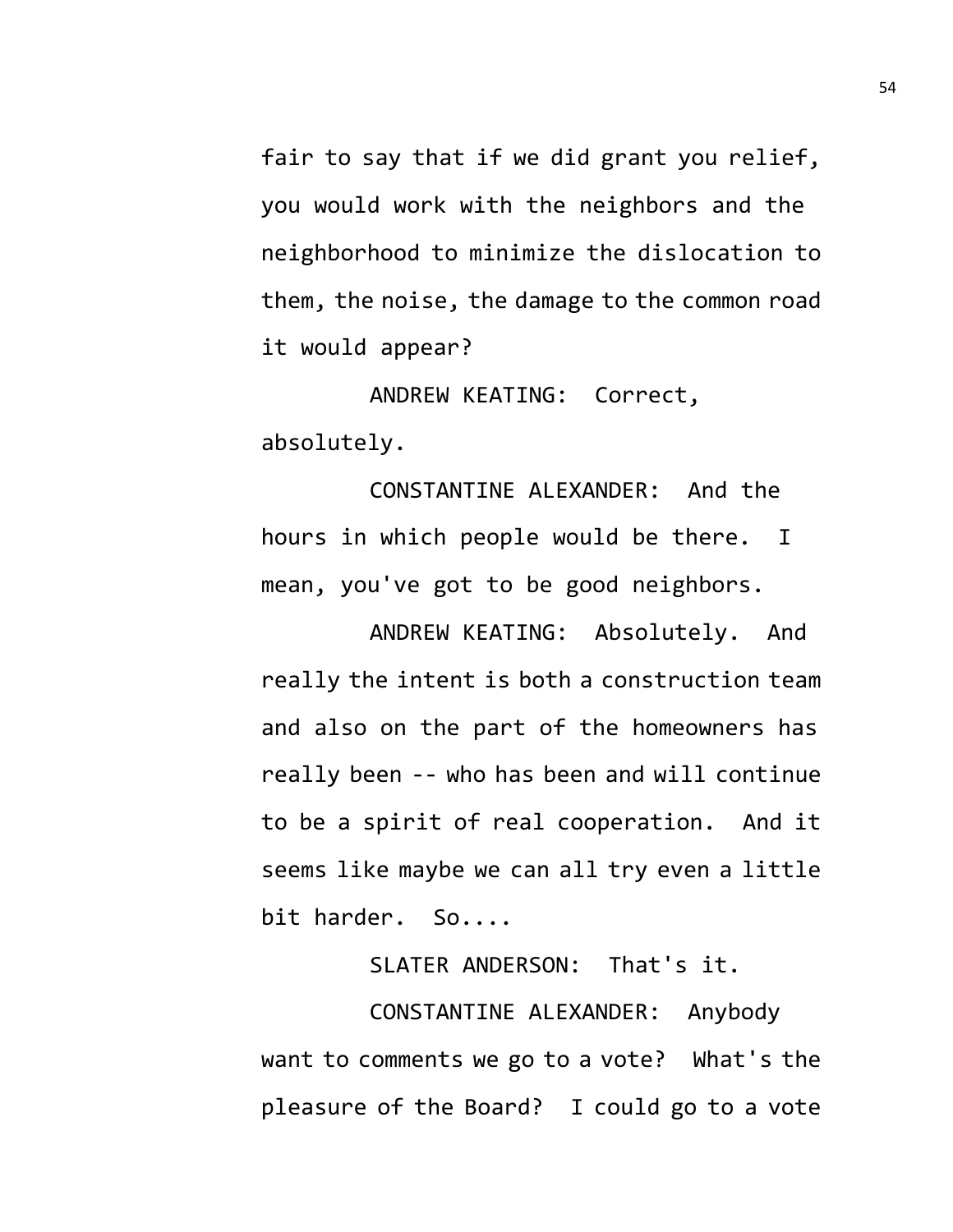if you want.

TIMOTHY HUGHES: I'm ready to vote.

CONSTANTINE ALEXANDER: Okay.

Everybody else ready to vote?

Okay. Are these the plans?

ANDREW KEATING: Those are the revised plans showing the --

CONSTANTINE ALEXANDER: Revised. The ones that you were going to go forward with if we grant you relief?

ANDREW KEATING: Yes.

CONSTANTINE ALEXANDER: You understand that if we do grant relief, we're going to tie it to these plans, you cannot change them and this is it?

ANDREW KEATING: Yes. They've been prepared with that in mind.

CONSTANTINE ALEXANDER: Okay.

The chair moves that the Variance be grand to the Petitioner for the relief being sought regarding a dining room addition to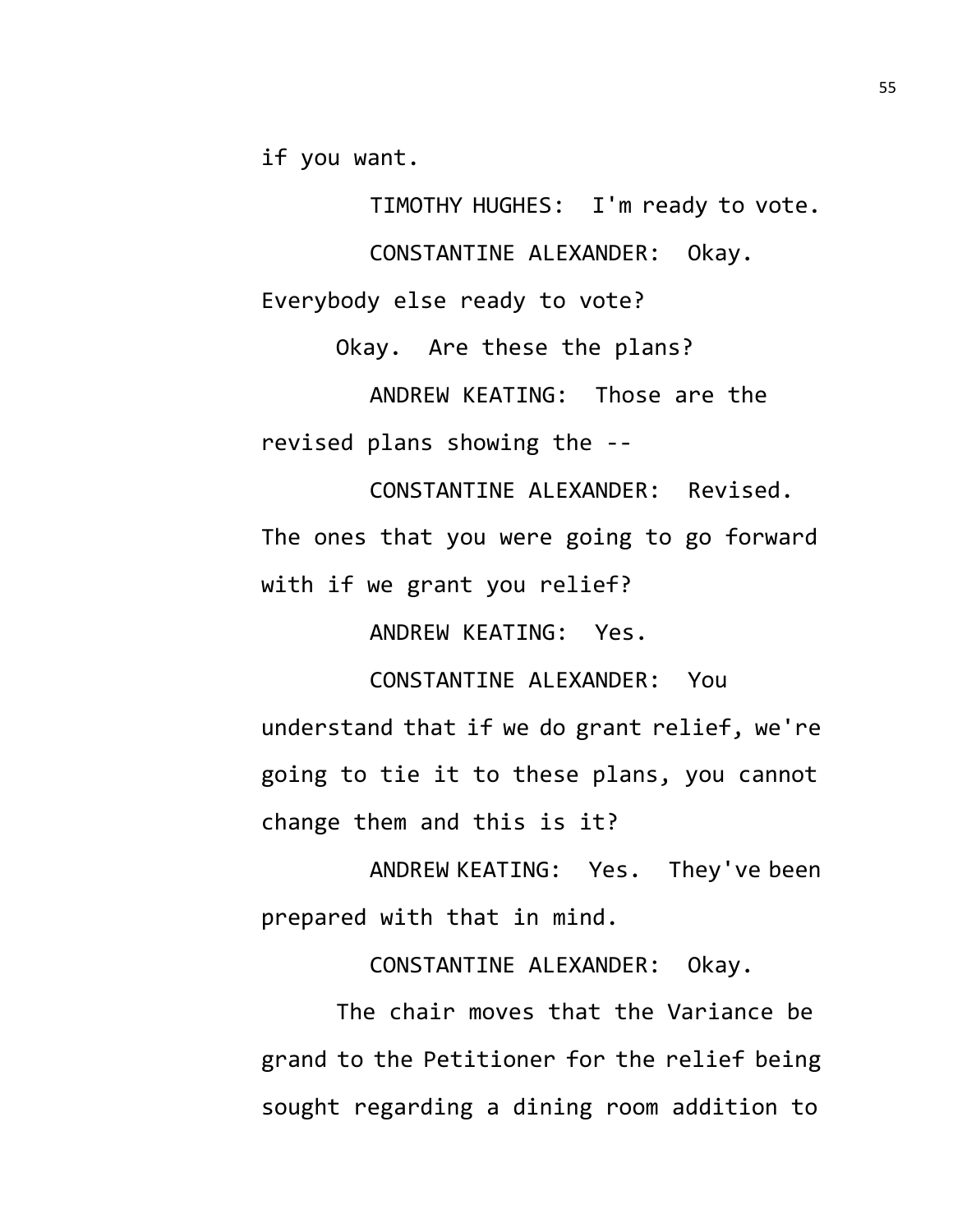the rear of their existing single-family home.

Such a Variance would be granted on the grounds that, and a finding to be made by this Board, that a literal enforcement of the provisions of the Ordinance would involve a substantial hardship to the Petitioner. Such hardship is they need additional living space to have a more commodious of the building that they occupy, particularly with a growing family.

That the hardship is owing to the circumstances related to the shape of the lot. It's a small lot. So that any addition -- it's an undersized lot by our Zoning Law. Any addition would require Zoning relief.

And that relief may be granted without substantial detriment to the public good or nullifying or substantially derogating for the intent or purpose of this Ordinance.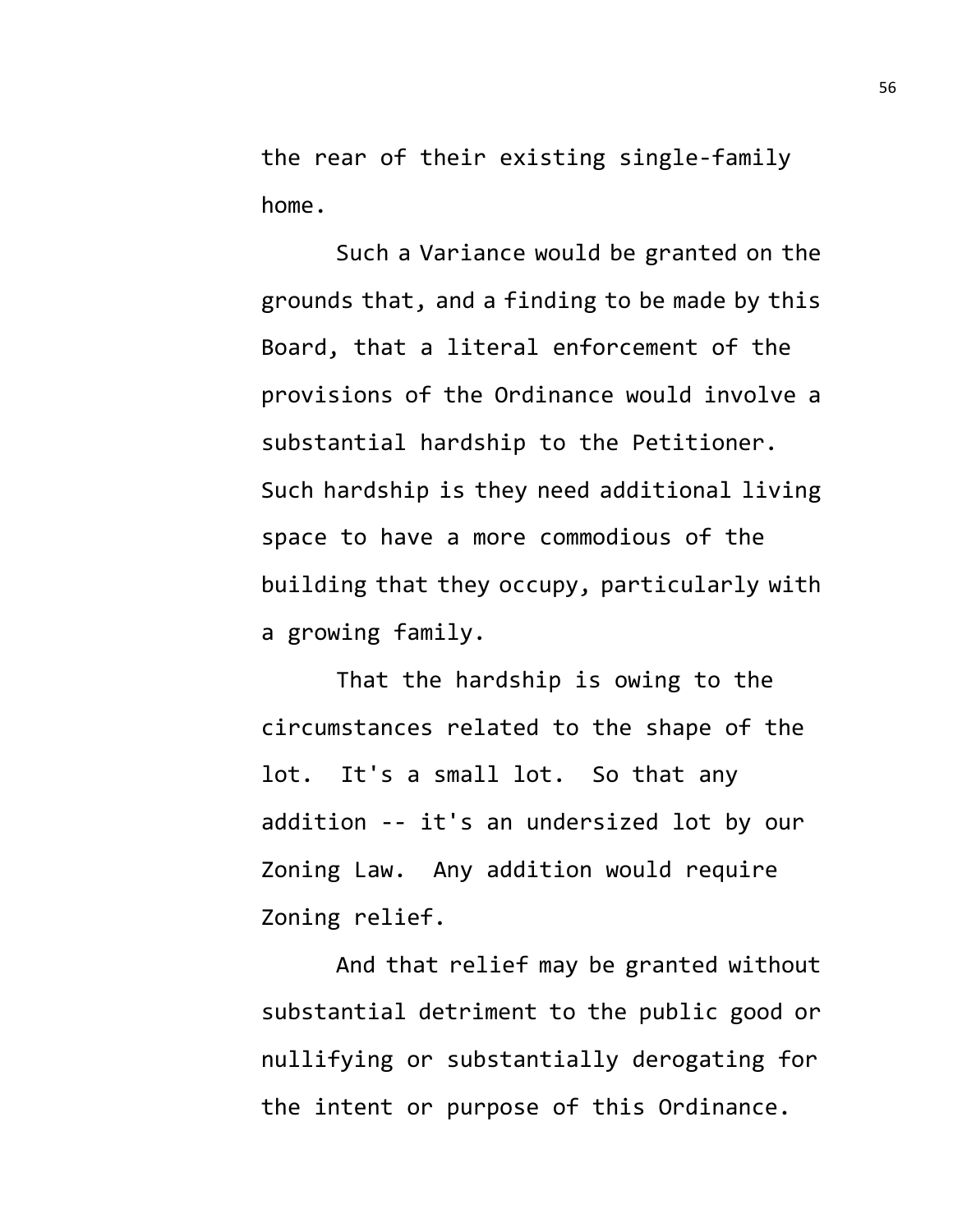We would make the finding that this would be the case on the grounds that the intrusion into the rear yard setback still leaves a substantial amount of buffer to the neighboring property, and safety issues are not created by the intrusion into the rear yard setback.

That the increase in FAR is quite modest, from 0.55 to 0.56.

And that as I indicated before, that there is a need for a young family sometimes in smaller homes to increase the size of their residence. And this Board in the, past at least, has been somewhat, not always, but somewhat sympathetic to those situations provided that the relief being sought is not dramatically different than what is required by our Zoning By-Law and that is not the case here, and that's the basis for the motion.

And the Variance will be granted on the condition that the work proceed in accordance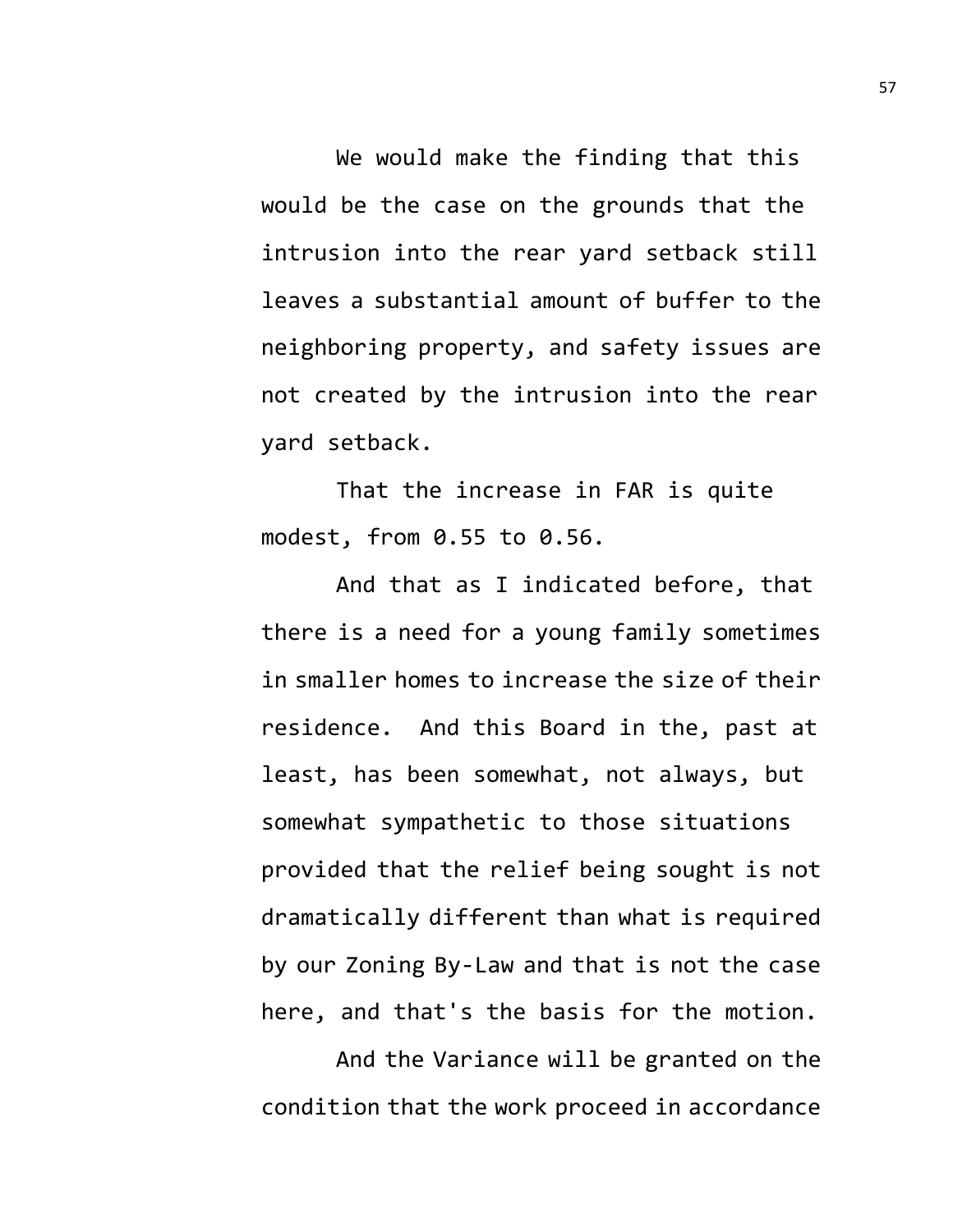with plans submitted by the Petitioner prepared by Stack Design Build. They're dated 4/23/12. The cover page of which has been initialed by the chair. It's numbered G1.1. That's the motion.

All those in favor of granting the Variance on this basis say Aye.

(Aye.)

CONSTANTINE ALEXANDER: Four in favor.

(Alexander, Hughes, Myers,

Anderson.)

CONSTANTINE ALEXANDER: Those opposed?

TAD HEUER: No.

CONSTANTINE ALEXANDER: One

opposed. The motion carries. The Variance has been granted.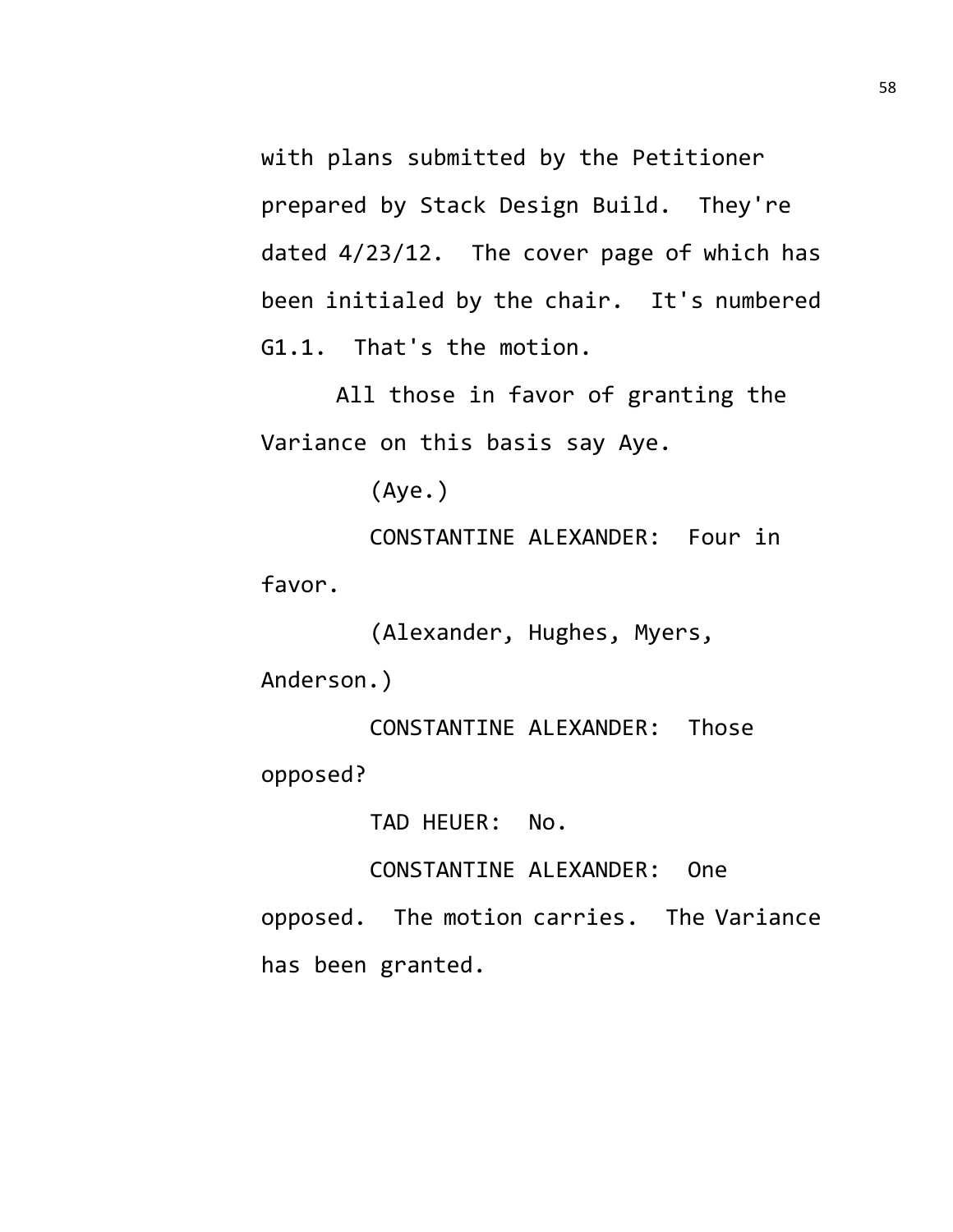(7:50 p.m.)

(Sitting Members: Brendan Sullivan,

Constantine Alexander, Timothy Hughes, Tad Heuer, Thomas Scott.)

BRENDAN SULLIVAN: The Board will hear case No. 10230, 820 Somerville Ave.

Okay, since last we met, if you reintroduce yourself for the record and tell us where we have progressed.

ATTORNEY KATIE THOMASON: My name is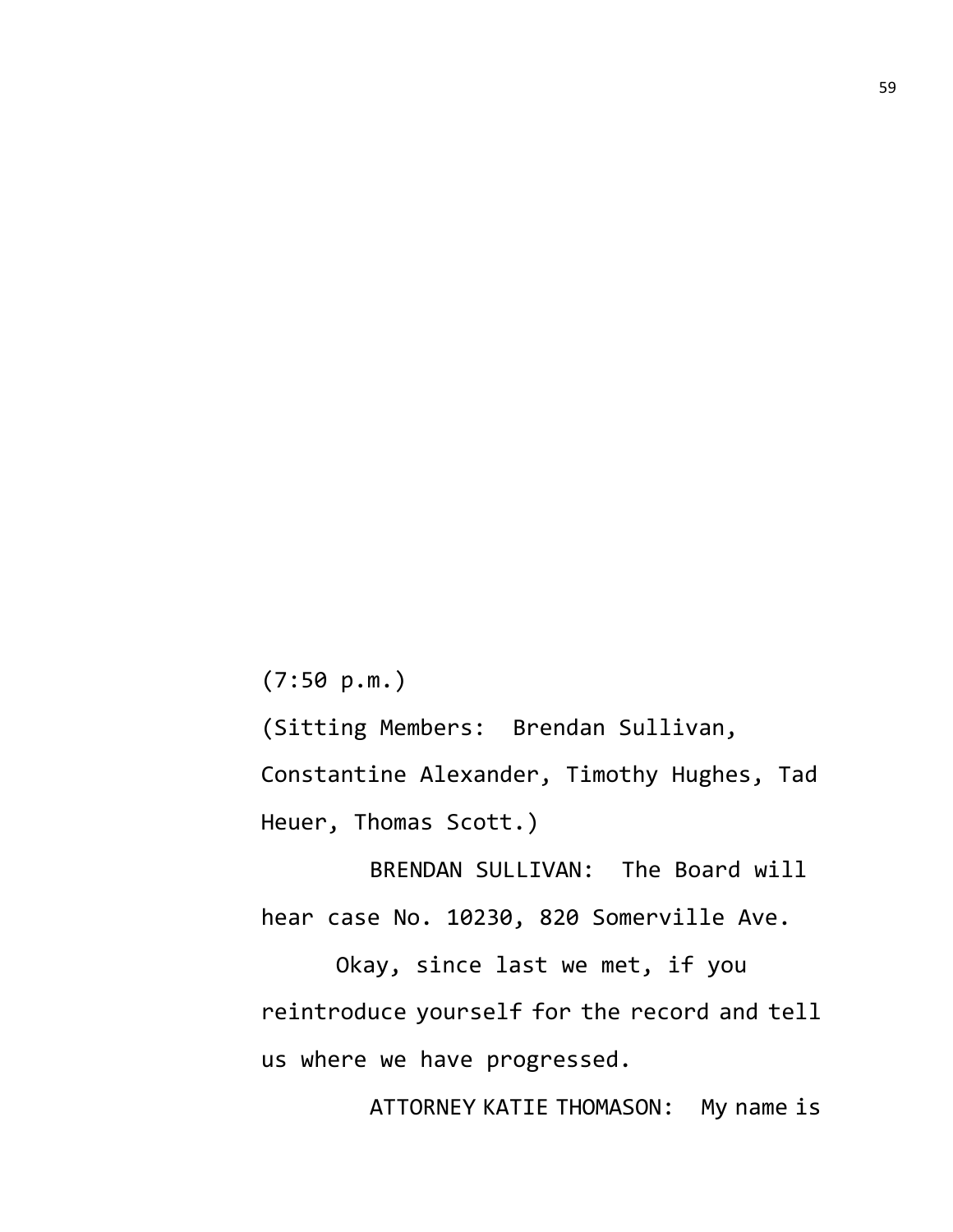Katie Thomason from K&L Gates, here on behalf of the Petitioner Walgreens.

DAMIAN SMITH: And my name is Damian. I'm a district manager with Walgreens.

BRENDAN SULLIVAN: Okay, Katie.

ATTORNEY KATIE THOMASON: So when we were last here, we explained that Walgreens is leasing space in the Porter Square Galleria between the first and second floor on the White Street side of the building, and is seeking a Variance for a sign exceeding the height restriction and also larger than allowed.

TAD HEUER: Are you still exceeding the height restriction?

CONSTANTINE ALEXANDER: That's my question.

ATTORNEY KATIE THOMASON: Since that hearing, we had at the Board's request, submitted plans requesting the larger sign on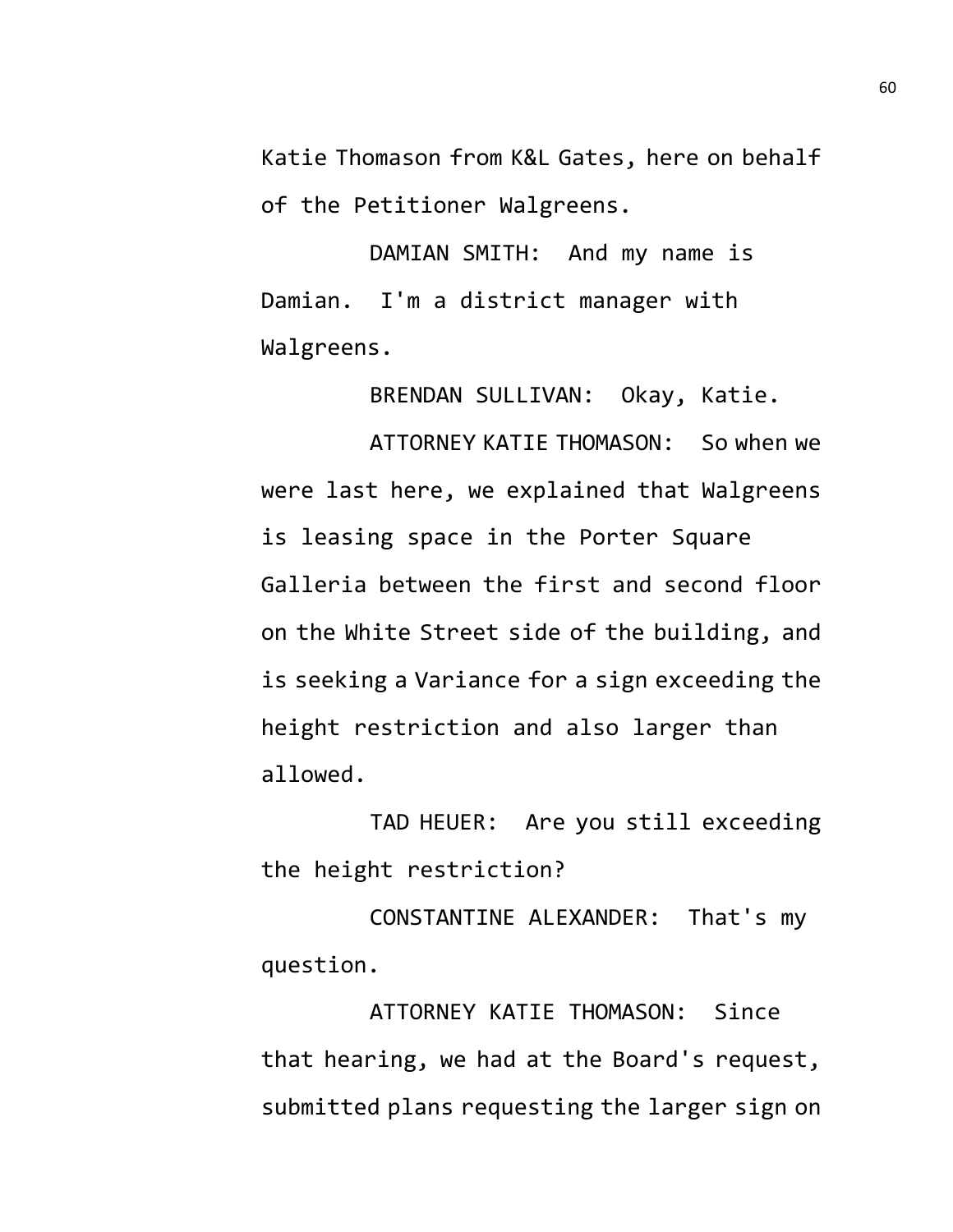the lower sign band so that it will be conforming as to height but still non-conforming as to size.

CONSTANTINE ALEXANDER: Size, and what about illumination?

ATTORNEY KATIE THOMASON: It's actually because it's internally illuminated, it's too tall. The internal illumination is allowed, it's just not allowed to be that large.

CONSTANTINE ALEXANDER: Yes, okay. But is the sign itself putting aside the illumination, still too large?

ATTORNEY KATIE THOMASON: It's the same size, it's just moved down.

CONSTANTINE ALEXANDER: Yes, but I thought from the community affairs turn down when you went originally, that the problem was not size of the sign but the location.

> ATTORNEY KATIE THOMASON: Right. CONSTANTINE ALEXANDER: So if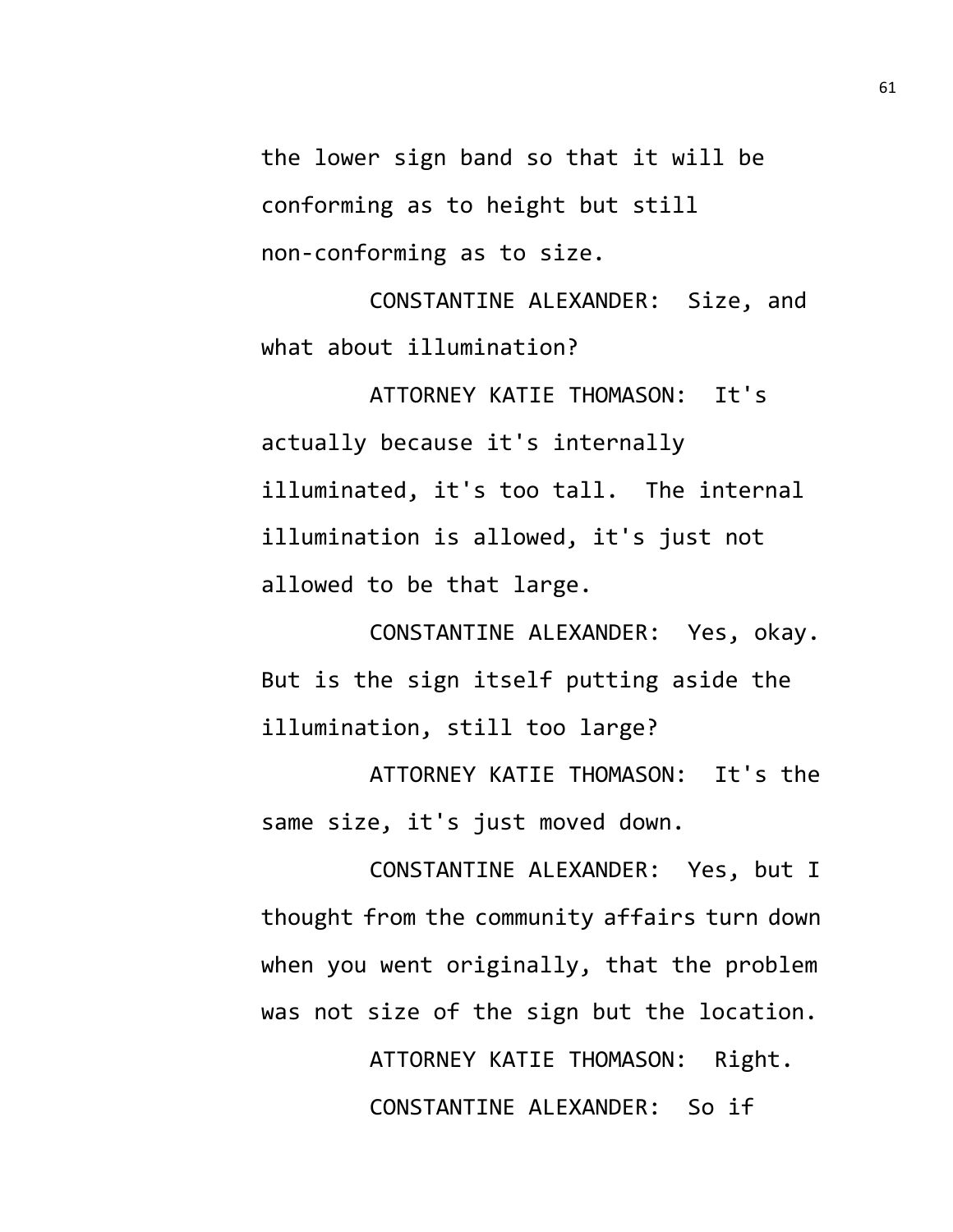you've solved the location problem, why is there still a size issue?

ATTORNEY KATIE THOMASON: Because the Zoning Ordinance doesn't allow -- one of the dimensions of the sign has to be 30 inches or less, and our smallest dimension is 40 inches.

CONSTANTINE ALEXANDER: Okay.

ATTORNEY KATIE THOMASON: So we're still seeking relief for that.

BRENDAN SULLIVAN: There were three defaults the last time. They have corrected one of them.

CONSTANTINE ALEXANDER: Okay, thank you.

BRENDAN SULLIVAN: And I think what you probably have done is brought back a sign proposal somewhat consistent with the Planning Board's comments?

> ATTORNEY KATIE THOMASON: Yes. DAMIAN SMITH: Yes.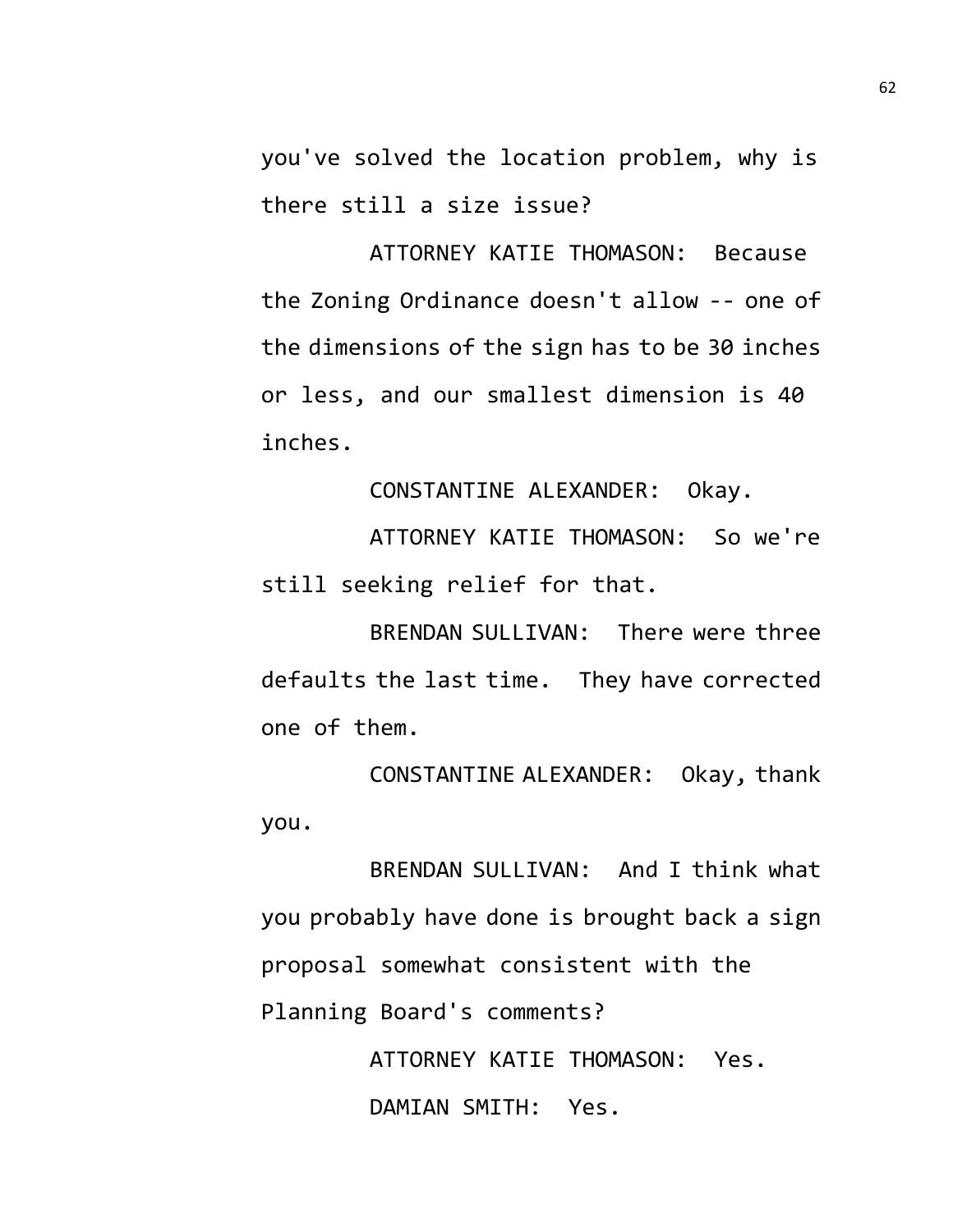CONSTANTINE ALEXANDER: Has the Planning Board commented further on this? Have you gone to the Planning Board with your new signs?

ATTORNEY KATIE THOMASON: We have not.

TAD HEUER: Last time when we were considering the potential of being able to fix it by moving the second story sign to the first story, we had a discussion about whether the dimensions and the scaling of that sign would be different if you're bringing it down ten feet or so or not. Is this scaled differently than the sign we saw last time at the second level or is this simply the second level sign that's been dropped down a level?

ATTORNEY KATIE THOMASON: Exactly. It's the second level.

TAD HEUER: So there's been no additional scaling to the sign, it's the same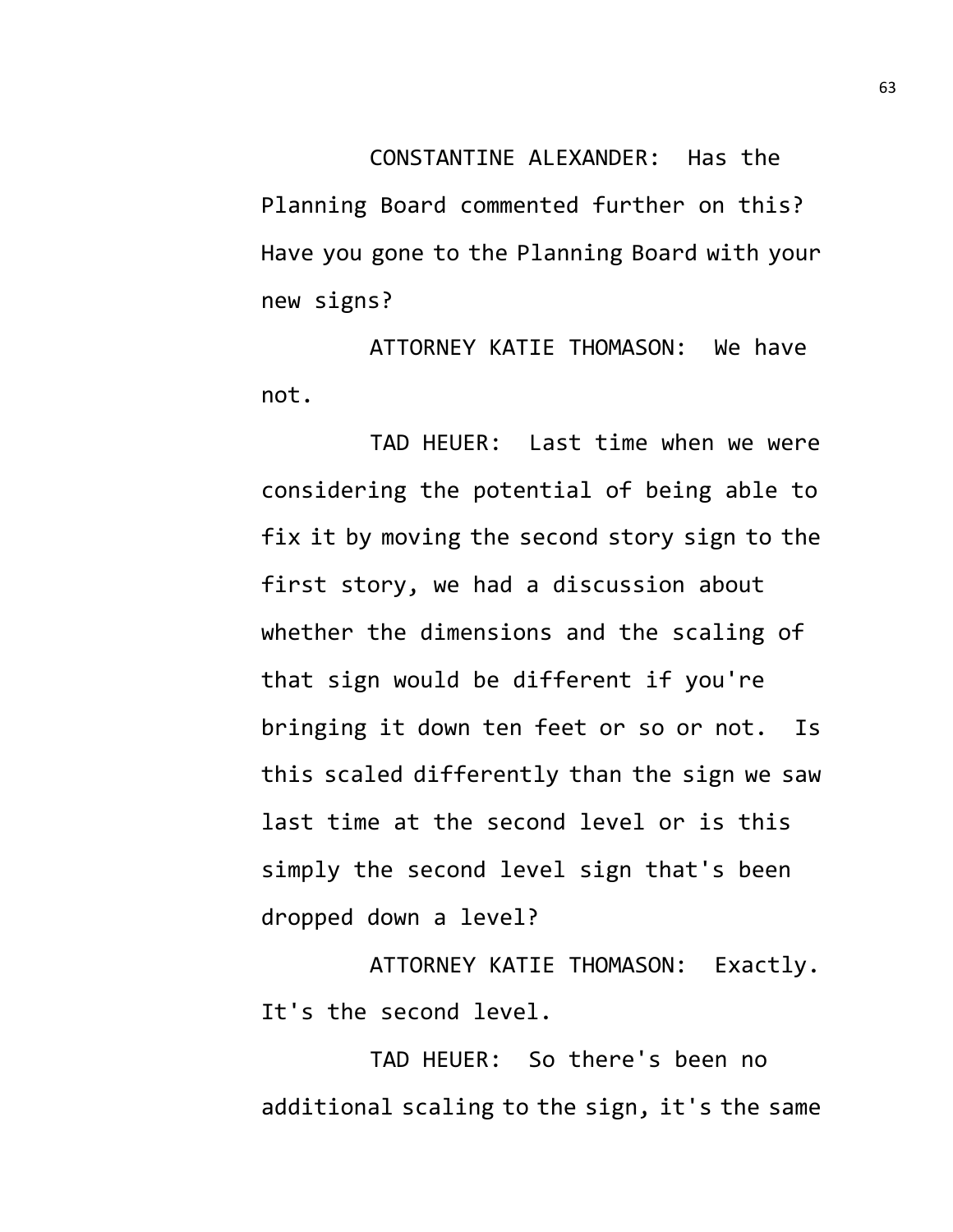dimension?

ATTORNEY KATIE THOMASON: Exactly. Just moved down.

CONSTANTINE ALEXANDER: The sign you're proposing now is going to be located where the Pier 1 Imports sign is?

ATTORNEY KATIE THOMASON: Yes, and the dentist sign. I have renderings which we submitted, but I have extra copies.

BRENDAN SULLIVAN: It appears you're substituting a new sign, new tenant, for the old sign, a previous tenant.

ATTORNEY KATIE THOMASON: Right. It's actually two existing, there are two signs there.

BRENDAN SULLIVAN: Correct, right.

TAD HEUER: So on this photo sim where is the dentist's sign that will remain? Is it shown or no?

ATTORNEY KATIE THOMASON: It's not going to remain.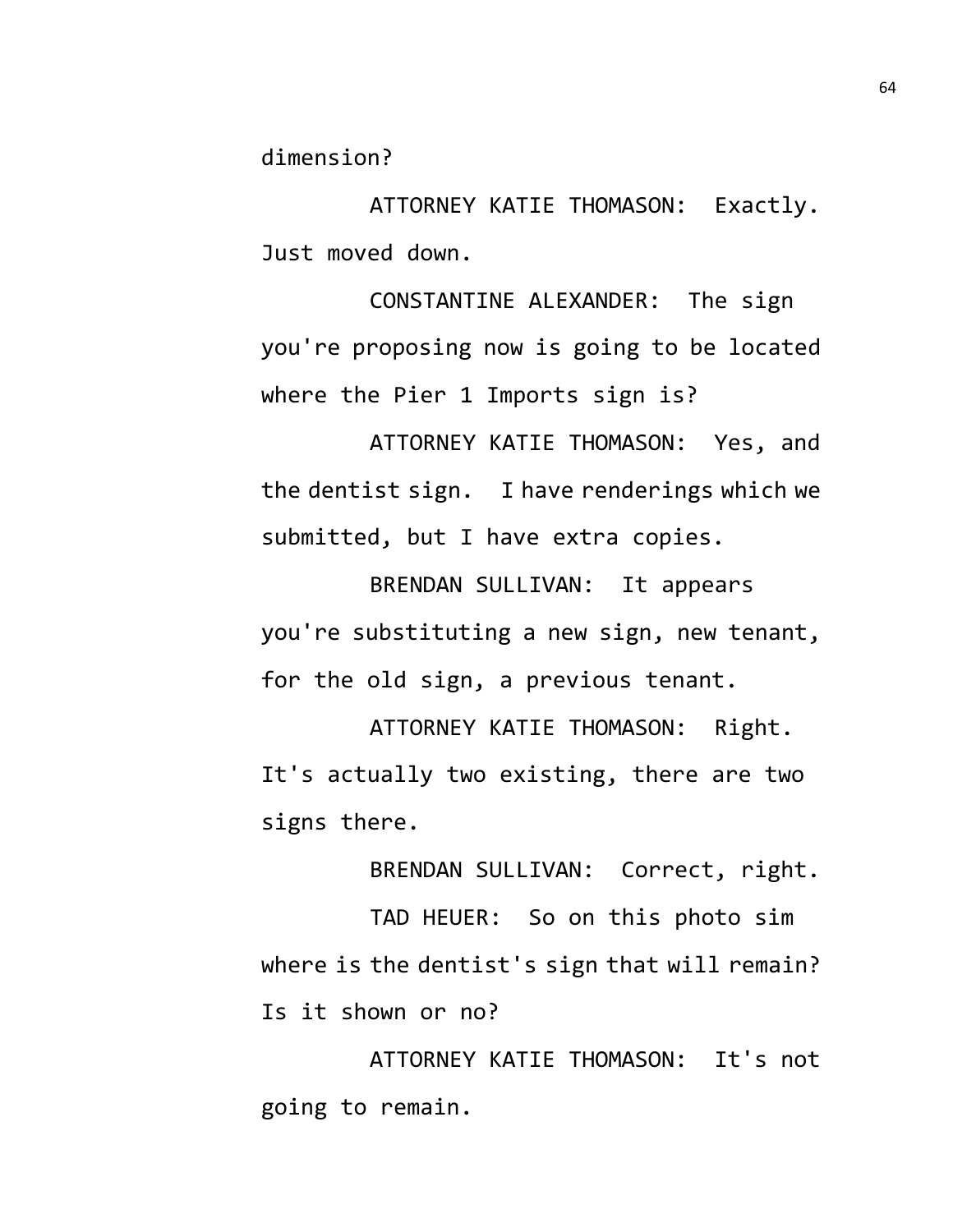TAD HEUER: Okay.

ATTORNEY KATIE THOMASON: The original plans were made before the lease was finalized and Walgreens ended up taking more space than originally anticipated.

TAD HEUER: So there's a Pier 1 sign there now and a dentist sign, both of those will be replaced by the -- if granted by this Board, replaced by this sign shown in the photo sim?

ATTORNEY KATIE THOMASON: Exactly.

TAD HEUER: We discussed this last time, just if you could re-clarify for the record, what would be the hours of operation of the sign -- the illumination of the sign?

DAMIAN SMITH: It would be the hours of the store, and currently we're contemplating probably like a six to midnight type of illumination.

CONSTANTINE ALEXANDER: Even though the CVS next door is 24 hours, you're not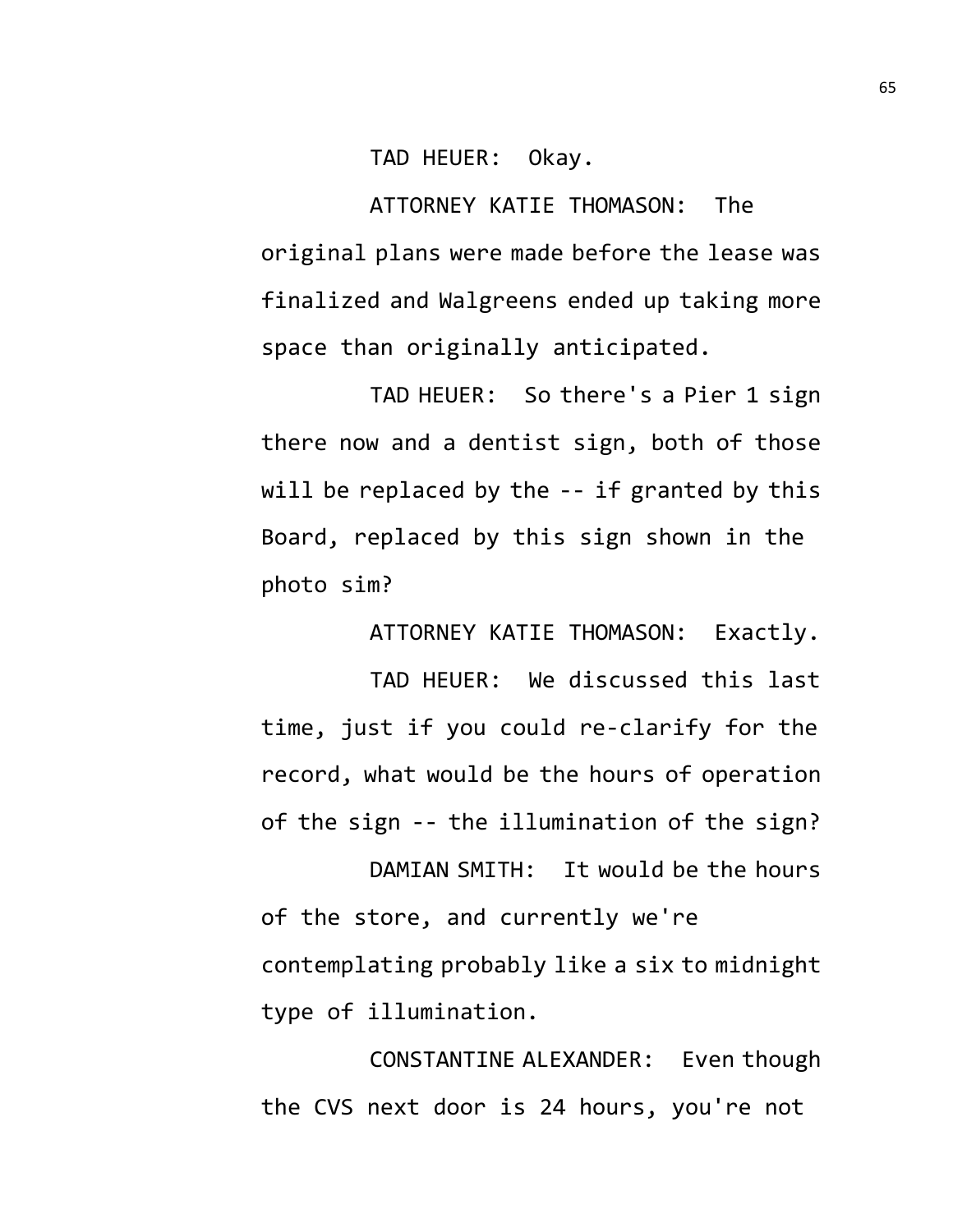going to be 24 hours.

DAMIAN SMITH: Our plan right now is not to be 24 hours? But I guess what I would say --

CONSTANTINE ALEXANDER: You might?

DAMIAN SMITH: Well, we have no plans to do that now, but at some point in the future we may decide to do that. But we have no plans to do that right now.

TAD HEUER: So ideally your request, if we were grant the relief, would be to allow for illumination coterminous with the hours of the store as you determine not to a specific number of hours set?

DAMIAN SMITH: Yes.

TAD HEUER: Okay.

BRENDAN SULLIVAN: Consistent with the store being open, that's what you're --

TAD HEUER: Indeed, yes.

BRENDAN SULLIVAN: Okay.

Any other questions from the Board,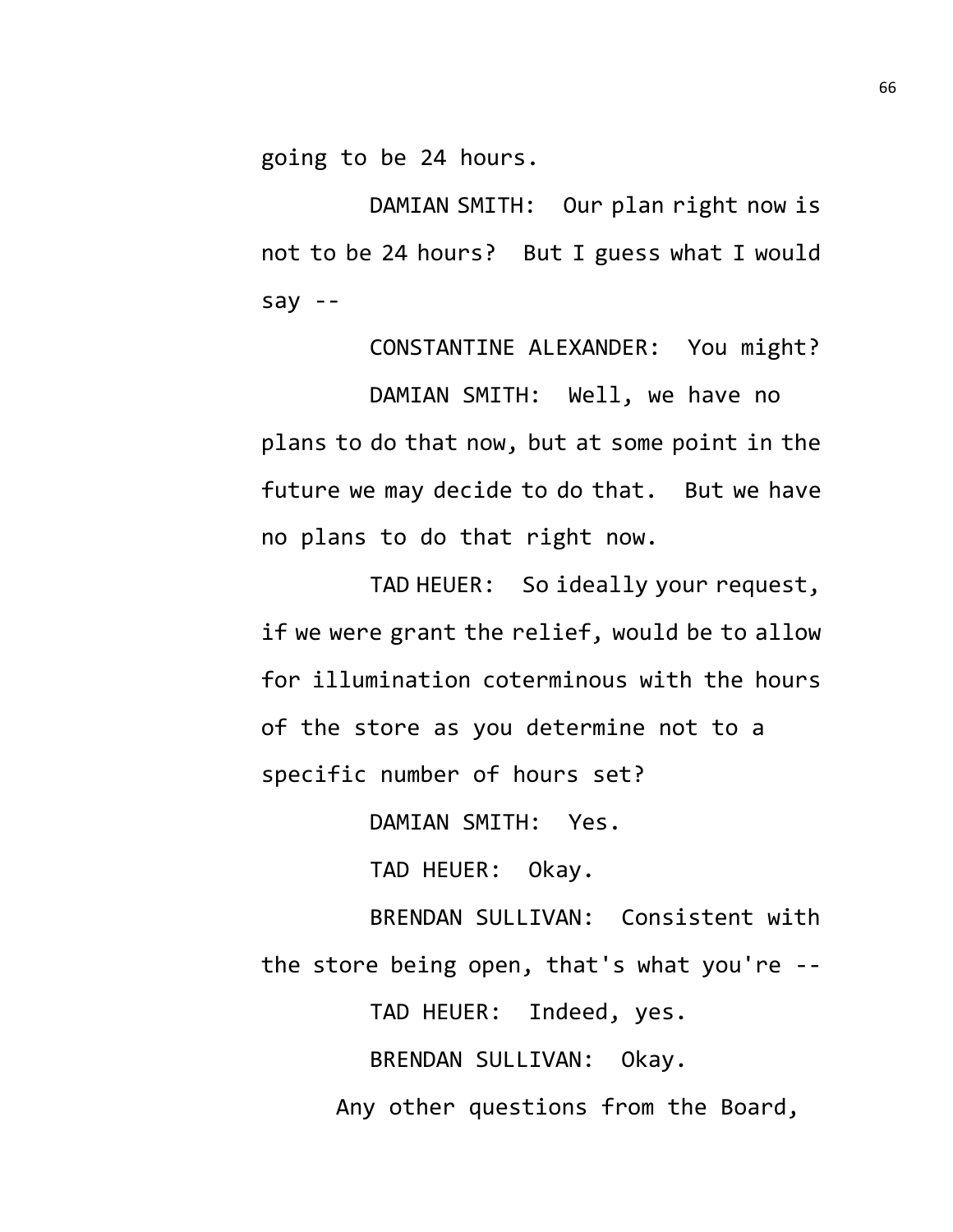Tom, anything?

THOMAS SCOTT: Is the size of the sign indicated on the detail?

ATTORNEY KATIE THOMASON: It is. It's kind of small. The old plans show -- the original plans submitted show the more detailed plan of the sign itself. This is just a new elevation.

BRENDAN SULLIVAN: Tim, any questions?

TIMOTHY HUGHES: No.

THOMAS SCOTT: So is the height 40? ATTORNEY KATIE THOMASON: It's 40 inches, yeah.

> THOMAS SCOTT: And the length is? ATTORNEY KATIE THOMASON: It is -- THOMAS SCOTT: 14-something.

ATTORNEY KATIE THOMASON: 14 feet, eleven and three quarters.

THOMAS SCOTT: Okay. And the photo sim, that's scaled appropriately?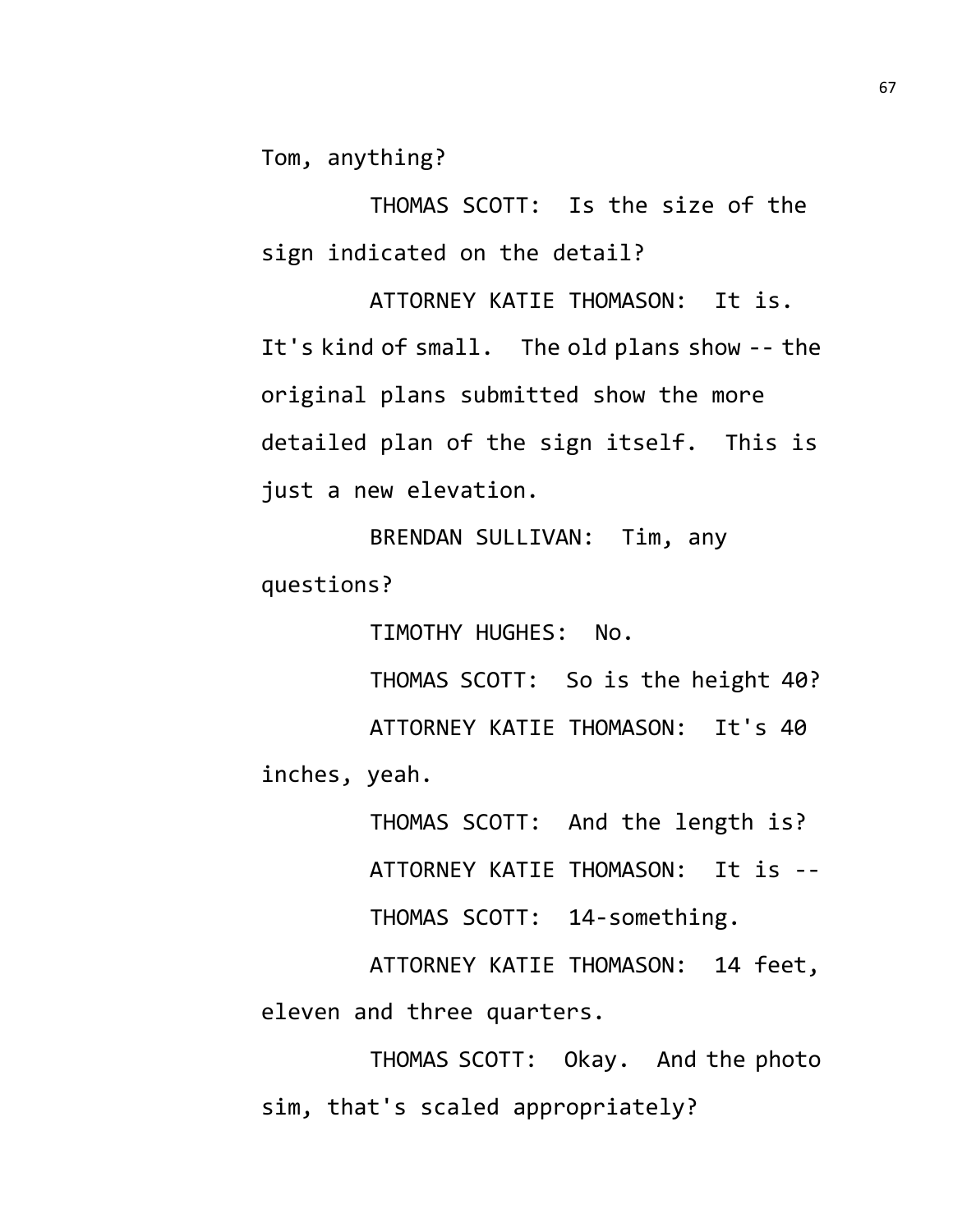ATTORNEY KATIE THOMASON: Yes.

BRENDAN SULLIVAN: Okay. Let me just open it to public comment.

Is there anybody here who would like to speak on the matter of Walgreens sign, Somerville Avenue. Yes.

CHRIS WAROB: I'm just an agent for the owner.

BRENDAN SULLIVAN: If you would come and identify yourself for the record.

CHRIS WAROB: Chris Warob,

W-a-r-o-b. I just wanted to take a look at the -- where the sign would be going.

CONSTANTINE ALEXANDER: I'm sorry, I didn't catch who you are.

CHRIS WAROB: KS Partners, we own the building, property management company. So it's where the -- oh, okay, right there. Okay. Is there any way I could get a copy of that?

ATTORNEY KATIE THOMASON: You can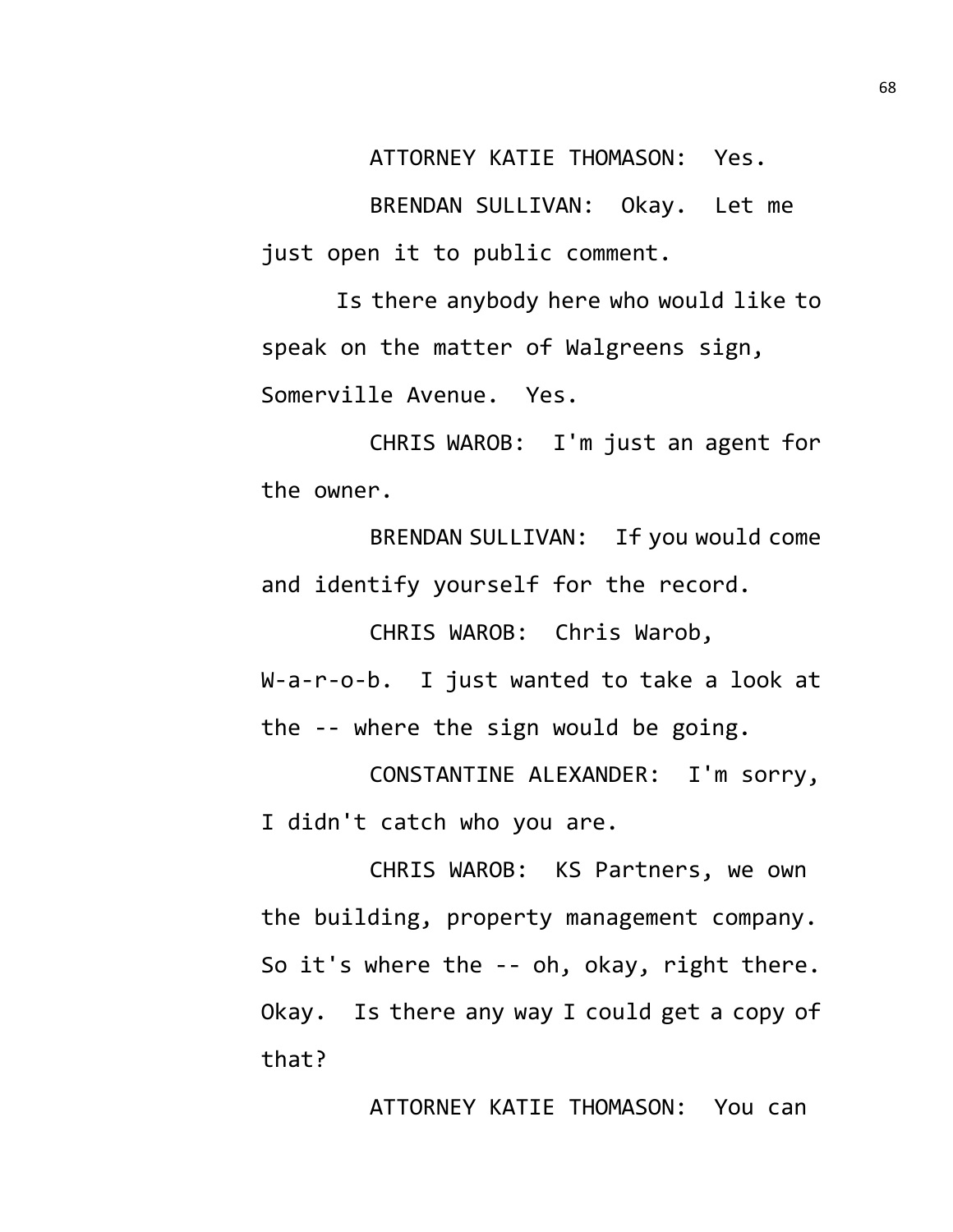have that one here.

CHRIS WAROB: Great. We approve of the sign.

CONSTANTINE ALEXANDER: I'm sure you do.

BRENDAN SULLIVAN: You approved the tenant.

Is there anyone else who wishes to speak on the matter of 820 Somerville Avenue?

(No Response.)

BRENDAN SULLIVAN: There is correspondence from Councillor Craig Kelly.

(Reading) I write concerning the attached Variance application for the signage section of the Cambridge Zoning Ordinance. As I read the Zoning Law, this situation has none of the criteria required for a Variance, and I ask that it be denied. I increasingly worry by allowing a large, well-funded, and aggressive chain stores to change our Zoning Rules.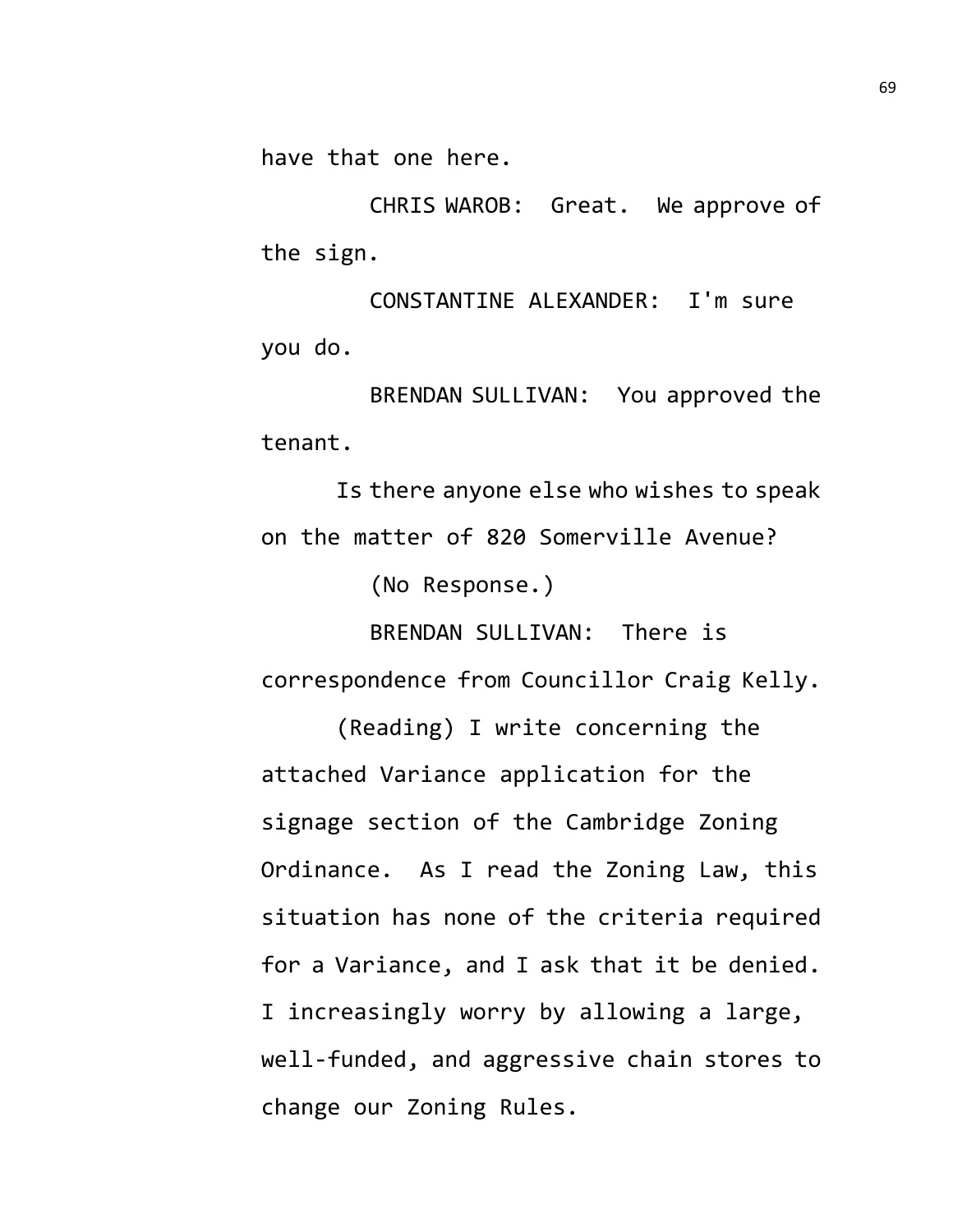And then he goes on to basically say that he is against the Variance request. The middle part of this is not applicable. (Reading) The recent attempt to change the sign ordinance eventually failed, and the public actually thinks our current Ordinance should stand as is. I urge the BZA to think long and hard before granting corporate variances that increasingly change the nature of what is most desirable is a locally-based commercial area.

Well, anyhow. Thank you very much for your service to the city. That's very nice. Councillor Craig Kelly.

CONSTANTINE ALEXANDER: Mr. Chairman, for the record I'd like to say on behalf of the Board that I strongly -- or at least for more myself, I hope, I think the Board as well, strongly disagree with the City Councillor's comments about how we grant Variances and the like. I think it's just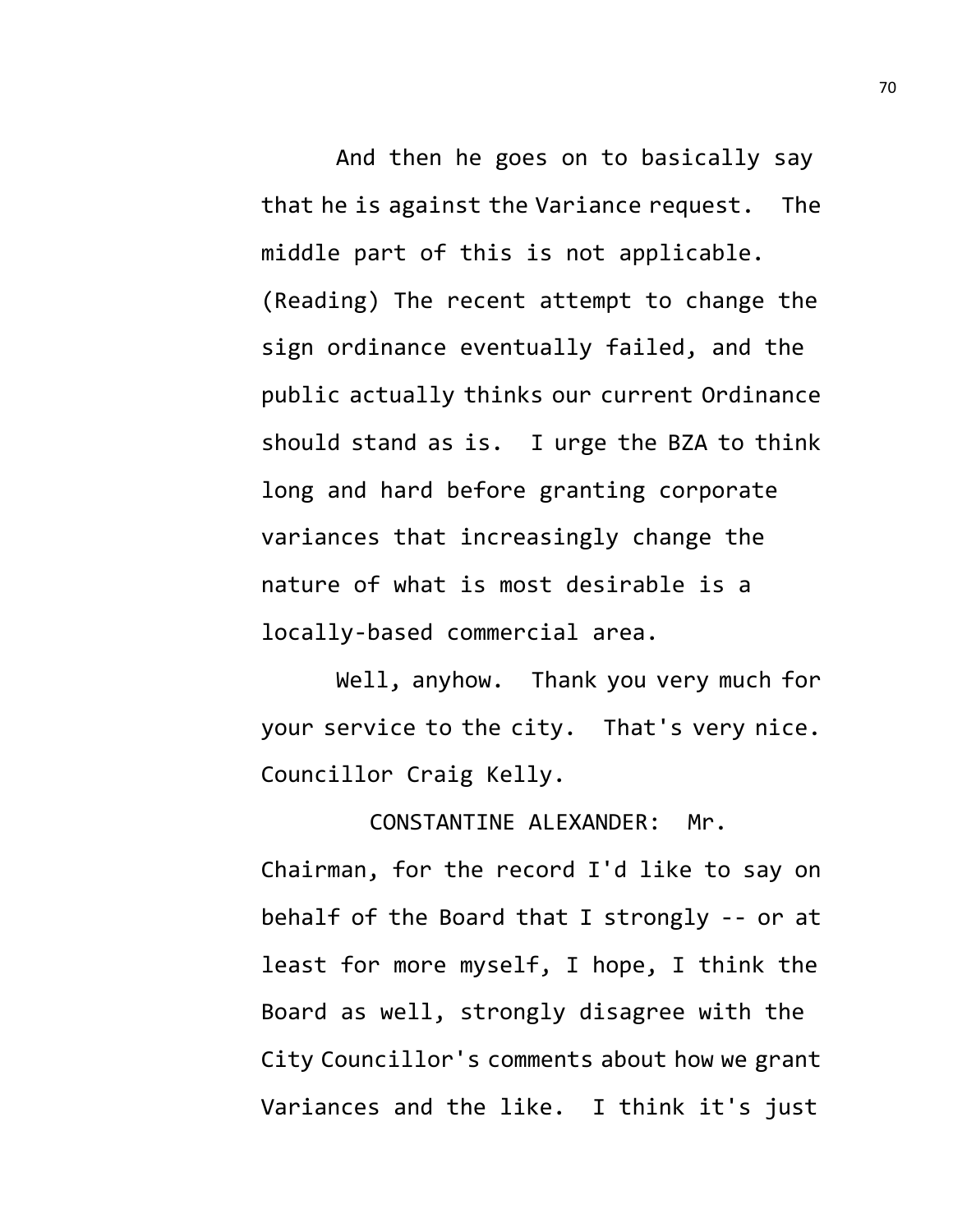wrong, frankly, and I want that on the record.

BRENDAN SULLIVAN: Correct. Thank you.

I will close public comment.

Any other comments from the Board at this point?

TIMOTHY HUGHES: I'm good.

TAD HEUER: I would agree with Mr. Alexander as to his comments. As to the Councillor's letter, I think the letter was submitted after the first application, does not take into consideration the reduction in height that's been presented by the Petitioners this evening. I would also point out that it is always within the purview of the City Council to amend the Zoning Ordinance which we will then duly enforce or grant Variances from as is allowed and permitted by law and at our discretion.

BRENDAN SULLIVAN: Let me make a motion to grant the installation of the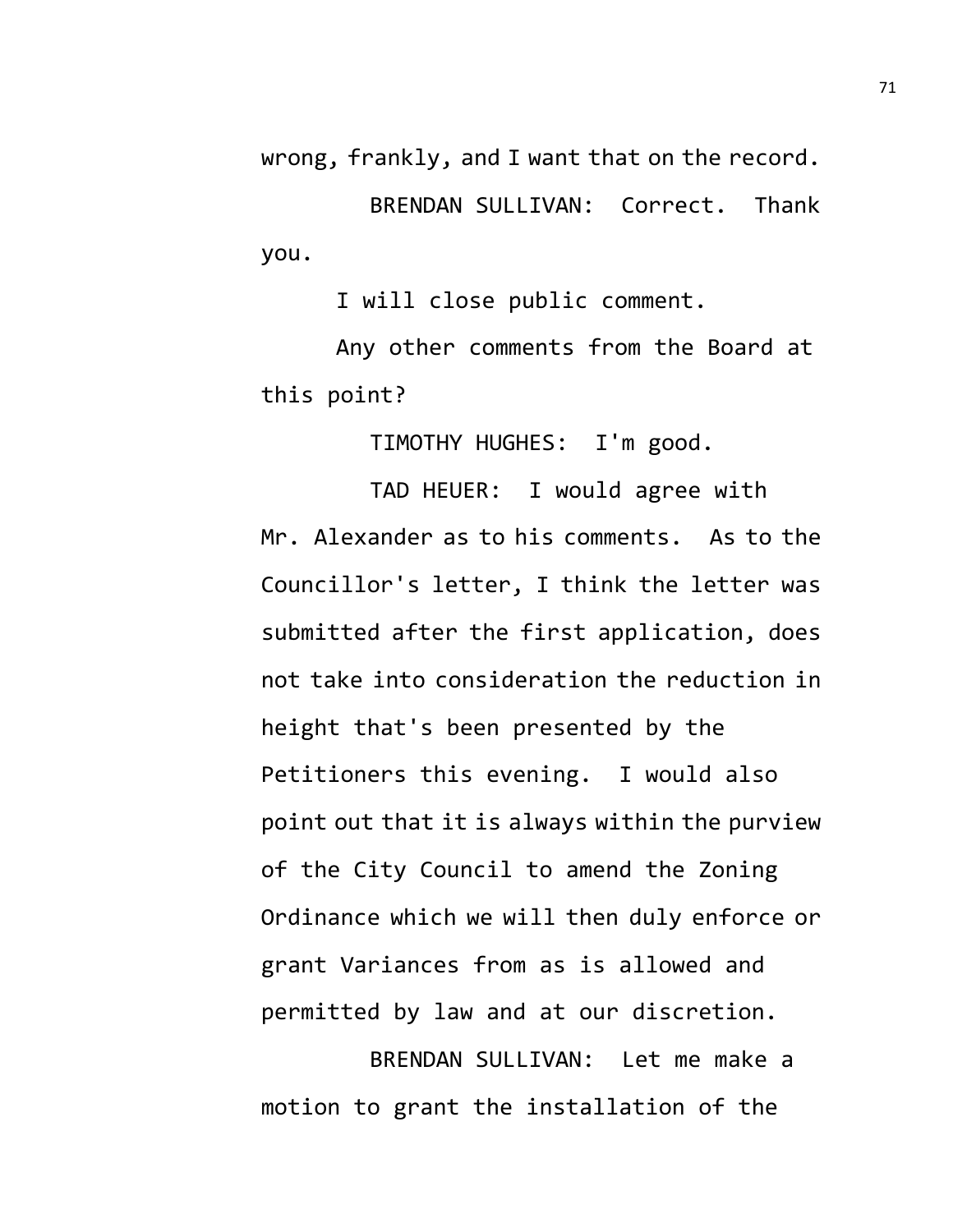signage at 820 Somerville Avenue for the Walgreen Realty Resources, LLC as per the plan photo simulations submitted in the file.

The Board finds that a literal enforcement of the provisions of the Ordinance would involve a substantial hardship to the Petitioner because it would severely limit their identification to the public.

The Board finds that this is a major supplier of pharmaceuticals, prescription plans to the general public, and that being easily identifiable from the street, especially at a busy intersection is fair, reasonable, and quite necessary.

The Board finds that the hardship is owing to the siting of the lot of the building on the lot which sets back from Somerville Avenue, somewhat lower elevation from Massachusetts Avenue, the main thoroughfare, surrounded by other adjoining businesses,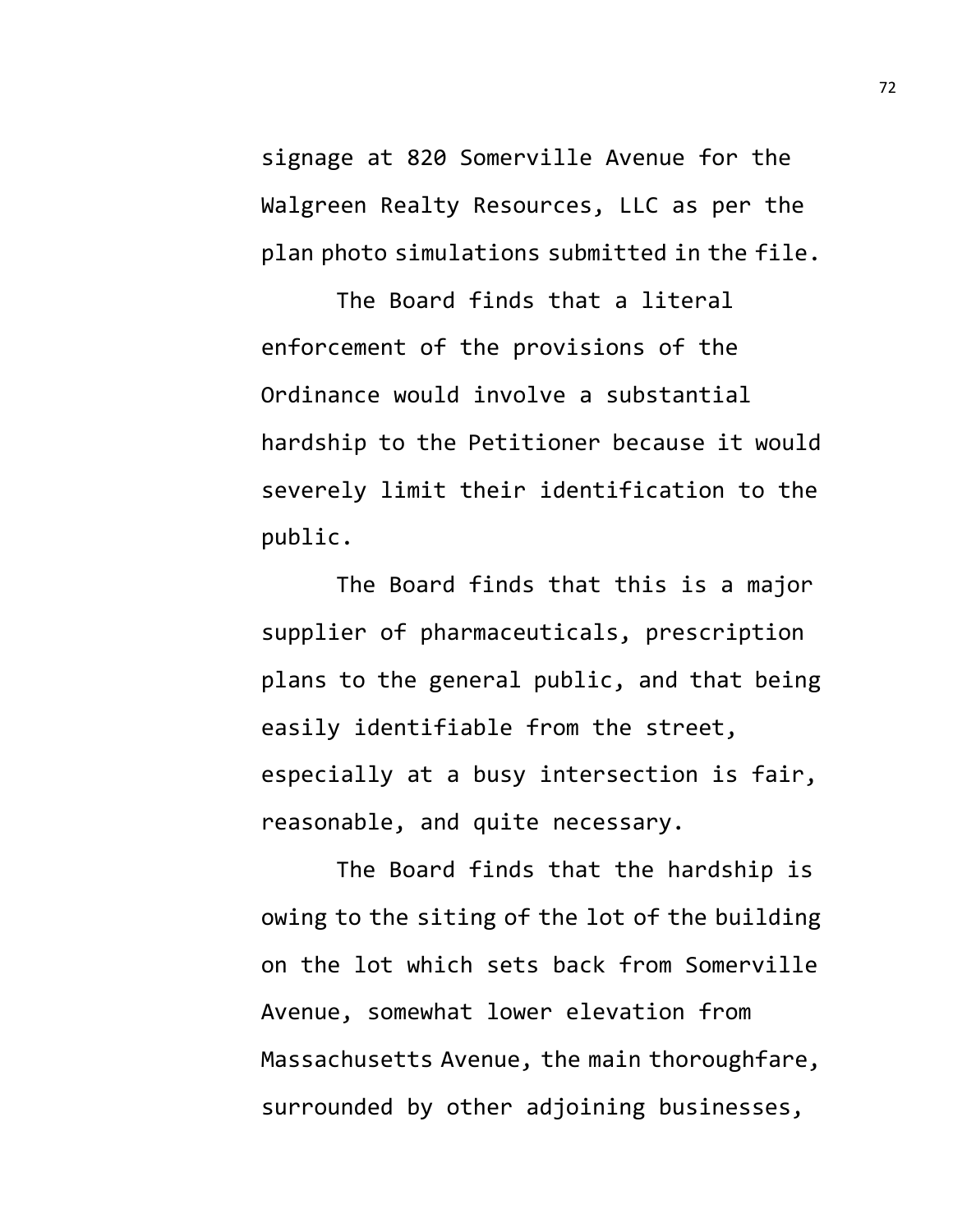and has this identification or lack of identification would severely limit their visibility.

Desirable relief may be granted without substantial detriment to the public good.

And relief may be granted without nullifying or substantially derogating from the intent and purpose of the Ordinance.

The Board notes the Petitioner's willingness to lower the sign to comply with the height requirement, which is a positive step, and thus will still allow them some adequate visibility.

Also the Board notes that this sign is taking away, doing away with, substituting for two existing somewhat incoherent signage, and that the placement and the lettering of this sign will add some aesthetic value to the front of that building and reduce the clutter.

Anything else to add?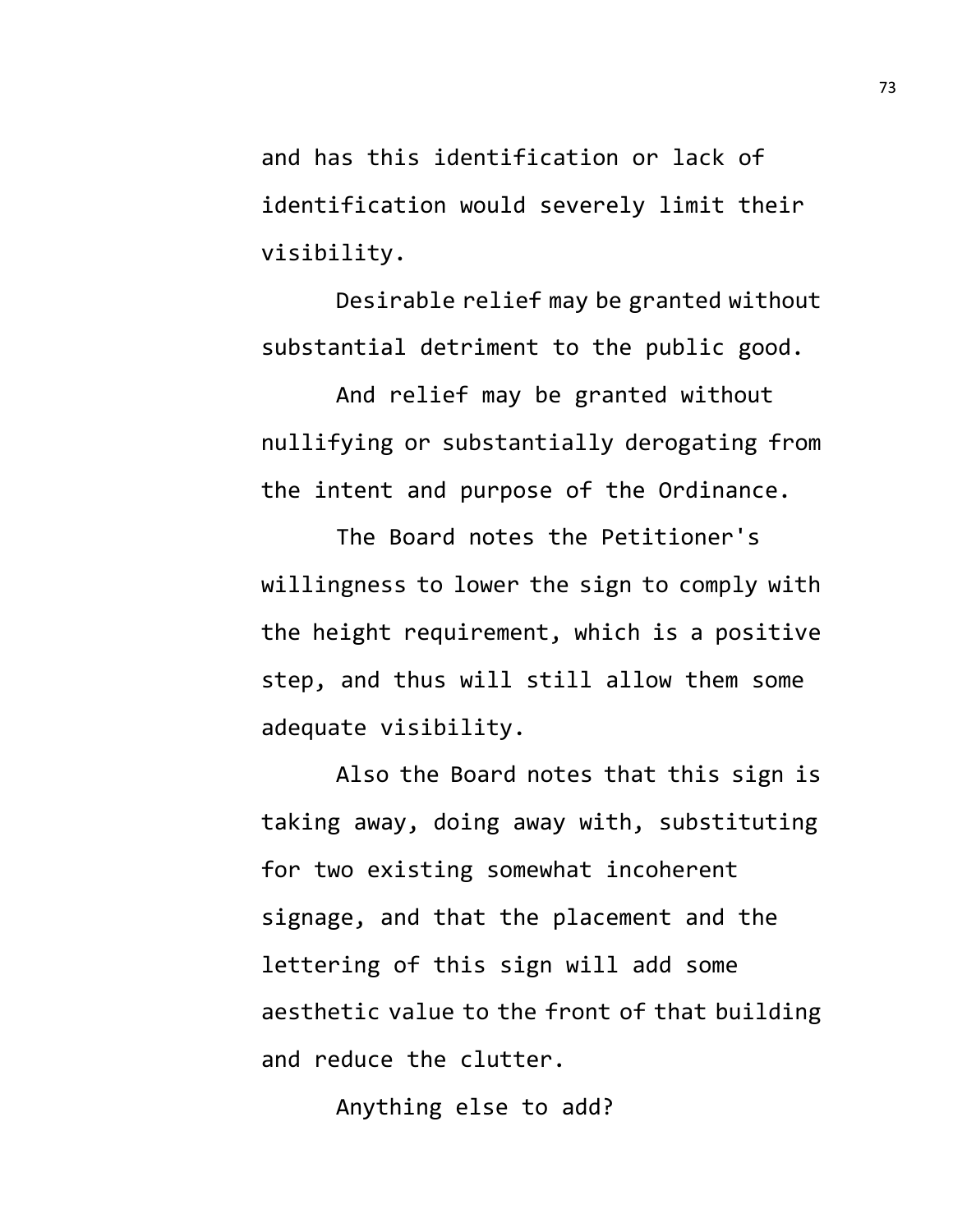CONSTANTINE ALEXANDER: You should

tie it to the photo sims and the plans.

BRENDAN SULLIVAN: As per the photo sims and the plan.

TAD HEUER: And the timing of the illumination.

BRENDAN SULLIVAN: The Board grants as a condition that the illumination of the sign be tied to the hours of operation of the establishment.

## CONSTANTINE ALEXANDER:

Mr. Chairman, I just question whether -- I'll be happy to vote for it on that basis, but I question whether you put that condition on. I don't think CVS has that condition. I don't think anybody else in the neighborhood has that condition. I don't see any harm there is for the light being on at three in the morning on that part of Mass. Avenue. It's not shining into a residential area. I mean, why do we care?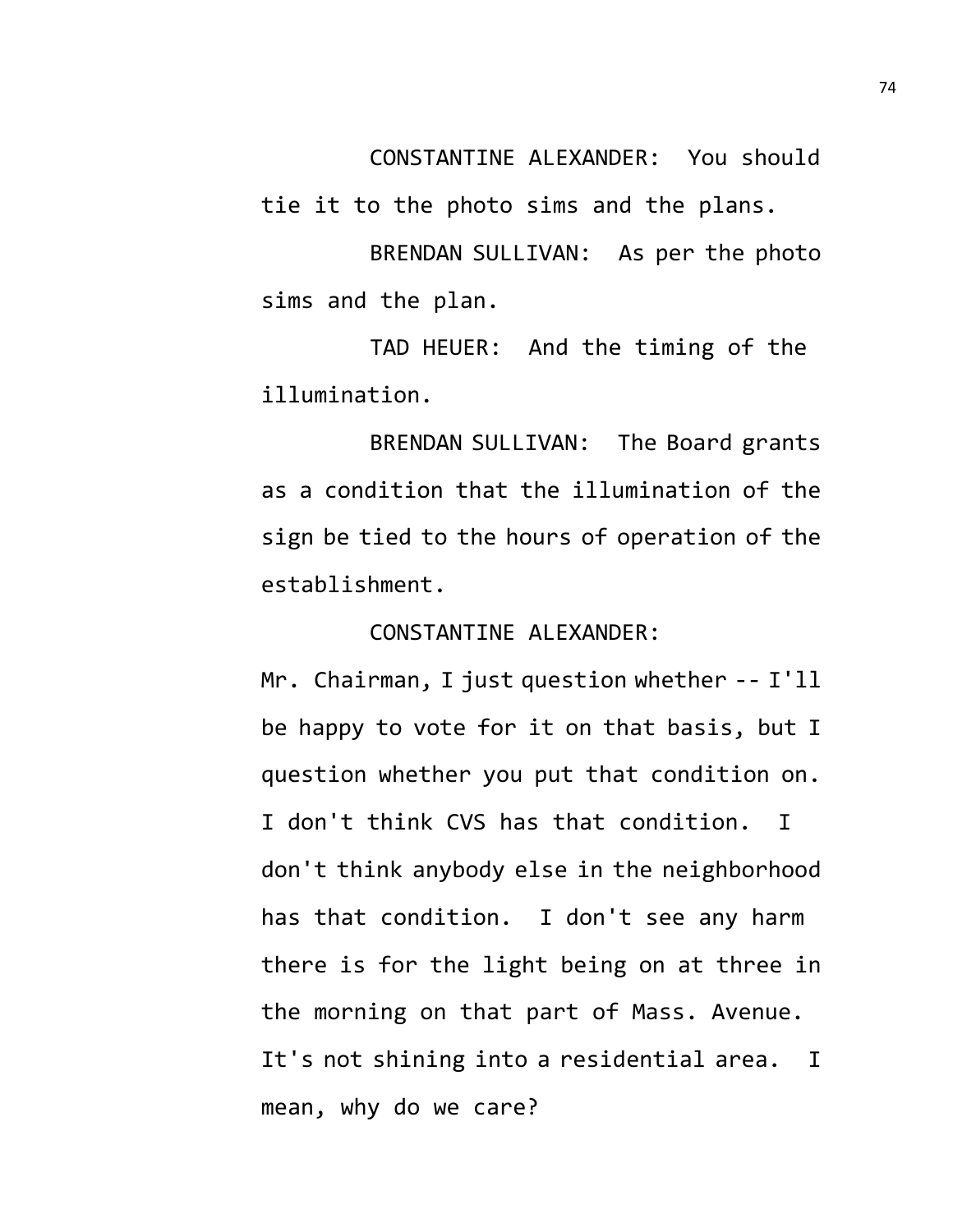BRENDAN SULLIVAN: The CVS is on 24 hours a day. Healthworks is on 24 hours a day.

CONSTANTINE ALEXANDER: If that's the Board's wish, it's fine, but I don't see the need for it frankly.

TAD HEUER: It seems that the grant for relief for identification purposes is not necessarily required when identification of the premises is not necessary because they're not available to be utilized by the general public.

CONSTANTINE ALEXANDER: Well, okay. Not worth our time.

BRENDAN SULLIVAN: I mean, I think it's agreeable to the Petitioner so I -- probably amendable.

CONSTANTINE ALEXANDER: That's fine.

BRENDAN SULLIVAN: All those in favor of granting the relief.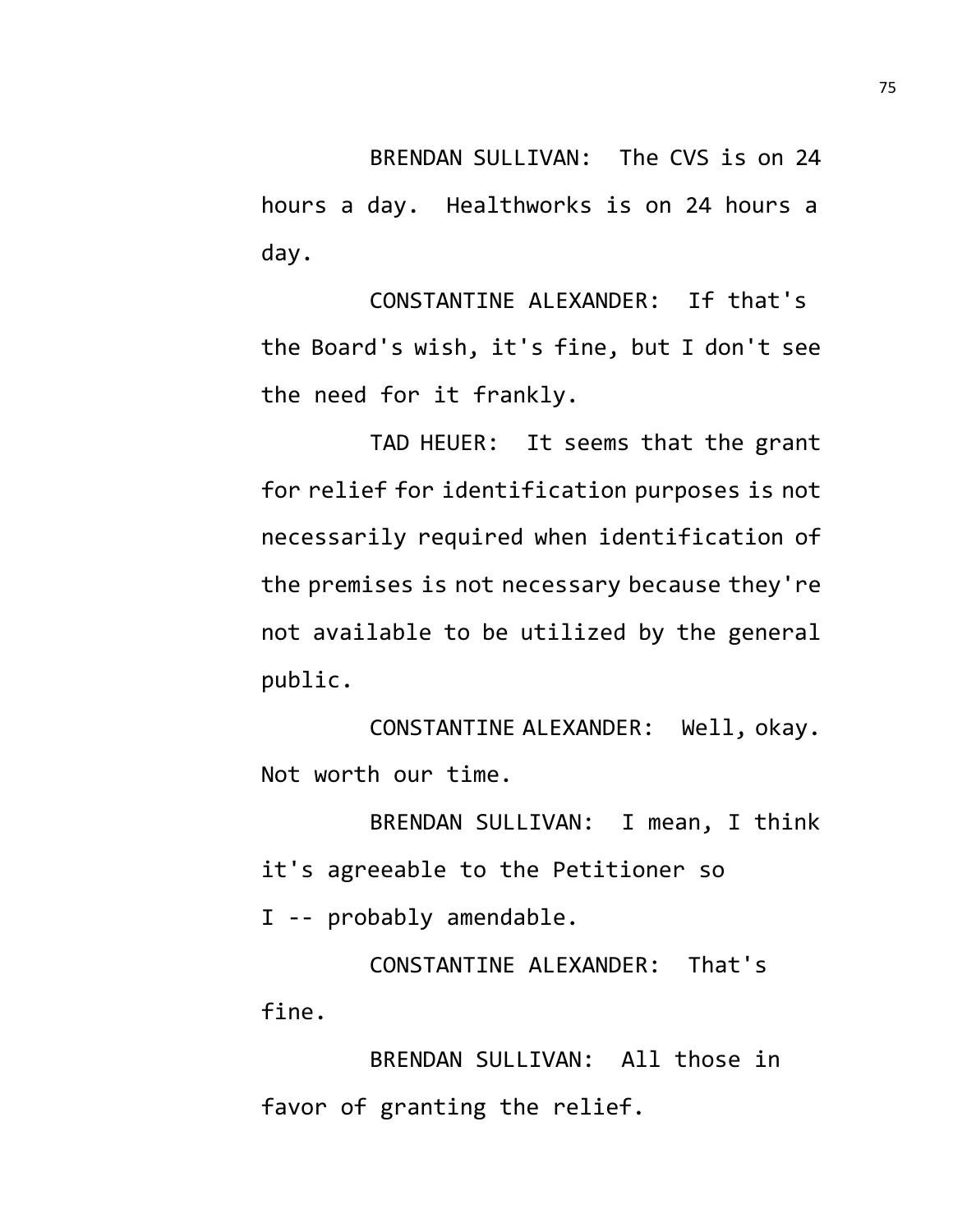(Show of hands).

BRENDAN SULLIVAN: Five in favor.

(Sullivan, Alexander, Hughes,

Heuer, Scott.)

DAMIAN SMITH: Thank you.

(8:00 p.m.)

(Sitting Members: Brendan Sullivan,

Constantine Alexander, Timothy Hughes, Tad Heuer, Douglas Myers.)

BRENDAN SULLIVAN: The Board will hear case No. 10188, 21-23 Sciarappa Street.

Okay, if you would introduce yourself for the record and whoever and whenever someone is going to speak.

PAUL FIORE: Hi, my name is Paul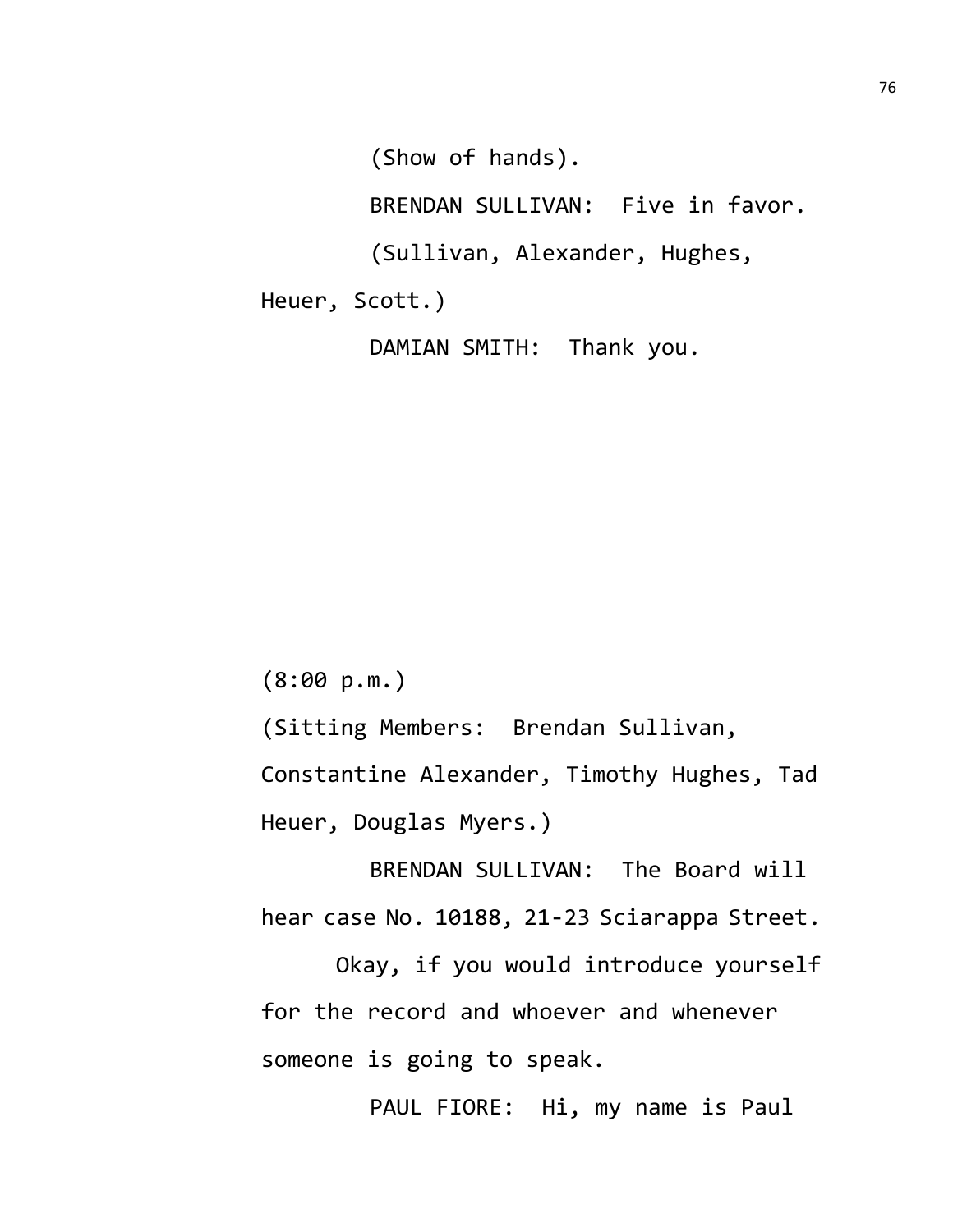Fiore and I'm the architect working with Ron Smith and Harry McShane who are the owners of the property. And I'll just present what, what's happening at the present.

So we were before you last in December of 2011, and immediately following our hearing over at the Historic Commission. And based on your recommendation, we asked for a continuance so that we could go back and address some issues that came up with a few different entities, and I'll tell you what's happened since then and then I'll introduce the project itself.

So since then we have revised the design in accordance with the comments of the Planning Board, the East Cambridge planning team, a few of the most affected neighbors, and there's somebody else.

HARRY McSHANE: Historic.

BRENDAN SULLIVAN: Did you go back before Planning?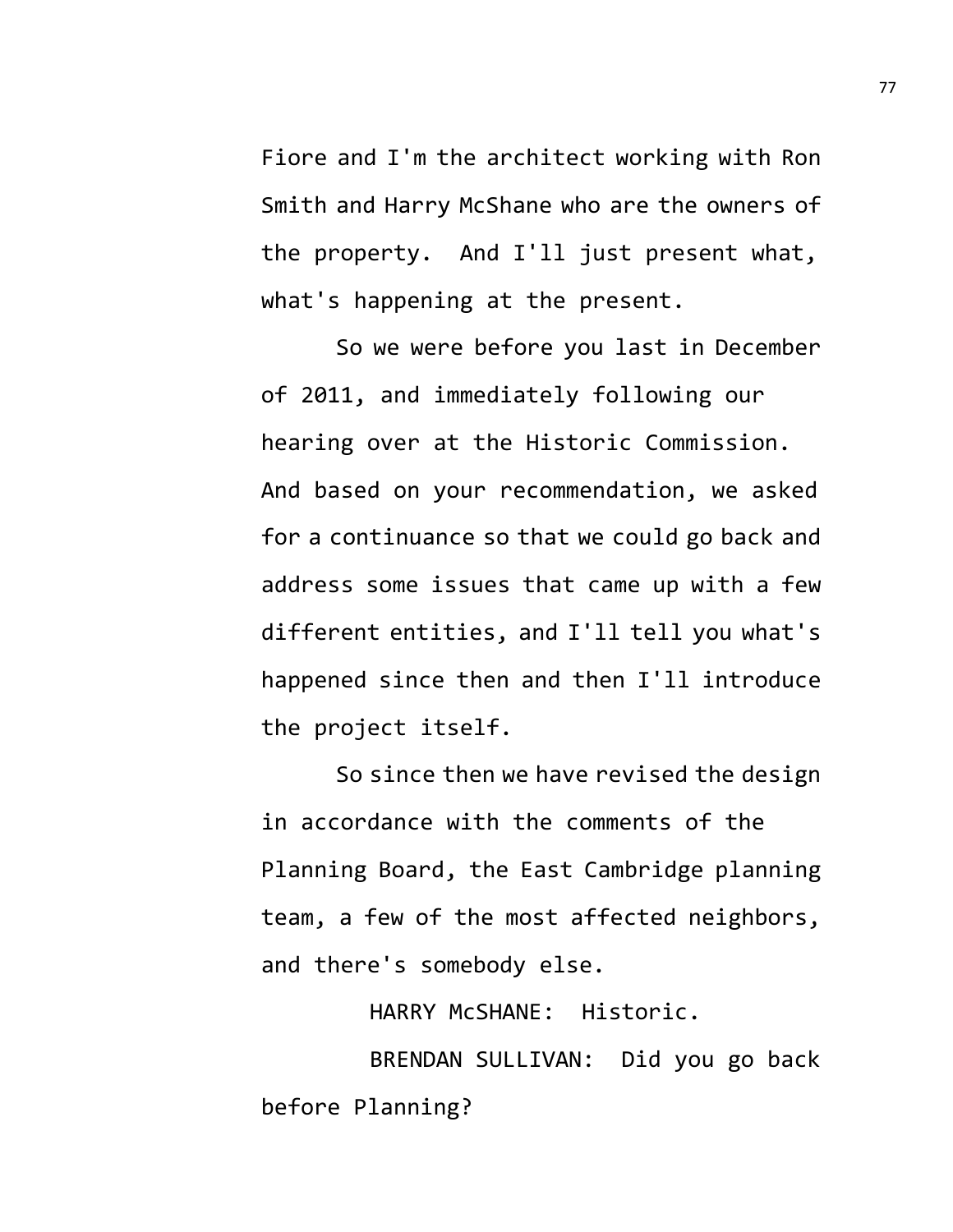PAUL FIORE: Planning, yes. We went before Planning. You should have a letter because it's addressed to you from the Planning Board that --

CONSTANTINE ALEXANDER: I didn't see it.

PAUL FIORE: Actually compliments us rather nicely.

CONSTANTINE ALEXANDER: Oh, yes, I did see this, I'm sorry.

PAUL FIORE: So since then, we have a letter of approval from the Planning Board dated February 14, 2012. The Historic Commission last week, two weeks ago terminated our demolition delay which means they're allowing us to move forward pending what this Board decides. The owners have met with two of the most affected abutters and we'll let them speak for themselves, but we've gone through a lot of their issues. And I've presented it again to the East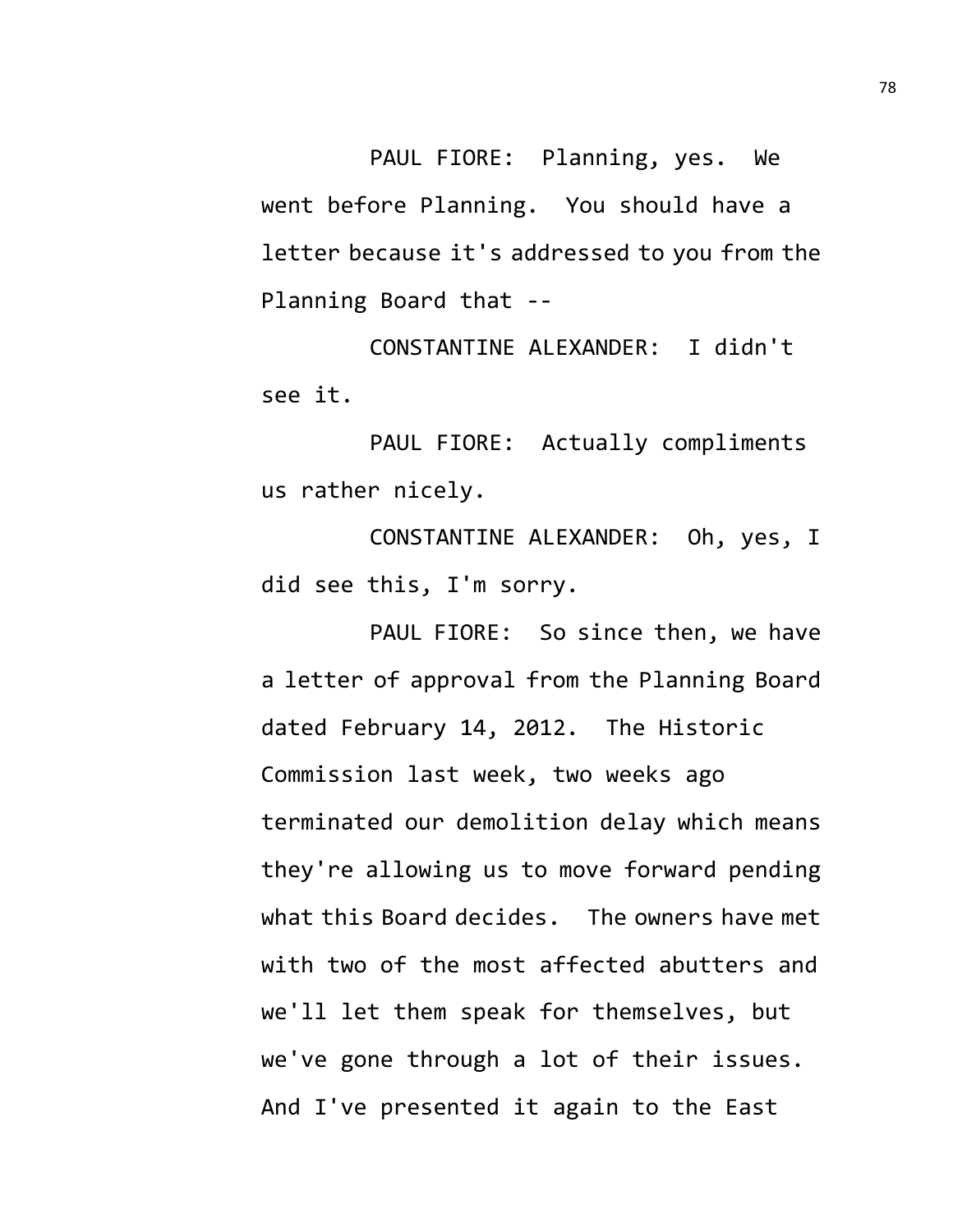Cambridge planning team in case there were any other neighbors who wanted to comment on that. You should have a letter from them. I'm not sure. They didn't give me one.

BRENDAN SULLIVAN: East Cambridge, yes.

PAUL FIORE: Yes, okay.

BRENDAN SULLIVAN: Do you have a copy of it?

PAUL FIORE: Sure, if you've got one, that would be great. Thanks.

My take on that meeting mostly people were pleased with it. There were a couple comments made as I talk about the background of the project.

So 21-23 Sciarappa was originally two separate properties with two houses on it. And the 23 Sciarappa was raised in the 60's and has been I think in line ever since. So what we're faced with is now a legally joined non-conforming two-unit lot. So I mean the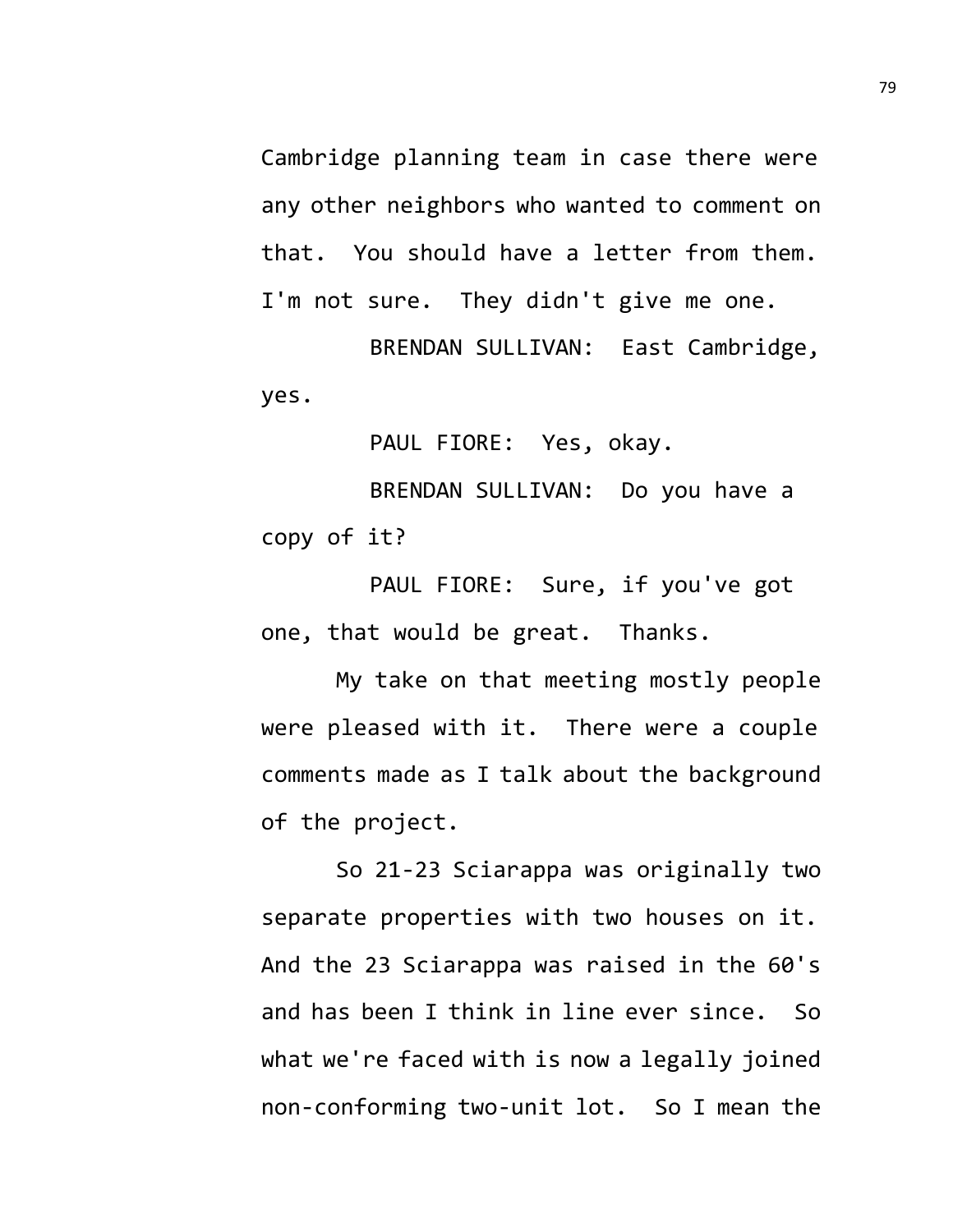basis of the hardship is that there's no real way under the current Zoning Laws to build a conforming house on that lot.

TAD HEUER: Why is that a hardship? PAUL FIORE: The size and nature of the lot will not allow you to restore that.

TAD HEUER: Why is restoring a house to that lot required?

PAUL FIORE: It's not required, it's allowed. It's a two-unit lot.

TAD HEUER: Well, it's allowed how?

PAUL FIORE: It's allowed by Zoning rights that you can have two units on this lot.

BRENDAN SULLIVAN: Well, provided that you comply with all the other requirements.

TAD HEUER: Right.

PAUL FIORE: Correct.

CONSTANTINE ALEXANDER: As a matter of use, you can have two units. You've got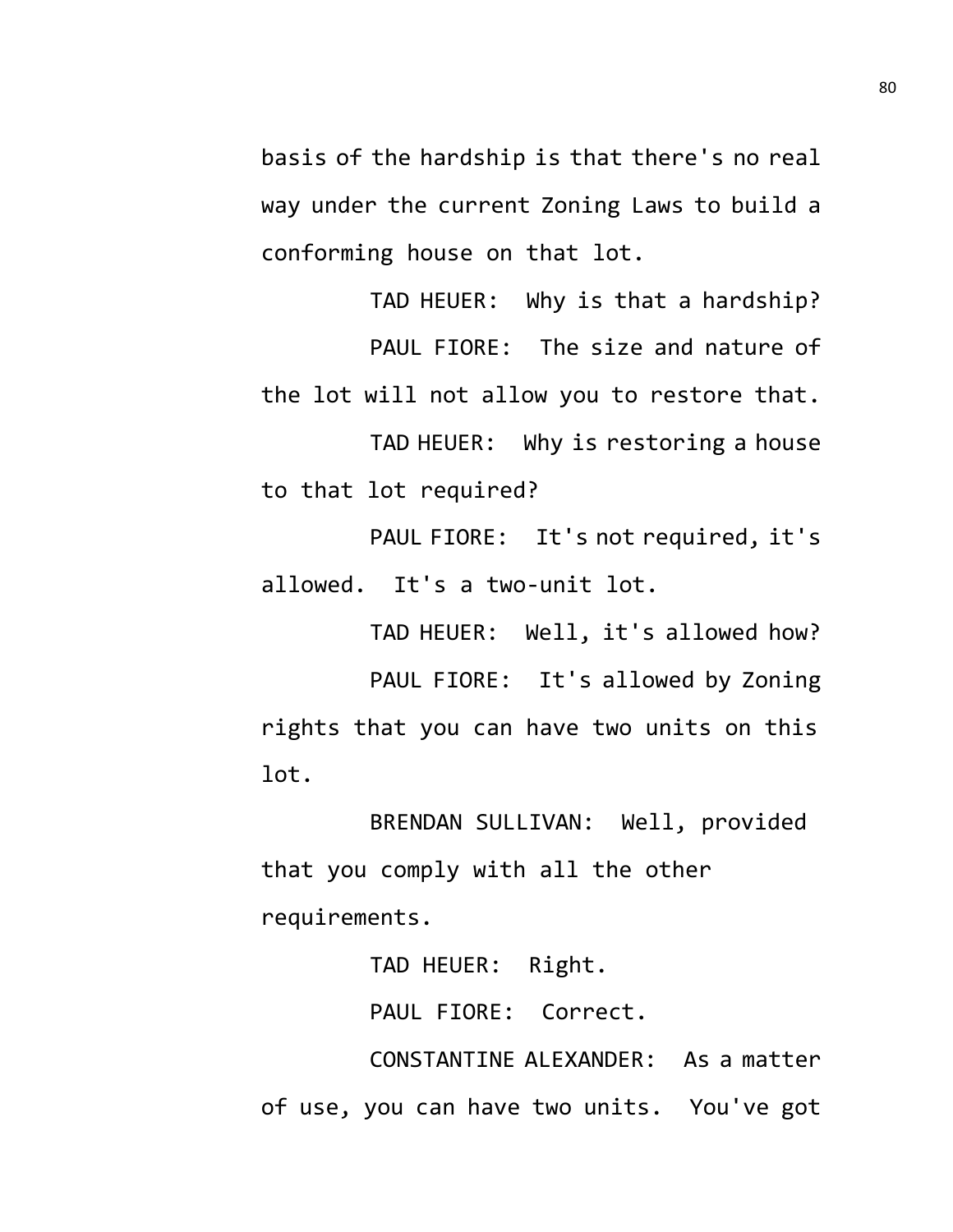to comply with the dimensional requirements which is Mr. Heuer's comments to you.

PAUL FIORE: Right. Basically if we were to keep this house and design another house, the footprint would be so teeny within that configuration that it wouldn't be a viable house. And also it wouldn't comply to the Planning Board's -- their ideas of parking requirements and many other things.

TAD HEUER: Doesn't that suggest that nothing should be built on that lot?

PAUL FIORE: Not to me it doesn't, no.

TAD HEUER: Of course.

CONSTANTINE ALEXANDER: Let me ask the question -- sorry.

PAUL FIORE: It's a vacant lot. It's a hole. I mean, basically if you go down this street, it's a hole in the urban fabric.

BRENDAN SULLIVAN: You're starting off with a blank piece of paper. You're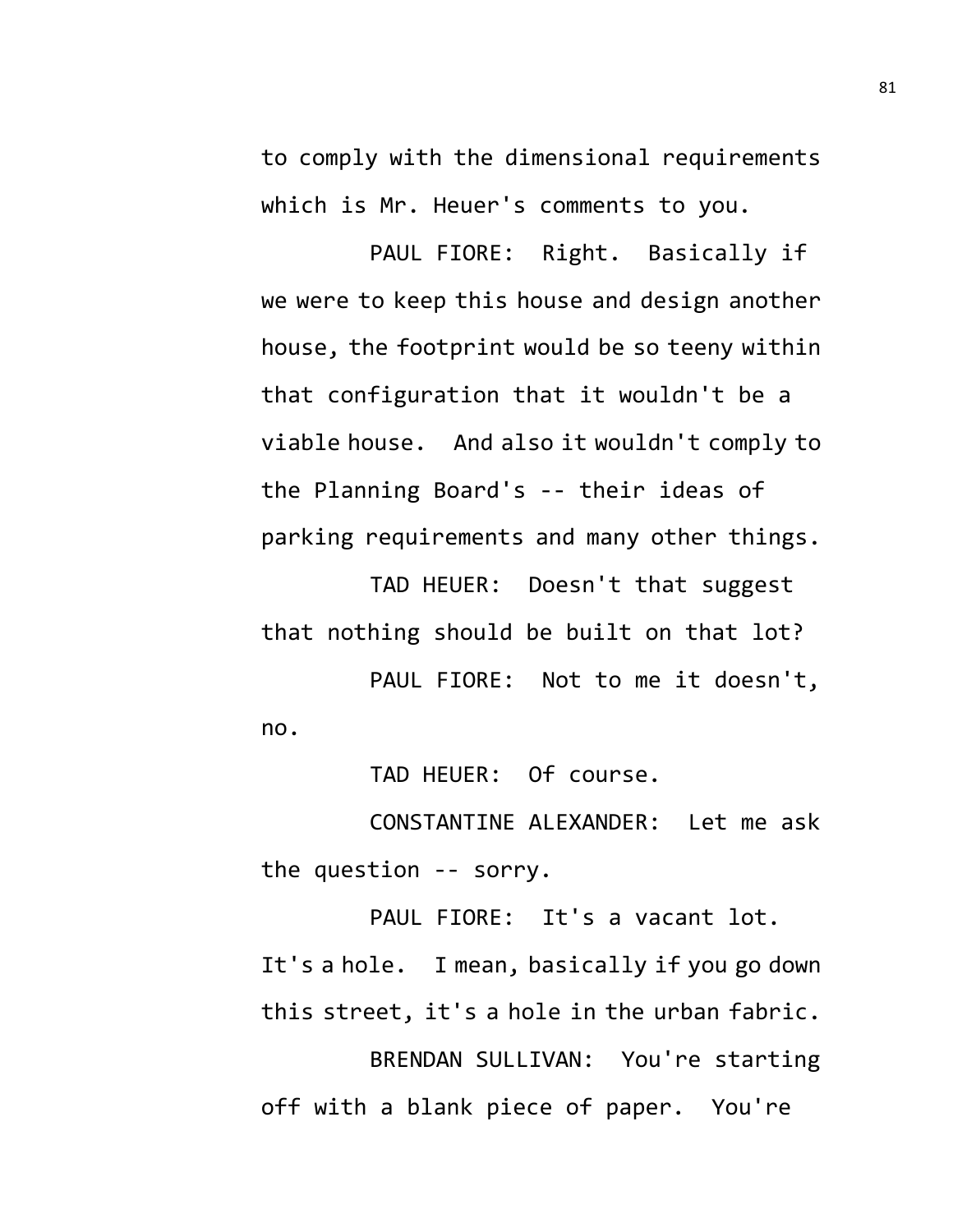starting off with a blank piece of paper.

PAUL FIORE: Correct.

BRENDAN SULLIVAN: And I would want you to come in and say this is what we can build as of right. However, we cannot build that as of right because, and then fill in the blanks.

CONSTANTINE ALEXANDER: And you've got to fill in the blanks, too, for a single-family home. You're assuming you have to have a two-family home. But if you built a single-family home, could you comply more -- better or better comply or entirely comply with the dimensional requirements of our Zoning Law?

PAUL FIORE: Possibly.

CONSTANTINE ALEXANDER: That's a big issue. That's a big issue. Then it gets, to me, it gets to the issue you want to push the use of the lot so you can make more money on the lot. But in doing so you're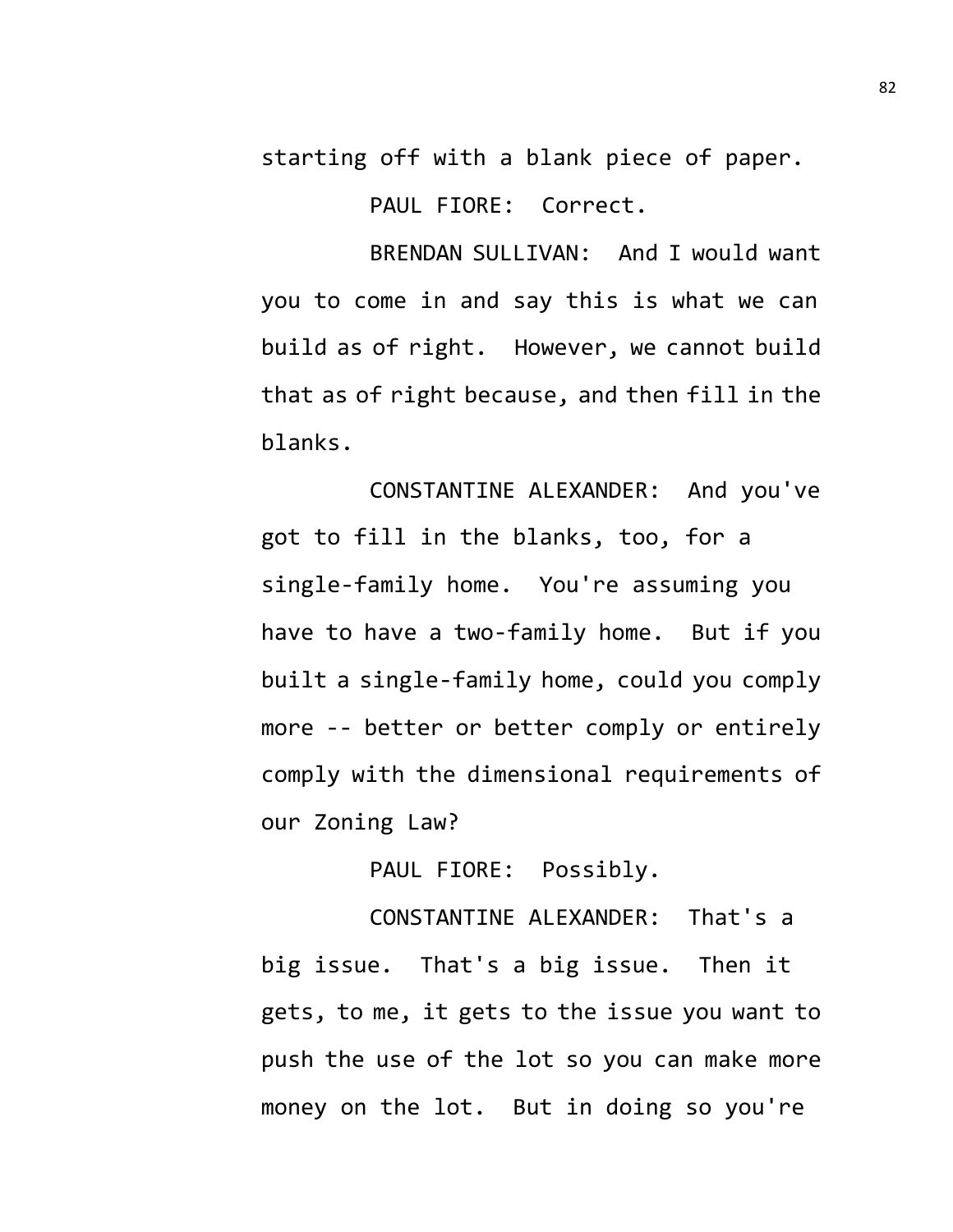derogating from the intents of our Zoning Ordinance.

PAUL FIORE: I guess I would agree with that if it were not originally a two --

BRENDAN SULLIVAN: Forget that. You're doing away with that. So once that house comes down, then it doesn't matter whether it's a two or a six or a Taj Mahal. You're starting off with a blank piece of paper.

PAUL FIORE: I'll address the issues -- I mean, there are a few issues with this house that make it what we're proposing, we think, a better solution then it's placement on the property is basically on three property lines.

BRENDAN SULLIVAN: Okay. Again, and I've read this case three times, and the question that -- the hurdle that I cannot get over is why can't you do something there as of right? And until I get the satisfactory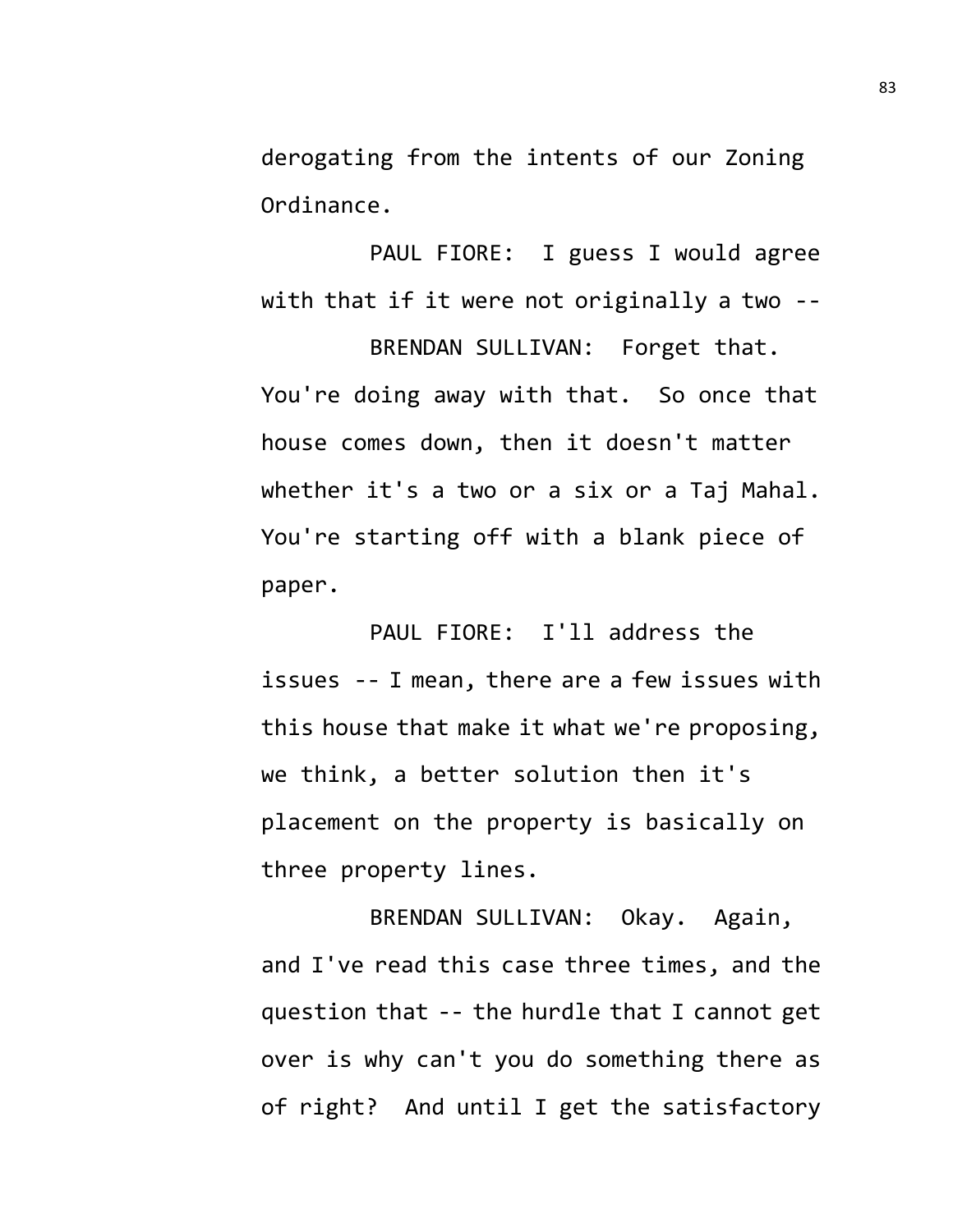answer to that, it -- I can't get beyond anything else to be honest with you.

CONSTANTINE ALEXANDER: You keep trying to tell us this is better than what's there now. That's not the issue before us. We want to know what you're doing here has to be -- I mean, is there a better solution starting with that blank piece of paper that Brendan has pointed out that better complies with our Zoning Ordinance? I suspect there is, but you've got to build a single-family house.

PAUL FIORE: That's correct.

CONSTANTINE ALEXANDER: Okay, and maybe that's what you can build on this lot given its size. There's no Constitutional right to a two-family house. A two-unit house.

RON SMITH: If I could speak. Ron Smith, one of the owners the 21-23 Sciarappa Street.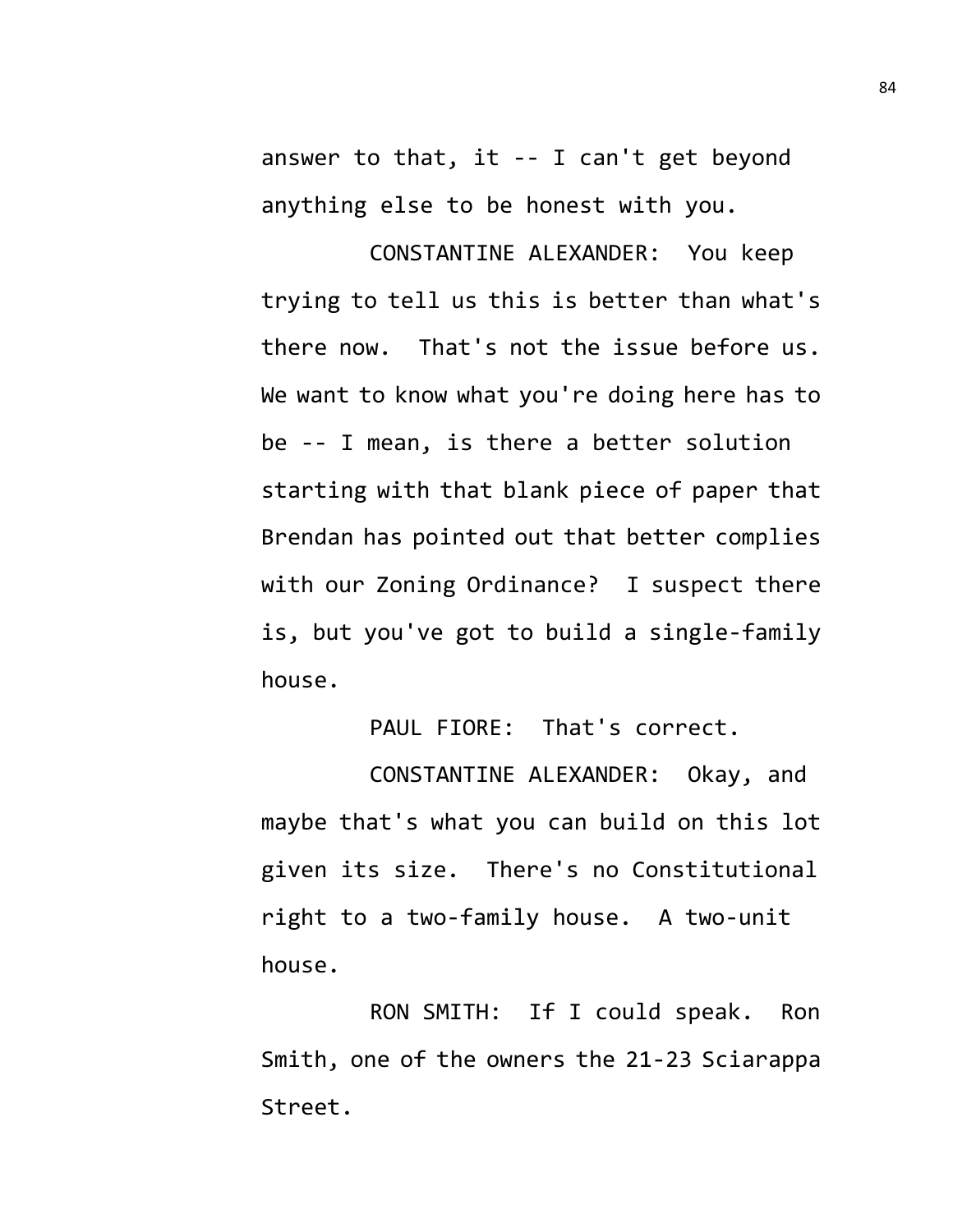When we bought the property, we intended on renovating the two-unit house that's there now and have living spaces. We've done all over the city and in the basement and have two separate units with outdoor space. What we didn't know about the property when we bought it was some of the structural issues. The entire back addition of the property is wood. It's been parched to look like it's a cement foundation, but below grade it's wood. So the whole back portion of the property has to be ripped down to try and to do anything with it. It has to come down completely. So we didn't -- by the time we started running the numbers on the repairs, we couldn't repair the house. We had to almost totally tear it down to start over and rebuild it. And we had a two-unit building with a fair square footage with living space in the basement that's heated even though it's it wasn't utilized for a long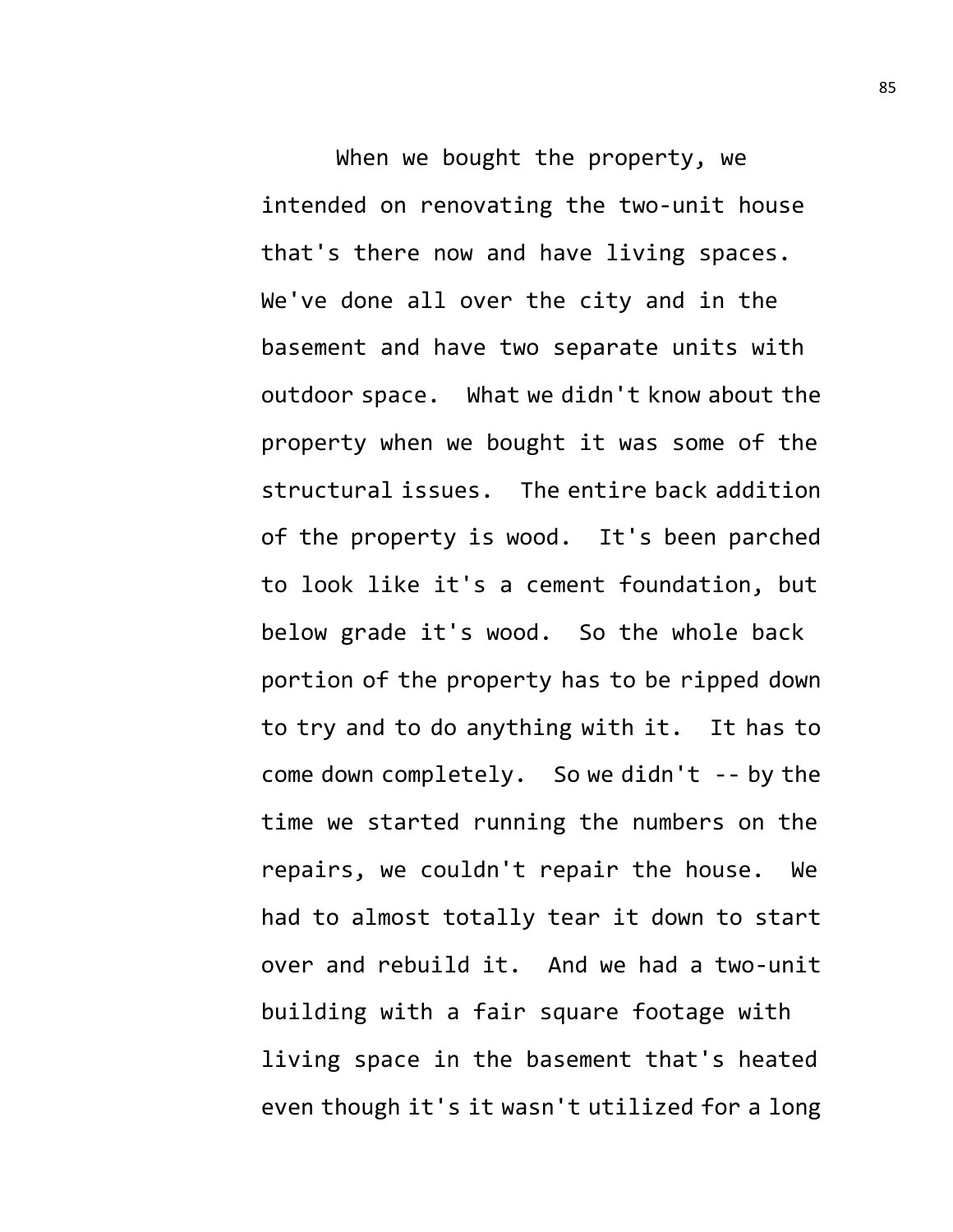time, there's heat that exists in the building since the forties.

TAD HEUER: But you're going from a 0.79 to a 1.01 in a 0.75. So when you say you had a good size building there, you do have a good size building on that lot. That's a 0.79, you're 0.4 over. I can kind of see if you want to do a 0.79 conforming on the merging lots. But you're not asking for 0,79 on the merging lots, you're asking for 1.01. Essentially what you're doing is you're asking for a lot that is only support 0.75 to go to 1.01 when there is nothing on the lot; right? The lot is -- so, I'm afraid we're kind of mixing and matching, at least in my mind. We're talking about the existing house on one hand, and then we're talking about the house not being there on the other hand. You know, it's a, you know, it's shorting or scat. It's alive and dead at the same time. Here I think that what you're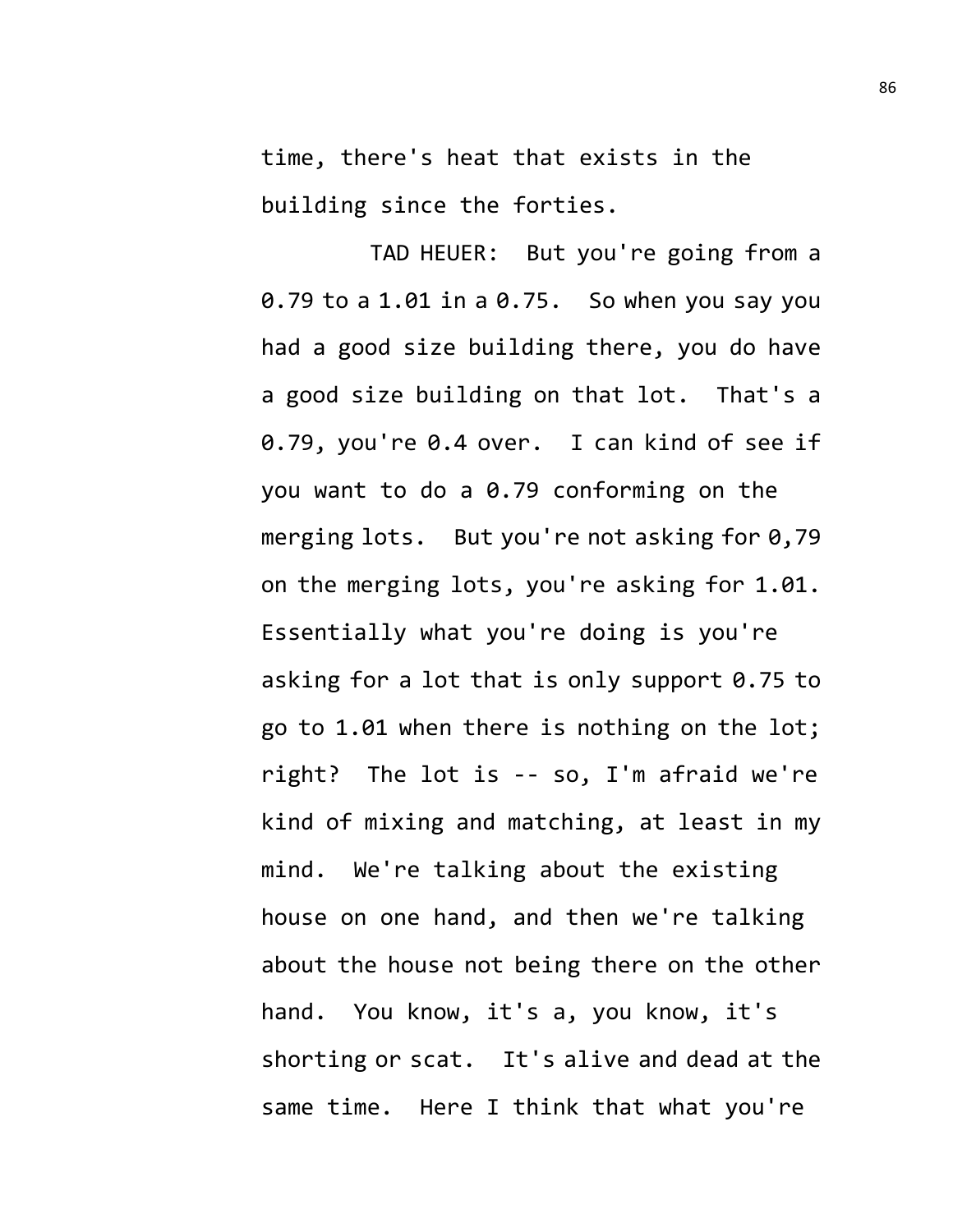talking about is a blank lot, the blank lot, once it's blank, has to comply with Zoning. That's -- the Zoning Ordinance is written and designed to eliminate non-conforming lots within the City of Cambridge, and to have a more orderly use of those lots in accordance to the Ordinance. Usually when we have someone who comes in with a property and they say I want to add an addition on to it or something like that, we say the hardship is that you have a lot where the house is positioned on three lot lines, for instance, and they want to add a small addition on the inside, and we say we understand that because there's a hardship you don't, we sometimes say, you know, the hardship where you'd have to tear down the house and build a house conforming in order to get that addition, that seems like a bit much to ask of someone who wants to just expand their kitchen.

Here you're coming in and saying we will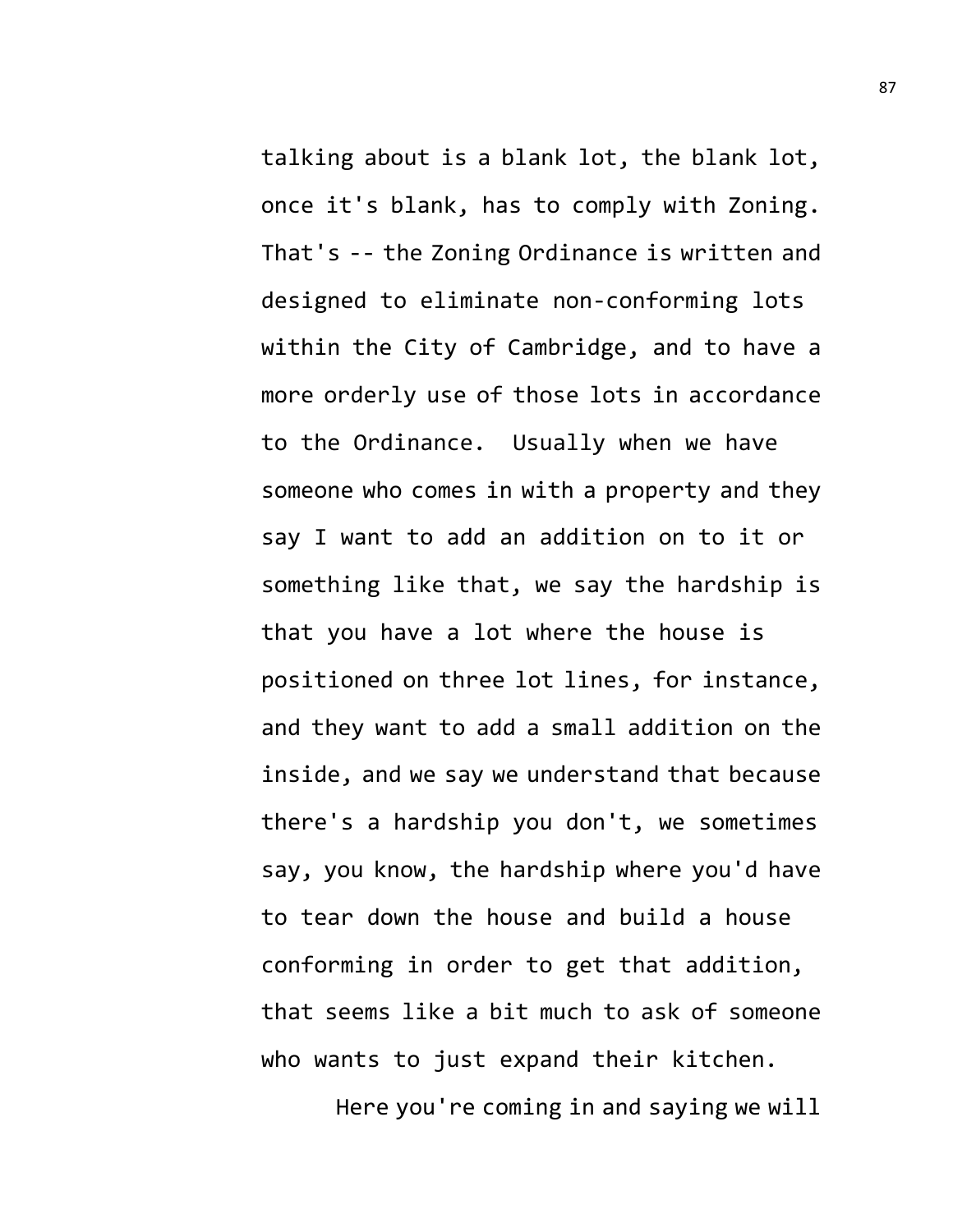demolish that house. So that's no longer the hardship. That you want to preserve the house and you need a bit of relief. You're saying the house is going to go. So, therefore, we have a conforming lot. The conforming lot then has apply with Zoning as any other empty conforming lot would have to. And that's I think where you're hearing some of the concerns from the Board because you're essentially operating as though the house is still there even though you've conceded the house won't be there. And I'm having difficulty allowing both two exist simultaneously. I think you have to go with either one or the other. You go with the house is there and you get a small addition to it maybe, or you take down the house and you conform with the Zoning. You can't take down the house and not conform with Zoning. That's where my concern is.

CONSTANTINE ALEXANDER: And a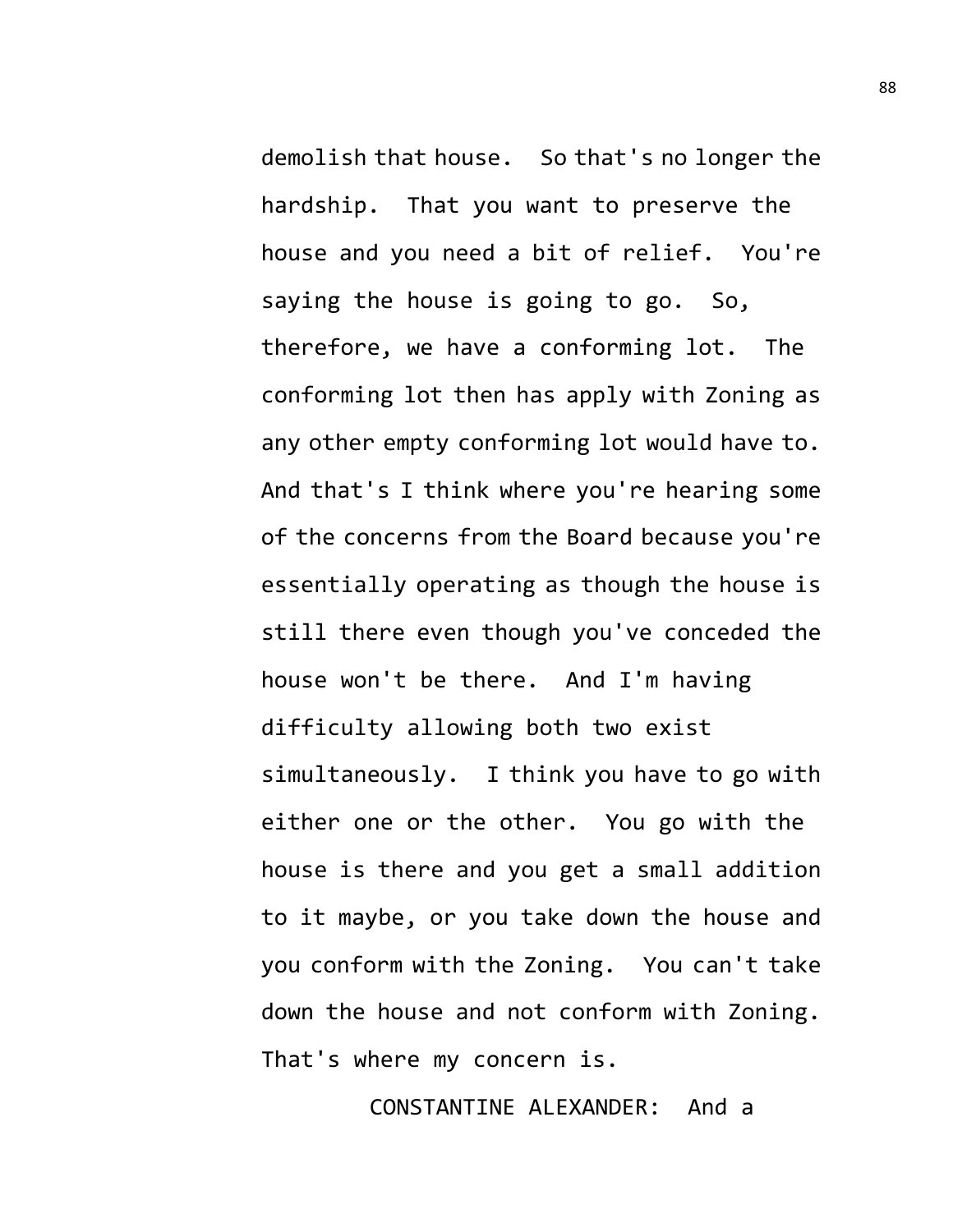post-script to that, and I endorse everything Tad is saying, what you haven't told us and you're not prepared to tell us, if you built a single-family house there, what kind of Zoning relief, if any, would you need. And I assume it would be a lot less Zoning relief and that's significant to our Board. If you could build one as a matter of right without any Zoning relief, that would be more significant. And, again, you keep directing us to our the two family-house has got to be torn down now and what you want to build, and there's a disconnect in that analysis.

We've got to understand, you've got a blank lot. Forget about whatever -- I don't want to repeat what others have said one more time. Forget about the house you're tearing down. You're starting with a blank lot. Tell us why we should allow you the relief you want, which is significant, to build a two-unit structure when perhaps you can build a single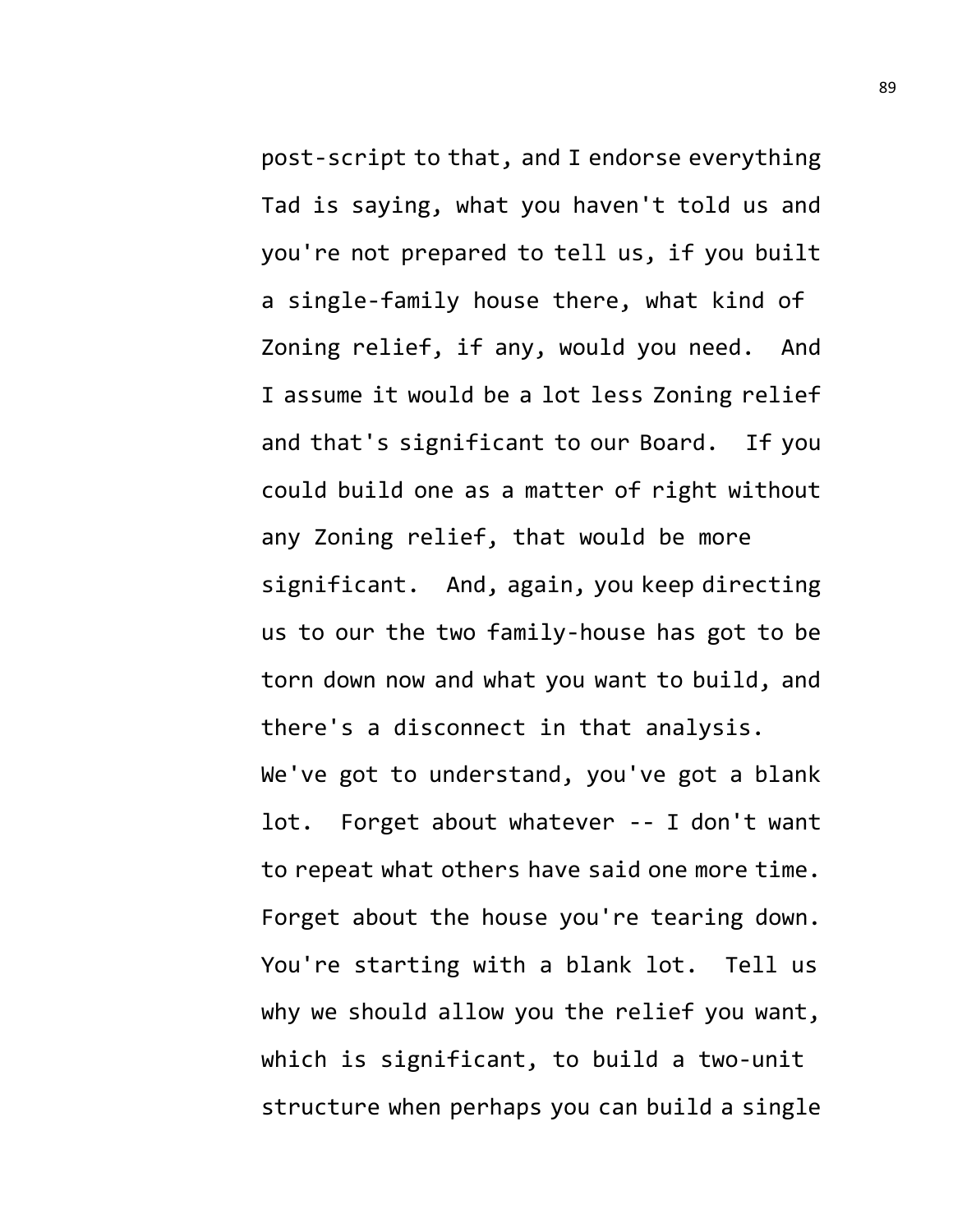unit structure on the lot and with less departure from our Zoning, if any.

RON SMITH: Well, again, I don't know that it matters, but when we bought the property we bought it with the intent of having the two-unit building. The purchase price we paid reflected that.

BRENDAN SULLIVAN: Which, again, let me go back to my -- what I always say is that what you paid for the property is your cost, but that does not equate into the value. The value of the property is what you can do with it as of right without any relief from the Board.

RON SMITH: Right.

BRENDAN SULLIVAN: That's the true value. Now, if you overpaid, that's your cost. That's not your value. So now because you have gone beyond the value and you're starting off at a high number, now you have to justify that high number by now coming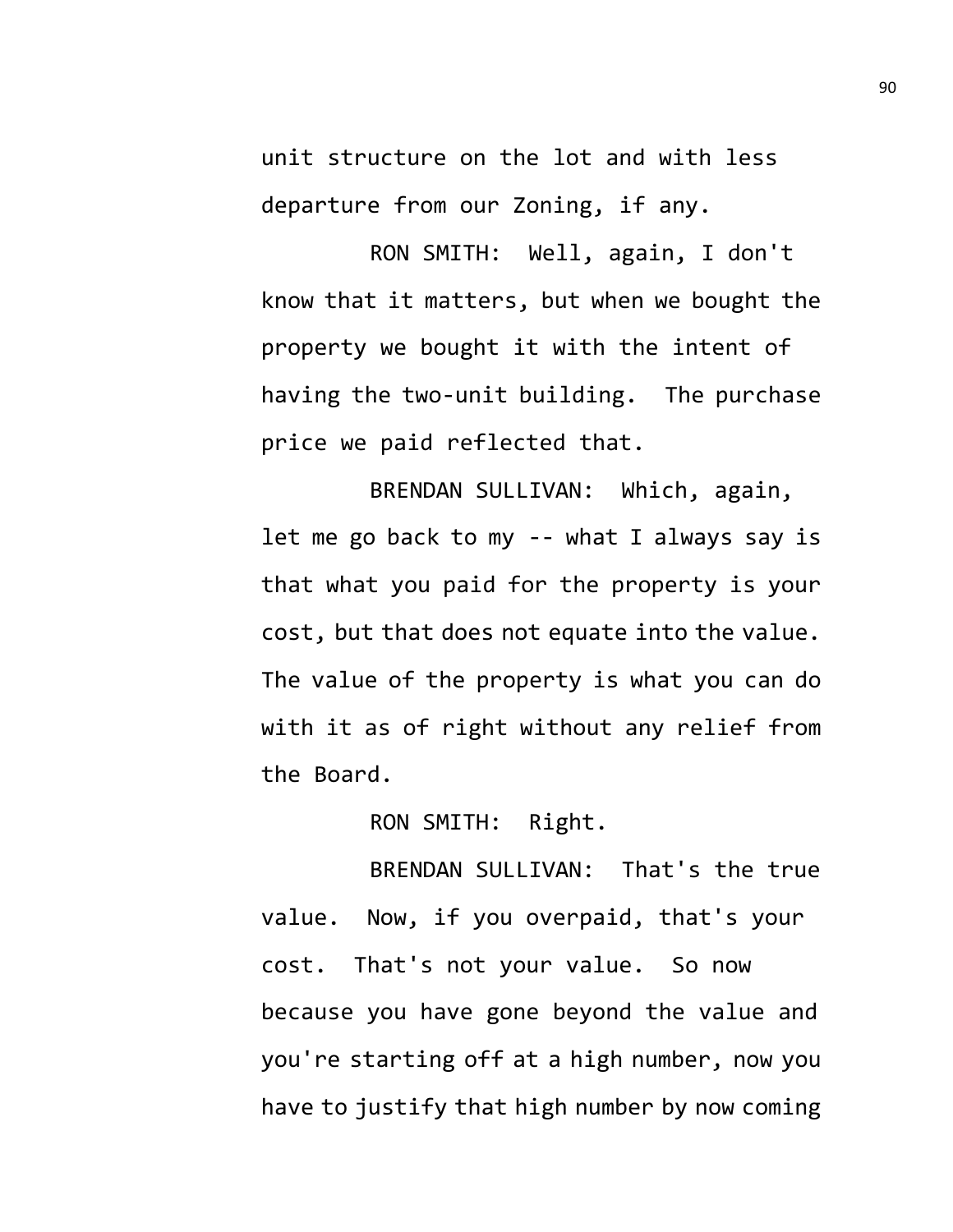back to us to say that we need to build a building a third larger than what is permitted, 25 percent larger than what is permitted, in order to justify that. I'm not sure if that's our mission in life here.

CONSTANTINE ALEXANDER: The hardship that you need for a Zoning purpose is not a financial hardship as an investor in real estate.

BRENDAN SULLIVAN: Now, if you came down to us and said, I can build as of right this two-family house, however, there is this big deposit of peat, rock, whatever it may be, and in order to build on that, a section of this house, it would be a hardship to us. So can we shift that over to encroach a little bit on the side yard setback or forward to the front yard setback or something? That, and the courts have found, is a fair and reasonable request, and because of soil conditions, shape or topography, then we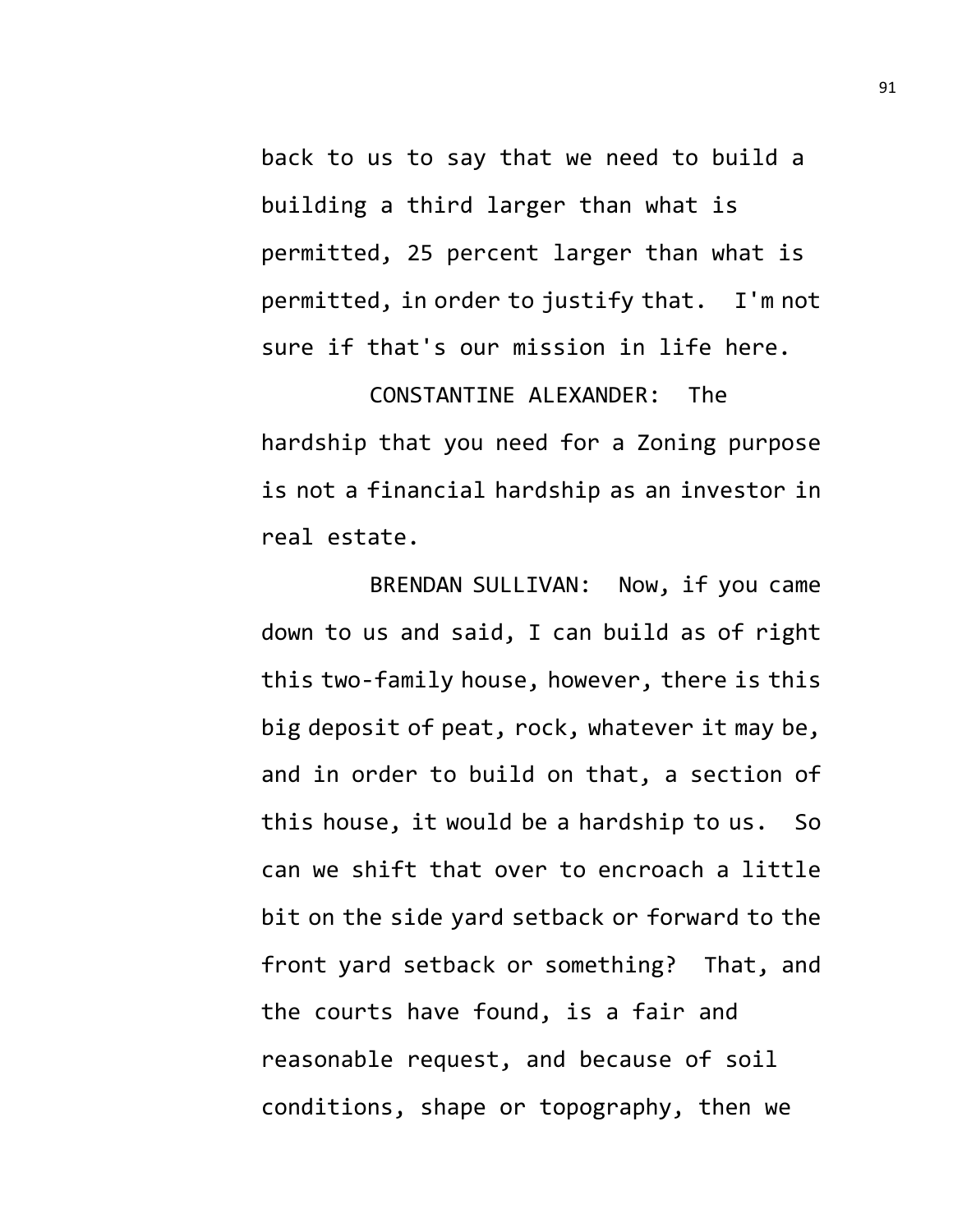could grant relief. But to come down and just basically say in order to justify what we paid, we have to put up this two-family house and this is the size of the two-family house in order to sell both sides and in order to recoup our investment.

Does that resonate with other members of the Board?

TIMOTHY HUGHES: Yes, exactly. I mean, that's a hardship. It's not the legal standard of a hardship that we have to find in order to grant relief.

TAD HEUER: And let me also say like, personally I may like this solution of more density in this neighborhood. I mean, it's a dense neighborhood and, you know, the design seemed, you know, I'm not a huge modernist, but the design seems reasonable for developing a two-family in that size. That doesn't enter into the equation at all because we're bound by the Ordinance and the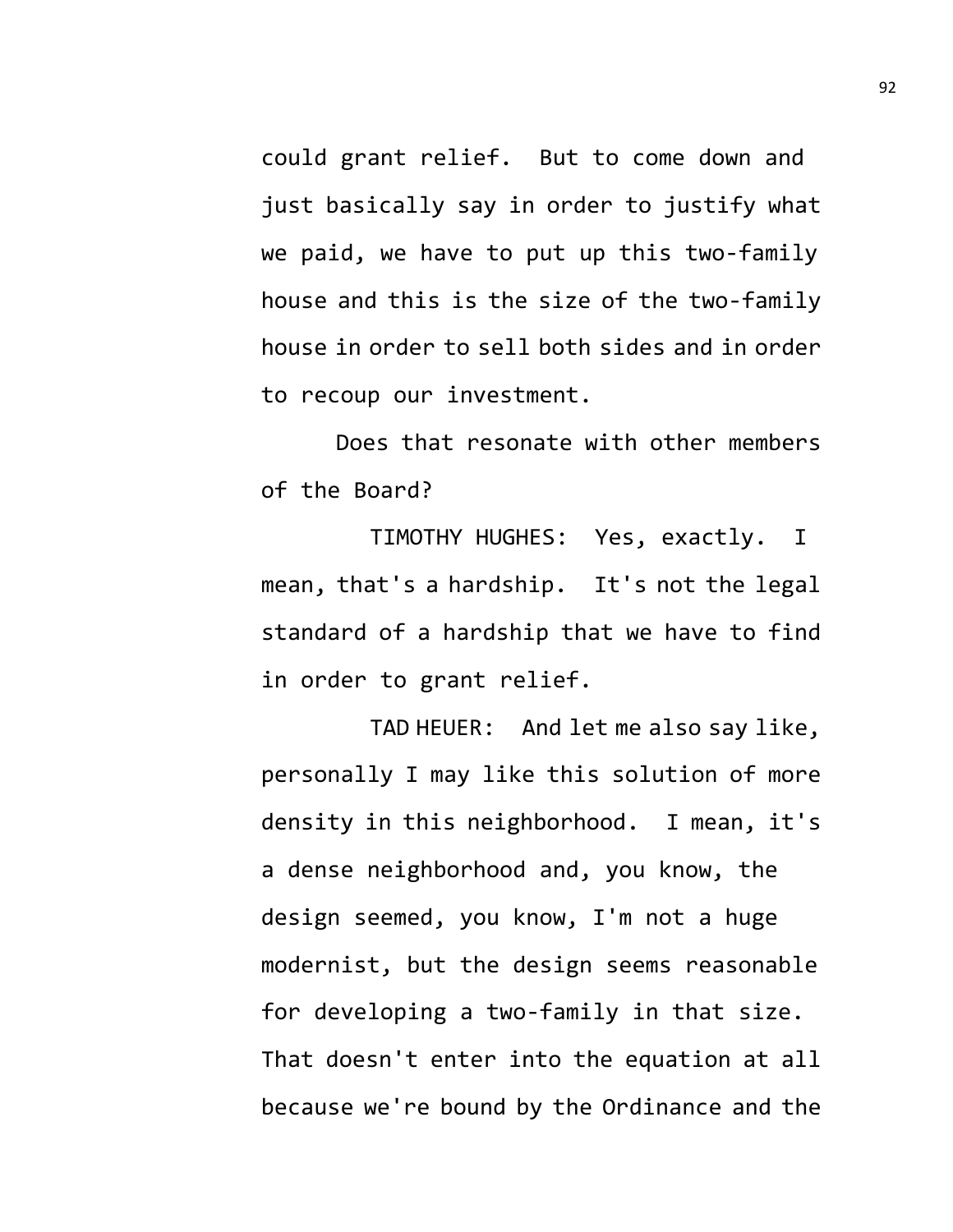restricters of where we -- to the extent to which where we can grant relief and to the extent to which we're not allowed to grant relief because essentially it's as though we're legislating like the City Council, and we can't do that. We can, you know, go a bit beyond, but we can't go so far beyond that we serve the authority of the elected officials. We're just appointed. We enforce the Ordinance and we look at exceptions when warranted. We don't write the Ordinance. So apart from whether we think it makes sense, you know, even as you note, gap in the streetscape and things like that. To the extent that gaps in the streetscape need to be changed or it looks wrong or something else, it's outside of our limited jurisdiction to grant. We have to look at the Ordinance the way it's written and apply it, and once it goes beyond what the Ordinance allows, we're not entitled, we're not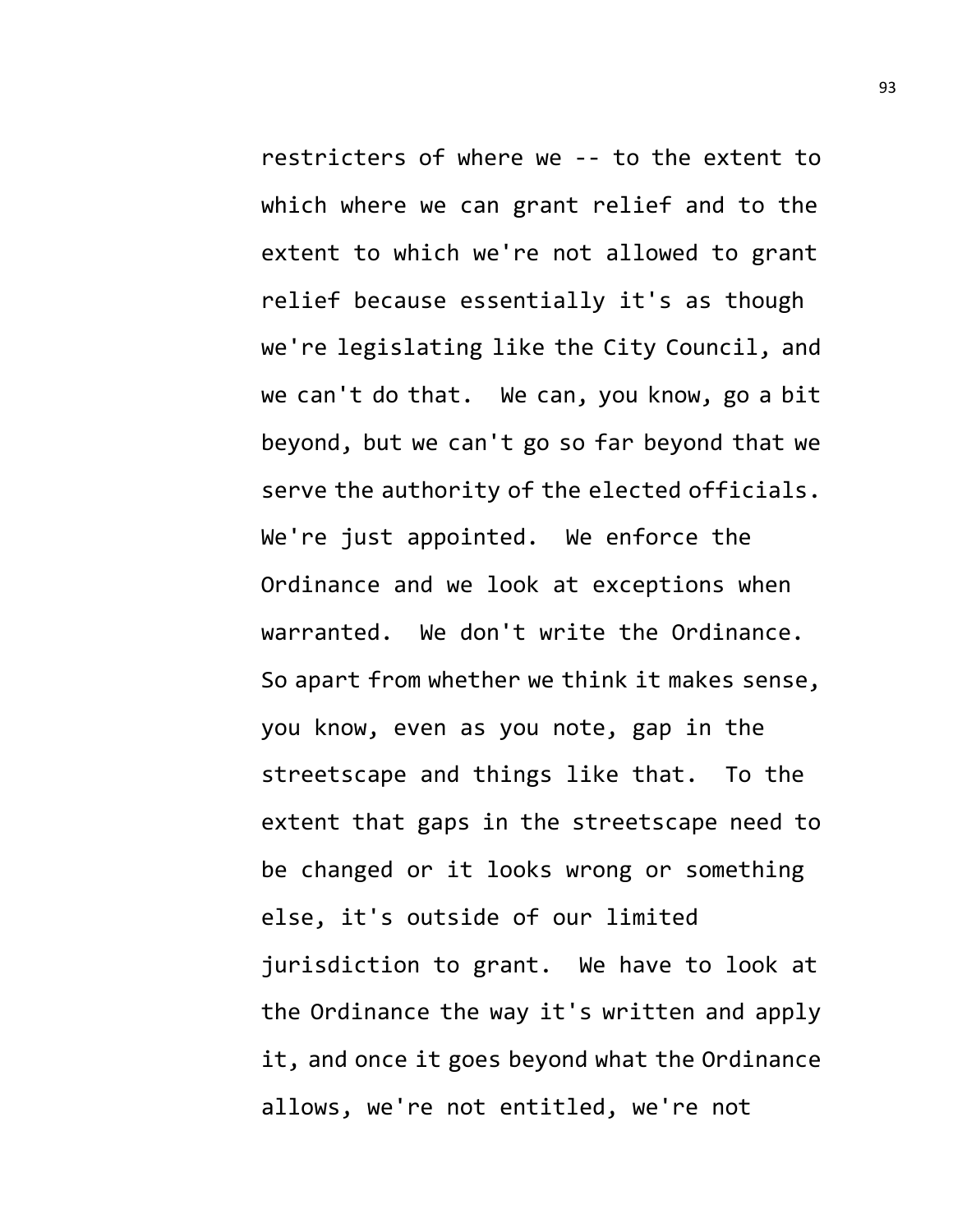authorized. It would be illegal for us to do anything else. So you've got to get us within that hardship grounds that's authorized by statute in order for us to even have the authority to think about granting a Variance like the kind you're requesting.

CONSTANTINE ALEXANDER: And, again, from my perspective, despite maybe the hostile nature of my comments, I've not made up my mind, but what I'd like to know more about is other solutions that might be less detrimental from the Zoning point of view. I don't care what it cost you. I'm sorry. I know it's a real issue for you, but it's not our issue. But I want to know if you want to do a single-family house here what would the Zoning issues be here? If you can't at all with the same Zoning relief you need now, to me that's influential. I think that might put me over the top. But without that information, I can't support the relief you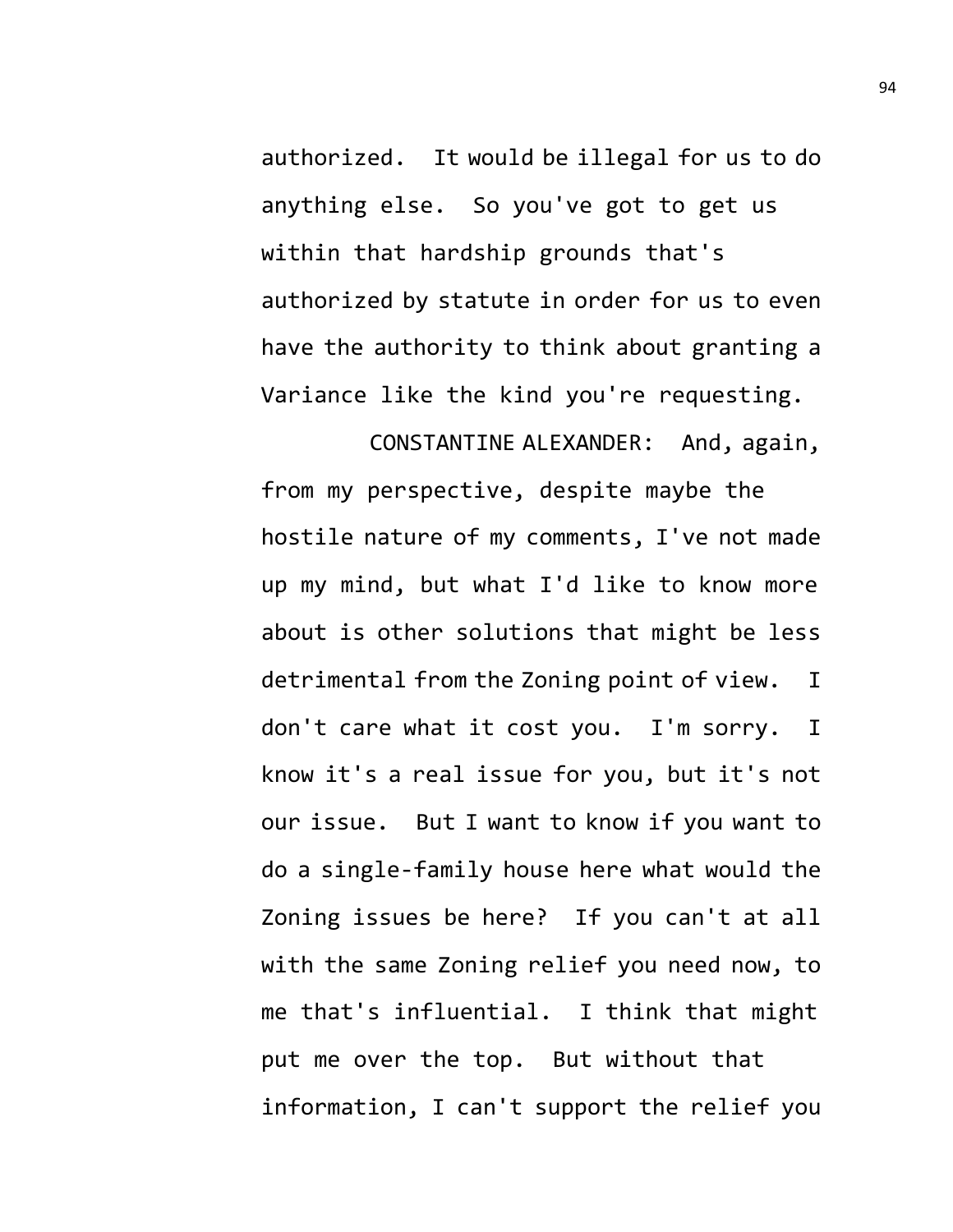want.

PAUL FIORE: With regard to that comment, a larger single-family house on this site isn't what, this neighborhood, it's dense. It's got a lot of smaller houses. And I mean one of the comments, I mean, I get this doesn't respond to your legal issue, but one of the comments from the East Cambridge planning team is that they liked the idea of more sort of family-oriented houses. This is like a three-bedroom unit and it would attract --

CONSTANTINE ALEXANDER: They also said they don't like two curb cuts being created --

PAUL FIORE: I could talk about that.

CONSTANTINE ALEXANDER: They weren't a hundred percent in support. They raised issues that your two-family house creates that could be solved if you didn't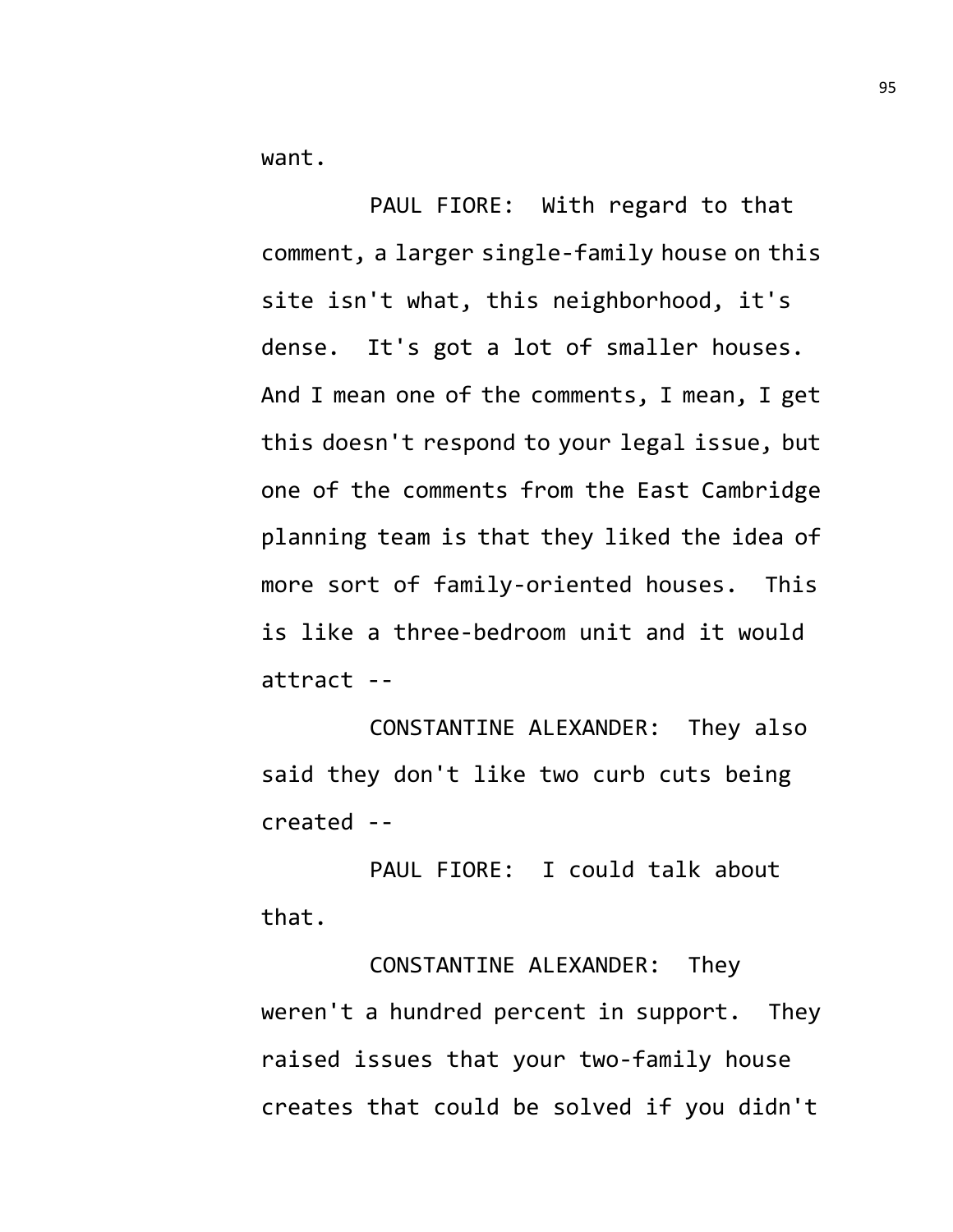build the two-family house on the property.

BRENDAN SULLIVAN: I just need to see an alternative. You know, this is what we can do as of right, however, we can't do it because and then --

CONSTANTINE ALEXANDER: Yes.

BRENDAN SULLIVAN: -- go beyond that. Rather than saying this is what we want to do.

PAUL FIORE: Well, I understand that. You can obviously build something there. So you want to see what it is and why it works or does not work?

CONSTANTINE ALEXANDER: Yes.

BRENDAN SULLIVAN: Doug, have you any questions or comments?

DOUGLAS MYERS: No, no, I think what I would have said has already been stated by the Board more effectively than I can say it.

> BRENDAN SULLIVAN: Tim? TIMOTHY HUGHES: Well, I mean I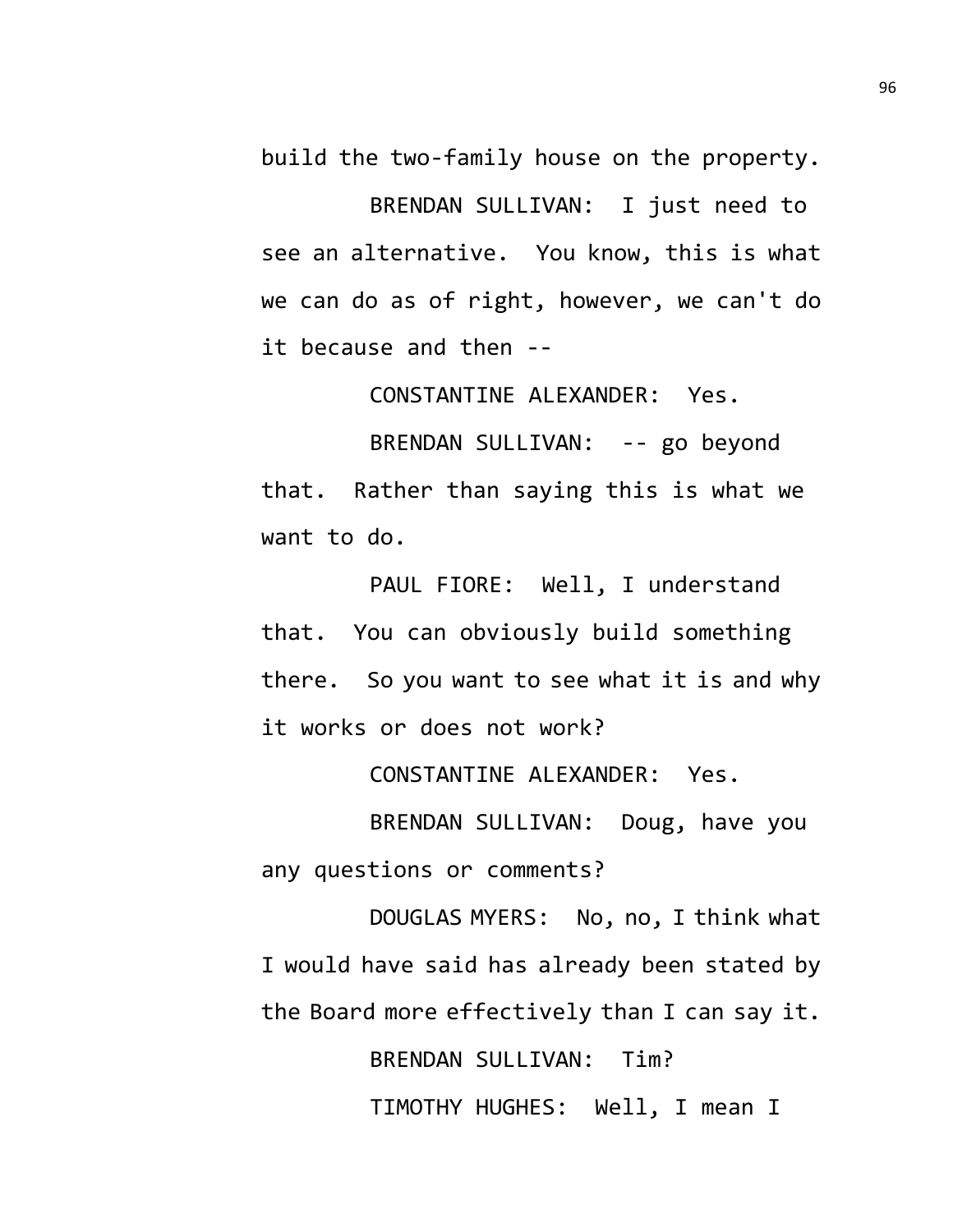agree with all your arguments about the, you know, tearing it down, it's a blank slate. But even if you wanted to use their arguments that, you know, there was a two-family house there, that doesn't justify the jump from 2800 square feet to 3500 square feet. Your arguments don't support that.

PAUL FIORE: Yeah, and I guess.

TIMOTHY HUGHES: It's like coming in asking for two units at about 1400 square feet a piece, I'd be looking at this entirely differently.

PAUL FIORE: Well, they're only 1600 with the living space when all is said and done.

TIMOTHY HUGHES: It's counted as 17 almost 18.

PAUL FIORE: Right. And I guess we were under the assumption that that what was present on that lot previously had some jurisdiction.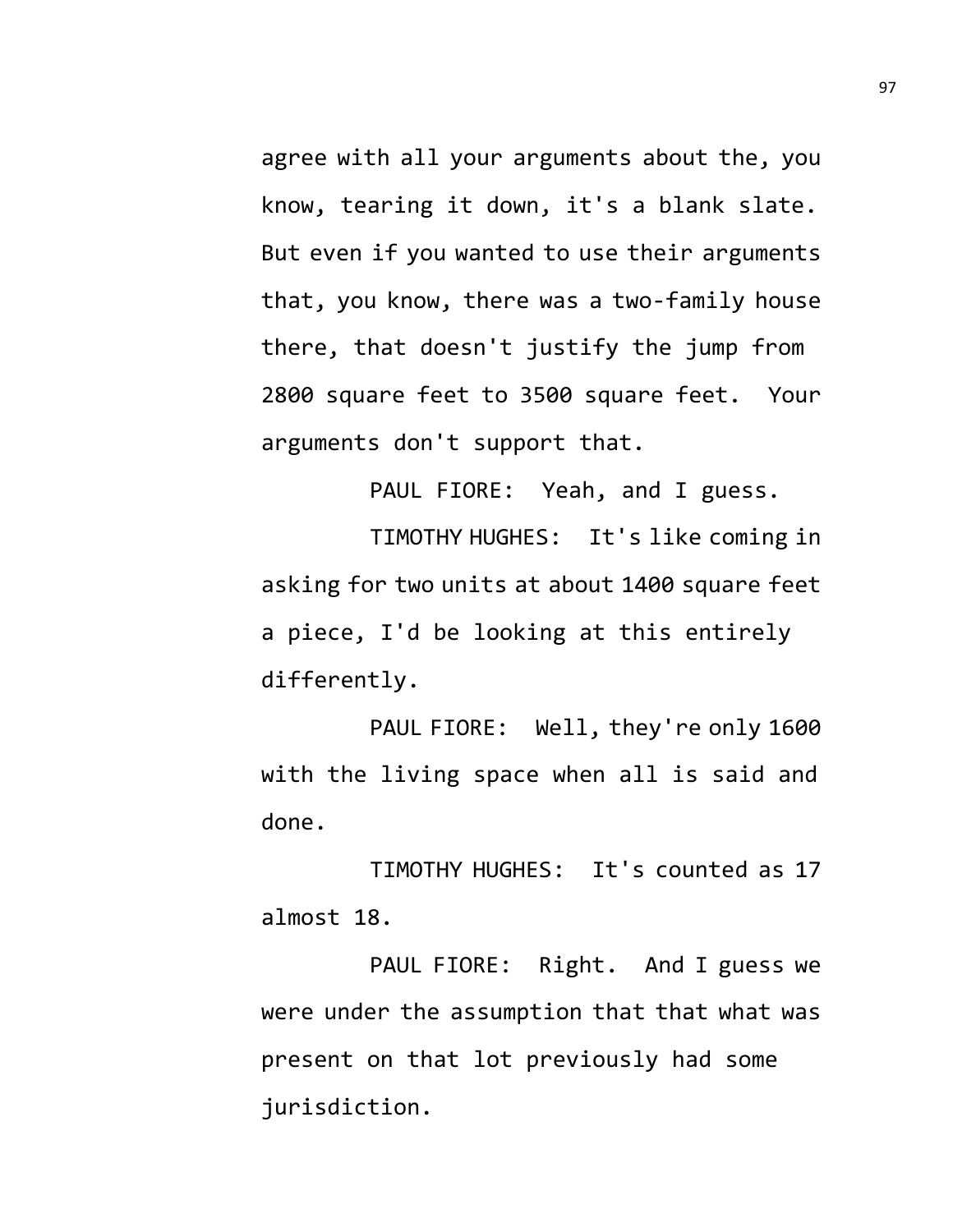BRENDAN SULLIVAN: No.

DOUGLAS MYERS: You can't get the benefit of what was there before.

CONSTANTINE ALEXANDER: Once you tear it down, it's gone.

TAD HEUER: Even then --

TIMOTHY HUGHES: That was only 2800 square feet.

RON SMITH: That was an additional 20-something hundred square foot house on that lot.

TAD HEUER: 50 years ago?

RON SMITH: Yeah. That was two -- so it was 40 some -- 5,000 square foot on the lot and the --

BRENDAN SULLIVAN: And once it comes down, it's gone.

PAUL FIORE: That's the part that  $I - -$ 

CONSTANTINE ALEXANDER: Again, I think there's a gap in the case that you've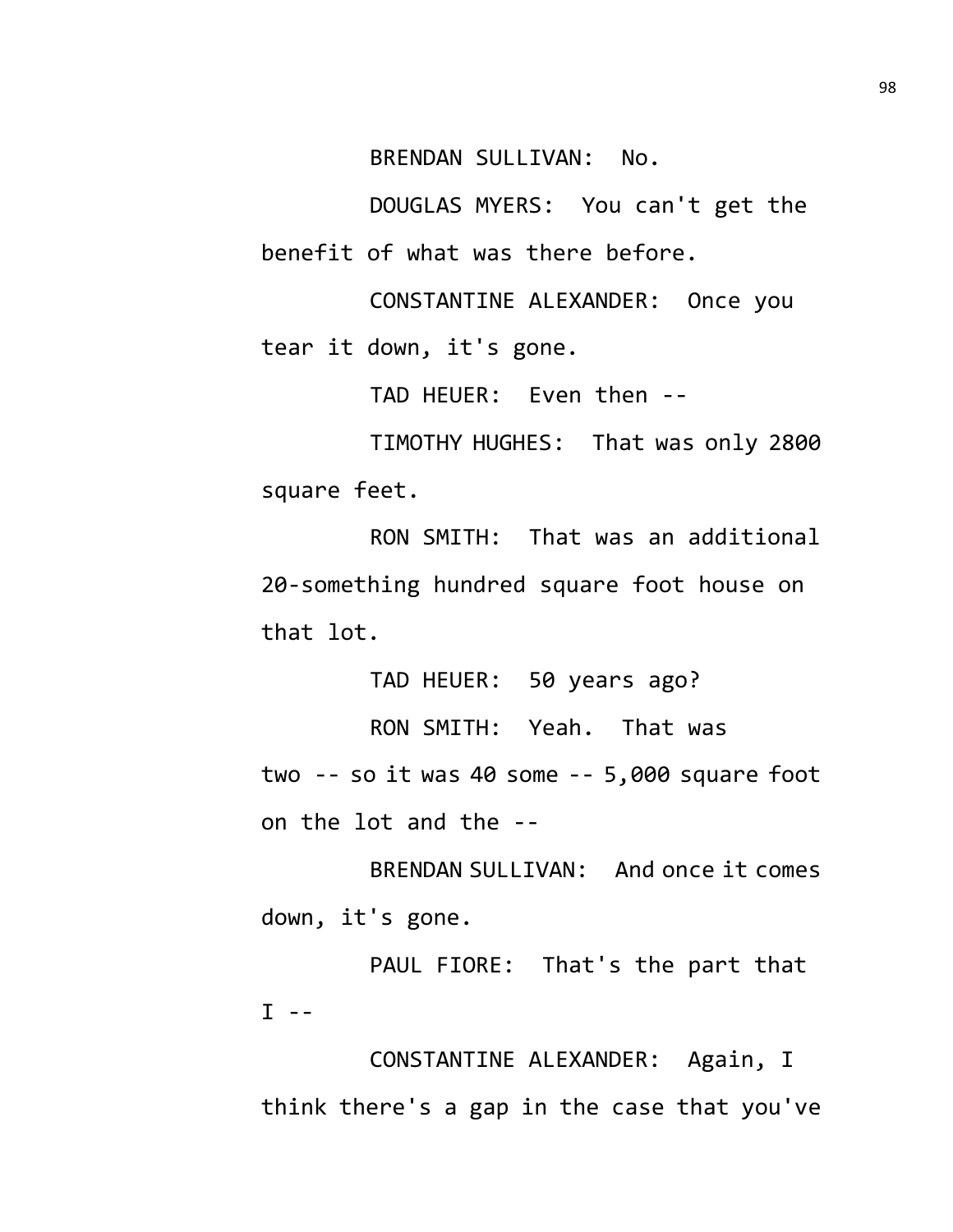got to present to us to persuade us. We need more -- I think you've just gone done a very narrow road. You need to come back, show us an alternative, things you can build on the lot that are more in conformance to our Zoning By-Law. Even a two-unit place even smaller in size if it's feasible. We need to know all the range of alternatives before we can make a decision to decide whether you have the hardship.

TIMOTHY HUGHES: We don't need the range of alternatives. We can just vote this down tonight if we want to.

CONSTANTINE ALEXANDER: We could. I want to give them an opportunity to see if they want to continue the case.

TIMOTHY HUGHES: I'm tired of where this is going. We're just going back and forth over the same things. Do you want us to continue this case or do you want us to vote on it?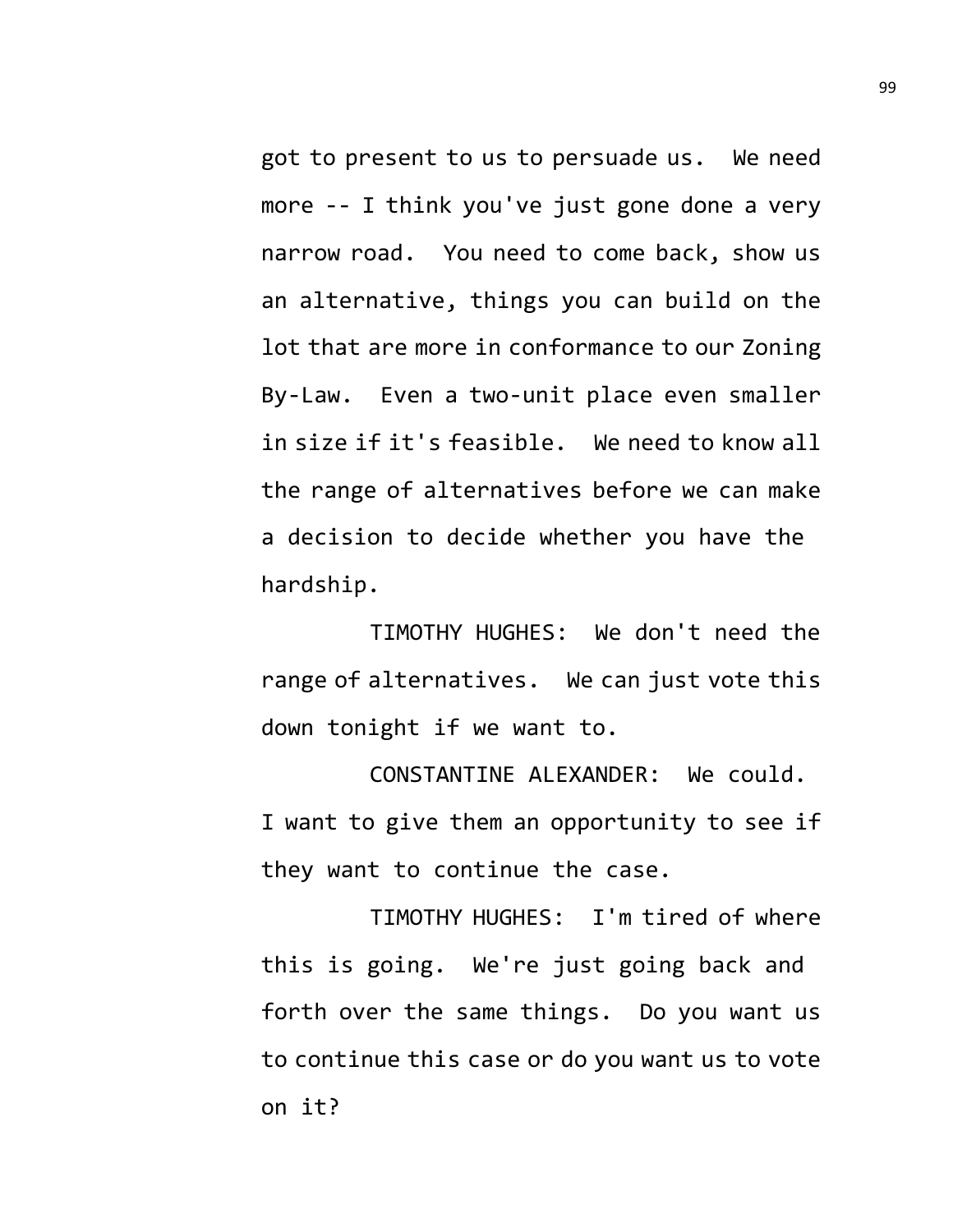## DOUGLAS MYERS: I think the Applicant should be given a chance myself, and I think they understand loud and clear that if they want to present, they should present the best single-family plan they can, and even if they don't like it, then they should have the best two-family plan they can. One that responds to the objections to FAR and so on that other Board members have made and then we're in a position to go forward.

PAUL FIORE: Just to be clear, if we were to come back with a -- I mean, it's the issue of single-family versus two-family will always come back. If we came back with a smaller two-family that required some relief --

CONSTANTINE ALEXANDER: True. We consider it. We can't say we're going to grant you relief. That's absolutely the case. But you've given us what you want, and 100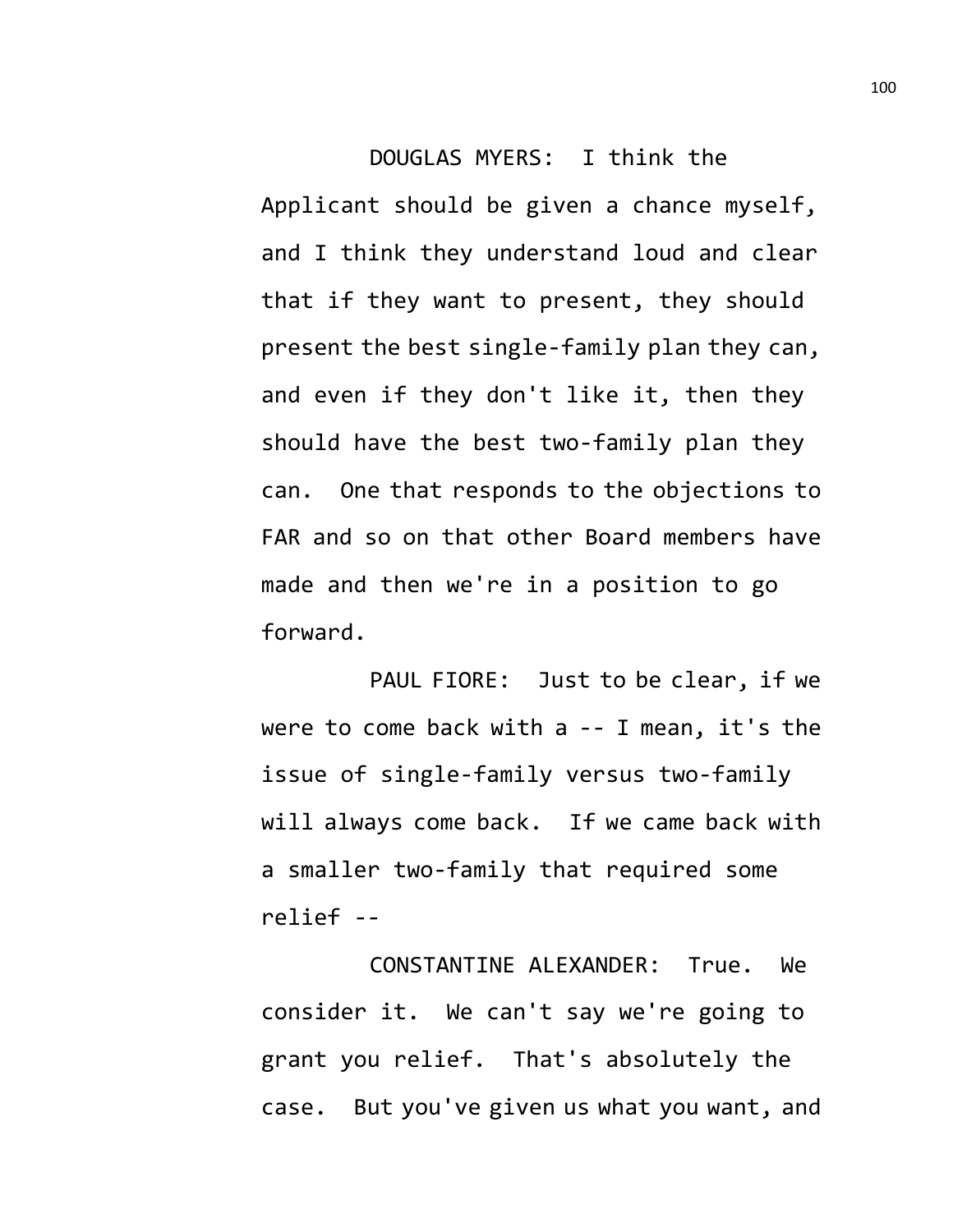we want to know what other alternatives are there before we decide what we want, okay? That's really what it comes down to. Until I have all the range of alternatives, I can't decide. Speaking only for myself. I can't speak for other members of the Board.

DOUGLAS MYERS: It seems even if your heart isn't in it, you ought to be responsive to what Board members have indicated for a single-family proposal. You don't have to build it. If we approve only the single-family in that case you don't have to build it.

CONSTANTINE ALEXANDER: Or a smaller.

DOUGLAS MYERS: Or a smaller two-family. That would be responsive to what the Board has indicated.

RON SMITH: We did spend sometime, and this may not answer that question. We did spend sometime on the planning in trying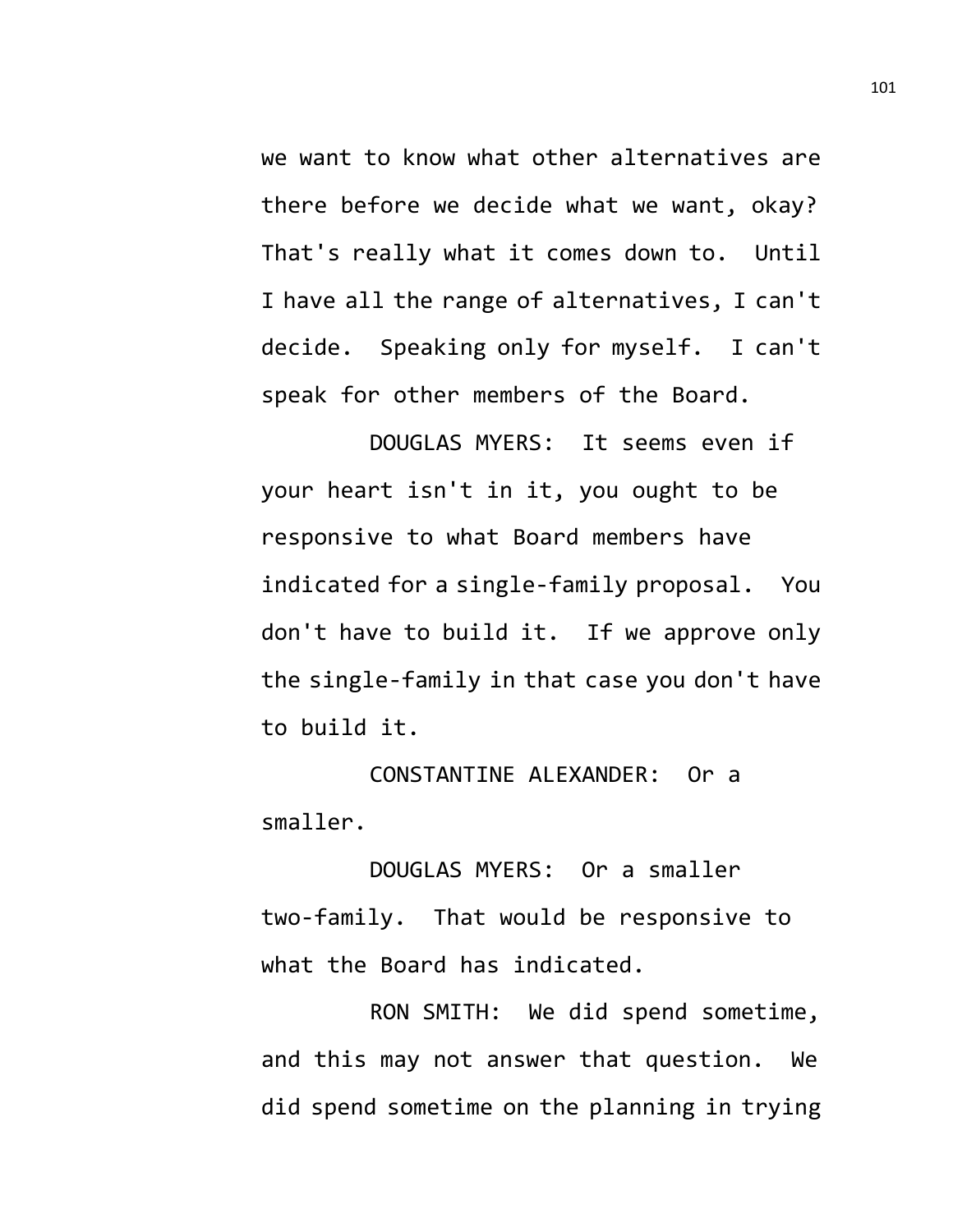to reduce the size of that existing two-family house by tearing down the part that's the biggest issue in the back and adding some kind of an addition to make up the space that we tore down so that we could have a structurally sound structure by leaving the main part of the house, and then another structure that replaced that square footage and have a two-unit town home but we couldn't resolve the parking issues with that, with that existing equation. They wouldn't get on board with anything that we did outside of that. So that's the reason I think we thought we were trying to get compliance with all the other Boards with this design as well and that it was, that it was important here.

CONSTANTINE ALEXANDER: You should know, if you don't, that we can grant relief for parking through a Special Permit process and it's pretty, much lower standards than a Variance. So don't feel you're out of luck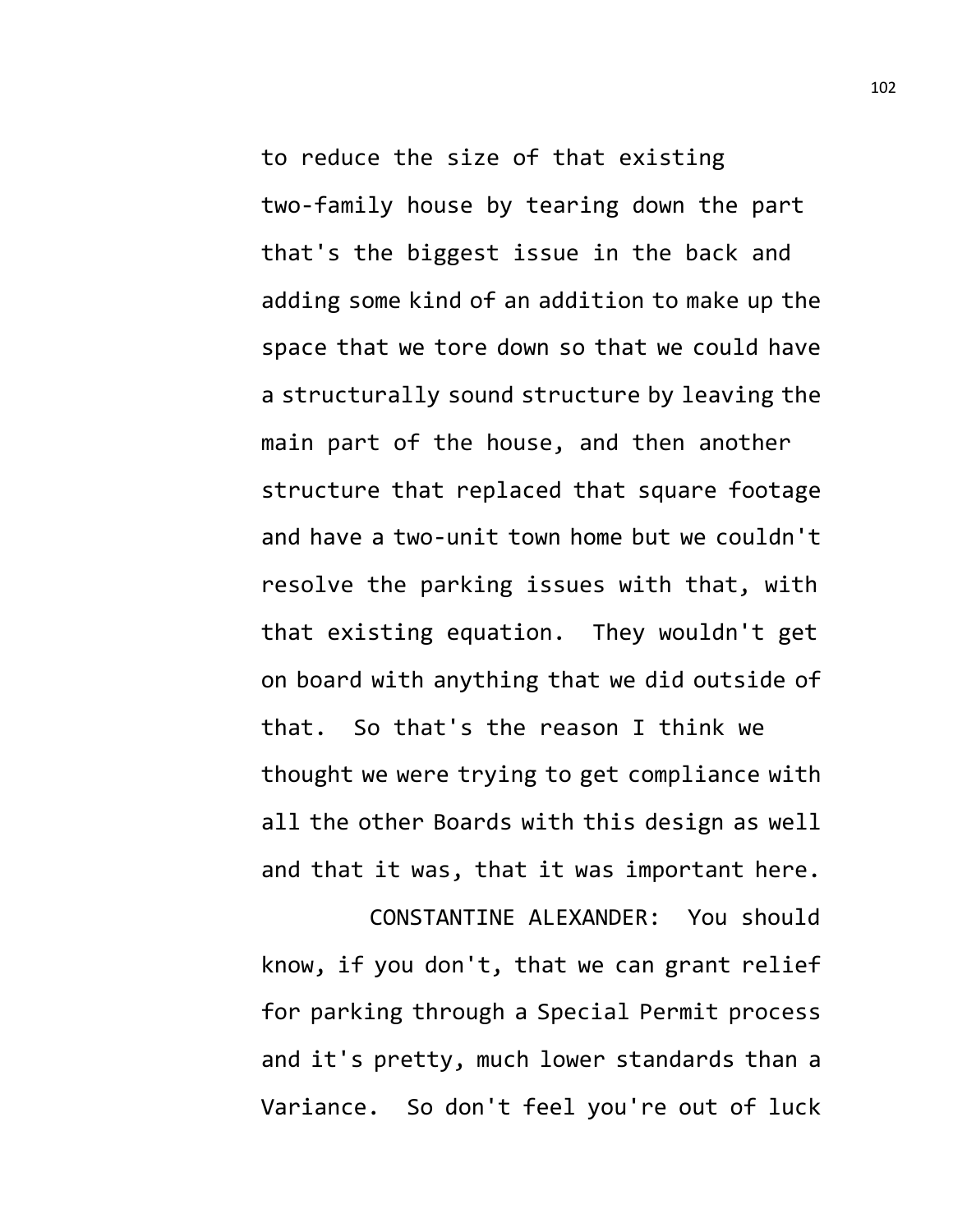if you can't provide two, from a Zoning point of view, if you can't provide two on-site parking spots. You can seek relief for that.

RON SMITH: So we'd like to ask for a continuance then.

BRENDAN SULLIVAN: That's fine. The people I think have come down, and let me just ask if anybody would like to speak on the matter?

Sure. Just come up and identify yourself, please. What I think is on the table, what they're going to propose that we continue this matter but I'll allow you to voice your opinion.

MICHELENE FEDERMAN: I'm Michelene Federman, F-e-d-e-r-m-a-n and I'm on Sciarappa Street, on one side of this property. That I've had many discussions with these people and they've been very good and they've been trying to be very accommodating, and I -- the concerns that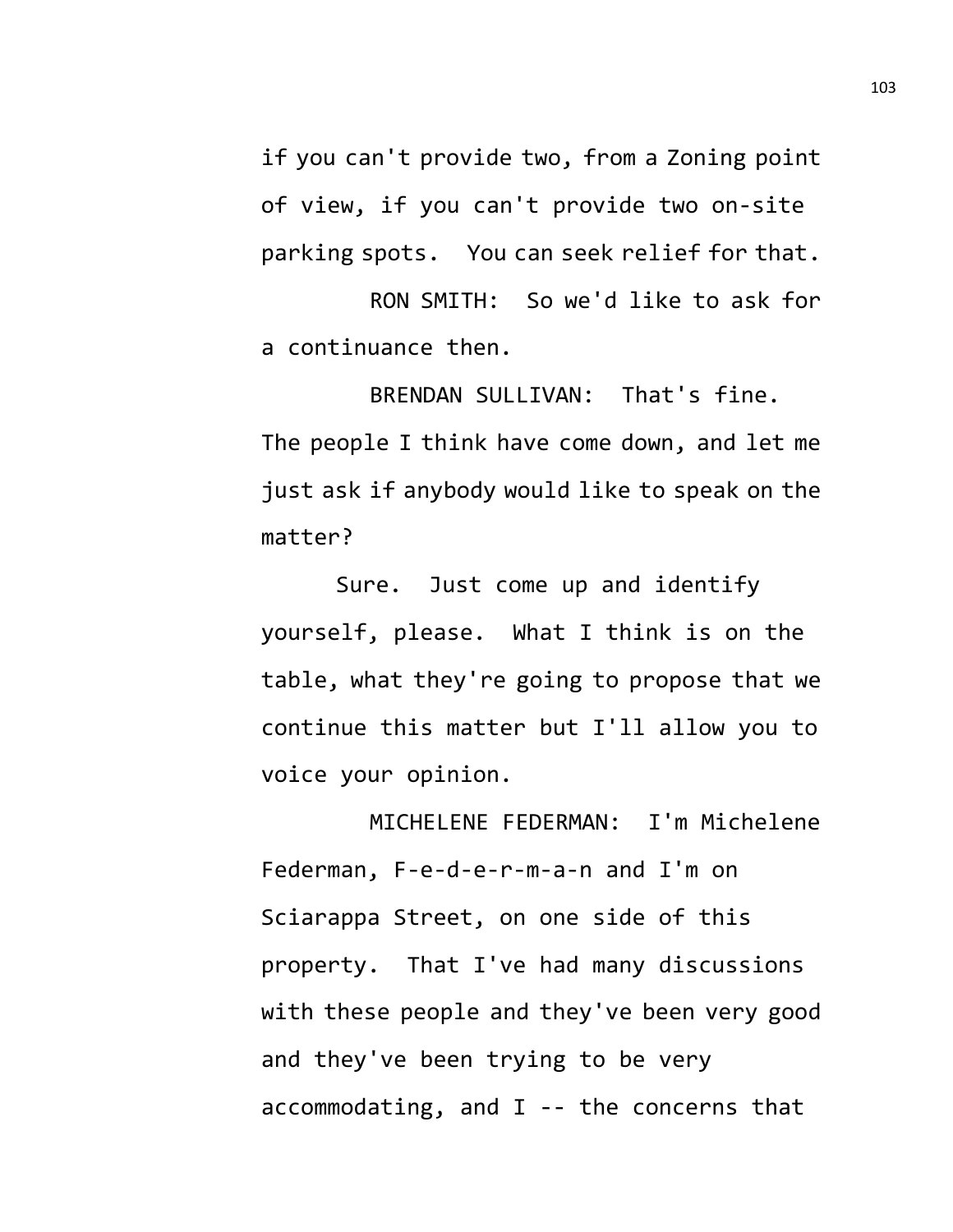I've had have been the ones that you've expressed about the size, and we've talked about that. And they know that I would bring it up. And I -- my view was to have the two houses, two units but smaller. And that's what I felt could probably be done because I understand what they're trying to do. And they say they're trying to also be good neighbors and they have been very nice to -- at least to myself and other people. But I do not -- as well as the FAR, all along has been much too large to my liking. But from what I understand of the Zoning since the old house that is going to be demolished, was a two-family house. That that lot could support a two-family house, but smaller than what they're proposing. So, that's all I have to say.

BRENDAN SULLIVAN: Great, thank you.

Anybody else? You're letter is in the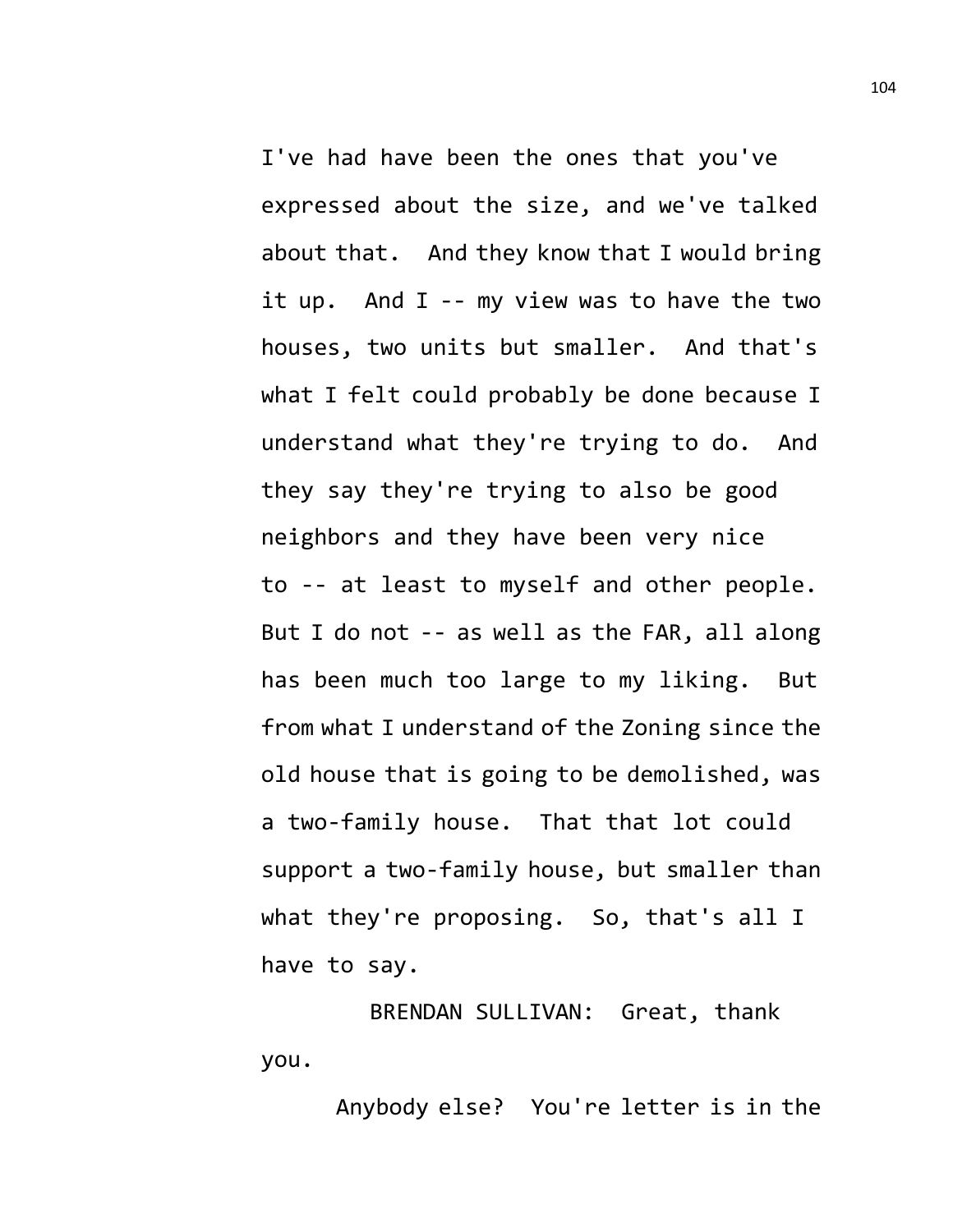file anyhow?

UNIDENTIFIED FEMALE: I'll hold my comments.

BRENDAN SULLIVAN: Nobody else? Let me close public comment at this time. When do you think you'll be ready to

come back to us?

PAUL FIORE: I don't know. Can we, can we call and schedule it?

BRENDAN SULLIVAN: We have to set a date tonight.

HARRY McSHANE: What's your next available hearing?

BRENDAN SULLIVAN: Sean, we're booked up for May. When are we in June?

SEAN O'GRADY: We are the 14th.

BRENDAN SULLIVAN: June 14th and after June 14th.

SEAN O'GRADY: It's open sail after that. 28th and then we can go into July. BRENDAN SULLIVAN: The 14th or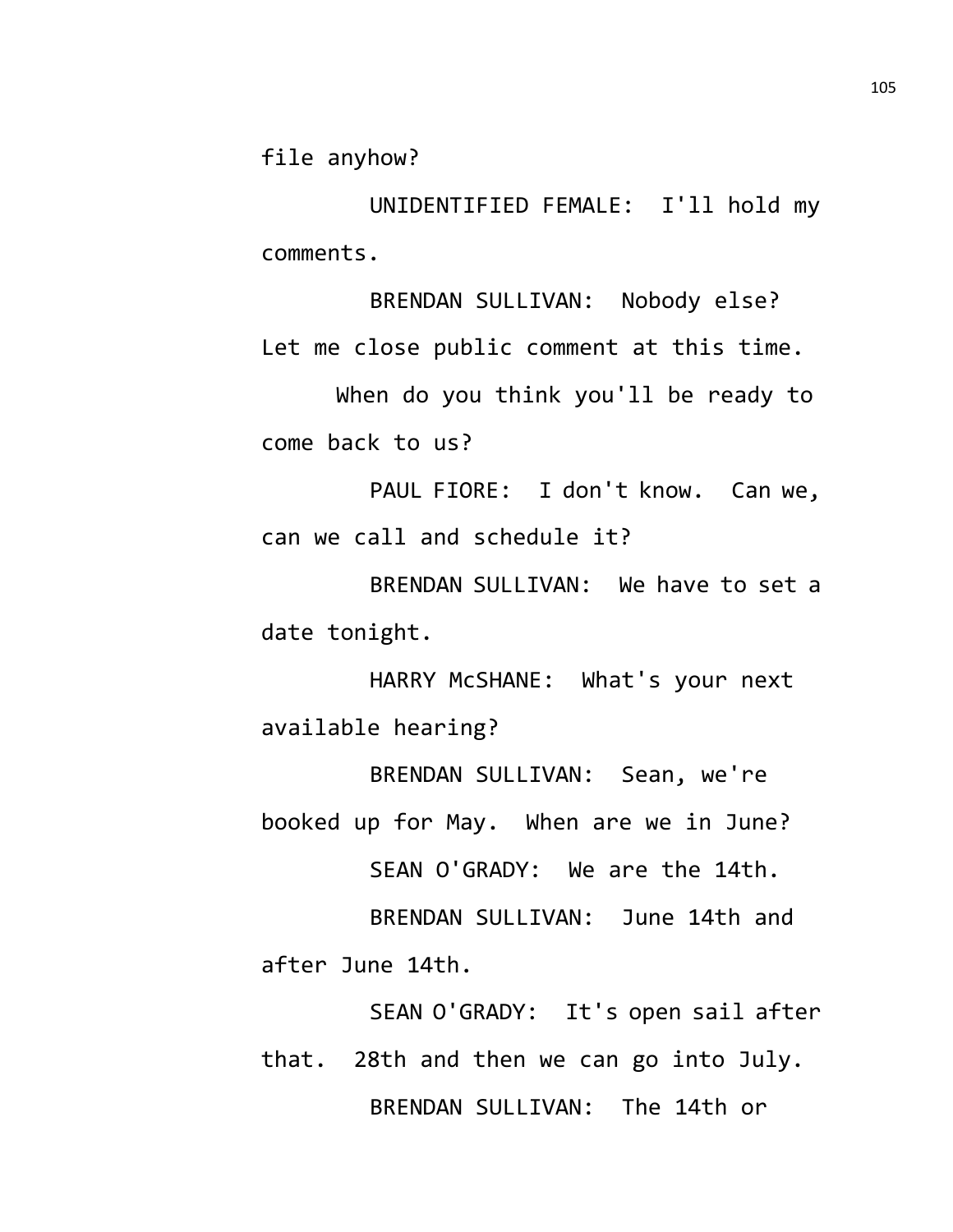thereafter.

HARRY McSHANE: June 14th.

BRENDAN SULLIVAN: June 14th.

CONSTANTINE ALEXANDER: Can you

make it on the 14th?

TIMOTHY HUGHES: I'm not sure that I can.

SEAN O'GRADY: The 28th.

TIMOTHY HUGHES: The 28th is more definite.

BRENDAN SULLIVAN: 28th?

The thing is if you went on the 14th and Mr. Hughes is not here, you have to go with four members. You really should go with five members.

The 28th works?

CONSTANTINE ALEXANDER: You understand, you need four votes, not a majority of the people here. So if you only have four of us, you need all four. If you have five of us here, you can get still one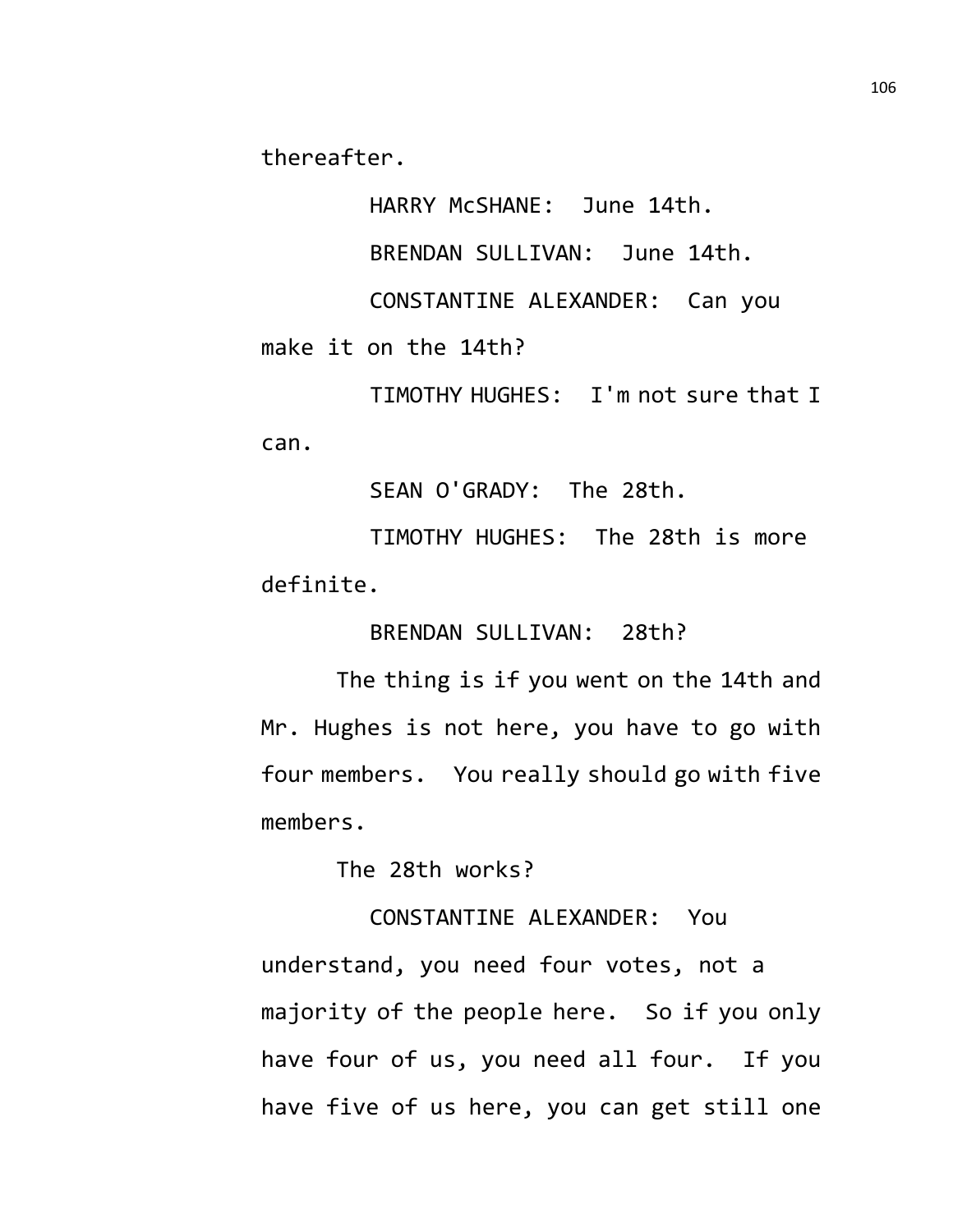dissenter and still get the relief. So you're better off, that's the point, you're better off with all five of us.

BRENDAN SULLIVAN: Let me make a motion then to continue this matter until June 28, 2012, at seven p.m., on the condition that the Petitioner -- we have a waiver, Sean, do we?

CONSTANTINE ALEXANDER: Yes, we do.

BRENDAN SULLIVAN: Going forward. And the Board notes that there is a waiver of the statutory requirement for a hearing in the file signed by the Petitioner.

That the Petitioner change the posting sign, maintain the sign as per the Ordinance, change the posting sign to reflect the new date of June 28, 2012, at a time of seven p.m.

That any new submissions and applicable dimensional forms be in the file by the five p.m. on the Monday prior to the June 28th hearing.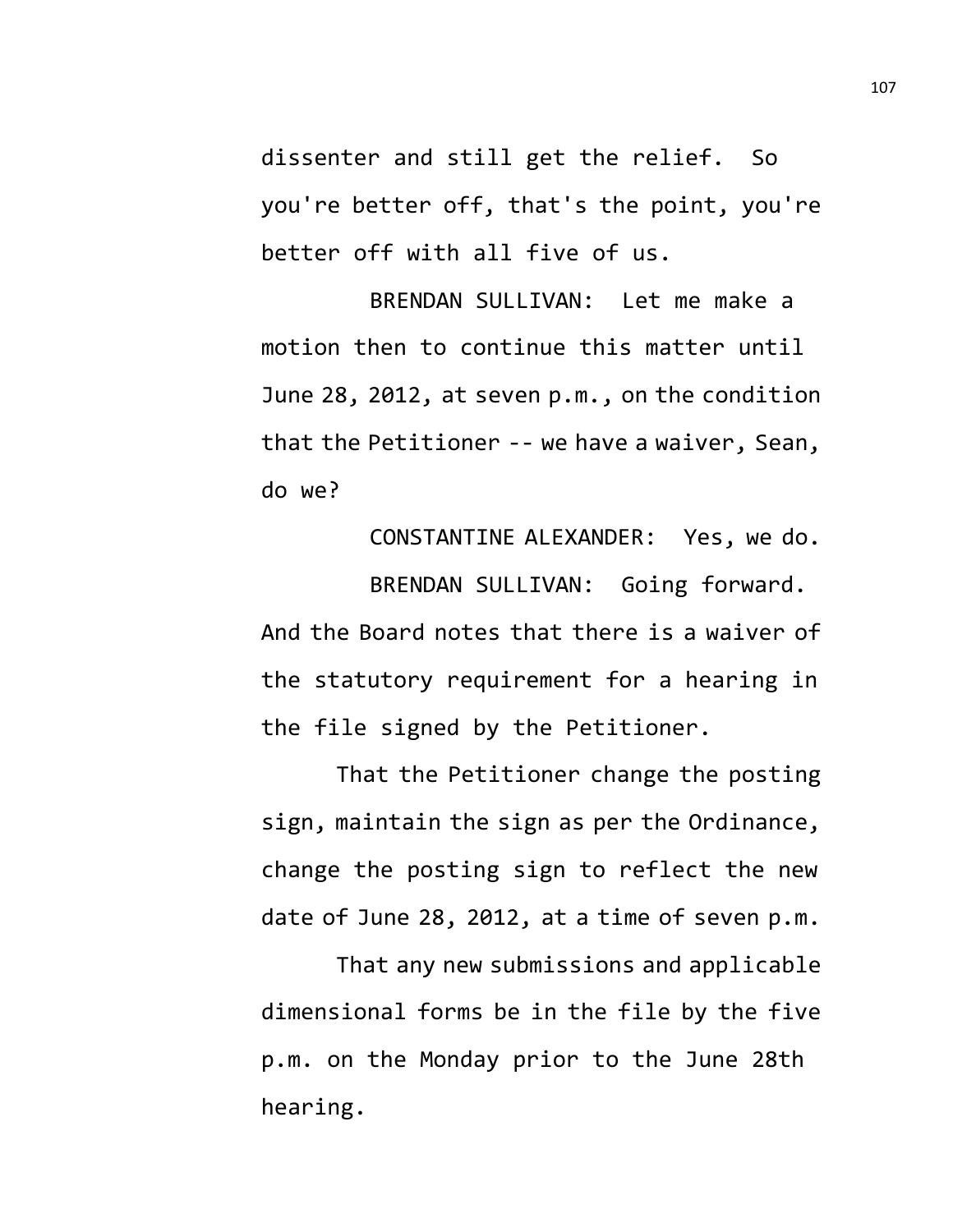DOUGLAS MYERS: Case heard?

CONSTANTINE ALEXANDER: Yes.

TAD HEUER: If you come back with a plan that needs parking relief, for instance, if you need something that the parking doesn't quite work, the 28th gives you enough time -- you haven't advertised for the parking relief and you'd need to advertise it, you'd need to file a new case. But it gives you enough time if you kind of work through your plan. You say we've got something, it all works or it comes really close except for the parking, go to Inspectional and file, you know, by early June another case, and I think I would ask the Board to try to hear that coterminously because it's relatively minor relief, it's Special Permit relief.

SEAN O'GRADY: We've already closed June out.

TAD HEUER: Right, well, I'm saying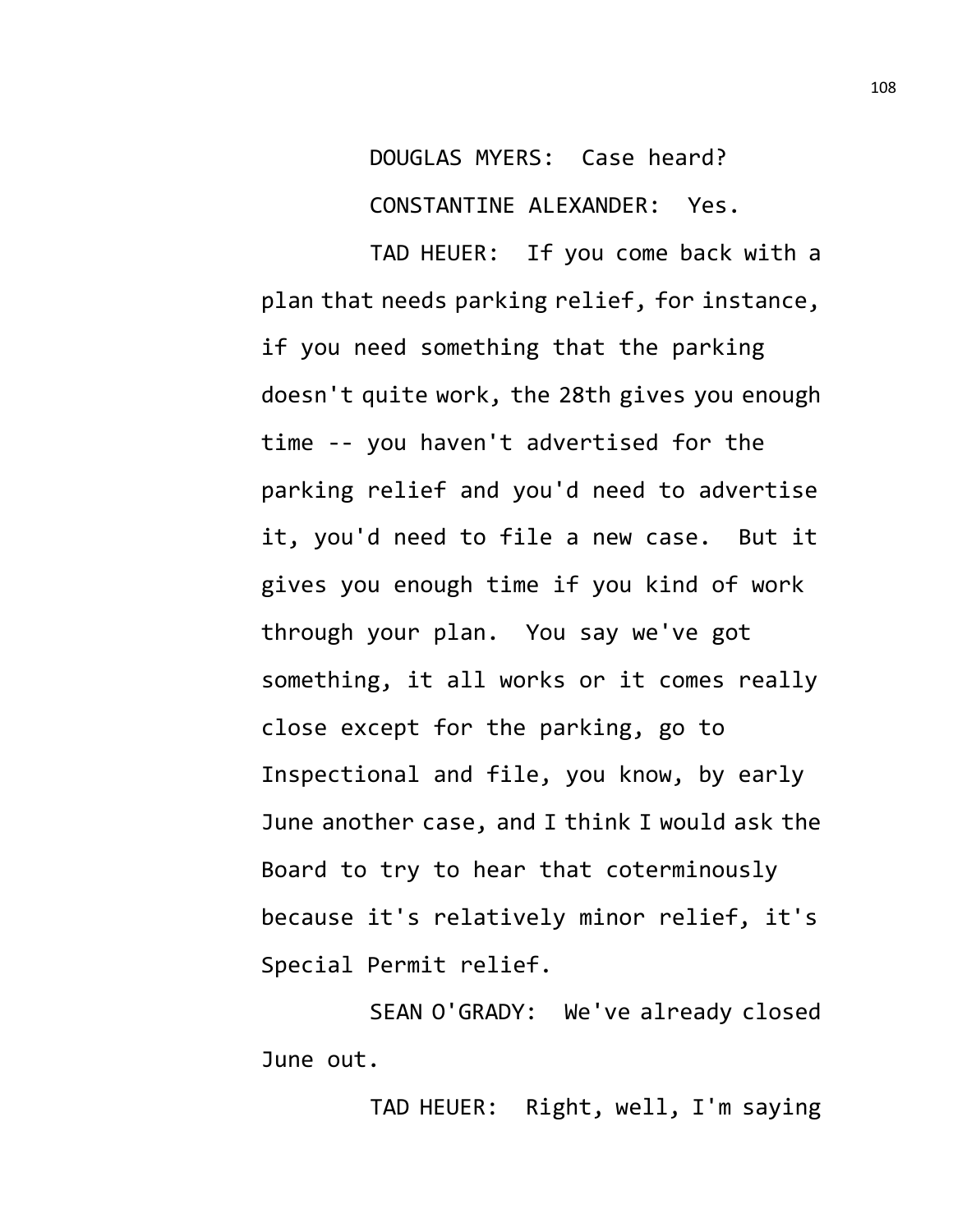to the extent that I understand it's closed, I would suggest to the Board that we may consider, you know, make an exception to allow them --

BRENDAN SULLIVAN: Sufficient time for public notice and then --

TAD HEUER: Correct.

BRENDAN SULLIVAN: -- I would agree with that. So I think we need to be in contact with Sean to make sure where all the ducks are, and in case you do need some additional relief, that may require another case, though, that it can be heard on that night also. This case can go away, and the other case can be heard. It would behoove you because going forward it could push you way off.

TAD HEUER: The other question, and this is more informational than anything else, but to address what needs to be addressed, on A14 the parking layout.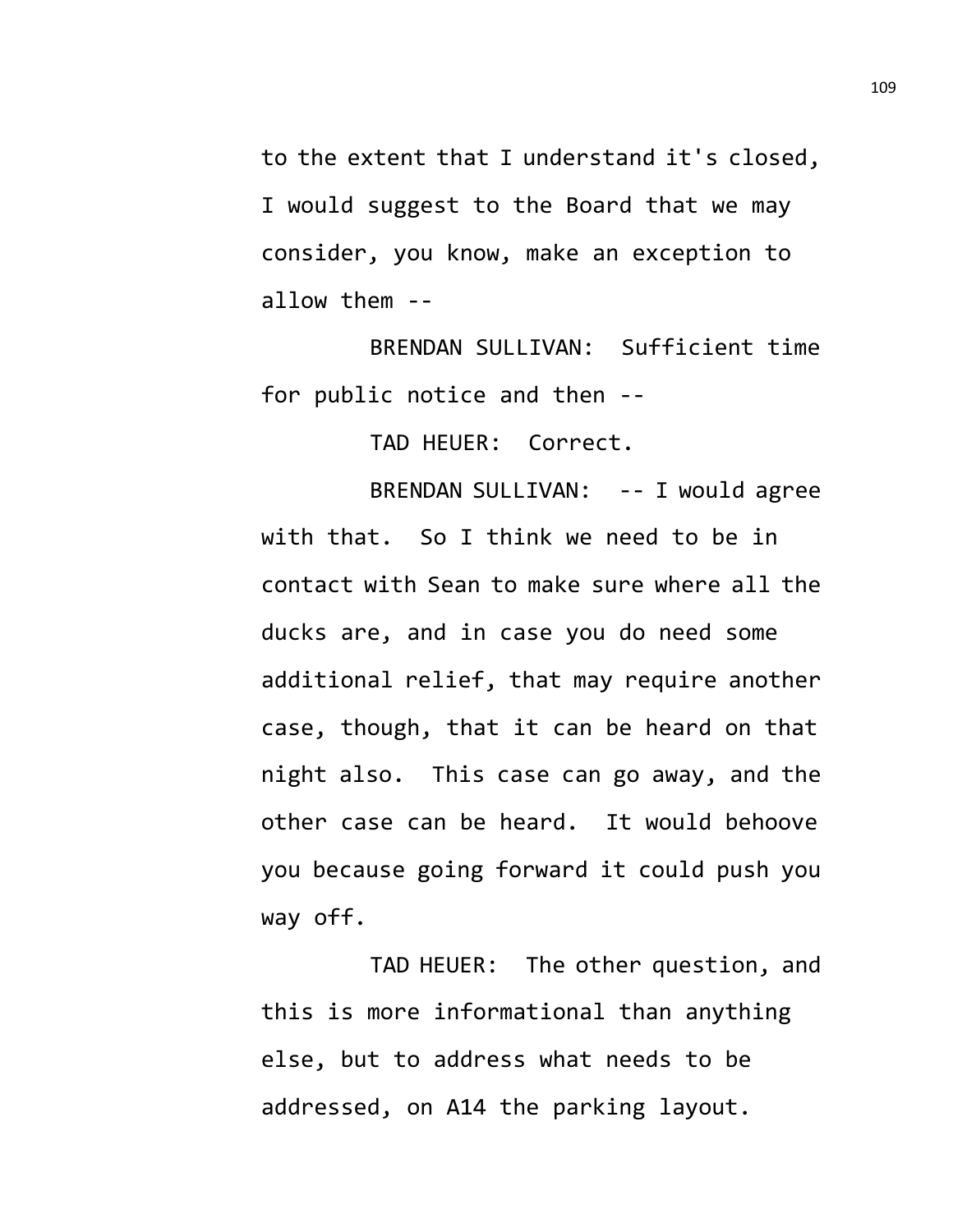PAUL FIORE: Yes.

TAD HEUER: My only question was on your proposed marking layout space 3, which is the space between the two curb cuts, I confess I'm not an expert on the parking regulations. My sense was that there would need to be space on the either side of the curb cut or turning radius, and that would reduce the amount of space of what you're designating as an 18-foot space three to let them --

PAUL FIORE: Right. We spoke with Jeff Perenti (phonetic) and he basically said there is no written -- and that, that's what a standard space is, but cars are usually 15 to 16 the most so that provides -- he felt that was adequate.

TAD HEUER: All right. I just wanted to make sure that didn't come up to bite you later on.

PAUL FIORE: Yeah, no, we did our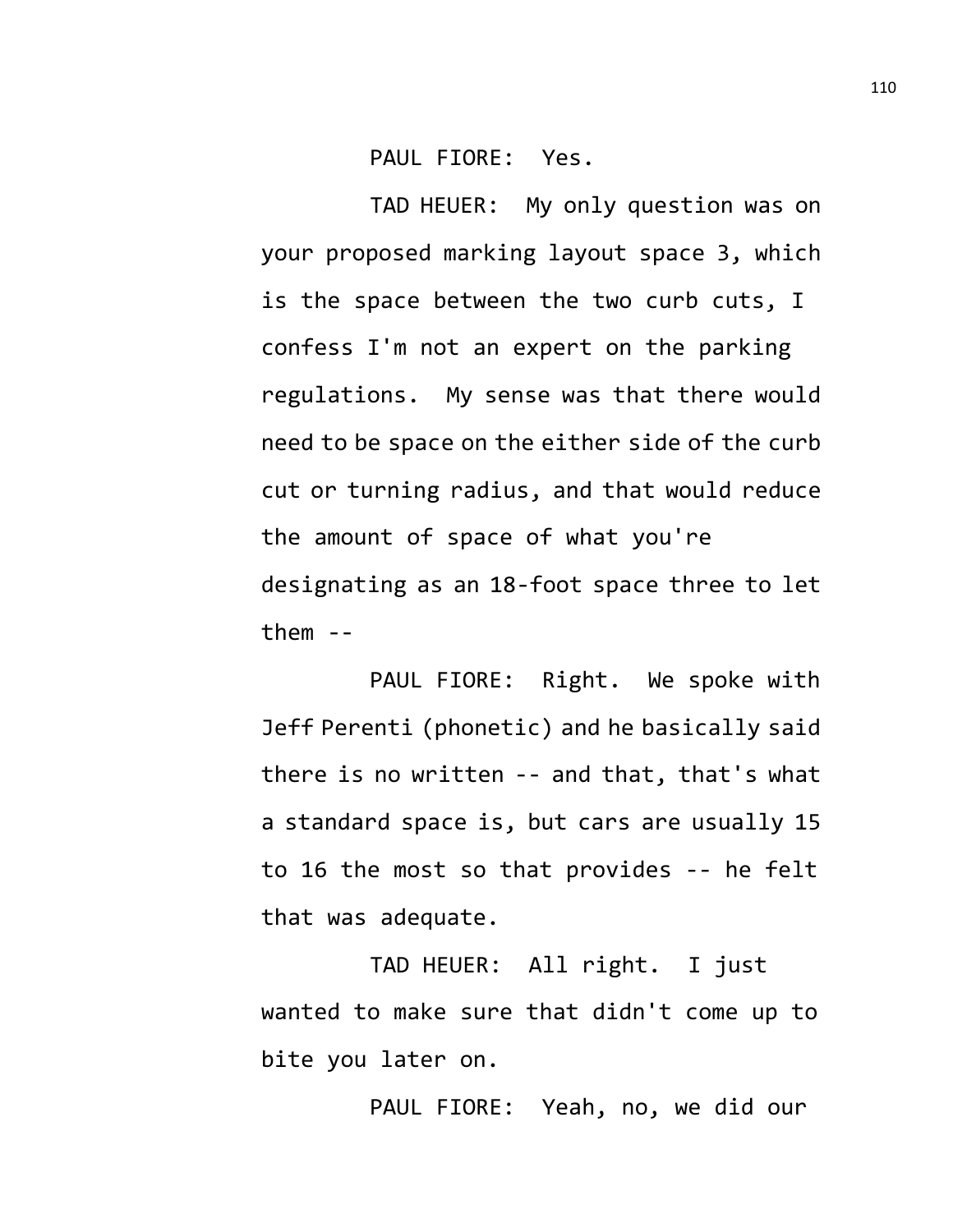research on that. That came up at the East Cambridge planning team as well.

TAD HEUER: Okay, thanks.

DOUGLAS MYERS: It seemed that you had a result of five minus one plus two equals five, and I very sympathetic of to Mr. Heuer's question. Five parking spaces minus one curb cut plus two curb cuts still room for five.

PAUL FIORE: Still room for five. Plus the cars were off the street so it's actually --

DOUGLAS MYERS: I'm glad you addressed that.

BRENDAN SULLIVAN: On the motion to continue this.

(Show of hands).

BRENDAN SULLIVAN: Five in favor.

(Sullivan, Alexander, Hughes,

Heuer, Myers.)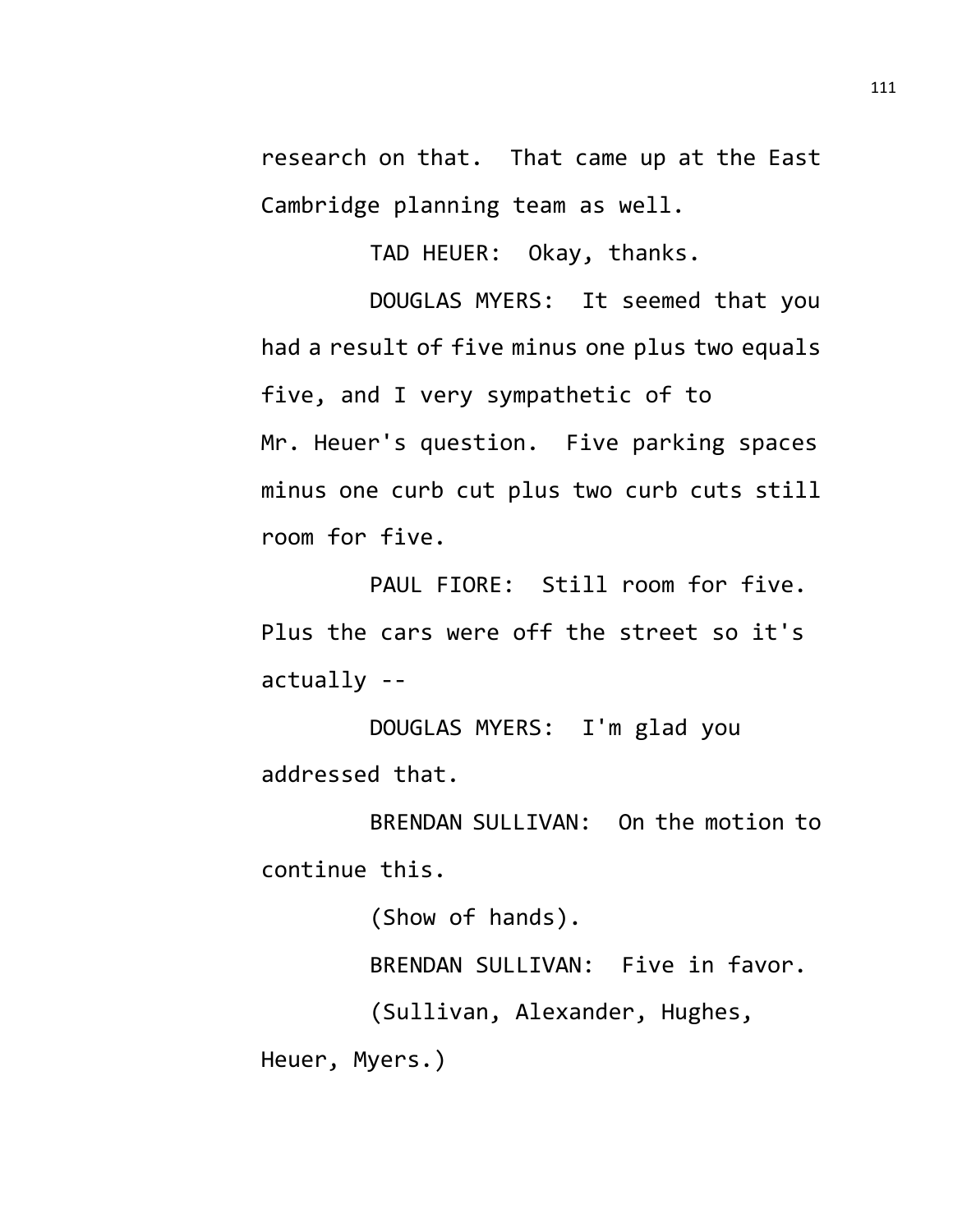(8:30 p.m.)

(Sitting Members: Brendan Sullivan, Timothy Hughes, Tad Heuer, Slater Anderson,

Douglas Myers.)

BRENDAN SULLIVAN: The Board will hear case No. 10239, 26 Oxford Street.

You would introduce yourself for the record.

JENNIFER GRAVEL: I'm Jennifer Gravel here on behalf of Harvard University. CRISTA MARIN: I'm Crista Martin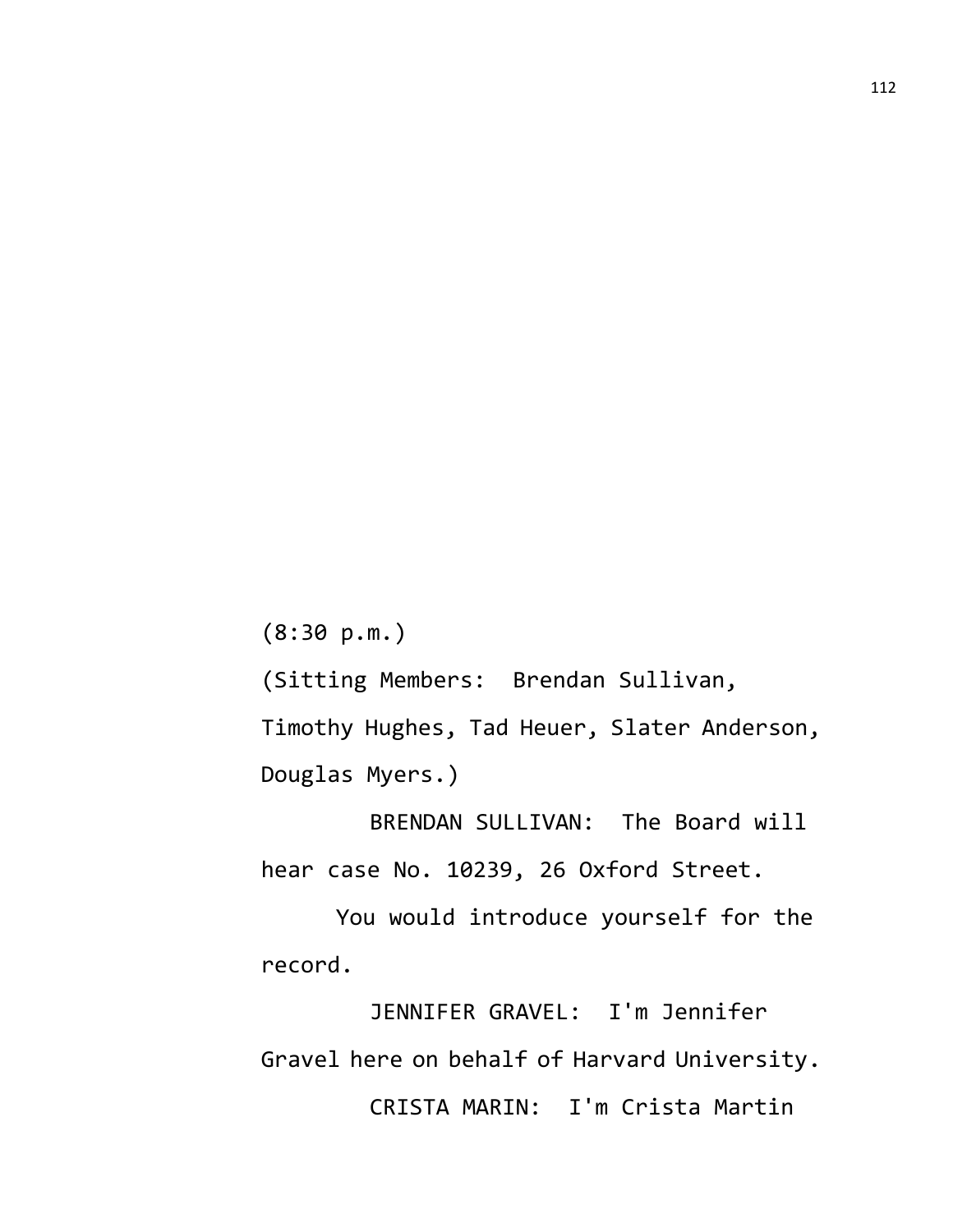also here on behalf of Harvard University.

JENNIFER GRAVEL: We're here to request an amendment to existing use variance to operate the farmer's market. We currently have a Variance to operate at the -- just adjacent to the overpass between Memorial Hall and the Science Center. The -- there's a city reconstruction of the Harvard Square Tunnel, and a restoration of the surface of the overpass will necessitate that this area be shut down for construction staging work. And we would like to continue operating the market during that time so we'd like to temporarily relocate the market to a new location at 26 Oxford Street which is the area we'll call the Museum Green. It's just in front of the Museum of Natural History. And we would like to do this just for one season and then move back to the originally approved location after that.

The original Variance was approved in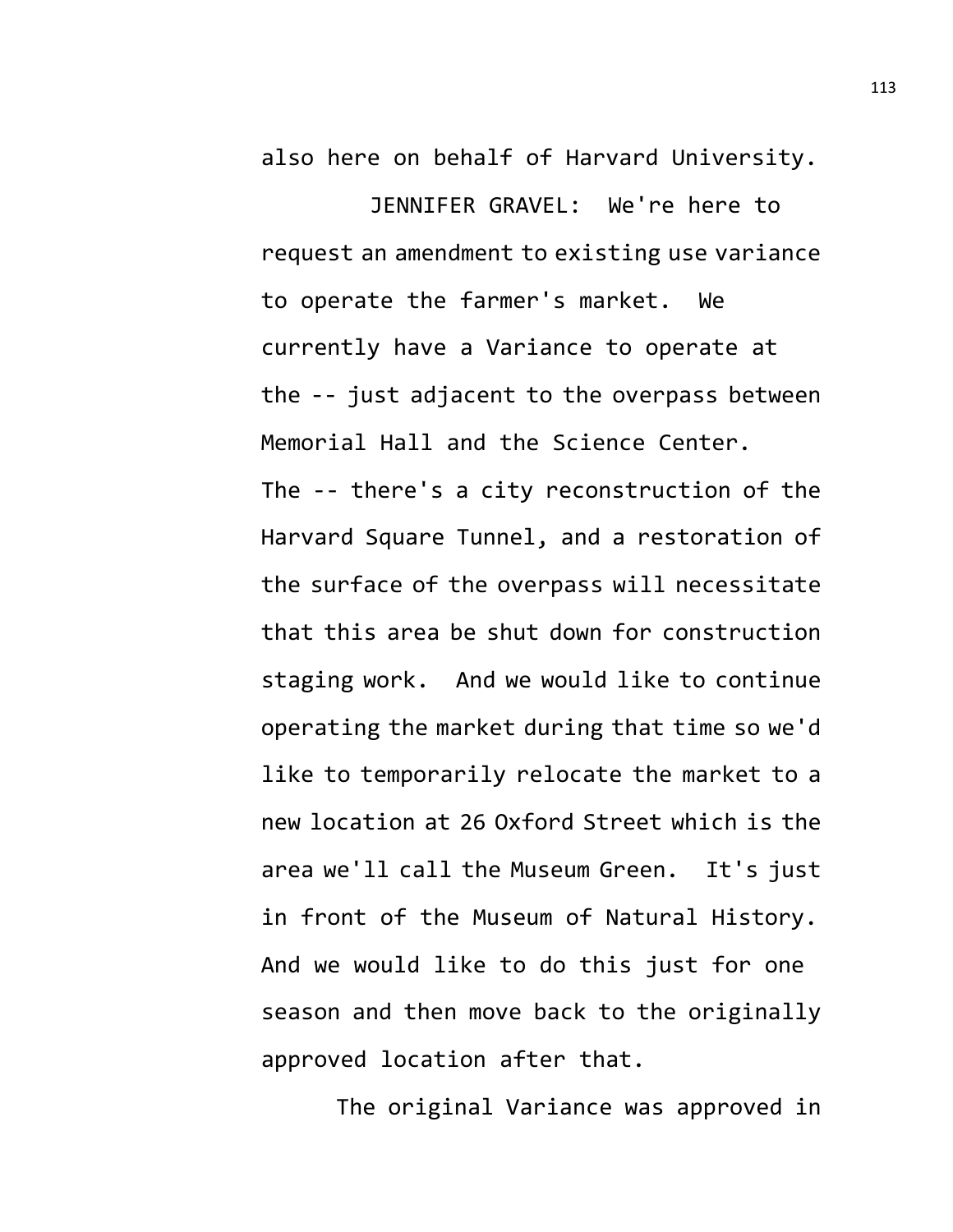2005 and the market has operated successfully every season since then. It runs from early June till late October.

The market is a centerpiece of the Harvard's literacy program. This is an educational project to educate the community. Harvard, the Harvard community as well as the broader community on agriculture, nutrition, community, and food preparation. And the market itself is also a popular amenity for both the Harvard and Cambridge communities which really has limited access to locally sourced and fresh produce as part of the city.

So a little bit more about the relocation site. The relocation is completely on the campus, in the green space in front of the Museum of Natural History. This particular site was chosen due to its proximity to the current site. We thought it was important for the market to continue to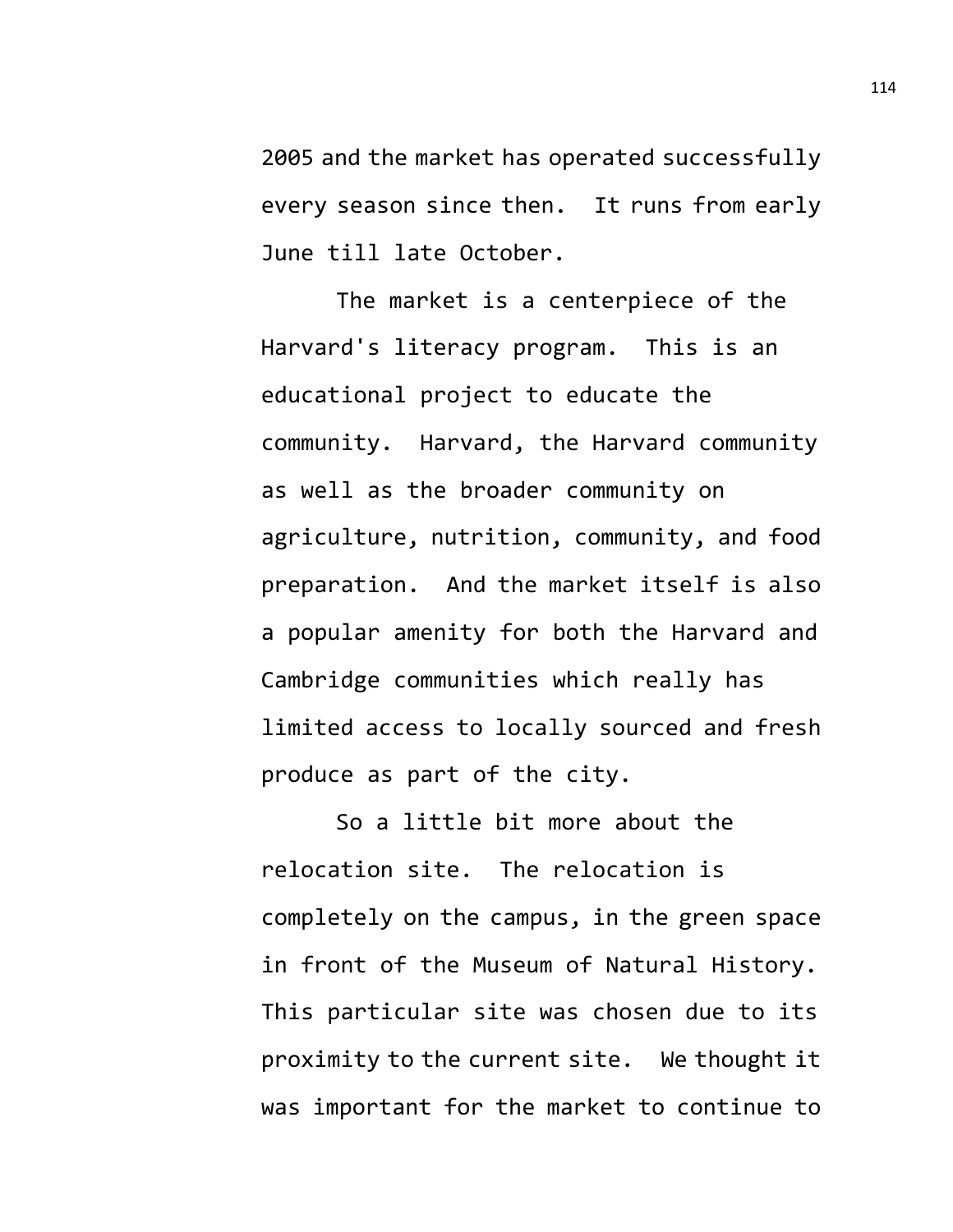serve the same clientele. They have sort of established a base clientele over the years. It was also very important that it remain visible to the public way. We see this not only the university but the community as well. So we didn't want to have it too internal to the campus. This is on the campus. It does front on a public street. We thought that was important to maintain that exposure. And it also had to be a location that had a workable -- that could provide a workable layout for the market on this site. It was flexible enough and we felt pedestrian friendly enough to work for a farmer's market. The market will continue to operate as it previously operated which is a from probably mid to late June to the end of October on Tuesdays. Open for sale from noon to six. Generally it's setup from ten a.m. to noon and a break down from six to seven p.m..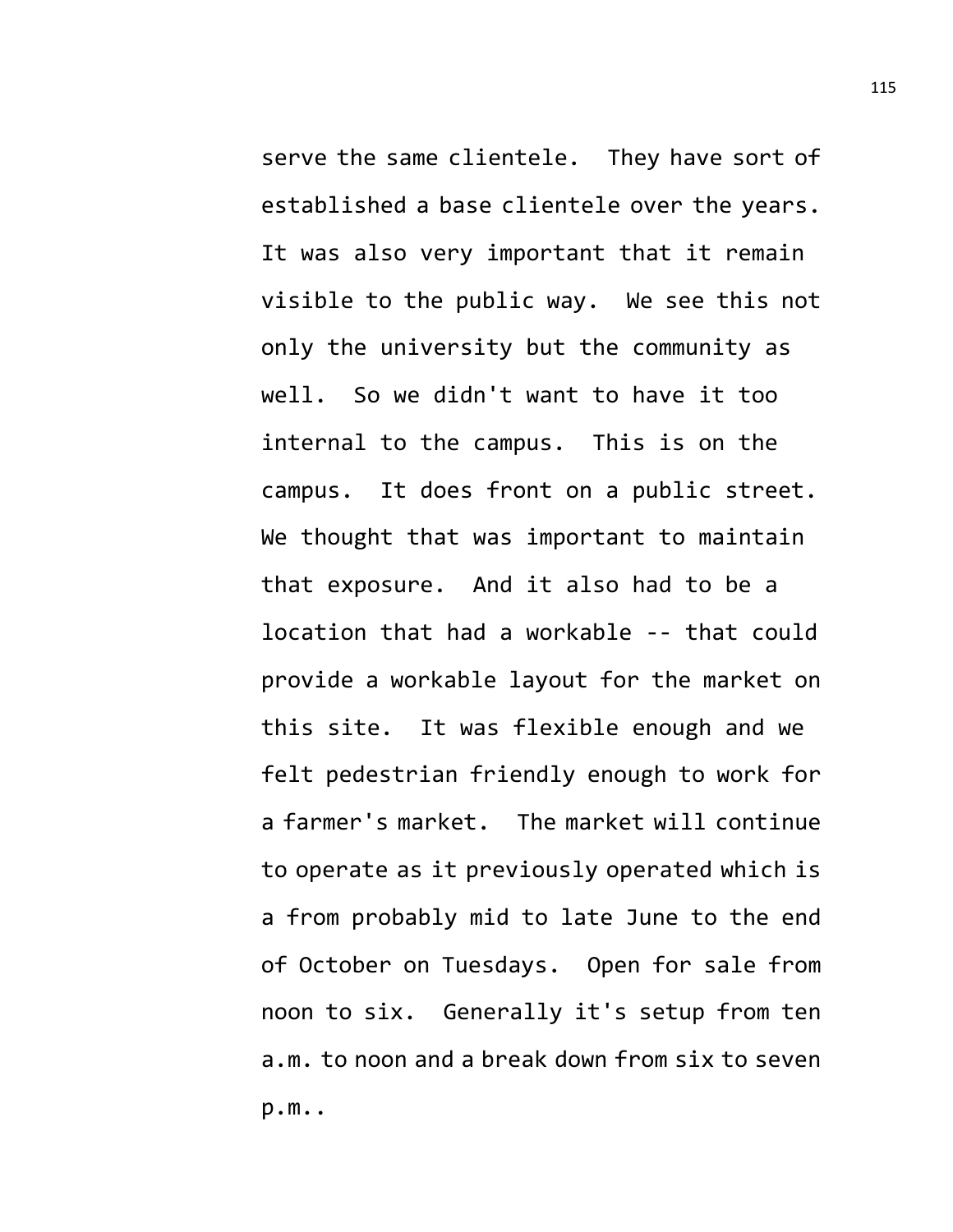As before, there will be a market manager from dining services on-site from the beginning of set up until the end of the break down. Until the site is clear and clean there will be a manager on-site that will deal with issues that might arise and provide assistance to anyone who needs it. It is our hope to continue the market through the construction period to not have to shut it down for the year. I think that shutting it down would be a hardship to the educational mission of the literacy program as well as university. We also believe it would be a disappointment and a hardship for the vendors that sell there, and the larger community that has come to rely on it as a source locally sourced produce.

There will be -- most of the -- all of the vendors are returning vendors from previously. So they're all very familiar with how the market operates. And as they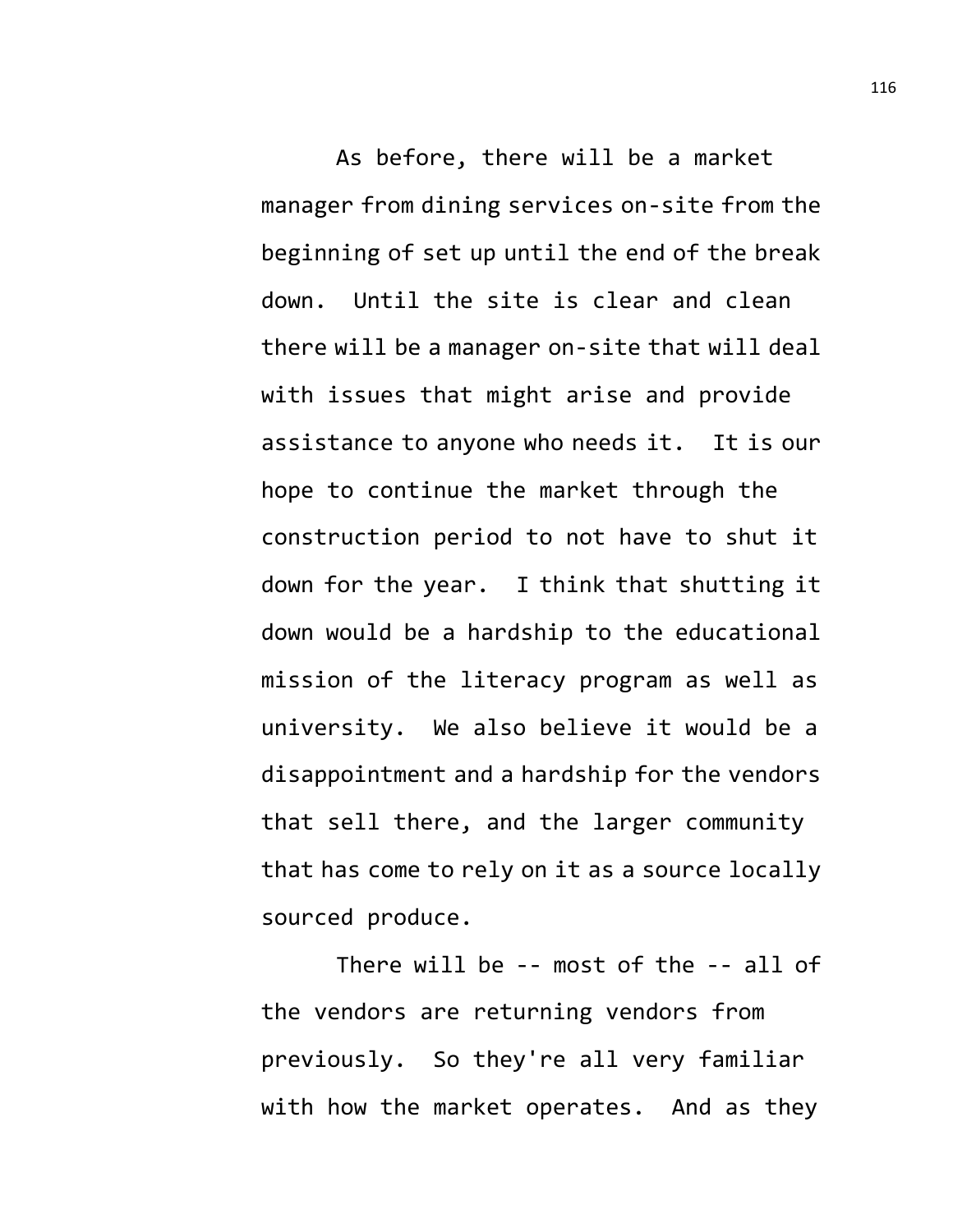did previously tend to set up and take down efficiently and quickly and have been good stewards of the site. So we would expect that to continue.

BRENDAN SULLIVAN: Where does the general public park?

JENNIFER GRAVEL: The previous market, as well as this one, a vast majority of the patrons arrive by foot. And that has been the case. We did not provide parking previously. I would imagine that if they are driving, would be parking -- there are metered parking spaces.

BRENDAN SULLIVAN: There isn't a problem because there just isn't any basically.

JENNIFER GRAVEL: There is some metered parking. It's never been raised as an issue in the past.

BRENDAN SULLIVAN: And as a detail there obviously to keep them moving.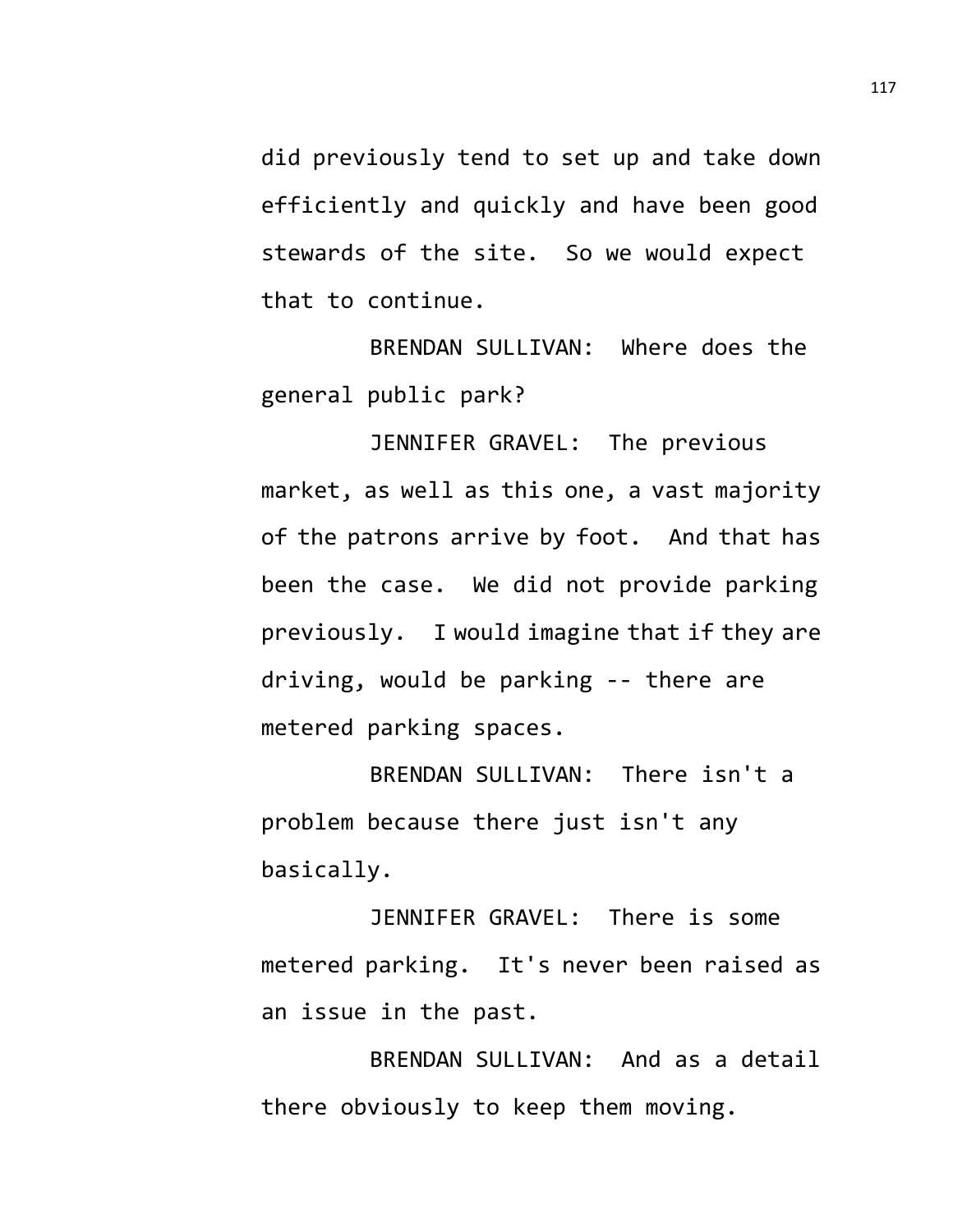JENNIFER GRAVEL: Yes.

DOUGLAS MYERS: Nonetheless despite those considerations, could you just simply compare the two proposals with regard to parking? I mean, in terms of any consideration that might be given to parking.

JENNIFER GRAVEL: Sure. The previous -- well, I mean, we'll start with this market. As you can see the layout, we wanted to limit the number of vehicles, farmer's vehicles parked actually on the site to remain a pedestrian-friendly environment. So when -- in the application process for the market, vendors were asked if they could park off site. And most of them said that they do that. There were six for which that wasn't really feasible because they tend to be high volume farmers. They -- so they have to sort of restock their table frequently. Or there's a, for instance, a health code reason why they have to have a sort of a refrigerated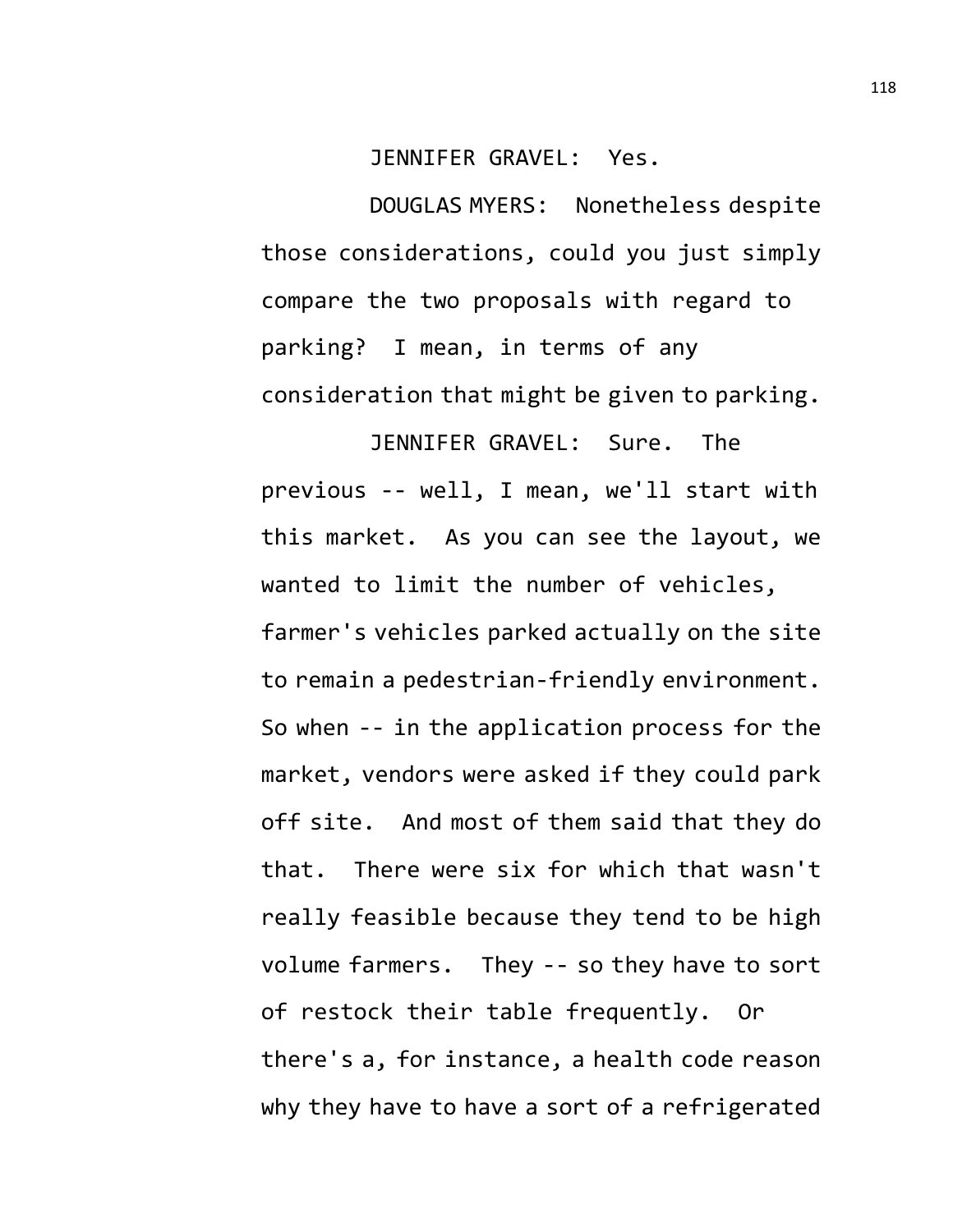vehicle on-site because a seafood vendor, for instance, who needs a refrigerated vehicle. So for those vendors that will be parking off site, we made arrangements for off-site parking at the Harvard University's Oxford Street garage which is this -- our closest facility to the site. And we're making arrangements so they can have easy access to that site.

At the other location the -- all of the vendors parked on-site. The character of this area is a bit different, I think -- and there was a strong interest in a lot of the users of the surrounding buildings to maintain as much of this open air as possible. So we really wanted to sort of respect that and try to accommodate as much off-site parking as possible for the vendors.

BRENDAN SULLIVAN: Okay. Any questions? Further questions? DOUGLAS MYERS: I've asked mine.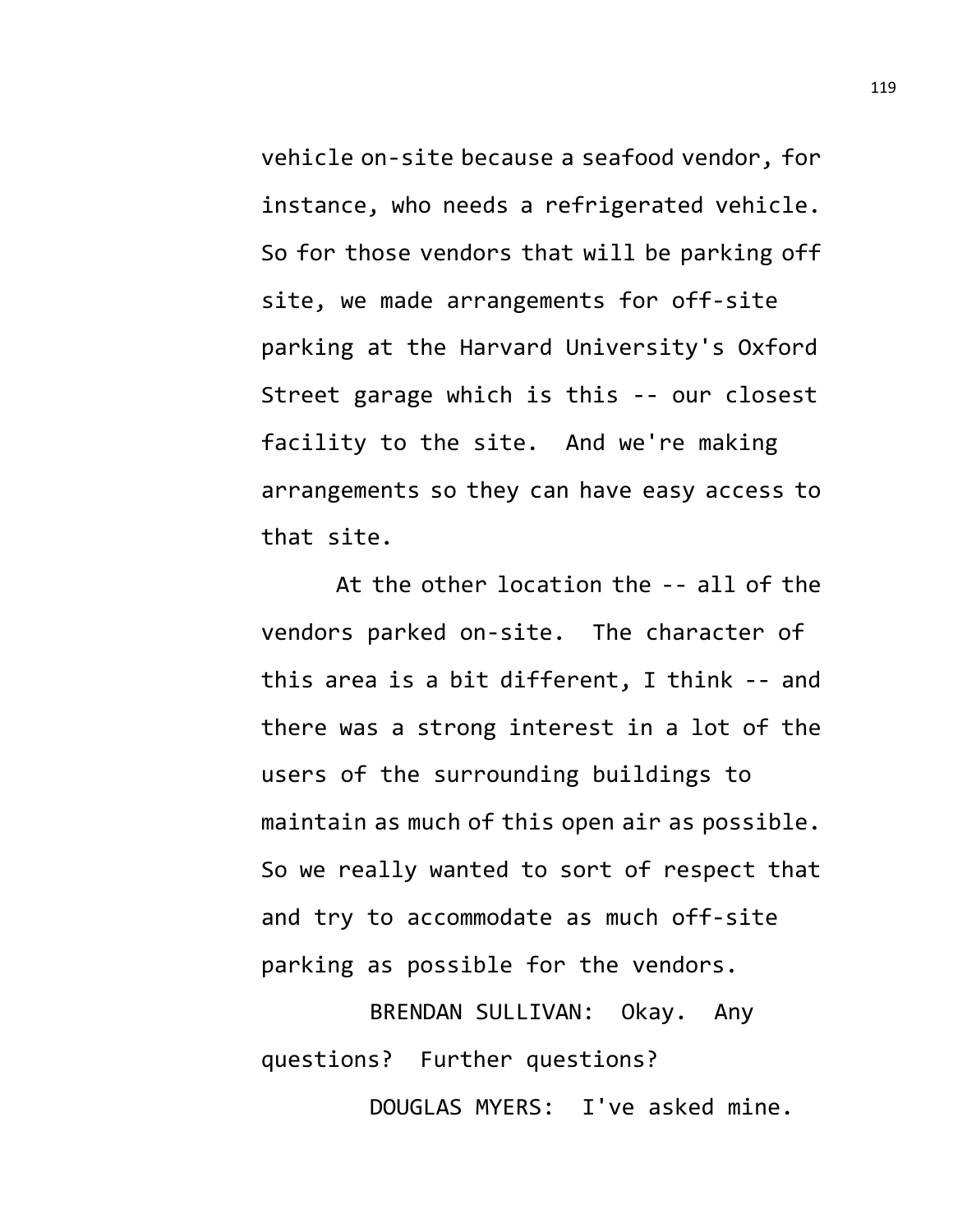TAD HEUER: I just have a technical question. So, you're operating under a Variance now for the site at Science Park. I will just note and -- well, for the purpose of the Board, that Variance for a non-conforming use in a Res C-3 District that not have been used since October of 2010 and it will continue to not be used, if that makes sense, until June of 2011. It will continue not to be used until June of 2013; is that right? The farmer's market purposes.

JENNIFER GRAVEL: Yeah, assume roughly the market closed this last season around November. So November 2011. We fully intend to open the market at the same location in 2013. I should say that there is a possibility that it may not be exact same location which we may be back before you. Your question is the duration of time for which the Variance --

TAD HEUER: Is not used because it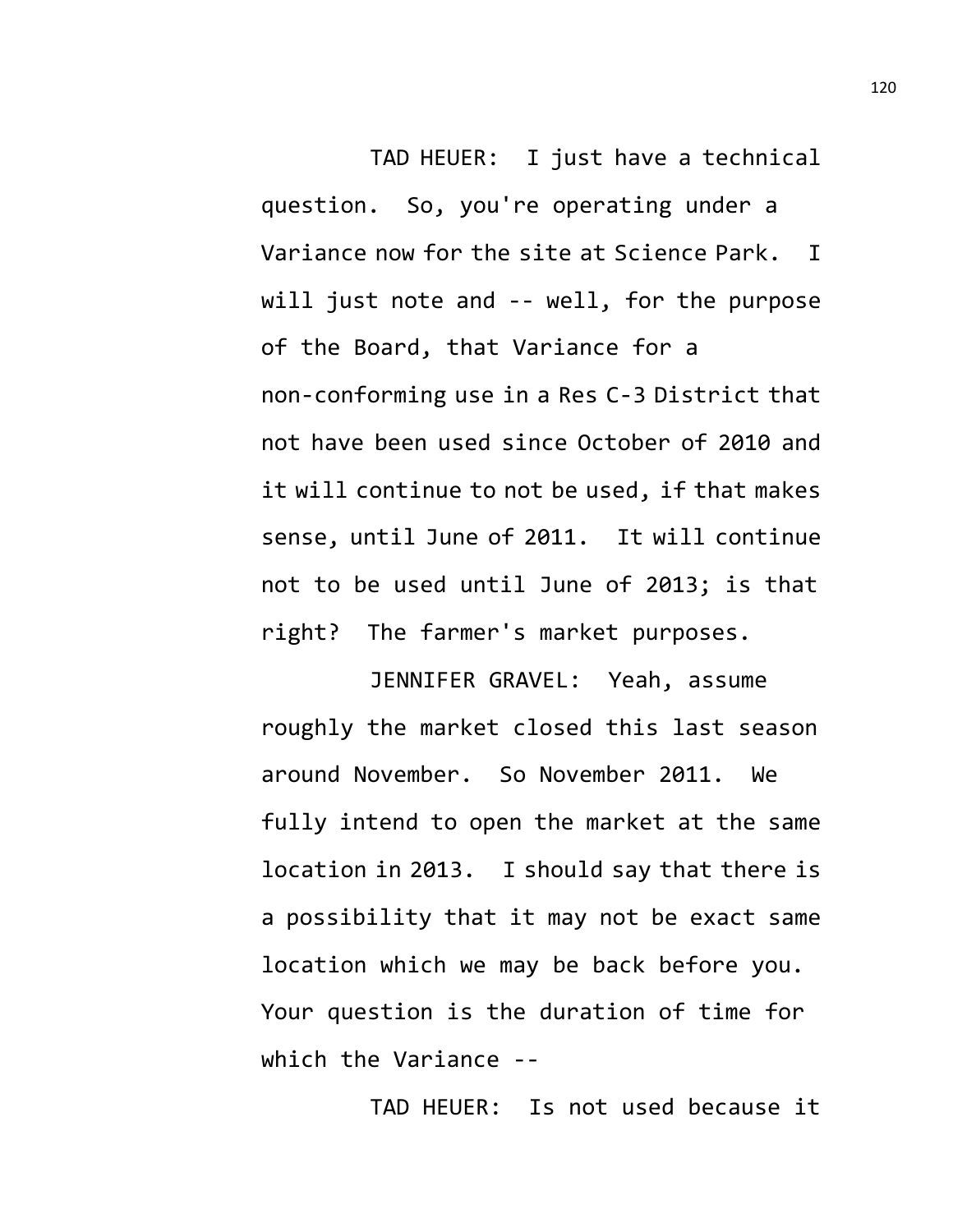could constitute an abandonment of that use, which depending on how it's viewed, of because it's a non-conforming use and it's a Variance could be viewed strictly as to an abandonment as of when it's evidence that you're not using it. You're not using it because there's construction going on so it's at least in my mind understandable temporary abandonment. But as to the law, just think about it when the time comes, whether you actually need a new Variance for the Science Park site because 9212 has been abandoned and therefore lapsed because you are here temporarily for a year on the Oxford Street side. So not necessarily something for tonight but just to keep in mind.

JENNIFER GRAVEL: Yeah, thank you. What is the opinion of the Board on that? Is that within the time frame of abandonment?

SEAN O'GRADY: Were you under a Variance at the current location or a Special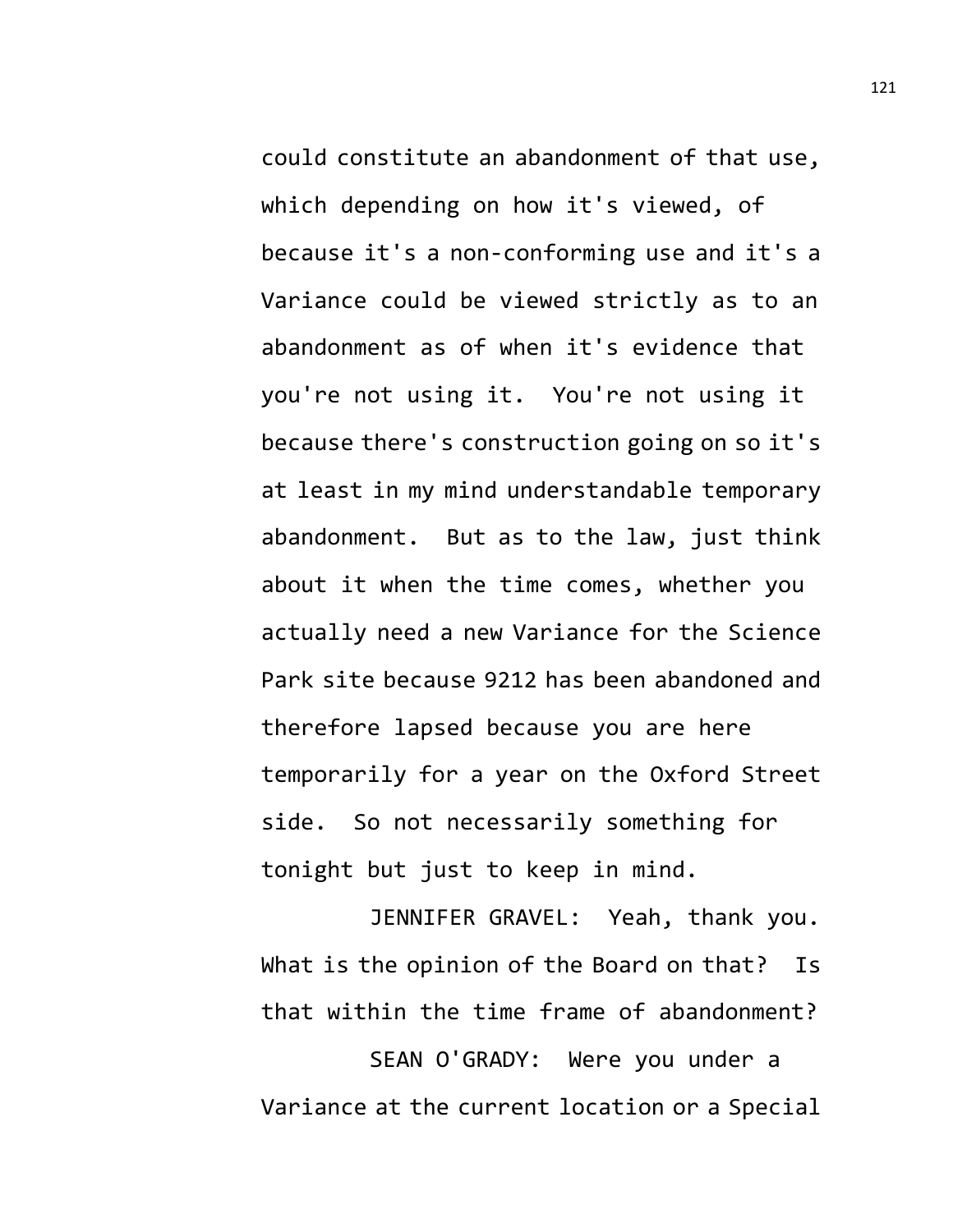Permit?

TAD HEUER: Yes.

SEAN O'GRADY: Under a Variance.

JENNIFER GRAVEL: Under a Variance.

Yes, they can come back in 50 years and seek a Variance.

DOUGLAS MYERS: I think if the worst case is if you apply for a Variance, the Board would be very favorably disposed.

JENNIFER GRAVEL: Okay.

BRENDAN SULLIVAN: Let me open it to public comment.

Is anybody here who would like to speak on the matter at 26 Oxford Street, the farmer's market.

(No Response.)

BRENDAN SULLIVAN: I see none. And there are no letters in the file.

There is a correspondence from the Planning Board. They have reviewed the above case but they leave the determination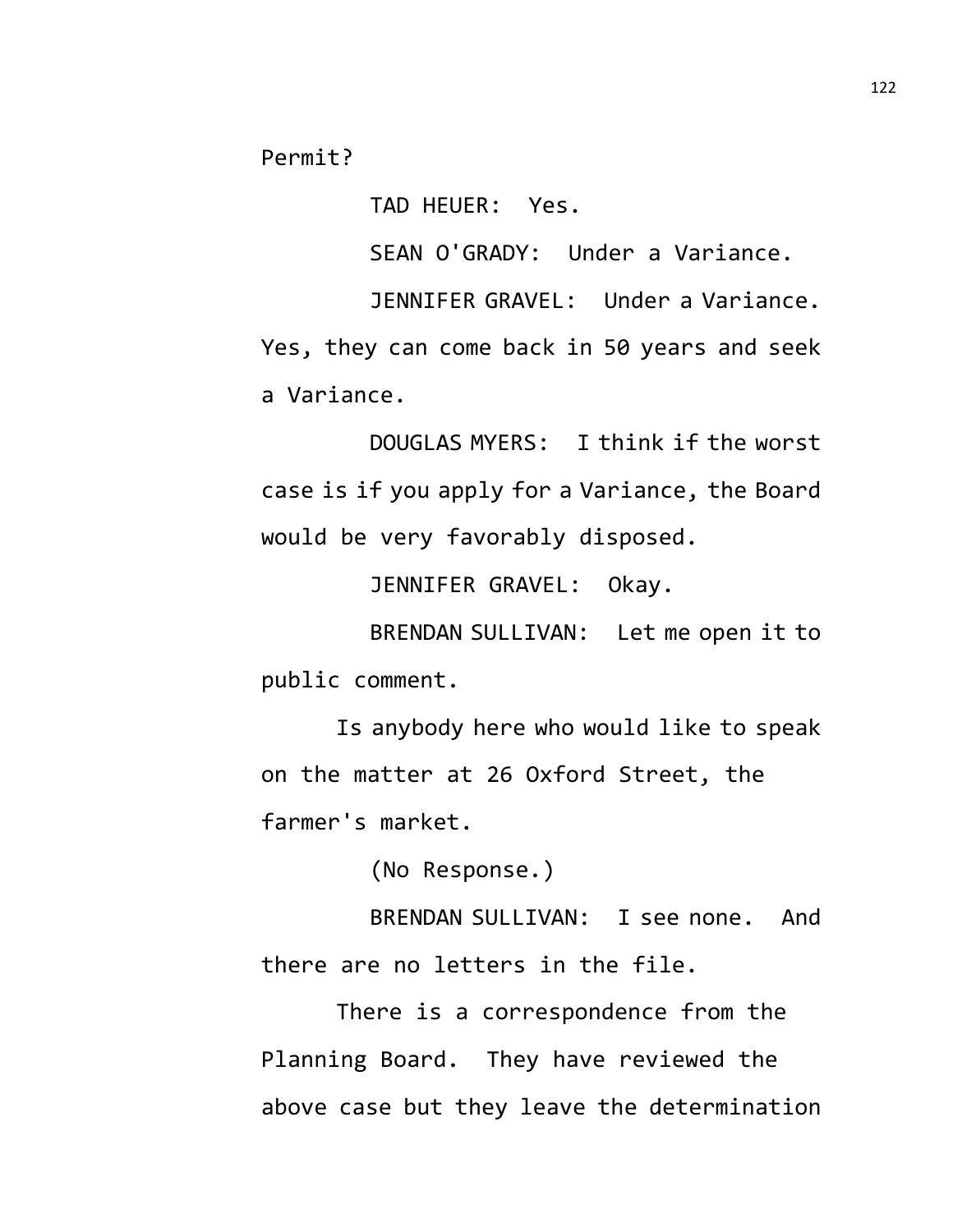to the Board with no comments or recommendations.

Let me make a motion, then, to grant the relief requested which would be to amend the existing Variance as obtained in case No. 9212 granted on January 26, '06, for the location next to the Science Center and Memorial Hall.

The Board finds that a literal enforcement of the provisions of the Ordinance would involve a substantial hardship not only to the Petitioner Harvard University, but also to the Harvard's food literacy project, a project between Harvard University dining services, Harvard School of Public Health, University Health Services, and Harvard College, and also the general public would also be at hardship if a literal enforcement were enforced.

The Board finds that the hardship and the reason that they're here is because the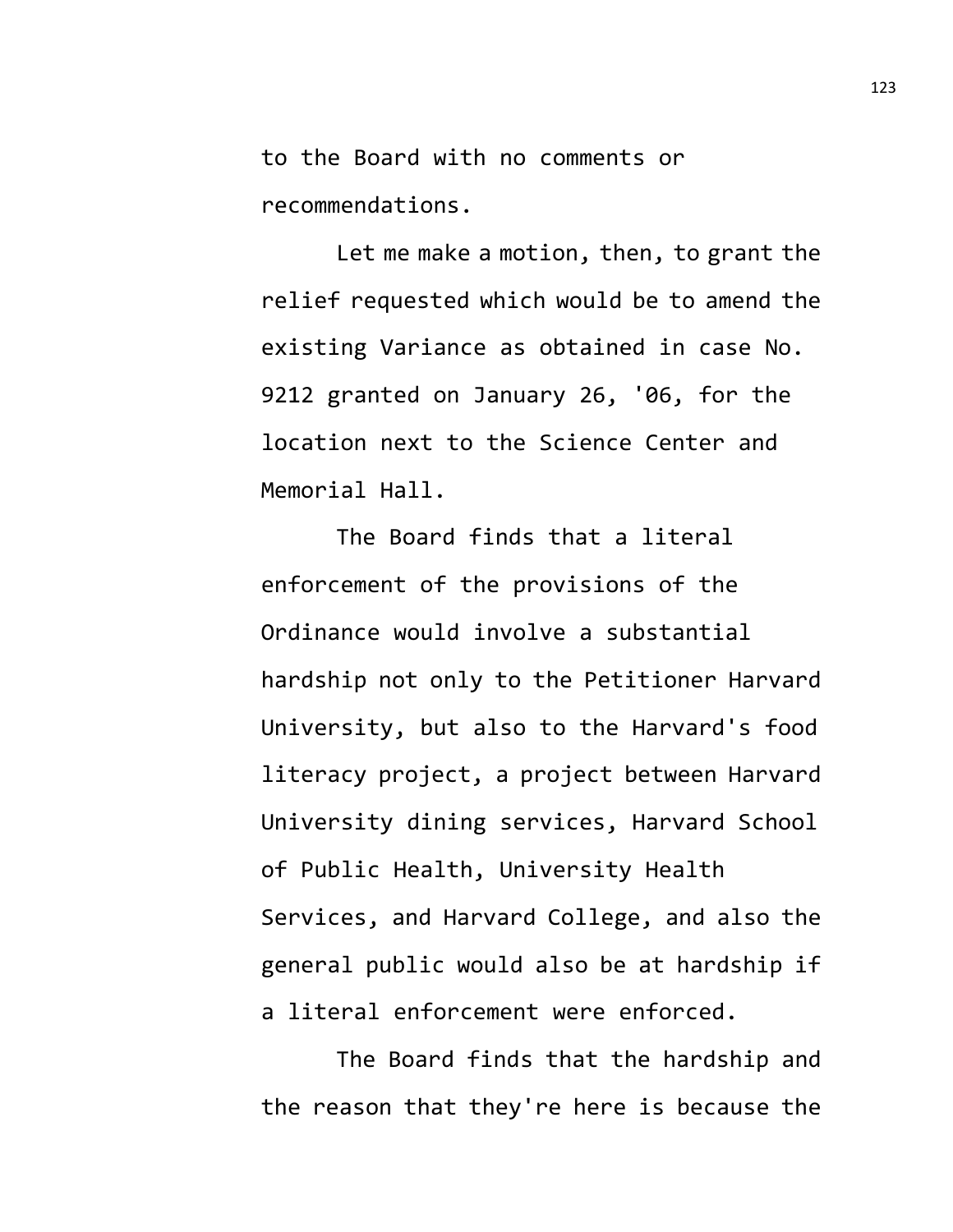existing site, which has been in existence since 2006, has to be closed down due to repairs to the underground tunnel for repairs and that the site would be too dangerous to hold this farmer's market, and relocation to this site is warranted and necessary in order to accommodate the farmer's market.

The Board finds that desirable relief may be granted without substantial detriment to the public good. In fact, it will enhance the public good, and the program of the Harvard food literacy project to be relocated at this particular site.

And relief may be granted without nullifying or substantially derogating from the intent and purpose of the Ordinance.

All those in --

TAD HEUER: Do you want a termination date?

BRENDAN SULLIVAN: The Board finds that on the condition that the hours of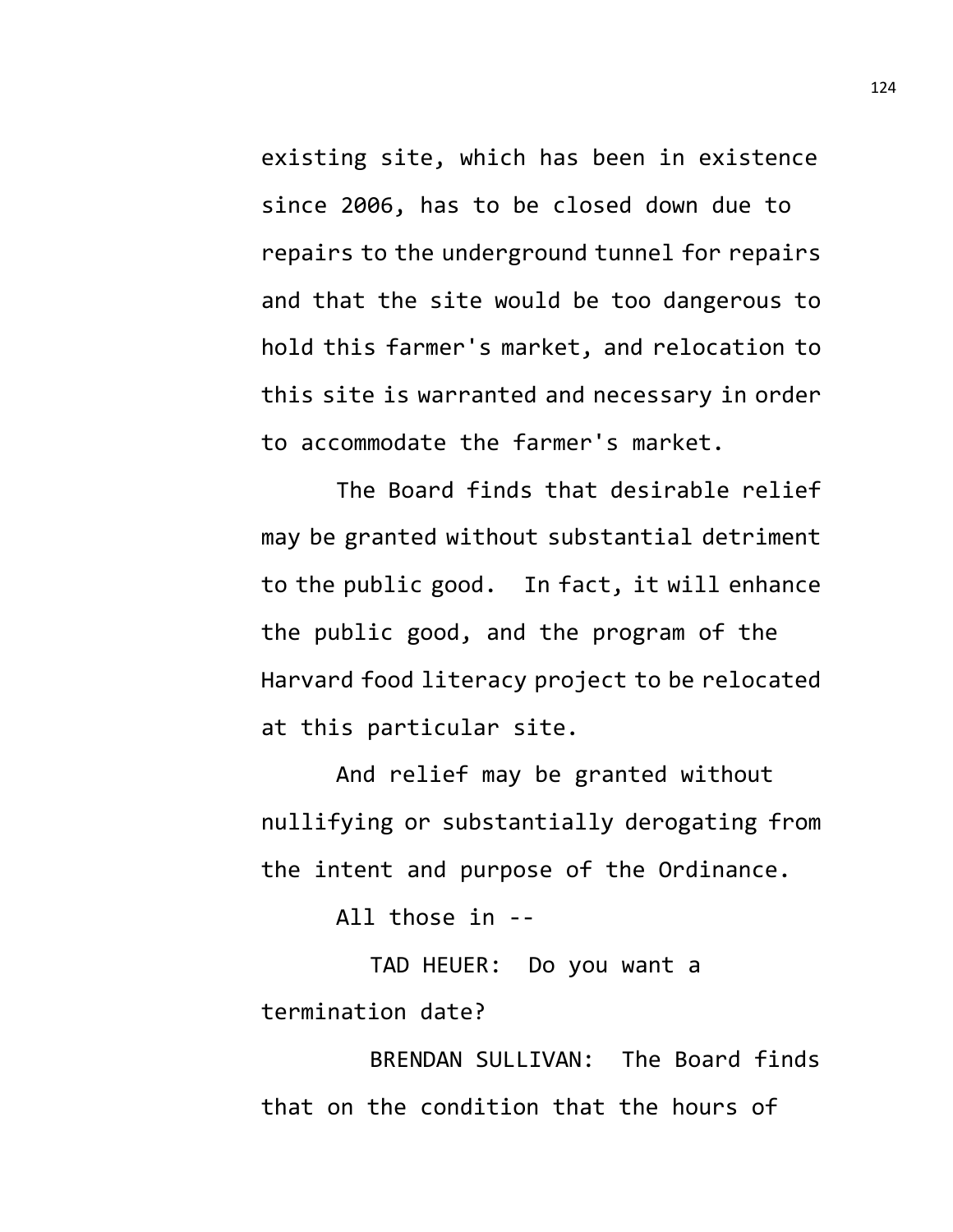operation are Tuesday from twelve p.m. to six p.m. from June to October.

TAD HEUER: 2012.

BRENDAN SULLIVAN: 2012. And you're saying it's not going to go --

JENNIFER GRAVEL: It is not our intention to keep the market in this location until the other side is preferred.

BRENDAN SULLIVAN: Do we want to put it for one year?

TAD HEUER: Otherwise they could hold farmer's markets there for as long as they wish.

BRENDAN SULLIVAN: Therefore, as one year as per the proposal.

TIMOTHY HUGHES: Can we make it two years in case the construction runs over or there's some problem with the site?

> SLATER ANDERSON: I second that. TAD HEUER: That's fine. BRENDAN SULLIVAN: So, let me amend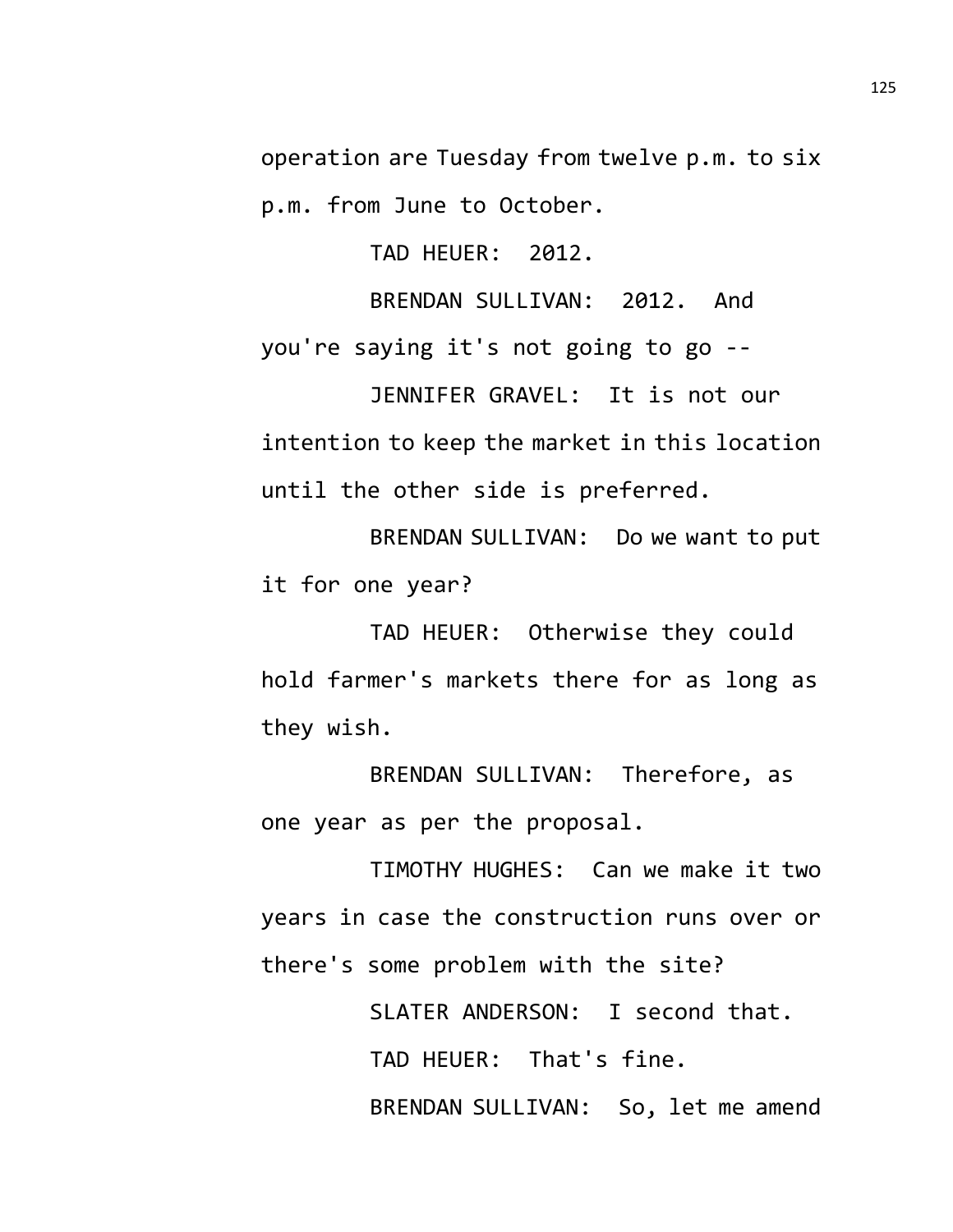that, then, for the Variance to run for a period of two years from June to October of 2012 to June through October of 2014.

TAD HEUER: That would be three years.

BRENDAN SULLIVAN: I'm sorry '12 and '13, two years.

TAD HEUER: The Variance shall terminate on the date --

DOUGLAS MYERS: Not to exceed two years.

TAD HEUER: I was going to say the Variance shall terminate on the date certain November 30, 2013.

BRENDAN SULLIVAN: That's fine.

DOUGLAS MYERS: You can abandon it before then.

TAD HEUER: Yes.

TIMOTHY HUGHES: Wait a minute,

that's two years and one month.

BRENDAN SULLIVAN: Anything else to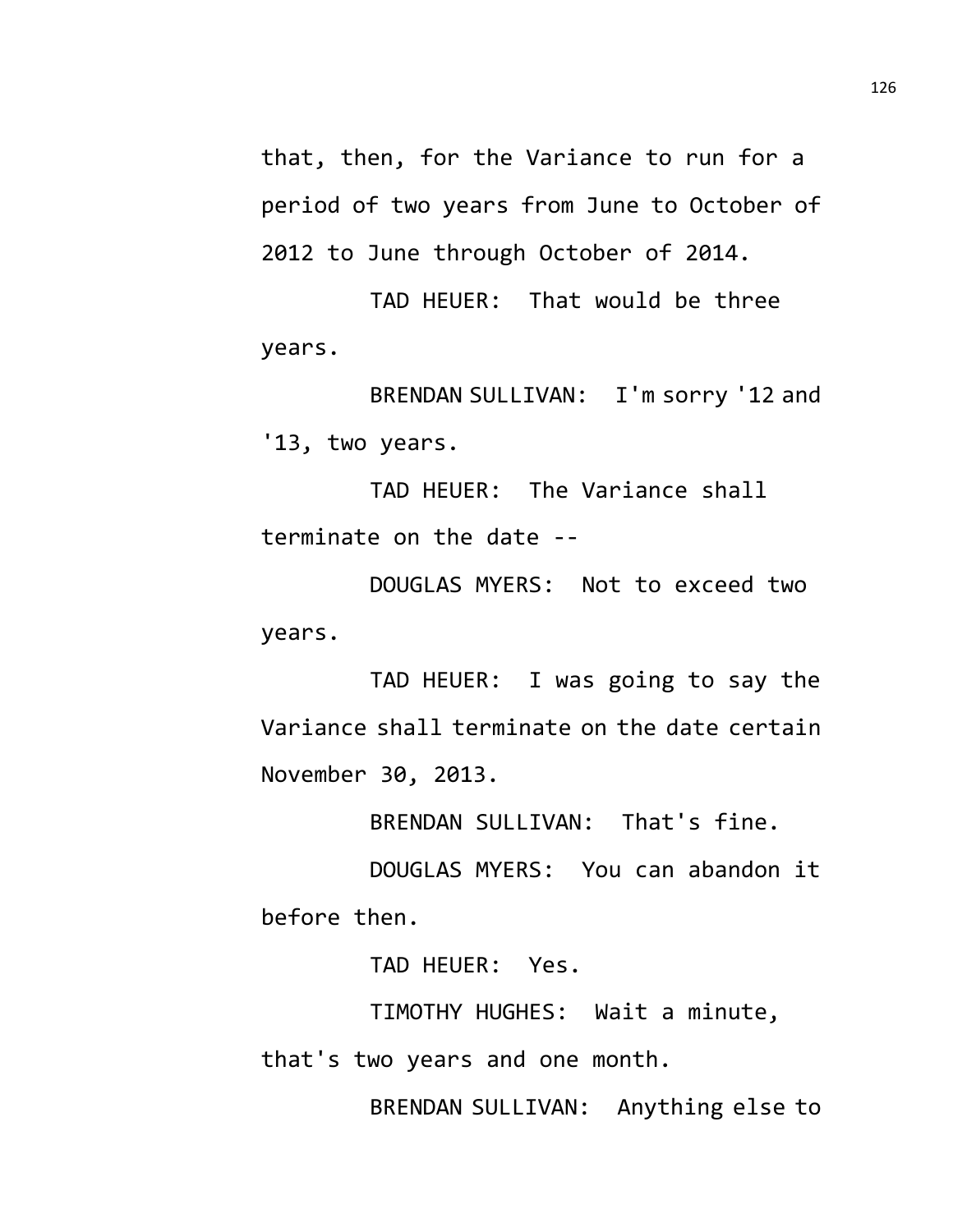add?

TIMOTHY HUGHES: I'm good.

BRENDAN SULLIVAN: Delete, change amend?

All those in favor.

(Show of hands).

BRENDAN SULLIVAN: Five in favor.

(Sullivan, Hughes, Heuer, Anderson,

Myers.)

BRENDAN SULLIVAN: Good luck.

(8:45 p.m.)

(Sitting Members: Brendan Sullivan,

Constantine Alexander, Timothy Hughes, Tad Heuer, Douglas Myers.)

BRENDAN SULLIVAN: The Board will hear case No. 10240, 85 Hamilton Street.

Mr. Rafferty.

ATTORNEY JAMES RAFFERTY: Thank you. Good evening, Mr. Chairman, members of the Board. For the record, my name is James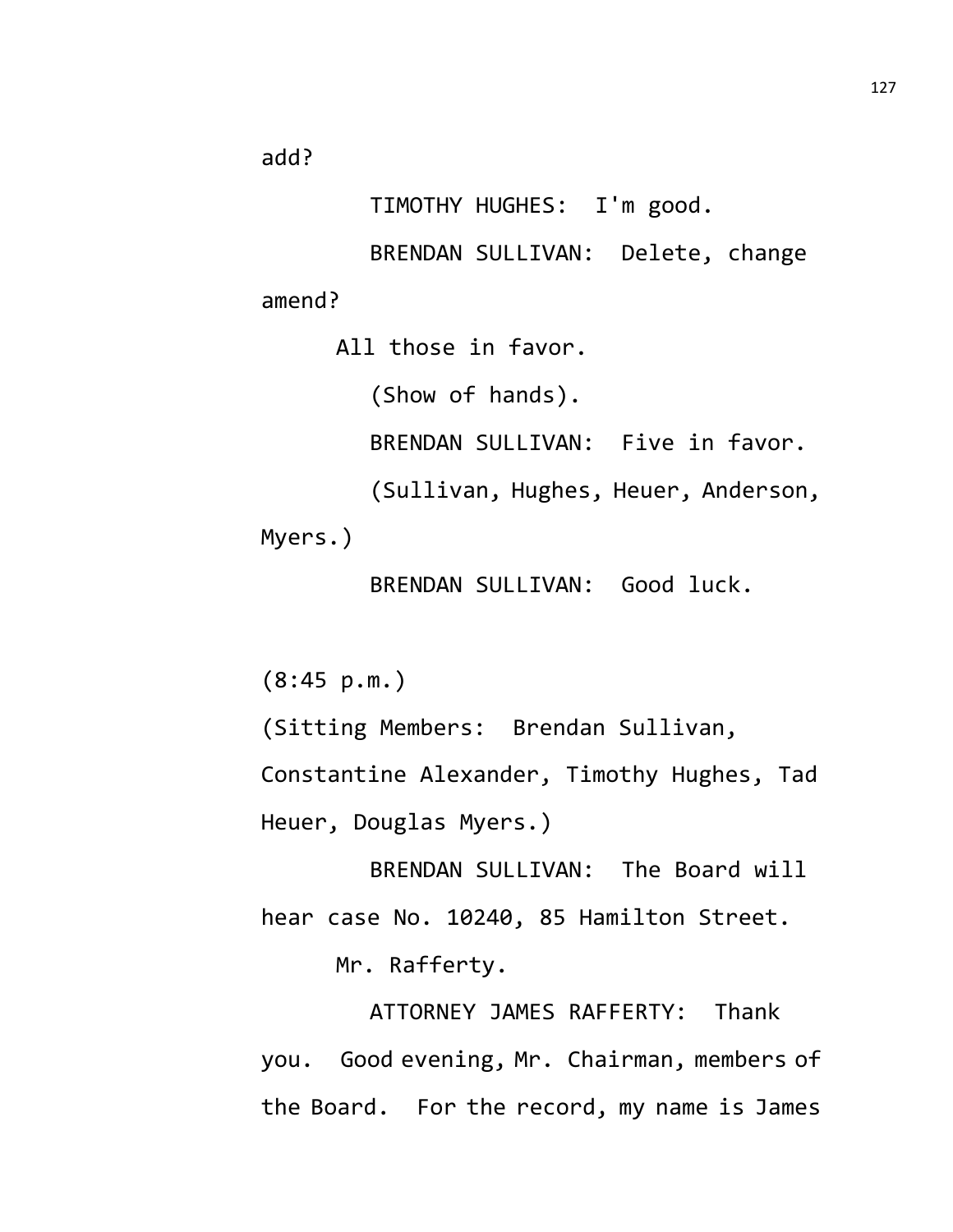Rafferty. I'm an attorney with the law firm of Adams and Rafferty located at 130 Bishop Allen Drive in Cambridge. Appearing this evening on behalf of the Applicant. Miltenyi Biotic, M-i-l-t-e-n-y-i. Biotic, B-i-o-t-e-c (sic). It is a biotech company located at 85 Hamilton Street.

CONSTANTINE ALEXANDER: It's Biotic by the way.

ATTORNEY JAMES RAFFERTY: You're right. It is Biotic. It has a double something over the O's. What is that? It's the German.

CONSTANTINE ALEXANDER: Umlaut.

TAD HEUER: How are we doing with the stenographer over there? You got all that?

ATTORNEY JAMES RAFFERTY: That's why I gave her the card, because seated to my right is Harald Fritzenkotter. And the project architect is seated to my left, Christopher Chan. And Mr. Chan has prepared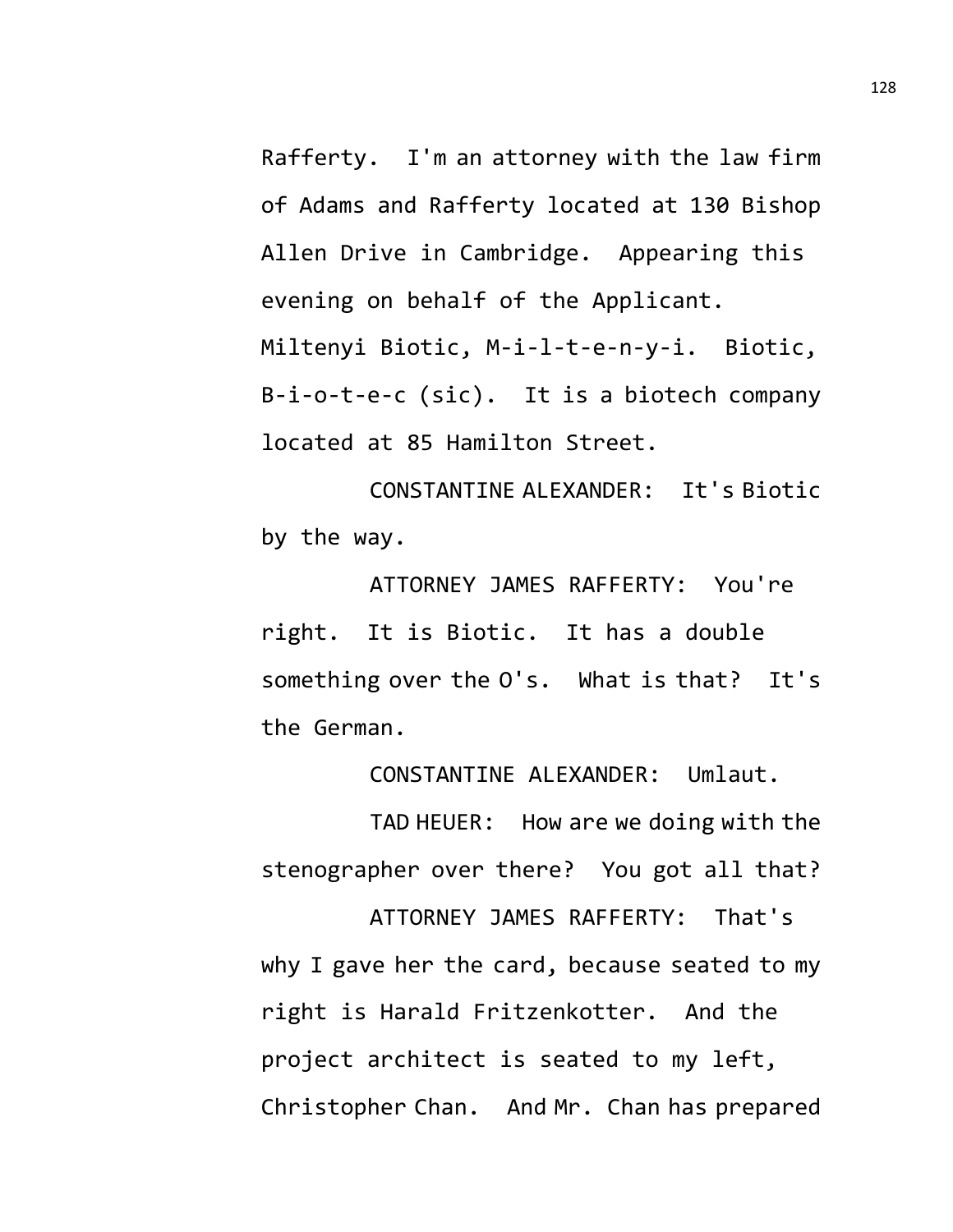the drawings and the application.

This is an application for a Variance that seeks to put essentially two additions onto this structure. This is a warehouse building, a rather handsome building, on Hamilton Street in Cambridge, but originally built for the Myerson Tooth Company. Cambridge actually in this little area had a lot of tooth denture manufacturers in this little stretch that was Ideal Tooth and Myerson Tooth. I often wonder if it had to do with the fact of all these candy factories up the street, some synergy for the need of teeth for candy proliferator. But like their colleagues in the candy business, Myerson Tooth moved on and in the case of Necco we now have biotech, Novartis is in the Necco building. And in this case we have a new tenant and occupant in this building. It's a district that was part of an overall Zoning change years ago that allows for

129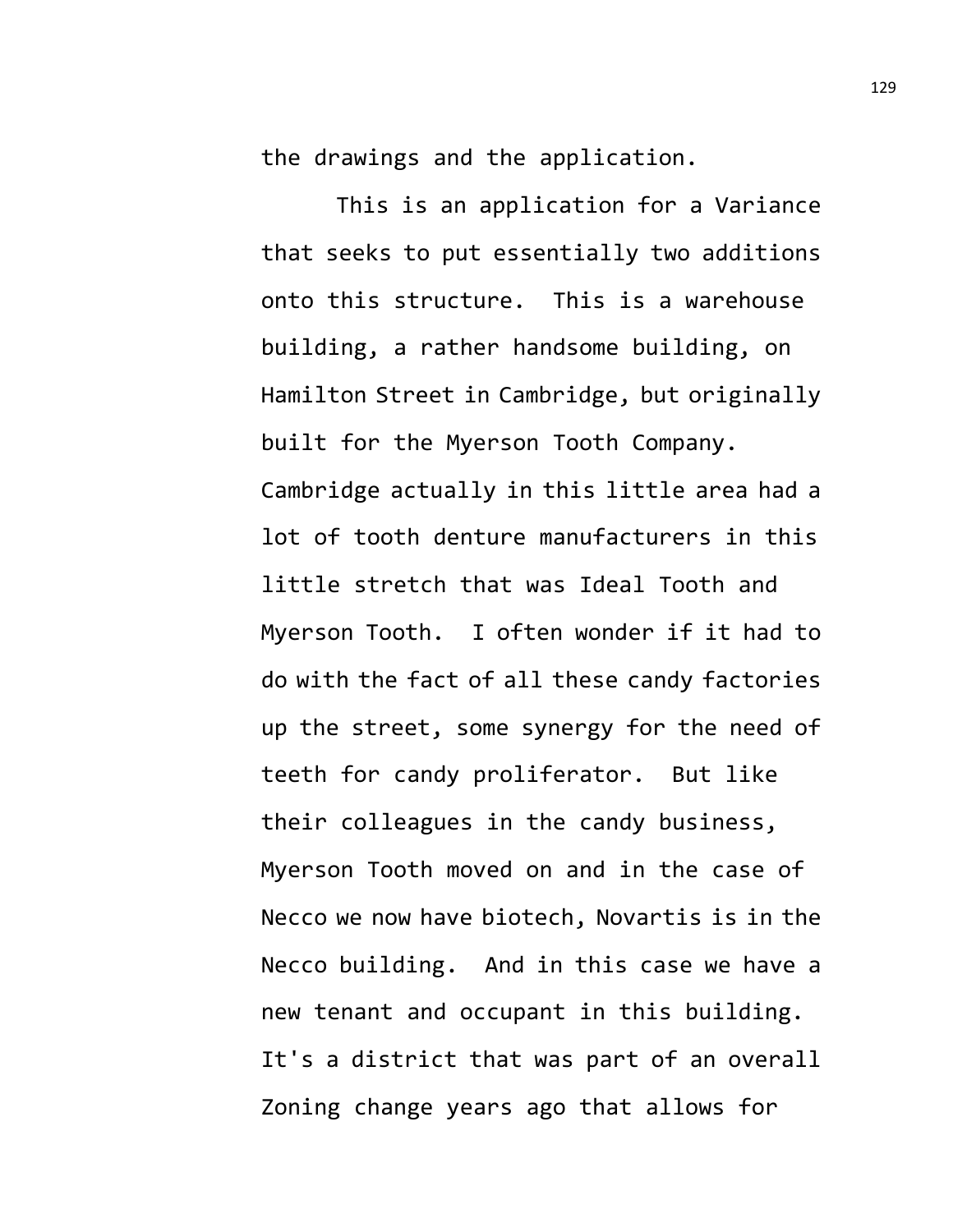certain uses to remain, the Special District 10 that we're already in existence, and also does try to create some incentives for housing here. The proposal tonight, as I said, involves two discrete elements:

One is to add a rooftop pavilion containing approximately -- how much on the roof?

CHRISTOPHER CHAN: 1400 feet on the roof.

ATTORNEY JAMES RAFFERTY: 1400 square feet on the roof to accommodate the creation of two dwelling units, rather small size, about 300 square feet, 500 square feet.

And the second portion of the application would allow for the construction or creation of a basement space. The building is essentially on a slab today. As part of the restoration work of the building, there is some need to do improvements to that slab and the decision has been made to see if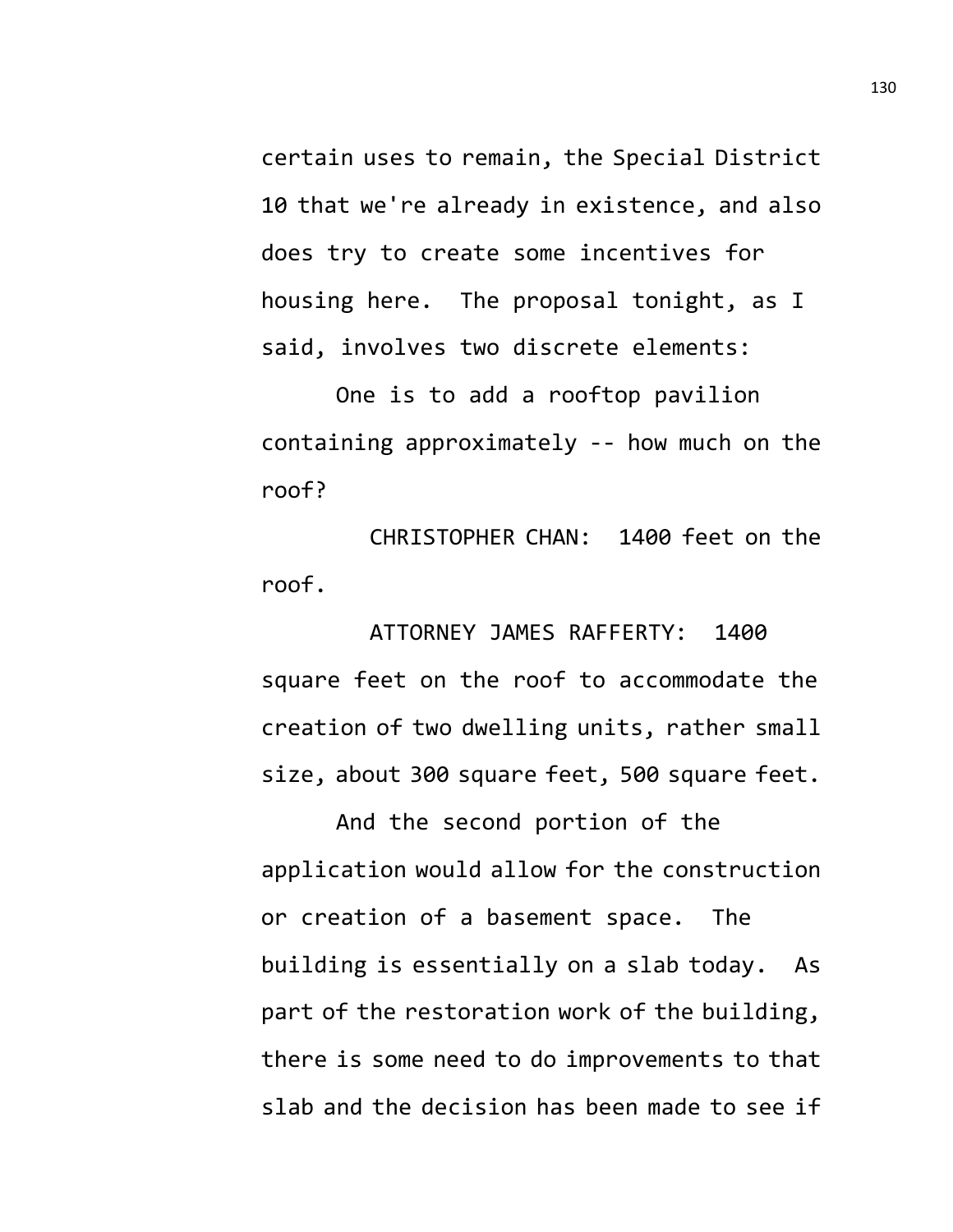they could construct a basement that would allow for some uses associated with the company's occupancy of the building. Chief among them, though, it would allow for a shower area and a bathroom area for employees who bicycle to work or who might exercise.

BRENDAN SULLIVAN: But no relation to the apartments on the roof?

ATTORNEY JAMES RAFFERTY: No, totally unrelated. The apartments on the roof, the two apartments would independent access. They would accommodate executives of those visiting business. So they are residential. They're not transient, but they are not -- it's not envisioned that they would be occupied full time. But nonetheless the dimensional issues presented involve the GFA of those spaces. The building is in a district with a 35-foot height limit, and these, this pavilion, as we're describing it, does exceed that by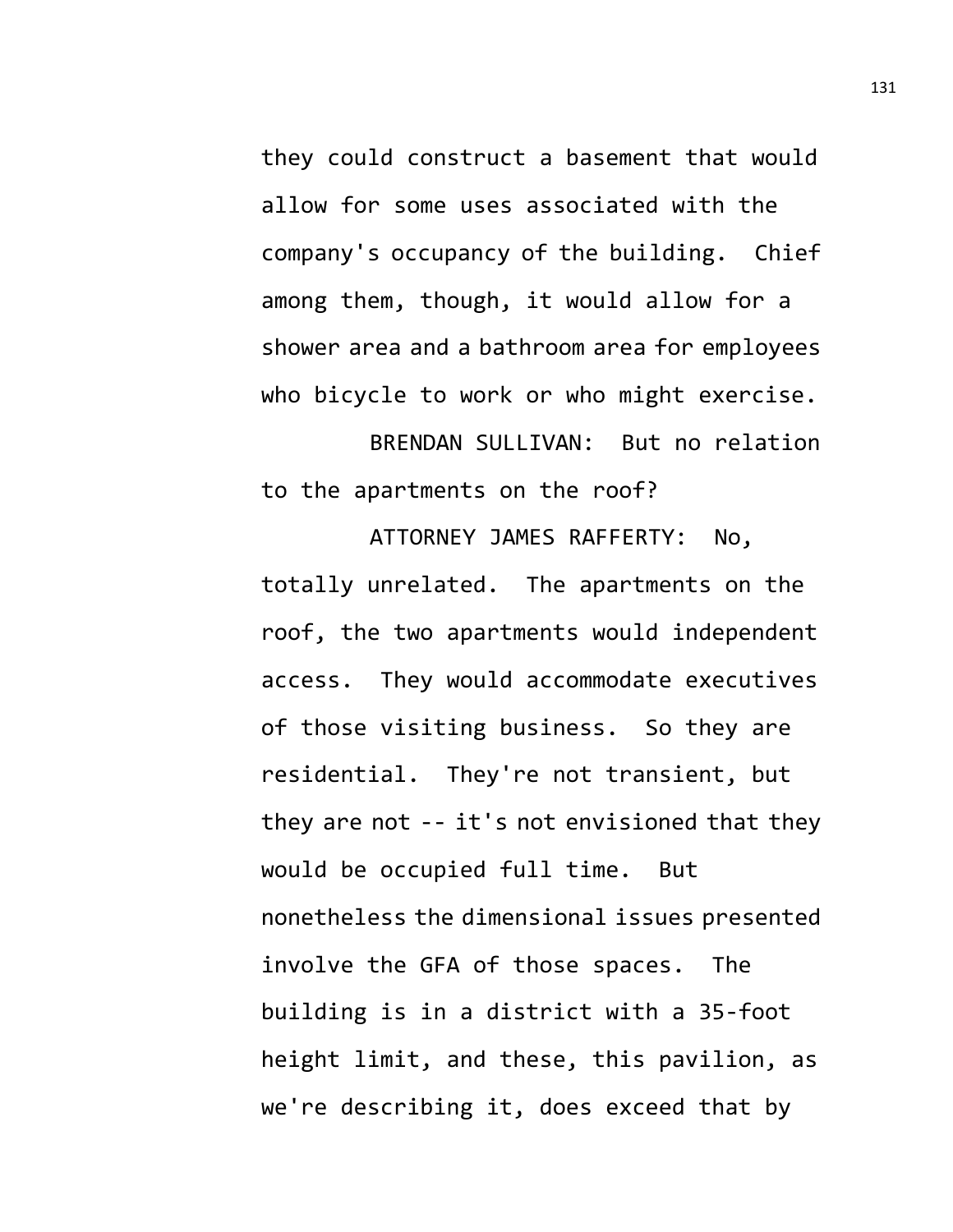about 18 inches. There was great effort made by Mr. Chan to see if we could achieve the necessary height without having to seek height relief, but that wasn't possible and he can walk the Board through the elements of that. But there is some height relief associated with that. And when Mr. Chan walks you through this pavilion, which I think is the most significant aspect of the relief being sought, you'll also see the effort that was made to have the siting of this conform to the setbacks in the rear, particularly the relationship between the abutting property. There's a commercial building, a former commercial building to the rear of this site with an Erie Street address that was converted to condominium, and many of those units are very close to that and have open decks and areas that look right on to the roof of this building. One of the attributes that we leave of the plan here is the change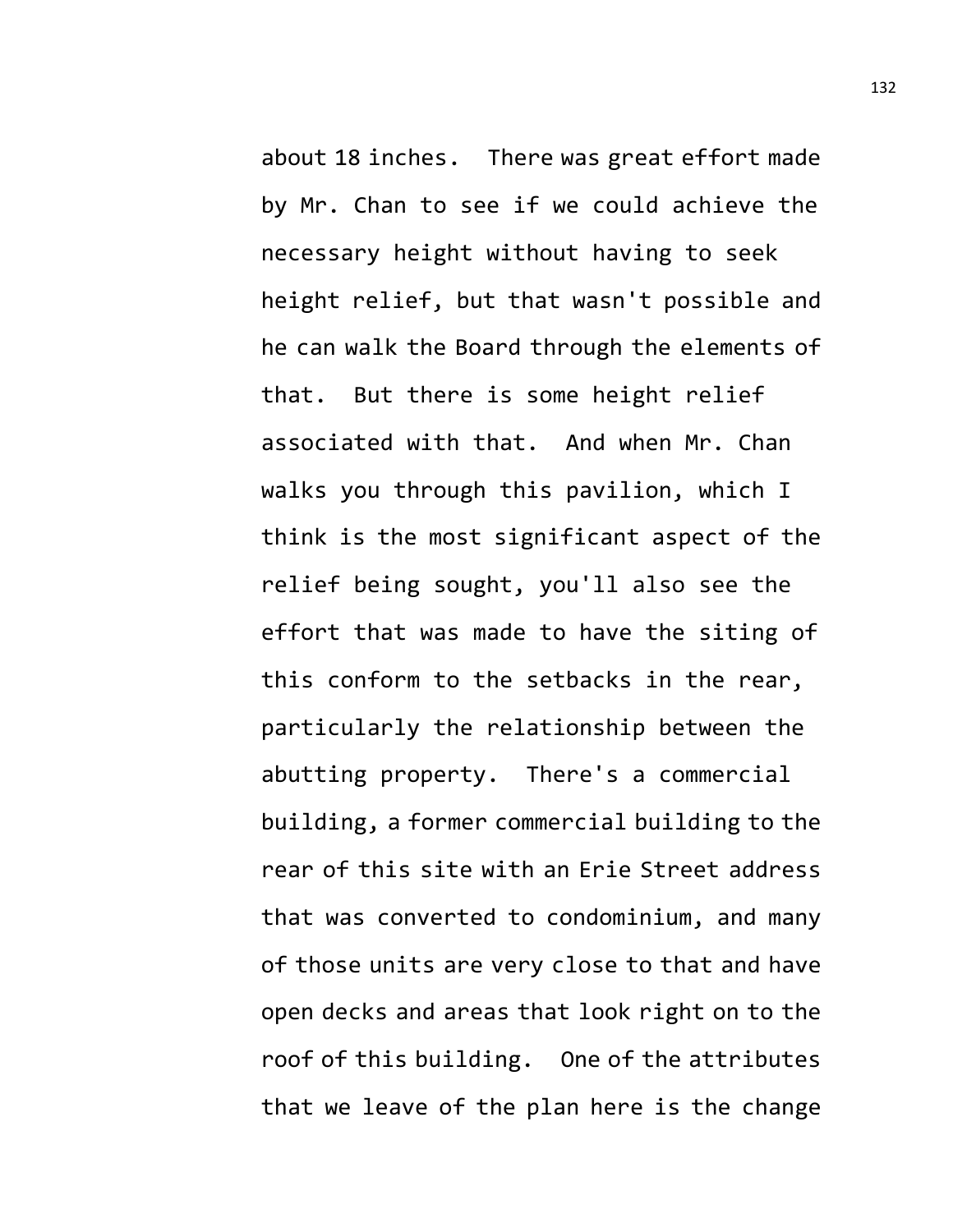in the roof scape. It is a typical rubber membrane roof now with a variety of mechanical equipment located on it. The visual improvements here will be significant. We did have an opportunity to host an open house for all of the unit owners in the abutting building, and we received some favorable commentary about that. So, I think with the Board's indulgence we'll have Mr. Chan walk you --

BRENDAN SULLIVAN: What is the nature of the two units? Now, obviously residential but not occupied all the time. So I'm trying to get as to what classification would they fall into? You're saying it's not a rooming house obviously. It's not transient.

ATTORNEY JAMES RAFFERTY: No. I think that --

BRENDAN SULLIVAN: But an executive or visitor would come and spend -- what would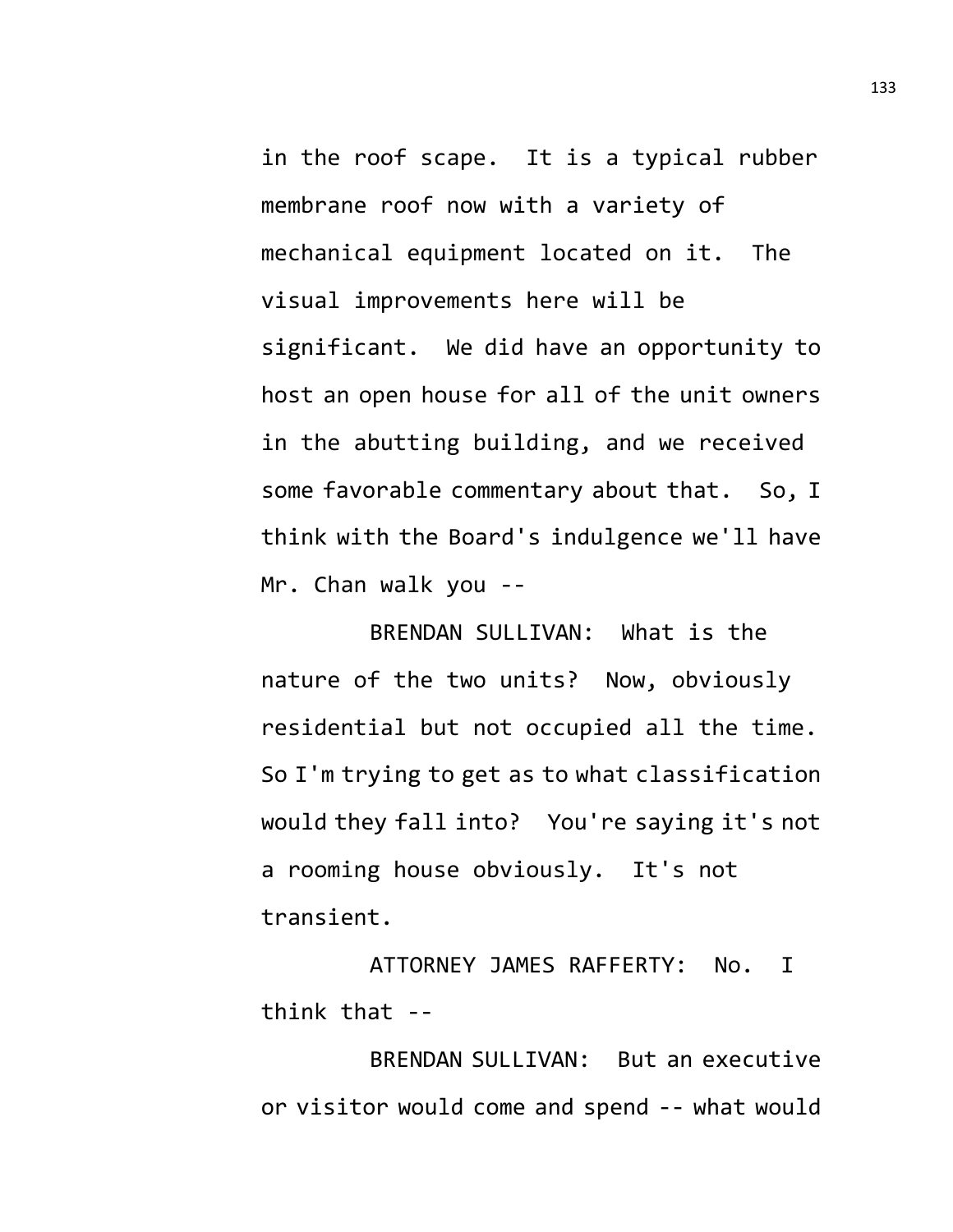be the usual amount of time?

ATTORNEY JAMES RAFFERTY: I believe --

HARALD FRITZENKOTTER: We guess right now something five to ten days max or something.

BRENDAN SULLIVAN: And it may be vacant and then somebody else would come in after that?

ATTORNEY JAMES RAFFERTY: Or it could be the same person.

HARALD FRITZENKOTTER: They're used, they're vacant if somebody else comes in.

ATTORNEY JAMES RAFFERTY: The principal, it's a privately owned company. The principal lives in Germany, would be coming here on an average of five to ten days a month. He would be one of the principal users. But to answer the threshold question, I think they're dwelling units. I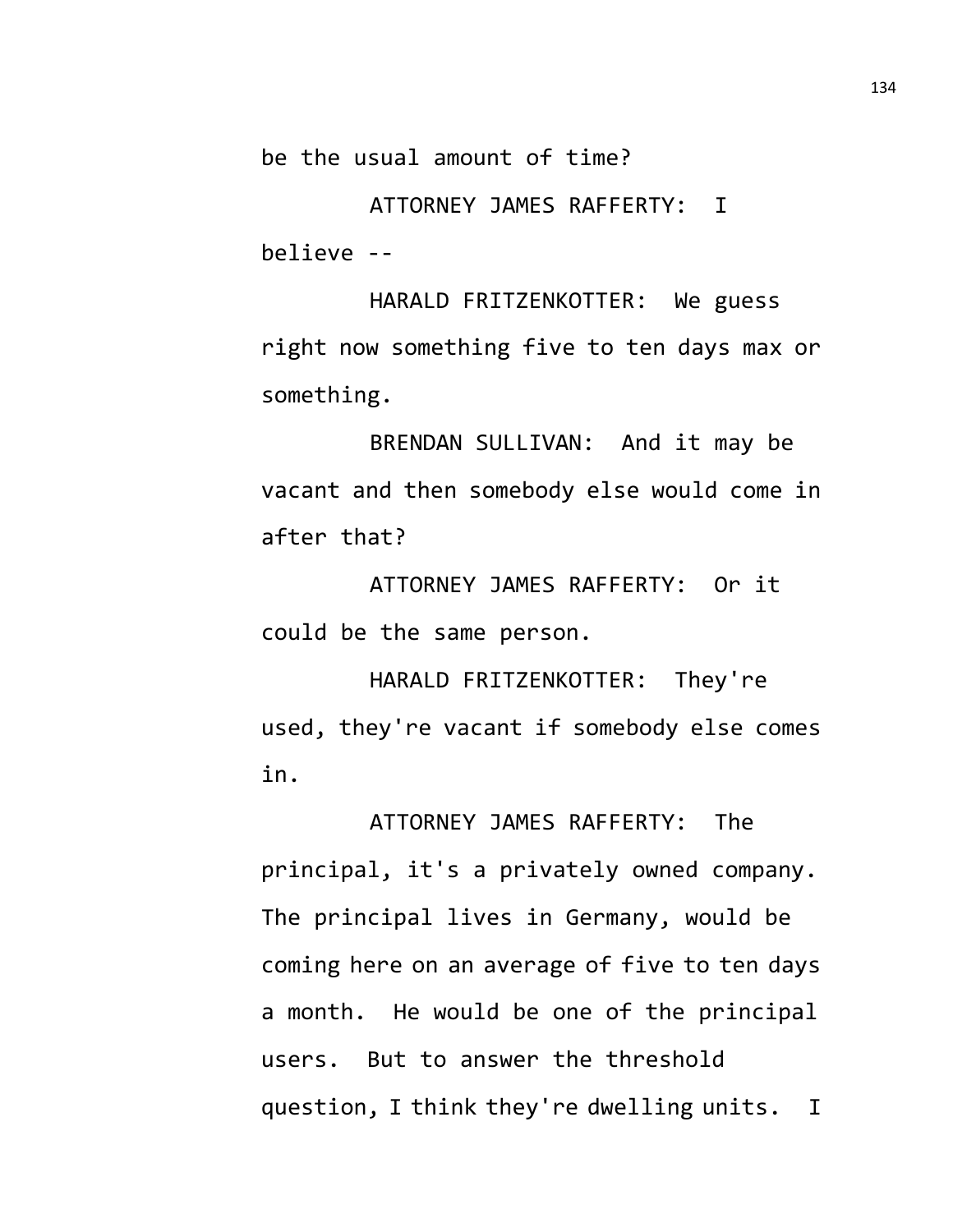think it's no different than someone anyone having a pied a terre in a condominium building or apartment building. The level of activity --

CHRISTOPHER CHAN: They're small. ATTORNEY JAMES RAFFERTY: They're small. We're not suggesting that it's anyone's full-time residence, but I heard it suggested that this somehow comes close to a hotel use. That's not accurate. This is simply an apartment that will be owned.

BRENDAN SULLIVAN: That's what I'm trying get at. What differentiates that from an apartment that one would rent on a full-time basis?

ATTORNEY JAMES RAFFERTY: Well, it doesn't. I would say it is akin to someone owning an apartment that they use less than on a full-time basis. And then -- in this case or in many of these cases, they're corporate -- they're owned by an entity and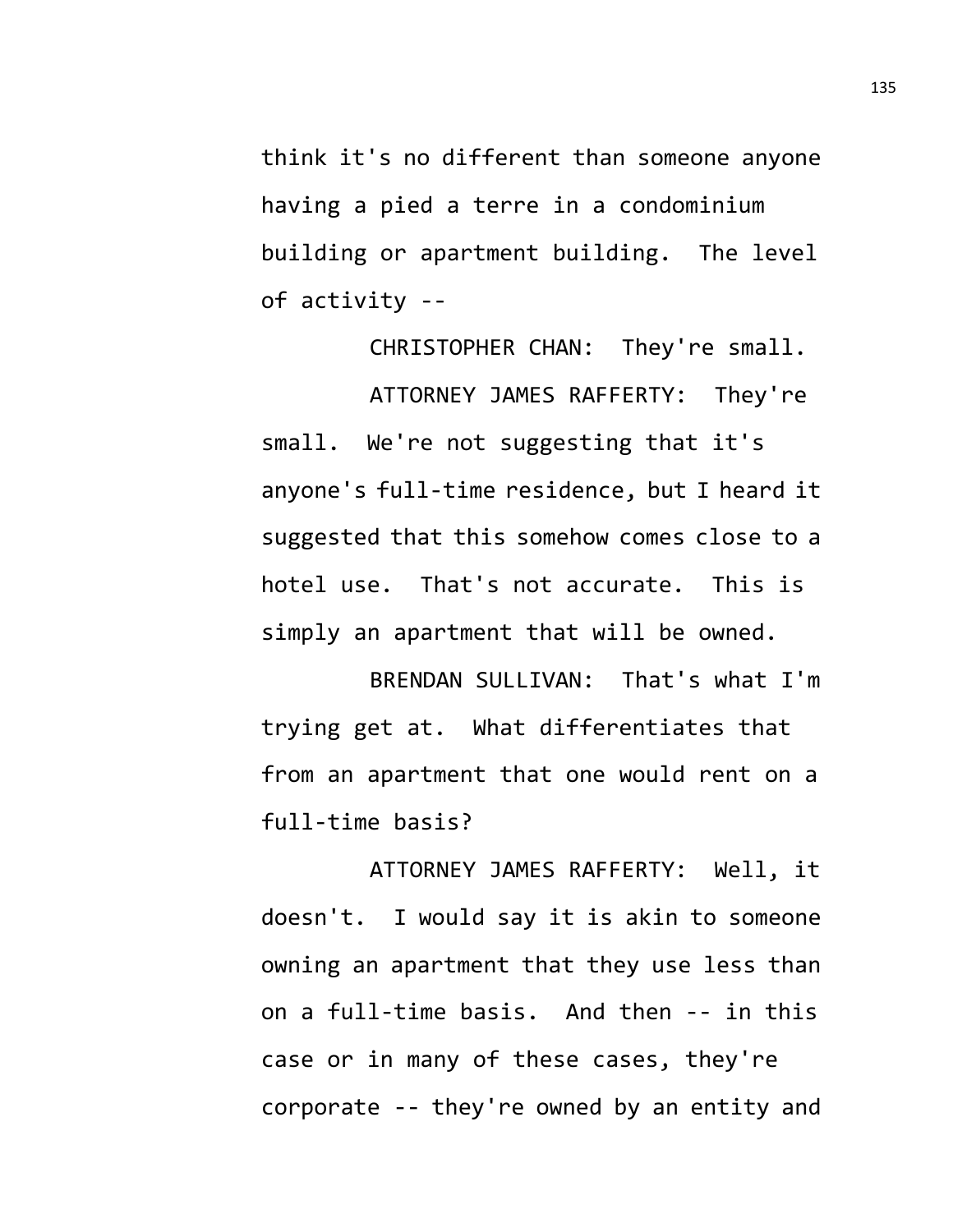people come through and use them on occasion.

CONSTANTINE ALEXANDER: Think of it in the term of the pied a terre.

CHRISTOPHER CHAN: I mean, essentially as Jim mentioned, Stefan is the owner of the company, his last name is the name of the company. It's a very European concept actually, that you live and work in kind of the same location. They actually brought that idea with them when they came over. It's very green thing to do. No commuting, no travelling. And that those things can be compatible together. So, you know, we can actually make these things work together. That's kind of the idea. And they are definitely designed completely as units, separate from the business, in that they have a separate entrance, the driveway's on that side. They could be split off if that  $was - -$ 

BRENDAN SULLIVAN: I'm certainly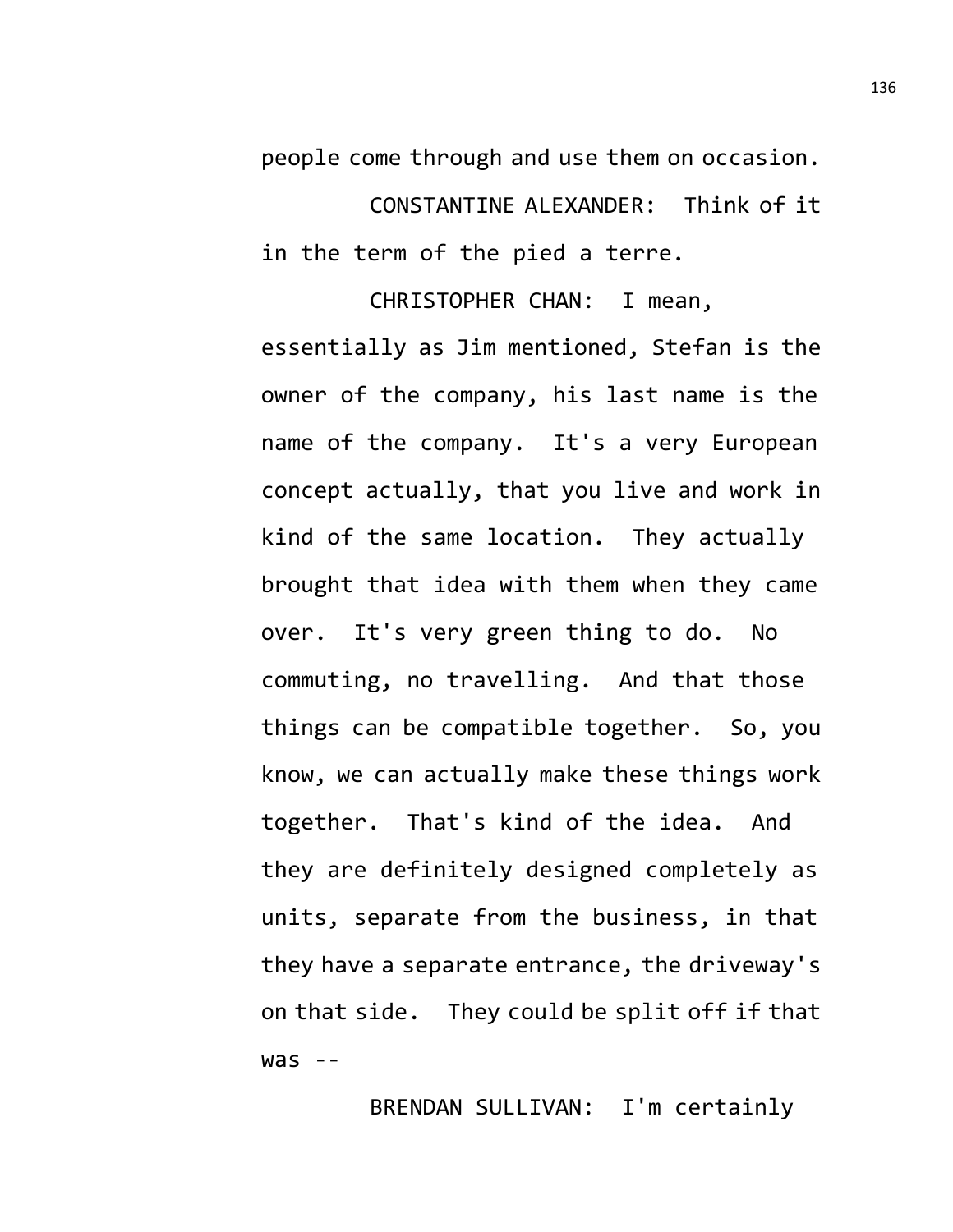familiar with people who have -- I mean, with professional beds, we have done over apartments on Beacon Hill where the tenants, if you will, pay for the entire rent on January 1st for the year and they only spend literally two weeks there. But it is a tenant, a single tenant. The rest of the time it is totally vacant, and the guy comes and goes. He's an international business, and he comes and goes whatever. And I'm just trying to get the feel, the classification of what the use of these two units would be, that's all. Because if it's -- a -- it's not necessarily sure if it's an integral part of the business down below.

ATTORNEY JAMES RAFFERTY: Right. I don't think we -- I don't think we would make that claim that it's integral. It clearly is an amenity. It's an accessory use. It does provide for the owner to be there. It's desirable.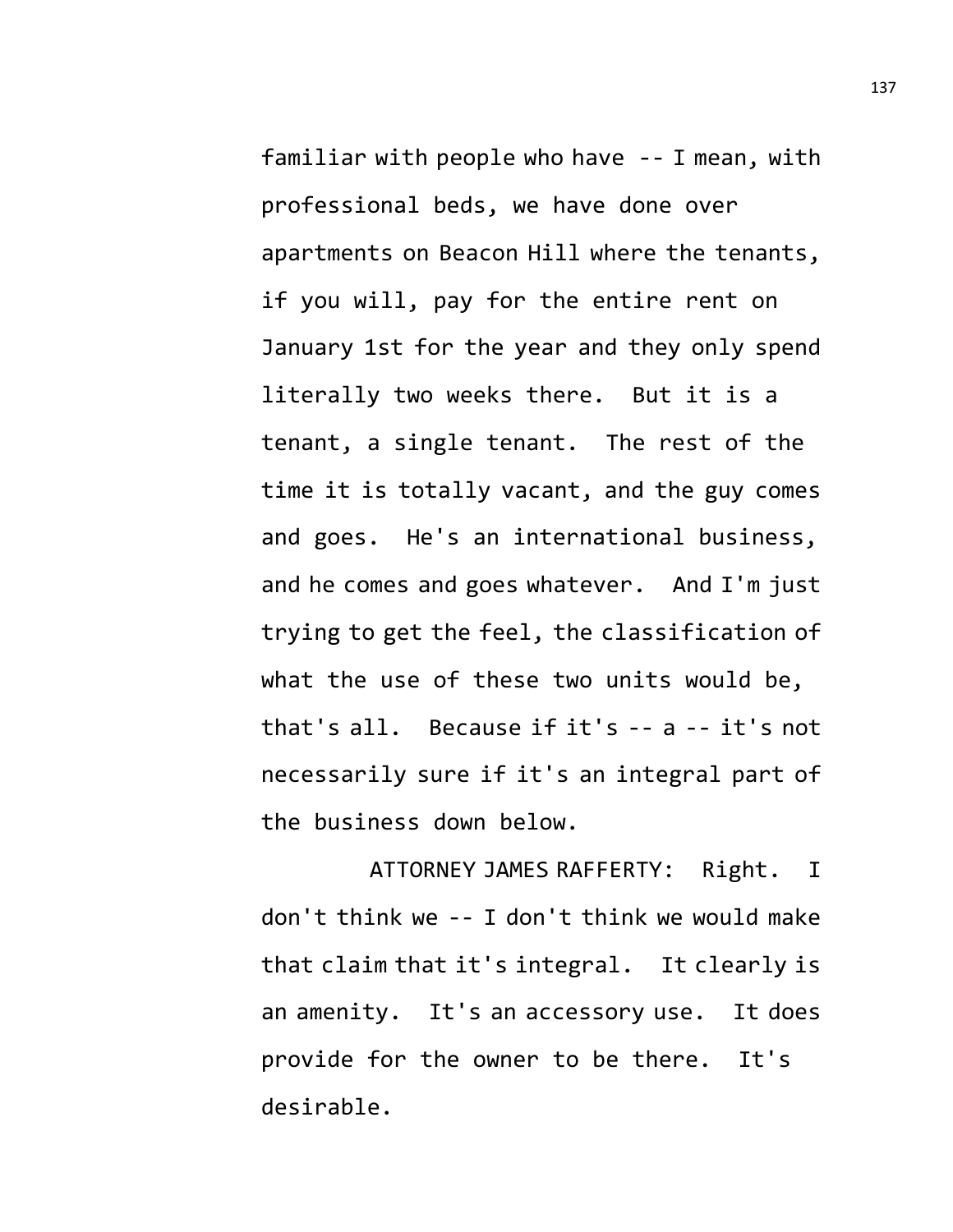BRENDAN SULLIVAN: It's a convenience.

ATTORNEY JAMES RAFFERTY: It's a convenience. Interestingly, though, it represents a move in the direction that the special district is intended to do, which is to create some residential use. Now, it's not a garden variety use in that these occupants aren't going to be living there full time, but in terms of its compatibility with surrounding uses, and in some ways the fact that it's not fully occupied all the time, we received some favorable feedback on. And also the acknowledgement that it is, it is gonna be in close proximity with other units. And there are, there are people that -- or entities that own condominiums or rent apartments that use them on a sporadic basis like this. I acknowledge it's a hybrid, but I don't think we're making the case that it's integral. But I think two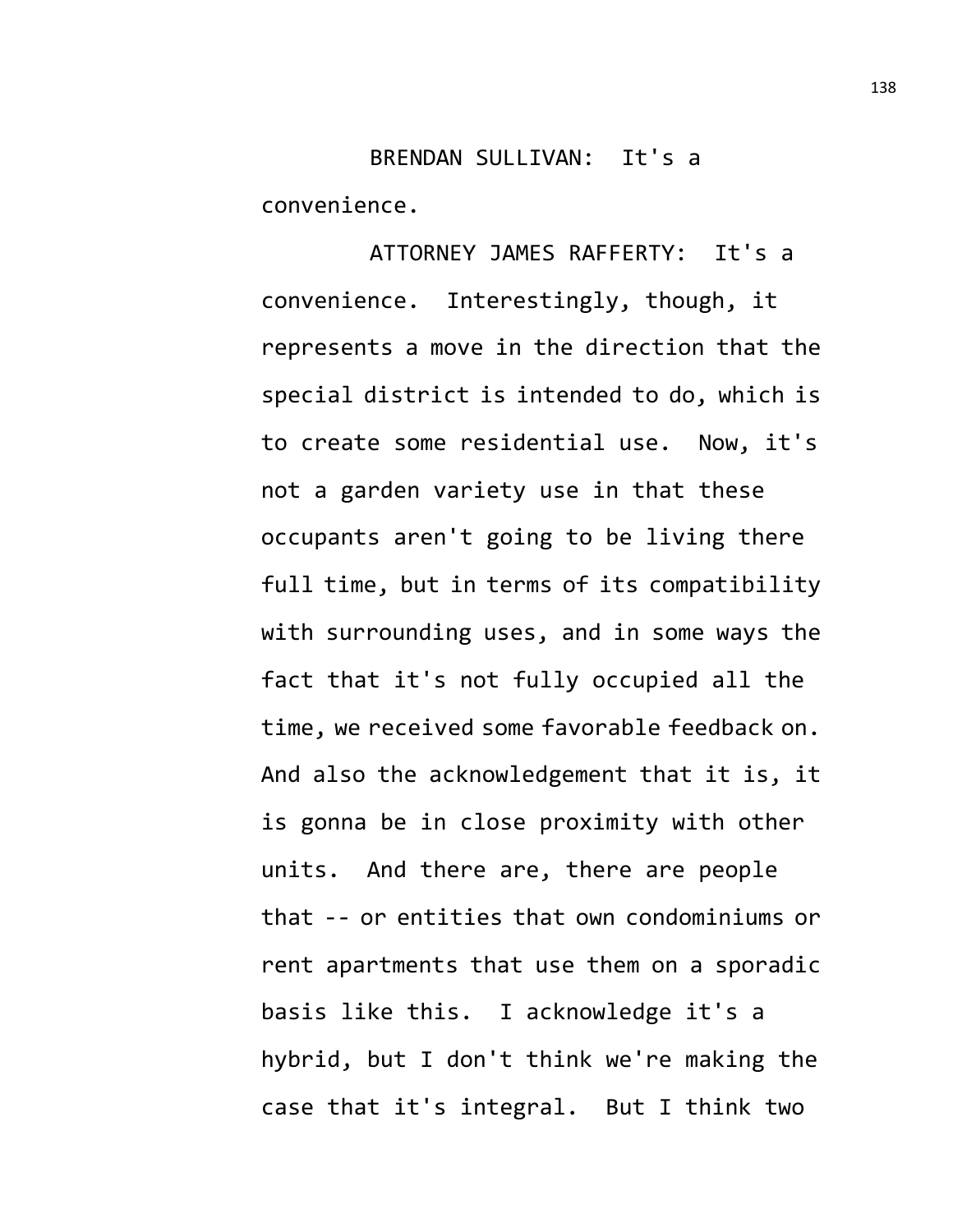things:

The design approach here really reflected an awful lot of analysis and understanding of how to approach this sensitively, mindful of the burden the Petitioner faces in obtaining the relief. And I know that there was, when Harald looked at the building with his colleagues, they were particularly attracted to the size of the building. The fact that there's green space. It fits very nicely with the size of the company. And there's an effort here to restore the building. It's had a significant amount of deferred maintenance. And one of the design approaches that impressed them was what was done at the Swiss House on Broadway. They were --

CONSTANTINE ALEXANDER: Very similar.

ATTORNEY JAMES RAFFERTY: -- they were putting a small transparent pavilion,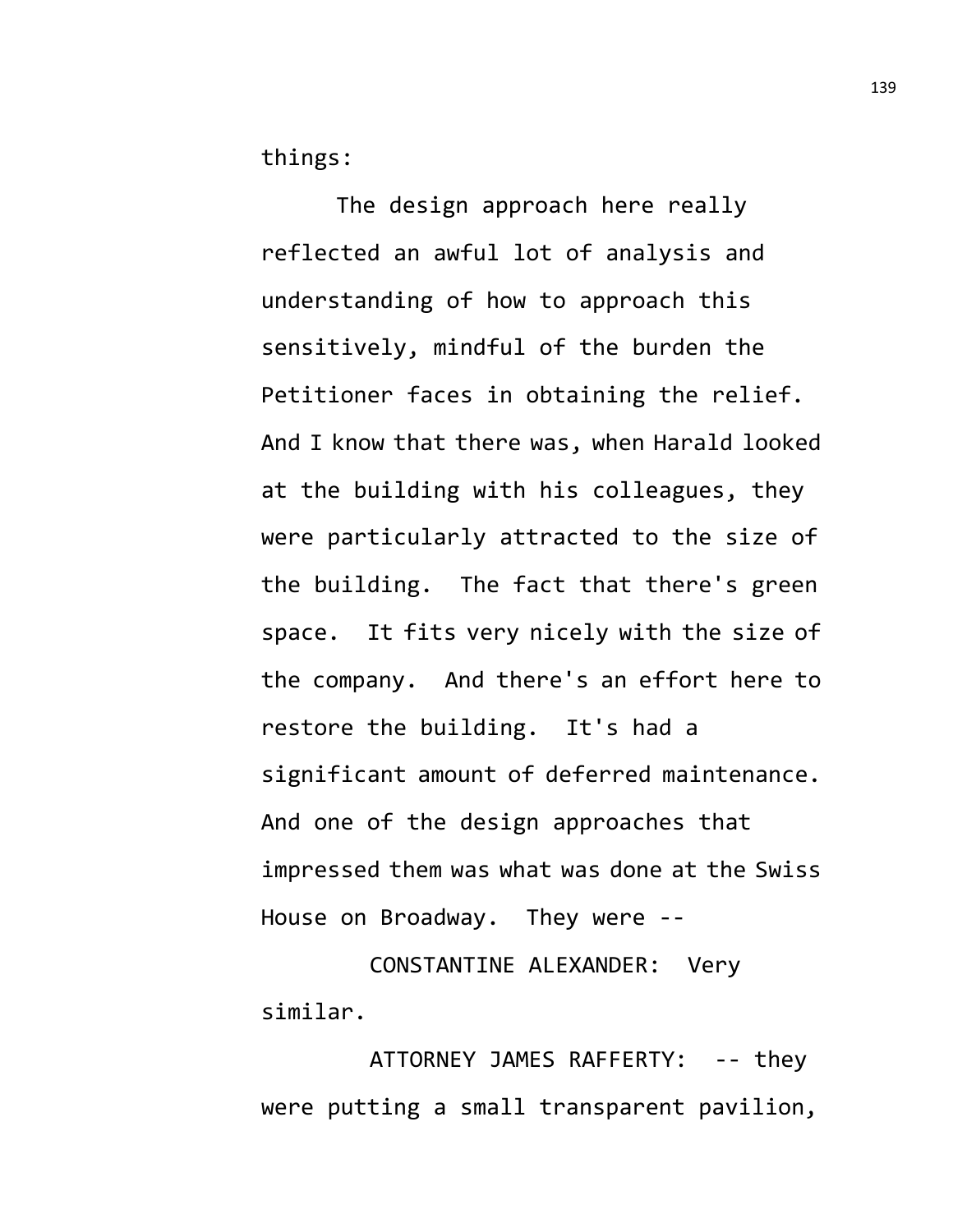and we've applied a term that's been applied to that space in a way that's not incompatible with the neighborhood.

CONSTANTINE ALEXANDER: Before Chris starts just a few things.

One, thing we should get on the record, the FAR issues. They are significant. The numbers are significant. You're going to go from a  $0.94$  to a 1.01 in a  $0.6$  district. So you're almost going to be twice what's permitted if we grant the relief that you're seeking.

TAD HEUER: 0.85?

CONSTANTINE ALEXANDER: Maybe I got the math wrong.

CHRISTOPHER CHAN: We're going from 0.85 to 1.01.

CONSTANTINE ALEXANDER: Wrong notes. You're right.

CHRISTOPHER CHAN: And the allowed was 0.6.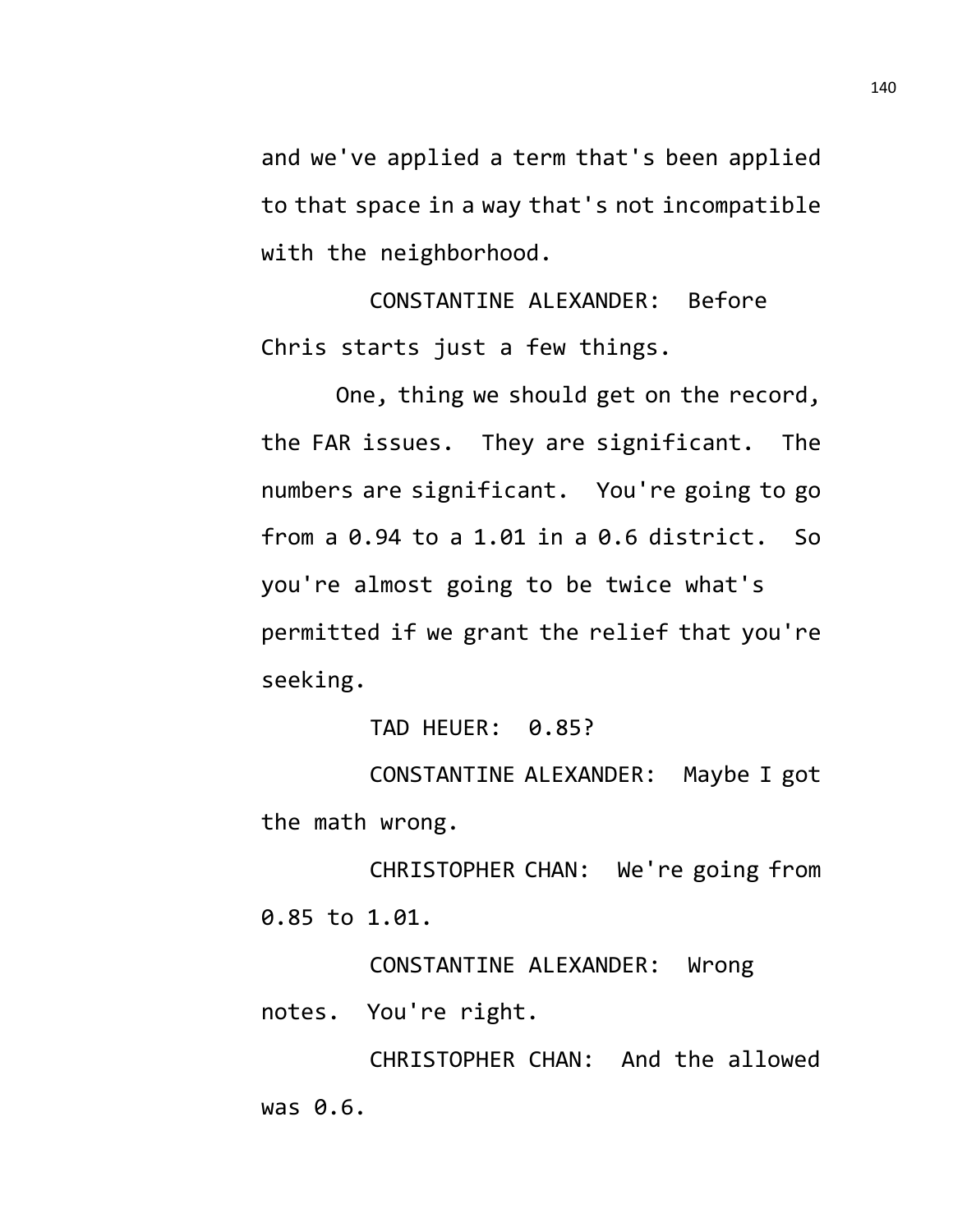CONSTANTINE ALEXANDER: I'm sorry, looking at my notes, I'm reading the next case. And the other thing is I just want to address a little bit the issue about the purpose of the special district. The Special District 10 was supposed to encourage housing. And in fact we brought another client of yours we granted relief across the street on a case 72 Hamilton Street, where there was a complete conversion of an industrial structure, warehouse structure to regular housing. Here, I'm a little bit troubled by it. The housing you want to put here is not really conducive to the purpose of what the district wants to do. The district wants to create a community, a streetscape, a residential streetscape; people coming and going. And this is going to be sporadically used. It doesn't mean it's precluded, but I'm not sure if this really has the purpose of what is desired in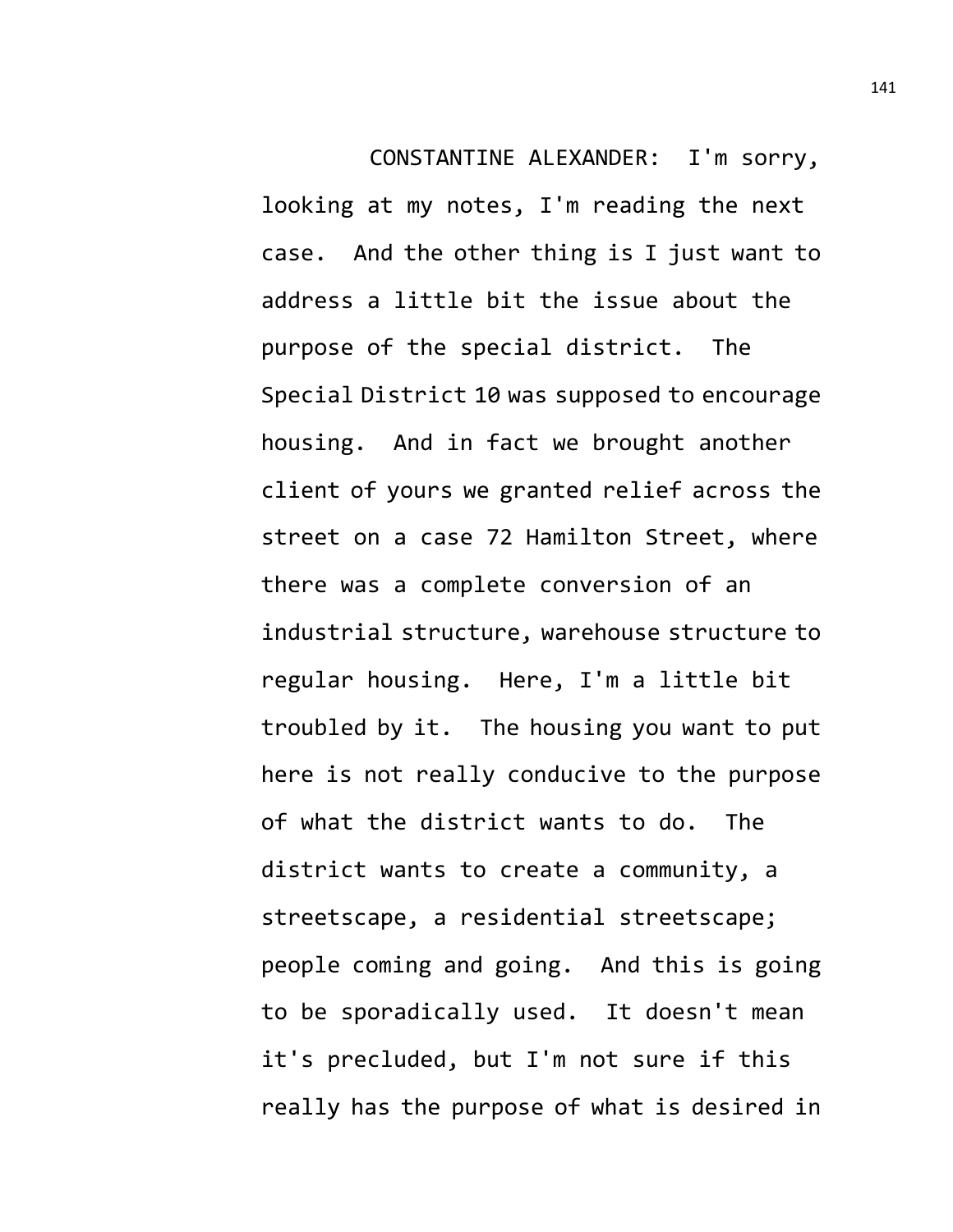Special District 10 in my mind. I'm happy to have you address it.

ATTORNEY JAMES RAFFERTY: Sure. I mean, I'm happy to address it because I also saw some correspondence in the file by a former member of the Planning Board who is an abutter who sets forth the intent of the district. But I think with all due respect to Mr. Studen who I have a great amount of respect for, I think his letter and that comment almost too narrowly describes the district. It's worth noting that the Special District was part of a larger rezoning effort in this portion of Cambridgeport. And while it's clear that the, it is a laden with incentives to create housing, it's also noteworthy that there were, there was an effort made not to render other uses non-conforming. And in fact, if you look at the uses allowed in this district -- so this is not a case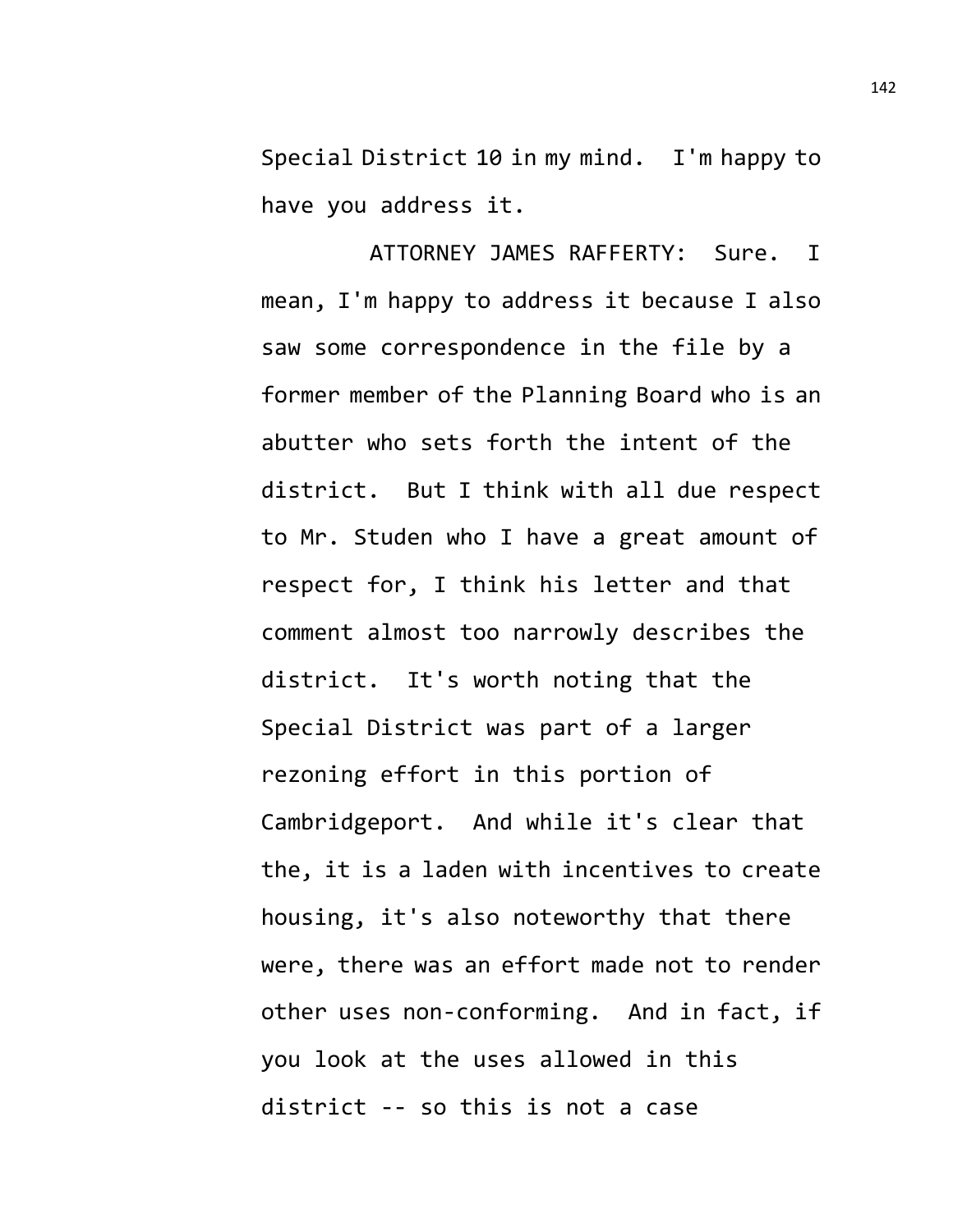where -- which happens in some cases where you change the district and the real idea is when that use goes away, we're going to convert it something else because it's non-conforming use.

There are additions, including this office technical research that is permitted in this district. The only caveat is that as long as the building hasn't previously had a residential use in it. So there was some effort in the language of the district to accommodate pre-existing commercial uses. So in this case I think this building fits into that category given its prior use. And while it is true that the -- many of the properties, the abutting property in the rear, the property across the street, are fine examples of adaptive reuse of commercial or warehouse type structures, I don't think it's quite accurate to say that allowing a retaining use to stay within the neighborhood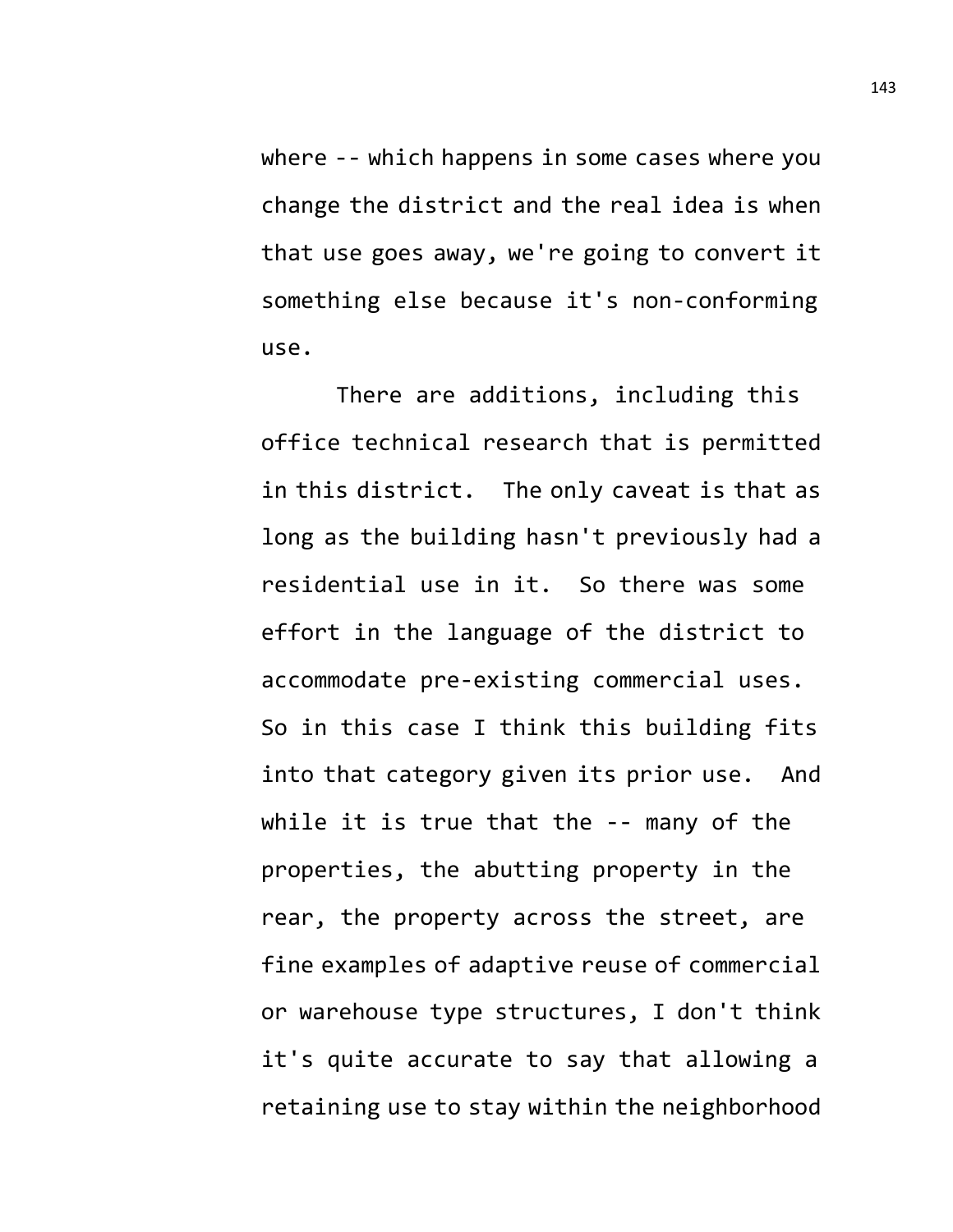represents a conflict with --

CONSTANTINE ALEXANDER: I wasn't thinking conflict. I would suggest this project, this kind of residential development furthers the purpose of the Special Permit.

CHRISTOPHER CHAN: Well, I think the only reason you're thinking it doesn't because members of the company were living there. Say we were renting those out or we were selling them, that would be furthering residential in the neighborhood. In fact, it would be bringing the two together, so trying to make them work together even in the same structure. So it's just by the fact that we're renting them to the owner of the building, it feels like it's not furthering but, in fact, we're having more people live there. More people live there than there were before.

CONSTANTINE ALEXANDER: I don't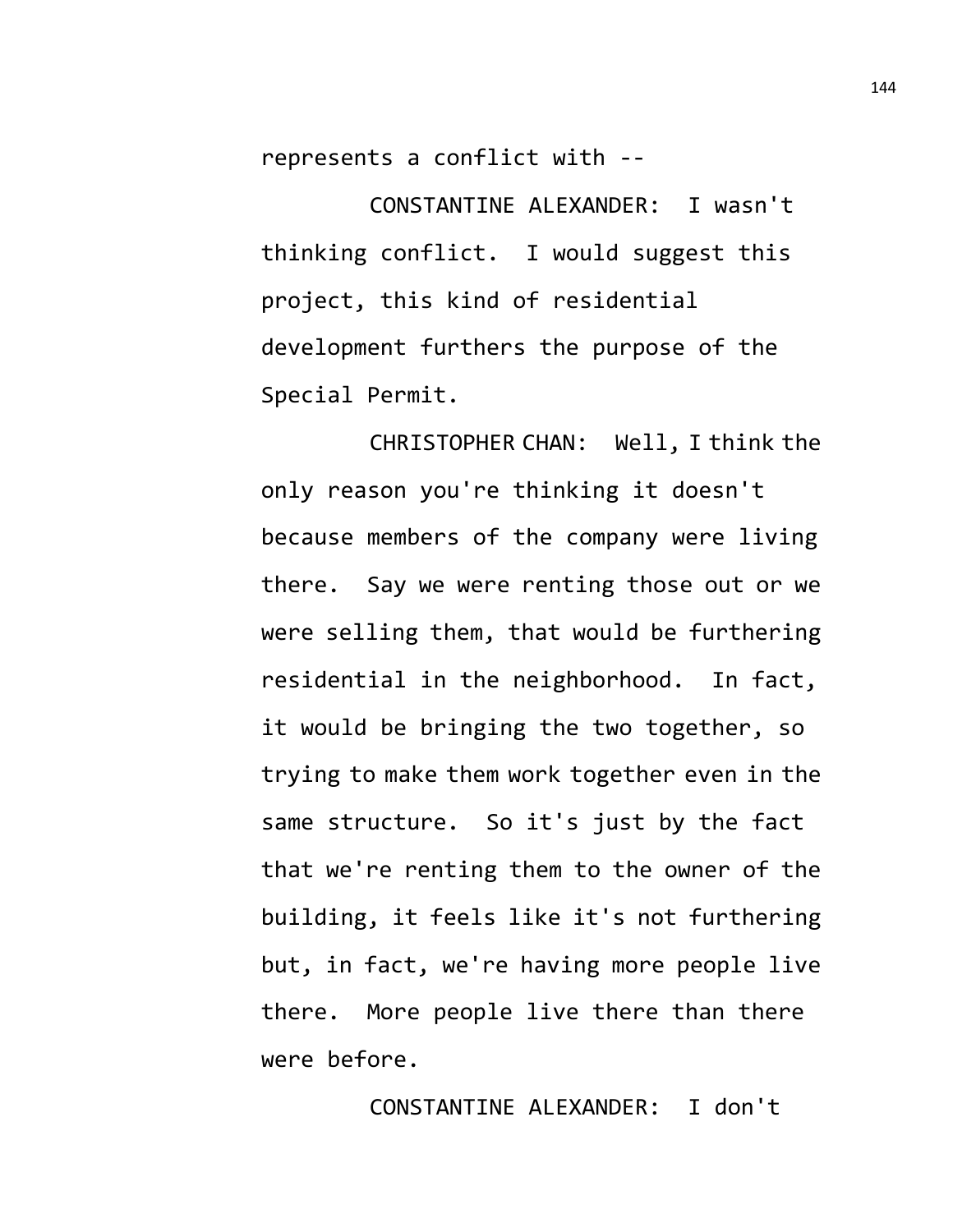want to belabor the point.

CHRISTOPHER CHAN: But, no, I think a lot of people have brought that point up, but it's very subtle the difference. You know, at some point this owner may move out and the neighborhood's left with two additional units in the neighborhood that weren't there before the project came. And the other owner could change the rest of the building to residential, too, at that point. But certainly we're adding residential to the neighborhood. It's being used at this time by members of the company. And, you know, it does -- I think Gus brought -- actually Brendan brought up the someone downtown. But you can think about it as the owner of this company is owning those apartments and letting members of the company use it, you know, several times a year and then he uses it several times of the year. So I think, you know, it's not unlike -- they're small. I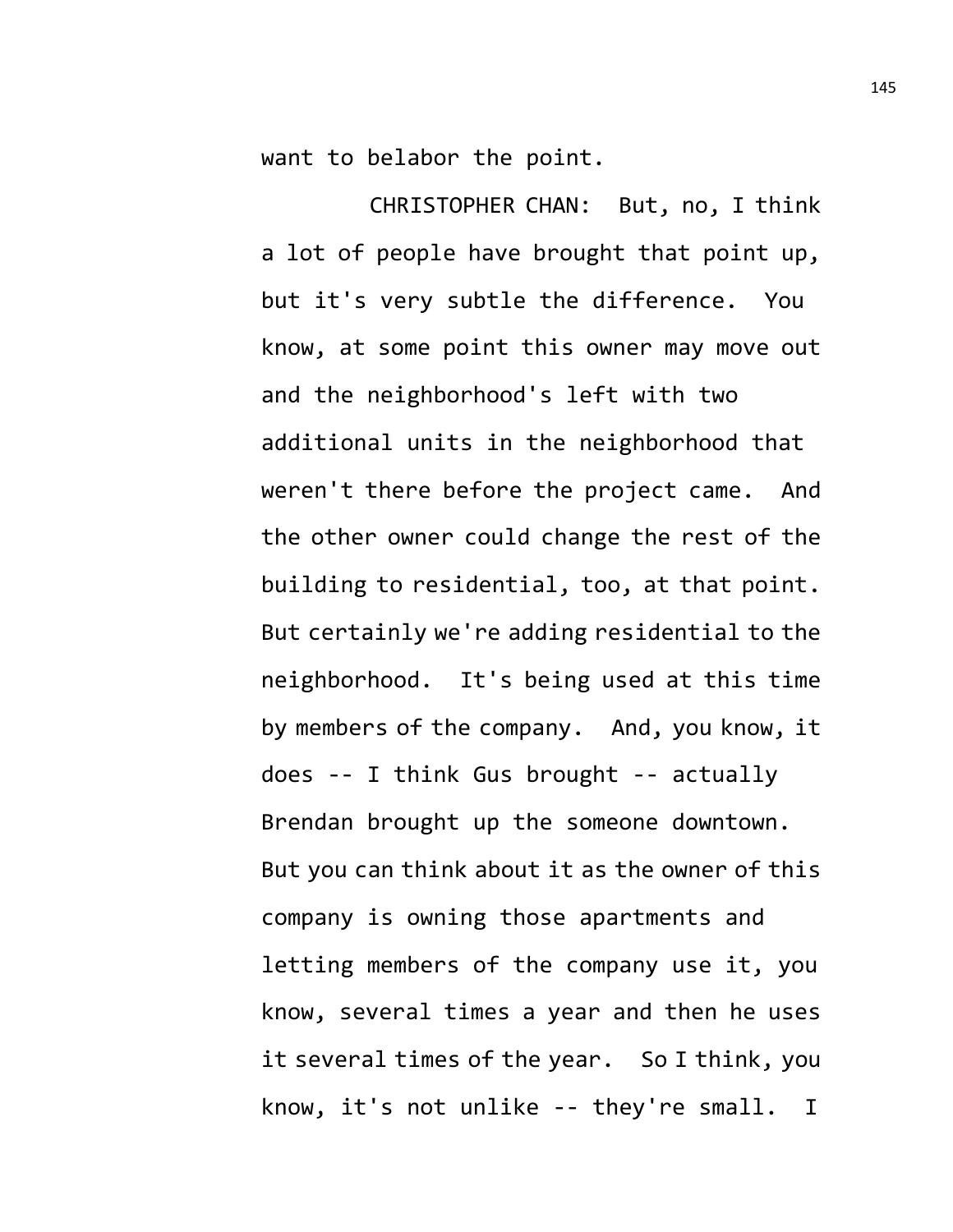think that's the main difference from the apartment, that we're talking about 300 square feet for one and 500 square feet for another. We made them as small as we could to make them realistic and still --

BRENDAN SULLIVAN: The word hotel keeps coming back to me.

SEAN O'GRADY: Can I interject for just a moment? We're going to view these as transient accommodations and more than one.

DOUGLAS MYERS: Speak up, Sean, I'm really sorry.

SEAN O'GRADY: We're going to view these as transient accommodations. I think there's a use issue here. If you occupy it for anything less than a month, we consider it a transient.

ATTORNEY JAMES RAFFERTY: Well, I don't think that's accurate. I mean, I think you're not saying that if I bought a condo and used it once a week every month --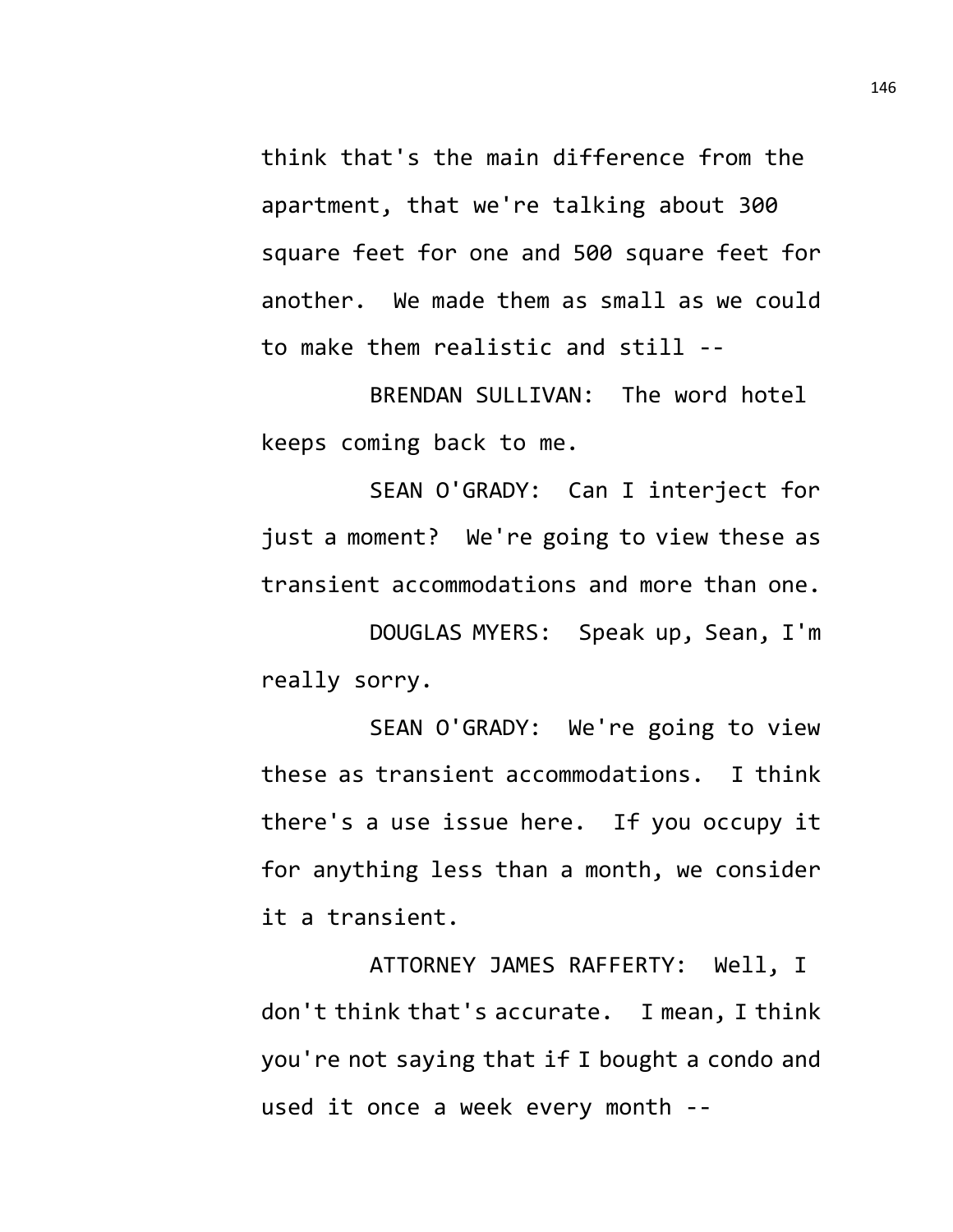SEAN O'GRADY: No, I'm saying that when your client said that he has somebody for five or ten days, then somebody's gone for five or ten days, and then somebody else comes in for five or ten days, you have a lodging house or a hotel or a motel. You have something. You have a transient accommodation.

HARALD FRITZENKOTTER: We have to discuss the point.

SEAN O'GRADY: I'm just --

HARALD FRITZENKOTTER: It's use for only for members of our company and for us, it's somehow the right combination between business and private living, not producing any more traffic. Mr. Miltenyi will be there anyhow, stay on the first floor and second floor most of the times, or maybe myself or some other guy and close after midnight those guys will move up and be there next morning at seven.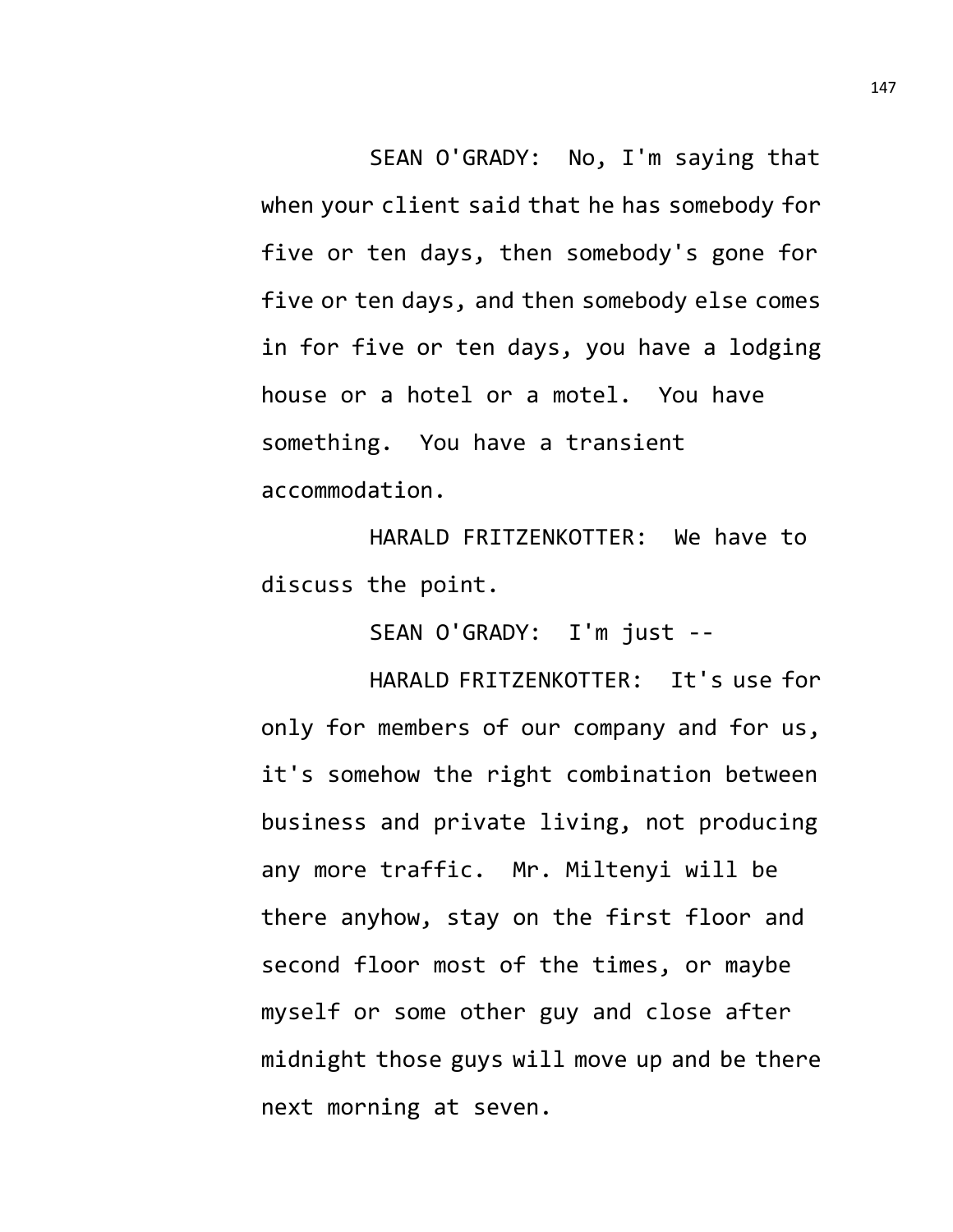ATTORNEY JAMES RAFFERTY: Well,

obviously we'll need to address that.

TIMOTHY HUGHES: If corporations are people; right?

CONSTANTINE ALEXANDER: That's what the Supreme Court said.

TIMOTHY HUGHES: And the corporation owns this, than that's like -- the person owns this, the actual people that are staying there aren't transient if they're all part of the corporation; right?

TAD HEUER: Corporations need to sleep.

TIMOTHY HUGHES: It's like family; right? You know, I don't care what we call it. I think we got to get to the place where we can define this and make sure we're talking about the right, you know, the right request. But I think It's a great idea. It's a hybrid neighborhood with a hybrid use in a hybrid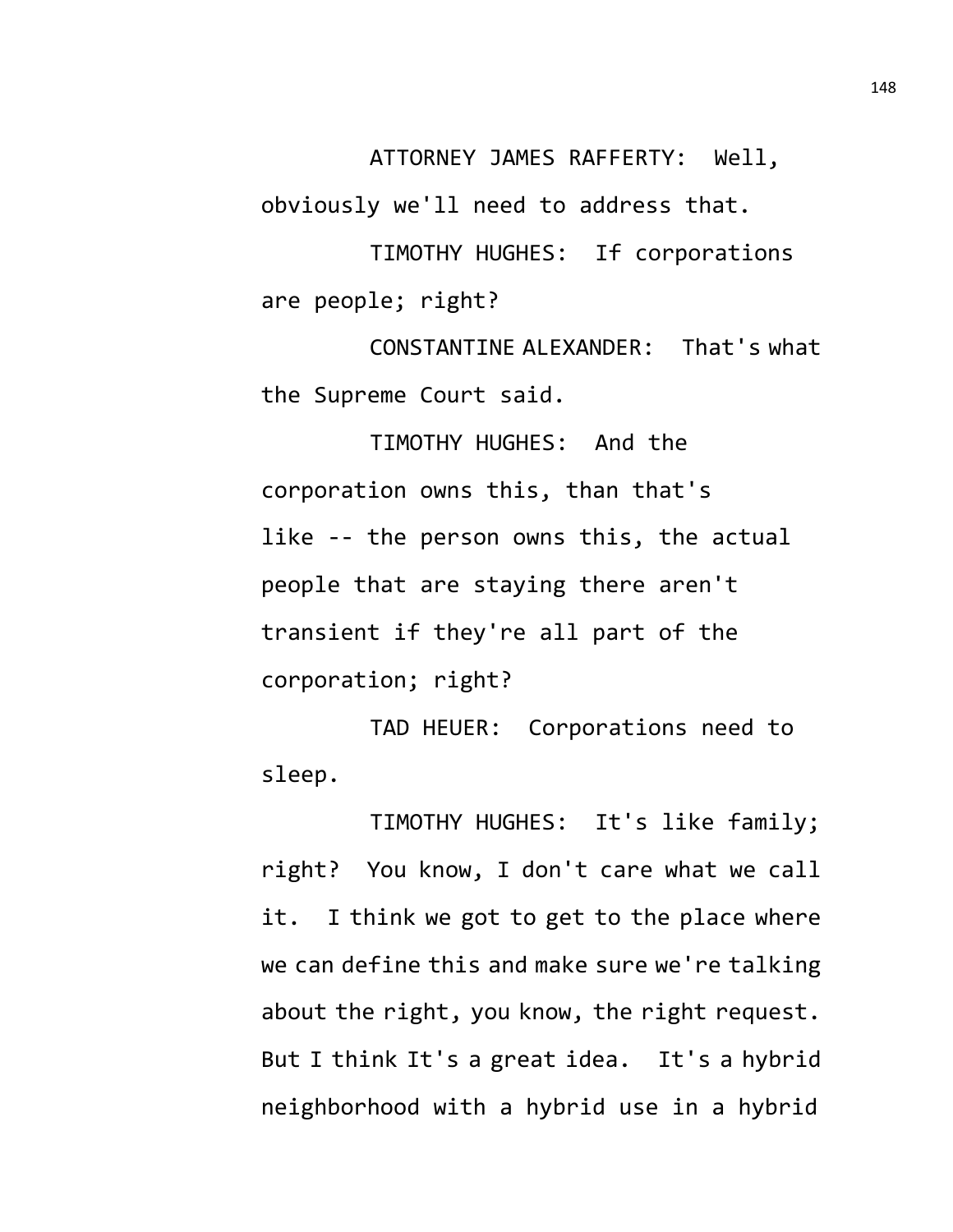neighborhood. Where better than Cambridge to try this out?

ATTORNEY JAMES RAFFERTY: So if this corporation bought a condominium unit in the adjoining building and used it in the manner in which you've described here, it would be the Department's position that they would be violating Zoning by using their condominium unit?

SEAN O'GRADY: Oh, yes.

ATTORNEY JAMES RAFFERTY: Yeah, I think we would explore --

SEAN O'GRADY: Well, otherwise they just let people come into my corporation and file them through the house, and say don't worry about it Zoning because they're in my corporation.

CONSTANTINE ALEXANDER:

Mr. Rafferty, I'm sorry, whether this is transient or transient or not, that's really not before us tonight. If we were to grant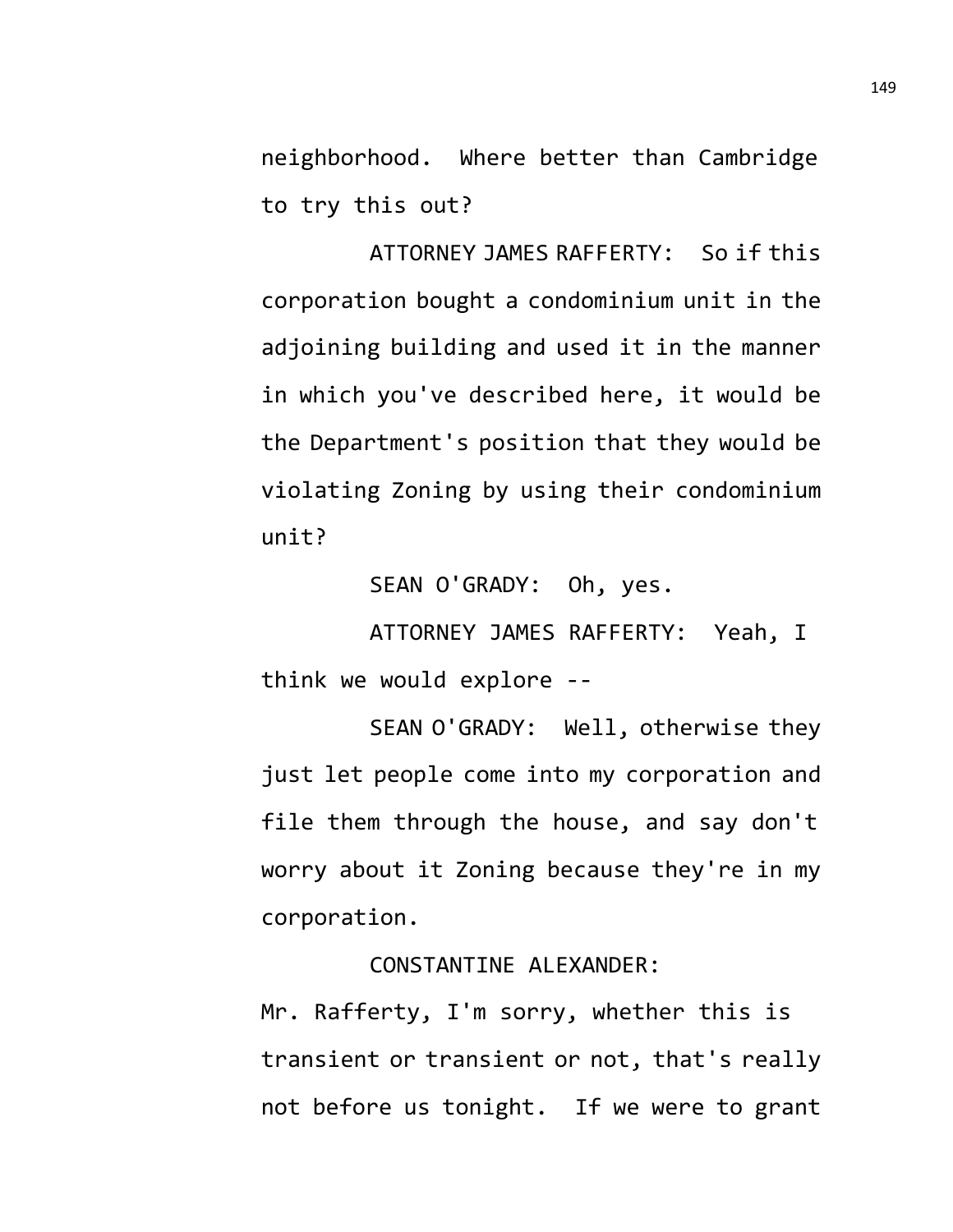relief then you might have to do further. I think we should move on to Mr. Chan's.

ATTORNEY JAMES RAFFERTY: I agree. TIMOTHY HUGHES: Well, I think, you know, if it's a question of use, doesn't that have to come part and parcel with this? If they're going to consider it transient and we grant relief to build it without a use variance.

CONSTANTINE ALEXANDER: Well, we can't grant a use variance tonight because they haven't requested it.

TIMOTHY HUGHES: I understand that. So is there any point in granting half of this if they're going to view it and they are going to need a use variance, is there any point in granting half of this and not continuing it and have them come back and grant the whole thing part and parcel or vote on the whole thing?

CONSTANTINE ALEXANDER: That's a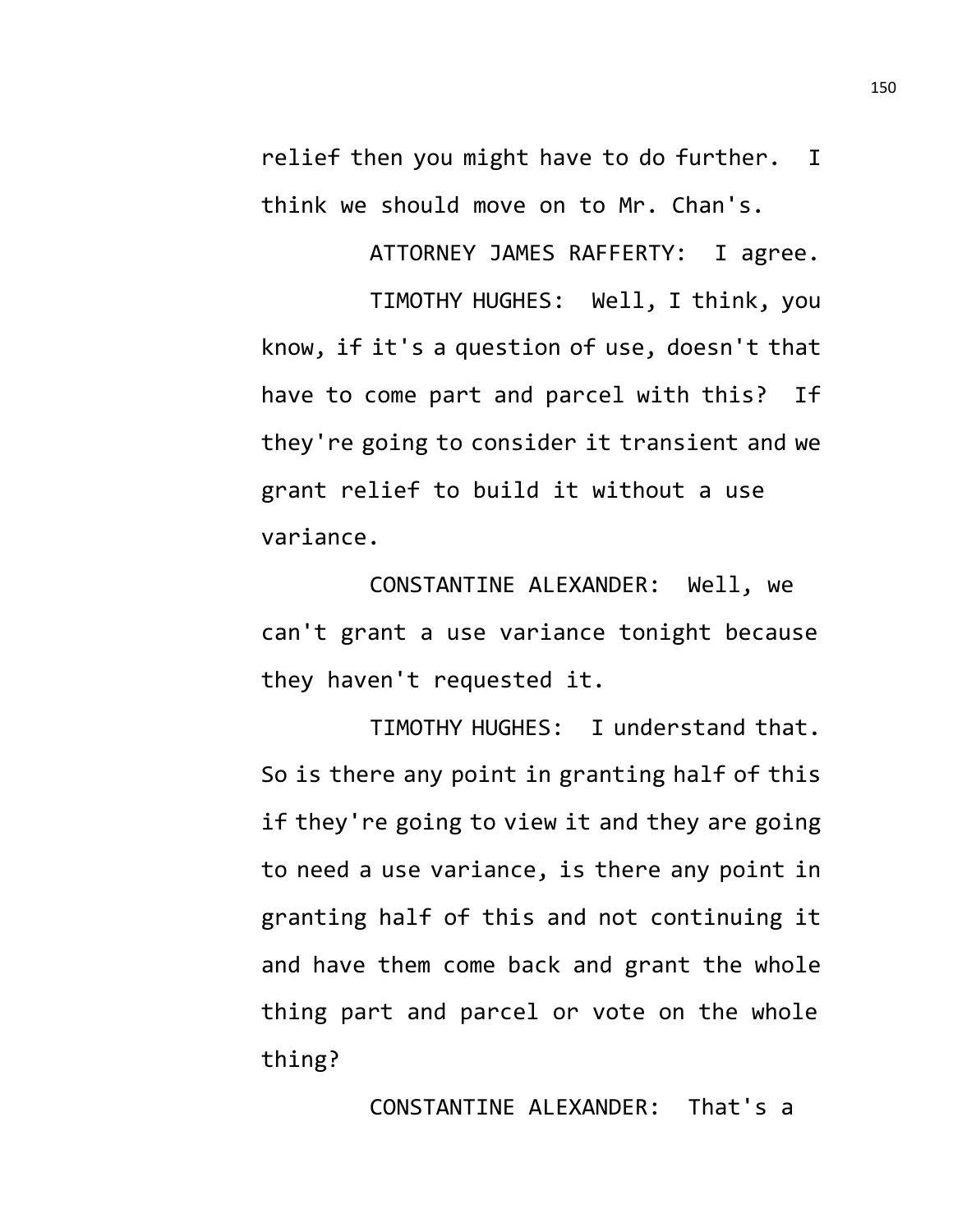fair point. My view was that we don't know for sure whether the ISD's position is going to be on this. And if we grant, if we granted relief tonight, I would, give Mr. Rafferty and his clients the opportunity to try to persuade ISD that they don't need further relief.

TIMOTHY HUGHES: That they don't need further relief.

CONSTANTINE ALEXANDER: Yes, that's the only purpose. But the alternative is what you're suggesting. We just stop tonight and come back another night on the issue.

For me, I think the idea in doing it in two steps if we are going to do it in two steps is the way to go. Let's find out if we can allow them to do what they want to do from a dimensional point of view. Then later on we'll see whether you have a use issue. If you do, you'll come back for the second one.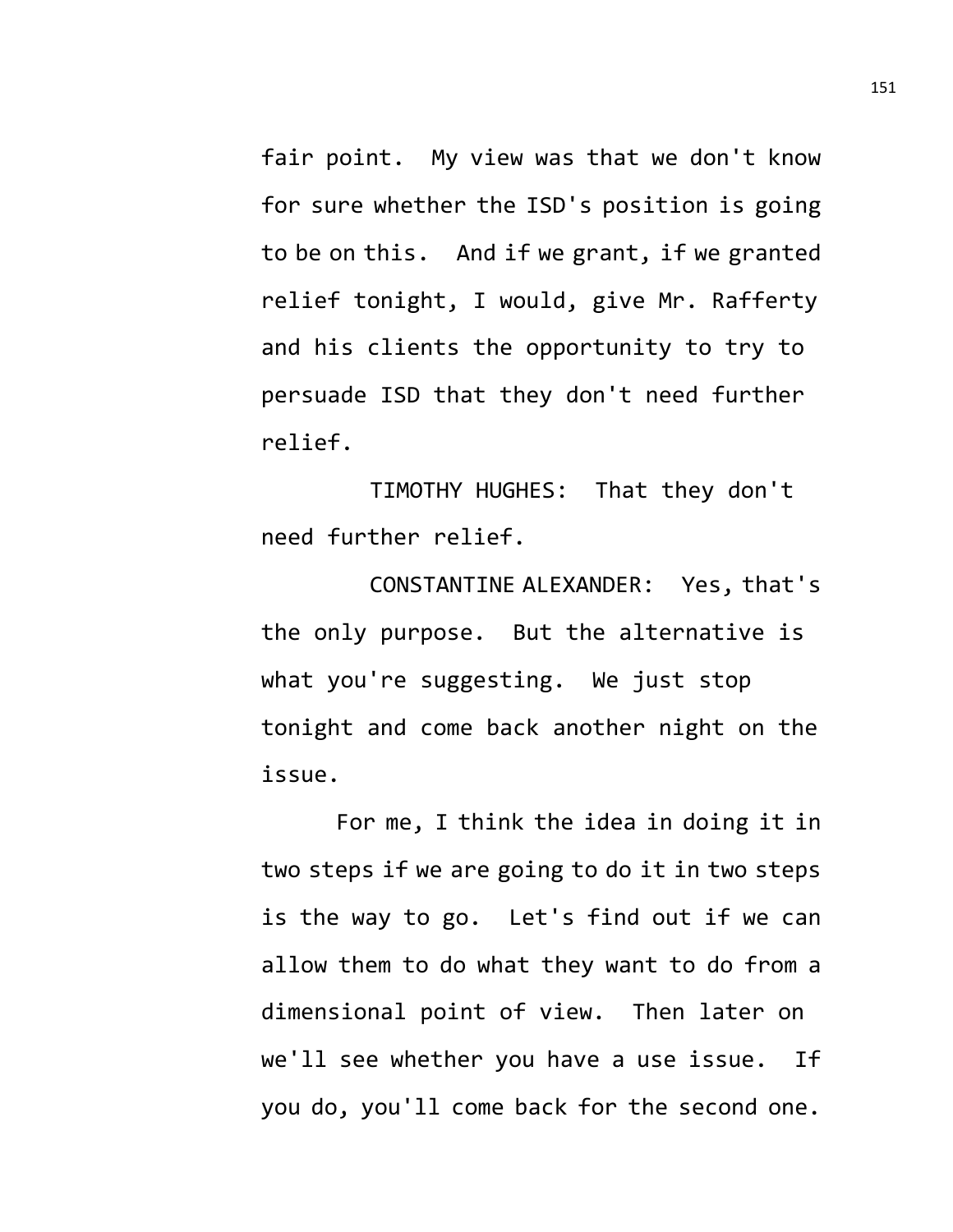We all know about it tonight. It's not like the two salamis, salamiing us. The issues are all on the table tonight. But I think we should go ahead and this is just my view, it's up to you, Mr. Chairman, to go ahead with the issues tonight.

BRENDAN SULLIVAN: Tad, what is your input?

TAD HEUER: Why is everyone looking at me?

TIMOTHY HUGHES: Tad was speechless.

TAD HEUER: I have an entirely separate question.

ATTORNEY JAMES RAFFERTY: But I only say to Mr. Alexander's point if an applicants files an applicant files for relief and obtains relief and then later realizes that he doesn't have -- she doesn't have all the relief needed as a result of analysis by the Department, then they have to either remedy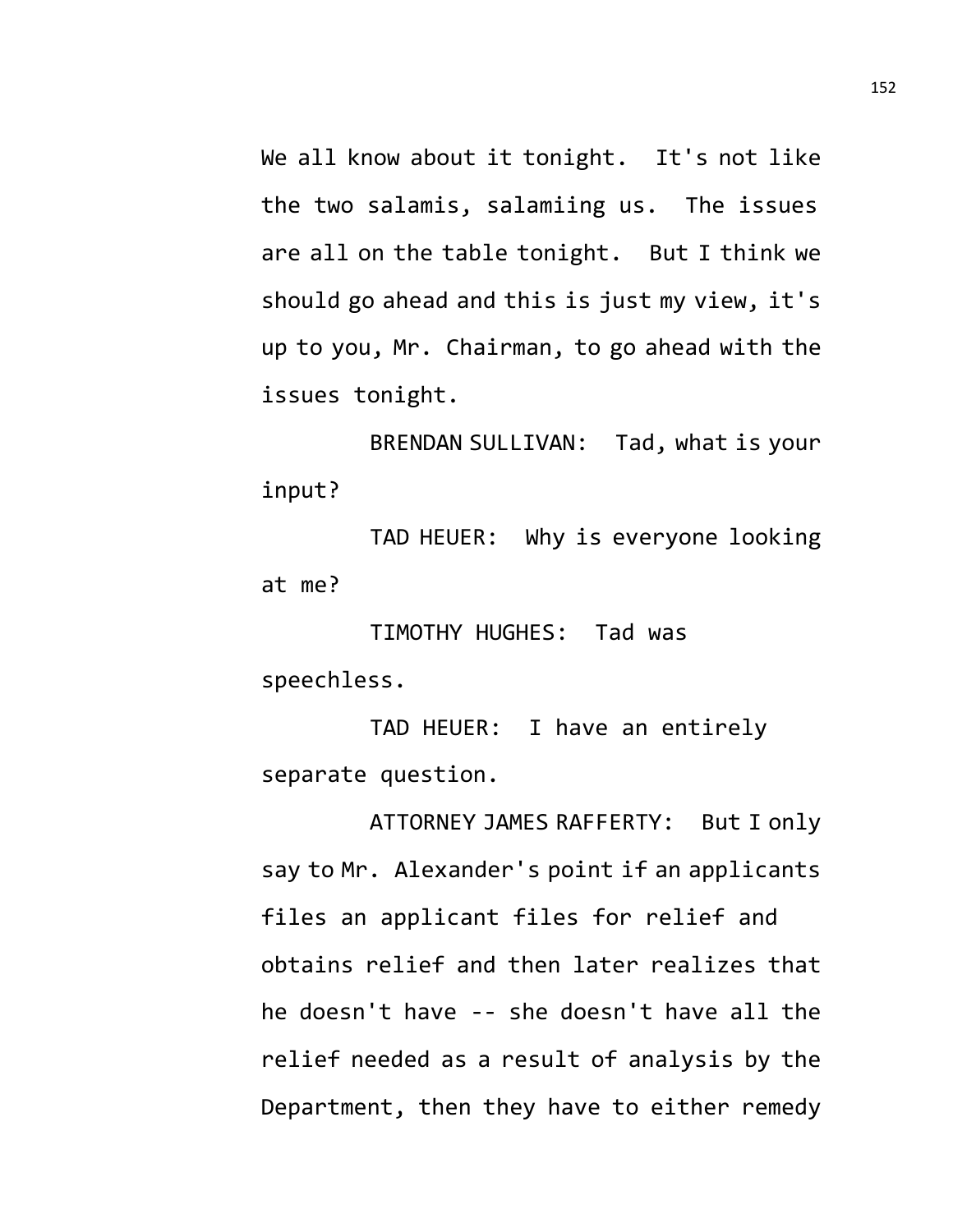that or come back.

BRENDAN SULLIVAN: I guess what I'm wrestling with if we were to grant relief for these two apartments, is there a condition on those two apartments, No. 1, or do we just grant it as per the applicant?

And then testimony has shown that the use of these apartments differs from what the application is for. In other words, what type of relief are we going to -- if we were to grant, what type of relief?

CONSTANTINE ALEXANDER: We're going to grant a Variance and it would run with the building.

BRENDAN SULLIVAN: But two apartments?

ATTORNEY JAMES RAFFERTY: But essentially we're asking for dimensional relief. We haven't addressed the use question. I'm not familiar with the provision that suggests 30 days as a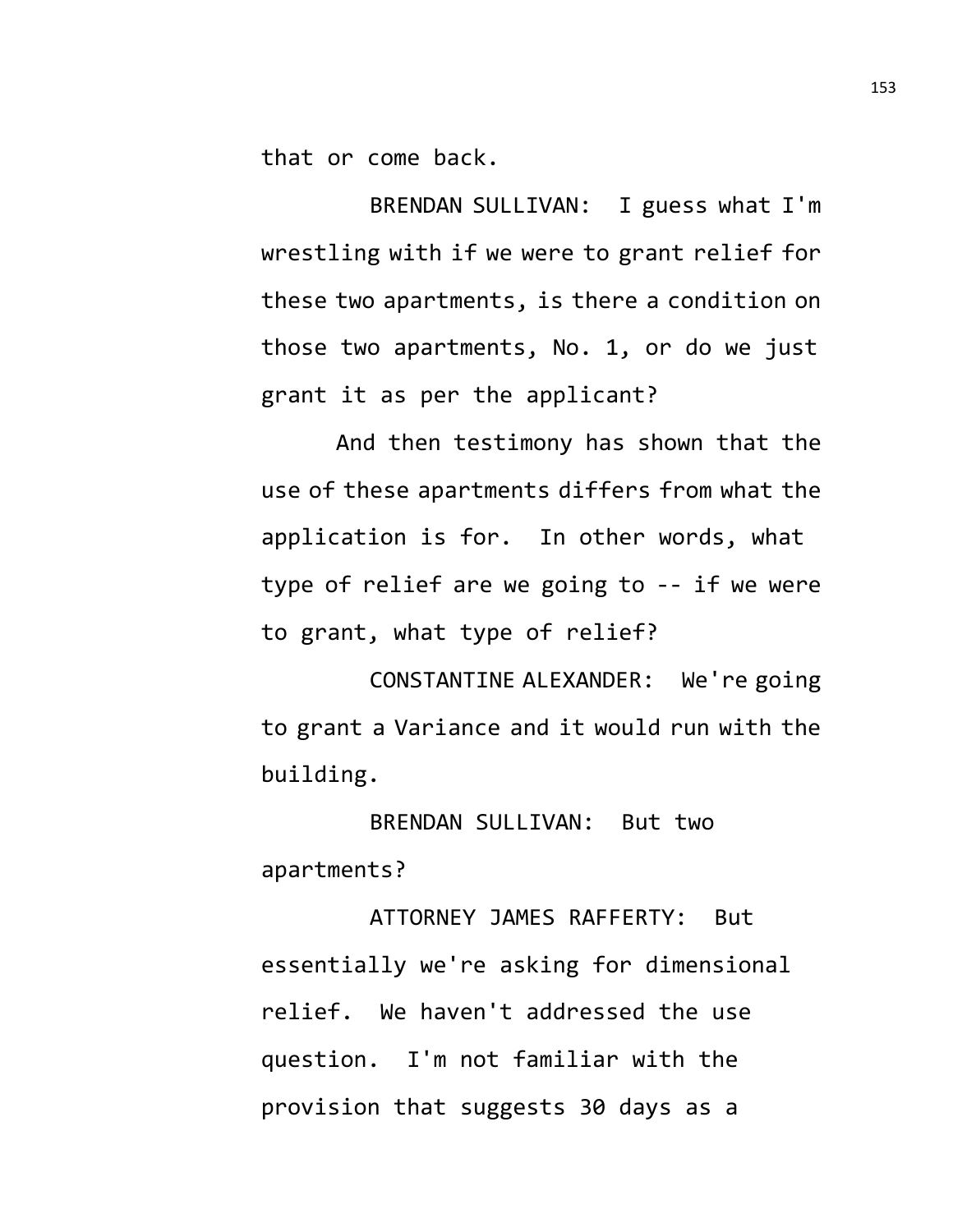relevance in determining -- I don't know if the determination was then made by the owner that only he would use the apartment, whether

that would change the view of ISD as to whether or not he has to be here more than 30 days, or is it just that he can't allow others to be here for more than -- I think it would require a lengthy analysis and inquiry as to does one get a hotel license from the License Commission to operate this? I don't think so.

## BRENDAN SULLIVAN: It's administrative.

CONSTANTINE ALEXANDER: Plus it's a moot issue if we don't grant you relief.

BRENDAN SULLIVAN: Let's plow along and see which road we go down I guess and then  $we'll --$ 

TAD HEUER: So I have a question that goes back about 15 minutes. I take the point about -- I take your point, Mr. Rafferty, is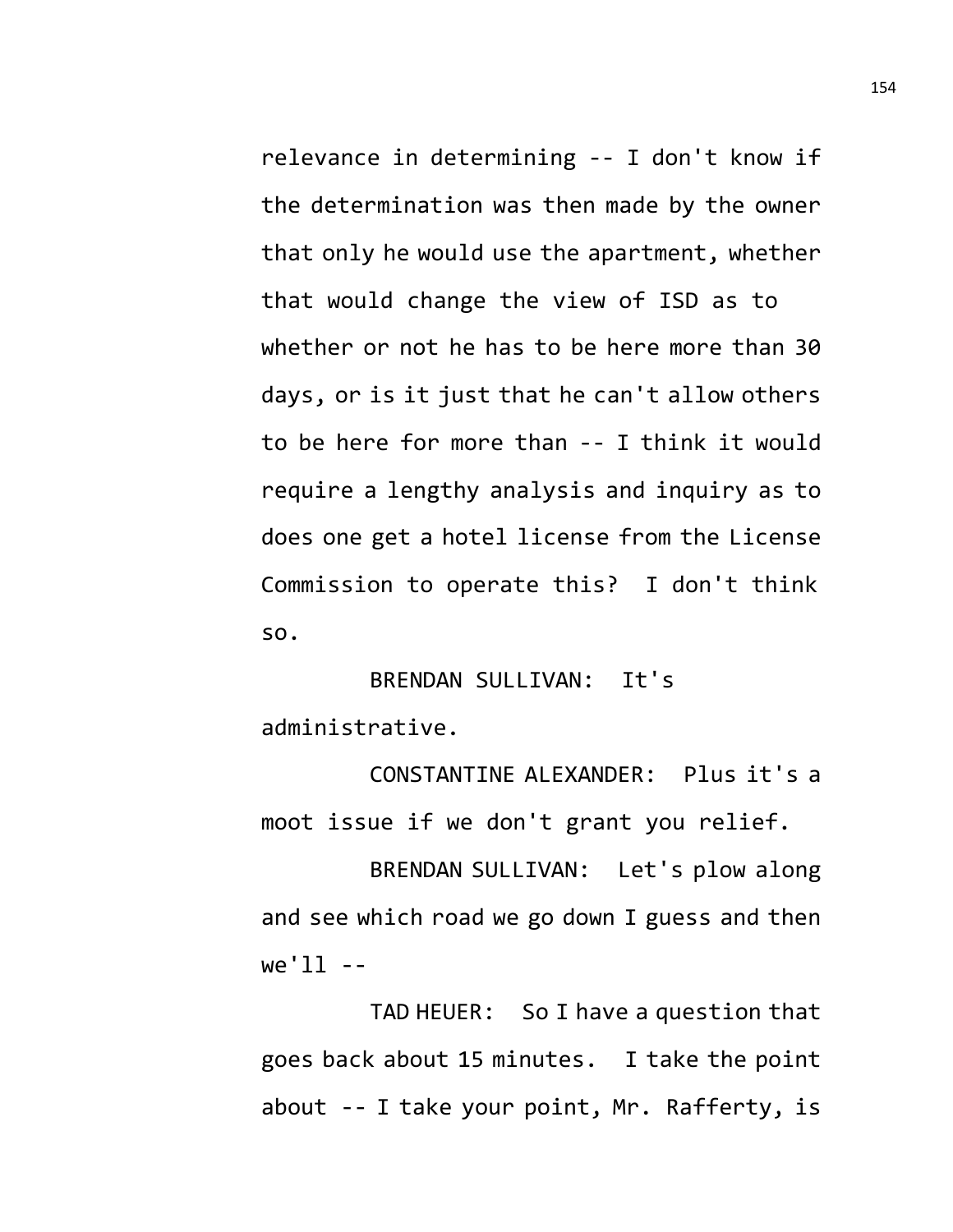that if the city meant to preclude -- this is on the issue of commercial and residential in the same district. If the city meant to preclude commercial use, they simply would have zoned this Res C-3 which is the governing standard under the special district, and they said you get to use anything you want that's residential otherwise we've got to come back to commercial uses per a Variance because we want to get rid of those commercial uses in the district. And they didn't, that's why they made a Special District rather than just a straight Res C-3; is that fair?

ATTORNEY JAMES RAFFERTY: Yes.

TAD HEUER: So my question somewhat goes to Mr. Alexander's point, and was also raised by Chris, that you have right now a commercial building that as we've seen you can do adaptive reuse in this neighborhood across the street. You know, this building could be an adaptable use into loft-style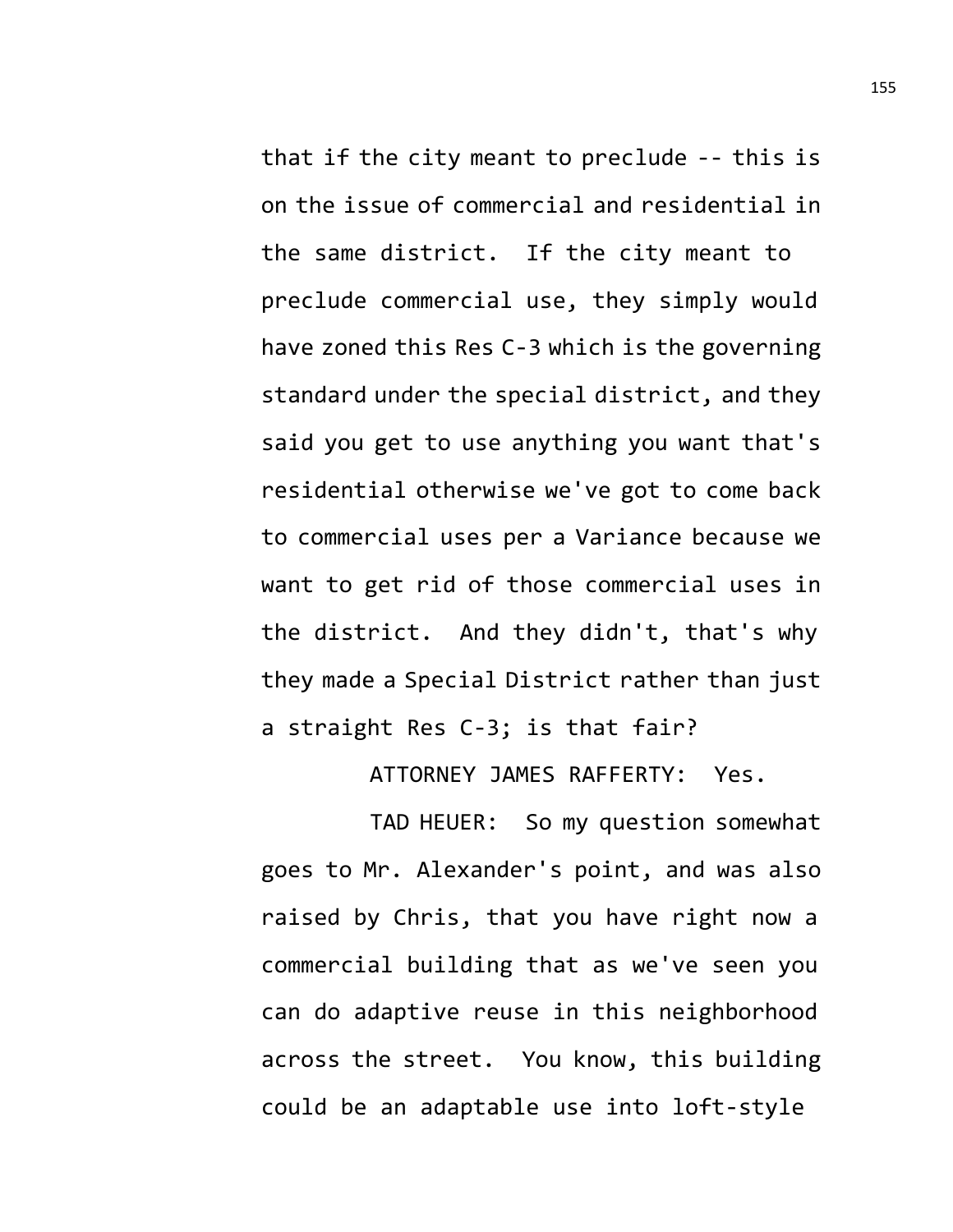apartments with huge oversized windows, what have you.

When Mr. Chan mentioned that certainly a subsequent owner could come in if we granted relief tonight, and we have two units on the roof they say, fine, it was a commercial building but I'd like to convert to residential, you would then have the benefit of the converted residential units which seems to be where Special District 10 is going. It's pushing for more residents, not pushing for more commercial. If you had done that first and you had said we've converted building, we've come in, we'd like to put two more units on the roof, would our analysis change at all? Because my mind is we would at least view it differently. Maybe the relief wouldn't be. So my question is we have a commercial use now, we're going to add two units. We say that seems to make sense as mixed use. If you come in and say we're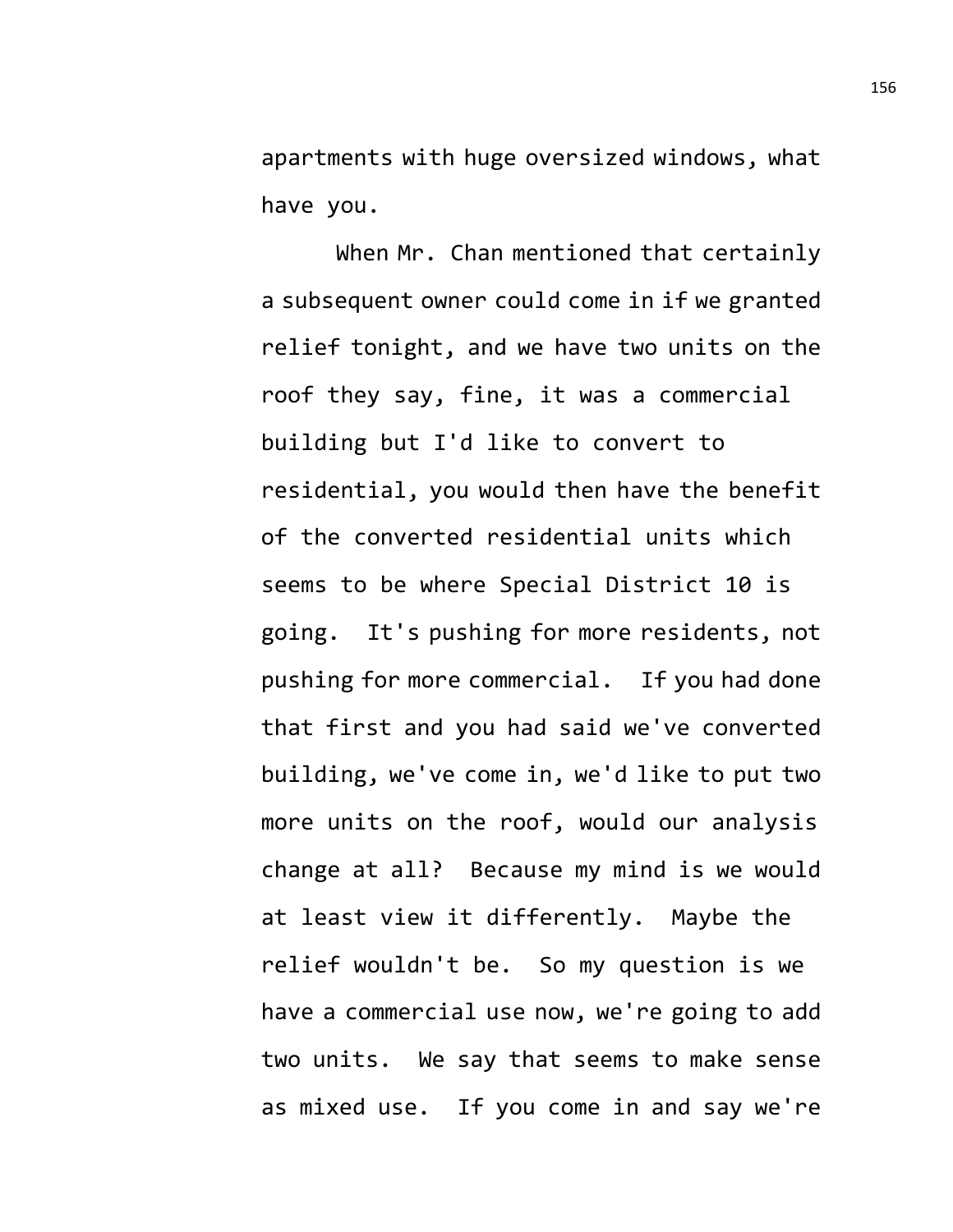going to convert the building for a commercial to residential and we'd like to put two units on the roof, wouldn't we say that's kind of odd? I mean, do you see where I'm going?

ATTORNEY JAMES RAFFERTY: No.

CONSTANTINE ALEXANDER: I'm sorry, since you don't know where he's going --

ATTORNEY JAMES RAFFERTY: I'm not being flip. I'm lost.

CONSTANTINE ALEXANDER: I think we're going off track. I mean, the issue before us is whether it's going to be an apartment or more manufacturing space should we allow this -- one of the issues -- should we allow the structure to go as high as 36 and a half square feet? Which is the thing. Let's deal with that issue. That's the issue. And you have to deal -- you haven't dealt with yet, but I assume you will, is why you have -- you're justified to get a Variance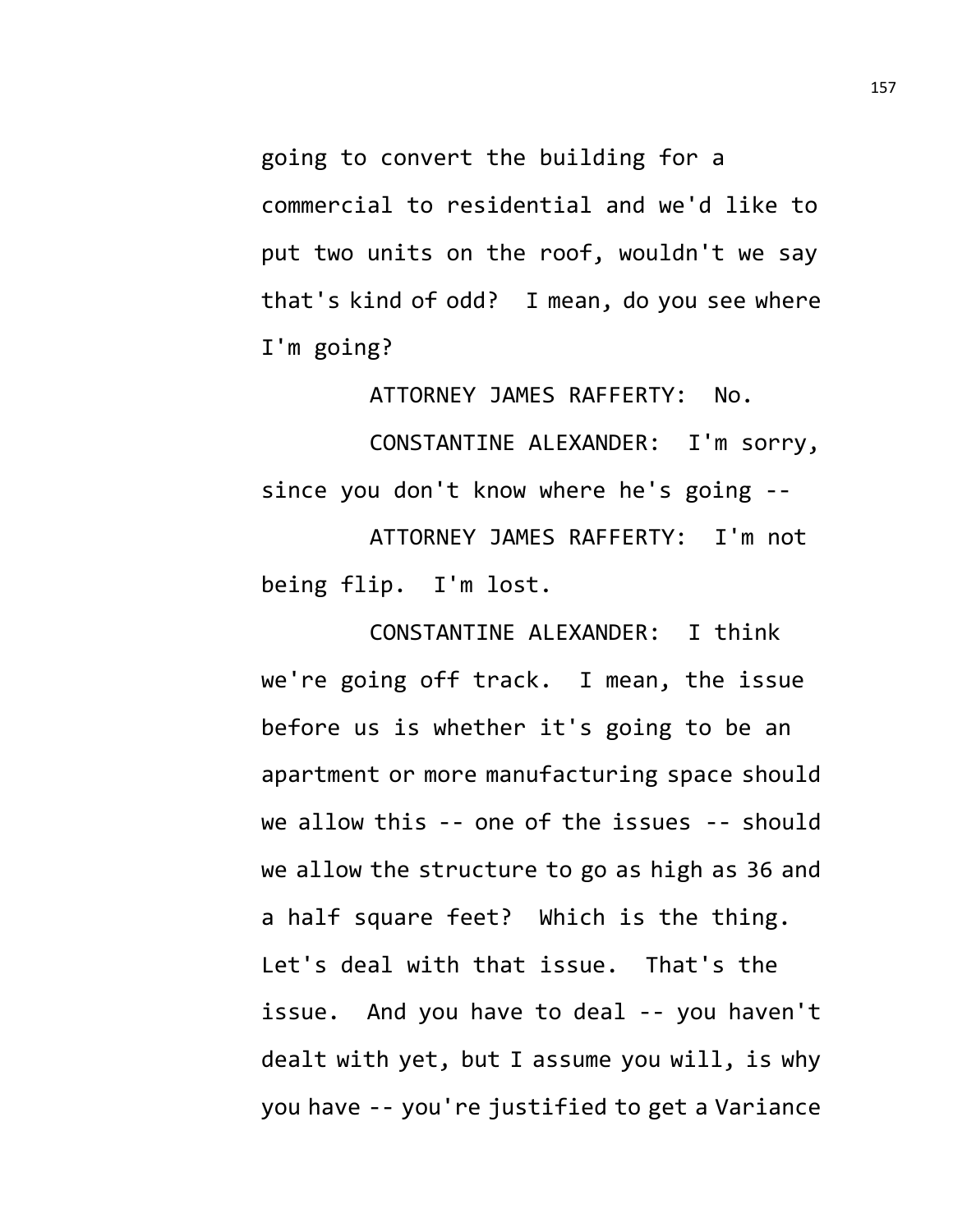to go from the 36 and a half feet,

recognizing, one, that height variances, as I'm sure you know, are very rarely granted by this Board.

And two, what is the hardship and what are the special circumstances that would justify allowing the structure to go as high as 36 and a half feet. That's what we need to hear it seems to me. That's the main issue to me before us. Anyway, that's what I would like to say.

ATTORNEY JAMES RAFFERTY: No, I find myself in agreement but I think what I'm --

TAD HEUER: My question is if you can convert the existing commercial building into fixed units, we would say go ahead and you might need a Variance to do the conversion.

ATTORNEY JAMES RAFFERTY: And maybe we could use the 5.26 Special Permit.

TAD HEUER: Right. But you need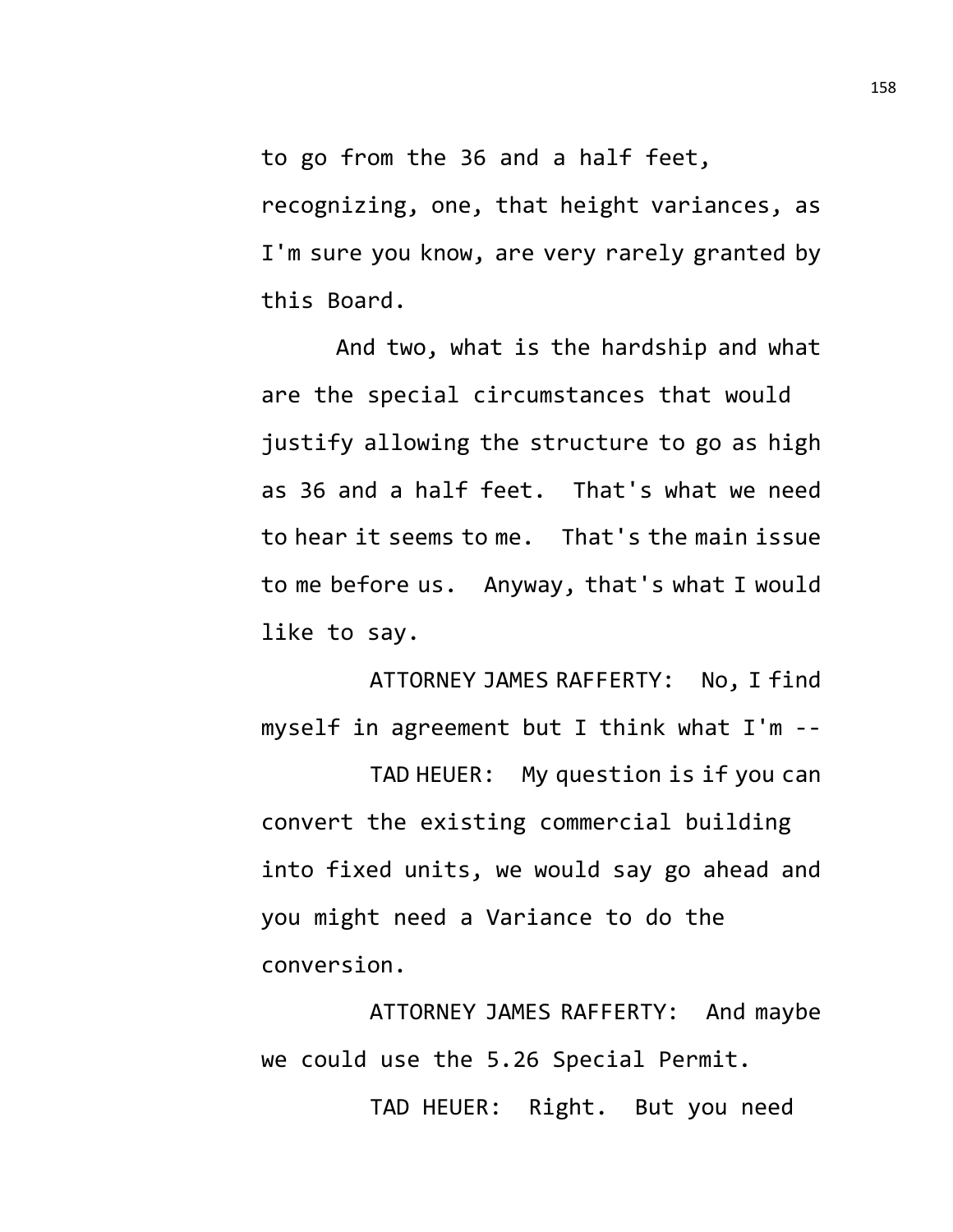some relief I think to do a conversion just -- well, maybe you wouldn't. Let's say for the sake of argument say you did. I'm not sure that we would say yes, and two more units on the roof makes sense. I think the argument here is that it's a nice combined commercial slash residential, you know, mixed use, single owner situation which makes it somehow unique, my question is given that the commercial space underneath the existing brick building is somewhat fungible, it sounds like it's attractive when it's commercial plus the two residential, I'm not sure we would find it, you know, be inclined to find it as attractive or have it on the table if we were converting and adding some more space on the top.

ATTORNEY JAMES RAFFERTY: Well, that might be the case, but that isn't what we have tonight. And I think what we should, with all due respect maybe let Mr. Chan do it,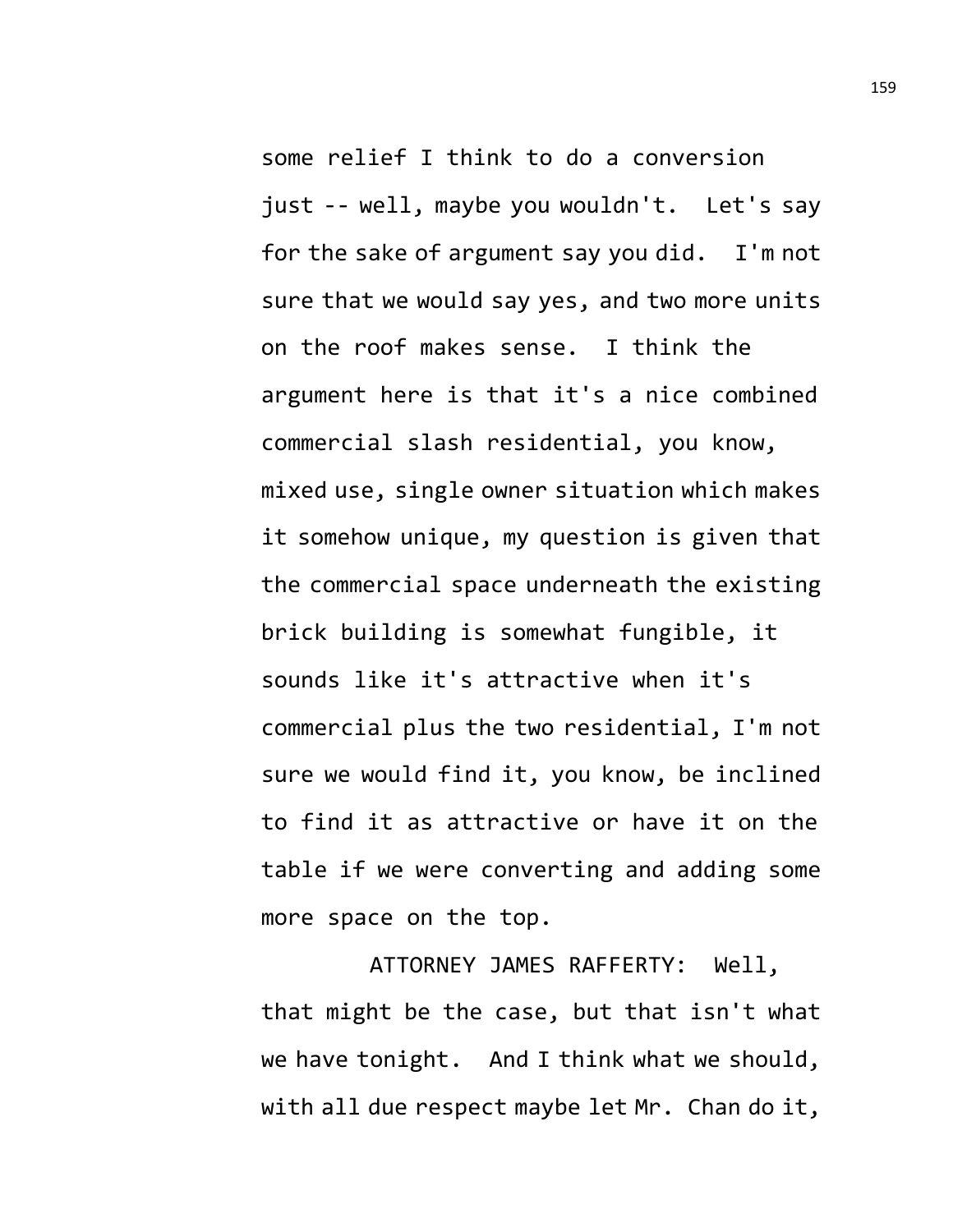and then we would present evidence related to the burden before us and which is related to dimensional. I would say that for purposes of the application, we are treating these two spaces as residential dwelling units. If we need to work out with Inspectional Services as to what limitations exist on dwelling units that aren't occupied full time, then we will do that. If we can't reach an accommodation, then we'll come back here for relief. But, yes, I think it's clearly, it's -- but we want to be clear admittedly, it's not too unrelated because we did actually discuss about if we simply said we want to put two apartments up there and get rental income, we thought well that wouldn't really, that didn't feel -- so there is something unique about the building. And the only exception I would take slightly with Mr. Alexander is I think the fact that it is residential does distinguish it from the mere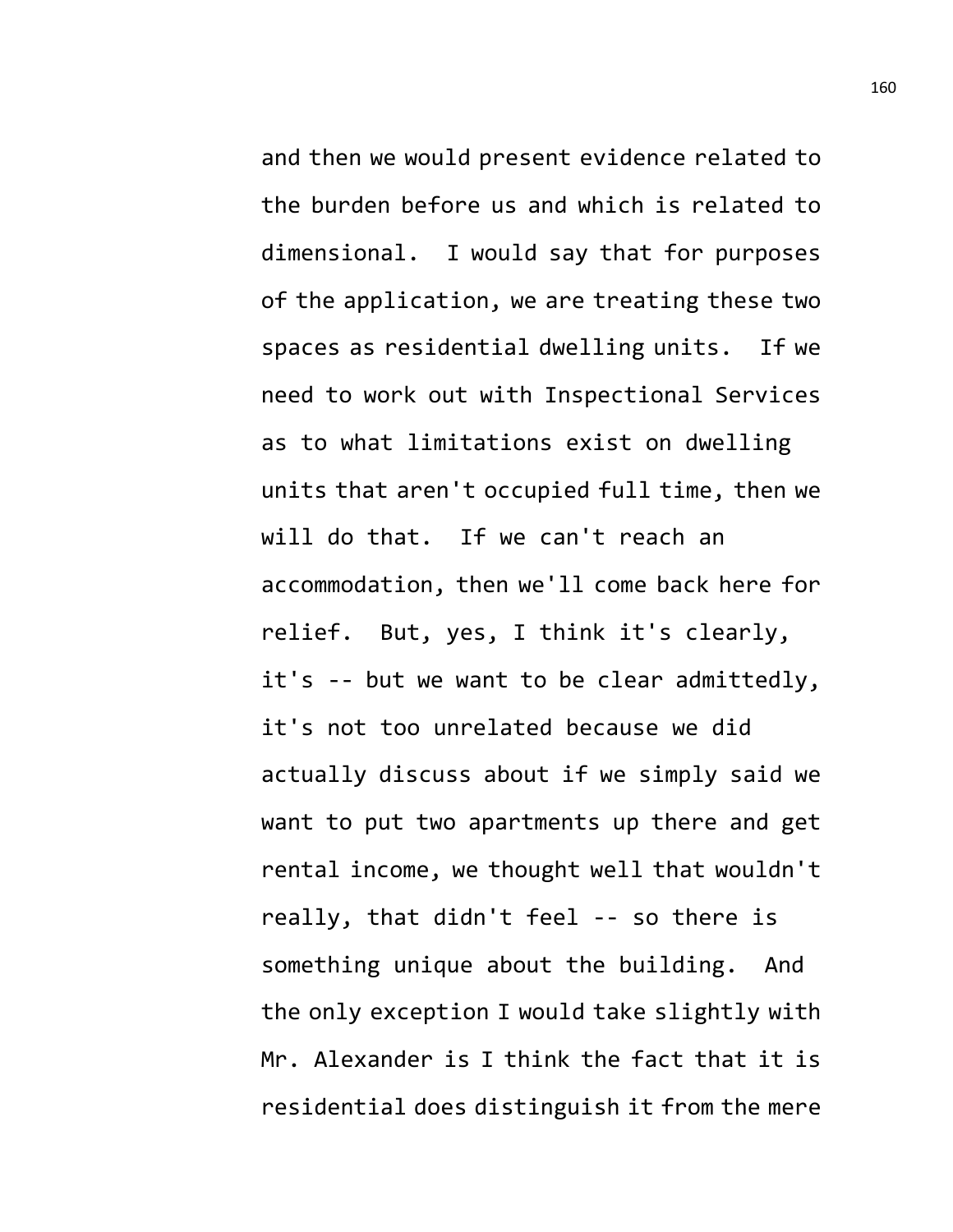fact if we were simply -- in fact, I'm pretty certain we wouldn't be here if it's just about getting a little bit more office GFA on the building.

TIMOTHY HUGHES: Go ahead, you can go, but I have to clarify something after you're done.

CONSTANTINE ALEXANDER: If someone had a residential structure, single-family house and they're 35 square feet now, and they wanted to put another foot and a half up so they can add a third floor, that's the issue before us tonight.

ATTORNEY JAMES RAFFERTY: I agree completely.

CONSTANTINE ALEXANDER: Let's deal with it. I'm sorry. But you've got to persuade why doing that meets the requirements for a Variance.

TIMOTHY HUGHES: And I want to pick up on what his question draws on and what Tad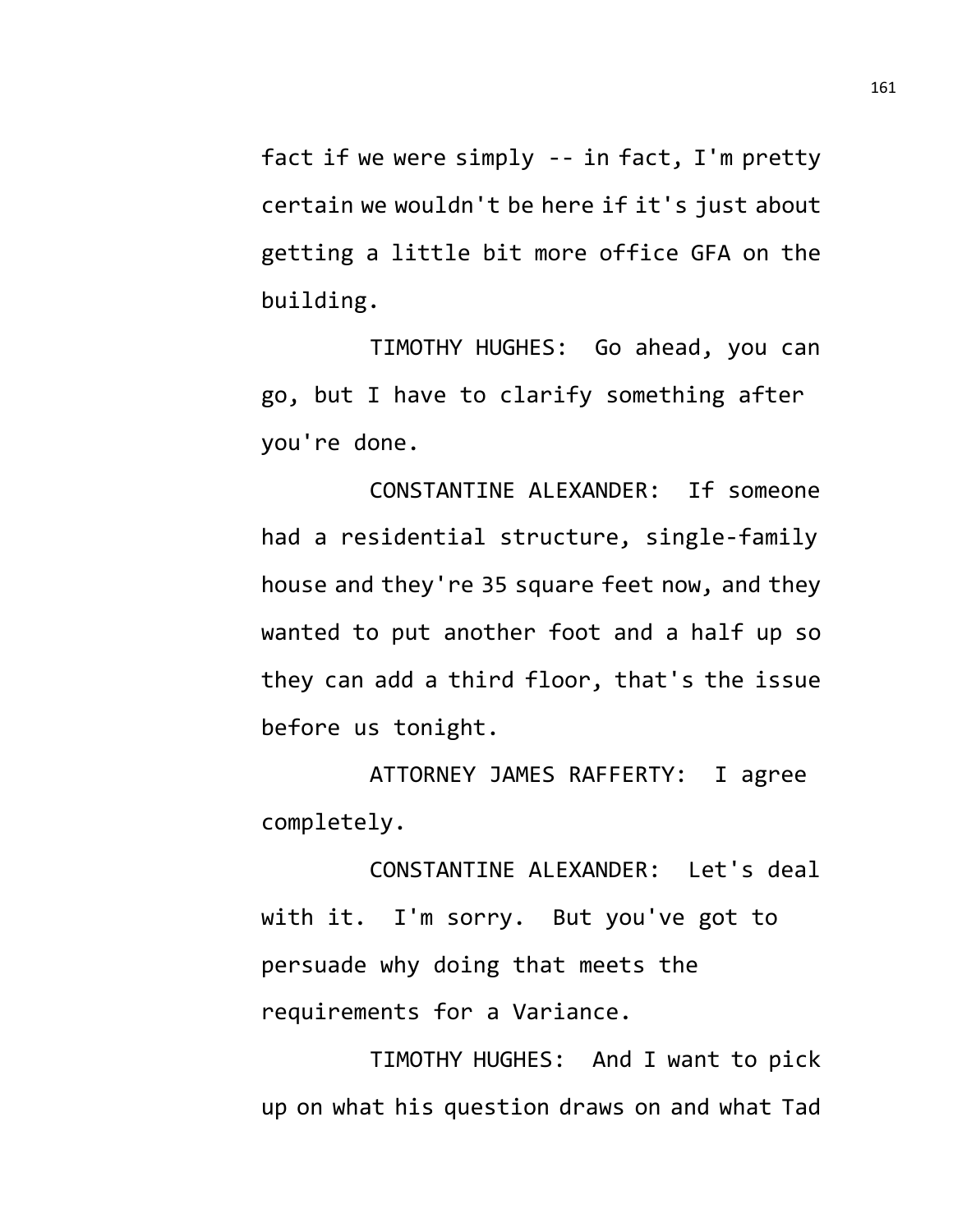said that, you know, if you had -- if the building was converted to residential, we probably wouldn't frown on it going to 36 and half feet and adding those two on top. My question is is there any way you can carve a residential piece out of the building as it exists now? Or was that plan put forward? Was it kicked around?

ATTORNEY JAMES RAFFERTY: Well, we looked at that. And I think and I'll let Mr. Chan speak to that.

I'll tell you one of the things that occupy our thinking on that was the comparable size of rooftop mechanical equipment that could be on this building or might be in terms of its footprint, and its height in the context of this proposal. Now we do recognize of course that there are height exceptions to mechanical equipment and  $-$ 

CONSTANTINE ALEXANDER: Well,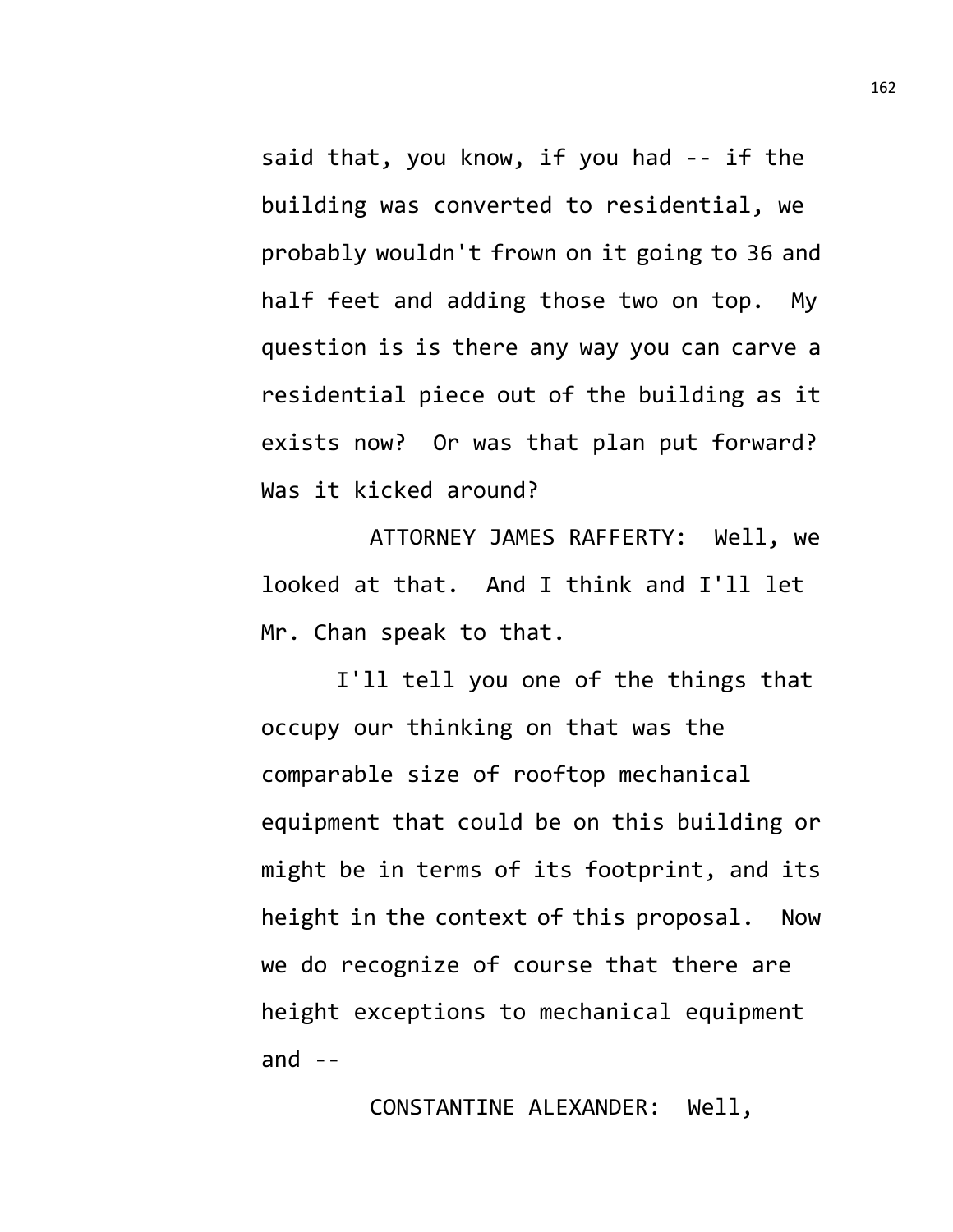beyond that it doesn't justify the substantial hardship just because you can do this.

ATTORNEY JAMES RAFFERTY: I'm trying to build to that point. You've asked me to make the case.

CONSTANTINE ALEXANDER: All right, I'm sorry I shouldn't interrupt. What's the hardship?

ATTORNEY JAMES RAFFERTY: That's why we brought Mr. Chan.

CHRISTOPHER CHAN: Passing the hard stuff on to me.

So as Mr. Rafferty has mentioned, it's an existing building. One thing I want to note about the height is that there are several two-story industrial buildings nearby. Two of them you already spoke about. One is across the street which is this one over here. It's got a third floor attic. The one is the one immediately behind us which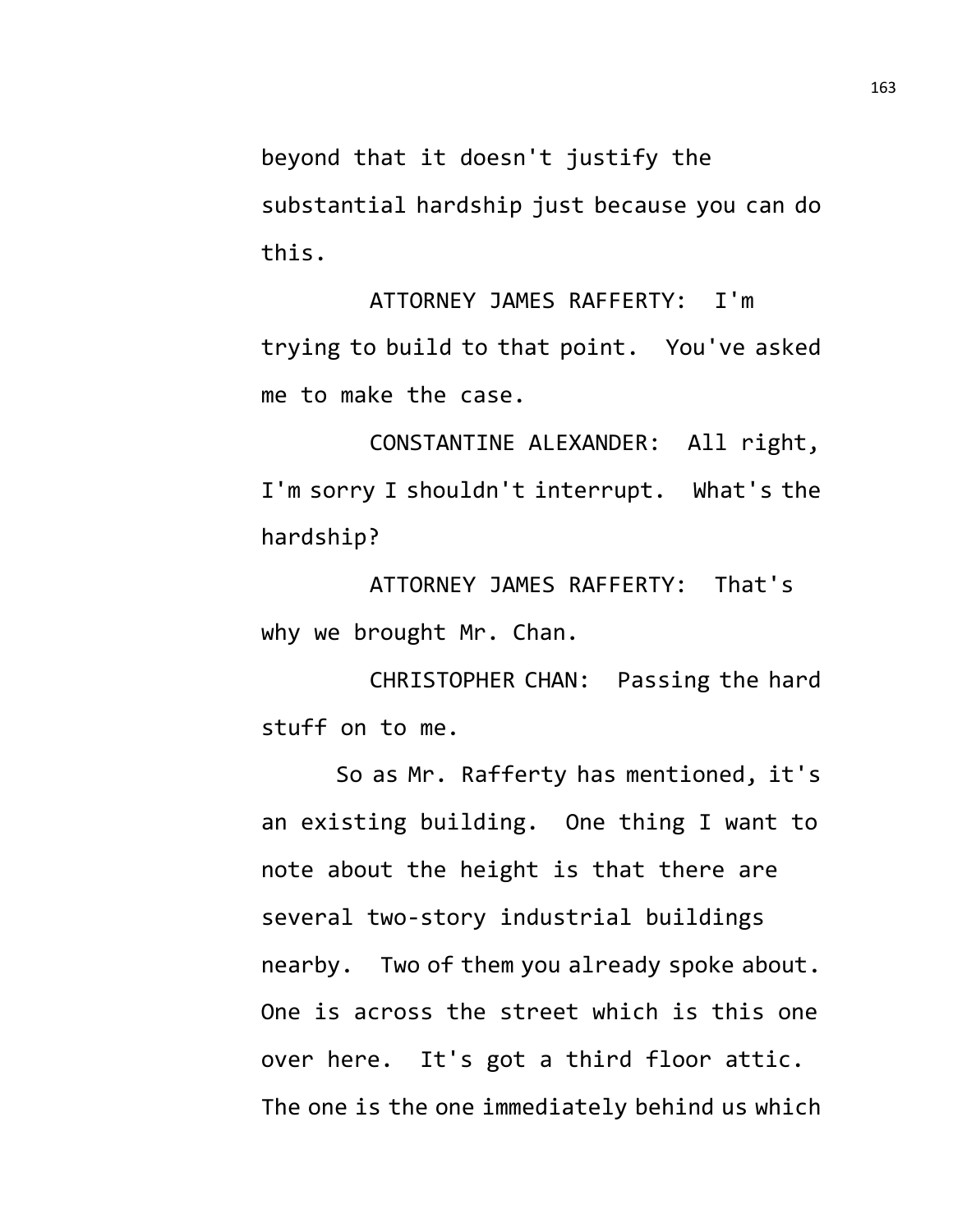is actually back here, also added a third floor residential units asked for Variances, got Variances. Those two have lower floor to floor heights than we do.

We were actually if we --

DOUGLAS MYERS: What are the heights of those buildings?

CHRISTOPHER CHAN: I know the one in back is exactly 35. They built to the limit. I don't know exactly what -- Jim may know that one. That one might be also exact.

DOUGLAS MYERS: Are you prepared to say it exceeds 35 feet?

ATTORNEY JAMES RAFFERTY: No.

CHRISTOPHER CHAN: No, no. Jim was the lawyer for that. Unless they didn't build it right. I don't believe that.

ATTORNEY JAMES RAFFERTY: That doesn't have height relief.

DOUGLAS MYERS: Your comment did not exclude the possibility that those were --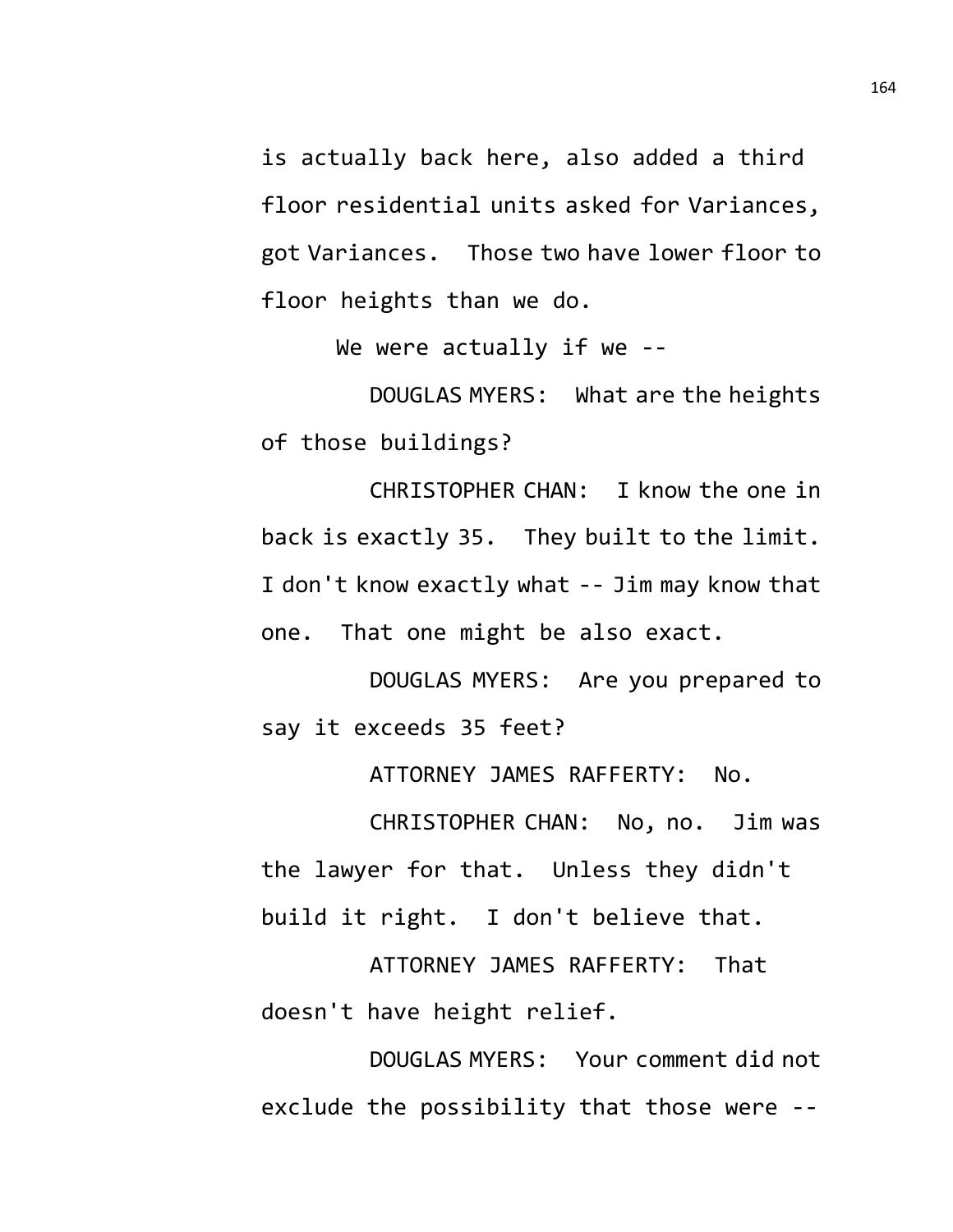CHRISTOPHER CHAN: No, no, what I was saying is that there other two-story buildings that I think ours has a higher floor to floor. If we do this project, we are actually contemplating moving the structure inside. We'd like to add the basement as Jim had said, so that we can put radiant flooring in, geothermal in, and concrete slabs. We would basically lower this upper slab as far as we can go until we get to the windows of the existing building. And the reason they bought this building, is because they liked this existing buildings. They're really nice -- as Charles's letters says it's a really nice, old industrial building. We're going so far as taking these windows and actually refurbishing them and try to put insulated glass to make them work as opposed to making new windows which would probably be half the cost.

The reason it's a hardship is we just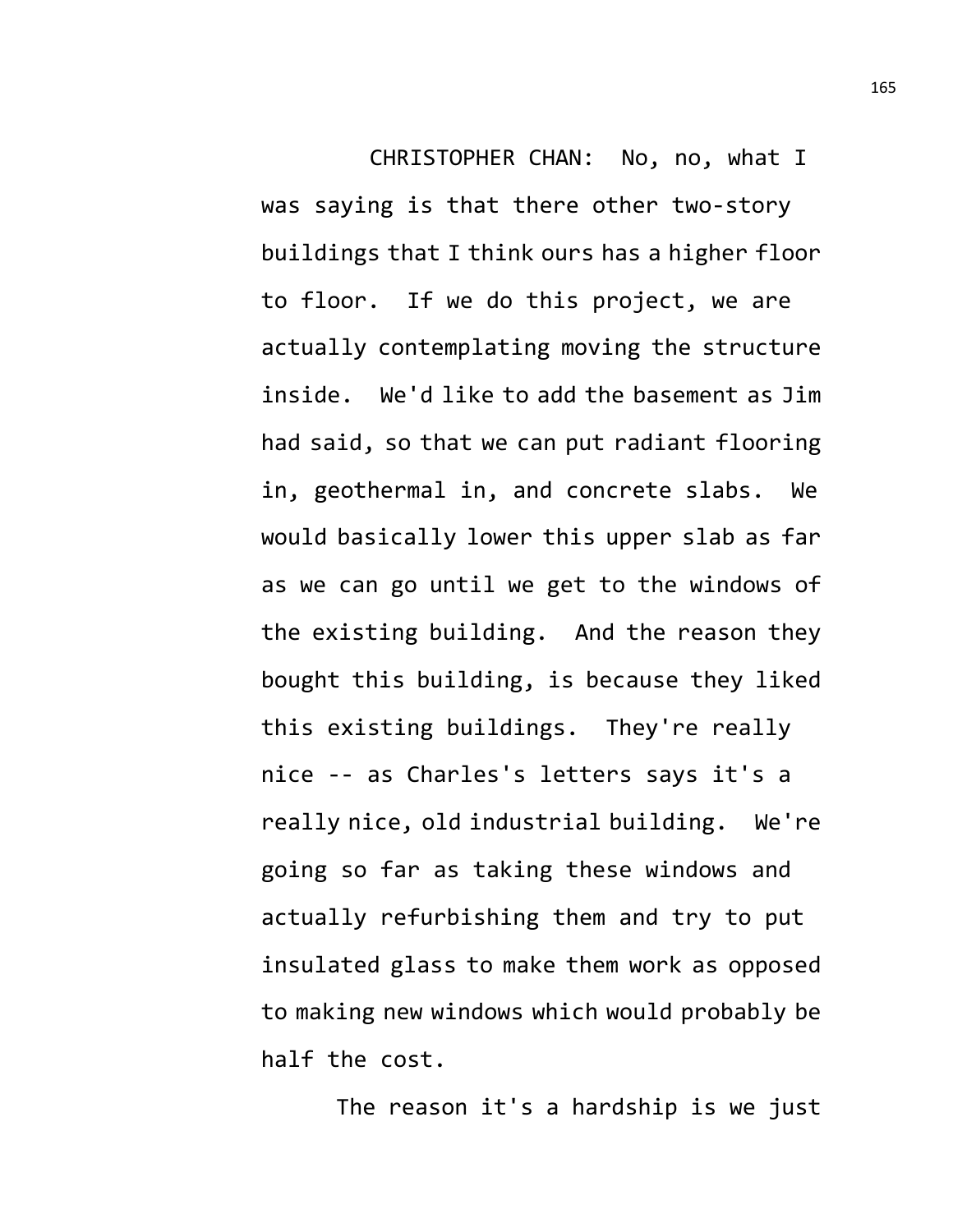can't lower it anymore and get the third floor off. I've lowered it, you know, I suppose if we got rid of the green roof, we might be able to get a of couple inches out there, but I don't believe we're going to get to 35 no matter what we do just because these two stories are higher than the adjacent two stories of the other building. The existing note is the hardship in terms of adding a third floor.

CONSTANTINE ALEXANDER: Chris, I have to take issue with you. You're starting on the wrong premise. You're saying because we can't create this additional space and stay within a 36 and a half feet, we have a hardship. We can't lower it a bit. But that starts from the wrong point. The question is why are you justified from going up higher? You have no legal Constitutional right to do what you want to do inside the building or the like unless you comply with the Zoning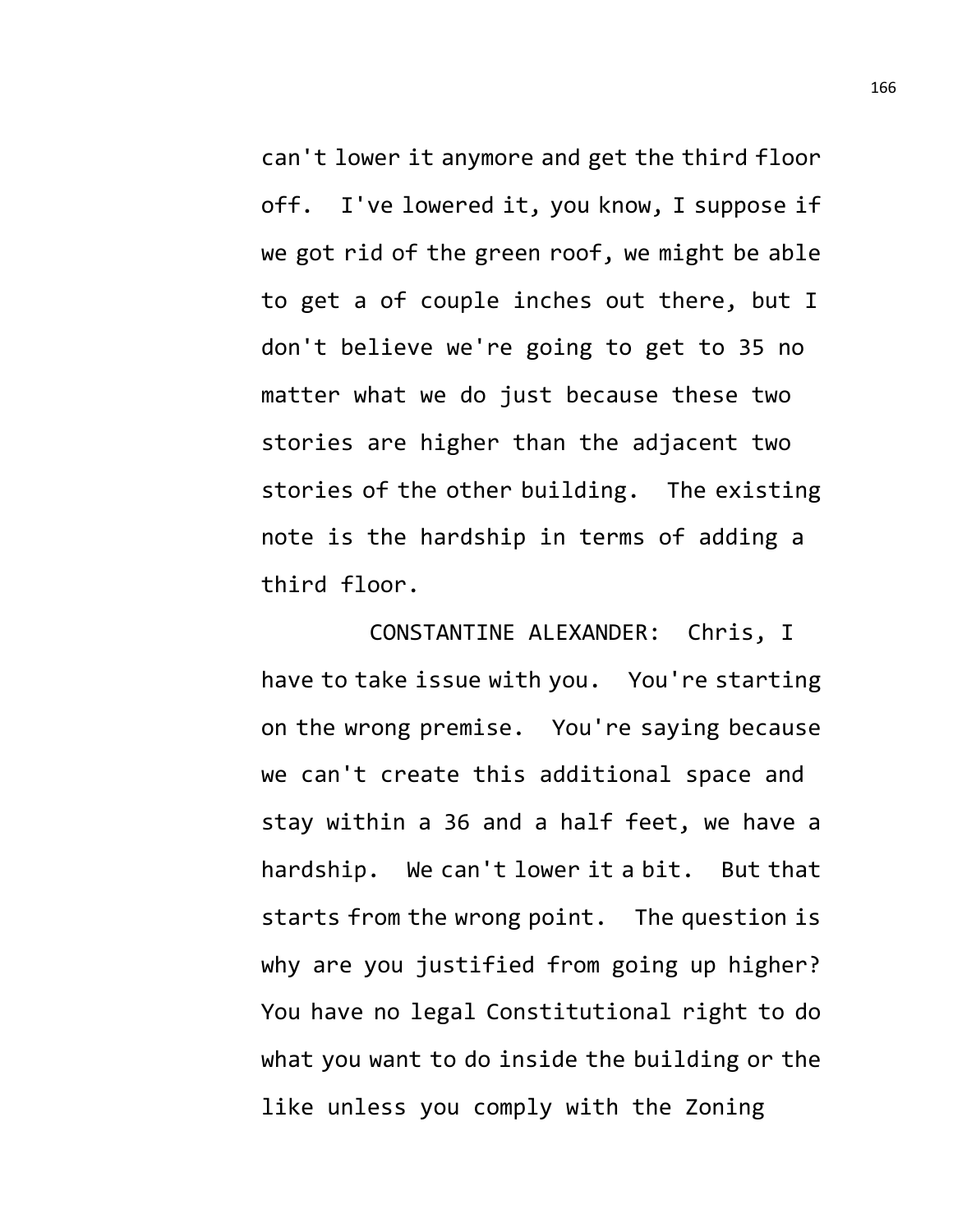By-Law. It's a disconnect. You've got to start with the fact, we've got a building here, we want to do -- we want to put more on the building on the top. We want to go over the height requirements. And we have to -- you can tell from my questions Mr. Rafferty has said it already, I don't see how you get there. I don't see how you say there are special circumstances, there's a substantial hardship, if you can't build two small pied a terre apartments on the roof. There's no hardship. You have to use a hotel when you come to Massachusetts. And there are no special circumstances regarding this building that require that you have to go above -- to use the building, you have to go above 35 feet. You just want to use the building for something which is entirely desirable. You can't do it.

ATTORNEY JAMES RAFFERTY: So not to -- the hardship is related to the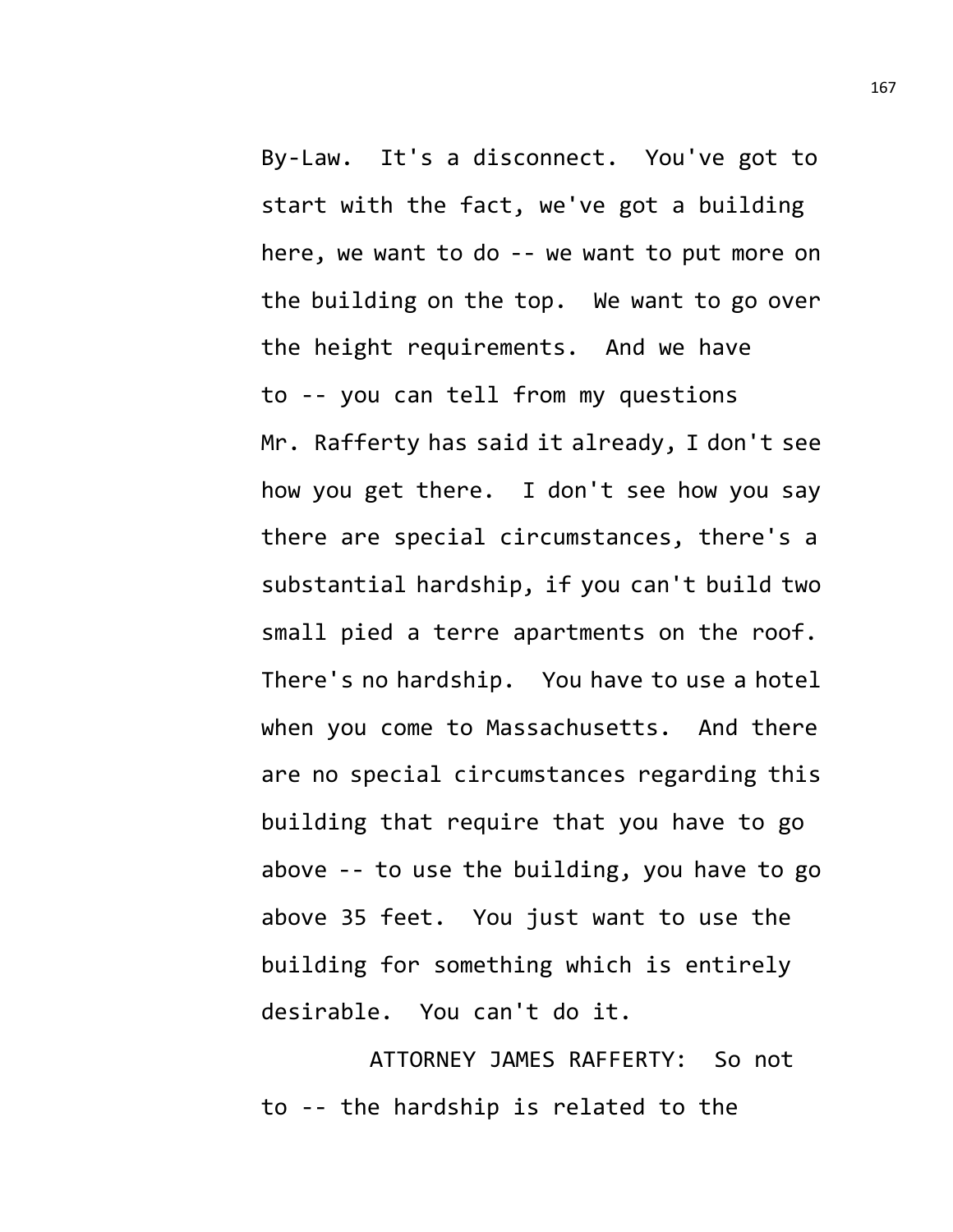structure. Okay? So that's, that's we're asserting.

CONSTANTINE ALEXANDER: Whether it's a hardship related to the structure only if you need to use the structure you need to have two apartments on the roof.

ATTORNEY JAMES RAFFERTY: I've become convinced that you're not persuaded. CONSTANTINE ALEXANDER: You're right.

ATTORNEY JAMES RAFFERTY: Could you turn up your name plate?

Seriously, I'm not sure that the notion that -- I mean, what Chris has said is that the building is constructed a certain height, that it would in order to achieve this, we would have to do invasive demolition to the building to create a third floor that would be disruptive to the fabric of the building. The building is an older historic structure. So rather than do that, the building has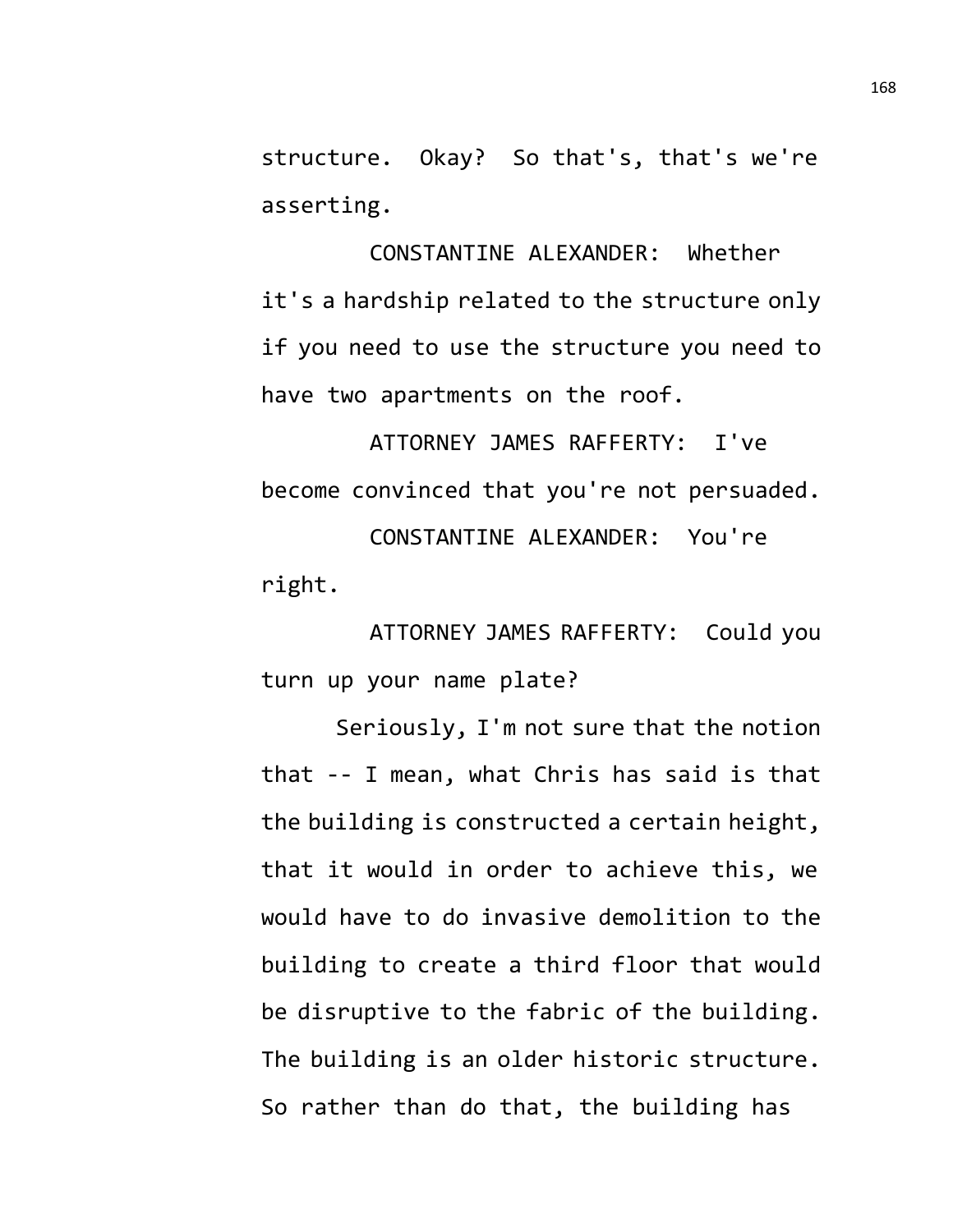volume to accommodate the third floor. And as Chris said, he could come into the building, take out the windows in the third floor and drop that third floor. In the end of the day, frankly we're talking 18 inches, that's the height relieve we're looking at.

CONSTANTINE ALEXANDER: That's right.

ATTORNEY JAMES RAFFERTY: And we balance the disruption to the building, the fabric of the building, and that's why we asked Mr. Sullivan to evaluate the approach we were taking here. So the conclusion was that the hardship is related to the structure, certainly on the issue of height. That there is a way to take off the roof, insert a floor at about midpoint of the existing windows on the second floor, reduce those windows to smaller windows. It would be bad in our view for the functional use of the building, and we think for the appearance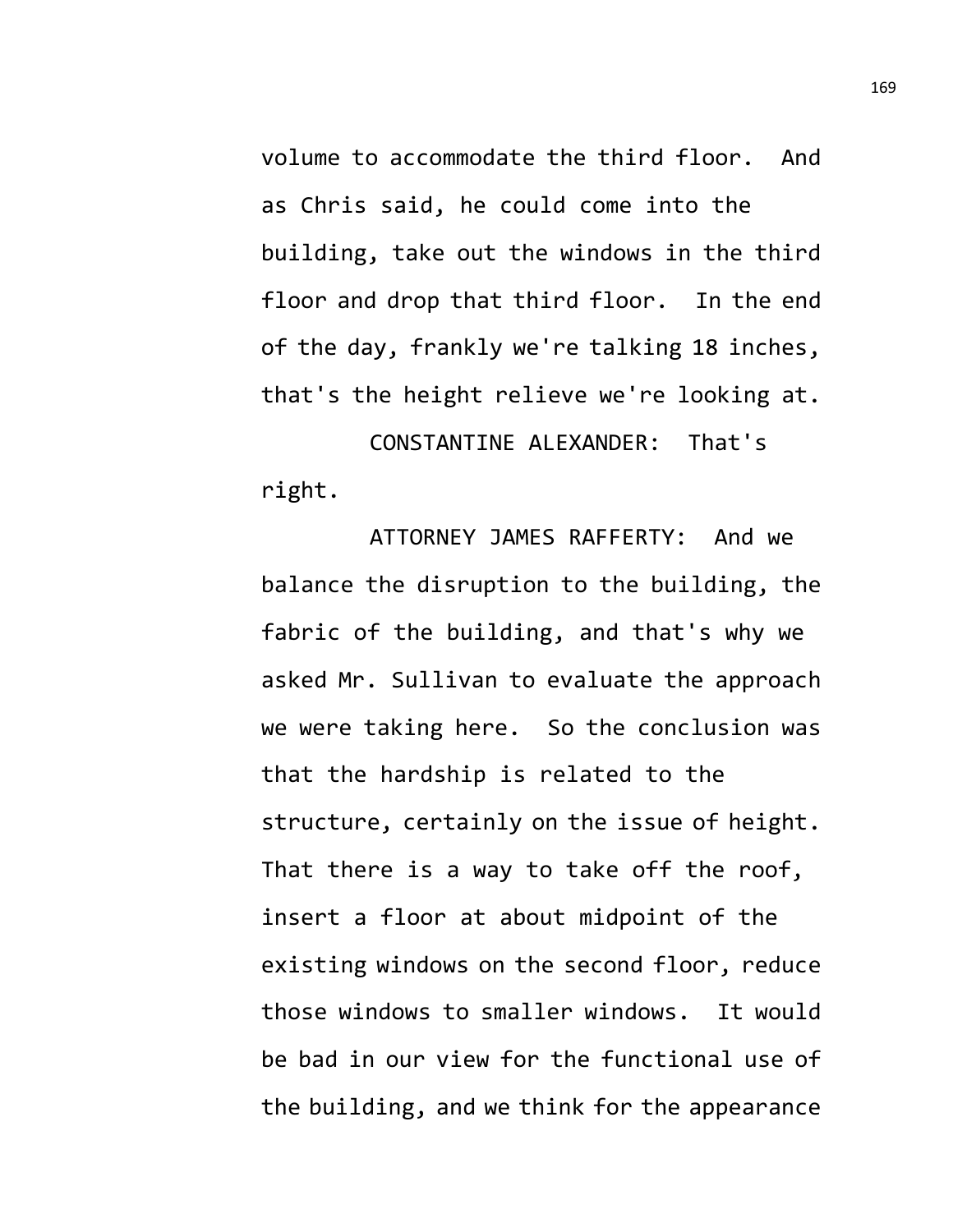and the historic nature of the building it would be disruptive as well. So that's the hardship.

HARALD FRITZENKOTTER: (Inaudible).

CHRISTOPHER CHAN: I would say that we probably wouldn't have gotten the letter from Charles if we made the height work.

CONSTANTINE ALEXANDER: One final comment. If you were looking to get the increase the height for the purpose of the building, the biotech use, I'd be absolutely persuaded with what you're saying. You're doing something that's entirely unrelated to the use of the building. It's for the convenience and accommodations of the executives of this company, and that's where you don't meet the hardship argument. You do it if you were going to need more manufacturing or research space, but I'll shut up now. I've said too much already.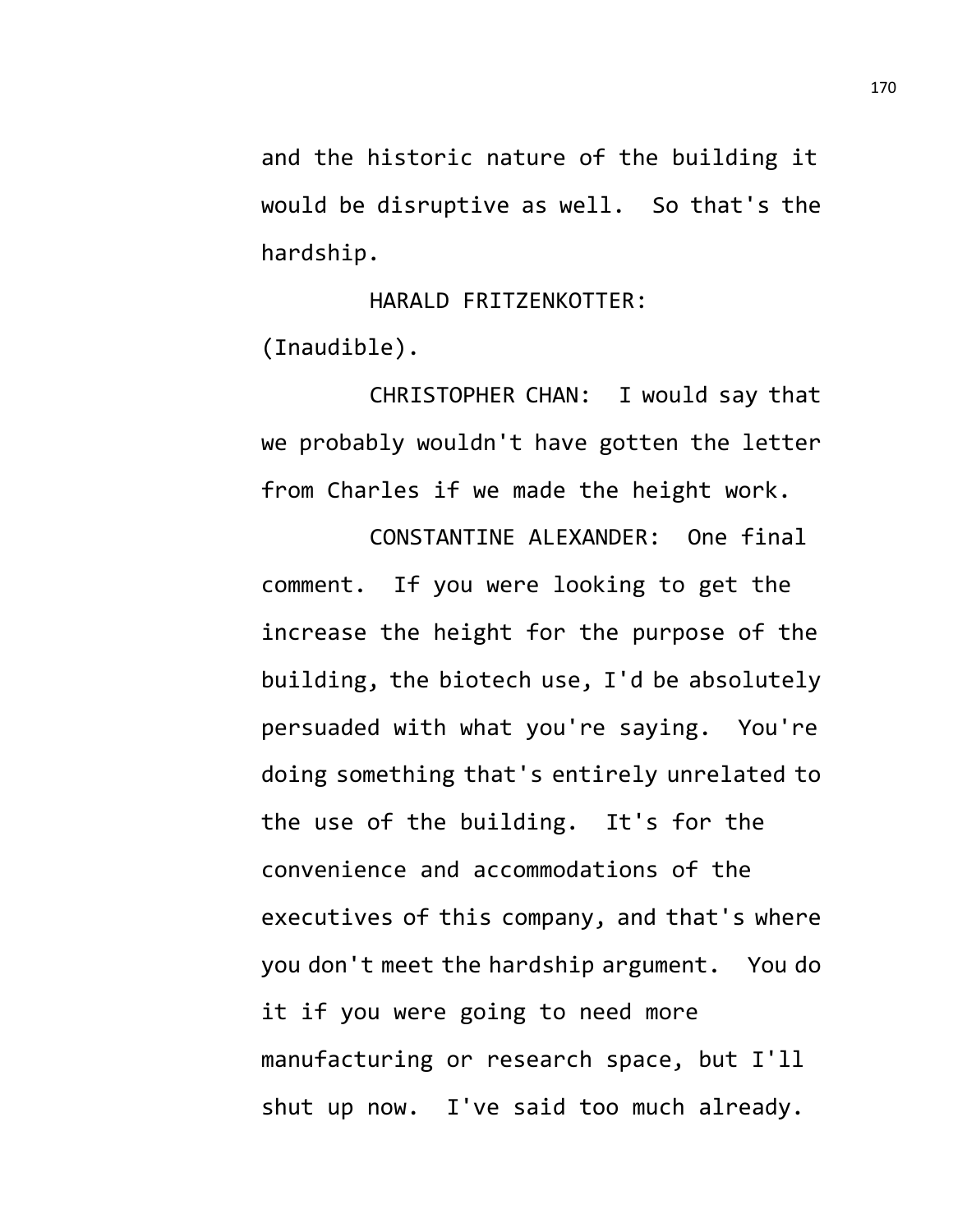BRENDAN SULLIVAN: What's floor to ceiling in the second floor?

CHRISTOPHER CHAN: I don't know. I might have to ask. Floor to ceiling on the second floor. Eleven feet existing.

ATTORNEY JAMES RAFFERTY: So then  $-$ 

DOUGLAS MYERS: What would be on the third floor as designed?

CHRISTOPHER CHAN: We've made it minimal. I think it's code allowed. I think it's eight feet or something like that, in the public space so it's lowered.

BRENDAN SULLIVAN: You're saying you're only going up 18 inches, and that's fine. And the next guy comes down and says we're only going up 20 inches. You gave him 18 and the next guy you gave the other guy 18, you gave the other guy 20. I only want to go up 22, 24. There's a yard stick. Where do you stop?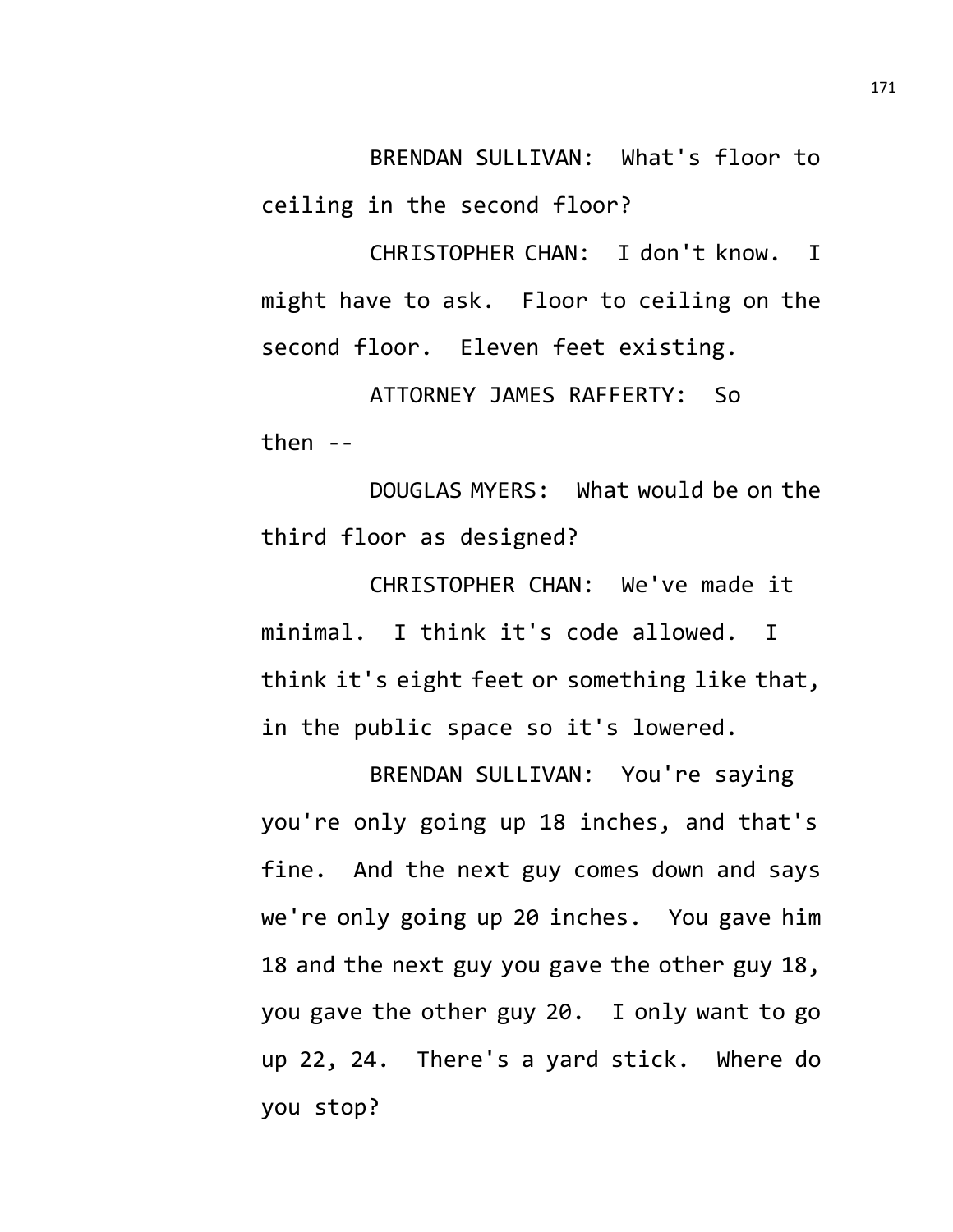CHRISTOPHER CHAN: I understand. ATTORNEY JAMES RAFFERTY: We understand. And we also know --

BRENDAN SULLIVAN: And far -- ATTORNEY JAMES RAFFERTY: We haven't got to that yet and I agree. And I mean, the issue related to height is that to, that to --

BRENDAN SULLIVAN: The height is very sacred dimensionally.

ATTORNEY JAMES RAFFERTY:

Understood. I guess what I'm saying is to identify the hardship, as we've laid it out in the application, is the height relief is related to the fact that to create the third floor within the height limit is it would be, we would have to do significant disruption to the facade and face of the building.

BRENDAN SULLIVAN: What do you need for operation, though, floor to ceiling height? What is for the biotech operations,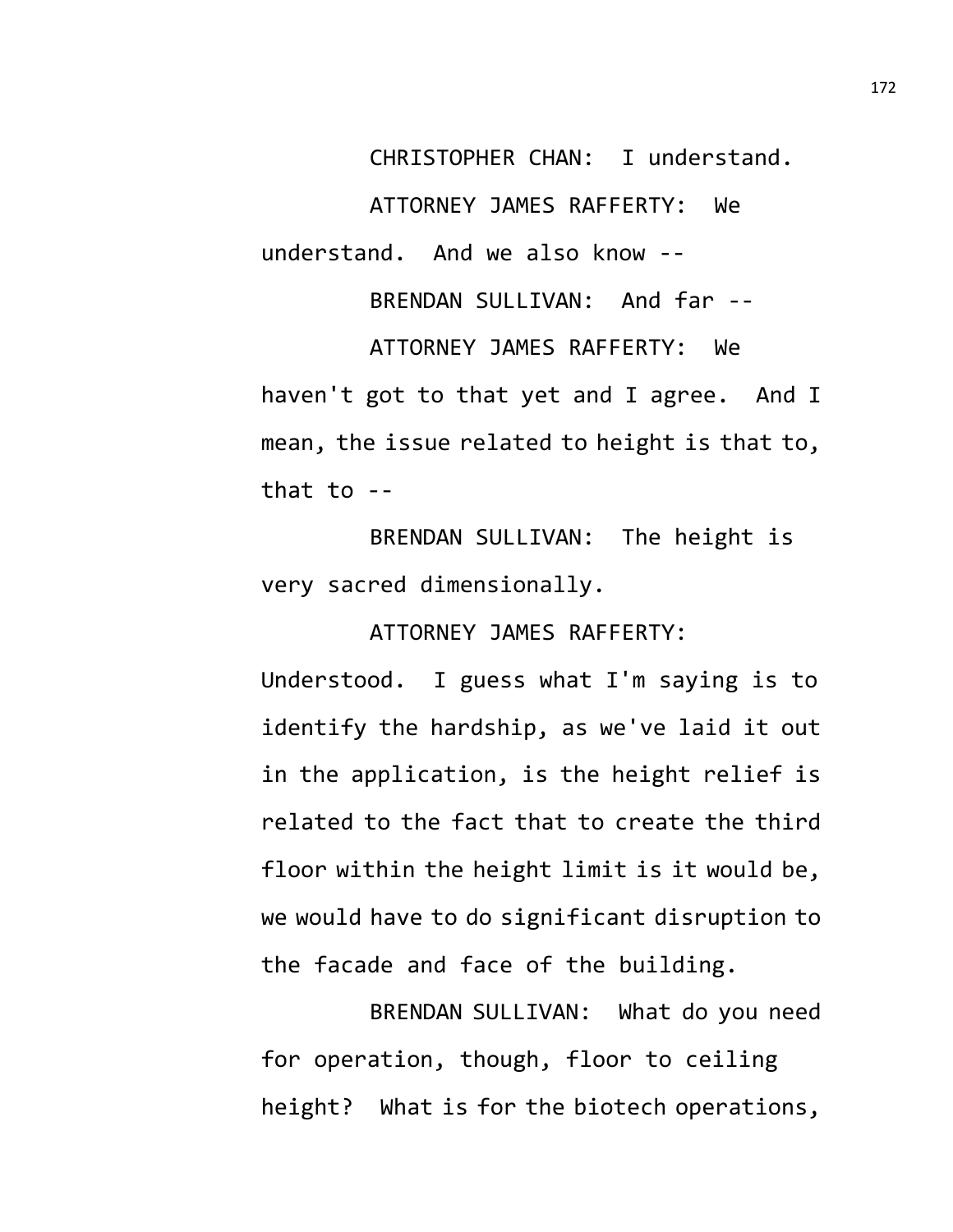what is floor to ceiling?

CHRISTOPHER CHAN: Oh, they can be mostly office in there essentially.

BRENDAN SULLIVAN: They could work at eight feet?

CHRISTOPHER CHAN: Well, I'm not sure at eight. But certainly they don't need anything extra substantial.

BRENDAN SULLIVAN: It is possible to drop that third floor down?

CHRISTOPHER CHAN: We just run into the head of the windows of the second floor.

BRENDAN SULLIVAN: Right. Or you could push it back from the face so that the windows in the front could remain somewhat intact so that the facade would remain intact.

CHRISTOPHER CHAN: I suppose. We did not investigate that. But we would obviously have some structural issues that we would have to deal with because we would be,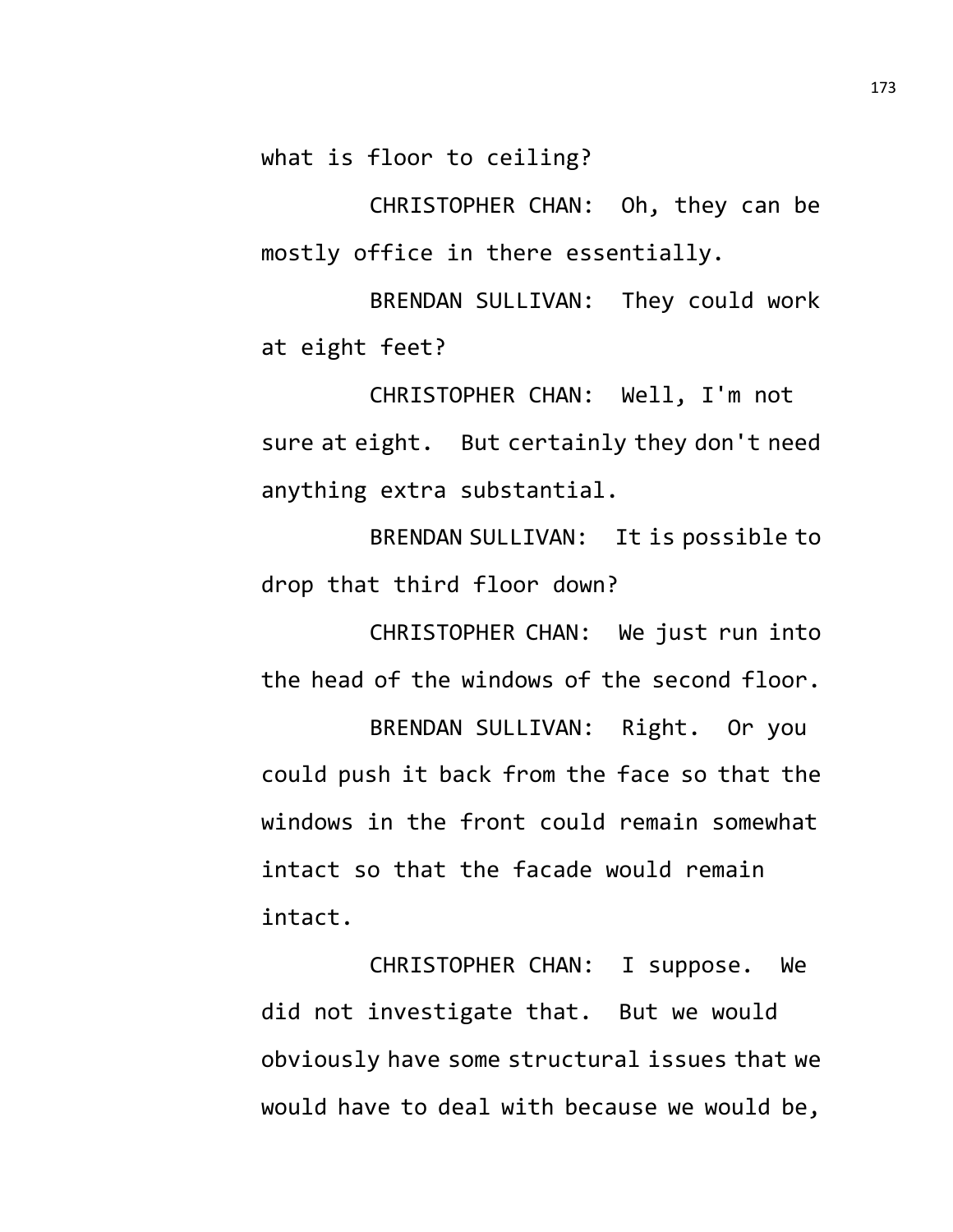you know, not holding up the building where we have the windows, we'd have to figure out some structural solution for the third floor slab, but I suppose that is possible.

BRENDAN SULLIVAN: Yes.

CHRISTOPHER CHAN: Maybe, you know, if you're going to tell me that we're going to do this, if you can get this under 35, I'll go -- maybe I'll look at those extra solutions you're talking about.

BRENDAN SULLIVAN: You take the roof off and you build the floor down, that's all. You come down into the second floor space.

ATTORNEY JAMES RAFFERTY: Right. So that's the hardship is exactly --

BRENDAN SULLIVAN: It's an expense you like not to incur, but again, that's personal relation related to --

CHRISTOPHER CHAN: Absolutely.

ATTORNEY JAMES RAFFERTY: And I think the standard, as we know, it's not that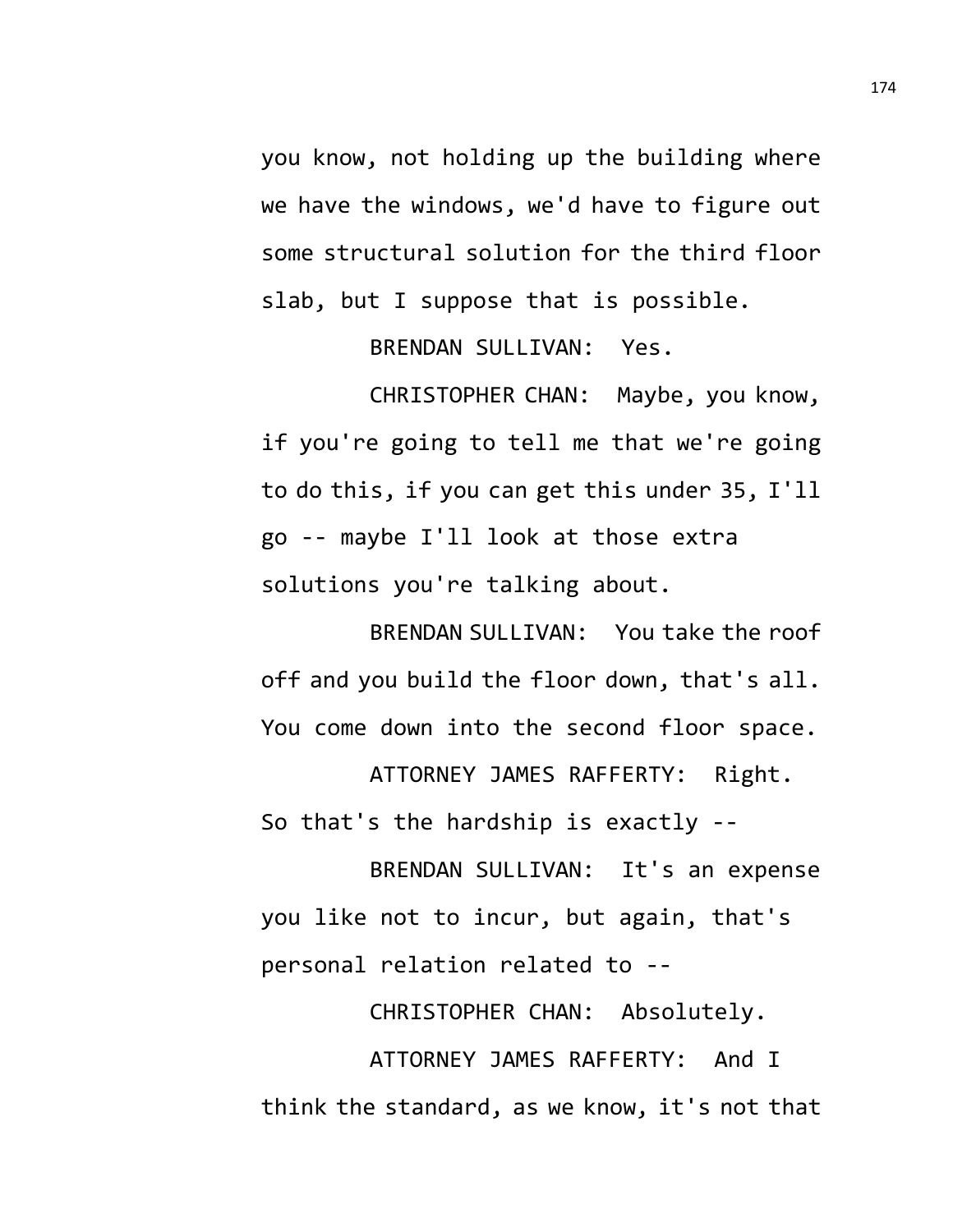it's not technically possible, it's just would having to do that represent a hardship? And our claim is that it would, and therefore, both the cost of it but primarily the disruption to the building.

The second part of the relief, of course, is related to the GFA and the GFA's occurring in two locations. It's the GFA of the dwelling units themselves and also the basement. If we can speak about the basement for a second. There is only a slab there currently. And there is a desire to create basement space for the typical use of storage and the like in the basement. The -- as you know, if the basement were created at six feet, eleven it would not result in a GFA issue. But then there's the ability to put a few uses in the basement such as bathrooms and showers could not occur. Our view was that relief allowed for -- to put that function in the basement, the building is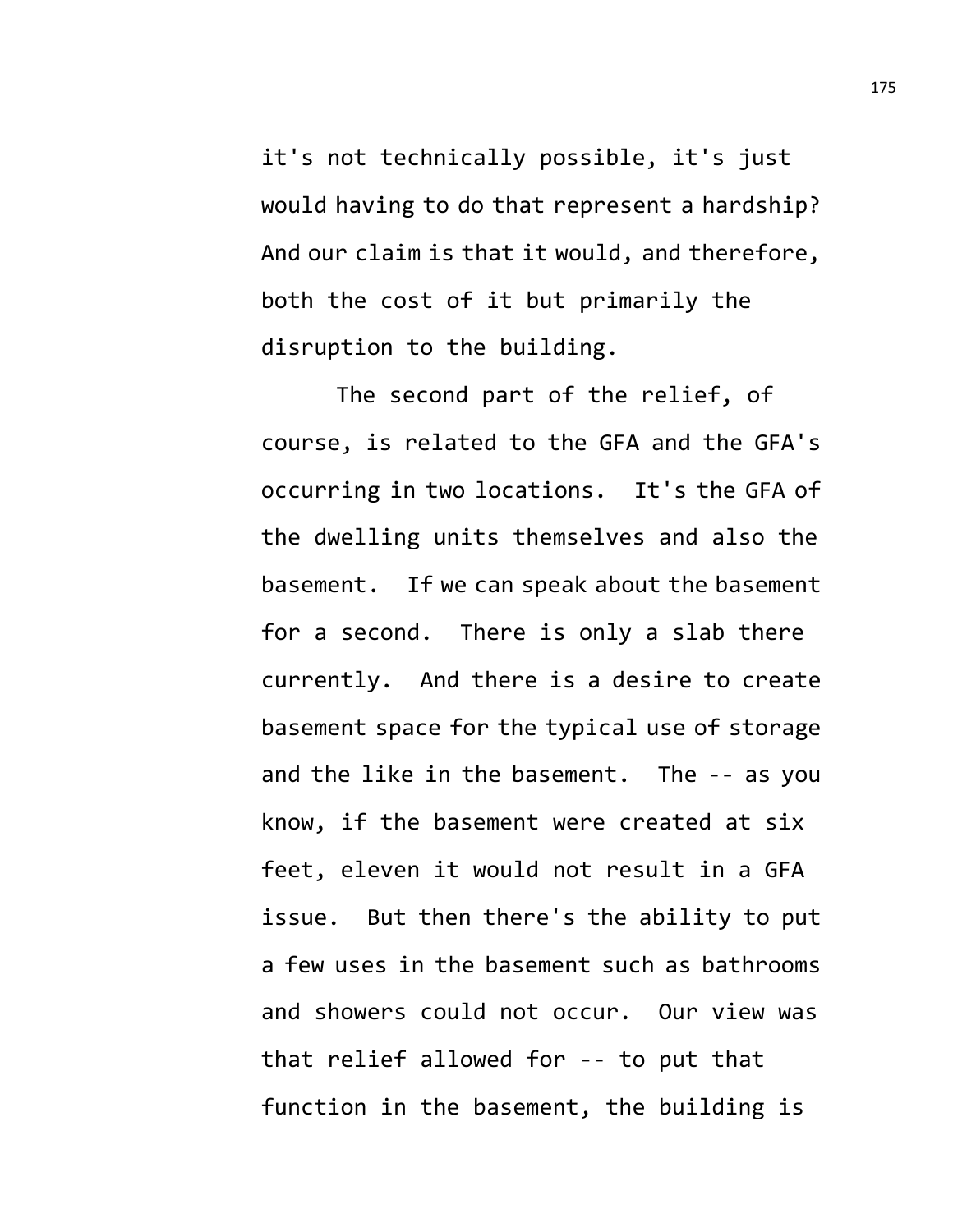well sized for the business of the company. This, again, while it is not the core business, it is consistent with the city's policies of encouraging people to bike to work, to walk to work, to create some amenity space in the basement for employees particularly related to shower. The storage space I think we could probably do at six-eleven, but it's that additional space. So it's GFA by way of arithmetic, but it doesn't certainly change the bulk of the impact. It doesn't represent additional employees a more intensive use of the building.

CHRISTOPHER CHAN: And, you know, if we do this project, one of the things we're doing is trying to get the stuff off the roof. So you can see you'll see there's, you know, most of these roofs have fairly good size mechanical equipment. We have none. We hope to do this geothermally which means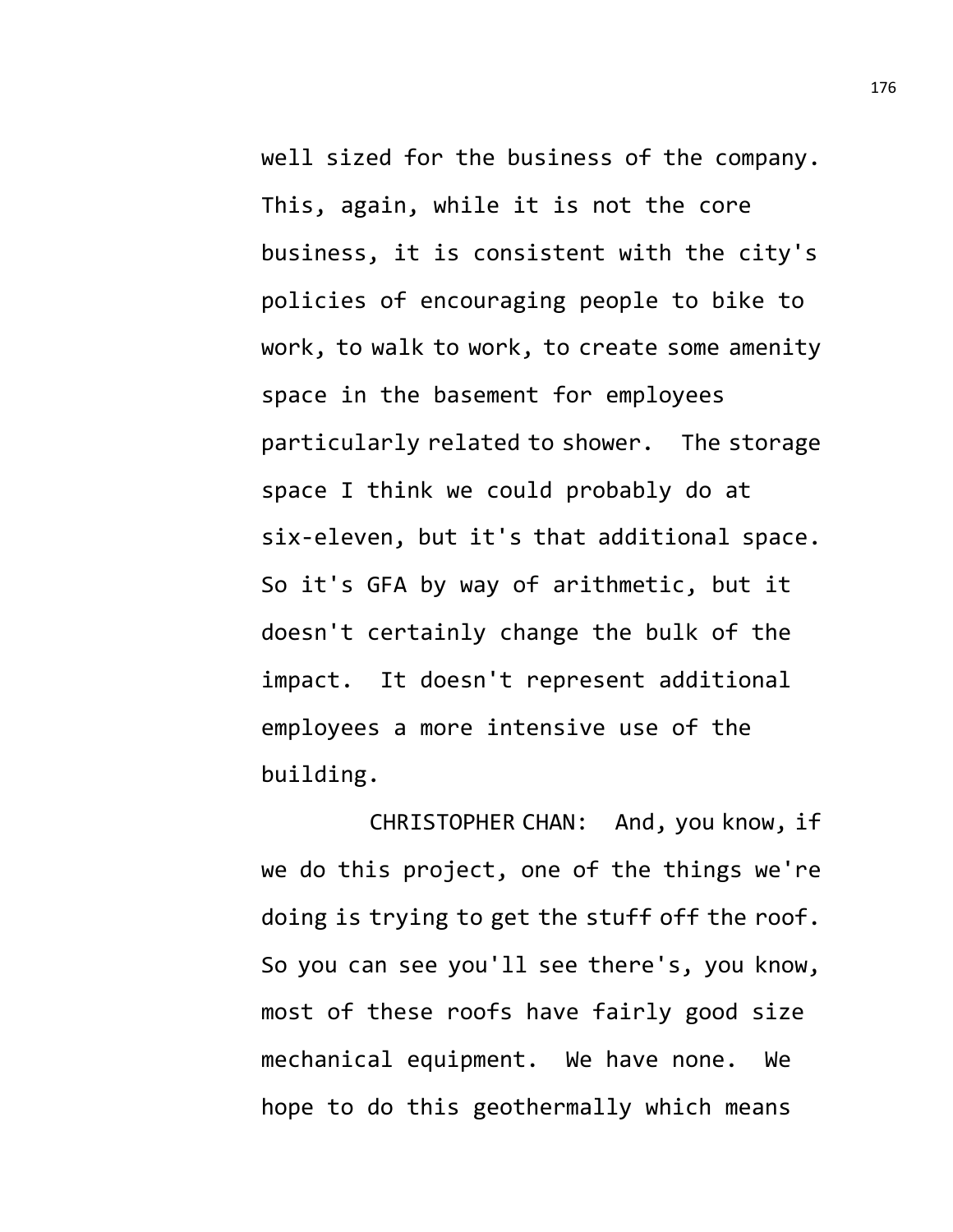actually more stuff in the basement because we have pumps and the like to do that.

So I'm going to go through this really quickly because I know we've been here a while already.

This is the basement that we've talked about. We're talking about adding this space. A couple of bathrooms, shower room, stair, elevator, and the rest is essentially mechanical.

First floor, this is the company that makes equipment that some people use for -- in the biotech industry. There's a small demonstration lab here. I think it's about 700 feet. People can tryout the equipment if they bought it. They can learn how to use it better. The bulk of the space is really mostly office space on the first and second floors. Not only do they make equipment, they're developing protocols for cancer and other difficult disease, high disease

177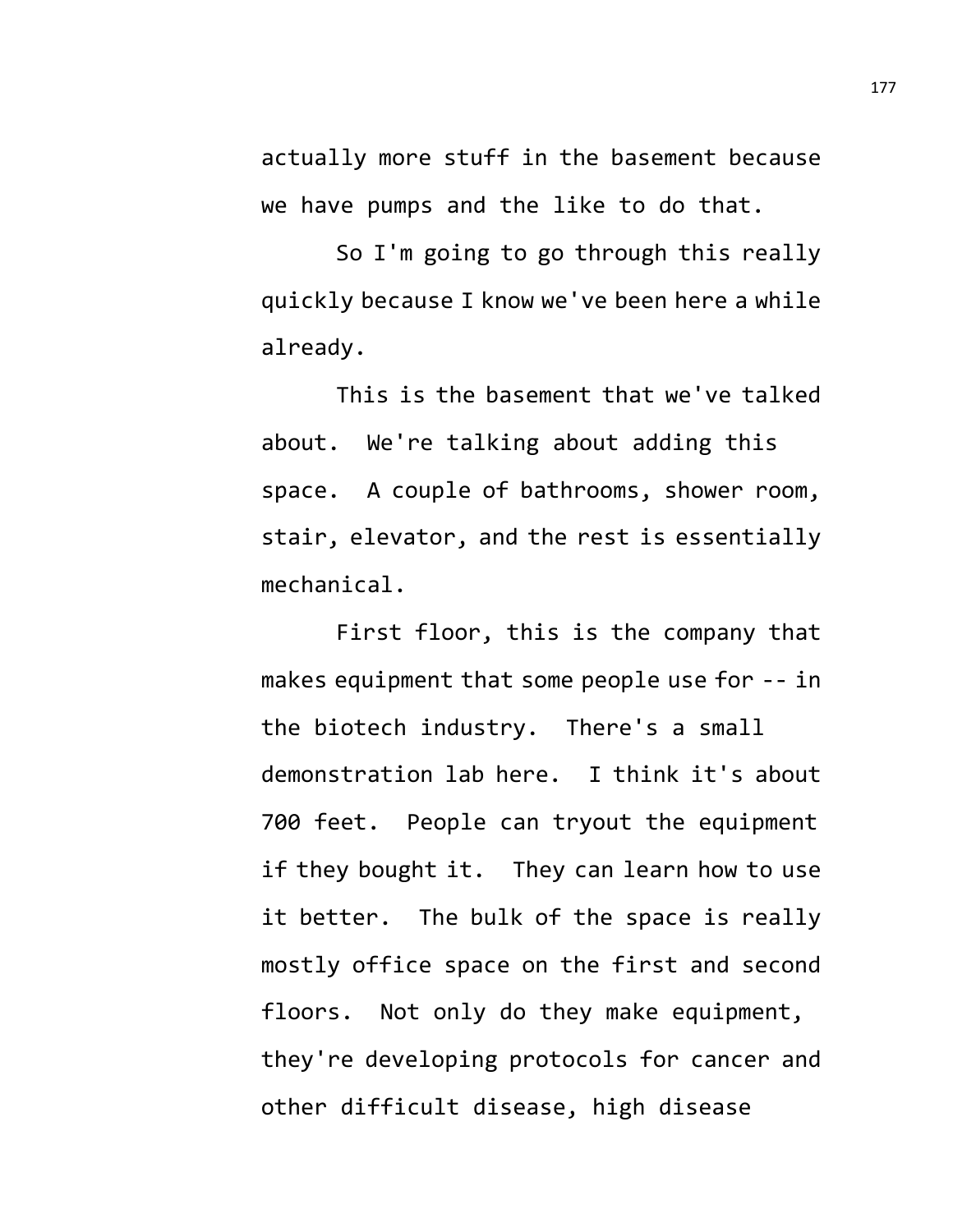protocols. So a lot of the stuff that they're doing is working with hospitals and research institutions and running protocols. So there's a lot of paperwork, federal paperwork, medical paperwork involved with that. So really in terms of biotech it's mostly office space.

Third floor, here's what we're talking about. One small apartment there, apartment A, it's about 320 square feet. This one's 530 square feet. A small corridor between the two elevator and a stair to get up there. So fairly minimal. There are a couple of decks, and we've developed this green roof. Essentially we said okay, this is what they see now out there from especially from the rear 98-100. We spoke to the owner of the person who's on this deck right here, you know, she has the choice of that or basically a garden on the third floor. She preferred the garden.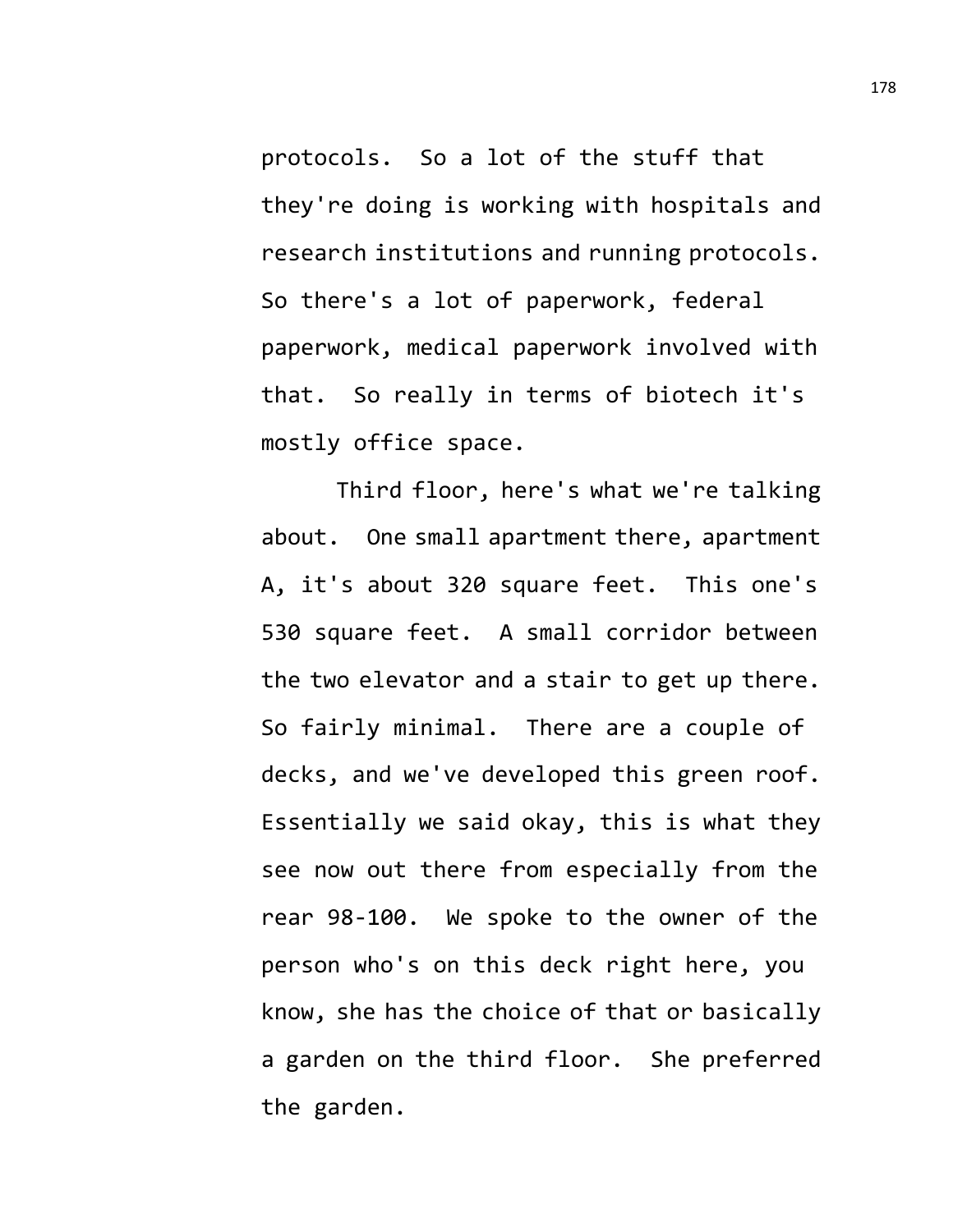We've also engineered it so that you can kind of see the two large trees here that come through and an existing chimney. The bulk of the building is actually behind that. So the vision from their deck is actually through here. It doesn't affect the sunset etcetera, etcetera. You kind of see those trees here. Actually this one's still leafed, but that one's actually out so we're back in that area.

The one other area we're asking for relief is the size of the GFA, is the building is all the way up existing on this side of the lot and the rear and very tight also to this side of the lot, and L-shape. So this third floor I think is also about -- I think it starts at this end about 18 inches, and this end it's about eight or nine inches because it's not square into that side setback. This is also a calculated setback so it changes when we add the third floor a little bit.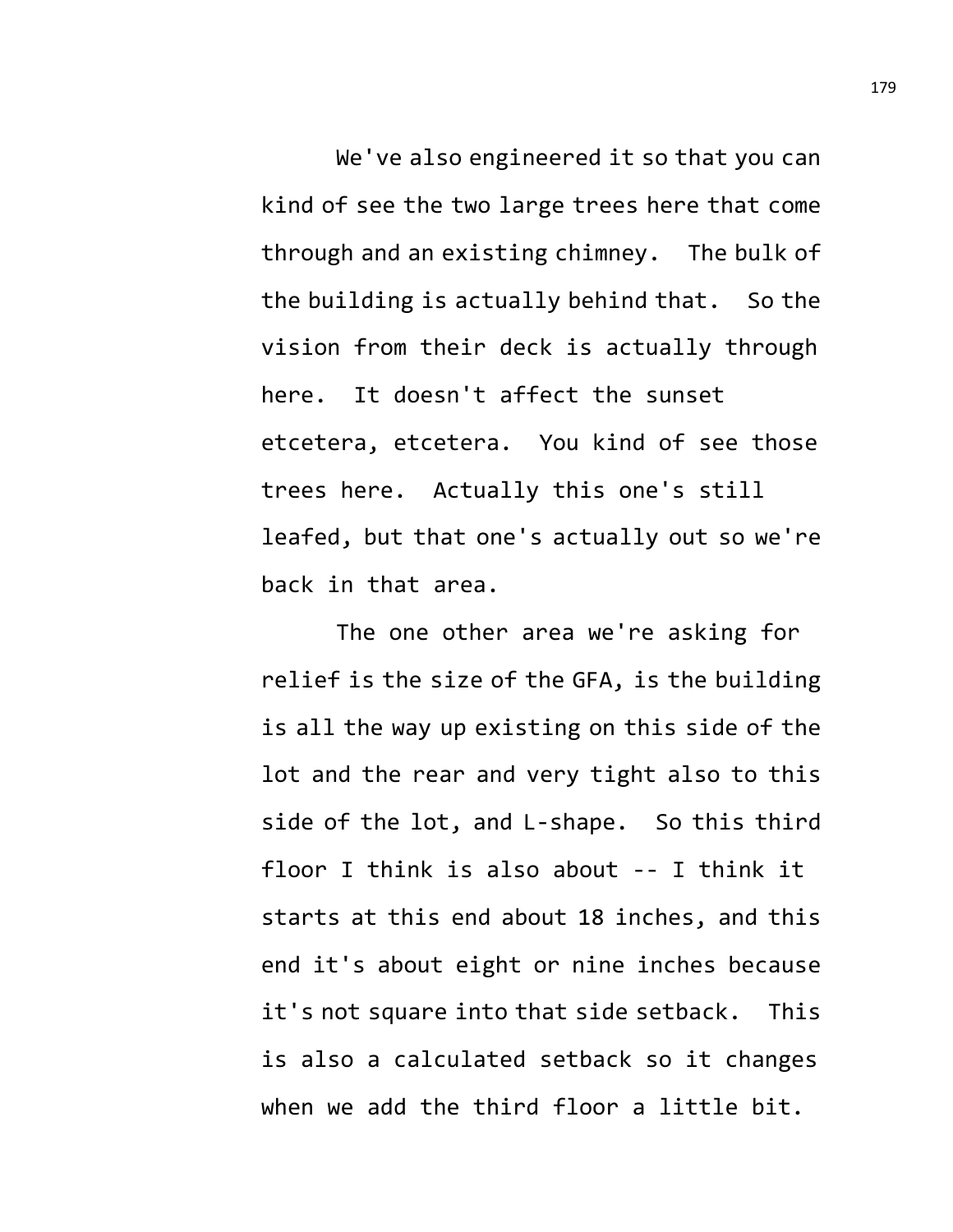This building right below here, I don't know if I have a picture of it right here. It's the one right here -- yeah, this is the front of it right here. You may know that one, that's good news garage click and clack. It's actually owned by MIT. We discussed it with MIT at length, and they're -- they have no problems. In fact, they were going to try to write a letter of support but it's not something that MIT can really produce given the institution. So, you know, they don't feel affected in the least bit in that area.

TAD HEUER: So, Chris, on the alley side, that's going to be grass pavers; is that right?

CHRISTOPHER CHAN: Yeah, let me go back.

TAD HEUER: That's not going to be parking?

> ATTORNEY JAMES RAFFERTY: On grade. CHRISTOPHER CHAN: That's going to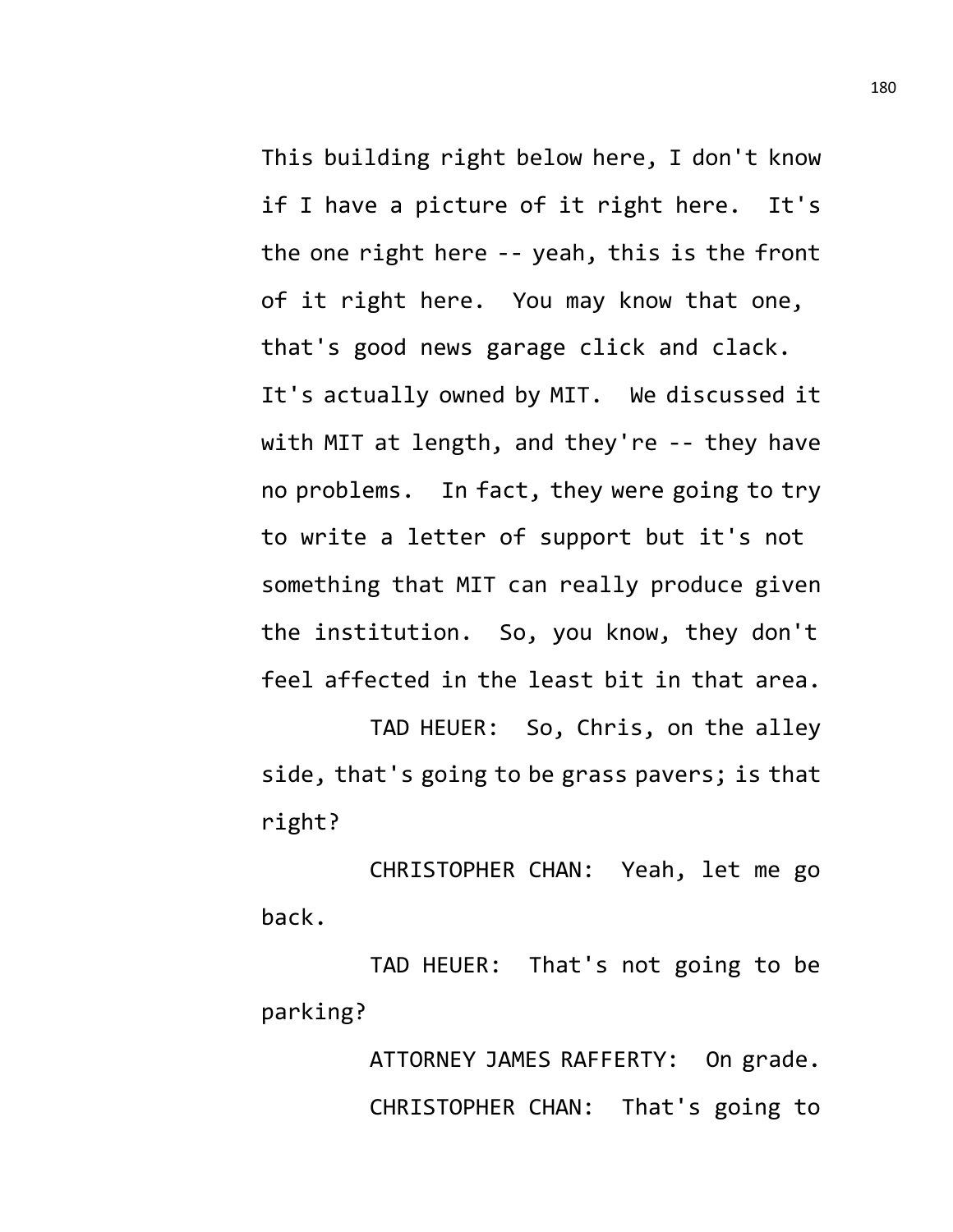be grass.

ATTORNEY JAMES RAFFERTY: No parking.

CHRISTOPHER CHAN: No, it will be -- I'll go back to the plan so you can see. The entry for the two units is actually on that side of the building. So that's the elevator, so they can actually come in on the first floor on this side and get to that elevator or use that stair. Arrives on the third floor. This little driveway here, you can see here, we don't expect it to be used that much by a car. I mean, one of the reasons they bought this building was that it's in town and Stefan actually has a bike. When he comes, he doesn't even rent a car. We have a path that goes this way. This would be grass creat so we have to provide two parking spaces for those units. One of them could be in this location here.

TAD HEUER: That's more my question.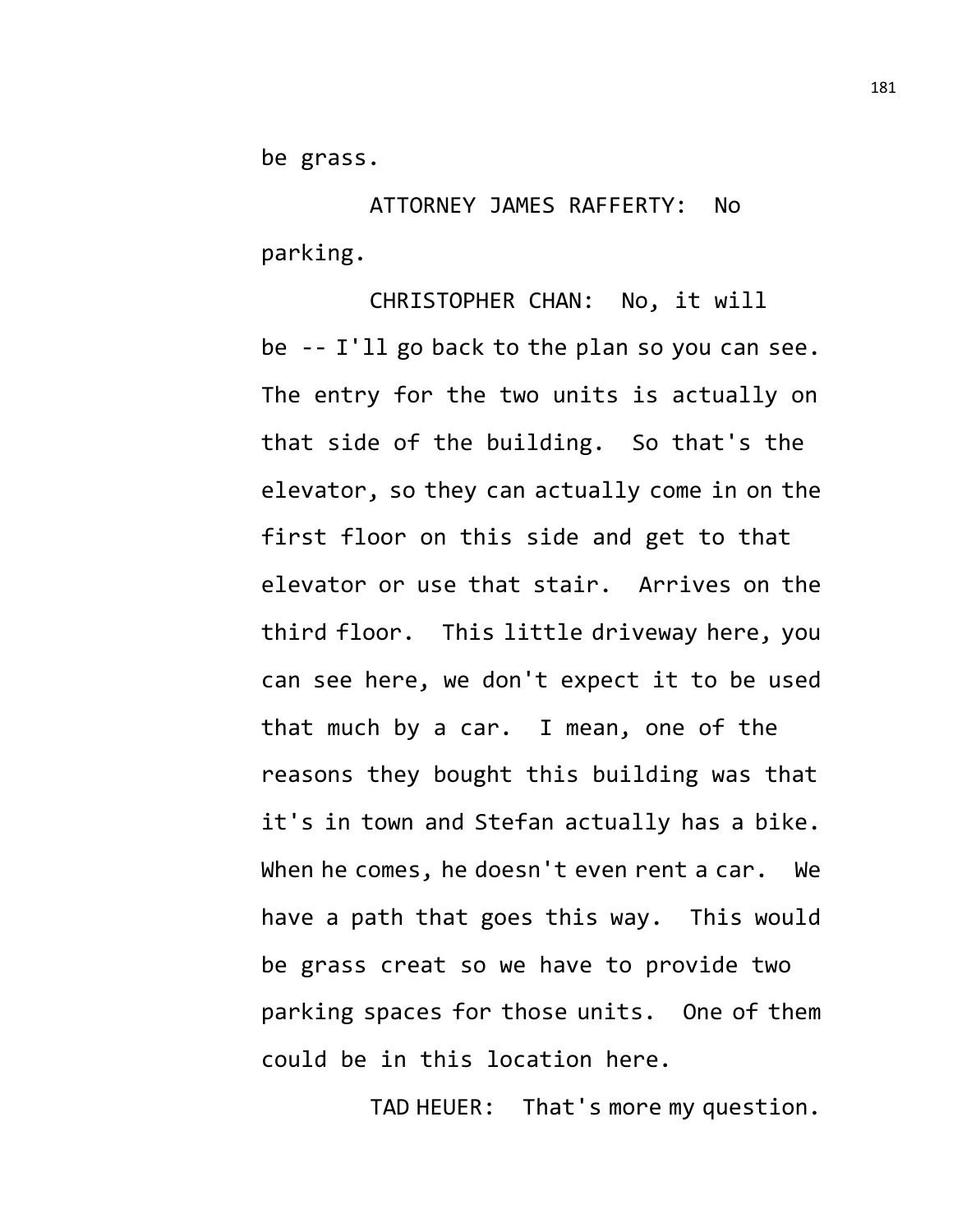Where -- so you have the lot on the this --CHRISTOPHER CHAN: On this side, yes, this full lot.

TAD HEUER: Are all 11 in that lot or are you counting some into that?

CHRISTOPHER CHAN: Probably one here and one over on this side. Because we're not allowed to use tandem here. With two separate units, they can each only have one.

ATTORNEY JAMES RAFFERTY: We don't need those spaces /we've got 11 and we're only required to have 11.

BRENDAN SULLIVAN: It's 92. You're required for nine.

ATTORNEY JAMES RAFFERTY: We need nine for the office and there are two. There are 11 in the parking lot.

CONSTANTINE ALEXANDER: Your form says 11.

CHRISTOPHER CHAN: We meet exactly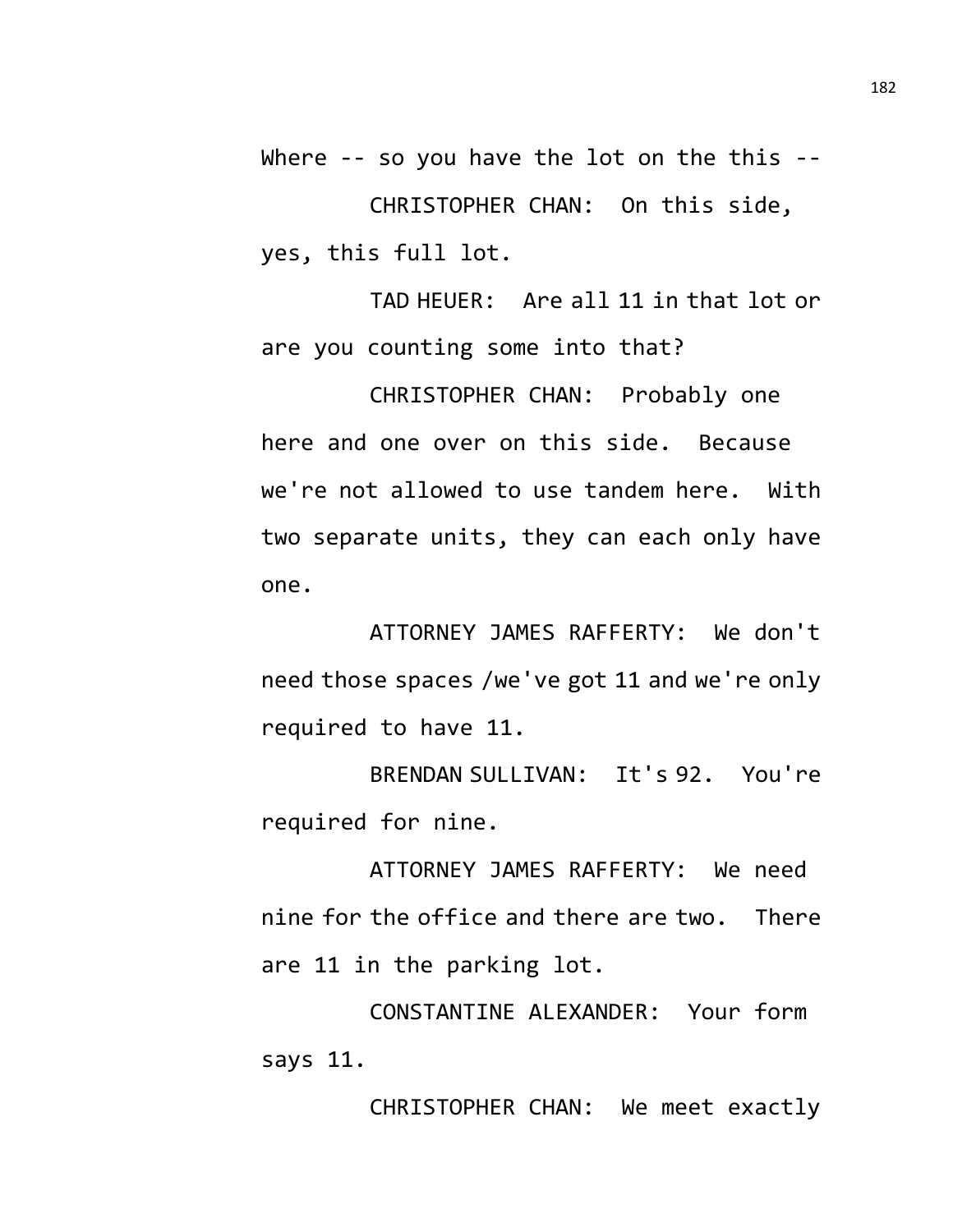the code I believe, right?

TAD HEUER: My question is if you don't need that, would you be amendable to closing the curb cut and giving the city back a parking space?

CHRISTOPHER CHAN: I have to make sure that Jim is right. One of these is -- this is actually a handicapped in here.

TAD HEUER: Okay. Just more curiosity than anything.

CHRISTOPHER CHAN: There is also the possibility there's a loading dock at the end here. This could be used when they deliver the equipment. That was one of the ideas that this would be used also as a loading dock for the first floor, but you know, it's not that they couldn't come around here if that was up on the back side.

So going back to the elevations, the plans, it's covered in ivy now. The idea is to just bring that ivy back. Really make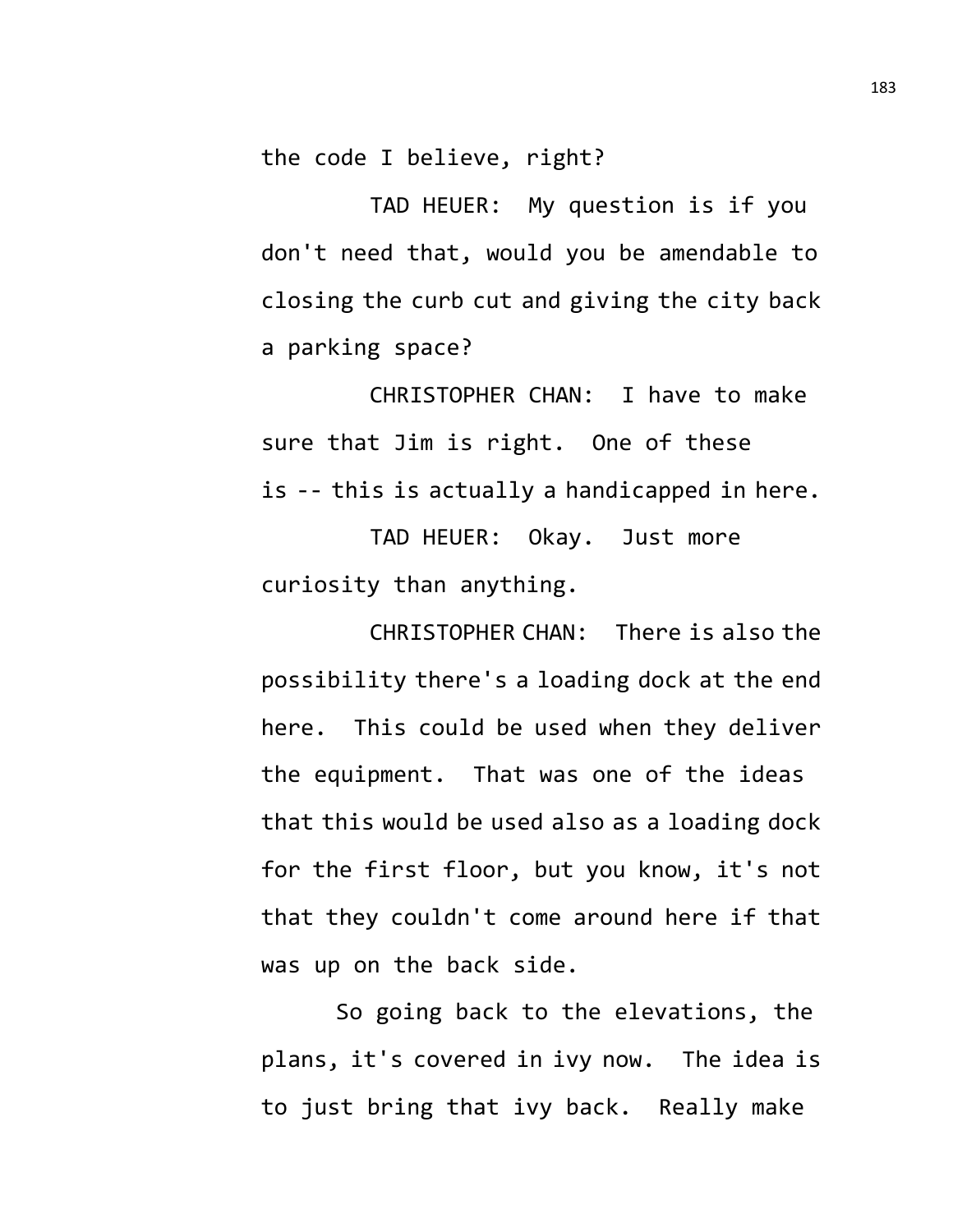this glass, the two sides that face both the MIT building and the rear are mostly opaque glass, so you can't see through or potentially colored. So even though they're glass, you can't see through the windows, there's privacy on both sides. And then really green up the roof so it's almost like a sculpture garden on the roof on the top.

And you've got a get a sense of that. These are some of the things that we were thinking of, and I've got to say, that we were doing that on the grade level, too, trying to bring back some plants and put a green wall between some of the neighbors and us.

And finally we did a bunch of shadow studies and view studies four times a year. Most of the shading is on the MIT building which is a single story. So, you know, they don't really have an issue with it. The people close behind us really don't get affected very often if at all. I think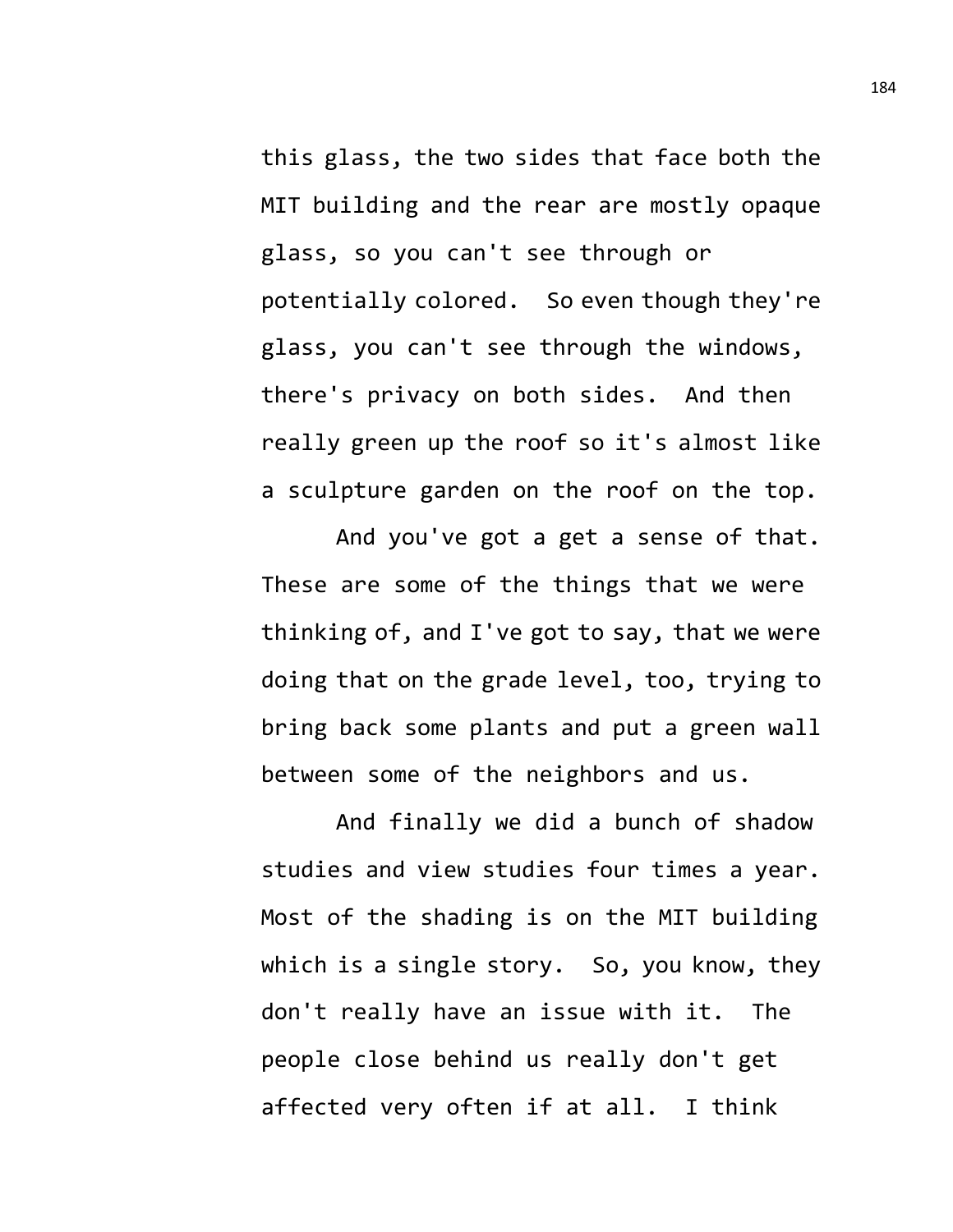there's one time in late December or something when the sun is low. But, you know, the way this is situated really doesn't affect our neighbors too much in terms of -- and we've shared that with them.

DOUGLAS MYERS: What about the three residential units on Brookline Street, are they affected.

CHRISTOPHER CHAN: The three residential units on Brookline Street? No, I don't believe it ever really shades that side.

HARALD FRITZENKOTTER: It's quite a distance.

CHRISTOPHER CHAN: Yes, we're also set back on our side of the lot, though. So I don't -- I think in fact -- if -- I'll have to look at these, but I believe the, you know, there are some shadow on there early in the morning and it doesn't even get across our old lot at that point.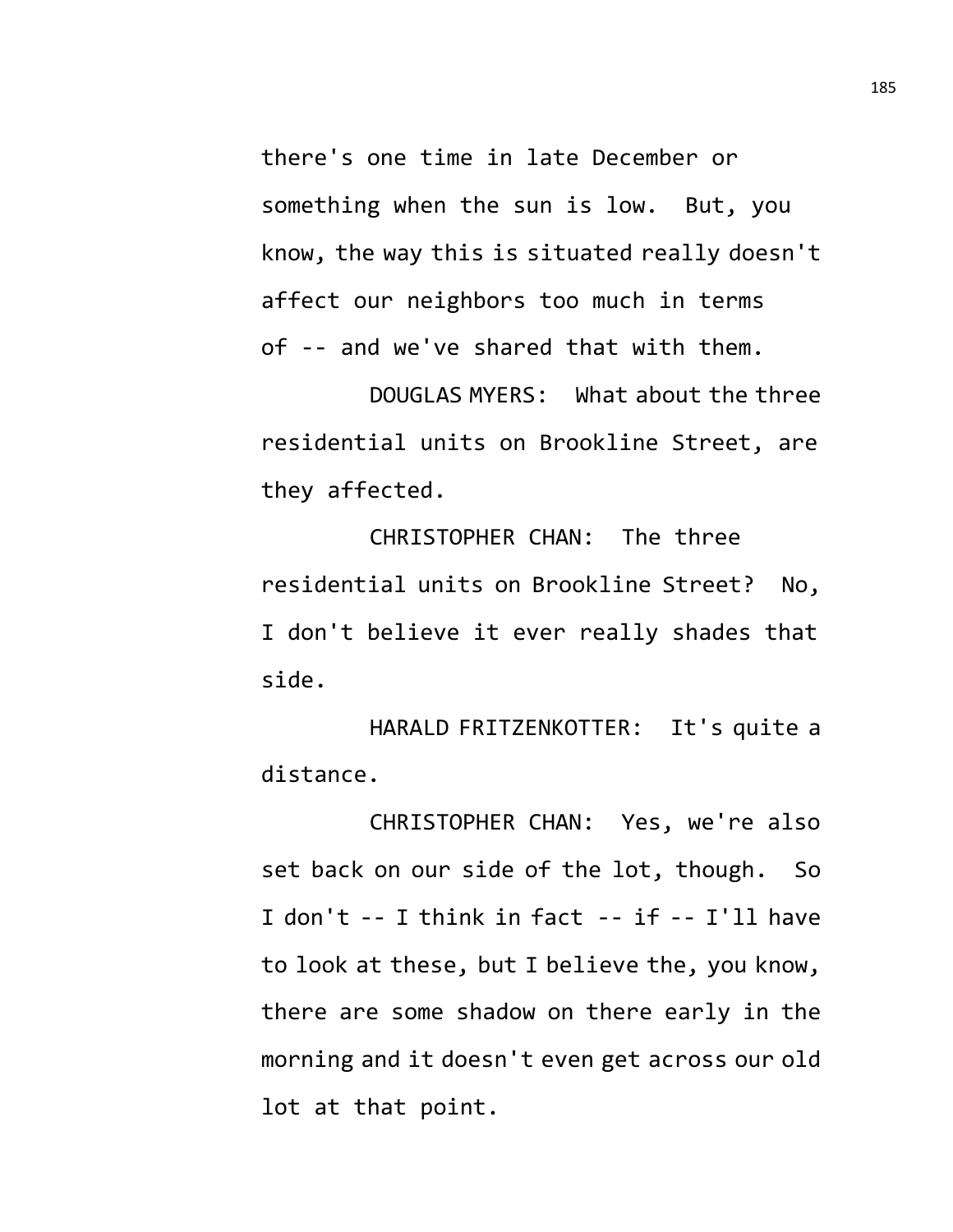## ATTORNEY JAMES RAFFERTY:

Mr. Chairman, in conclusion Mr. Fritzenkotter was hoping he might briefly address the Board with regard to the objectives, what they're hoping to achieve here and the decision making that led to them filing this application.

HARALD FRITZENKOTTER: Okay, thank you. Excuse my English. I'm not quite firm --

CONSTANTINE ALEXANDER: It's very good.

HARALD FRITZENKOTTER: -- doing the right words.

TAD HEUER: It's better than our German.

HARALD FRITZENKOTTER: Just some words to the background why we bought this or purchased that building. We had been looking for a long time around Boston and Cambridge and downtown Boston and elsewhere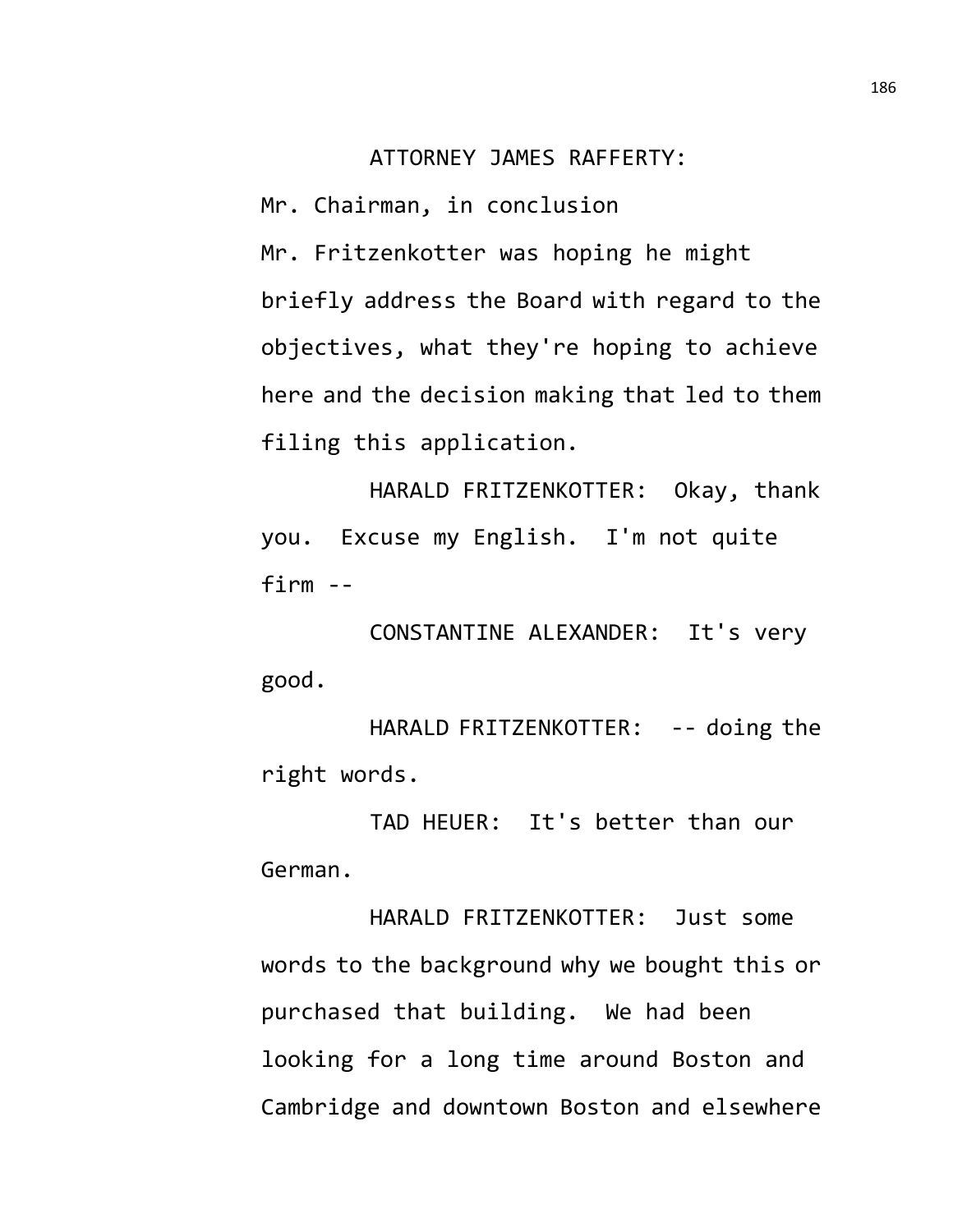for the right place for us. And our company is a little bit different to other companies. It's privately owned. And the target to get something done in Boston was not driven by our financial department or by our shareholders. It's the idea -- our common idea of Mr. Miltenyi and me and he studied physics and I studied architecture, but he's very much into achieving a good and straight design. And he was very much looking for a brick building, a real brick building which is well done, which has good proportions and straight design, and which has a strong character. And finally in the right time we found that building, and it was not on sale but at the very end, the beginning of last year we final purchased it. And we purchased it because of the character. And it's our target and our -- what we really would like to do is to upgrade that building to make it looking good again, because it -- as it was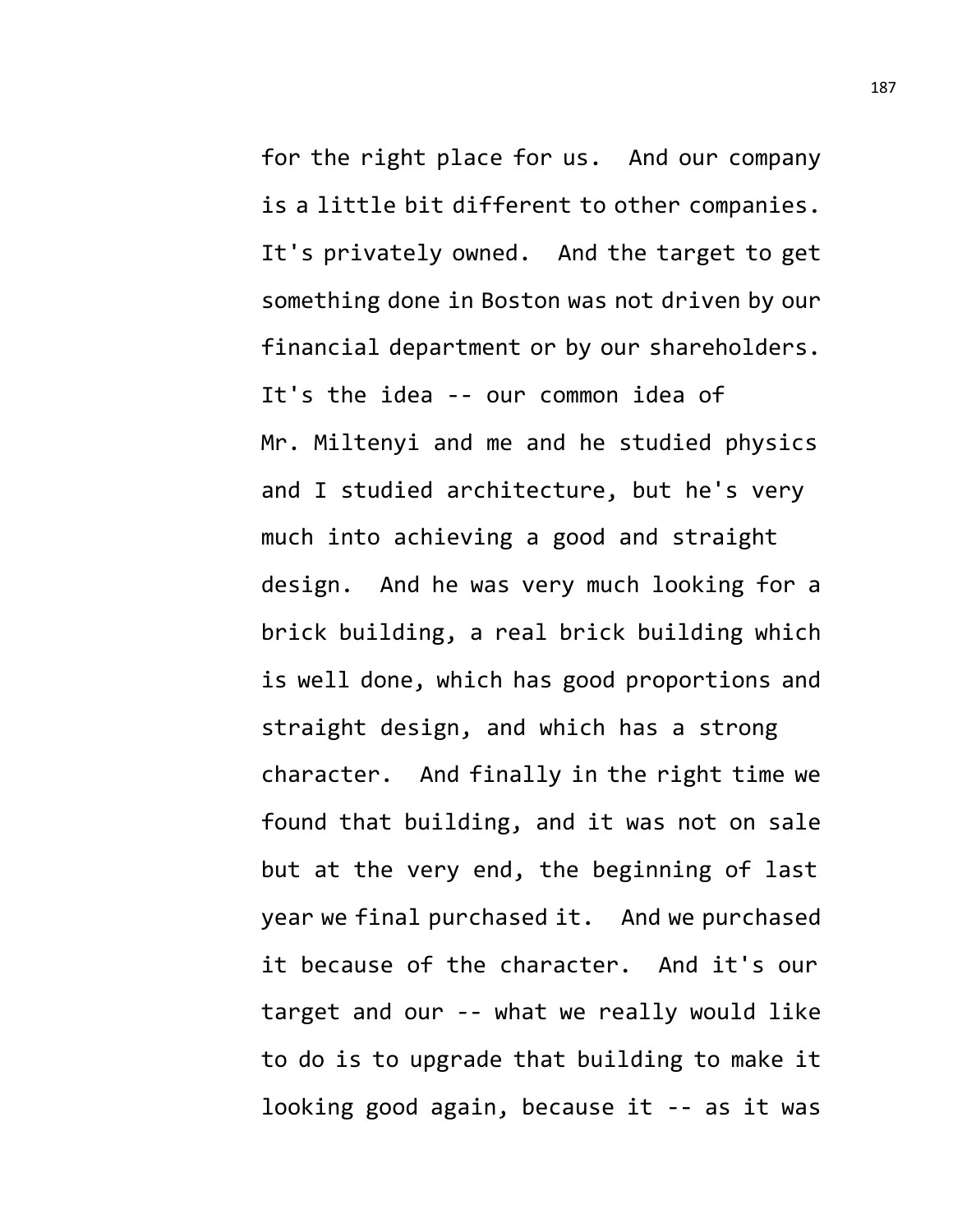a big lack of maintenance within the last years, and we want to preserve it. We want to upgrade it. And we pushed lots of time into finding the right architect to have the feeling to preserve the structure on one side, and on the other side to upgrade it and to make something from our time into it. And it's -- for us it's like kissing that building, like, the Sleeping Beauty. Like standing around there a long time, and now we think we are the right company with our emotions and our feeling for what's to preserve and what's to save and what's to upgrade. And so we are quite happy to find this.

And one more thing is the combination between private and business. Our office life which is in our company very close. And we have huge expensive and I think, I cannot tell you any numbers, but half of our company's work the search and development.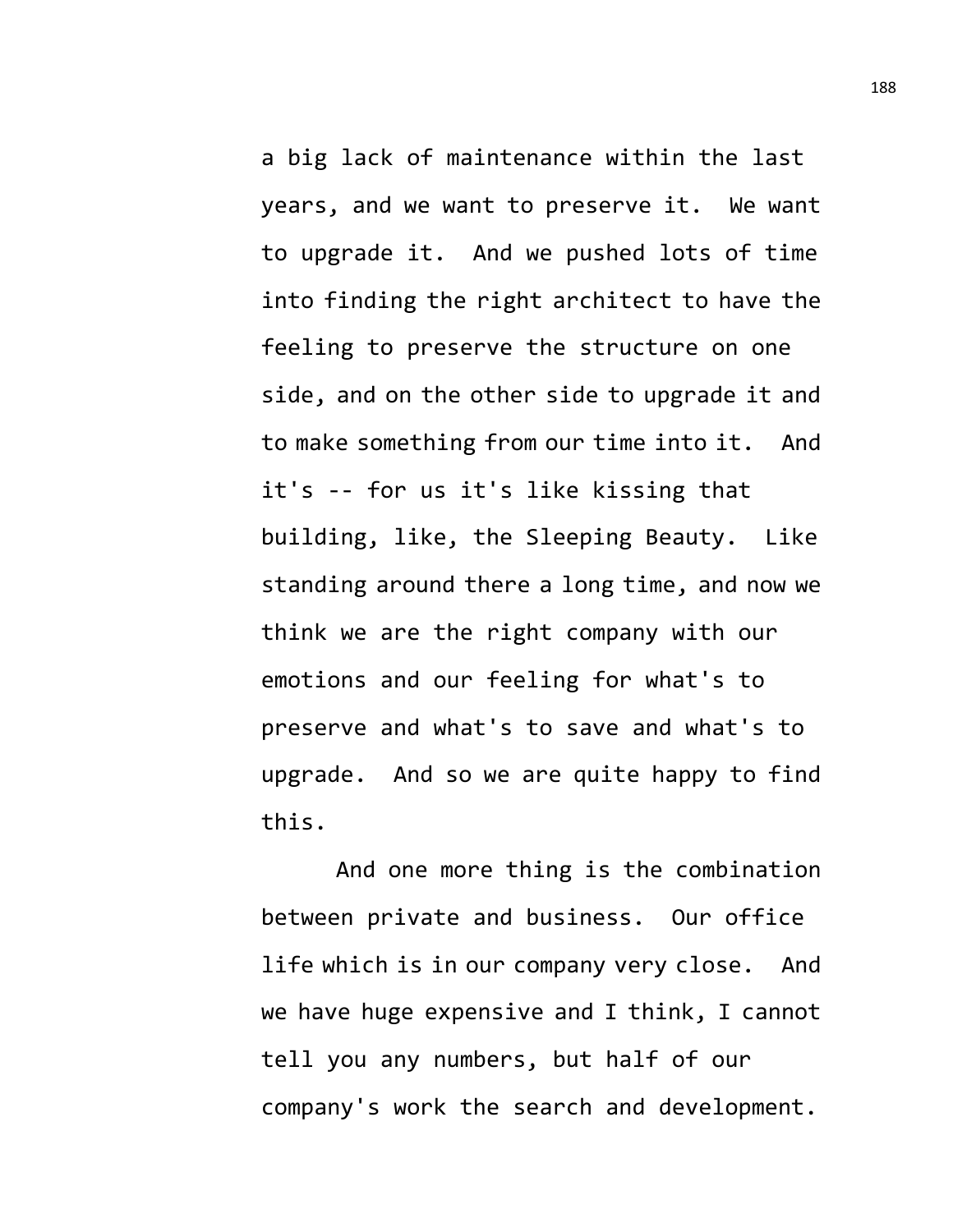And so we would like to use that property to make real piece, a good looking piece of architecture out of it. Like, to preserve what is there and to add one crown on top of it like a glazed cube which looks good from the inside and looks good from the outside and which plays with the contrast between old and new, and which gives some kind of outlook on a green roof and which doesn't do any harm to the neighborhood or anybody else. Like we did some kind of little presentation to the neighbors, and the vast majority of it was in favor of this and we know that it's all the time and other tricky thing you do everything according to the code, but we don't do anything mean or anything what's wrong about it. I think we want to upgrade it. We want to push good energy to that building. That's

our thought.

CONSTANTINE ALEXANDER: Thank you. ATTORNEY JAMES RAFFERTY: Thank you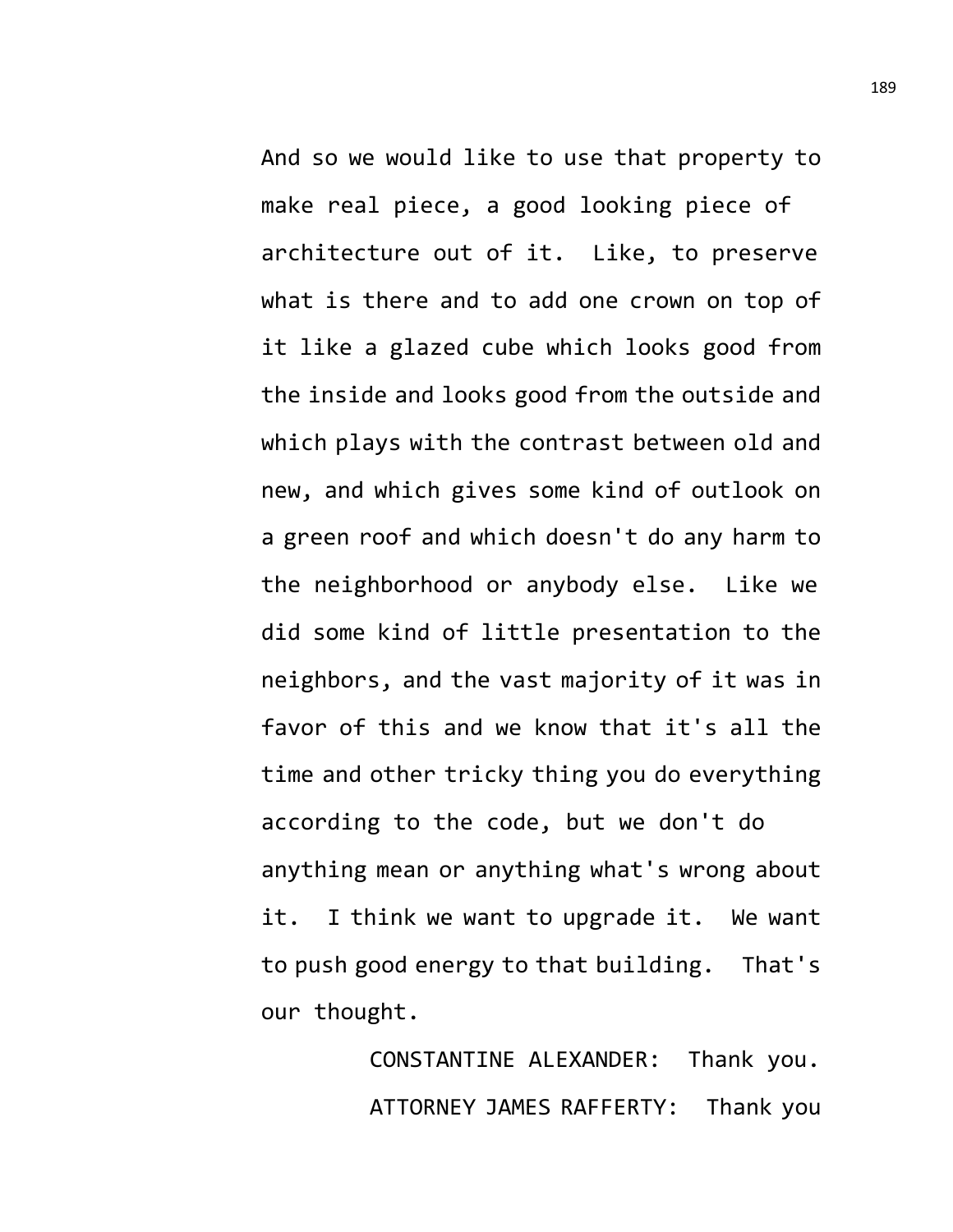very much. I think, Mr. Chairman, we're probably at this time completed our presentation.

BRENDAN SULLIVAN: You know what I don't see, you're asking for height variance. I don't see any elevations -- I'm sorry, am I reading this wrong? Here it is.

So the height is at 36, 5 and that's to the top of the -- is that elevator shaft?

CHRISTOPHER CHAN: No, that's the main part of the building.

ATTORNEY JAMES RAFFERTY: That's the part of the -- roof of the addition. BRENDAN SULLIVAN: That's here? CHRISTOPHER CHAN: Yes, correct.

Correct.

HARALD FRITZENKOTTER: We asked for elevator without that override.

CHRISTOPHER CHAN: They do them in Europe but not here unfortunately.

TAD HEUER: They do hydraulic?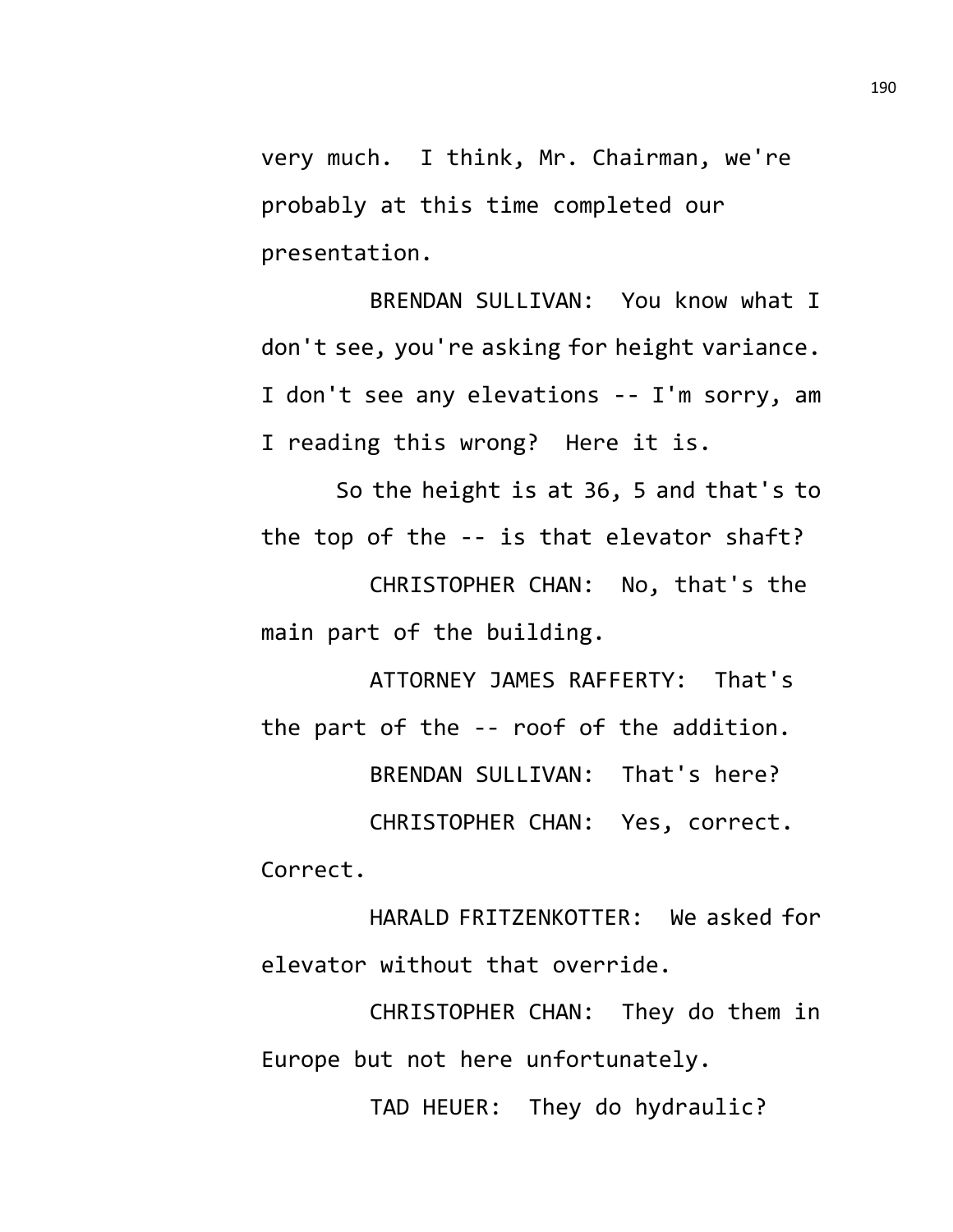CHRISTOPHER CHAN: No.

BRENDAN SULLIVAN: And then the shaft, how much is that?

CHRISTOPHER CHAN: Maybe three feet I think. How high is the elevator override on the regular part of the building? About five feet.

BRENDAN SULLIVAN: About five feet? CHRISTOPHER CHAN: Whatever's the minimum for the elevators.

TAD HEUER: So you're going to be going -- you're going to be excavating down anyway. You know what I'm thinking of is the Supreme Judicial Court building where I know they have a hydraulic internal.

CHRISTOPHER CHAN: We looked all over for an elevator with an override and even a small one. They have them in Europe, but there's none that meet code in the U.S.

ATTORNEY JAMES RAFFERTY: It's not that the hydraulics are up there, it's just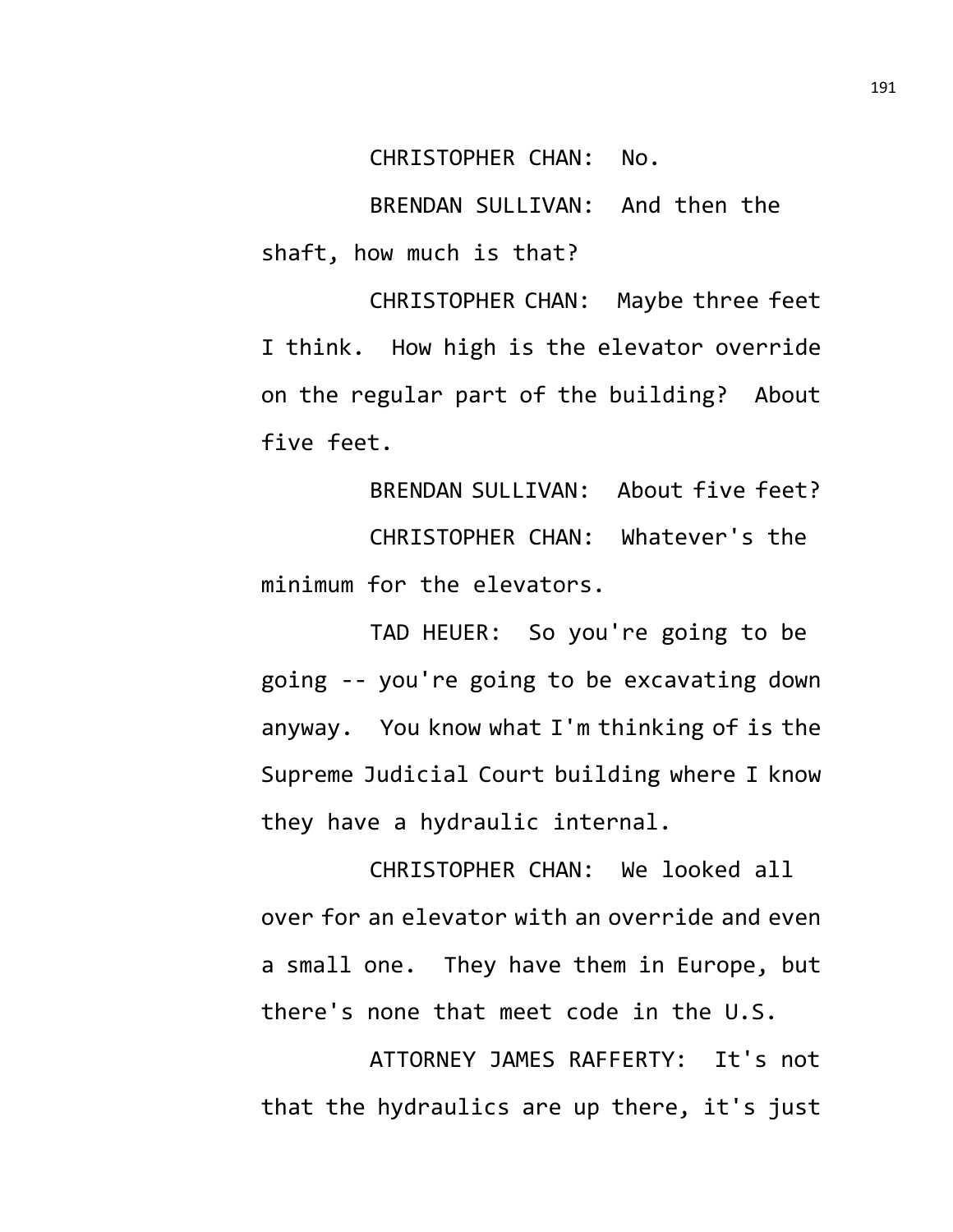that they need --

CHRISTOPHER CHAN: I think they don't want it if someone happens to be on top of the elevator, when it rises up, they want enough room so they don't get crushed. I think that's what it is.

HARALD FRITZENKOTTER: Something like the machine room.

CHRISTOPHER CHAN: They could easily do it without. But no U.S. manufacturer will make them. They have one in Germany.

BRENDAN SULLIVAN: Okay. Let me open it public comment.

Is there anybody here would like to speak on the matter of case No. 10240, 85 Hamilton Street? Anybody want to speak on the matter.

Sure, come forward and identify yourself and give your name, spell your last name and your address.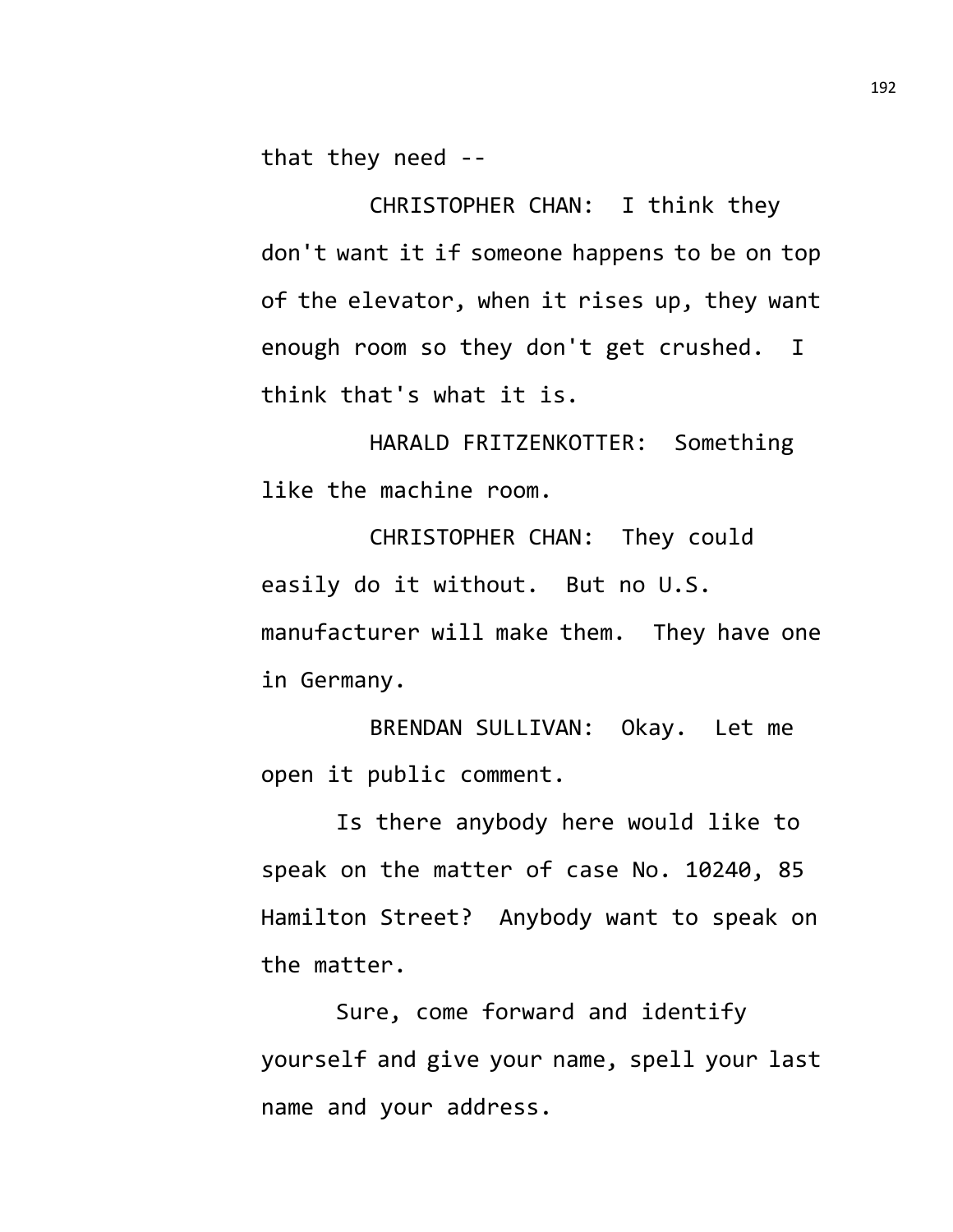JONATHAN AUSTIN: Good evening. My name is Jonathan Austin. I'm here with my wife Laura Sheffield, sitting behind me here. We live at 219 Brookline Street and we also own the property 216-218 Brookline Street which is directly behind the 85 Hamilton Street. I have a letter that I've written. I have six copies that I can hand out. I'll do that.

CONSTANTINE ALEXANDER: Can you summarize it for us in case we haven't had a chance to read it in advance.

JONATHAN AUSTIN: I'll read it and then I can be briefer. There's one more here.

BRENDAN SULLIVAN: Maybe to Mr. Rafferty maybe.

JONATHAN AUSTIN: Sure. Just a little bit of background here.

We've been owners of 216-218 Brookline since 1990, which is the adjoining two-family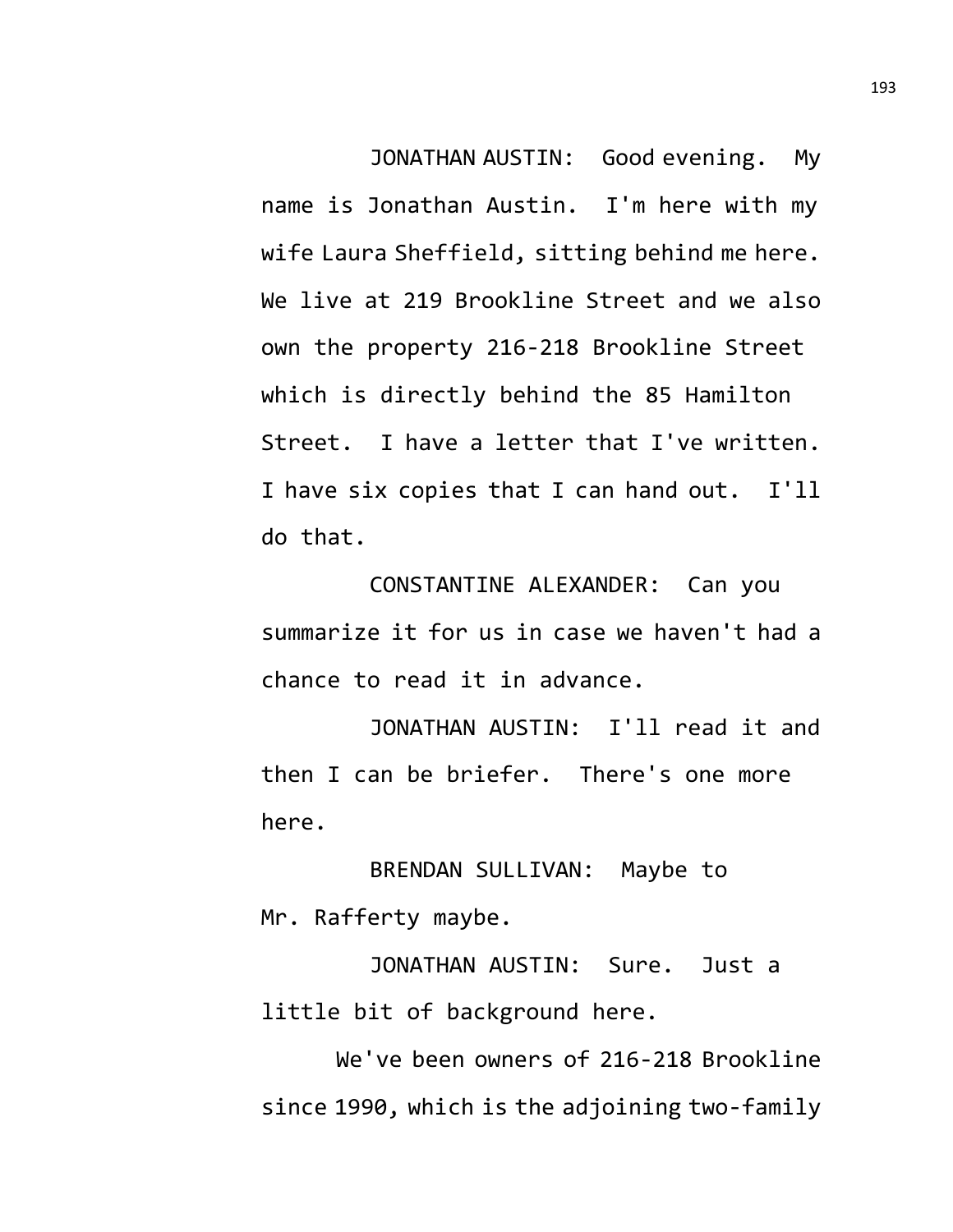house adjoining the property. And shortly after we moved to Cambridgeport, we joined with a group of neighbors in what became known as the Lynch Zoning Petition. This Petition sought to balance the potential for commercial and institutions throughout in and around University Park with residential development primarily along the Brookline Street corridor between Brookline and Sydney Streets. At the request of the City Council at the time our group was asked to meet with MIT and other major land owners to iron out our differences over a four-month period. This was a most rewarding experience for me personally, and I think for the other neighbors and business owners working through a complex set of aspirations for the good of the neighborhood and the city as a whole.

The result was the 1992 rezoning of East Cambridgeport that enabled land owners and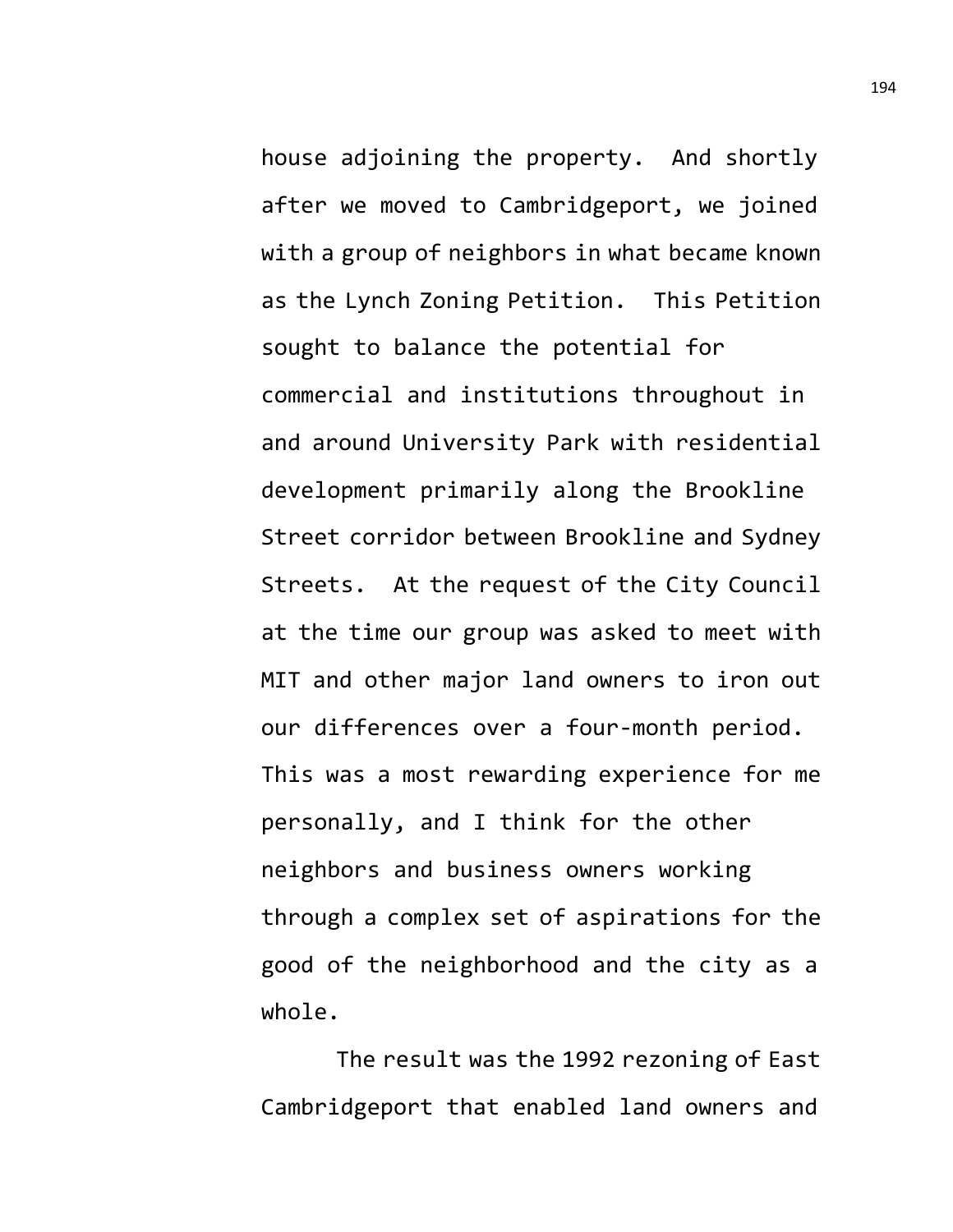developers to plan with confidence and it's the foundation for much of the remarkable development of commercial institutional and residential development you see today. So I was quite pleased to be part of that process.

We're here today to ask you to deny the variance request for 85 Hamilton Street. The variance is requested to allow two dwelling units be built on top of the existing non-conforming building, and ask for relief from height and FAR. The application states that the public good will not be harmed, and that the creation of the two dwelling units is consistent with the Zoning to promote housing in Special District 10.

The intent of the Zoning in this area which we were active participants in and as I've just described, was to promote residential development on the east side of Cambridgeport should the conversion of existing industrial and office type

195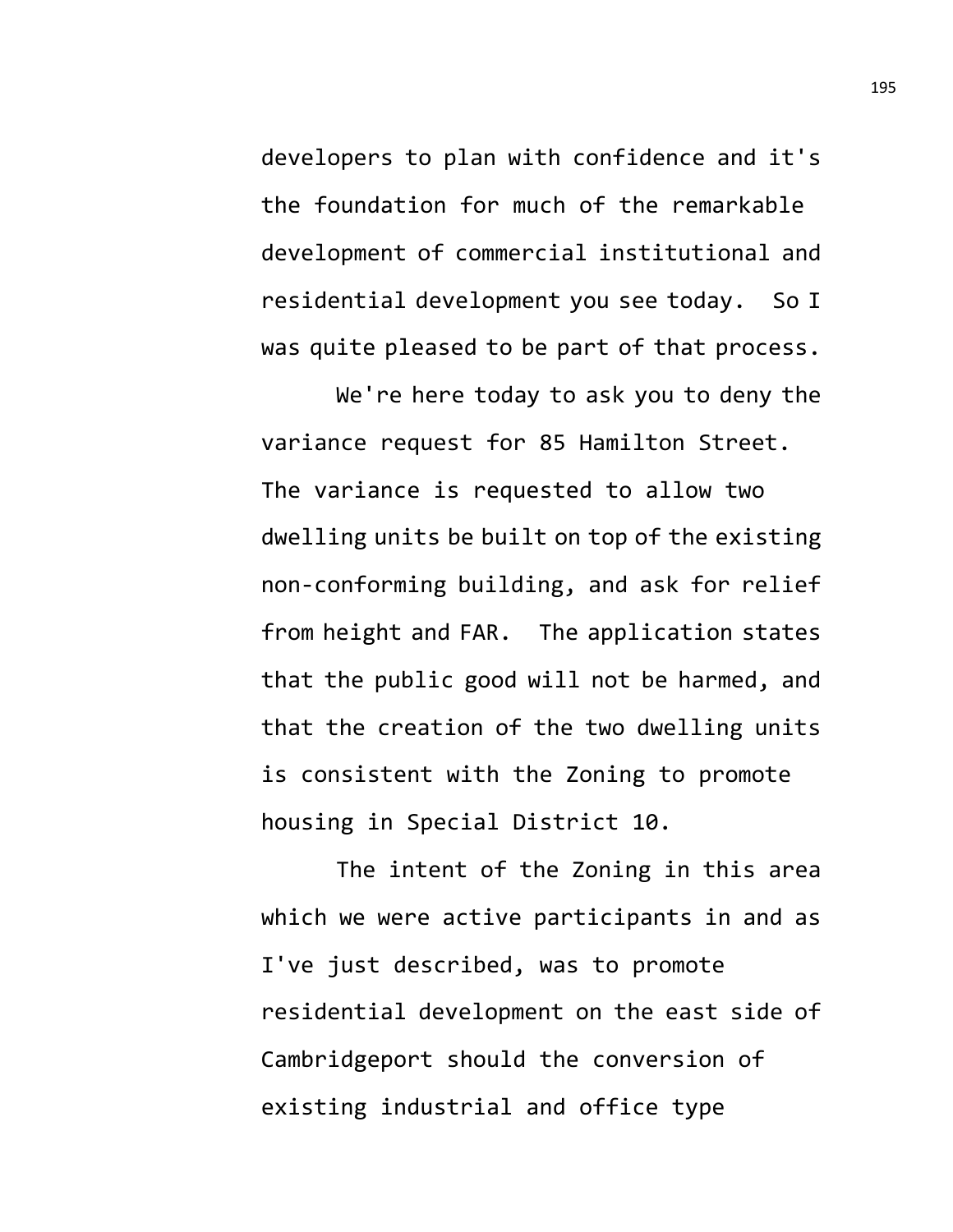buildings for which 85 Hamilton Street has just been described as the classic example. That need to balance the robust commercial growth further towards MIT and Central Square with complimentary residential development is no less important today as it was then. Special District 10 and the adjoining Special District 9 along Brookline Street were created to specifically provide incentives for such types of residential conversions. And at the same time to permit existing uses to remain within the normal limits of continued use and dimensional conformity provisions. The attached plan, which is behind here, shows the evolution of the residential uses in these two districts and it shows simply that the Zoning is working. So I'd refer you to this plan here.

This is Special District 9 to the left and Special District 10. The dark footprints that there are houses that are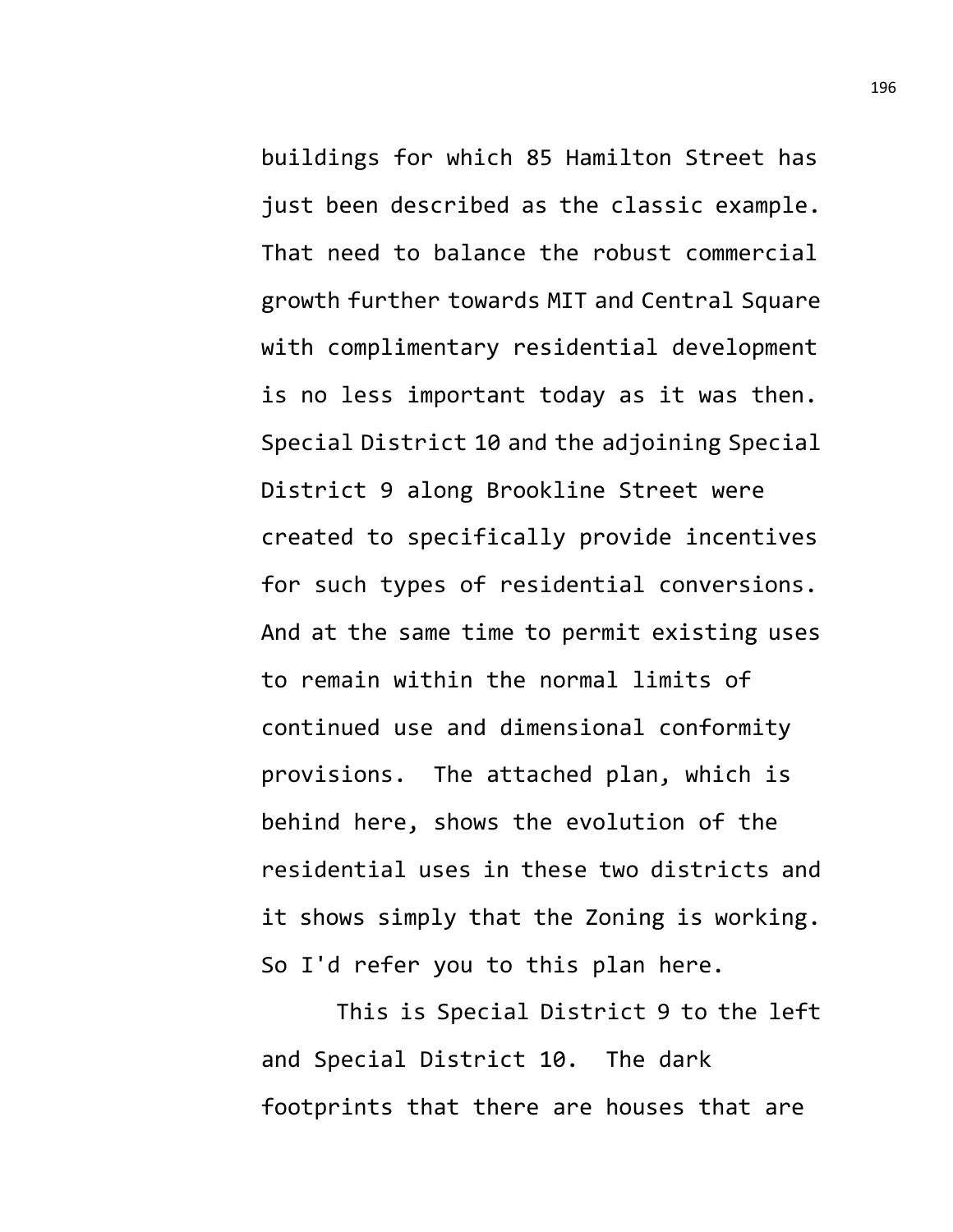obviously residential. The dark, the lighter grey buildings are industrial buildings that are a part of the this district. And the orange buildings, buildings that have over time and as a result of this Zoning been converted to residential. I don't know the numbers involved, but there are literally dozens of residential units that have been created like this. And all of them, three of them in Special District 10 have been created around the subject property of 85 Hamilton Street, and another one across the street in Special District 9. So the Zoning worked and it's made a big difference to the neighborhood.

We ask you to deny this proposed Variance at 85 Hamilton Street because the two dwelling units are not of the housing type described in the Zoning Code in Section 17.100. The proposal is not taxing; that is, quote, integrating with the existing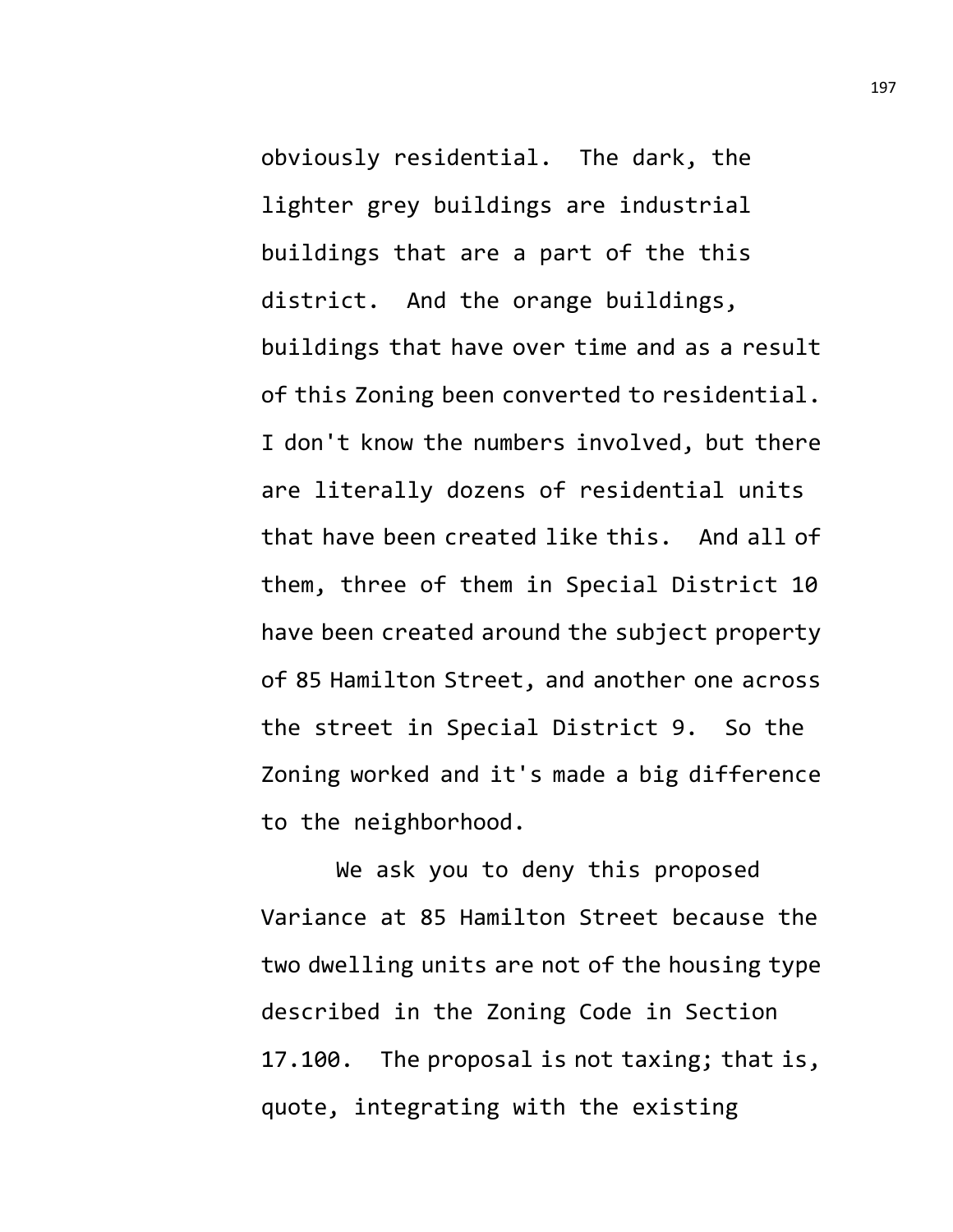neighborhood physically, architecturally, and socially. It's not housing that addresses current housing needs in Cambridge, especially the needs for units that are affordable to houses with children. The dwelling units are by design, and if you look carefully at the plans, and which I do agree, that it's a very elegantly conceived building, and all of the things that the owner has just described. But by design these are small accessory hoteling units for use by the Biotic office's staff while visiting from out of town. They're not genuine family oriented. They're not at all consistent with the Zoning to promote genuine residential family oriented and, where possible, affordable housing. Furthermore, the public good will be harmed if this Variance is granted because it will have provided an incentive for the expansion of a commercial use in an already existing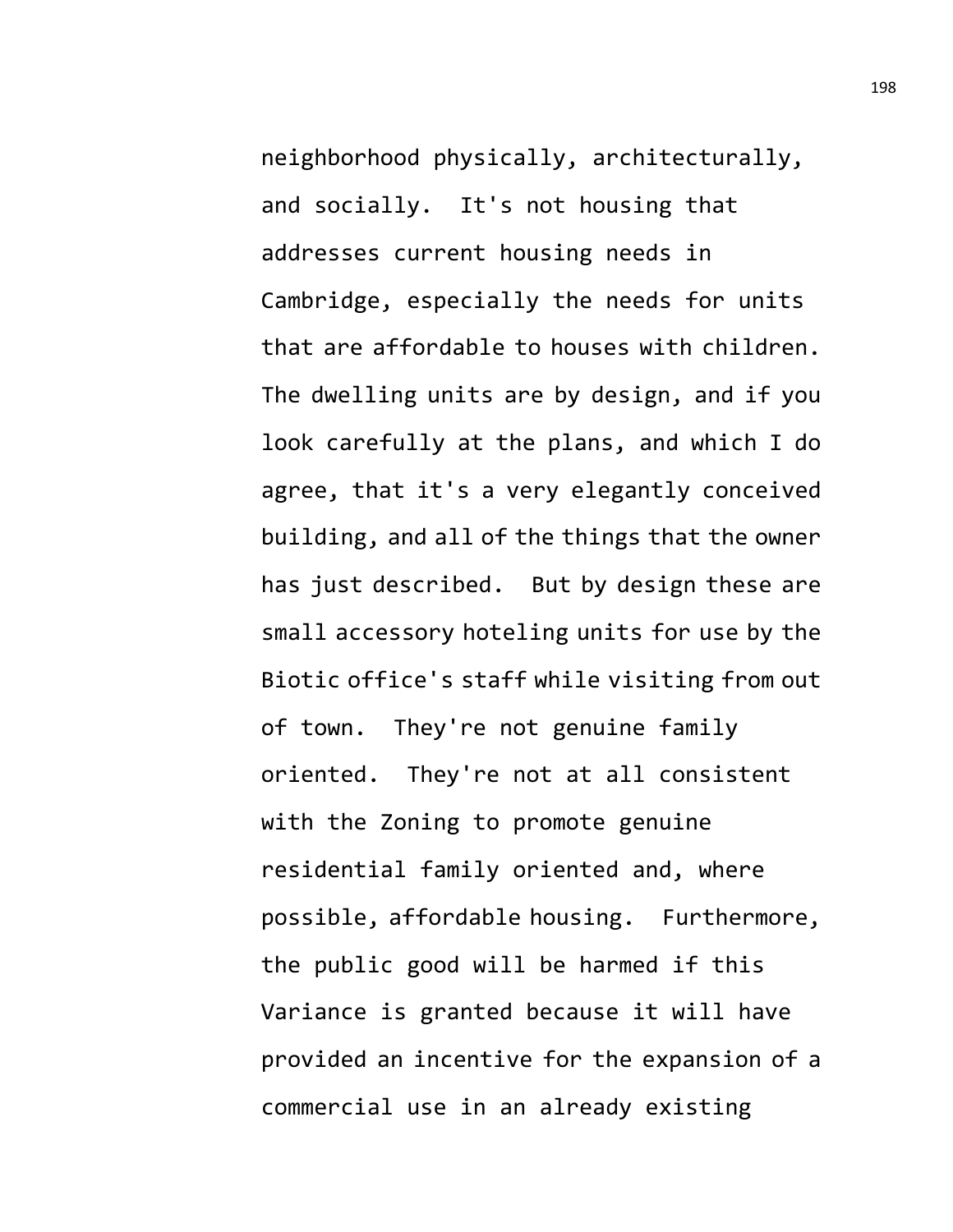non-conforming building by relaxing FAR limits and height limits. Its approval in my opinion would be a big step backwards in the promotion of a gradual evolution from non -- I'm using the Zoning sort of code's words here, gradual evolution from non-residential to residential uses in this district. So we ask you, therefore, to support the Zoning Code that many residents in this neighborhood, business owners, MIT, community, and the city worked hard to pass and to deny the application.

I've provided excerpts from the zoning on the next page that provide the specific language that's provided here.

I also have just a general question here about the continued use of this property. Since 1990 I think the property, I don't have the dates here, so I would -- I think it would be important to research this, but the building was purchased -- it was largely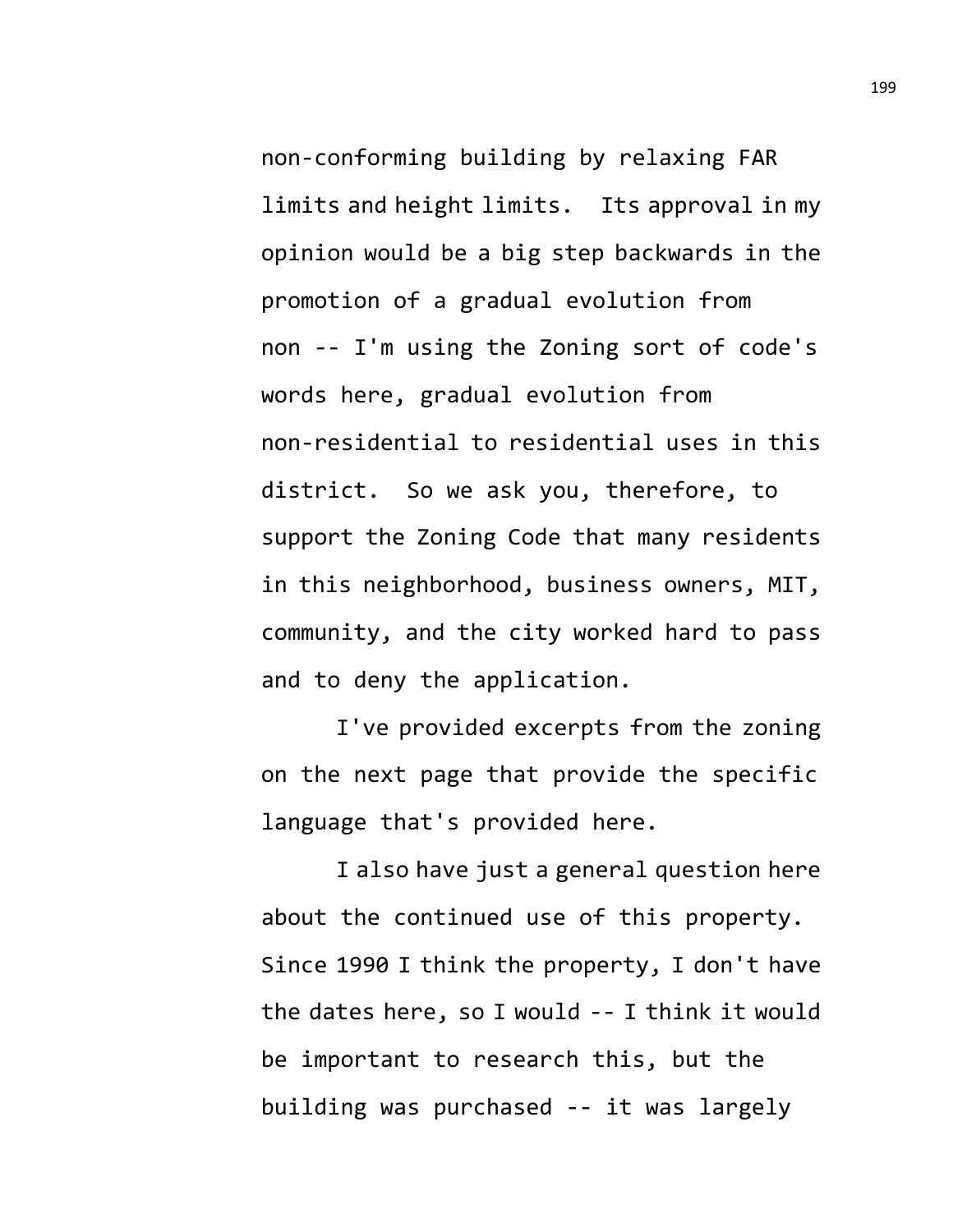empty with a teeth operation as was mentioned until about 1992 when a person bought it for a glassworks and a Special Permit was requested for the glassworks and that was granted. Subsequently I think they moved out in about 1995, and an owner moved in and used it as a single-family dwelling. It was least for a year and it was quite possibly for two years. Then that family moved out, they couldn't stomach the neighborhood as I recall, and moved to elsewhere in the city. And then changed the use to an office use. That use has been either wholly absent or partially absent for a number of years now. So I sort of question the continued use provision of this. I'd like to sort of know who was in there in the last few years.

My primary reason for being in here is I just don't think this is part of the spirit and letter of the Zoning and for that reason I object to it.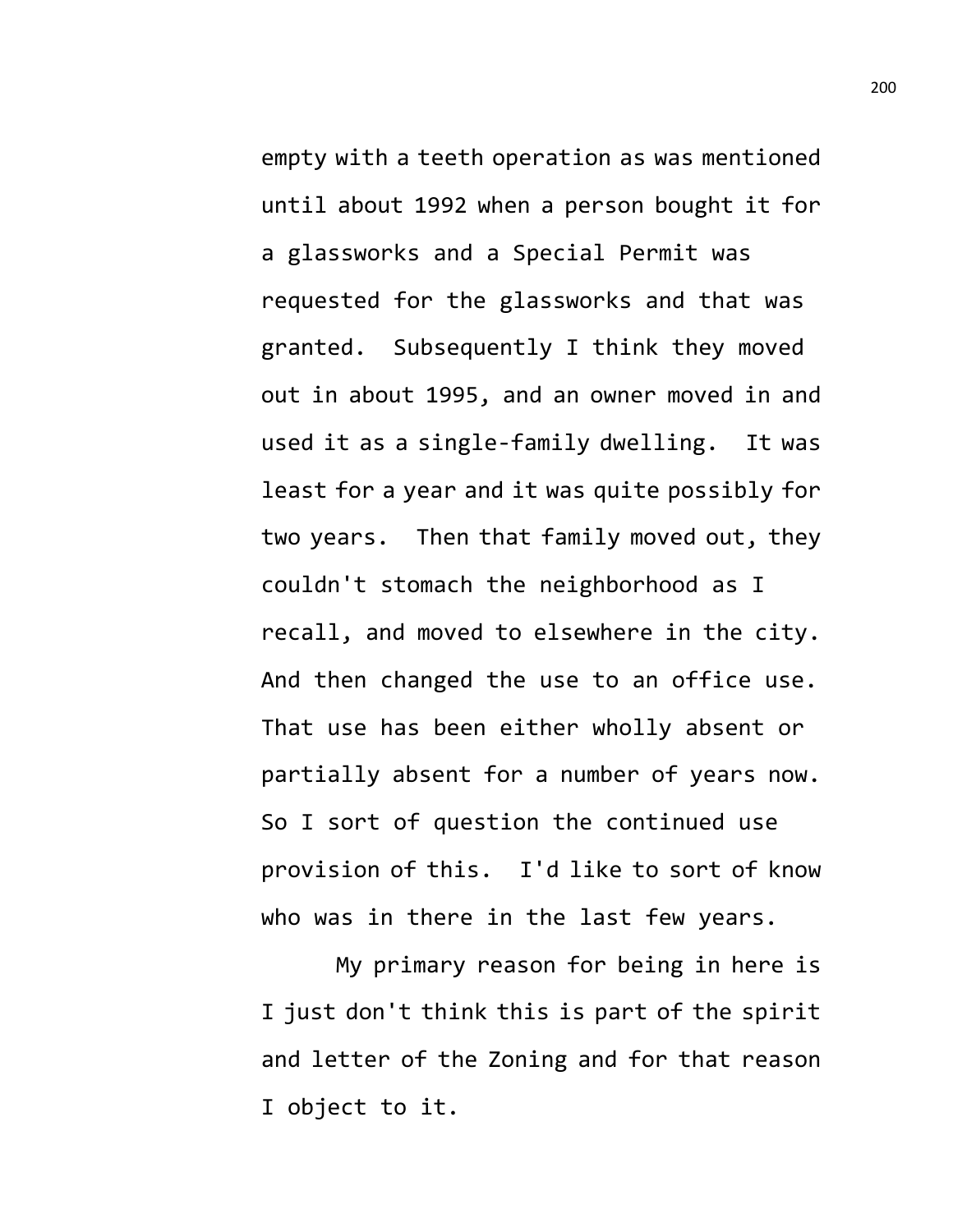CONSTANTINE ALEXANDER: Thank you.

JONATHAN AUSTIN: Thank you.

BRENDAN SULLIVAN: Anybody else who would like to speak on the matter?

TAD HEUER: Can I ask you a question before because you were part of the rezoning area? A similar question I asked Mr. Rafferty. Is there a reason you didn't request a rezoning of this simply to Res C? So Res C is the governing, the governing Zoning for Special District 10.

JONATHAN AUSTIN: I understand your question.

TAD HEUER: So, yes.

JONATHAN AUSTIN: It's the art of compromise. We wanted to have that Zoning just as you described, but it was very clear that there were existing building owners in the neighborhood at the time whose livelihoods would be threatened. And so we didn't want to do that, we just left this to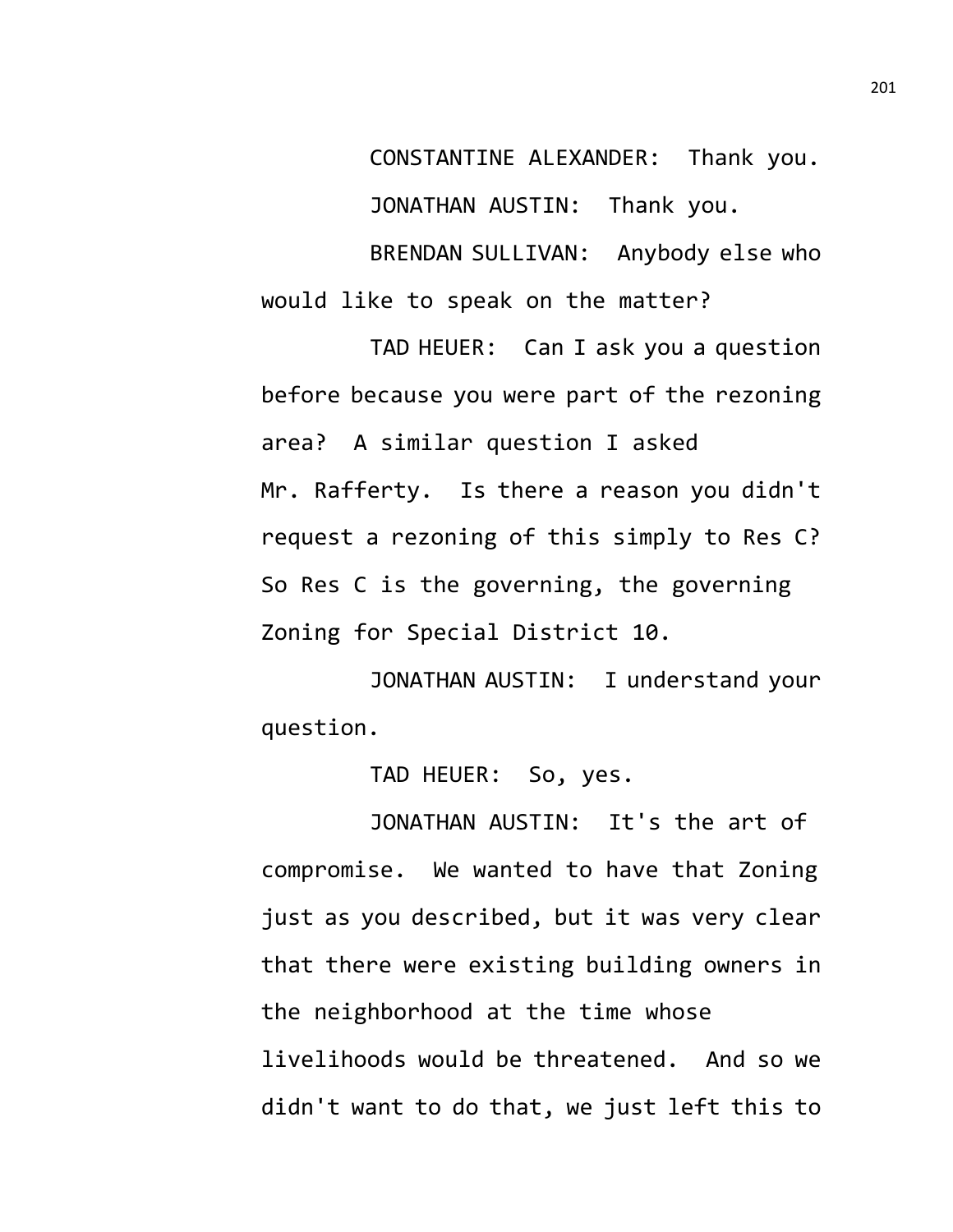enable them to continue but not to expand. And this building has undergone one, two, ownership, now onto a third ownership change. So, you know, these are not the original owners we were intending to protect. The intent underlying here of everybody involved was to have this building and other buildings like it to be ultimately converted to residential.

TAD HEUER: And I appreciate that. And I understand entirely the political aspect of it. But isn't that what's accomplished by rezoning, and any time you rezone, you're grandfathered as to the existing use on that lot. And then once you go, it reverts if it's been abandoned for a period of time to whatever the underlying Zoning is. So if the concern is really to protect the current small commercial operator, a rezoning for Res C would accomplish that because they could continue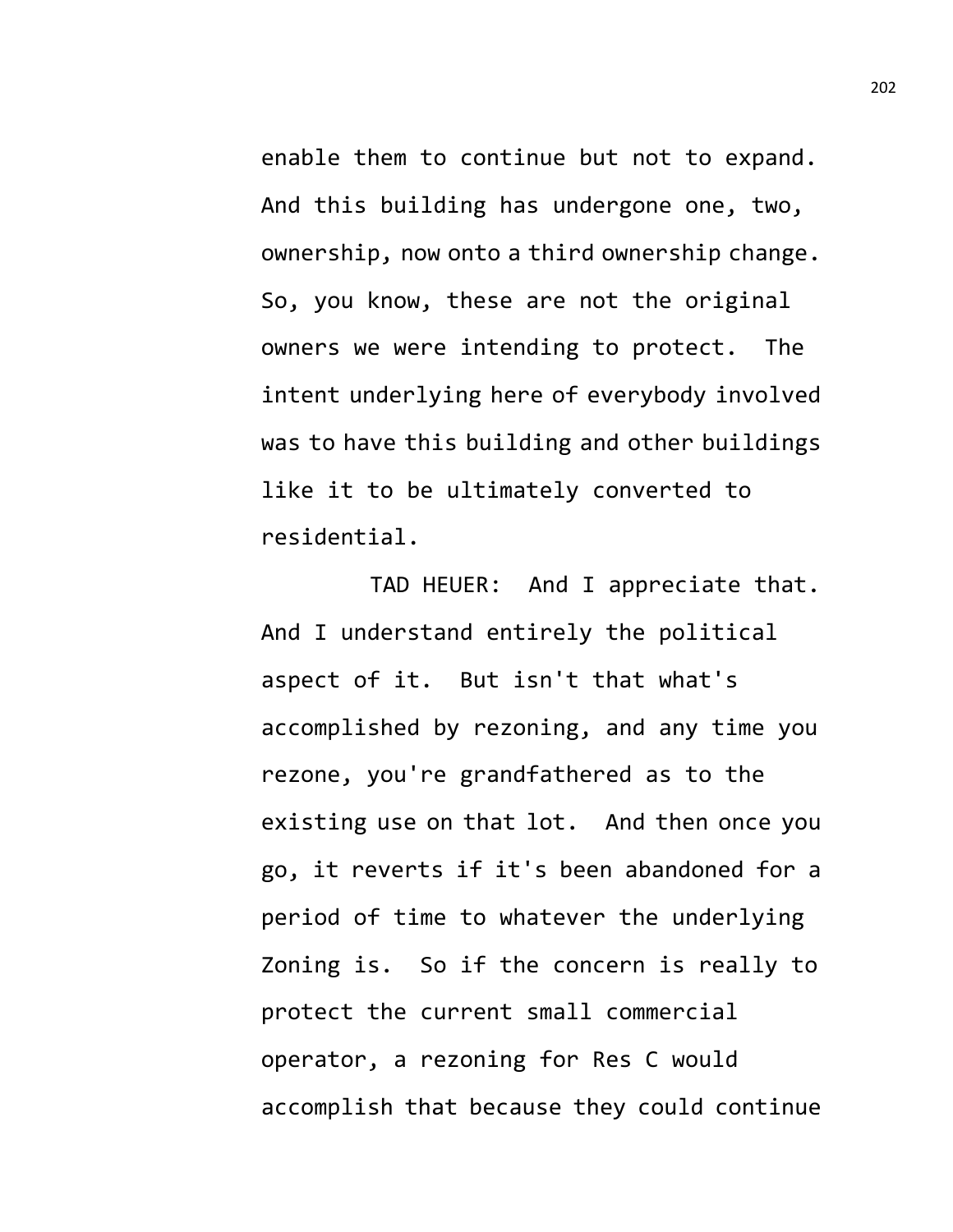operating as long as they had a viable going concern be it one year or 15 years or 50 years. And once they departed and appropriately abandoned, then the lot would revert to Res C and you can go on. So I guess my question is: What was the push back from the -- was it just the commercial owners didn't understand that they would be grandfathered? I guess I'm still somewhat confused.

JONATHAN AUSTIN: I think this provided them with protection to continue -- I mean, for instance Aetna Lighting is one of the owners. They still operate there. They are still the original owners. They were concerned that their livelihood would be threatened if this wasn't a continued use.

ATTORNEY JAMES RAFFERTY: I would offer an observation. There are special districts throughout the city, I've been involved in a number of them. The difference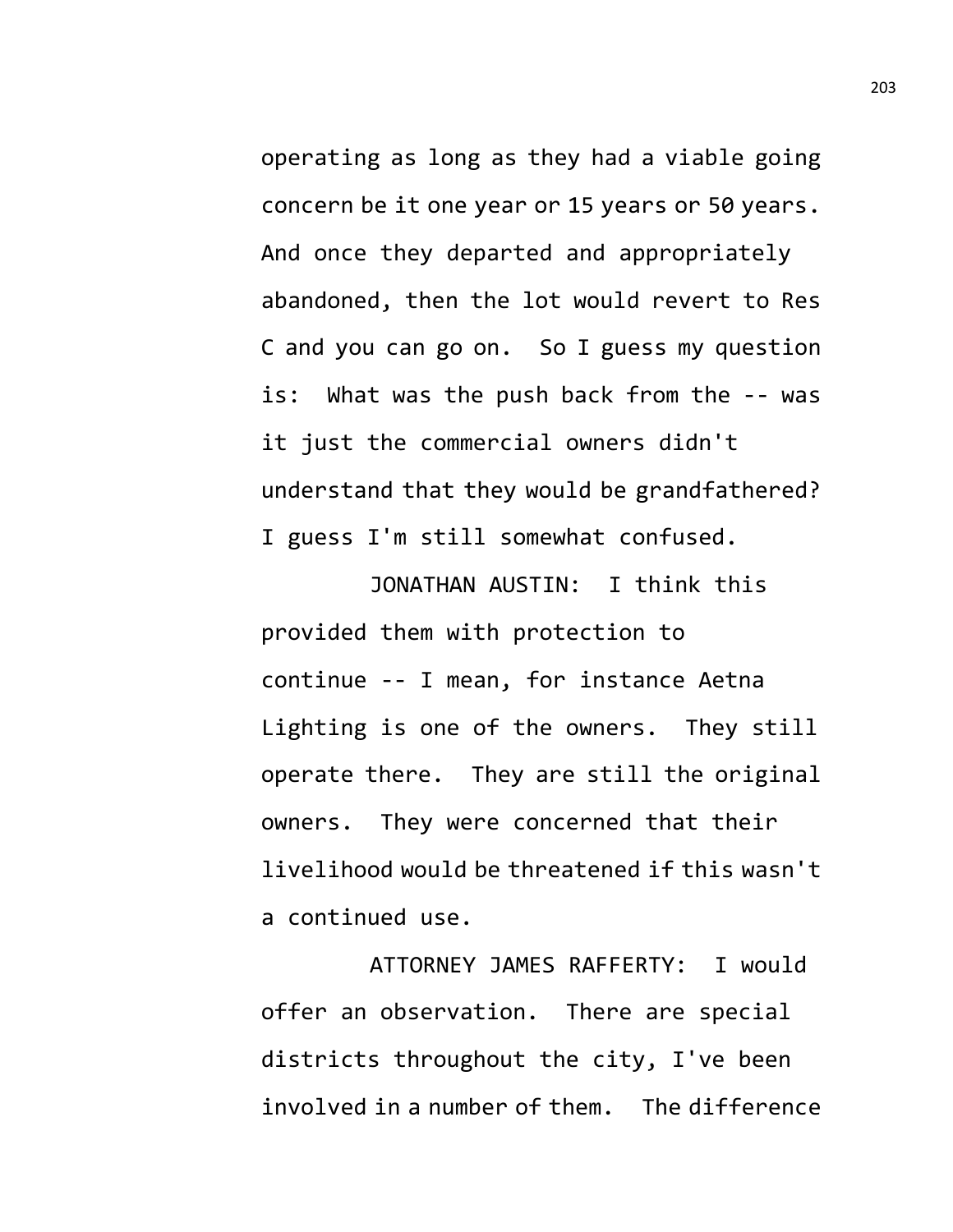in the special district you question is that the uses that were already established were not rendered non-conforming as a result of the rezoning. So if they've gone through Res C-3, they would be non-conforming uses that fall into at that stepchild category of Article 8. So Special District 10, while it clearly -- and these special districts had incentives to move towards housing, the distinction was that these other uses were allowed and weren't rendered non-conforming as a result of the rezoning. It was a political compromise because it took a legislative act of City Council and affected property owners, this had a long history. And it was a good outcome, and I couldn't agree more there was great successes there, but there was an acknowledgment that uses that were there weren't simply allowed to continue their non-conforming status but they could continue without having to be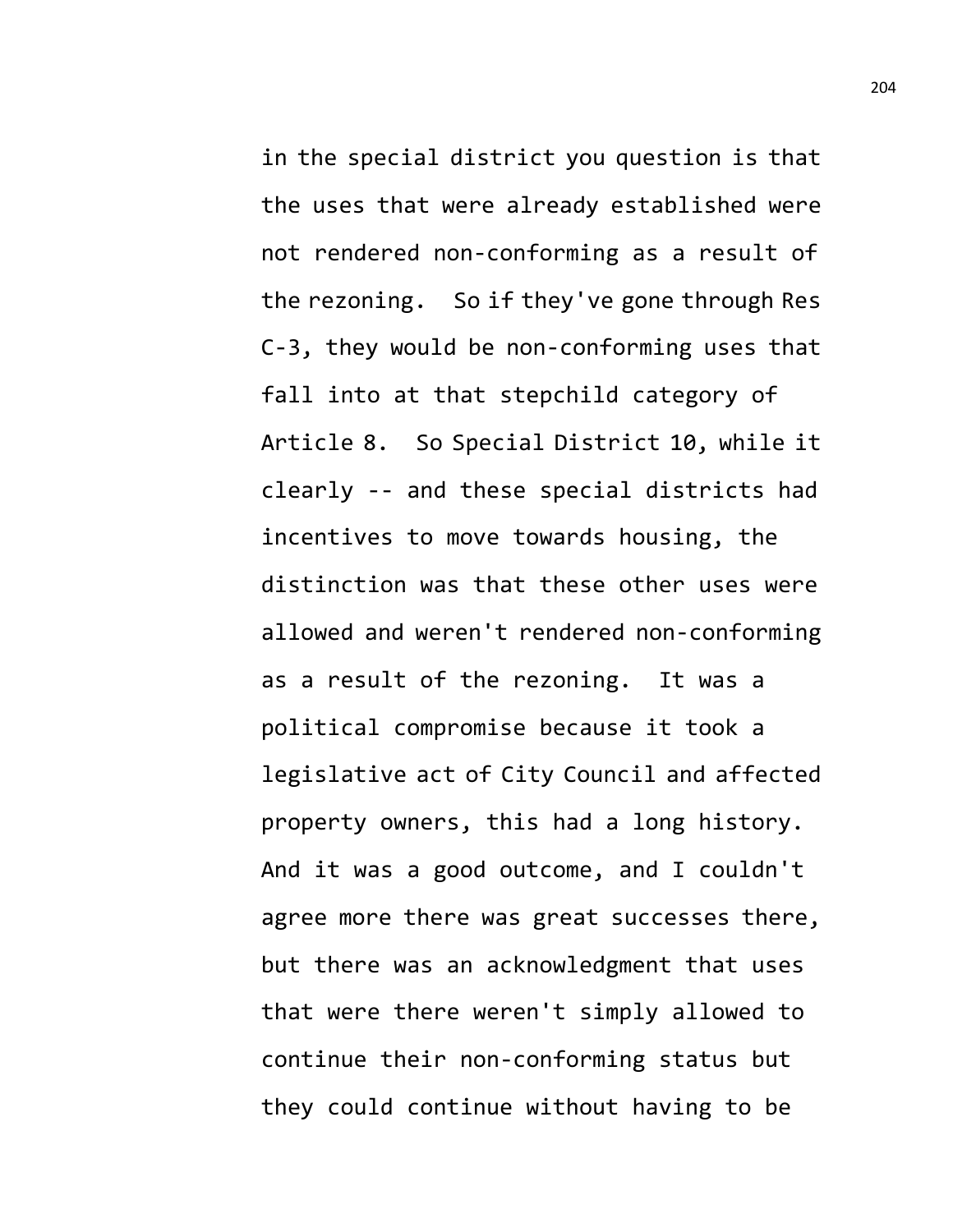rendered.

TAD HEUER: Okay.

JONATHAN AUSTIN: These are now different owners. Thank you.

BRENDAN SULLIVAN: Thank you.

DON GROSSMAN: My name is Don

Grossman. I live and work at 179 Sydney Street which is at the corner of Sidney and Erie, around the corner from the property. I'm not an architect. I'm a building owner and business owner and a resident at that location. I bought that building in 1986, rehabbed it in 1987/'88, and moved in in 1989. At the time we bought the property it was Industrial B FAR 4.0 unlimited height. So, the rezoning, I was also a part of the Lynch rezoning effort, and it was very much a draconian rezoning from the perspective of a property owner. And the protections that were in there to allow existing uses to continue and be not non-conforming were very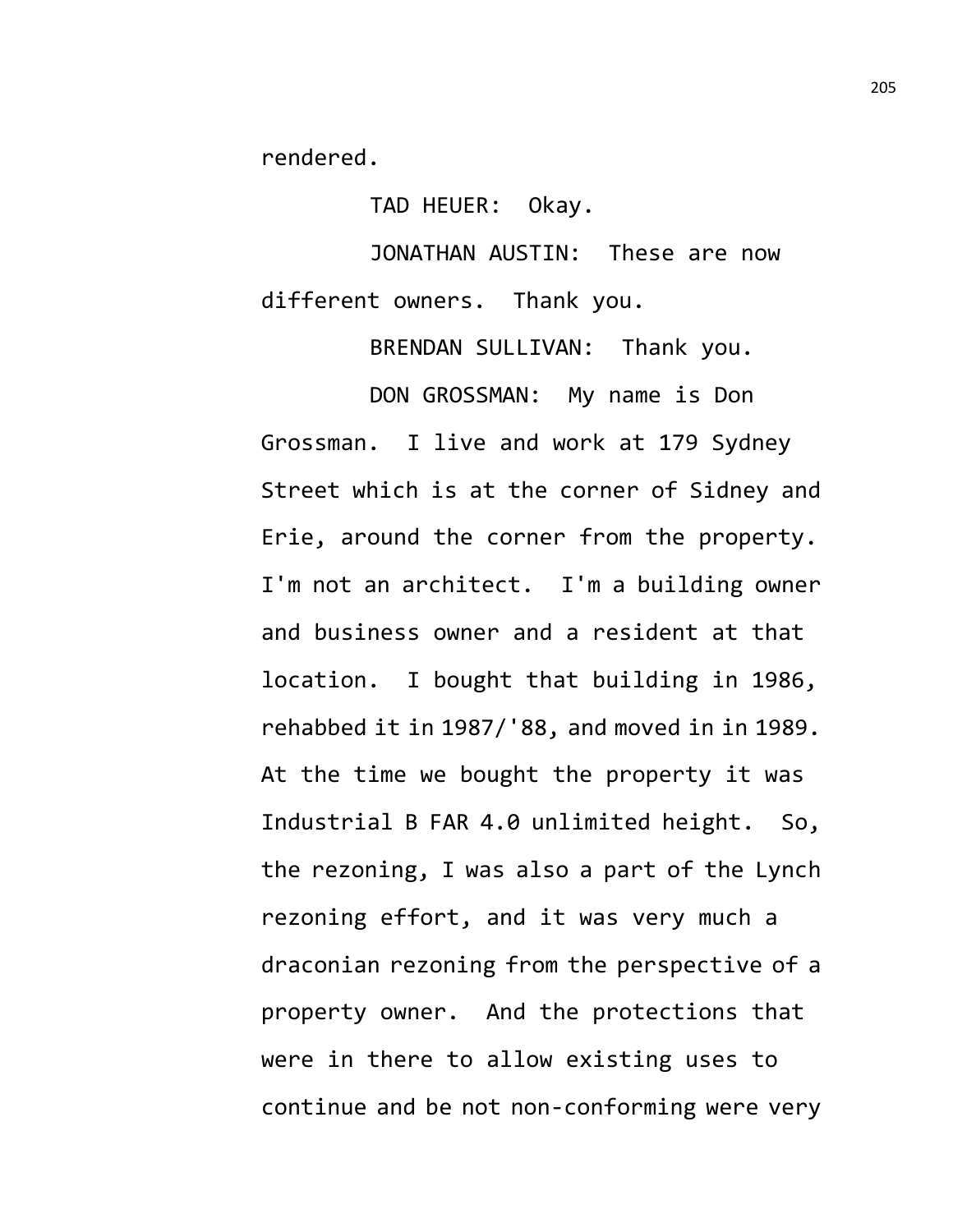deliberate. You know, my perspective is that it was a very forced political compromise and that the sacrificial lamb was the Brookline to Sydney Street corridor. I haven't seen Jonathan's map or conversions. There's certainly been a few successful buildings that have converted to residential, but there are also large parts that are going to remain commercial in perpetuity. The Stimson properties that are just north of Erie Street between Brookline and Sydney are large properties and were in the family for a hundred years or more and so haven't been converted to biotech and I don't think they're going residential any time soon. So anyway that's a little background on the Zoning.

I live at a mix use building. I live on the top floor. There are three commercial floors below. There are a number of other buildings in the area that have mixed use.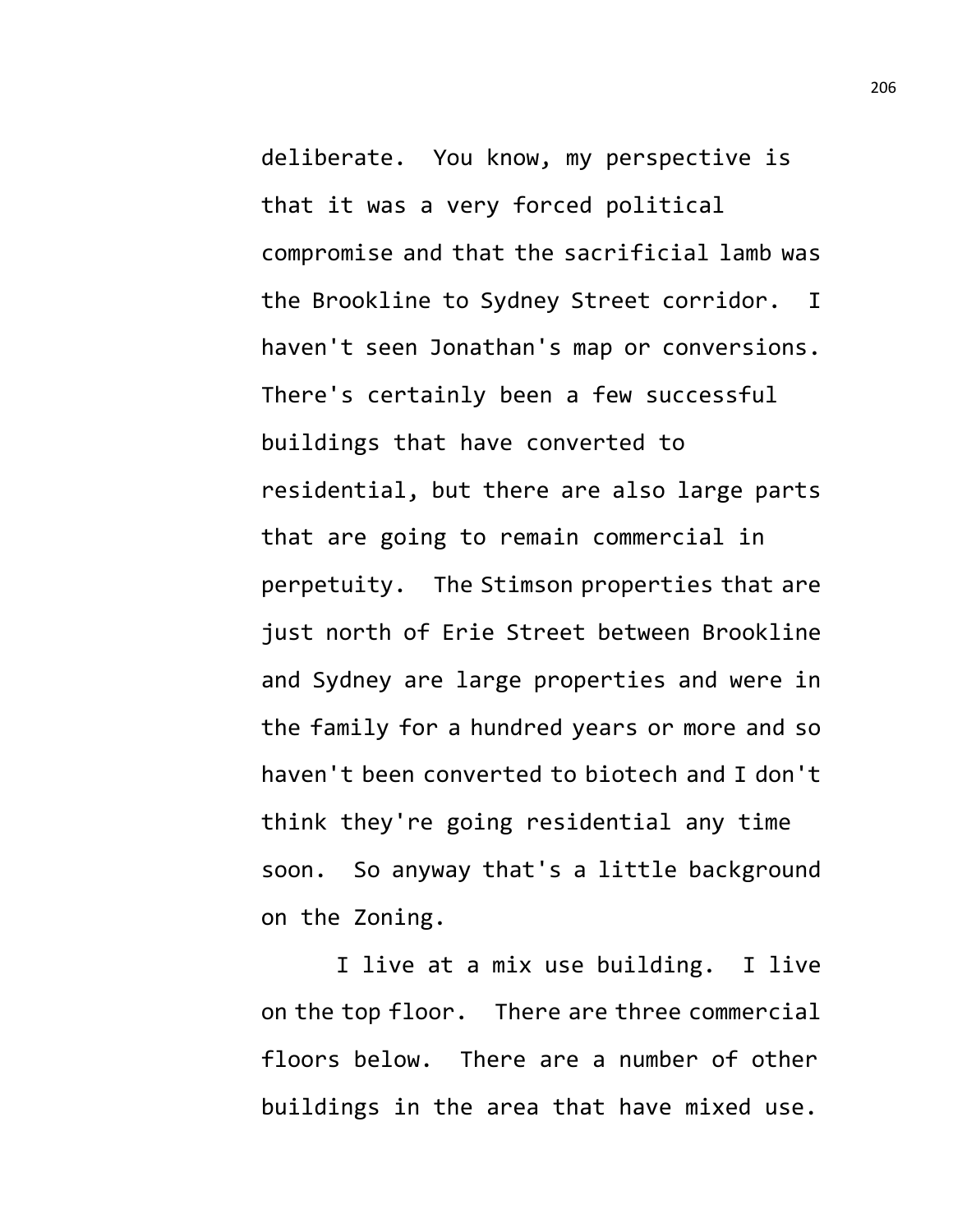There's an artist that lives on -- right at the next-door to Vertex Pharmaceutical. At the corner of Sydney and Hamilton, there's a building that was actually broken up into two, but it was originally a single building and it has a resident in the corner location and then commercial around it. So, I'm -- you know, when I moved in, the Zoning didn't even allow residential use. We got around it by a little bit of subterfuge. I was the night watchman and it was a night watchman's apartment. Luckily I don't have to fall back on that now. So I'm very happy to see, you know, the mixed use, and I also -- and I don't know the, you know, all of the details, but I'm much happier to see what I see is that they could, you know, develop the building as biotech as of right, and without this accessory use apartment, as it stands now and what they're doing is taking a step further and saying we like to, you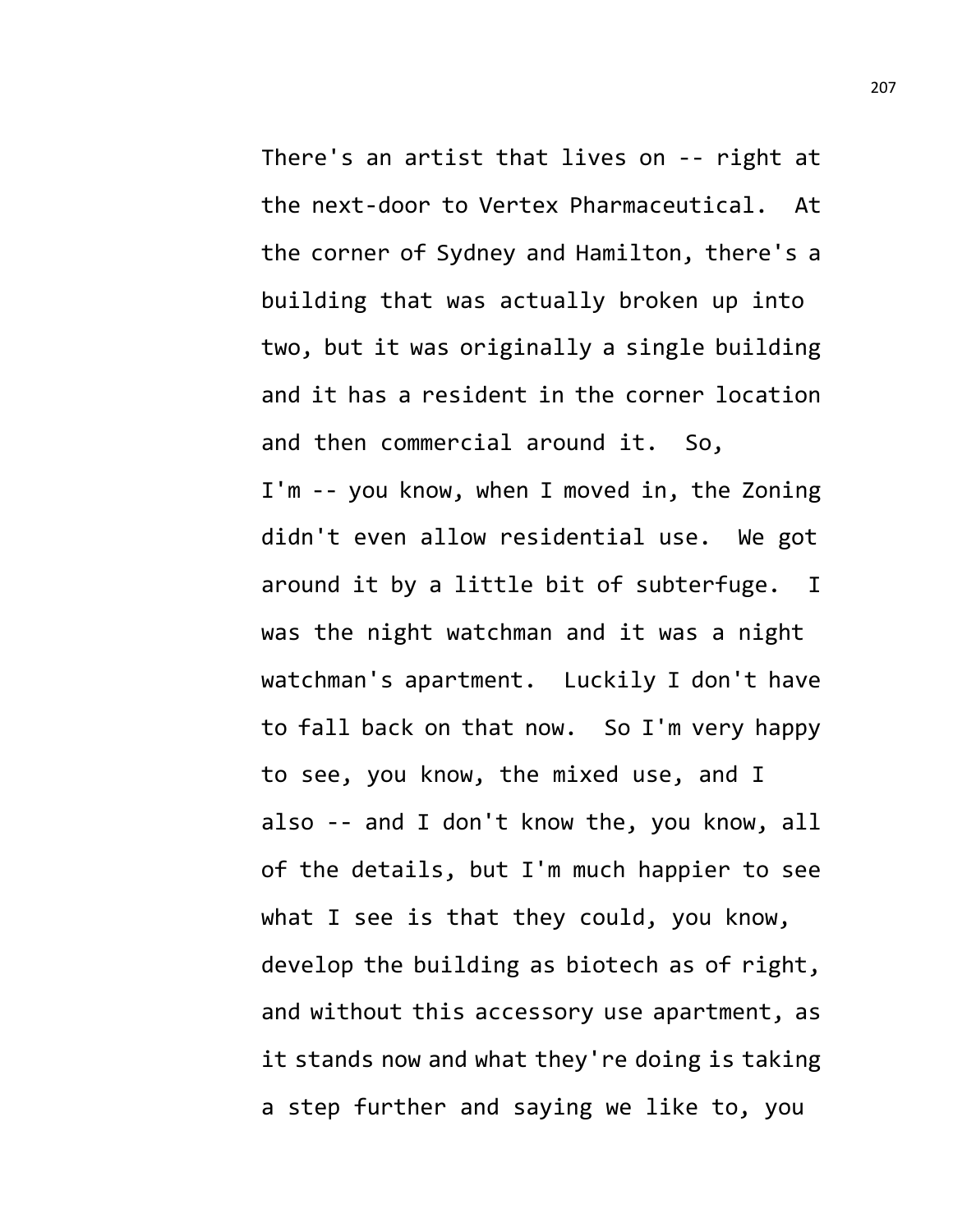know, do something that moves in the direction of the Zoning that's positive for the neighborhood. And frankly I'd much rather see those rooftop units on there than rooftop HVAC units. I mean --

CONSTANTINE ALEXANDER: Are the mixed use buildings that you're referring to are they all higher than 35 feet?

DON GROSSMAN: Mine is.

CHRISTOPHER CHAN: You might recognize that building you drive down Sydney Street with the glass tower.

DON GROSSMAN: So anyway.

CONSTANTINE ALEXANDER: Okay, thank you.

DON GROSSMAN: I would much rather see that type of roof structure than HVAC roof structure and, you know, I don't find it at all offensive.

> BRENDAN SULLIVAN: Thank you. CONSTANTINE ALEXANDER: Thank you.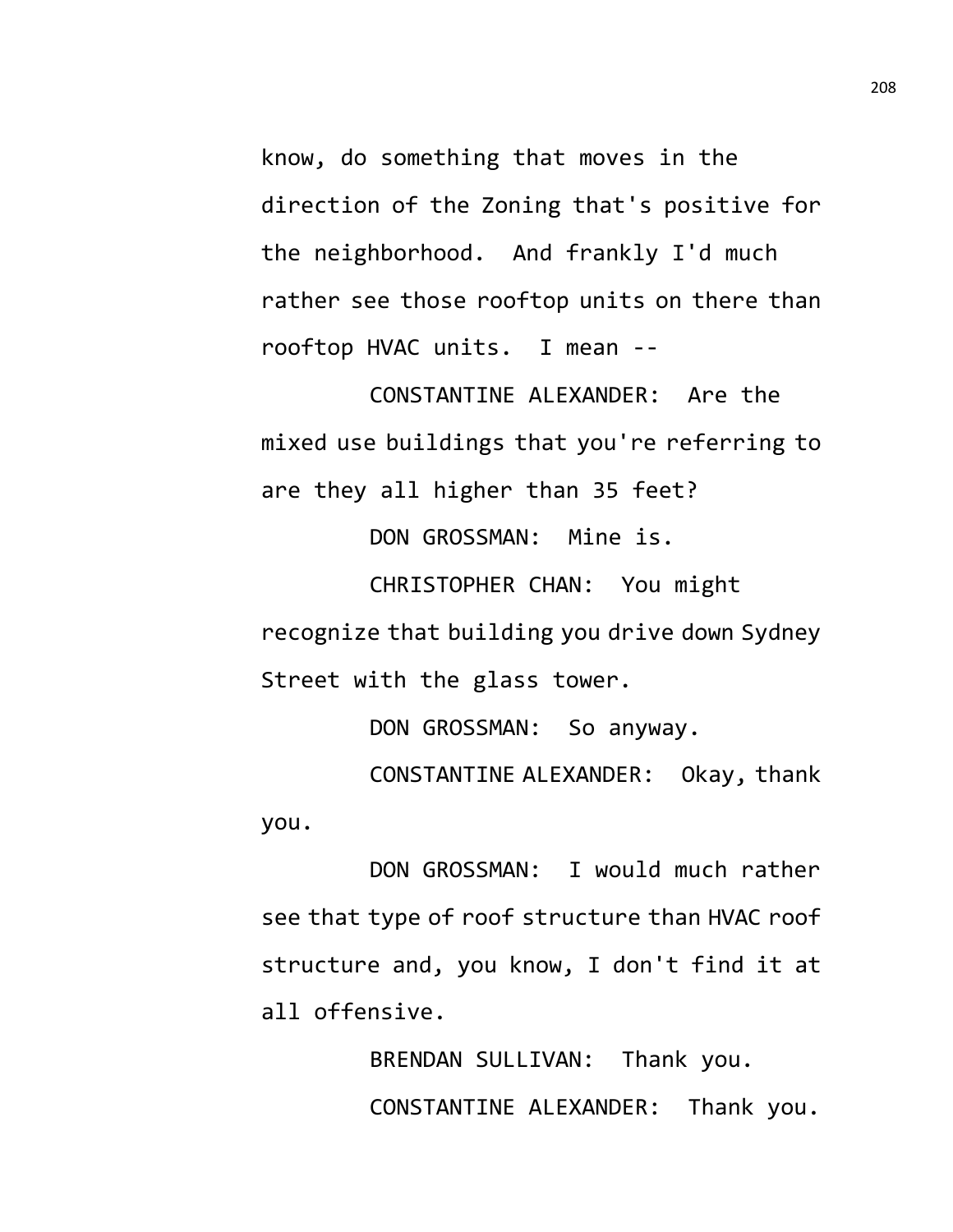DON GROSSMAN: Appreciate it. BRENDAN SULLIVAN: Anybody else wishes to speak on the matter?

CONSTANTINE ALEXANDER: Give your name and address.

CHRISTINA IRWIN: Christina Irwin, 212-214 Brookline Street. I'm here on behalf of my parents. They're out of town. They are totally against the apartment. So the rooftops or whatever you want to call it. It's take -- we'll take the sun from our property. We abut the building.

TAD HEUER: Which of the three -- is this in that three house row of.

> CHRISTINA IRWIN: We are directly -- TAD HEUER: Yes.

CHRISTINA IRWIN: They're against it. I'm hoping that there will be another meeting that they can attend soon and voice their own opinion. And I have an issue with parking. I understand they have a parking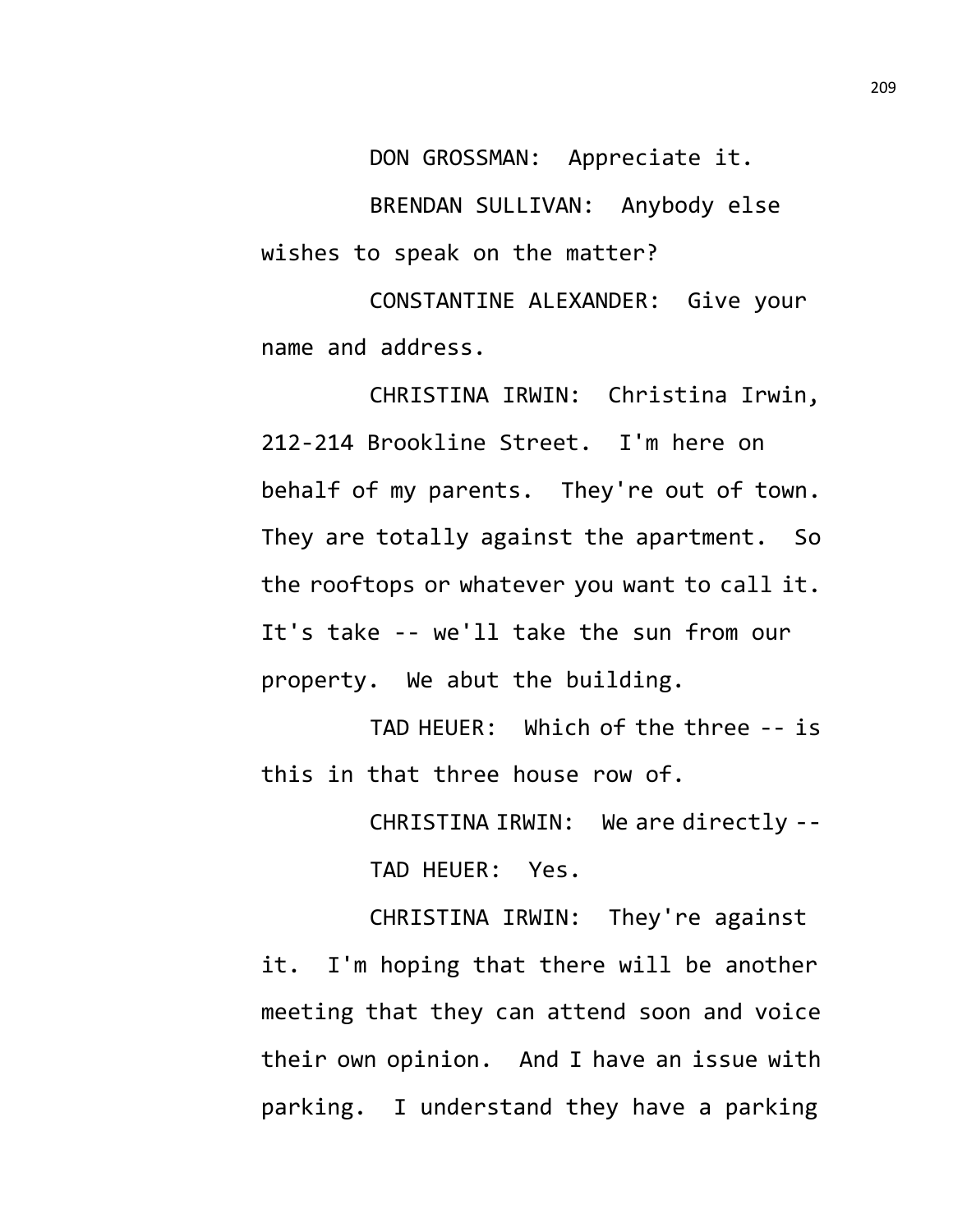lot, but when it comes to deliveries, there's a lot of times you come down Hamilton Street, you can't get down Hamilton Street due to the unloading stuff there right now. But a lot of times you have to back up and go all the way around the block. So if they're going to have deliveries coming in, where are those trucks going to stop to make these deliveries? They are not going to be able to go into their little bit of the parking lot. That's an issue, too, for me anyways. I come home there's nowhere to park as it is.

> CONSTANTINE ALEXANDER: Thank you. BRENDAN SULLIVAN: Thank you.

Anybody else wishes to speak on the matter? (No Response.)

BRENDAN SULLIVAN: I see nobody. There is correspondence in the file.

(Reading) The Board of Zoning Appeal members: A resident 98 Erie Street, eleven years a former Planning Board member, I am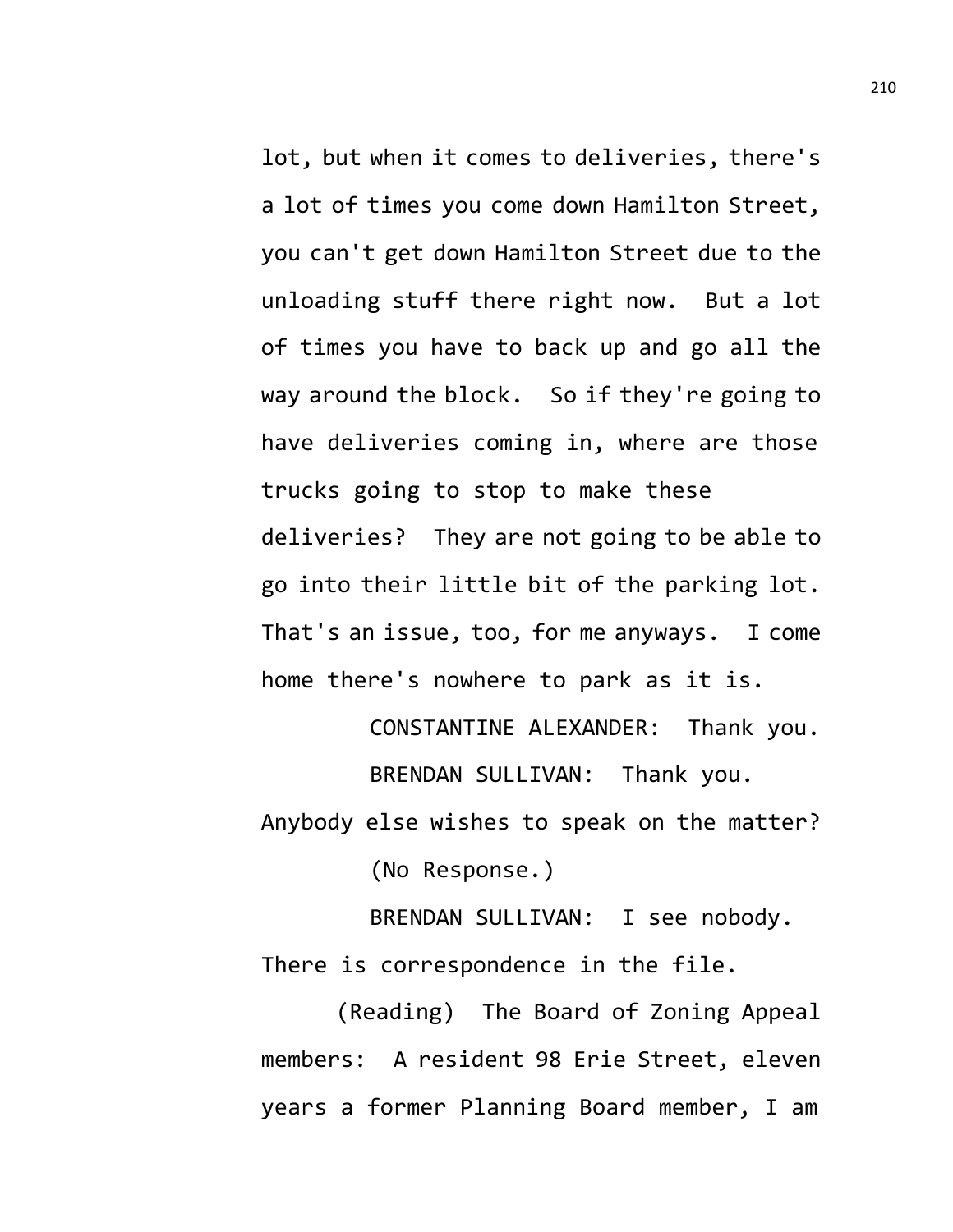writing to urge the Board to deny the Variance required to construct a rooftop addition containing two dwelling units at 85 Hamilton Street. Units will require both an FAR as well as a height variance, especially since the existing, legally, non-conforming building already exceeds the allowable FAR. As you are aware, 85 Hamilton Street is located in Special District 10, a Zoning District adopted many years ago following an extensive and often contentious public planning process. The purpose of the district is to promote significant housing development, especially affordable, and to encourage the (inaudible) evolution to residential use through the districts. While it is very unfortunate that the Biotic purchased the property without fully understanding the purpose and intent of the Zoning, enforcement of the Ordinance will not pose a substantial hardship, financial or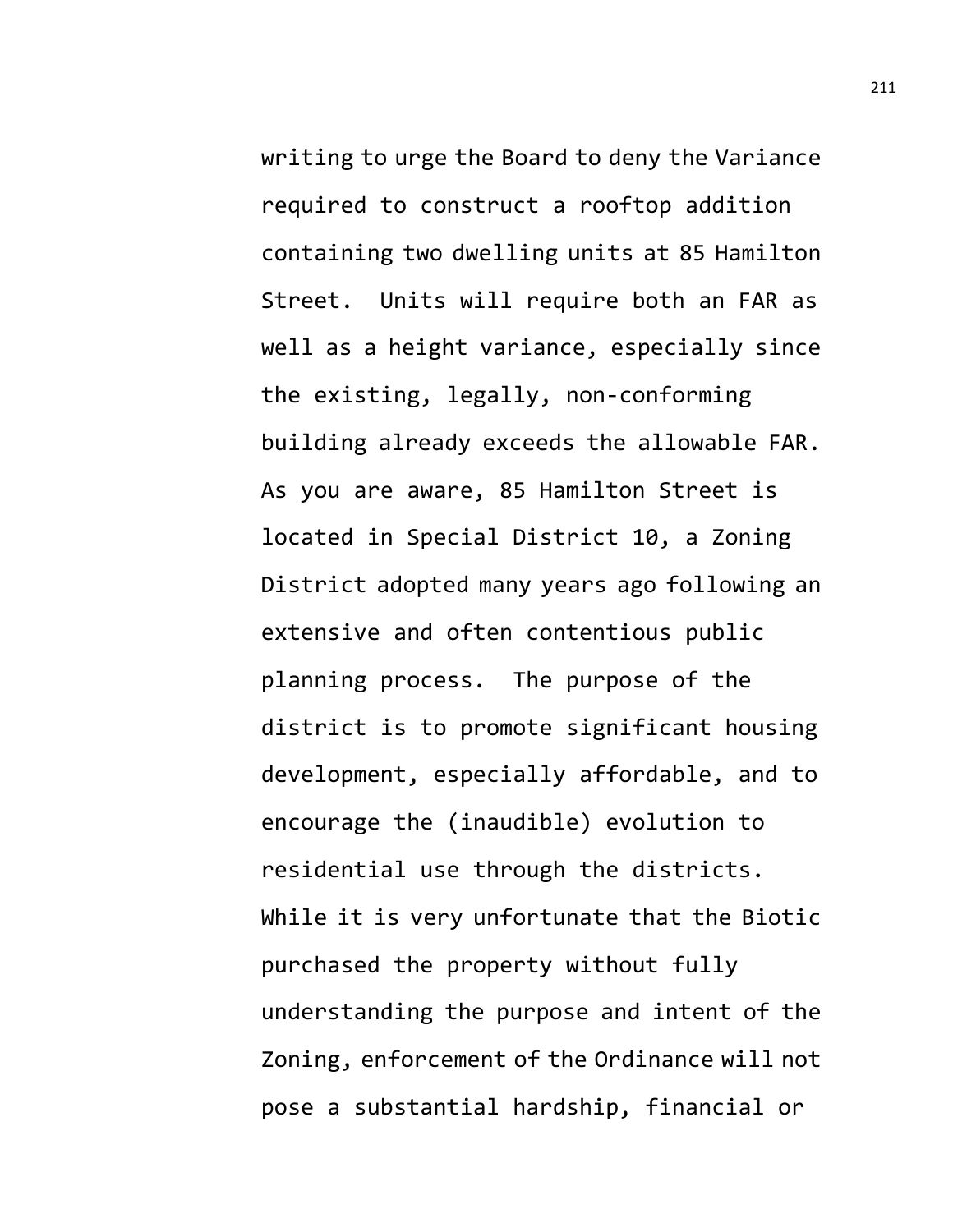otherwise, to the Petitioner. Biotic's desire to allow the building footprint and facade to remain intact as well as provide a green group is admirable. However, this objective can easily be satisfied by simply not building the residential units at all or putting the rooms for visiting company executives within the existing structure rather than on the roof. Effectively hotel/motel rooms are occupied only occasionally. The two units are an accessory use and not essential to the company's primary office, laboratory purpose and are in fact a prohibited use in Resident C District. Living elsewhere the occupants are likely to have little or no commitment to the well-being of the neighborhood. It is also my concern that if approved, the Applicant would possibly use the third floor residential space for office or other business purposes. There would be nothing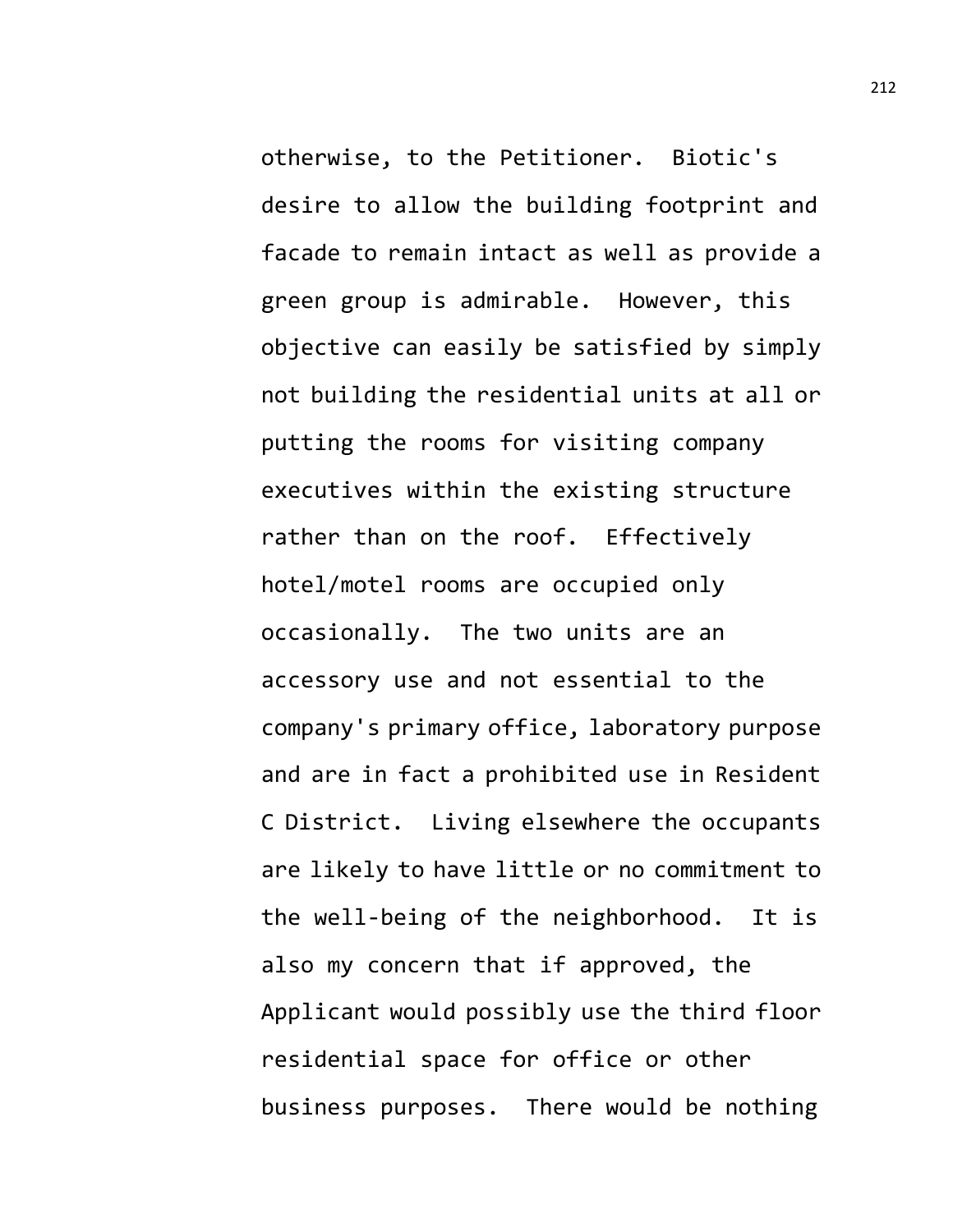that the city or we as neighbors could prevent this from happening. I disagree that the public good is not being compromised. The proposed addition unnecessarily adds height and bulk to an existing building for use not related to the business purposes. The company should use the building as is, with no additional FAR or height variance granted so that the shadowed and blocked views impact are minimalized on surrounding buildings, including the living units and rooftop decks at 98 to 100 Erie Street. Thank you for your consideration.

On the letterhead of Cambridge Historical Commission addressed to the Commissioner, (reading) The proponents in this case have asked me to review their plans and convey my opinion to the Board. The building at 85 Hamilton Street was built in 1938 by the Myerson Tooth Corporation, a firm that manufactured implants, dentures, and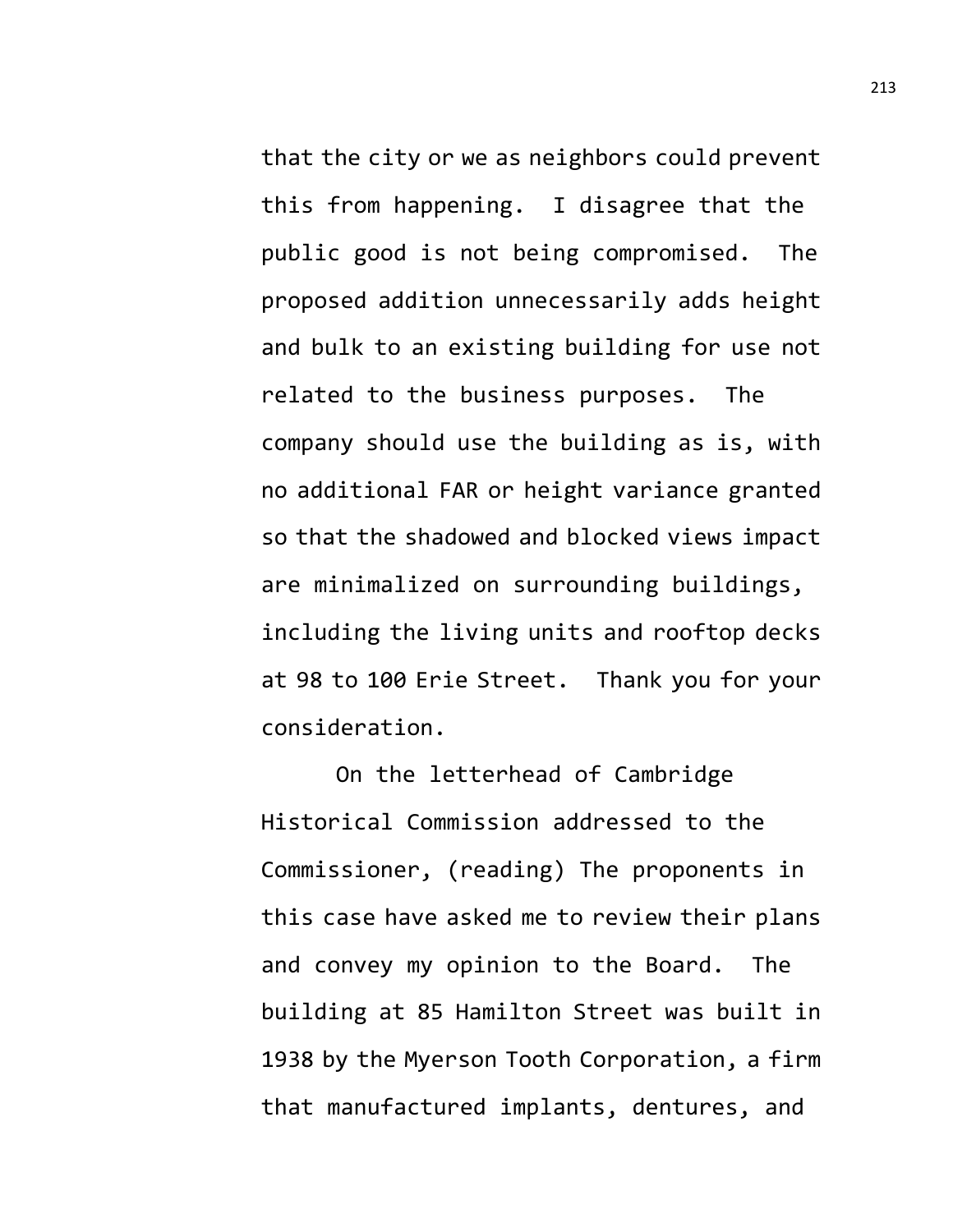false teeth for dentists. The firm was originally located across the street at 90 Hamilton Street. The business was good during the Depression and they were the one of thee firms to pull permits for significant factory constructions in that year. The rarity of the buildings of this period contributes to the significance of 85 Hamilton Street. The building has very large expansive windows, and most elevations which maximized natural light for the skill workers inside. The exterior is characterized by brick pile lasters and art modern detail and the spandrels are in substantially in original condition and the Applicants intend to maintain its appearance and restore the original steel sash. I cannot comment on the use variance request, but I do commend the Proponents for recognizing the significance of this building and their plans. I urge the Board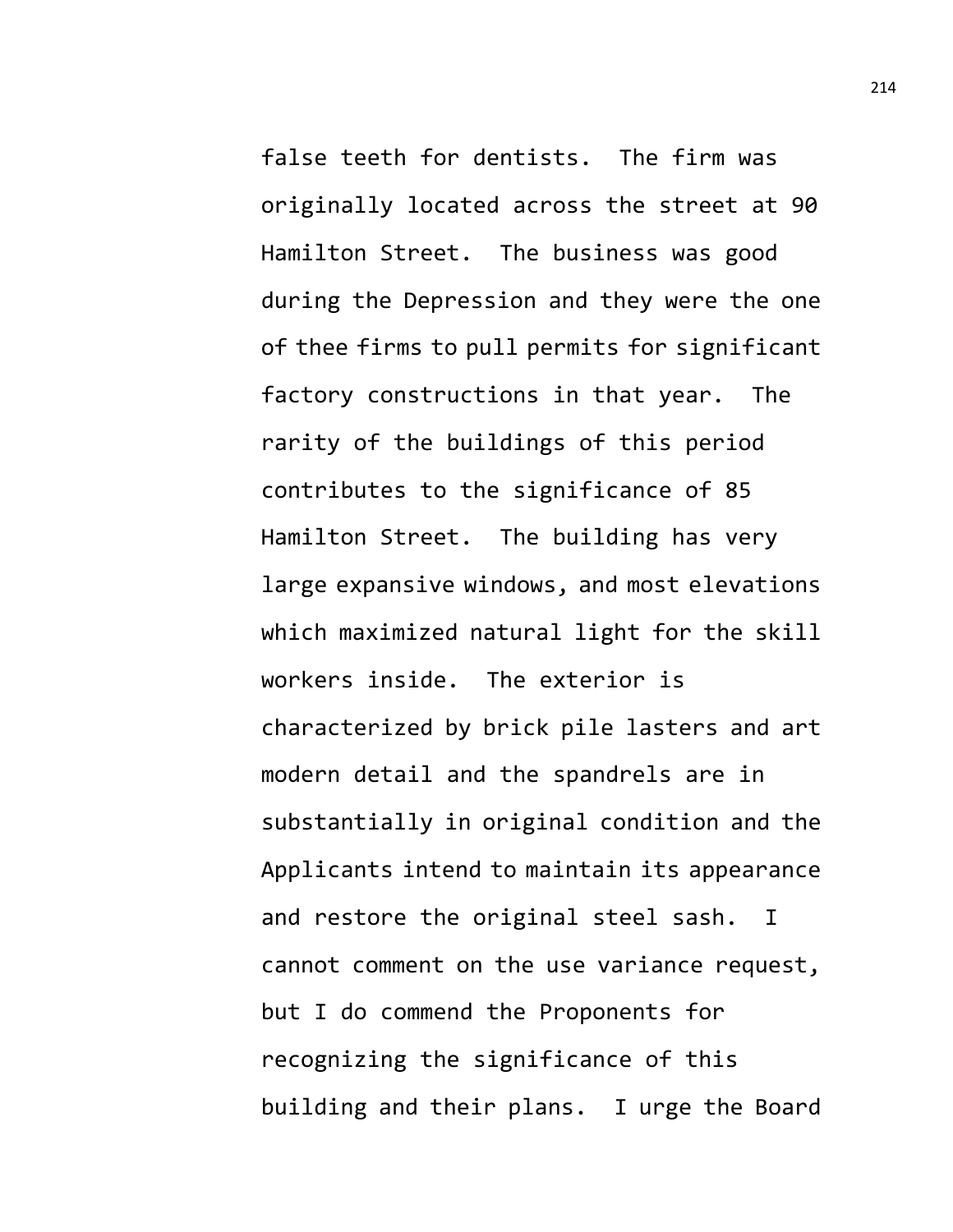to give their request full consideration. Charles Sullivan, executive director.

The Planning Board sends a communication that they have reviewed the above case and leave the case and the determination to the Board of Zoning Appeal with no comments or recommendations.

And that's the sum substance of the public comment, and I will close public comment at this point.

Mr. Rafferty.

ATTORNEY JAMES RAFFERTY: Thank you. Without much further, the hardship is related to the structure. It is noted by Mr. Sullivan. It is of significance. It has historic value. The effort to create a third floor unit without disrupting the overall integrity of the building is what leads to the height relief. Similarly the GFA relief occurring in two places is also related to the fact that the building doesn't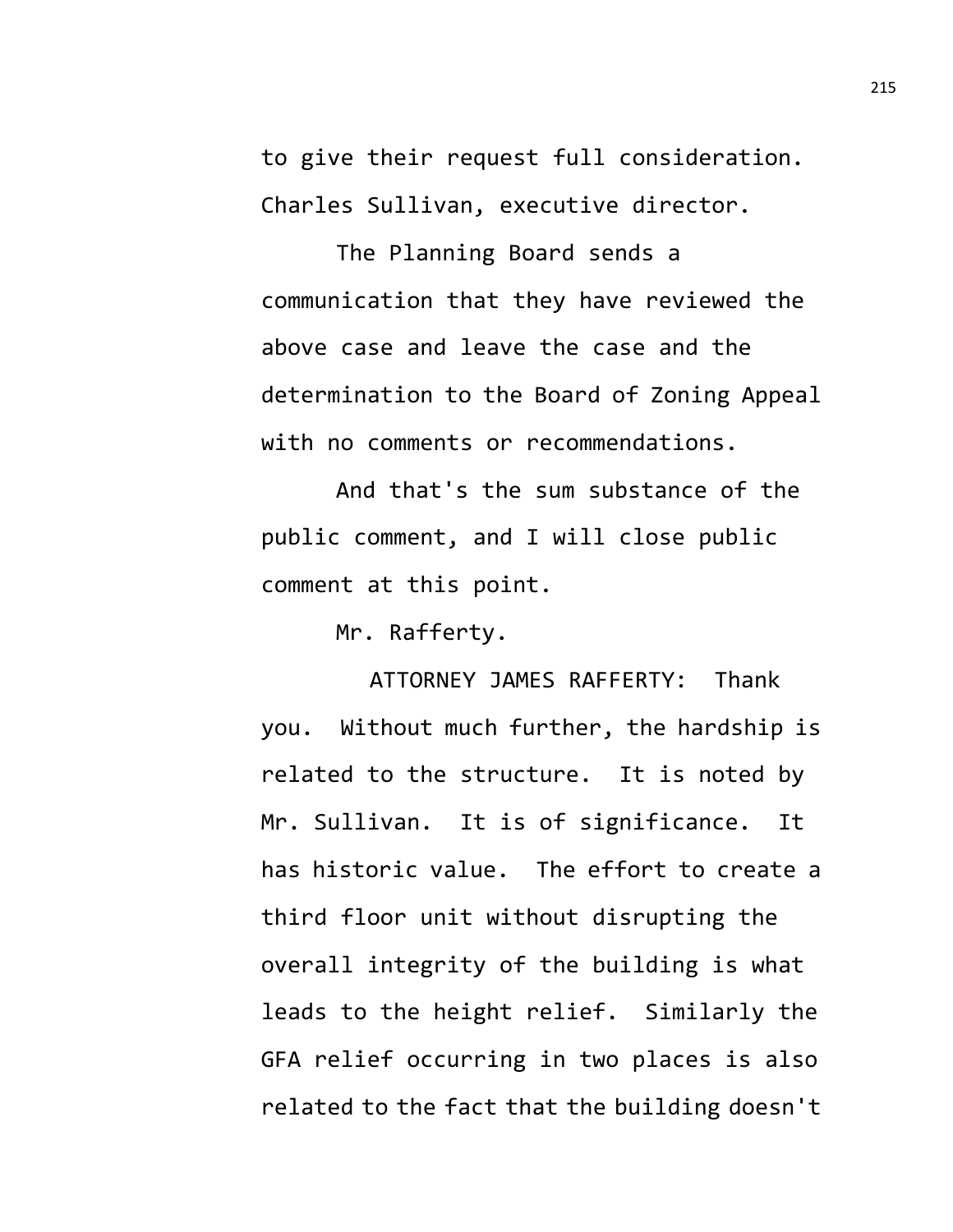have a basement, could have a basement at six-foot, eleven but would like to be able to accommodate some amenities for workers that are consistent with the city's policies. And so for the reasons set forth in the application and the testimony provided, we would urge the Board to acknowledge the presence of the hardship by virtue of the structure itself and grant the relief.

BRENDAN SULLIVAN: How much gross floor area are you adding?

CHRISTOPHER CHAN: 1679. We're taking a little bit away from some of the floors because of the stair and opening an atrium. And one edge of the building is actually over the property line, so if we do the large renovation, we actually may pull it back about eight inches.

ATTORNEY JAMES RAFFERTY: Well, why don't you give them the floors just quickly. CHRISTOPHER CHAN: The basement's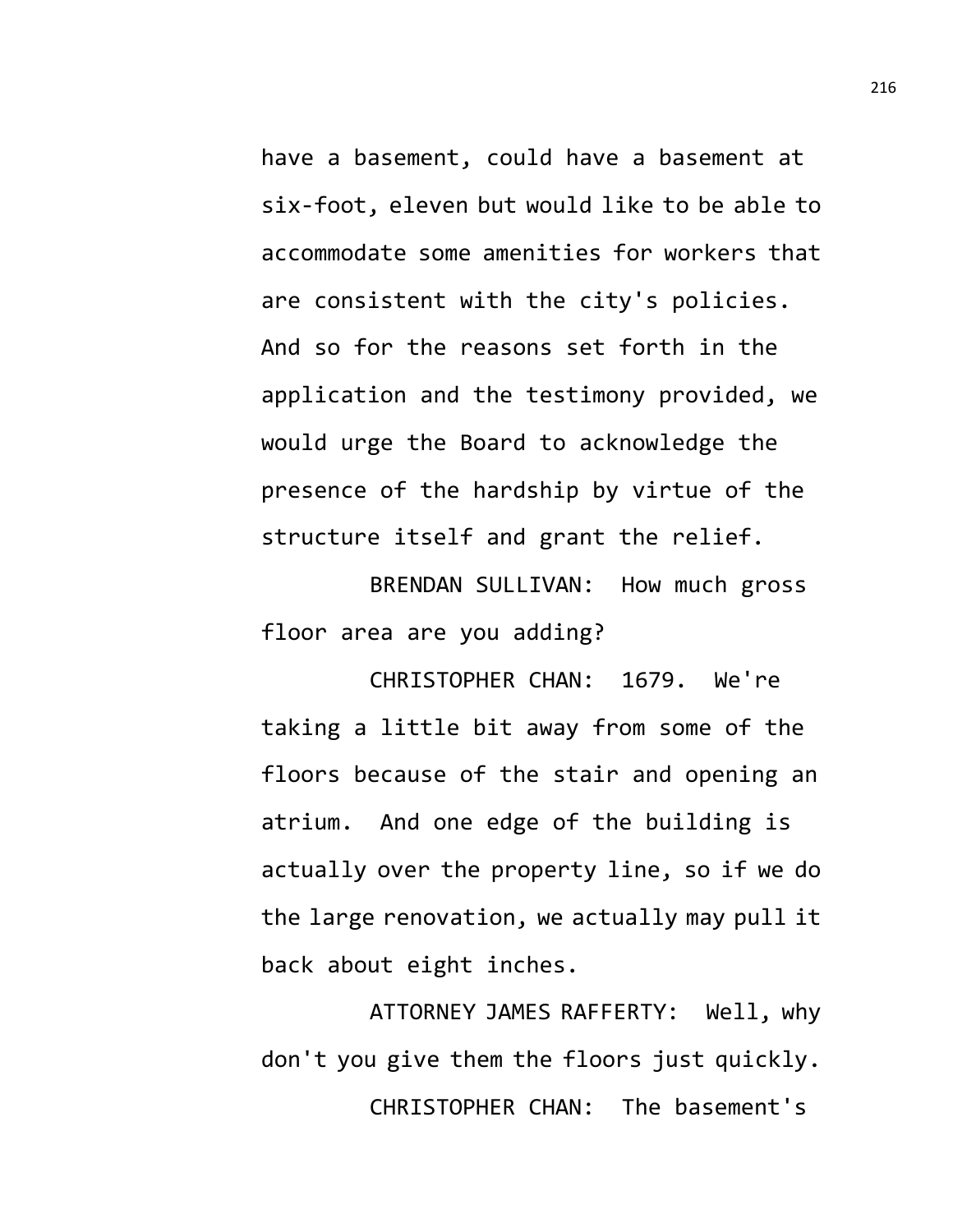501.

BRENDAN SULLIVAN: You're adding 501?

ATTORNEY JAMES RAFFERTY: In the basement.

CHRISTOPHER CHAN: Yeah. First floor minus 72.

ATTORNEY JAMES RAFFERTY: What are you adding in --

CHRISTOPHER CHAN: 14, 19 on the third floor.

ATTORNEY JAMES RAFFERTY: The net increase.

CONSTANTINE ALEXANDER: Roughly that's 300.

CHRISTOPHER CHAN: Take it away. 1679.

CONSTANTINE ALEXANDER: Yes.

BRENDAN SULLIVAN: Okay.

CHRISTOPHER CHAN: Just one other thing, there was some question about how the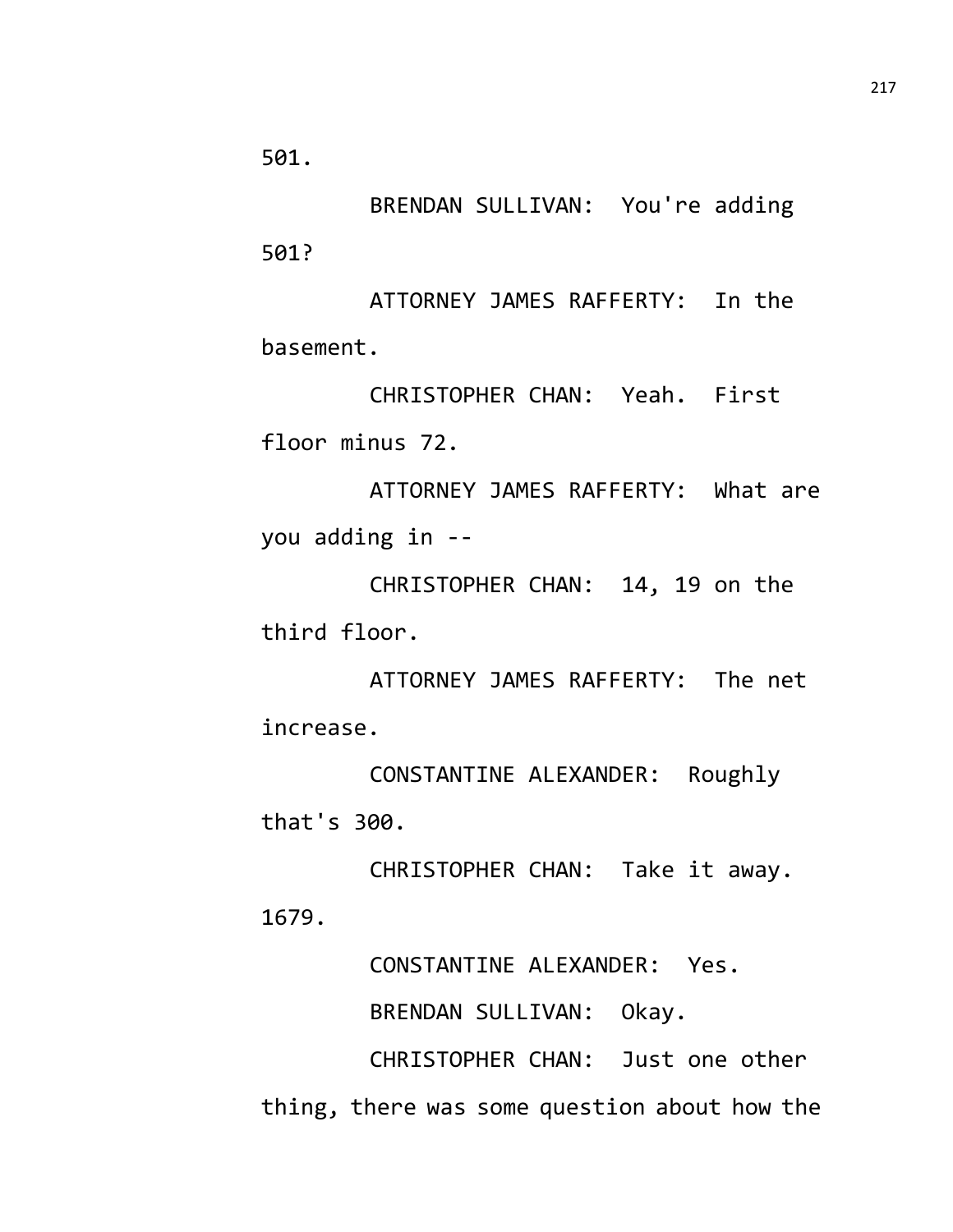building was used before this owner purchased this, they purchased it in I believe June; is that correct? Or May of last year? This was in the file at the ISD from the previous owner saying that the building had been used for office purposes for the previous five years. I don't really know the history beyond that. BRENDAN SULLIVAN: Okay, anything

else?

ATTORNEY JAMES RAFFERTY: No.

BRENDAN SULLIVAN: Let me close the presentation part and let the Board discuss it among themselves.

Mr. Myers.

DOUGLAS MYERS: Well, rather than just give a speech, I really feel I ought to start by commending the Applicants for considerable design effort they put into it, I might add successful innovative design effort that went into this and to say that there's no doubt that it's a commercial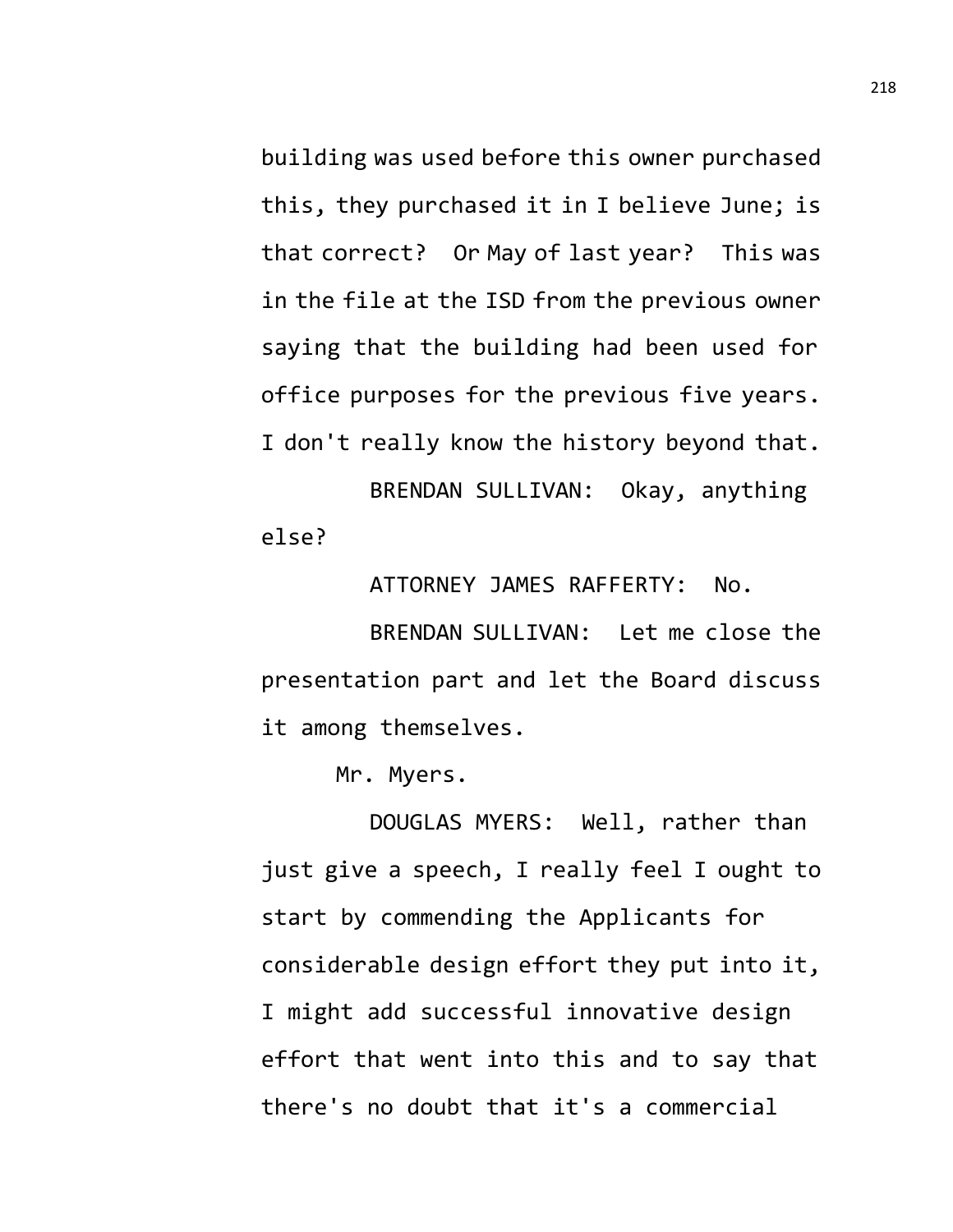property with anything like this designs that could make a contribution to the City of Cambridge and to the neighborhood. That being said, I despite being sympathetic with the general desirability of the project, I simply can't get over certain basic objections raised by the Zoning Ordinance. I just don't feel that there is adequate basis to give a Variance for height. I think that the -- in terms of the hardship analysis, and I have listened to Mr. Rafferty, I nonetheless, I nonetheless believe that -- I mean, basically the structural changes, while they relate to the building, they are volitional on the part of the Applicant. There could be numerous other approaches to modifying the building consistent with its commercial use that don't require residential uses, constructions on the third floor that would require the raising of the height and I'll let it go at that I think.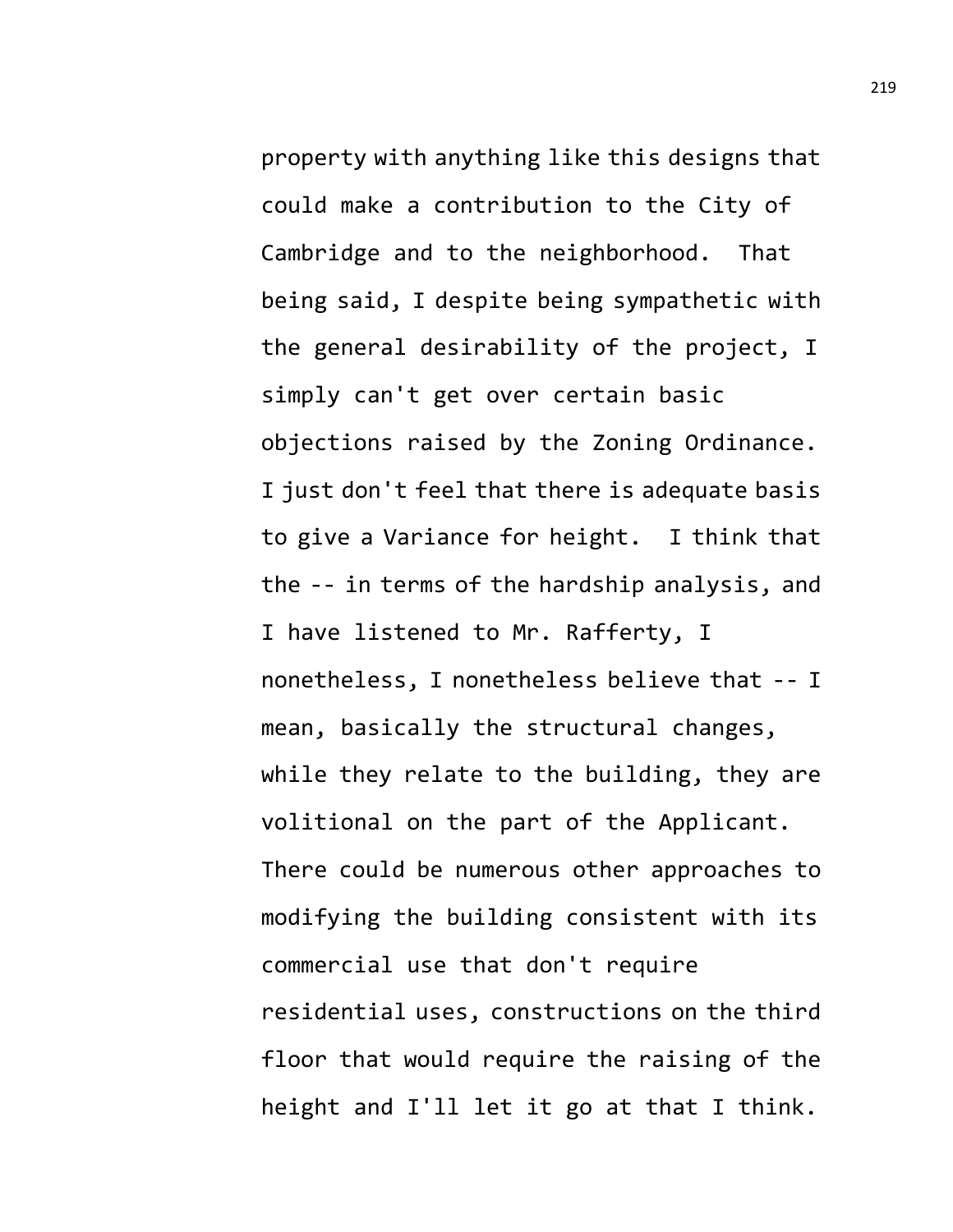Whether that position is right or wrong, I've stated it clearly.

With regard to the FAR, I feel that I understand that most of the FAR relates to the roof use. I'm not against it per se, although I feel, as I'll discuss it, when I view it in the context of the Zoning Ordinance, it really -- it's not persuasive to me. But with regard -- I just feel the increase in FAR is very substantial and it's unnecessary for -- I don't see that it's absolutely necessary or reasonably necessary for improved commercial use of the building even somewhat along the lines of the admirable design improvements suggested. The increase in FAR is 20 percent total, and I do view the floor and the residential in the context of this application as an entirety in terms of increase in FAR, and that's an increase of 20 percent in a building that is already non-conforming to the tune of 30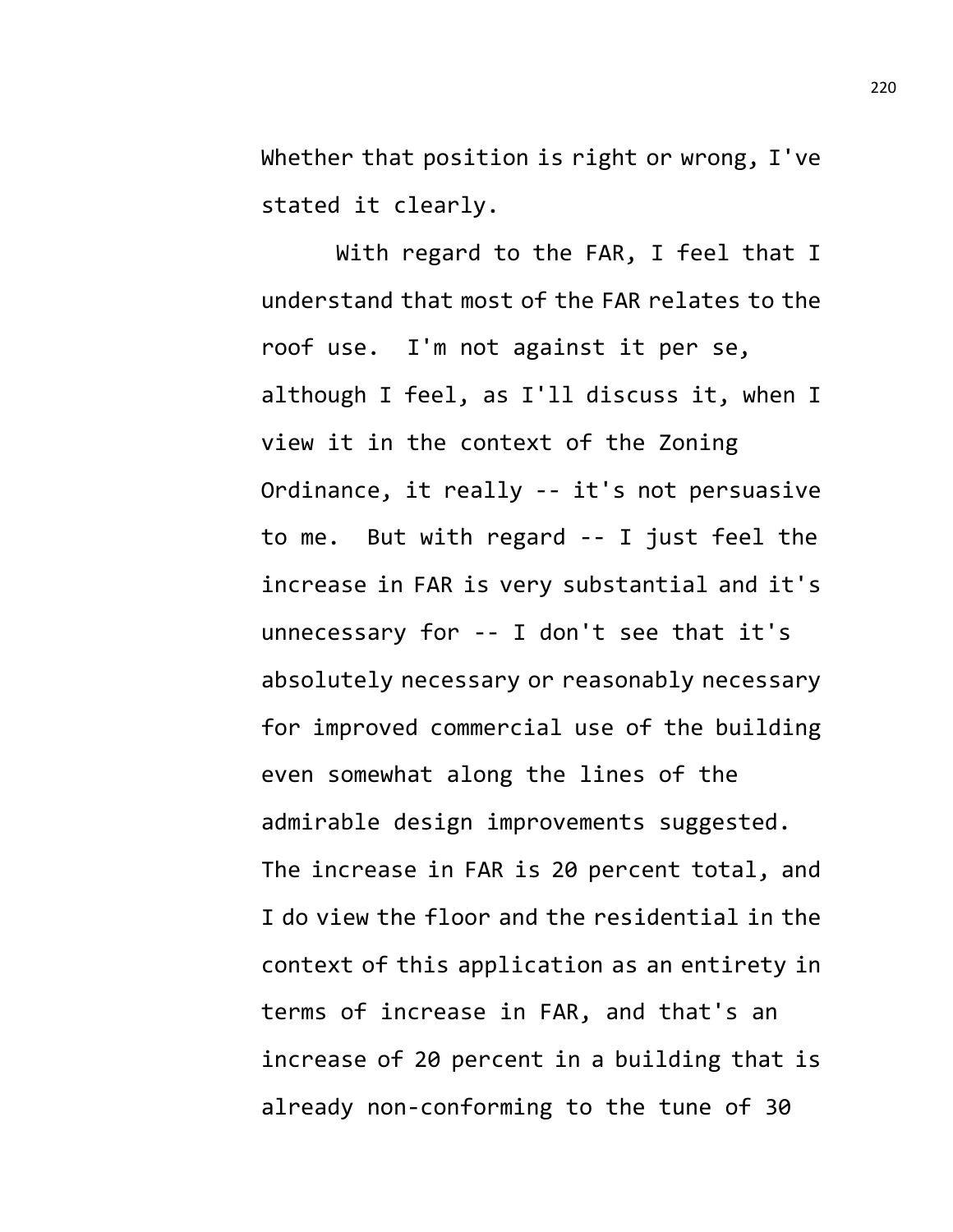percent. So, I just don't see that any amplification of substantial hardship, as I understand, would justify that sort of an increase in FAR for this building.

Finally on the question of the zone, I just feel that this proposal does not tend toward the type of changes that I believe the Ordinance intended to be furthered in Special District 10 without admitting that the there's no question that it did not render existing commercial uses non-conforming, but in terms of the tendency what the Ordinance had in mind for that area, I just don't believe that it had in mind substantially increasing commercial and residential use along these lines by these types of apartments with their narrow social impact and implication. I just feel it's out of keeping with the purposes of the Special District 10 Ordinance. So for those reasons I'm not able to support the application and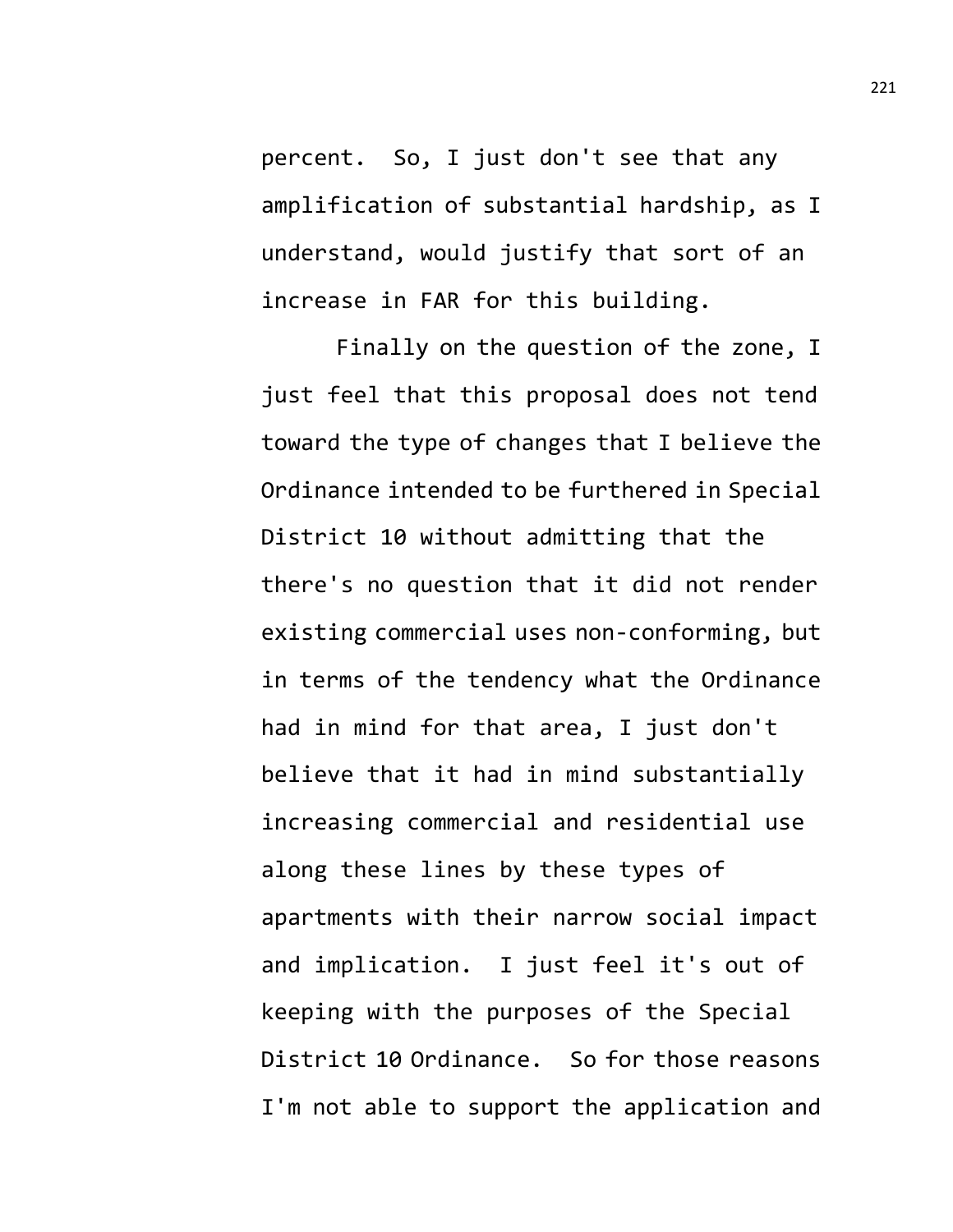vote against it.

BRENDAN SULLIVAN: Mr. Alexander.

CONSTANTINE ALEXANDER: First of all, I want to echo what Doug has said about the quality of the design, it's very good, and the quality of the presentation tonight. You had a difficult case and I think you did a very fine job in putting your best foot forward. That's No. 1.

No. 2, unlike Doug I have no problems with the FAR increases particularly in the basement. I would be in favor of those. I think they favor the commercial use of the property and they really have no impact on the neighborhood. But we get to the rooftop apartments, and as Brendan has said, height is sacrosanct under our Zoning Ordinance. If you came to the rooftop apartment looking for setback relief, I wouldn't have a problem. Depending on how much the intrusion was. Similarly if you were

222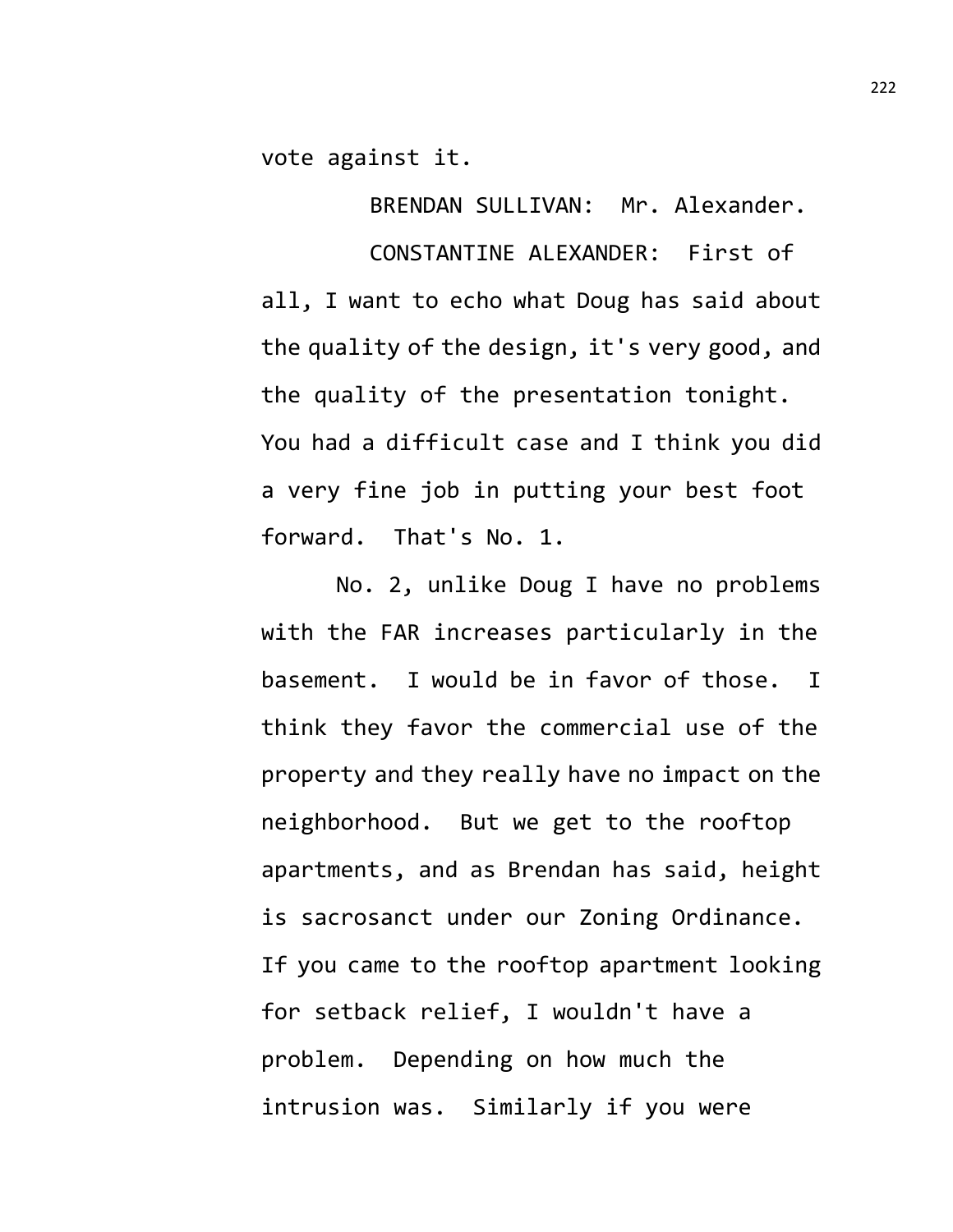looking to go up higher than 35 feet to make the building more commercial usable, you had increased business, more space, I might be in favor just predisposed, because there's your hardship. But there's no hardship to my mind that justifies creating two residential units on top of this building. It's unrelated to the nature of the use. So I don't think you get there because of the hardship and the special circumstances. Because of that, I never get to the whether we further the purposes of the Special District. Although I don't think it does, but by the same token I don't think that's a negative necessarily. It's just a neutral. To me it's neutral. But I just can't get there because of what you want to do given the, you want to raise the height beyond what is permitted by our Zoning Ordinance, and for the reasons you want to increase beyond the height. It doesn't get there for hardship or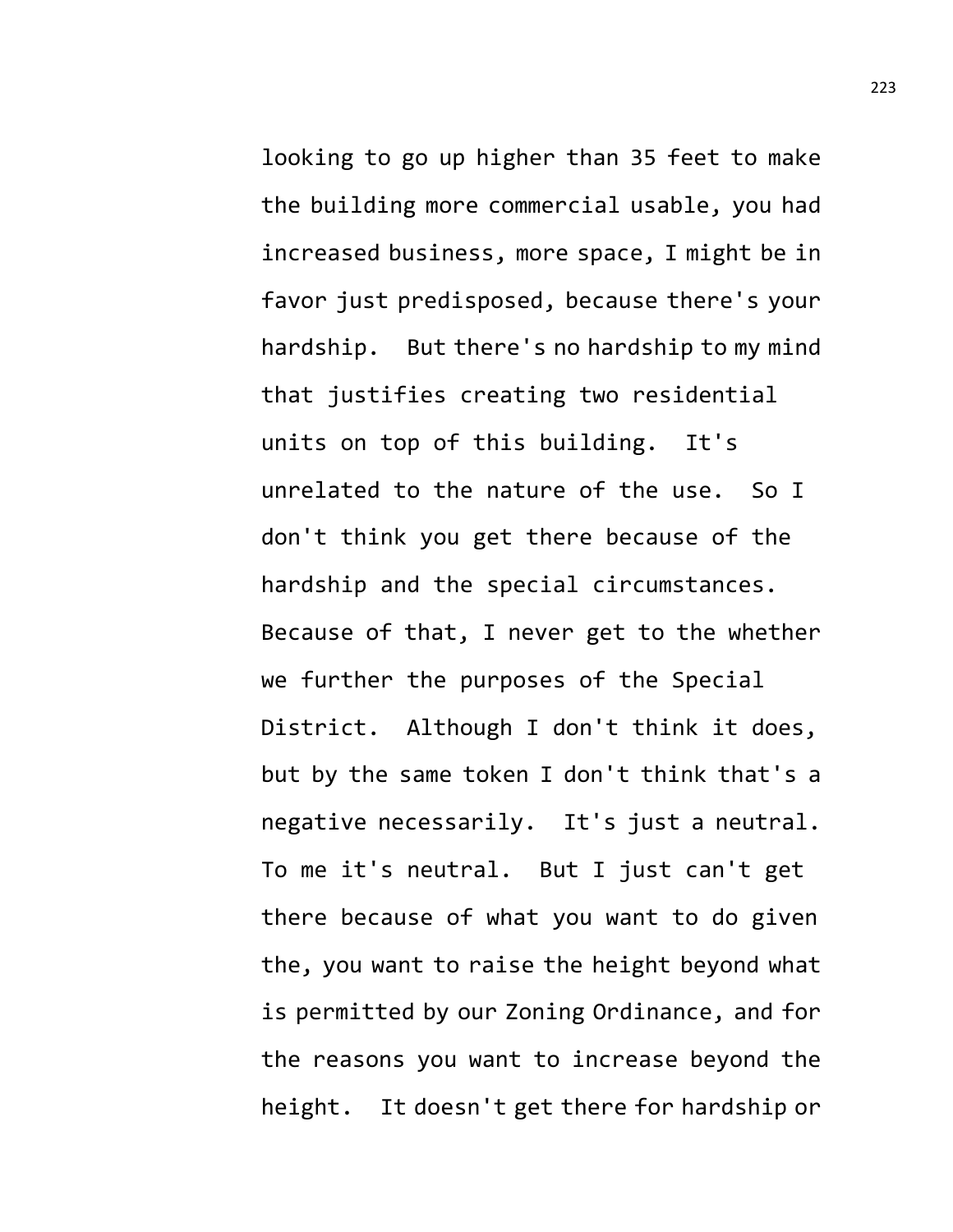special circumstances. For those reasons I'm go to vote against it.

BRENDAN SULLIVAN: Tim.

TIMOTHY HUGHES: I can't disagree with what you guys say down there, but I have to tell you I think this is a great design. I think it's a very interesting approach to things. I think we're getting a great business moving into the area, and I would be in favor of this project just because of how innovative it is. You know? And I don't think -- I'm not -- you say the Board says, you know, certain things are sacrosanct, but no, they're not, you know? We make changes for other reasons. Would you rather see this thing get developed and have, you know, a bunch of mechanicals on top of it rather than a glassed in place for the owner of the business to stay while he's he in town? Not me, you know? And if I have to give up 18 inches to see this kind of design like this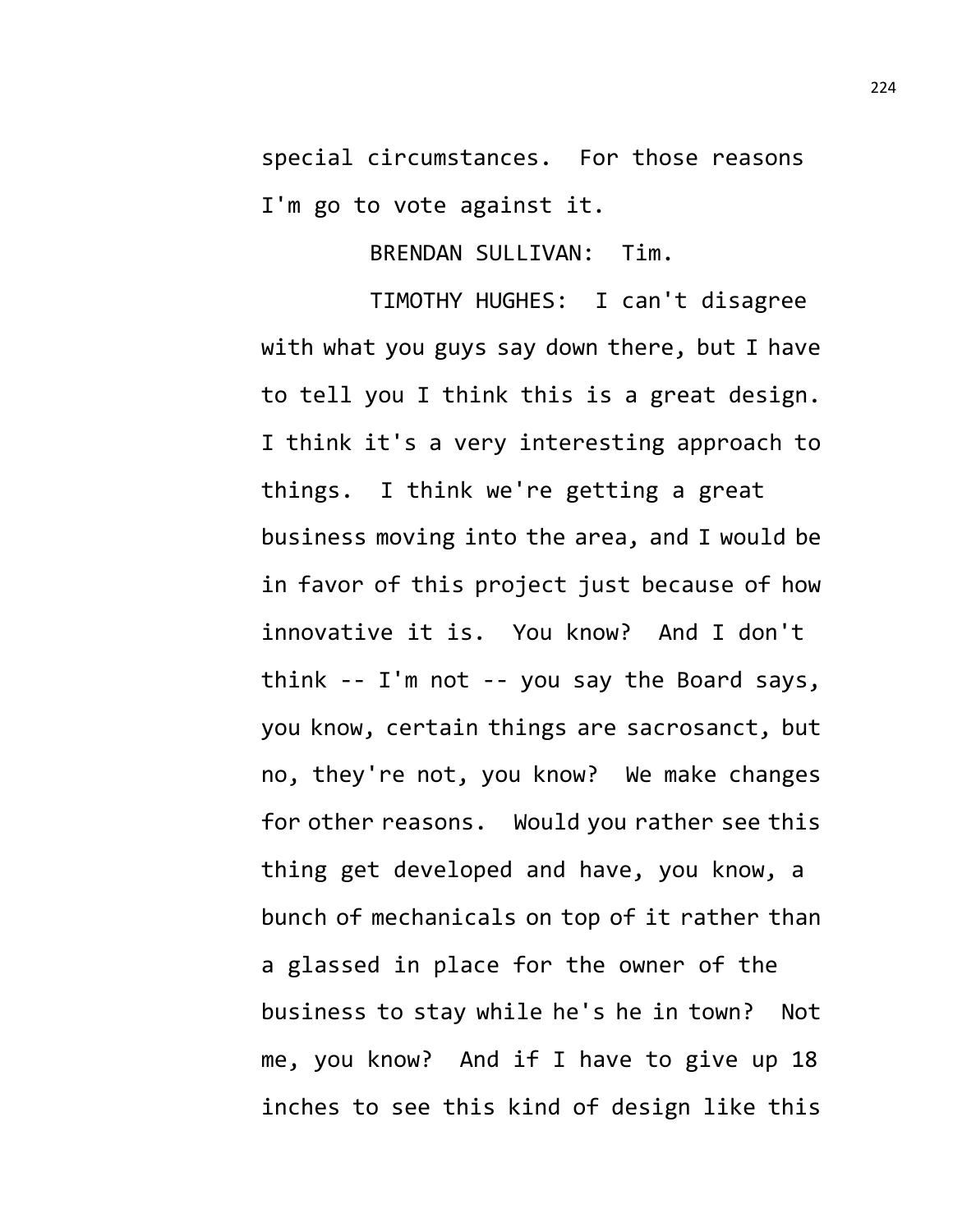come into that area, I'm willing to do it. BRENDAN SULLIVAN: Tad.

TAD HEUER: I generally concur. I agree that I don't think -- well, as to the basement FAR, I think the basement FAR is warranted. It doesn't in my mind increase the intensity of the use on the lot. It allows for a better usage of the existing structure without substantial detriment in my mind to the intent and purpose of the Ordinance, I would be in favor of granting the FAR for the excavation.

I would agree somewhat with Tim, and I don't think that height is necessarily any different than any other provision of the Ordinance. As the Board is aware, I tend to be more strict on the other provisions of the Ordinance. So I view height in the same way in that all of the provisions of the Ordinance, not just height, should be viewed as important and governing and there should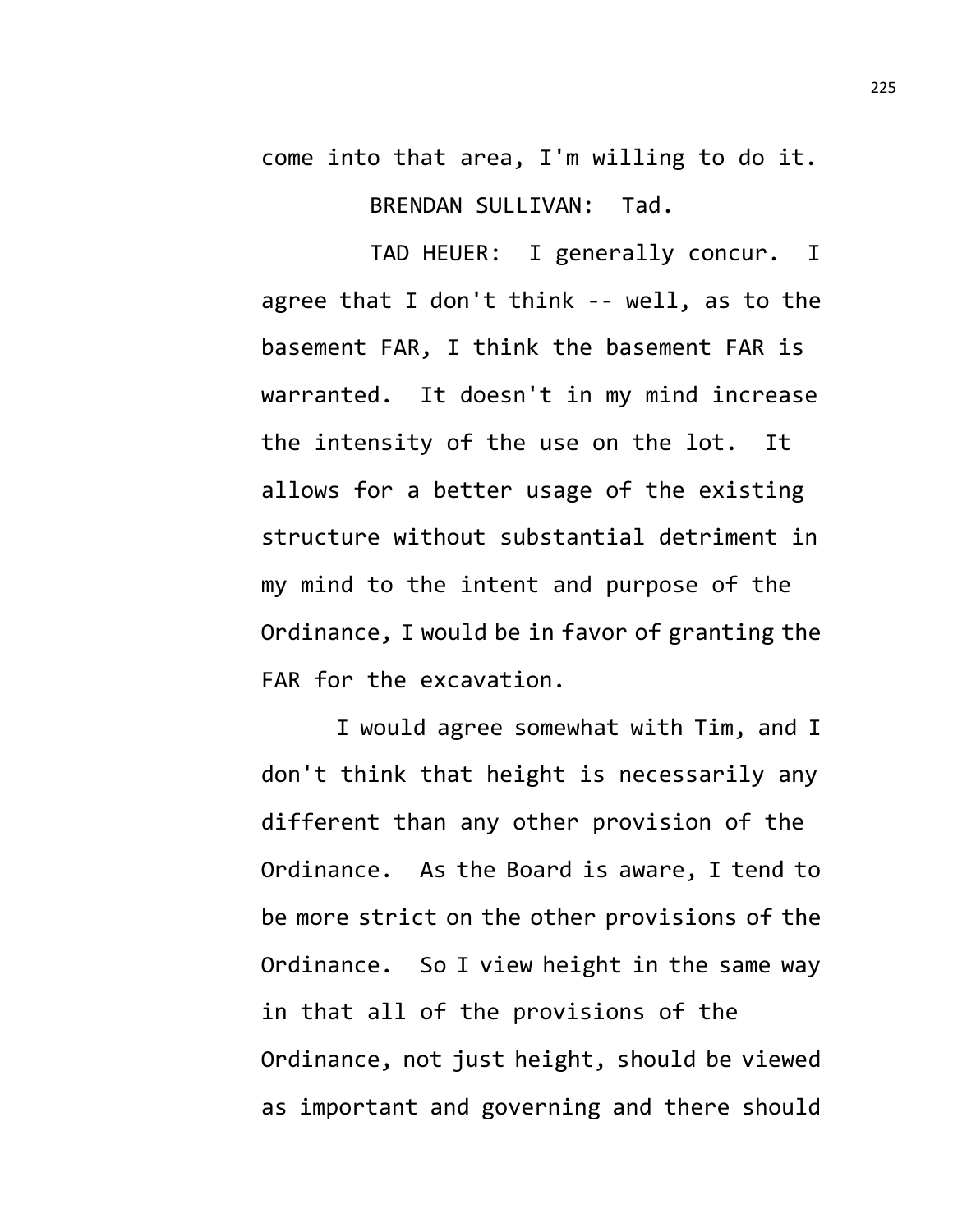be substantial hardships from deviating from them.

As to the units on the roof, this is one of the hard ones where usually you can vote against something because you don't like it. Here it's that unusual situation where because of the restrictions of the Ordinance, I'm forced to vote against something I like very much. And I don't enjoy that at all, but nor do I have the legal ability to say otherwise. I think that it's a large amount of FAR, it is adding a residential use that as Gus mentioned, is unrelated to the purpose of the structure it's being put to. I think the structure could equally itself as is be converted to a residential use. And as I pointed out, I don't think that if we had converted -- if this was a conversion for residential units for five units as of right or with Special Permit under 5.26, that we would look kindly upon more units on the roof.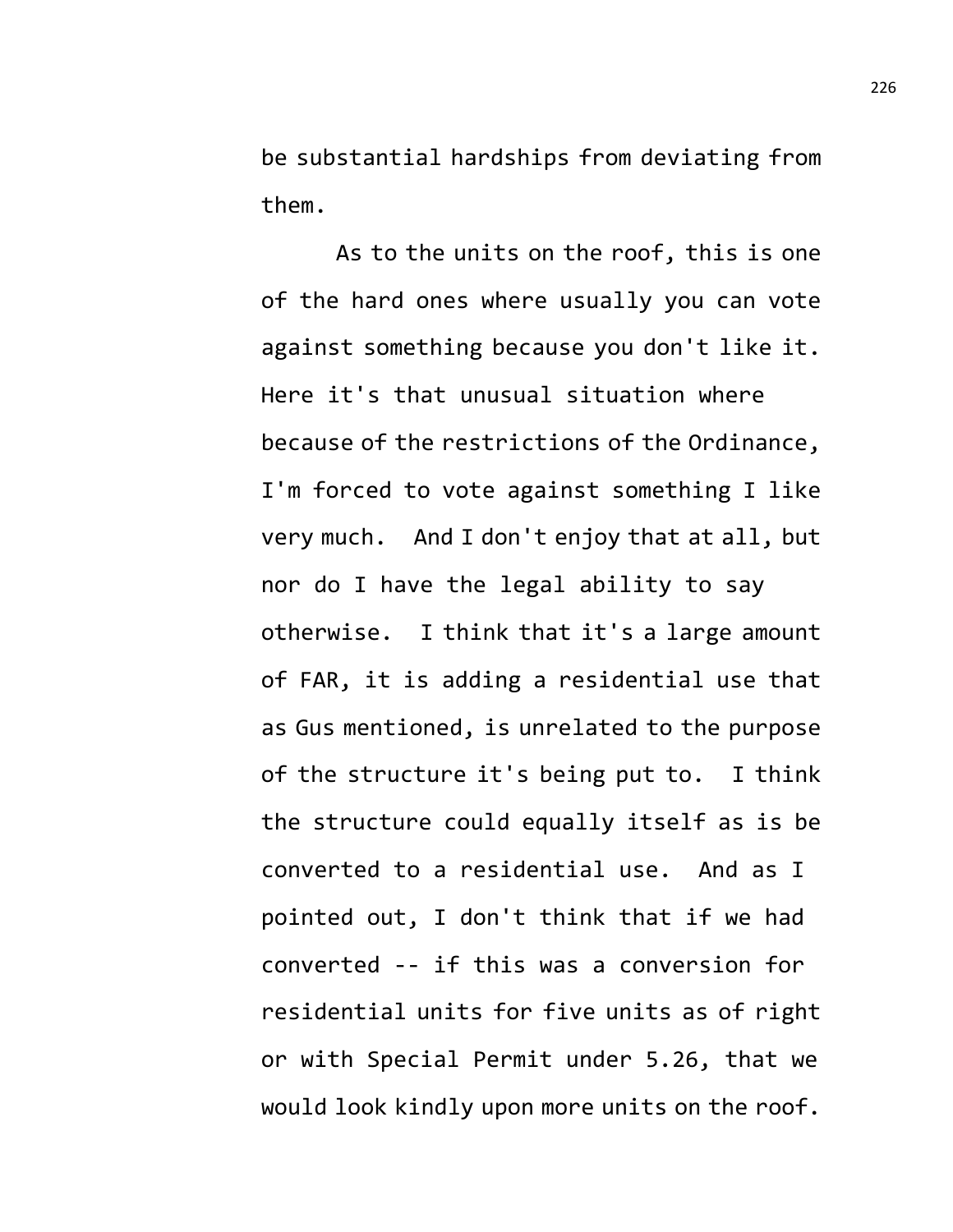We'd say you could convert it to the number of units that are permissible. And the fact that it's being retained as commercial, I don't think makes it any better, it just makes it different in my analysis.

I don't necessarily think that the -- I'm convinced with the shadow studies. I don't think there's any impact that's significant having looked at the shadow studies on the neighboring properties. And I think I would disagree slightly with Gus that even if this were a request for additional commercial space, I'm not sure I can support it. My mind is that this is an, you know, 8,000 square foot commercial structure, can be used for a company that needs approximately 8,000 square feet of space. I don't think going up would necessarily change my mind as to allowing more height, simply get more floor plate for commercial use. I think it's a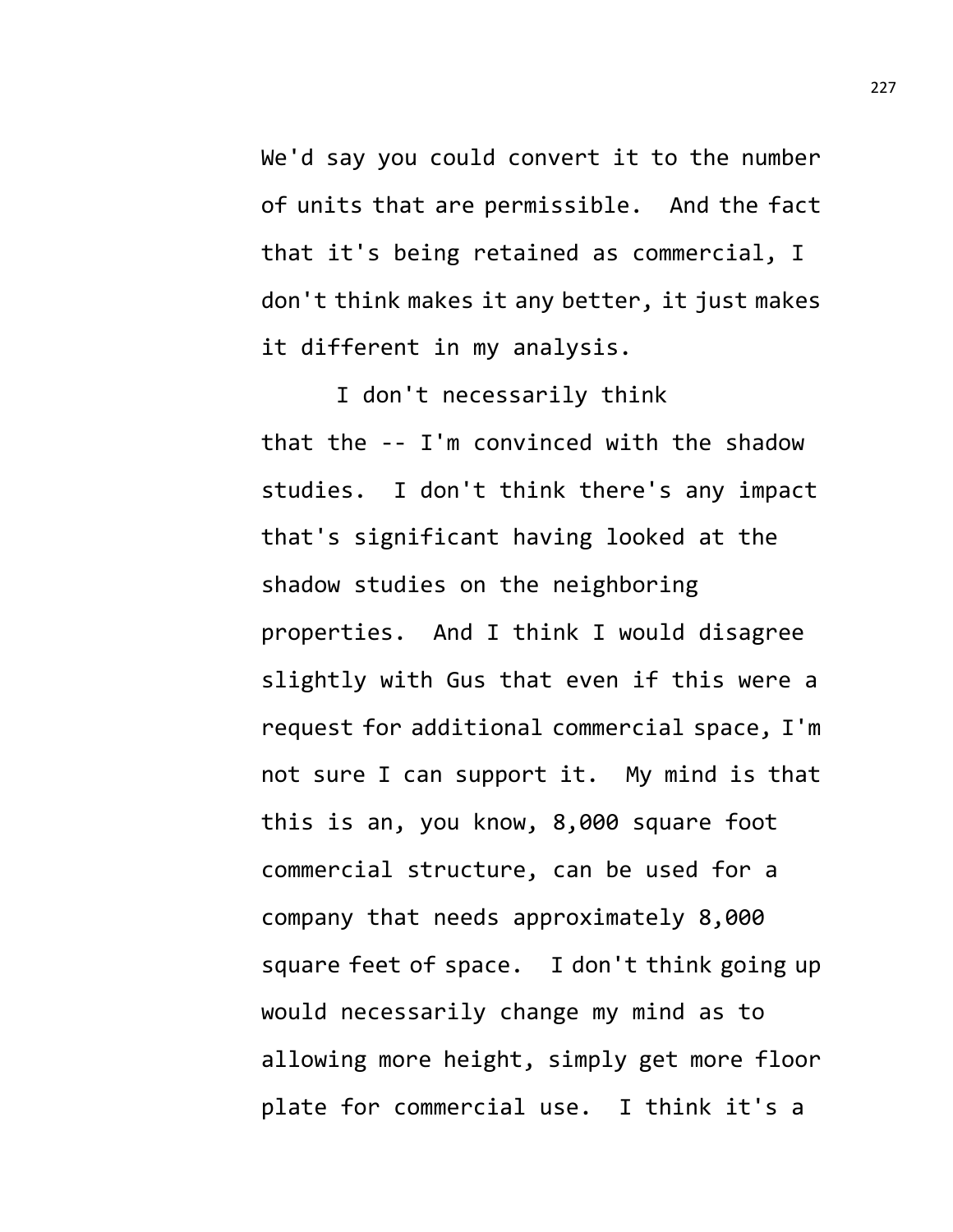building structure for someone who needs that amount of space. Some companies need more. Some need less. That's why we have a variety of buildings.

So, I think my end position is I would be happy to grant FAR in the basement. I think that combination of the height, I think as well as the lack of hardship related to the use of the buildings being put -- make it impossible for me to find that there's a hardship under Chapter 40-A that would allow for me to vote in favor of the Variance for the residential units. That being said, it's one of those awkward things where I'm constrained to vote against something that I think is actually a very, very well done and wouldn't overall be a valuable addition to the neighborhood. And if the Zoning permitted it, I would wholeheartedly be in favor of it.

## CONSTANTINE ALEXANDER: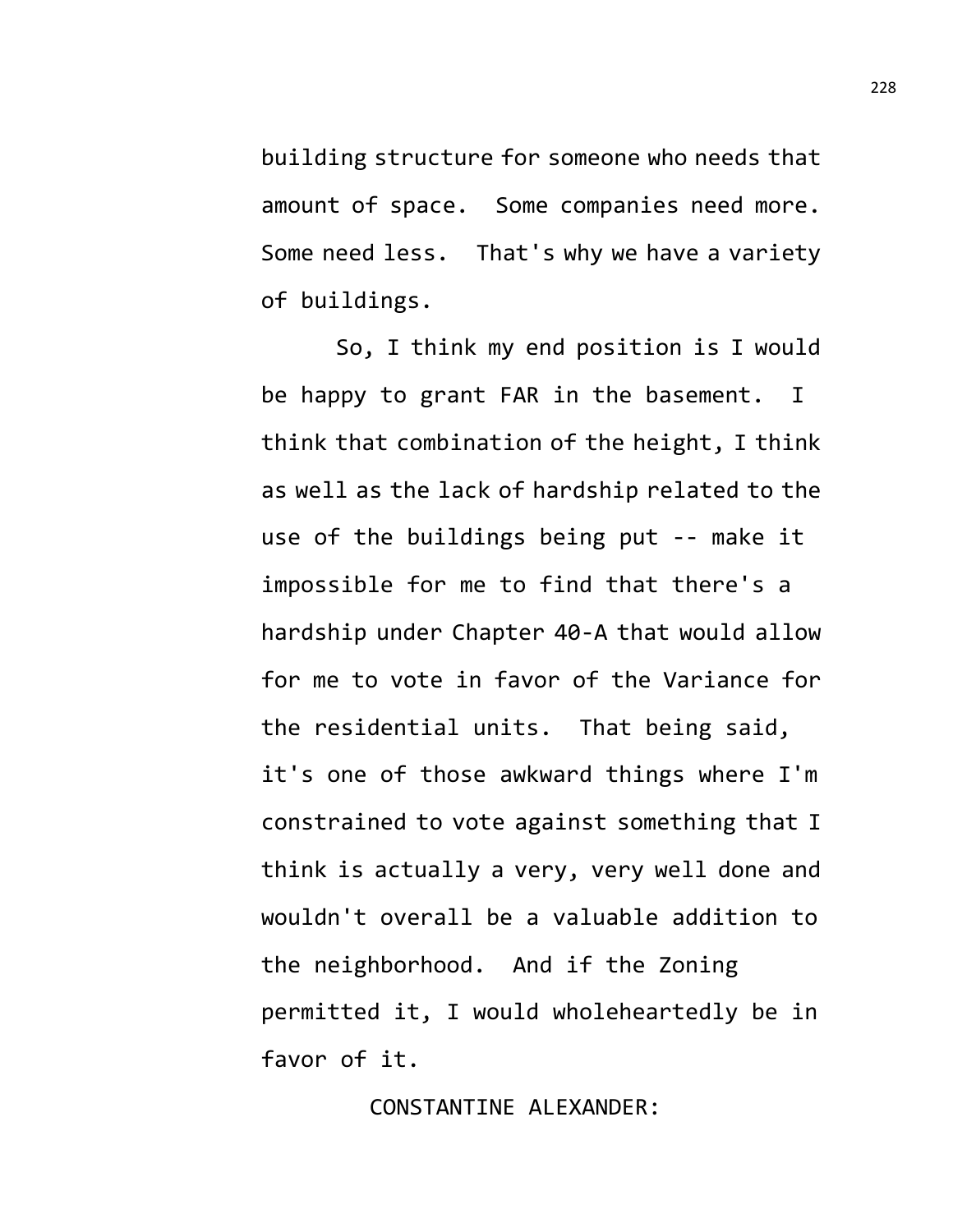Mr. Chairman, can I make -- I'm sorry to interrupt you, make a suggestion that we break the vote into two votes. Vote to grant the Variance with regard to the FAR for the basement and then a separate vote, Variance because it's all covered, a Variance with regard to the height. Can we do that? You're looking skeptical, Sean.

SEAN O'GRADY: I'm not seeing an advertisement for the basement.

CONSTANTINE ALEXANDER: Well, they wanted relief for and increased FAR.

SEAN O'GRADY: Well, I mean they say to construct a rooftop addition. We've always said that you've got to say what you're doing.

CONSTANTINE ALEXANDER: That's a fair point. They don't mention FAR.

BRENDAN SULLIVAN: After we were just lambasted two weeks ago in City Council. CONSTANTINE ALEXANDER: Say again?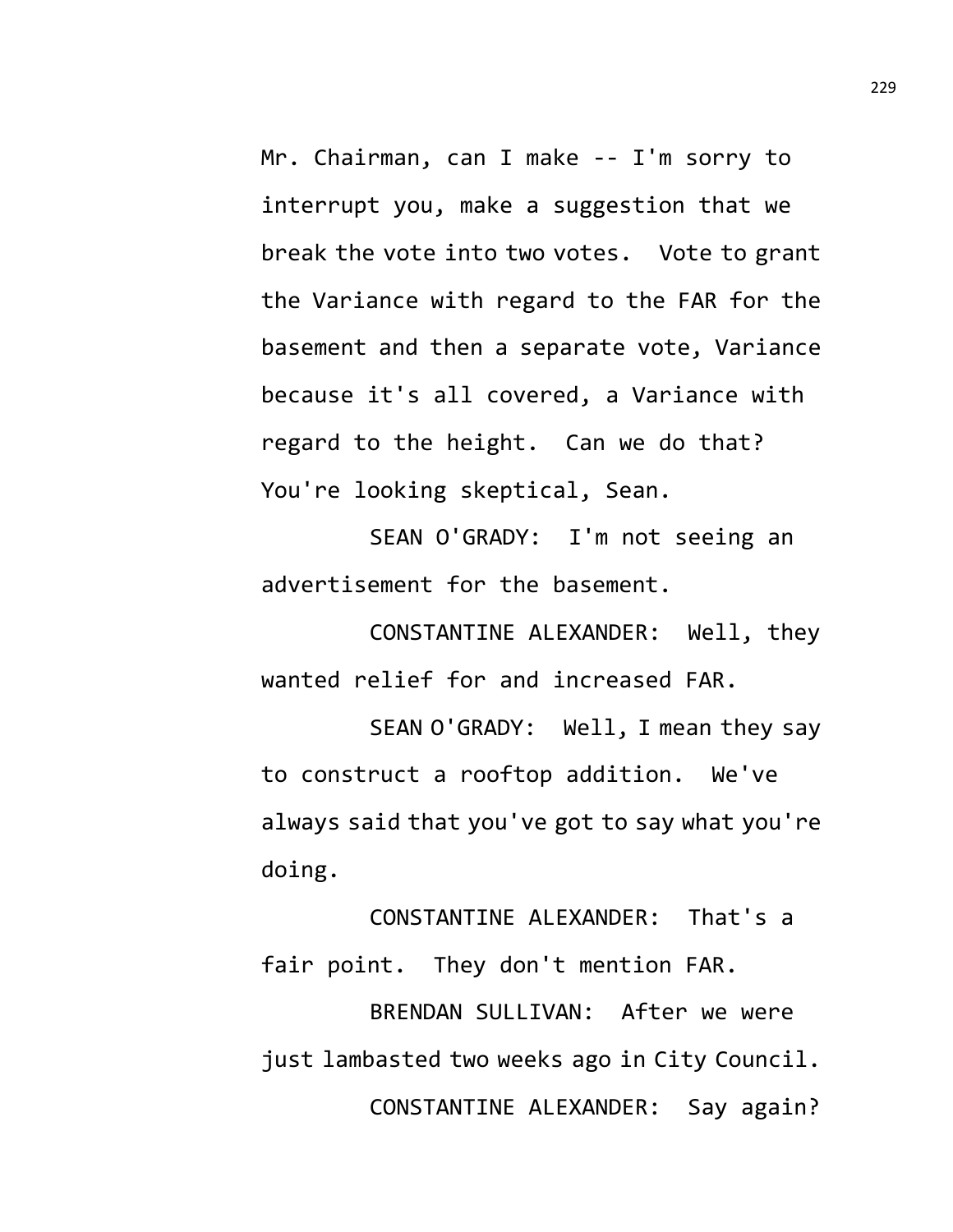Oh, yes. Too bad. We can't. I think you're right, we can't break it into two votes.

BRENDAN SULLIVAN: Let me make a motion to grant the relief requested to construct a rooftop addition containing  $two - -$ 

ATTORNEY JAMES RAFFERTY: Mr. Chairman, can I make a request before the motion?

I was going to suggest at this point that the Petitioner would seek to amend the application and only seek a Variance for additional GFA of 501 square feet to be located in the basement, and to withdraw the balance of the relief requested.

BRENDAN SULLIVAN: Fine. I think it would have to be advertised as such. I mean, that's my way of thinking. I mean, it may be included in your dimensional form, but it has not been --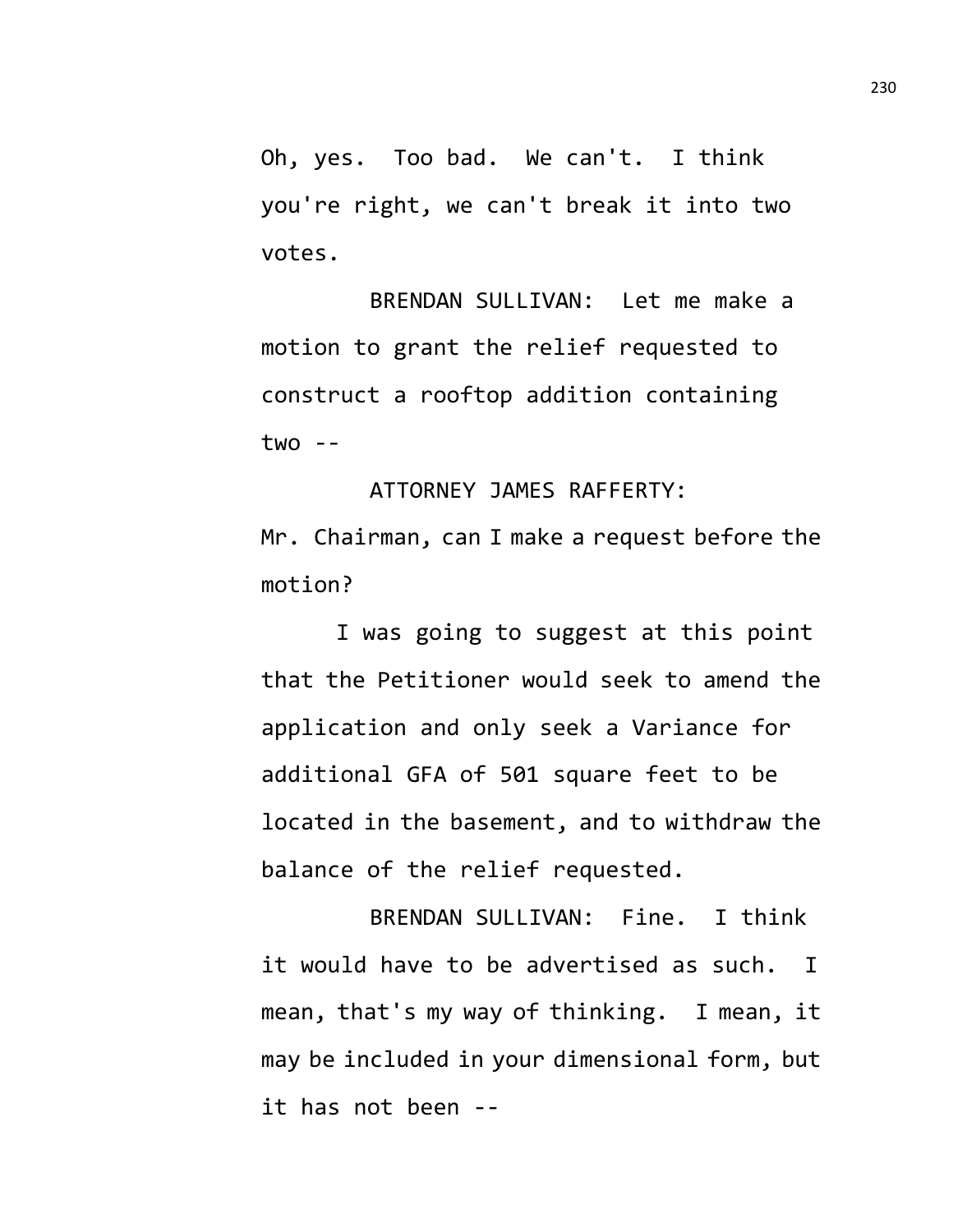## CONSTANTINE ALEXANDER: I'm

persuaded by that, too. I don't think we can do that.

ATTORNEY JAMES RAFFERTY: Okay.

In that case would the Board permit a continuance so that we could make a quick filing on that issue so that we don't find us -- because if this Petition were to be denied in its current form, I don't think we can come back for two years with the basement piece.

CONSTANTINE ALEXANDER: I think you're right.

ATTORNEY JAMES RAFFERTY: So we would come back on a limited, modified request limited exclusively to the basement and ask for action on that application.

CONSTANTINE ALEXANDER: You have to re-advertise.

ATTORNEY JAMES RAFFERTY: It would be a new application I think asking for GFA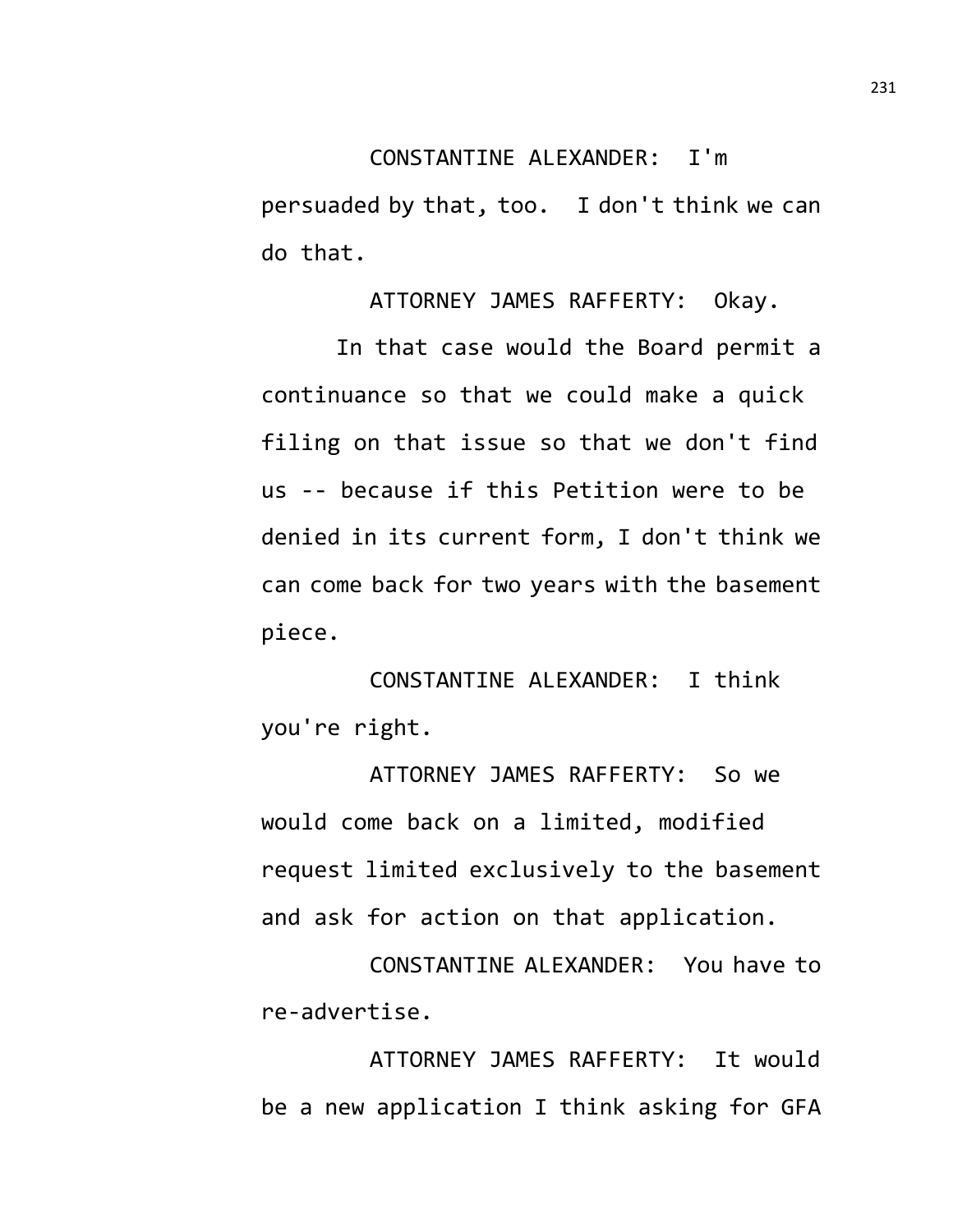relief in the basement.

BRENDAN SULLIVAN: Keep this one alive.

ATTORNEY JAMES RAFFERTY: Keep this one alive. Take action on that one with the expectation that this one would be ultimately withdrawn.

DOUGLAS MYERS: What would be the fate of the rest, the balance of the remaining parts of the present application?

ATTORNEY JAMES RAFFERTY: I would say this application is in all likelihood gets withdrawn before it ever comes to a vote.

CONSTANTINE ALEXANDER: He would withdraw after he gets his relief on the basement. If he gets it.

ATTORNEY JAMES RAFFERTY: Right. And if I didn't get it, we would still withdraw.

BRENDAN SULLIVAN: On the motion to continue this matter until?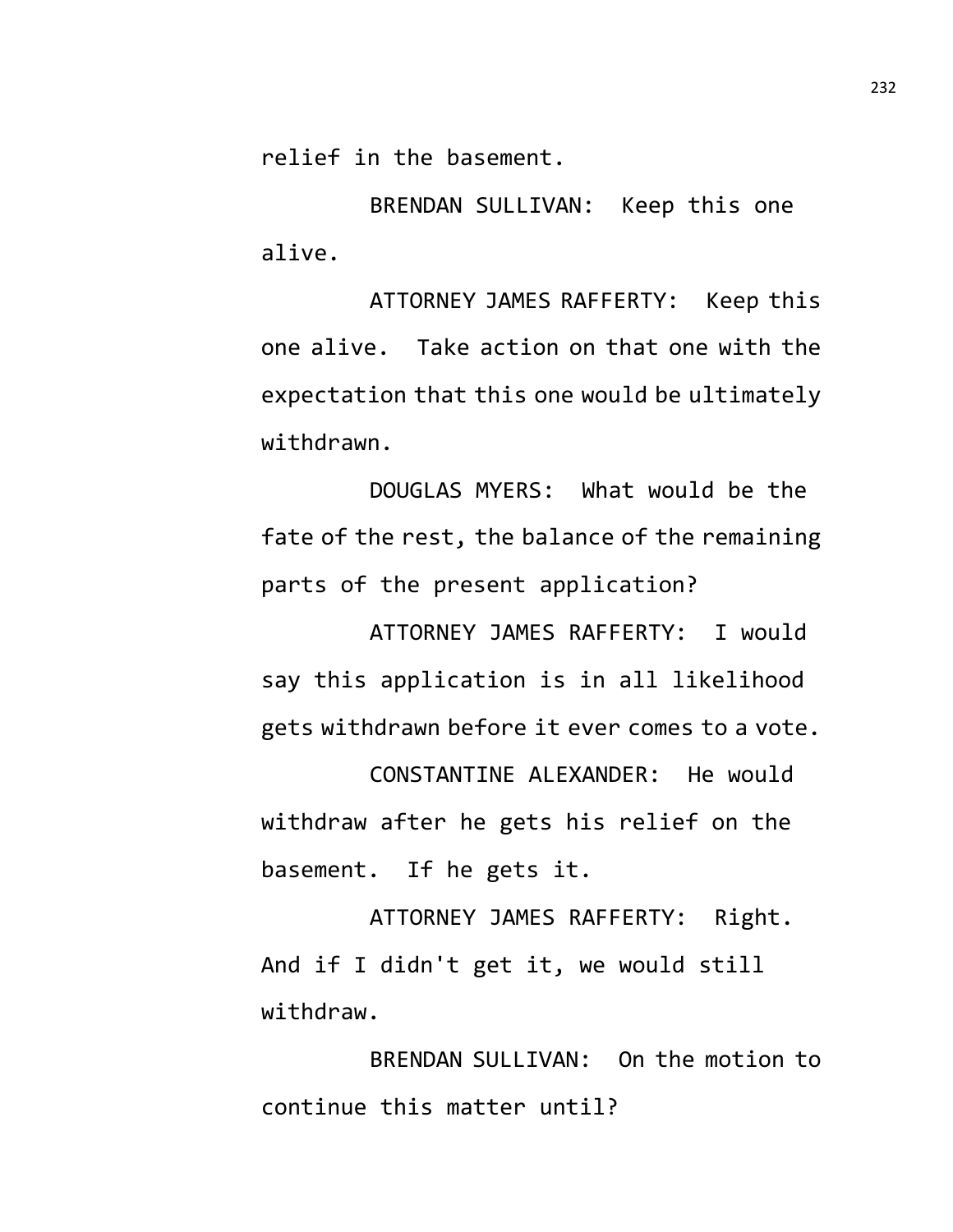SEAN O'GRADY: Well, if you were to -- how soon do you think you'd come in? ATTORNEY JAMES RAFFERTY: Tomorrow. SEAN O'GRADY: Tomorrow. Okay, so I think you're going to get July 12th is what I expect.

ATTORNEY JAMES RAFFERTY: Okay. SEAN O'GRADY: Do you want to do July 12th?

ATTORNEY JAMES RAFFERTY: Sure. BRENDAN SULLIVAN: Was not June? SEAN O'GRADY: I think Maria told me that the 28th closed. I'm just not sure. Jim's always here so we could probably get him to withdraw a case.

BRENDAN SULLIVAN: Closed because of the number of cases or closed because she has to --

SEAN O'GRADY: Closed --

ATTORNEY JAMES RAFFERTY: It would have to be the -- because it's not been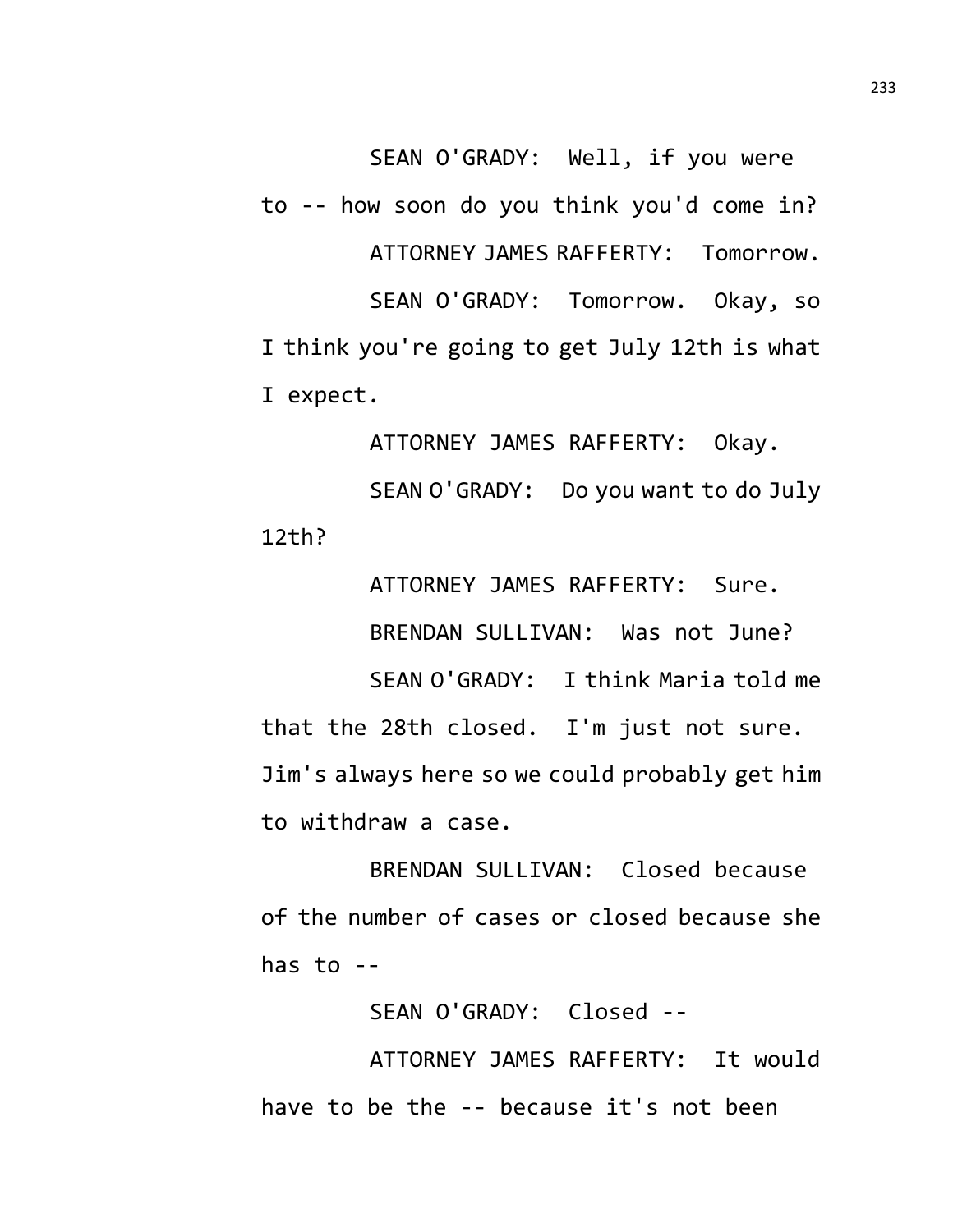advertised.

SEAN O'GRADY: Because of the number of cases I believe. Yes, it's too far away to be advertising.

BRENDAN SULLIVAN: Okay.

ATTORNEY JAMES RAFFERTY: If the case were merely continued, would it get an earlier date if this case were continued?

SEAN O'GRADY: Well, I mean the first opening that we have is June 14th for continueds.

ATTORNEY JAMES RAFFERTY: But I'm wondering if the second -- if it was continued to the second hearing in June, if for whatever reason we couldn't get on the second hearing in June with the new case, we could simply further continue this case.

> SEAN O'GRADY: Yes. CONSTANTINE ALEXANDER: Sure. BRENDAN SULLIVAN: June 28th? ATTORNEY JAMES RAFFERTY: And June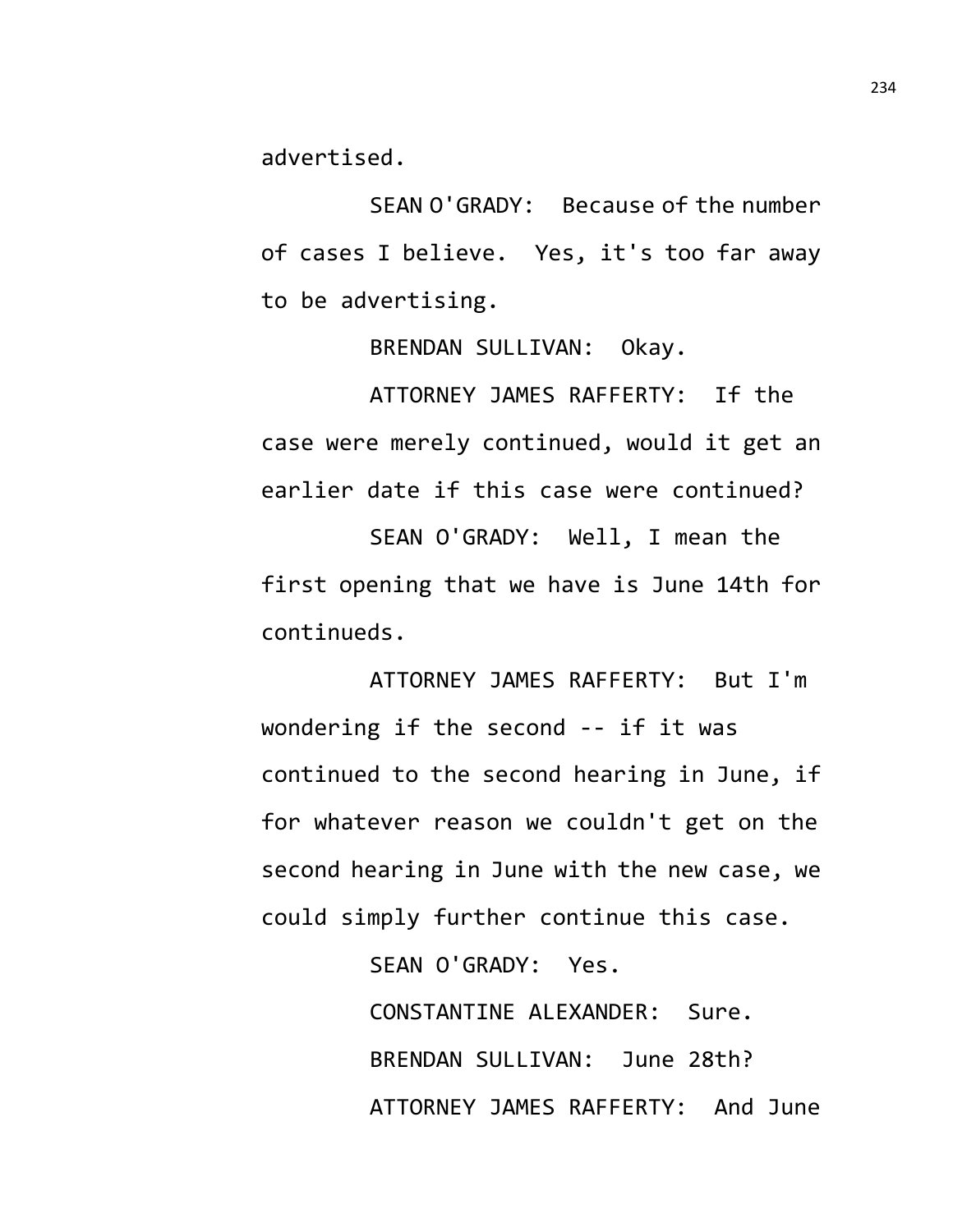28th would work. And if we're not able to secure that date for the new case, we would come back on the 28th and ask for the 12th.

CONSTANTINE ALEXANDER: If we don't fill it up before then. We'll try to save a space for you on the 12th no matter what. We have a long time between now and the 28th.

BRENDAN SULLIVAN: Let me make a motion then to continue this matter to June 28, 2012, at seven p.m. on the condition that the petitioner change the posting sign to reflect the new date and time. And also that any new filings pertinent to this particular case be in the file with amended dimensional forms by five p.m. on the Monday prior to the June 28th hearing. A waiver is -- we would need a waiver to be signed also by the Petitioner. Agree to sign a waiver to the statutory requirement for a hearing under the decision to be rendered thereafter.

All those in favor of continuing this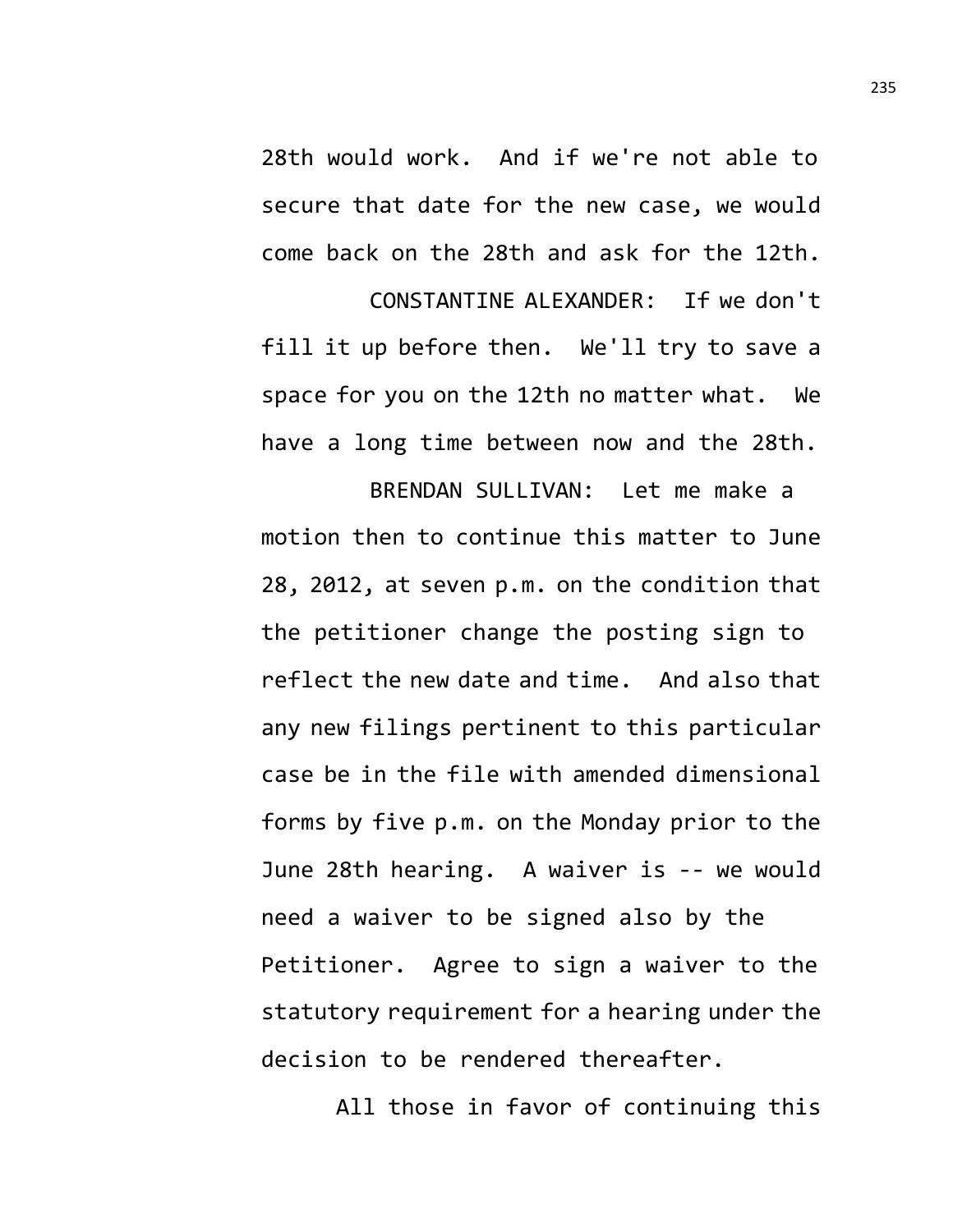matter until June 28th.

(Show of hands).

BRENDAN SULLIVAN: Five in favor.

ATTORNEY JAMES RAFFERTY: Thank you

for all your time.

(Sullivan, Alexander, Hughes,

Heuer, Myers.)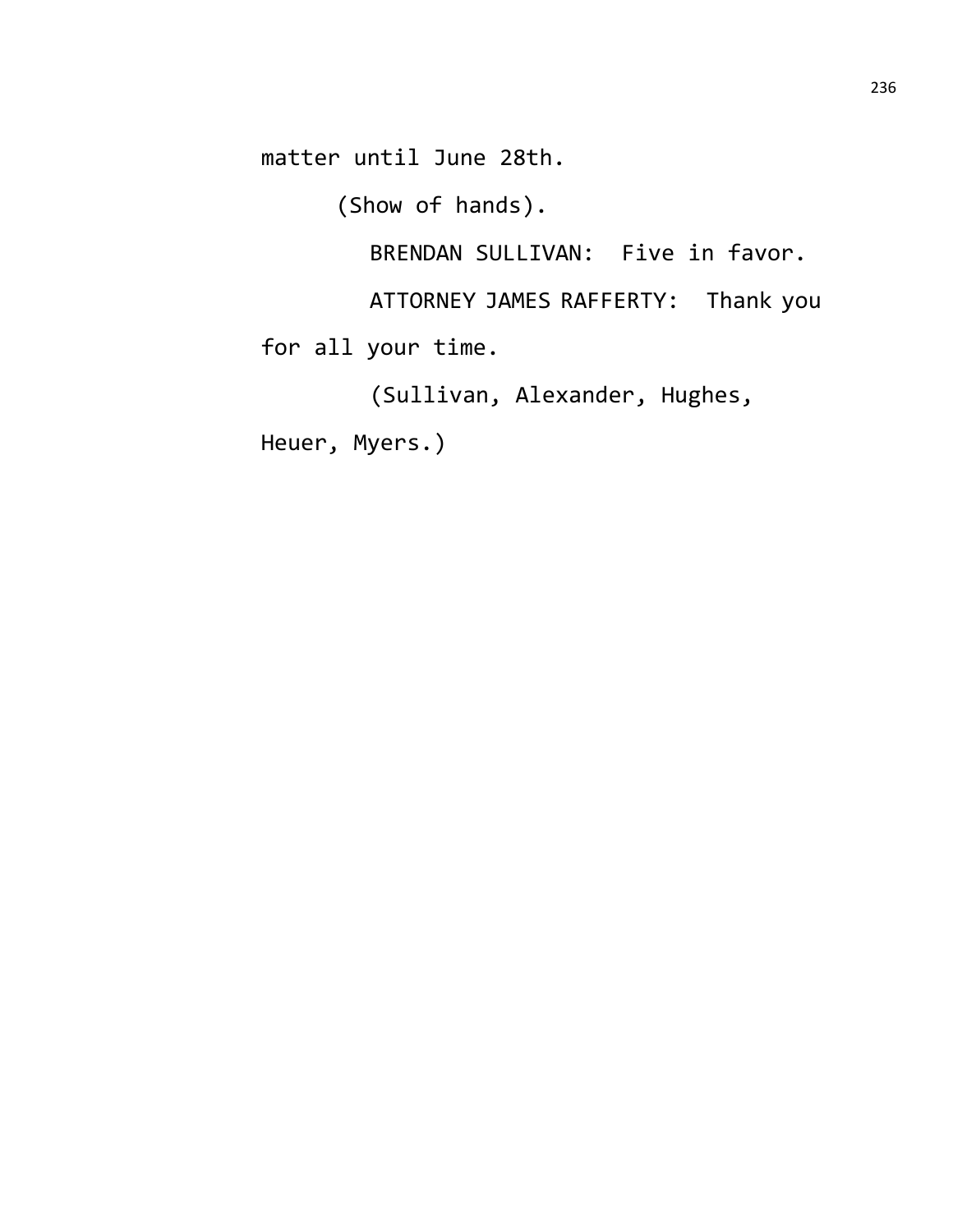(10:20 p.m.)

(Sitting Members: Brendan Sullivan, Timothy Hughes, Tad Heuer, Douglas Myers, Slater Anderson.)

BRENDAN SULLIVAN: The Board will hear case No. 10242, 27 Granville Road.

JANET KINASEWICH: My name is Janet Kinasewich. I live at 27 Granville Road. I would like to extend my back porches by three feet. That's it.

TIMOTHY HUGHES: Apology accepted.

TAD HEUER: I have one question. You say in your application that the reason for your hardship is that the lot size differs from the rest of the neighborhood.

JANET KINASEWICH: Well, I think you --

TAD HEUER: They're all exactly the same size. I was just wondering what the --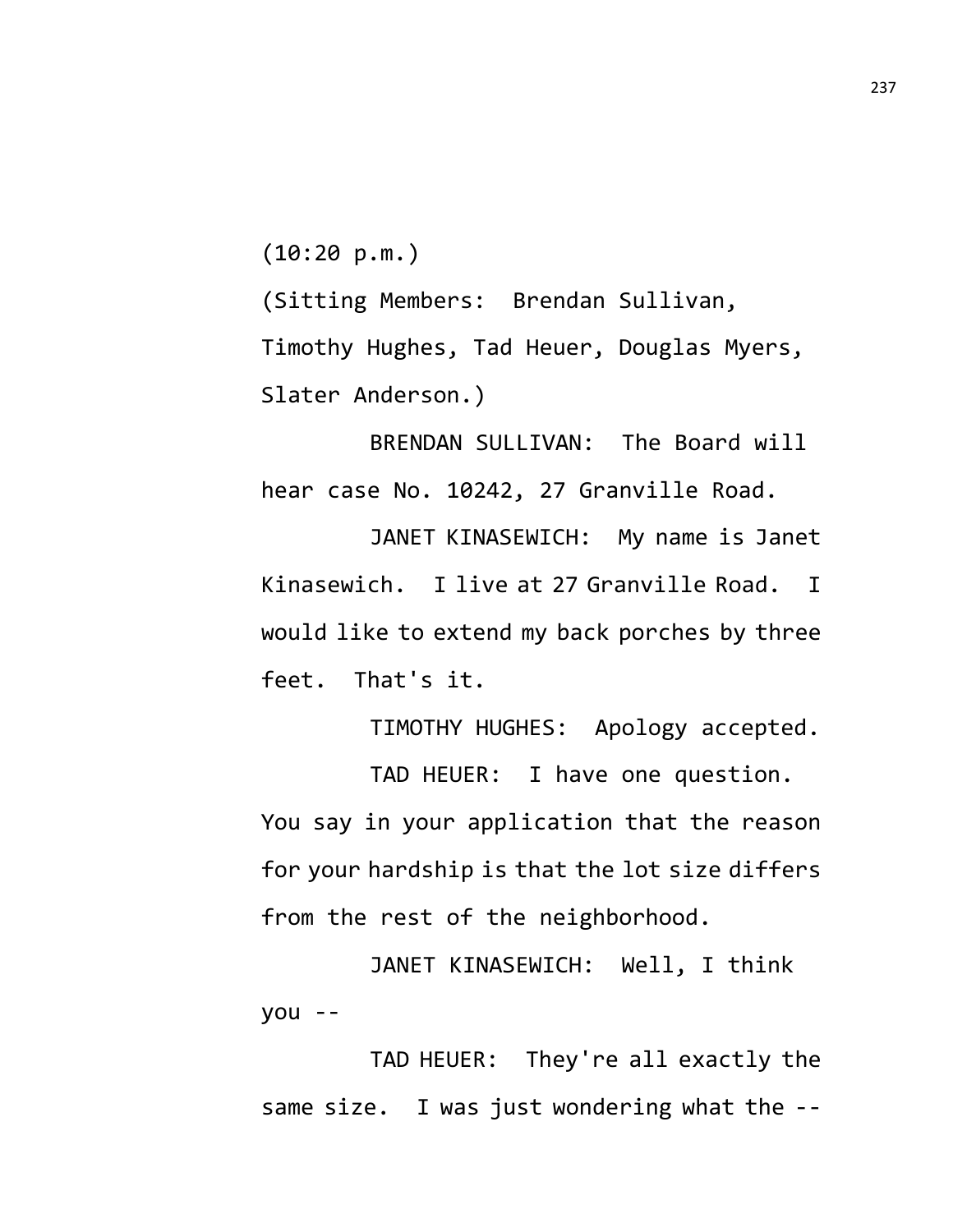JANET KINASEWICH: Well, the house is located on the property differently than some of the others so that the backyard is smaller.

TAD HEUER: So it's not. Maybe it's just a misunderstanding. So you're saying the lot size, the lot size differs from the rest of the neighborhood and the lot is undersized and the house is located so far back. My question is only in that No. 2 where you say the lot size differs from the rest of the neighborhood. Granville Road I think was subdivided at the same time and all those lots are identical, at least when I look at them, they're all 43 feet wide by 77.85 feet deep and across the street.

BRENDAN SULLIVAN: (Inaudible).

TAD HEUER: Yes. And across the street they're all 77.85 feet deep and 45 feet across. So it's just --

JANET KINASEWICH: I'm sorry, I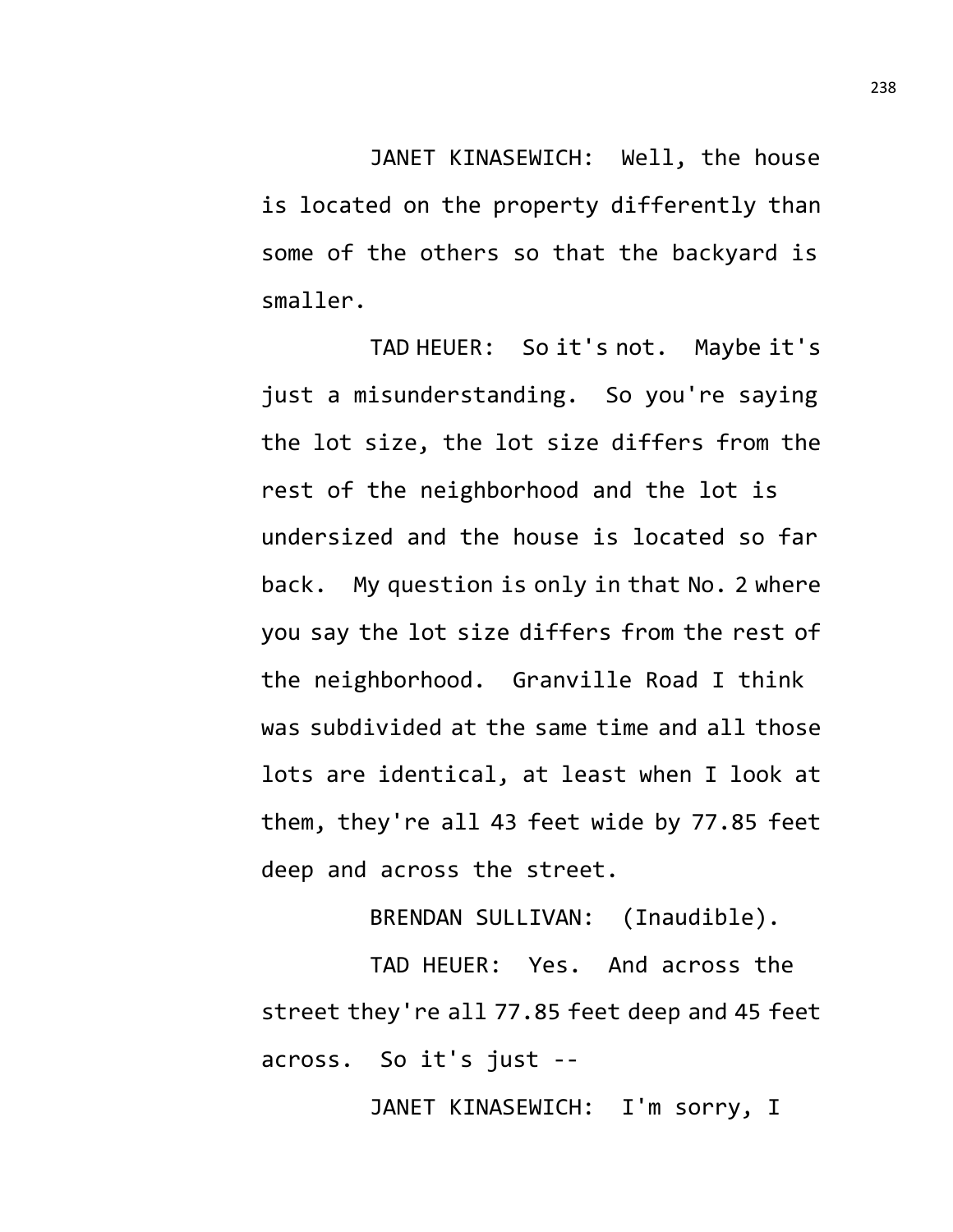might have said that wrong.

TAD HEUER: That's okay.

BRENDAN SULLIVAN: You're saying it would create a hardship. What would the hardship be? How long have you lived in the house?

JANET KINASEWICH: Since 1994.

BRENDAN SULLIVAN: So it's been a hardship for --

JANET KINASEWICH: Well, it's a very narrow back porch. I think we've discussed it recently and decided they were probably built for hanging laundry.

The hardship has to do with the quality of life. I would like to extend this by three feet so that I could put a table out there with some chairs.

BRENDAN SULLIVAN: So you don't use your background.

JANET KINASEWICH: I use it but I have to climb over to be able to sit at the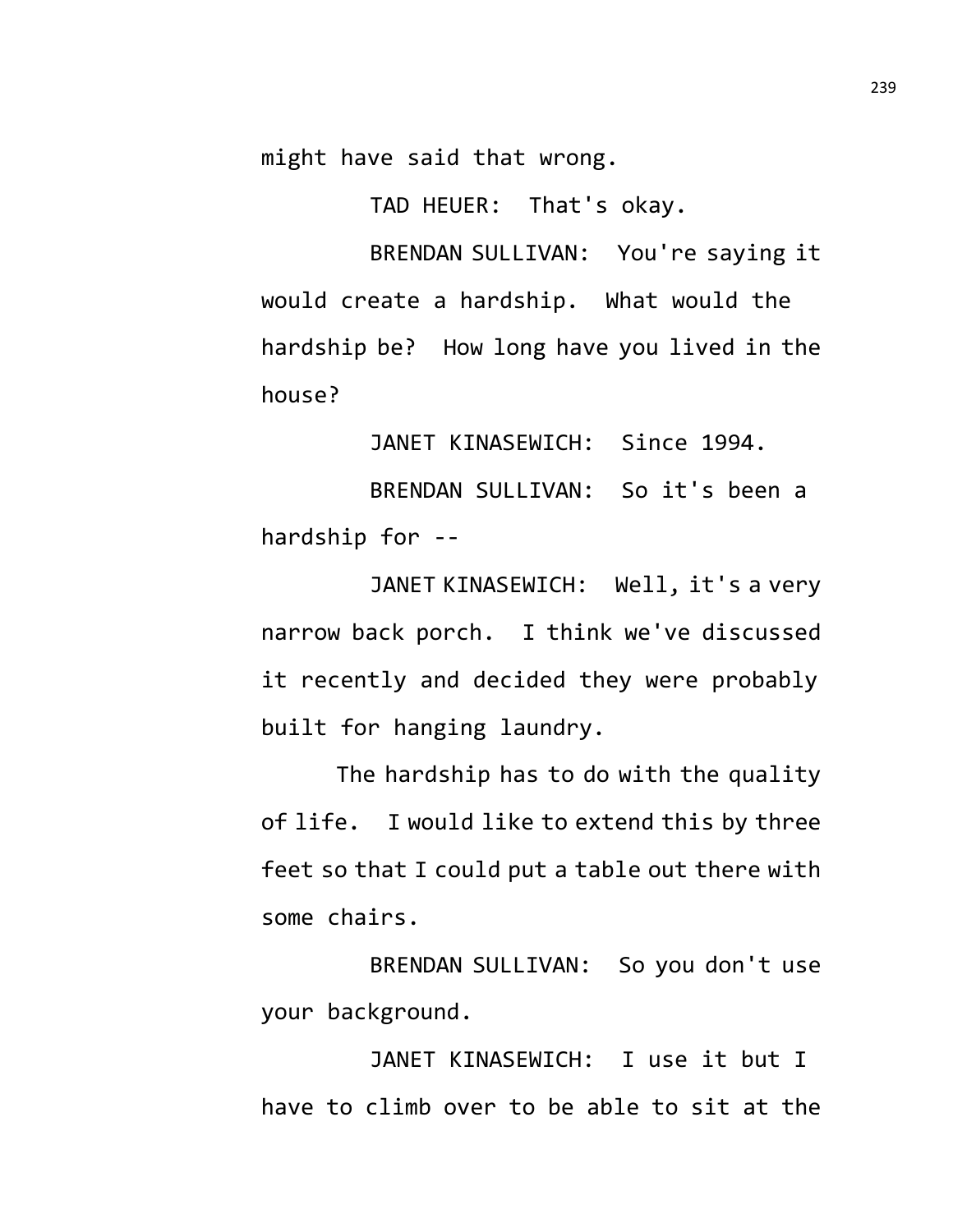table. I'd like a little more space. And if I'm going to do the upstairs, I better do it downstairs, too.

TAD HEUER: How close are you to your rear lot line right now?

JANET KINASEWICH: Non-conforming.

TAD HEUER: Right. I guess my question, you're in a 25-foot zone. You're at ten-foot, two, and you're looking to go to seven-foot, two.

JANET KINASEWICH: Yes.

TAD HEUER: All right. And how close are your rear abutters to their lot line? To that same lot line?

JANET KINASEWICH: The rear abutter.

TAD HEUER: From Fayerweather.

JANET KINASEWICH: From Fayerweather Street. Back substantially. They have a larger backyard.

TOBY FAIRBANK: And also it's a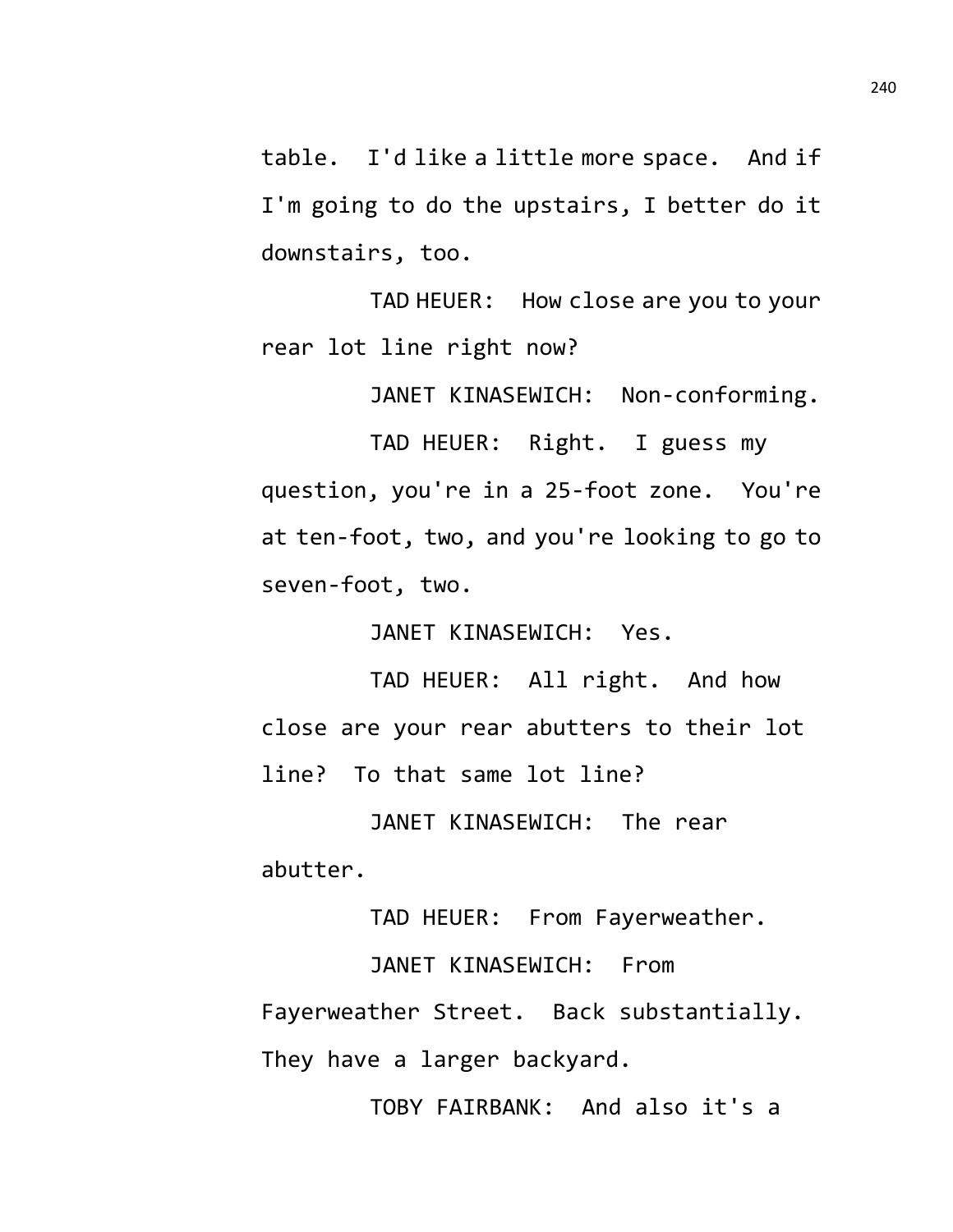garage.

JANET KINASEWICH: And they have a garage also at the end of their driveway which abuts my property.

BRENDAN SULLIVAN: So what happens to the space if the porches were to get extended three feet, then what happens to the space in here?

JANET KINASEWICH: Well, there would be, you know, a narrow space that -- I don't know. Not much, I mean it's not gonna be used for much. Maybe some kind of garden or planting or something like that. The larger yard is on the side.

BRENDAN SULLIVAN: Right. So the backyard area, even though it's typical, for your needs is somewhat not usable, and the back porches are somewhat not usable because neither one is fish nor foul in a sense, I mean, of adequate size to really enjoy or do much with them is that basically it.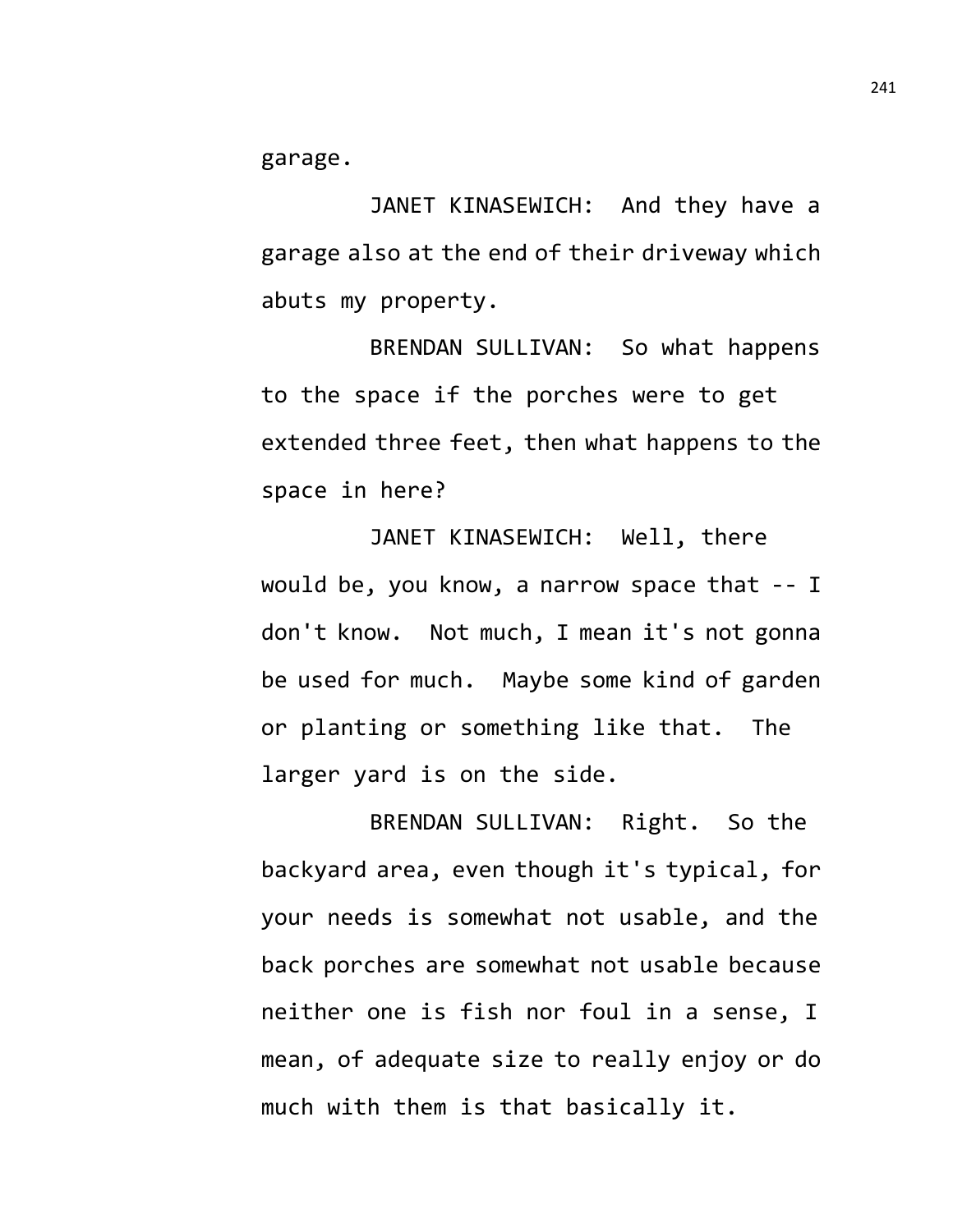JANET KINASEWICH: Yes, basically. And I did send letters around to everybody in the neighborhood explaining what I was hoping for.

BRENDAN SULLIVAN: Okay. Do you have a design in the file as to what it will look like? Any construction design at all?

TOBY FAIRBANK: I'm Toby Fairbank. I'm the architect working with her. We didn't do much for design in case it doesn't, you know, go ahead. I didn't want to put a lot into it. But it would be similar to what's there. There's a south elevation showing the existing and it has railing and, you know, with vertical balusters and then showing it as proposed. So it's very similar. In fact, what's there now the railing on the long side, it cants out a little bit. There's a back twist to this built in bench which we would not do. We would  $-$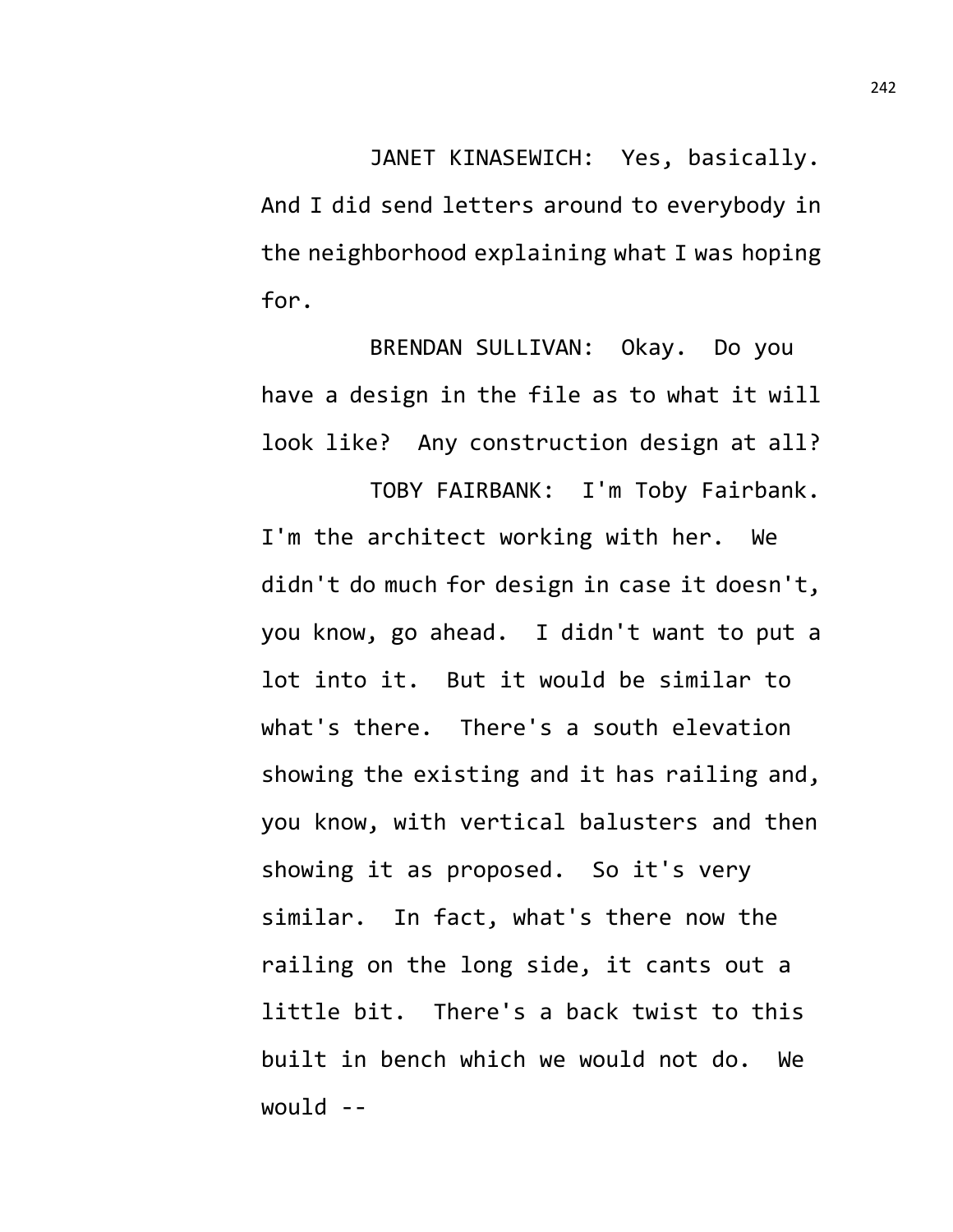BRENDAN SULLIVAN: My thought is for us to approve something and yet didn't want to put too much effort into it, it's tough for me to approve something. I know you're just saying well approve us to go three feet further a total of nine feet, but without actually seeing something to approve, it's hard to approve it. You know, not only do we approve dimension, but we approve aesthetics and because the building inspector is going to have to have something.

TOBY FAIRBANKS: Oh.

BRENDAN SULLIVAN: And you're going to go and do a drawing to get the permit on and then his question is going to be is that what the Board approved? You know.

TOBY FAIRBANKS: I think it's a small drawing. I think the vertical square balusters. In effect that's what it is now.

BRENDAN SULLIVAN: You're talking just two by two?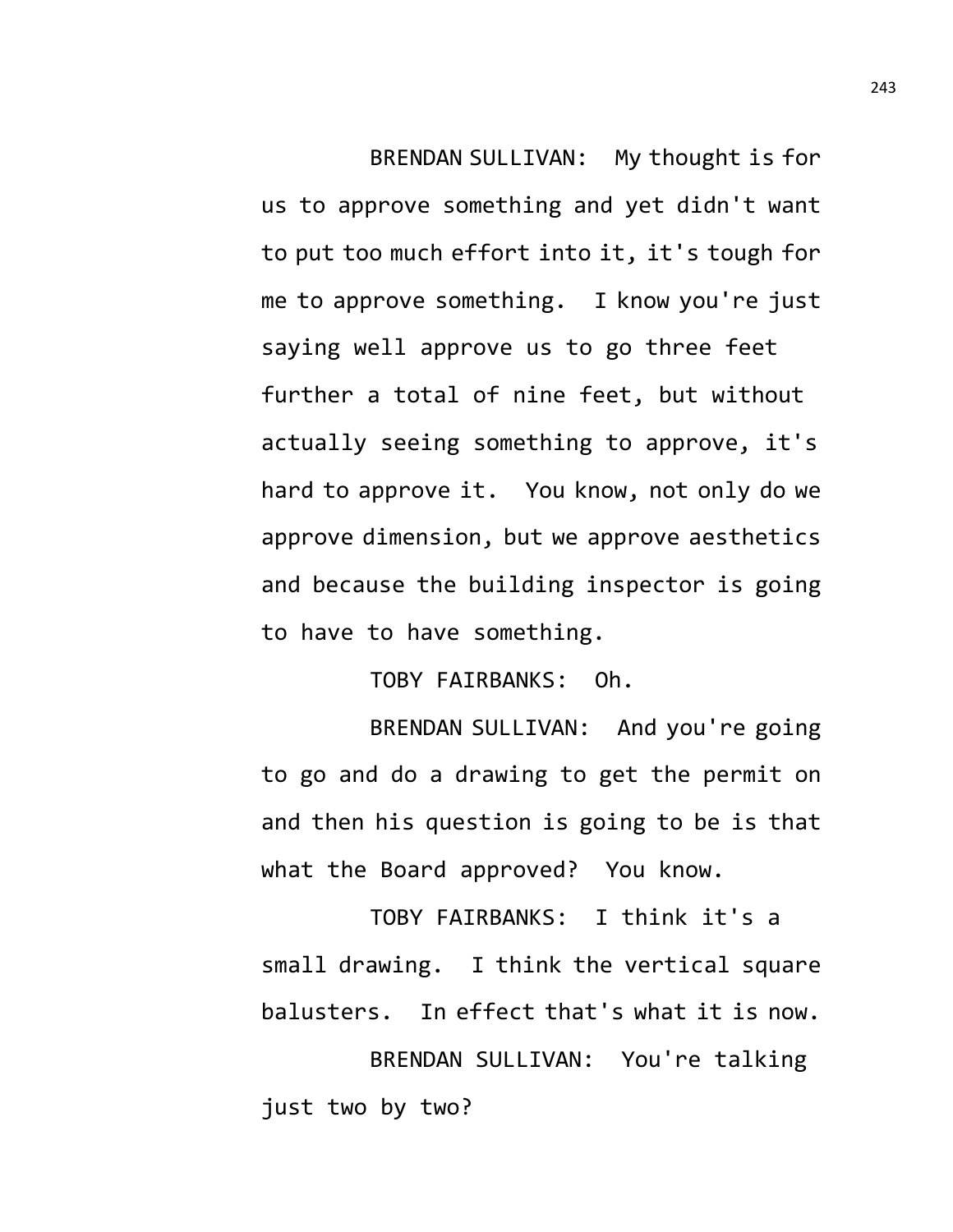TOBY FAIRBANKS: Yeah.

BRENDAN SULLIVAN: Three-eighths or three-eighths balusters or something of that nature?

SLATER ANDERSON: Replacing this sort of modern looking railing.

TOBY FAIRBANKS: Replacing that with more evenly spaced vertical balusters. I mean it's -- I believe totally in keeping with everything else that's in that neighborhood on the back porches.

TAD HEUER: Can you do it with seven feet?

JANET KINASEWICH: If that's what we need to do, probably could.

TAD HEUER: I guess my question is what's the given the width of tables and chairs these days, what's the minimum amount? Because when I look at that nine feet out, that's a good size depth out. It would make a generously sized deck, but the issue that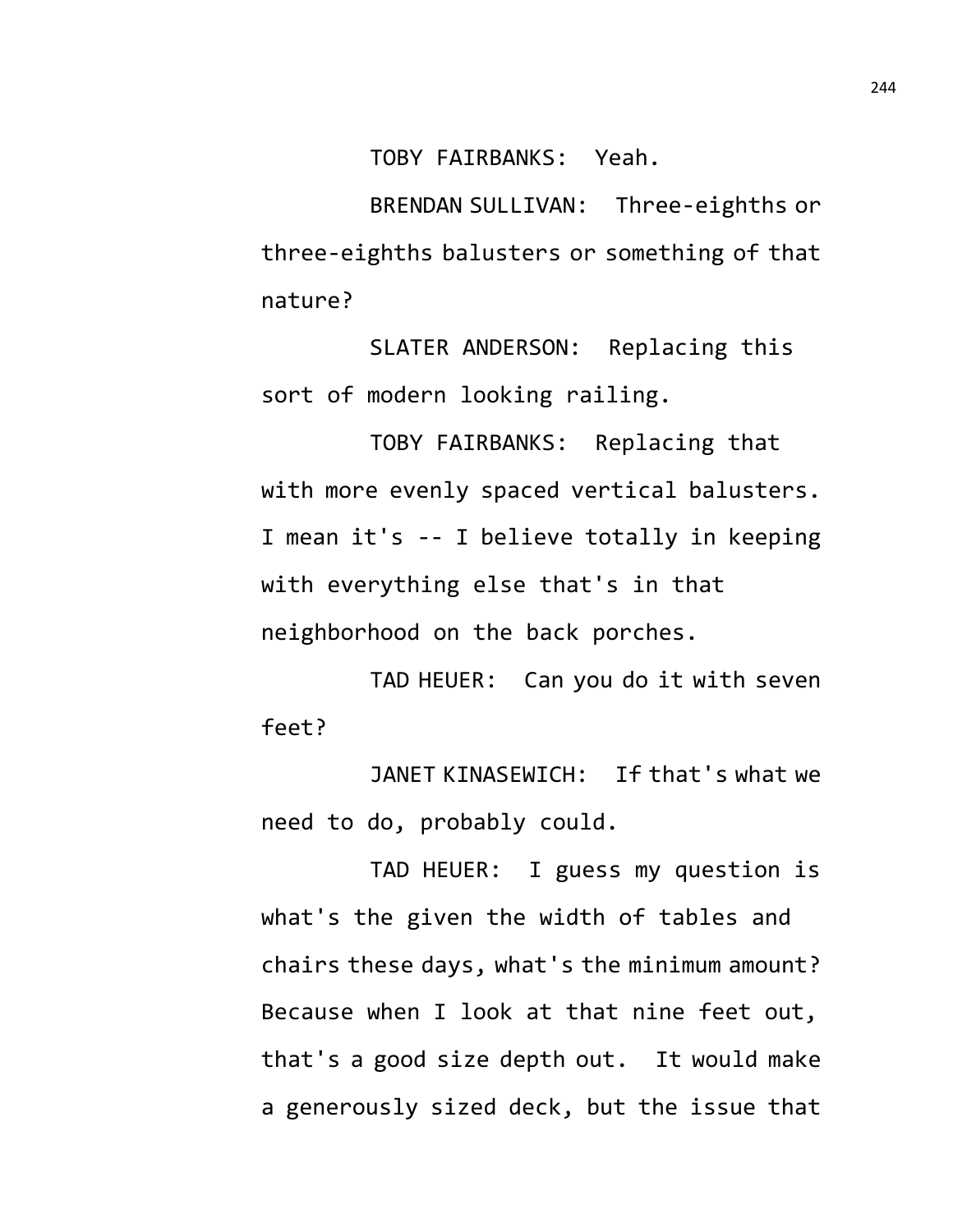we're looking at is that you're going into a rear setback, which we're trying to avoid, and you're already in it. So I guess my question is certainly nine would be ideal. It gives you, you know, room for the eight-person table. You know, if you're looking for the four-person version, what, what's your -- six doesn't work, is there something between six and nine that does or nine starts looking --

JANET KINASEWICH: Eight.

TIMOTHY HUGHES: Seven and a half? Do I hear seven and a half?

TOBY FAIRBANKS: I do think ideally -- I mean, we do -- I think eight would work well for having, you know, people on either side of the table. It would be kind of a narrow table. It's kind of surprising how much you actually need to walk around behind chairs that are at a table. So if you're few feet, three feet -- well, 30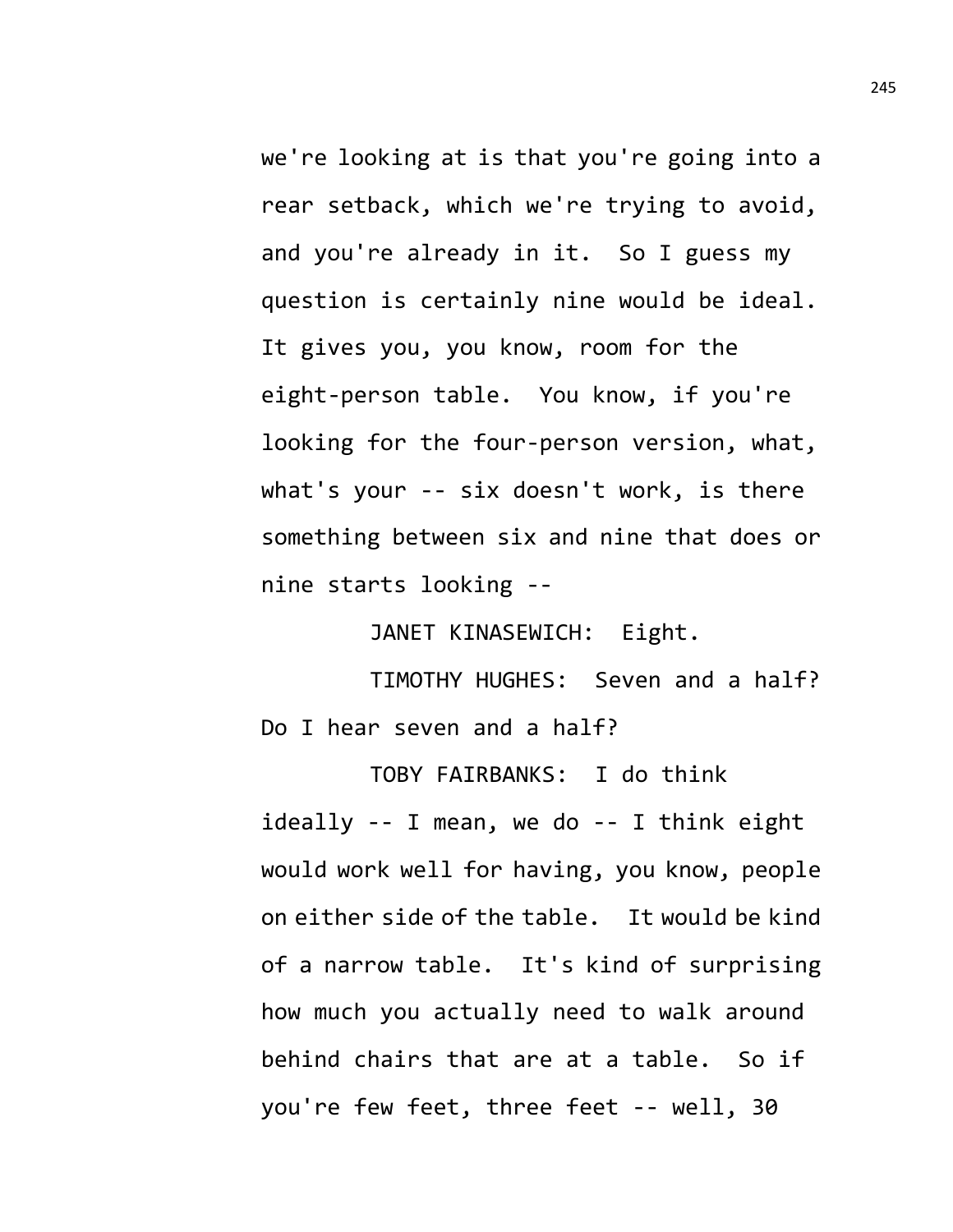inches, 30 inches and 30 inches still seven and a half.

TAD HEUER: Right.

JANET KINASEWICH: It would be okay with me to go back to eight feet. If that's  $what - -$ 

BRENDAN SULLIVAN: Then you've got the railing that's going to take up another six inches or so. In other words, you're going out max of whatever, nine feet, and then you're going to -- your actual floor space is going to be reduced by the width of the railing, six inches or so.

JANET KINASEWICH: Uh-huh.

TOBY FAIRBANKS: So eight with the less the railing would --

JANET KINASEWICH: Or nine less the railing. Were you thinking --

TAD HEUER: Under this plan or under that theory you'd only have eight and a half feet of deck anyway.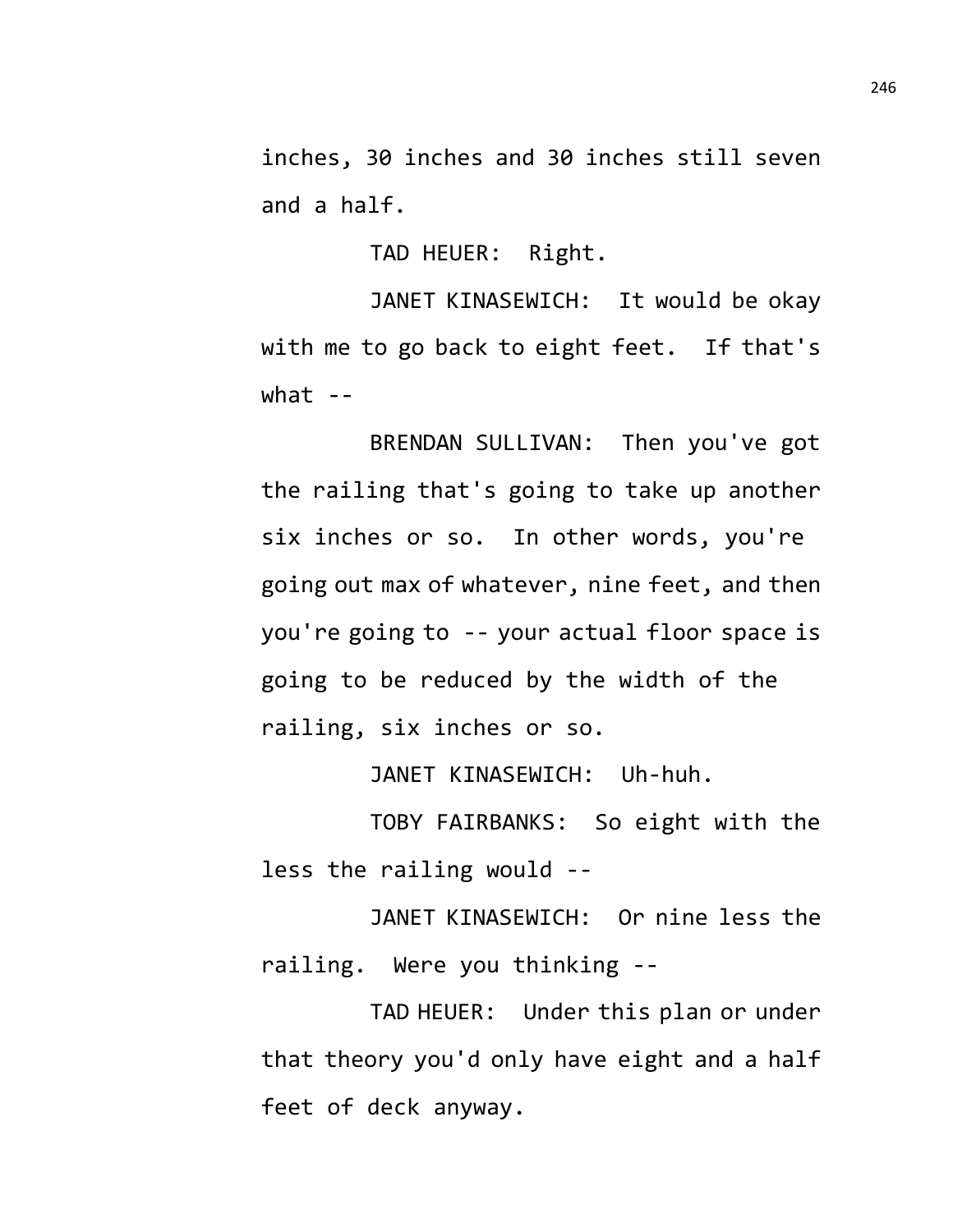JANET KINASEWICH: That would be okay.

TAD HEUER: I'm sure it would be. That's what you've asked for.

BRENDAN SULLIVAN: Any other questions?

DOUGLAS MYERS: No. I'm kind of disappointed we're going ahead without a plan and with everything still a little unresolved. I mean --

TOBY FAIRBANKS: There is a plan. DOUGLAS MYERS: There is a plan? SLATER ANDERSON: I'm personally satisfied with the plan. I think it's like many decks. I mean, it doesn't give the dimensions of the structural pieces, but.

BRENDAN SULLIVAN: It would be a -- this one here obviously is not code compliant. Okay? So the new one would be code compliant. We will write down there that they be two-by-two balusters, as per the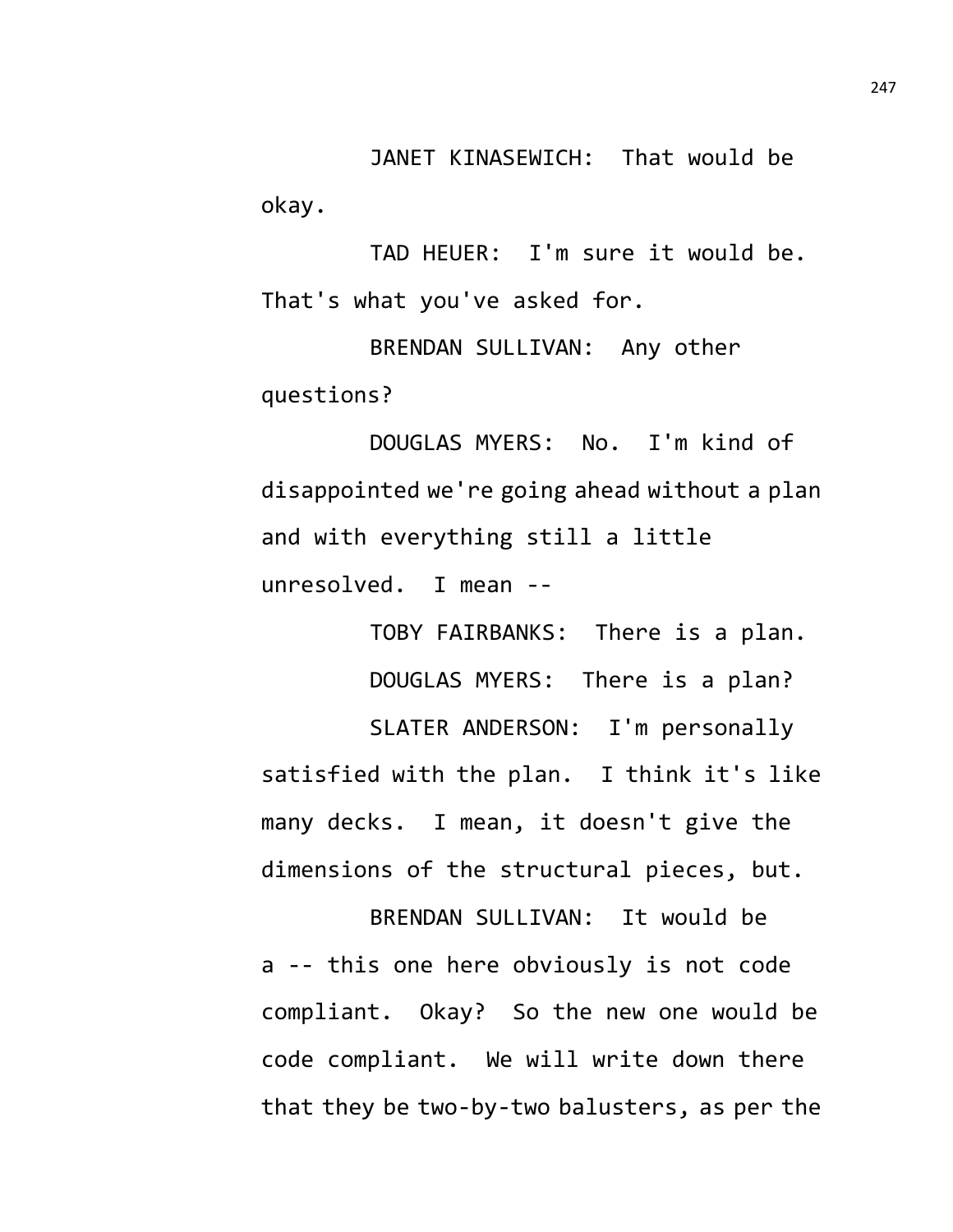code which is a max of four-inch spacing between them. The railing has to be a certain height, and I think it probably just very what I could glean from that plan what the intent is. And there's no access from the second floor down to the first floor.

JANET KINASEWICH: Not on the porches. There's a back stair inside.

BRENDAN SULLIVAN: Correct.

Any other questions? Tim, have you any questions?

TIMOTHY HUGHES: I think the tradeoff is some elevated outdoor space for a backyard that's not, you know, being used for much of a backyard anyway. So whatever you decide about how far you want to go, I'll be in favor of it. I don't really need a big plan either. I mean, I built porches with no plan so, you know, it's not like brain surgery and I mean, but whatever -- however we need to markup that paper to the distance that you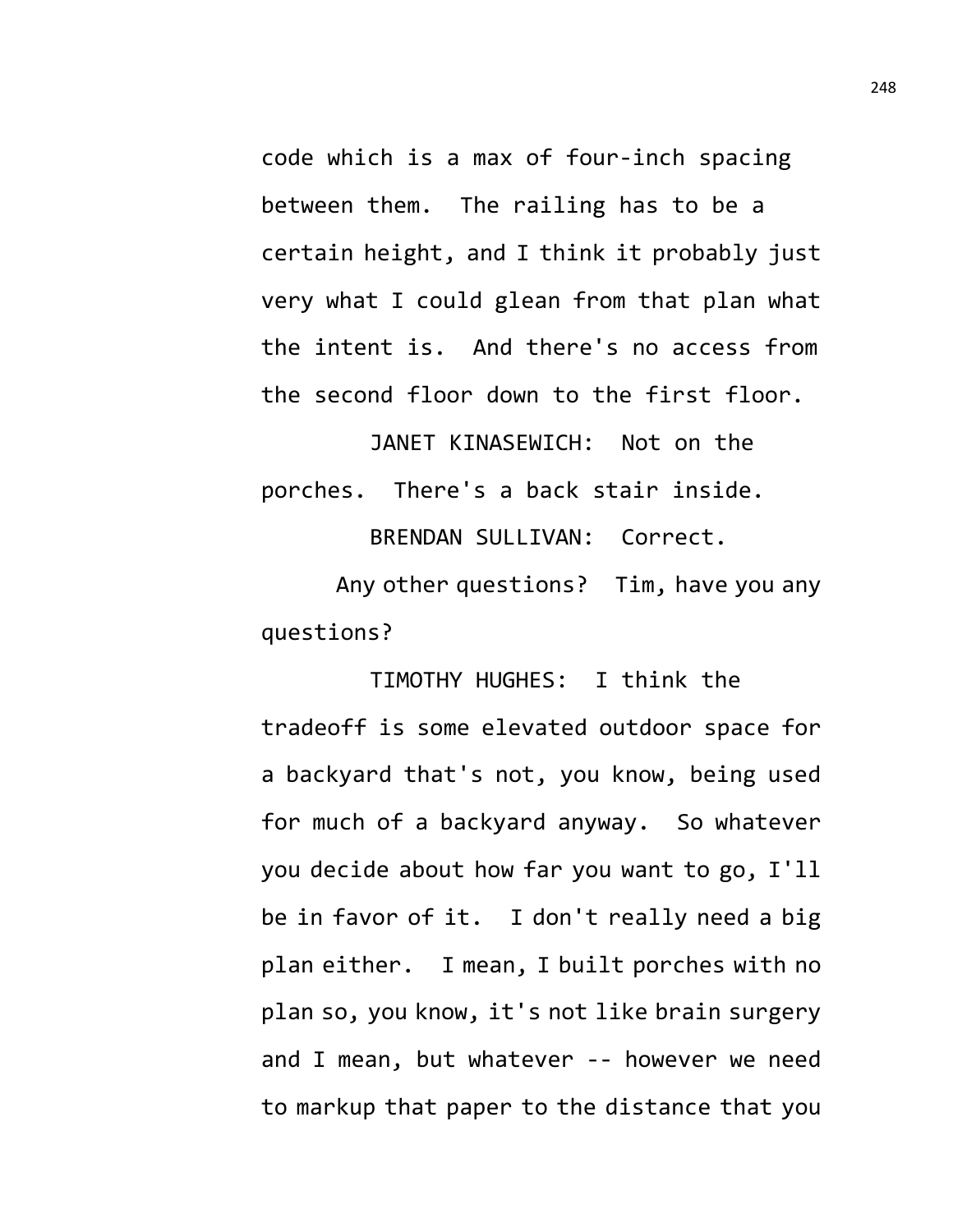want to go that we can all agree on or four of us can agree on to send these nice people on their way, I'm in favor of it.

SLATER ANDERSON: Do we have any neighbor correspondence?

BRENDAN SULLIVAN: Yes, we do.

Let me open it to public comment.

Is there anybody here who would like to speak on the matter 27 Granville Road?

(No Response.)

BRENDAN SULLIVAN: I see none.

There is correspondence in the file. (Reading) To Whom It May Concern: I am in support of Jan's plan to expand the back porches on her property at 27. I live next-door. Steve Nitsky (phonetic), 33 Granville Road, No. 3.

(Reading) As an immediate abutter to Jan's I support wholeheartedly her request for an extension of two back porches at her property at 27. Ruth Stokes at 23.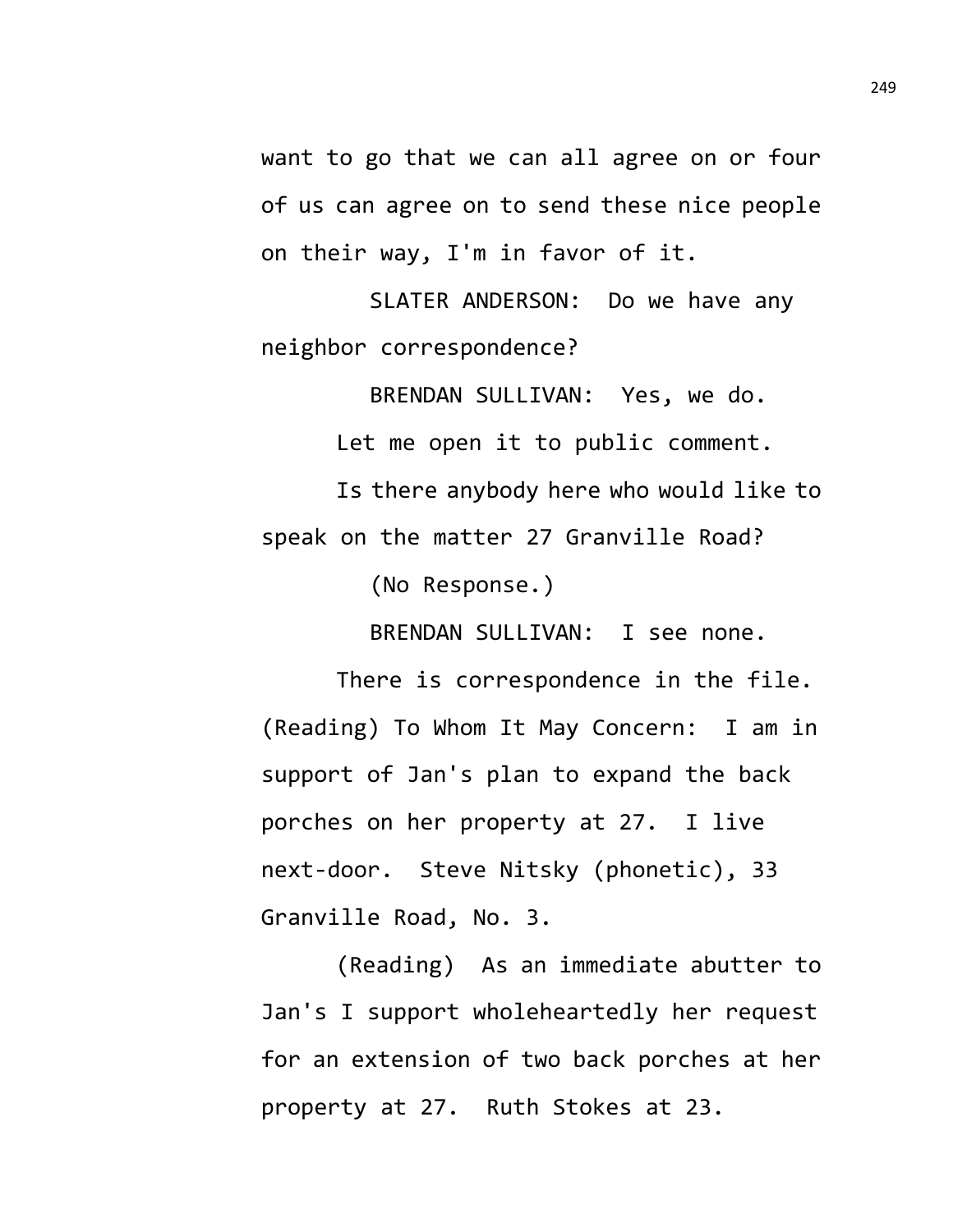(Reading) To Whom It May Concern: This letter is to state my support of 27 Granville Road and her plan to extend her back two porches by three feet. The owner of the 25 Granville Road, unit 2.

And these are duplicates. Those are some three, four people.

SLATER ANDERSON: So the abutter behind you that you look out the porch at, you spoke to that abutter?

JANET KINASEWICH: She doesn't actually live there. She rents those two apartments.

BRENDAN SULLIVAN: They would have been notified anyhow.

The underneath part here, I'm just writing two-by-two nominal square balusters as per code. And underneath here is going to be enclosed, not enclosed?

JANET KINASEWICH: The first floor porch?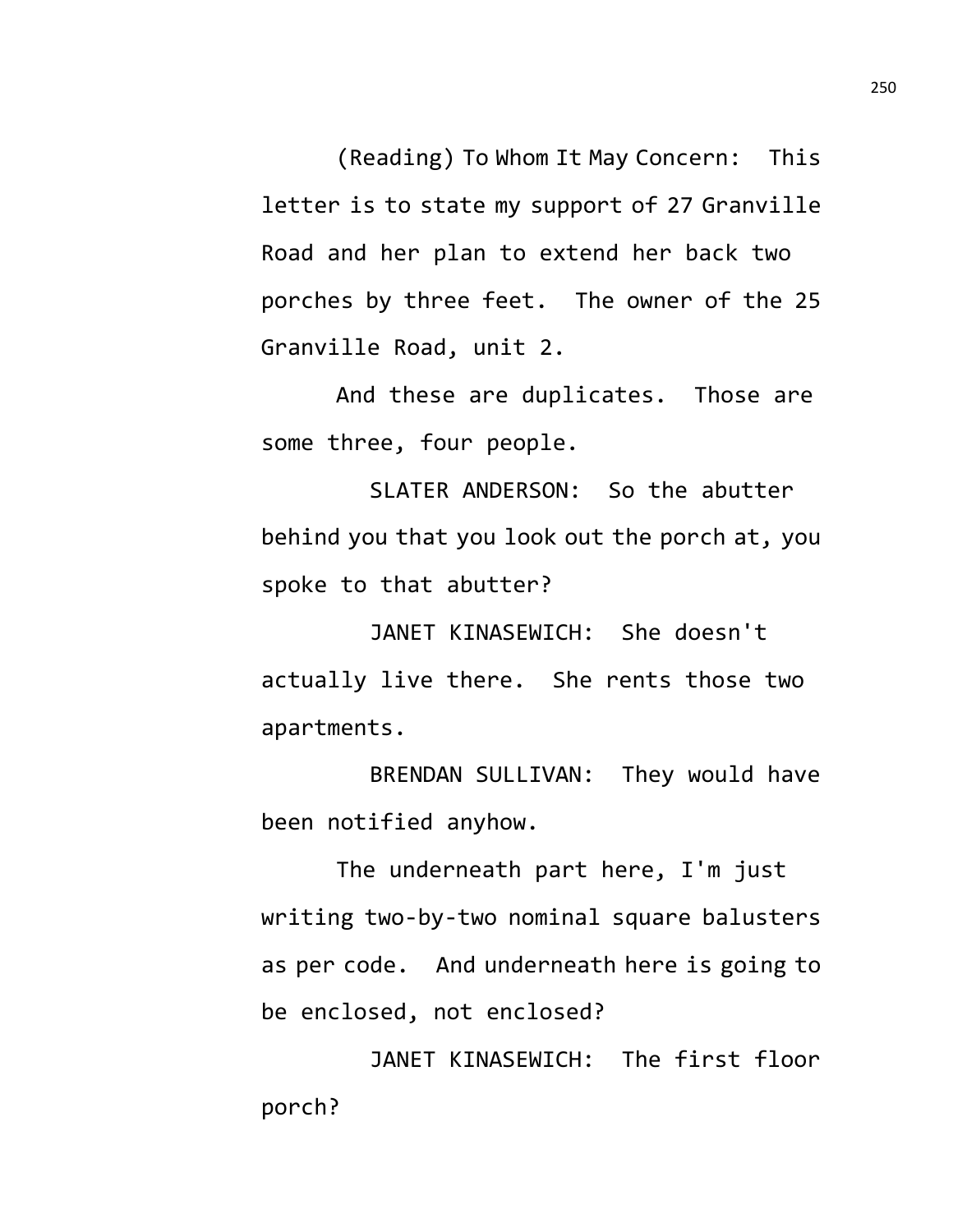BRENDAN SULLIVAN: Underneath the first floor porch.

JANET KINASEWICH: Oh, it already is.

TOBY FAIRBANKS: It would be with lattice.

BRENDAN SULLIVAN: Okay, lattice or equal. Whatever equal is. I just want, again, the Building Inspector is going to have to sort of -- Sean is going to have to sign off on it and we just want to make sure it's something that they can look at.

Any other questions by members?

DOUGLAS MYERS: How many feet are we extending it?

BRENDAN SULLIVAN: We're extending it three feet so that we can get more feet. DOUGLAS MYERS: On the porch. BRENDAN SULLIVAN: On the porch, right. Any questions?

TIMOTHY HUGHES: No, I'm good with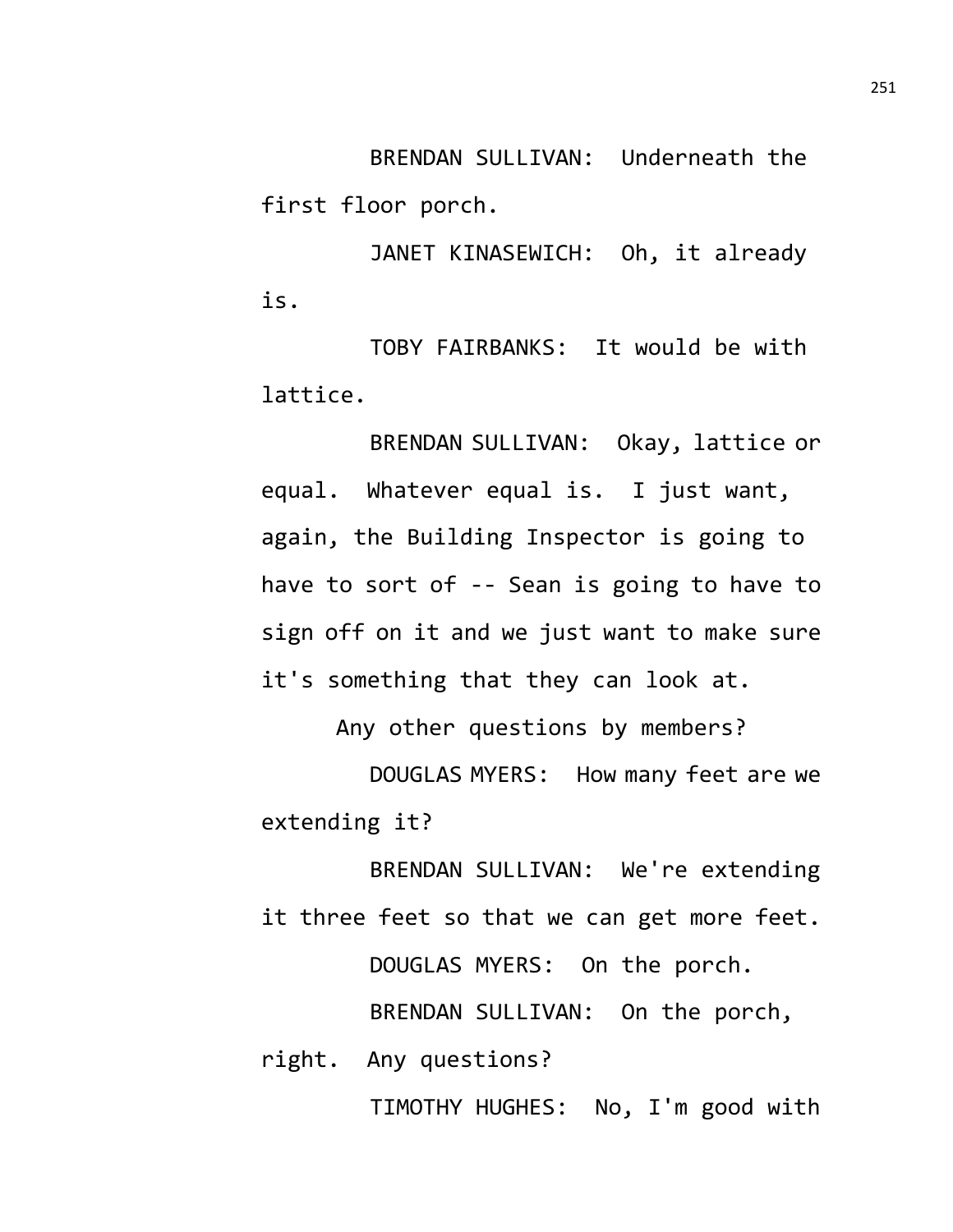that.

BRENDAN SULLIVAN: Concerns? TAD HEUER: I pick my battles. BRENDAN SULLIVAN: Let me make a motion to grant the relief requested to extend the rear porches, the first and second floor, by a total of three feet from the existing six feet to nine feet.

The Board finds that a literal enforcement of the provisions of the Ordinance would involve a substantial hardship to the Petitioner because it would preclude the Petitioner from much needed usable space at the back of the house. The existing site location of the house and the existing porches renders the available ground level space somewhat not useful. The addition of these, this three feet on both first and second floor will be much far more usable a space not only to the occupant of the first floor but also of the second floor.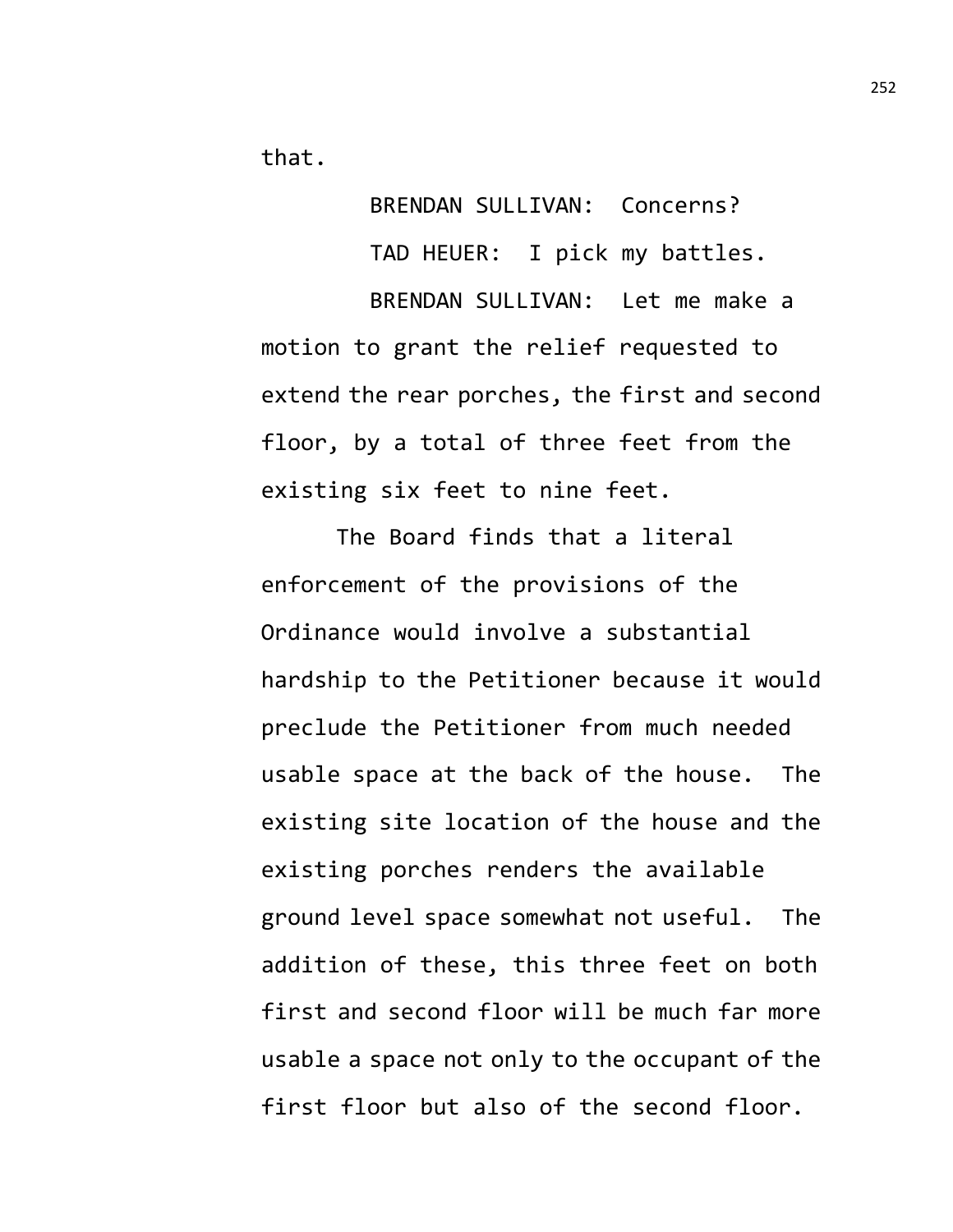The hardship's owing to the siting of the house on the lot, the existence of the porches which extend six feet somewhat inadequate to be used in an amenable fashion.

The Board finds that substantial detriment to the public good would not be -- it would not be any substantial detriment to the public good, and that relief may be granted without nullifying or substantially derogating from the intent and purpose of the Ordinance. And the Board notes resident support from the abutters.

All those in favor of granting the relief requested as per the plan submitted and initialed and marked up by the chair.

(Show of hands).

BRENDAN SULLIVAN: Five in favor. JANET KINASEWICH: Thank you very much.

(Sullivan, Hughes, Heuer, Myers, Anderson.)

253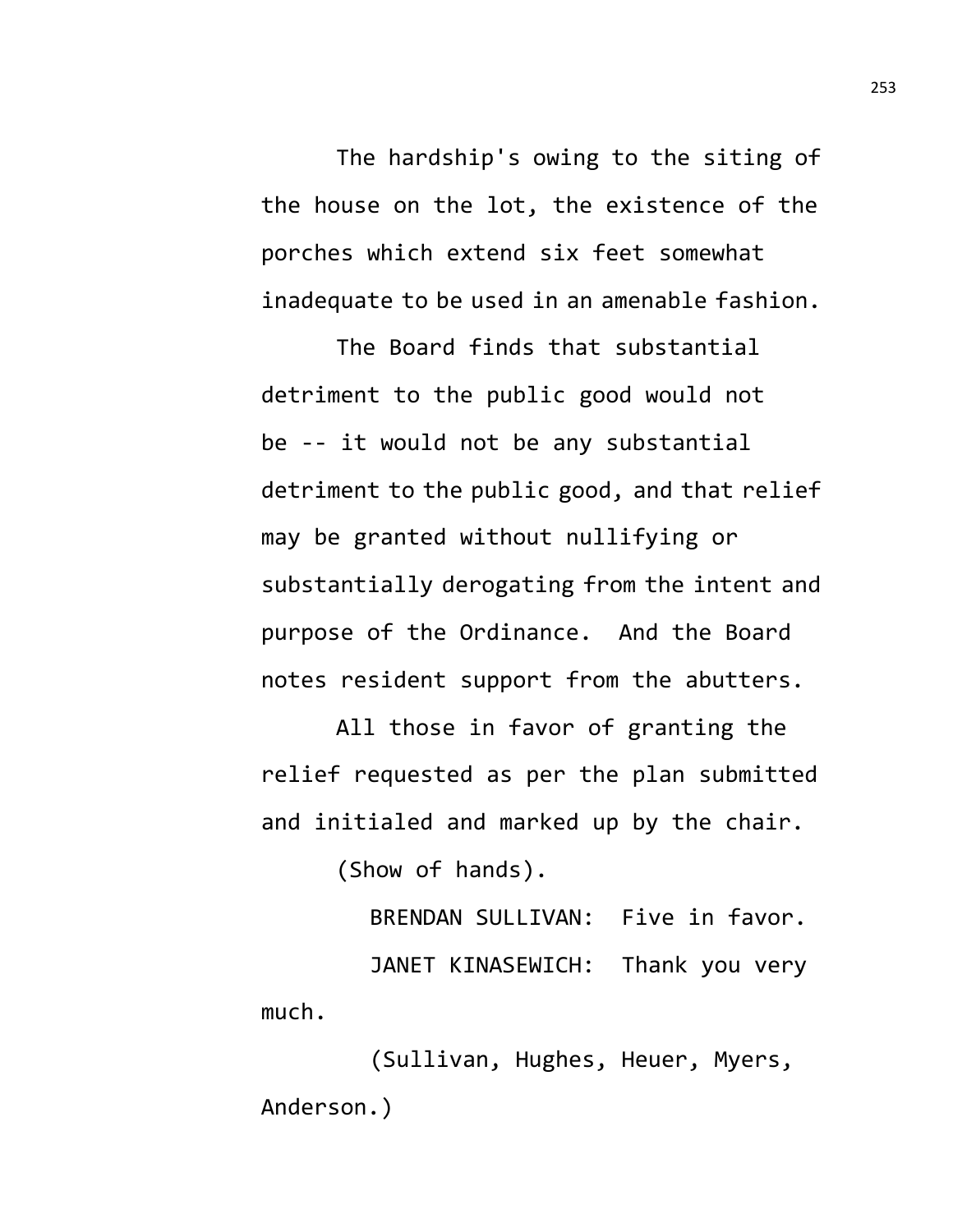(10:35 p.m.)

(Sitting Members: Brendan Sullivan, Constantine Alexander, Timothy Hughes, Tad Heuer, Douglas Myers.)

BRENDAN SULLIVAN: The Board will hear case No. 10241, 171 Allston Street.

Give your name for the record and whoever is going to speak and whenever you speak, please identify yourself.

EDRICK van BEUZEKOM: My name is he Edrick Van Beuzekom. E-d-r-i-c-k, last name v-a-n B-e-u-z-e-k-o-m. I'm the architect for the project. I also live in the neighborhood. Completed the design. My clients are James and Kate Regal. And let me we pass around some 3D views to element the plans that you have in the file, and I have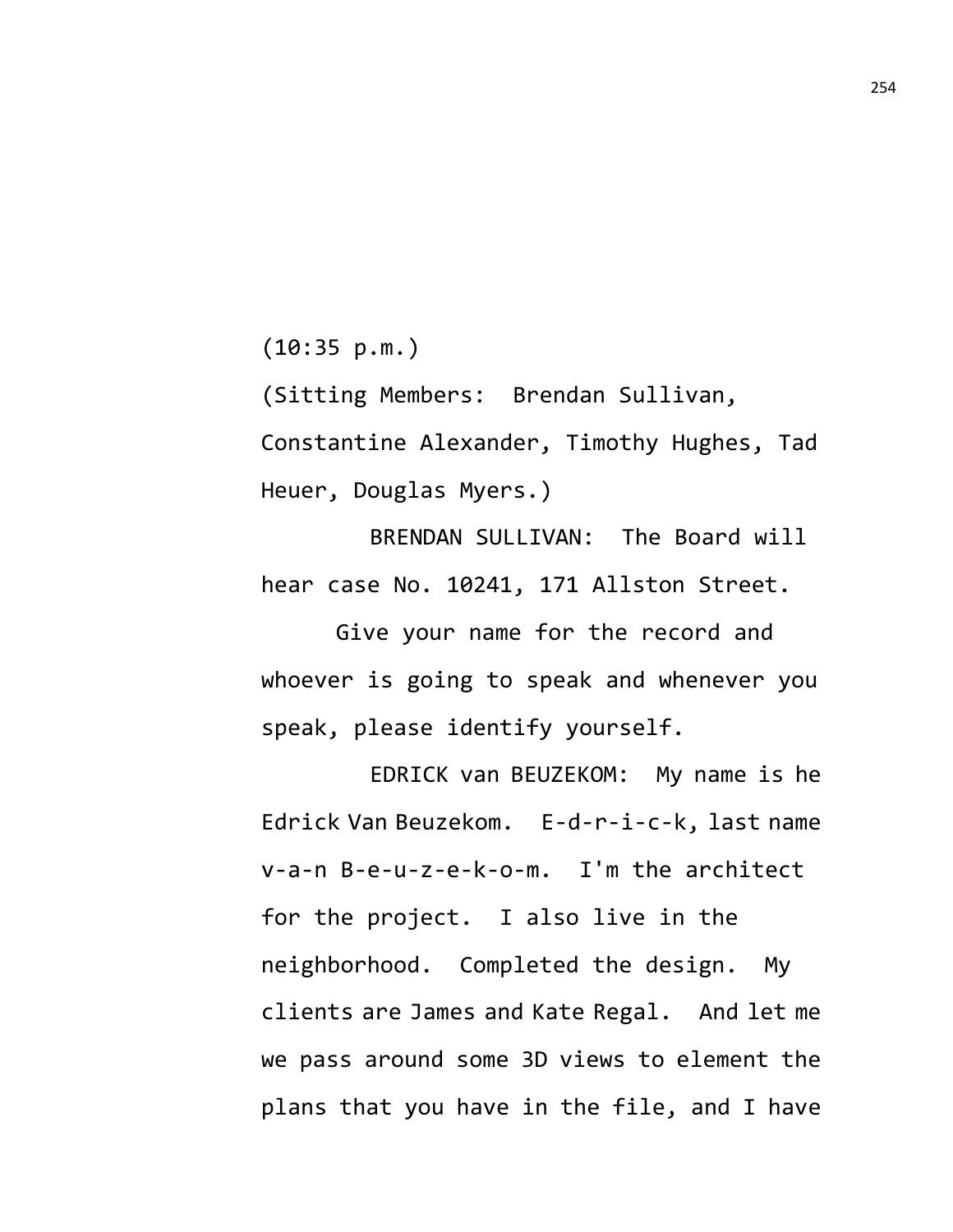photos of the house and surrounding property.

I'll present the project and then the owners would like to speak a little bit about why they want to do the project as well.

Basically there's two components to the project: One is we're proposing to add a dormer on the third floor of this house and in order to fit a small bathroom up there into a space where you currently have two small bedrooms, not much headroom, and then the other part of the project is on the second floor where we're proposing to take out an interior stair that goes down to the first floor to a small laundry area that's cramped, make some space on the second floor to be able to fit the laundry up there, get a more usable

kitchen, and then expand out since the kitchen is very small and an eat-in kitchen currently, we want to basically get a dining room off of that which would be built over an existing second floor deck. And then put in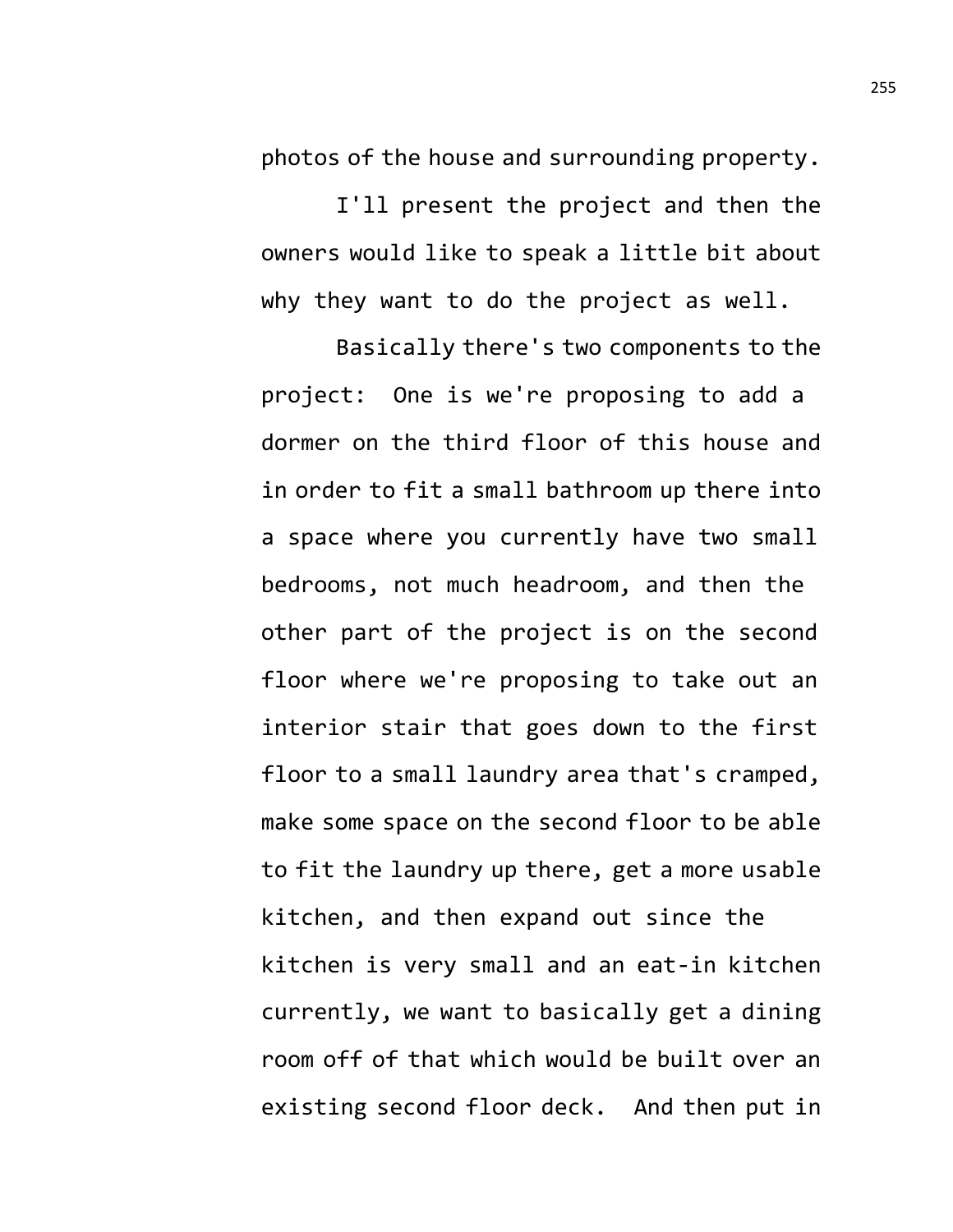new egress stair down from there.

CONSTANTINE ALEXANDER: Is that going to be a metal stair?

EDRICK van BEUZEKOM: Yes.

DOUGLAS MYERS: Is some portion of the second floor deck going to be retained?

EDRICK van BEUZEKOM: No. We're adding a small piece of deck off of the addition here to create the exit. And including a little piece of Isotec so they have a little bit of outdoor space up there.

The house is non-conforming -- well the property is non-conforming to lot size. It's a small lot. And the houses, as you see in the photos, it's one of the smaller ones compared to the houses surrounding it. It's a narrow lot. The house is pushed all the way over to one side of the lot. So the changes we're proposing are all on the side of the house that has a little bit more breathing room, a little bit more lot area there.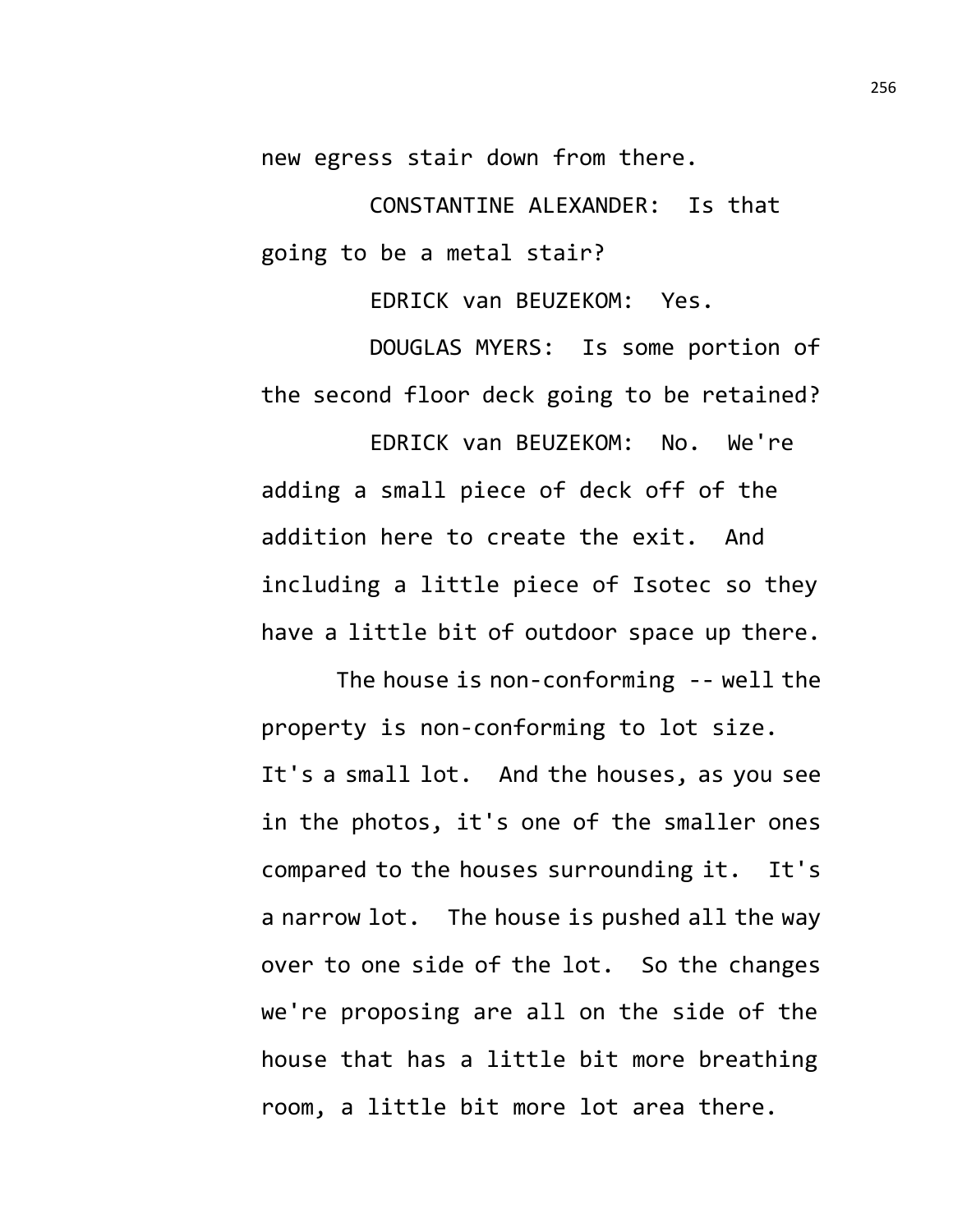Basically the house is non-conforming to FAR being such a small lot. It's a two-family.

TAD HEUER: Can I stop you there for a minute?

EDRICK van BEUZEKOM: Yeah.

TAD HEUER: You have this as a 5,000 square foot lot. That's a conforming lot.

EDRICK van BEUZEKOM: No, that's the requirement. Where'd I say that?

TAD HEUER: Oh, I'm sorry. I got it. Okay, right. You're 25.

EDRICK van BEUZEKOM: So we're half the size of what the required minimum lot size is. And the current per square footage of the house is 2365 so we're already up 0.94 FAR in a 0.6 area. So, we're already up against FAR. It's very, you know, just adding the dormer pushes it higher up against that. So that's the primary issue.

Setback issues, again, with the proposal here, we're basically keeping all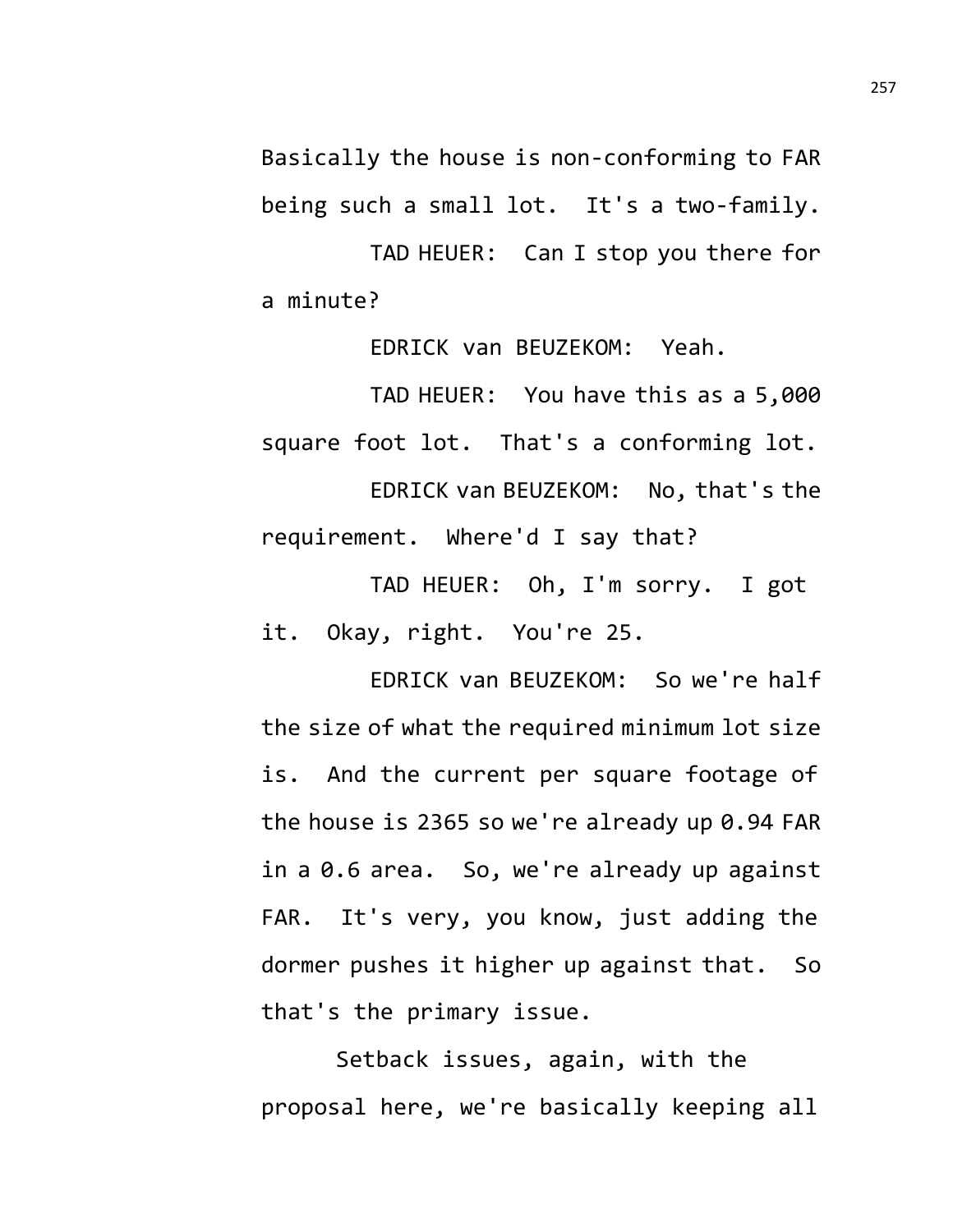the additions within the footprint of the house except for the stair down. So we're trying to be respectful of that and keep it contained as much as we can.

CONSTANTINE ALEXANDER: What's the need for the stair?

EDRICK van BEUZEKOM: The need for the stair is a second means of egress.

CONSTANTINE ALEXANDER: So why do you need a second means of egress?

EDRICK van BEUZEKOM: Because it's a second floor unit. This is a two-family. There's a first floor.

TIMOTHY HUGHES: What's the second means now?

EDRICK van BEUZEKOM: Second means is an interior stair. So -- and the reason we want to change that, let me pull out the plan on that.

BRENDAN SULLIVAN: Basically you want to capture that space for interior use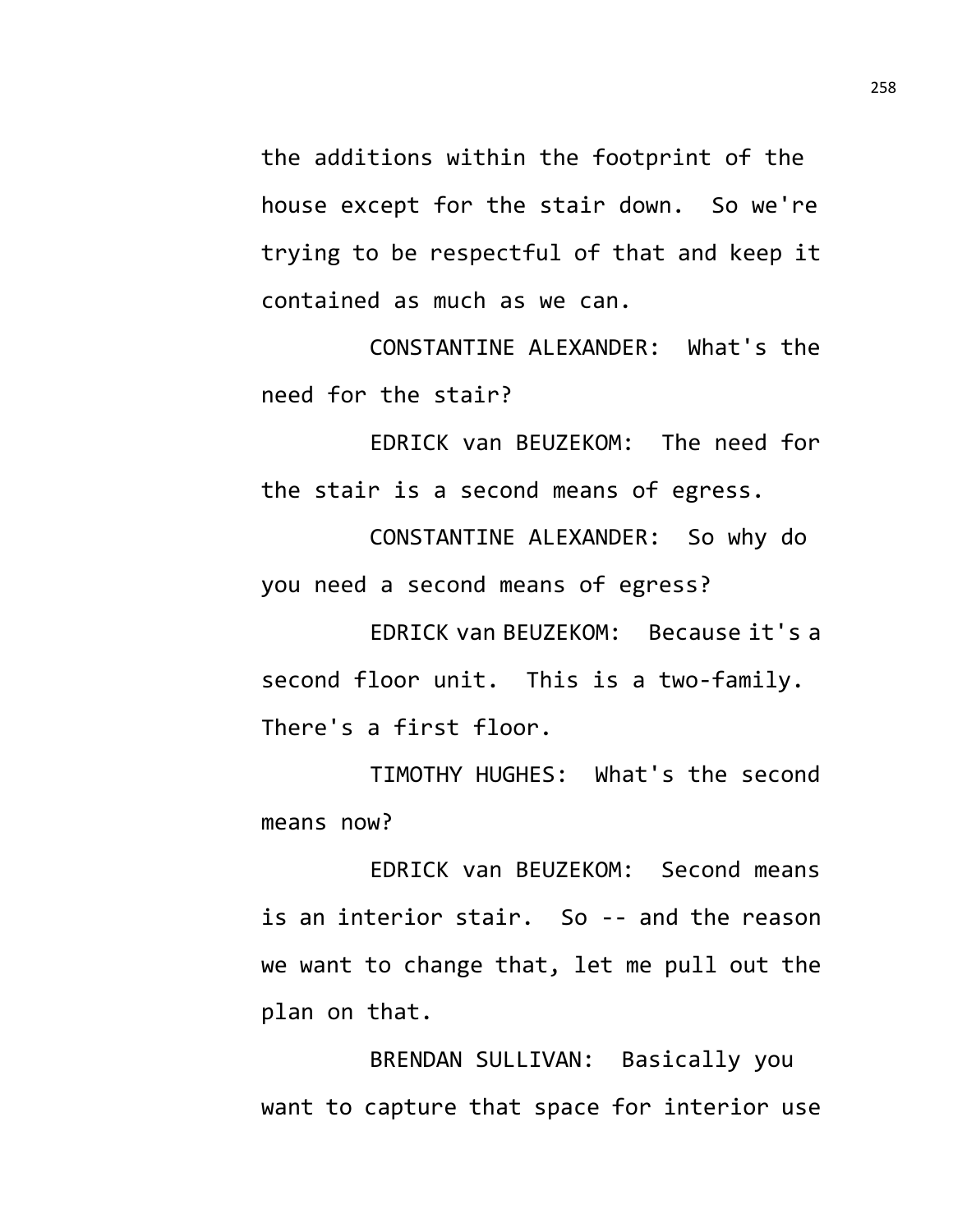and you want to then push the stairway to the outside.

EDRICK van BEUZEKOM: Exactly. And the reason we want to capture the space for interior use is just because it's such a small space as it is currently configured that's hard to make use of that space.

CONSTANTINE ALEXANDER: I'm sorry, how much space would you be capturing and what would you use it for if we were to grant you relief?

EDRICK van BEUZEKOM: The space would be capturing by taking out those stairs about three and a half feet by eight feet roughly. So --

CONSTANTINE ALEXANDER: 25 feet.

EDRICK van BEUZEKOM: 25 square feet, yeah. But the situation right now is at the bottom of the stairs, there's a laundry built in down there which is just really narrow and it's very inconvenient for the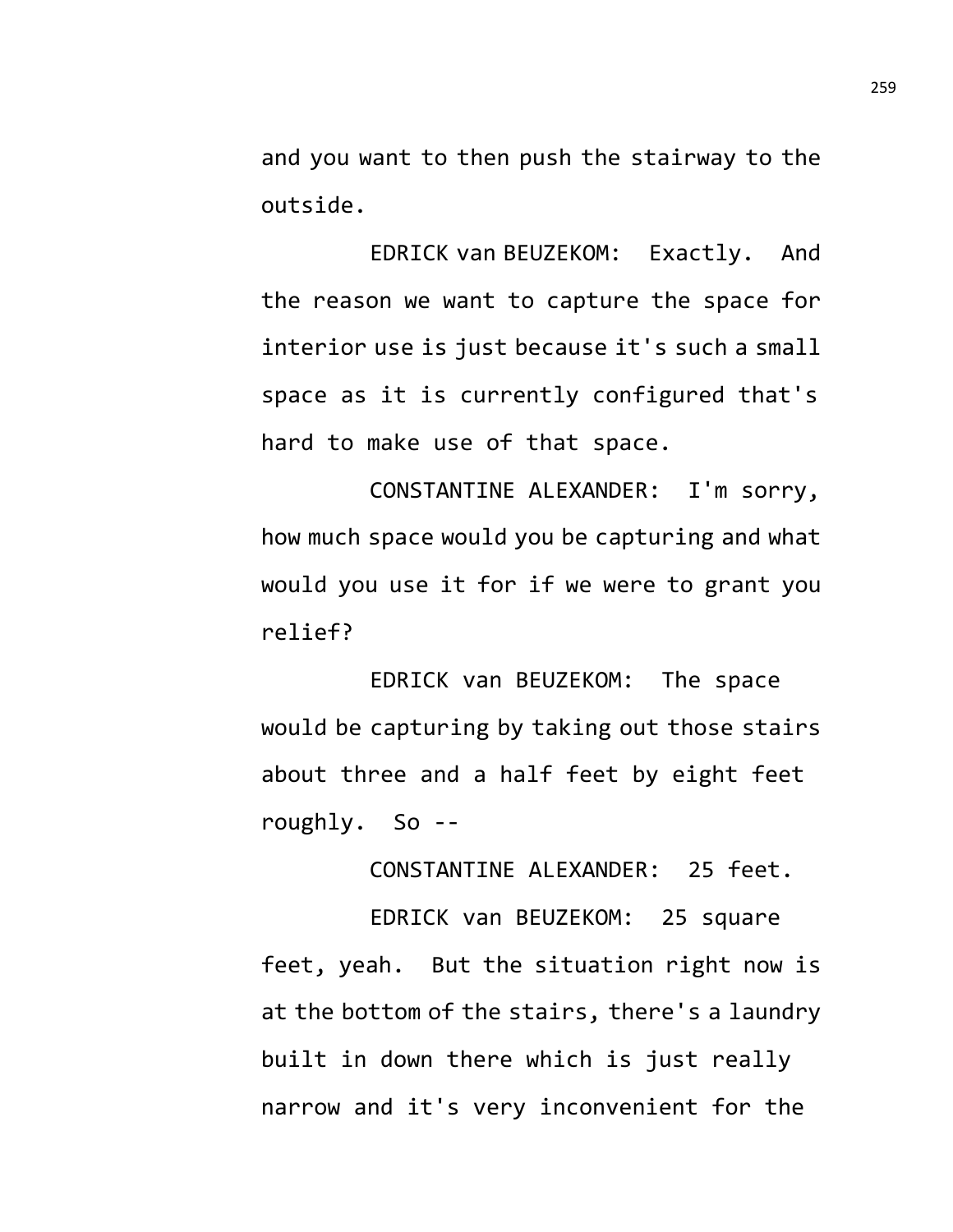second floor. So by couching this little bit of space it gives us the room. To get the laundry up here in the kitchen, it gives us the room. The kitchen as it is, we've got chimneys and pipe chases coming up through here. It's difficult to get any counter space in here. So capturing that little bit of space just really makes a huge difference in the usability of this kitchen area.

CONSTANTINE ALEXANDER: Does it really -- I hear you. But I mean I'll give you my superficial, maybe not superficial reaction. One, I don't like the fact that you're changing the footprint of the building.

No. 2, I think, just me thinking, I think a metal stair is ugly.

[And], three, I think you're going to change the flow -- this secondary means of egress is going to become the primary one. People tend to go into the kitchen, into the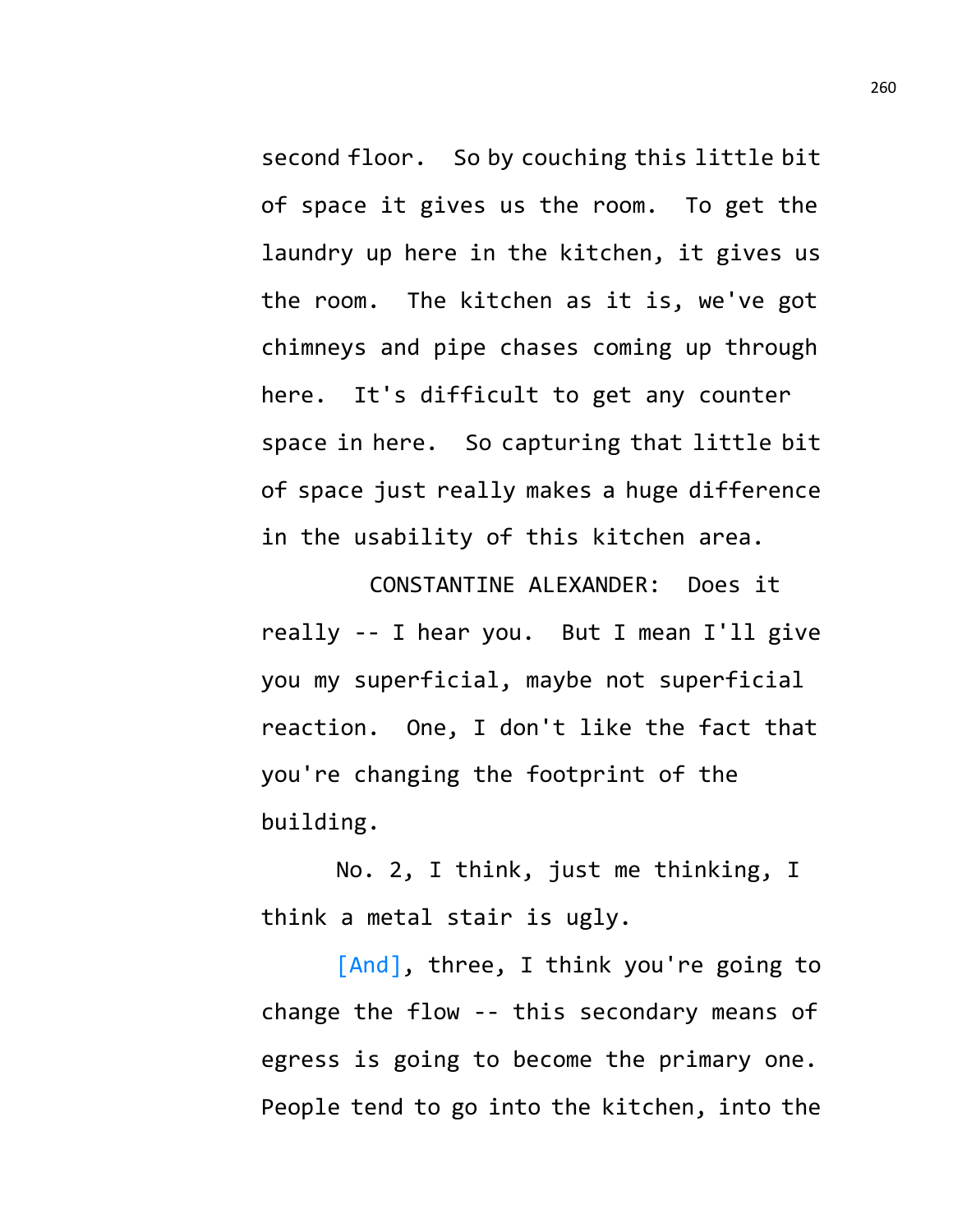dining room, and all of sudden you're going to affect the traffic flow on this lot with impact, whatever it may be, on a neighboring property. That's one element of this -- of your design that's -- I'm not sure it's going to defeat it for me but it troubles me.

EDRICK van BEUZEKOM: Uh-huh. Well, I would say I think metal stairs can be done quite attractively. I would disagree with you that it's necessarily an ugly element.

CONSTANTINE ALEXANDER: Fair enough.

EDRICK van BEUZEKOM: Let me let the owners speak a little bit about their needs and perhaps they can address the traffic issue.

BRENDAN SULLIVAN: This is a very traditional five room apartment and it's prevalent throughout the city, and I think what's probably wagging the dog here is the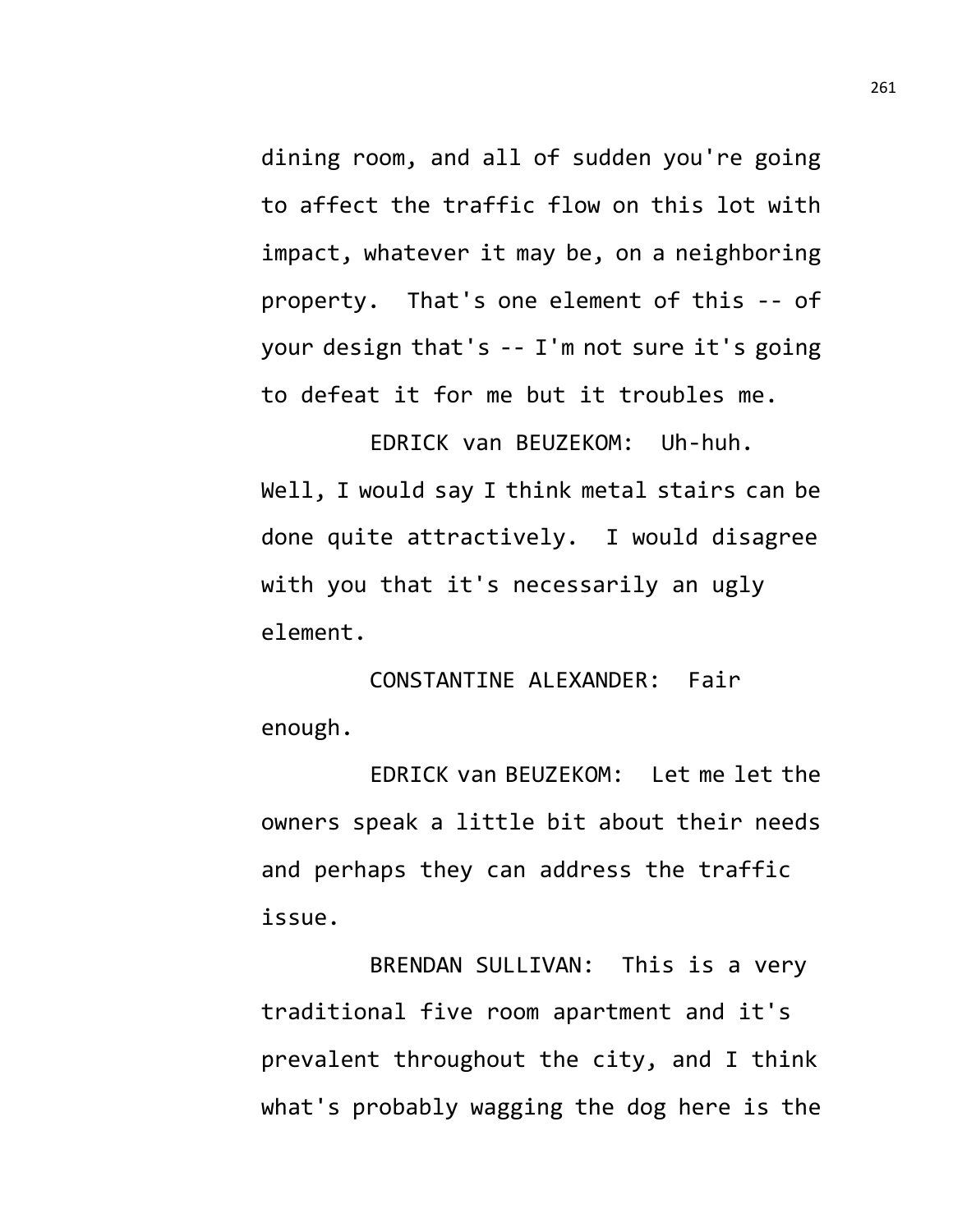office. Taking a bedroom and making an office out of it. And then because we've taken an office, then we have to then rearrange all of this in order to become somewhat adequate. And then that means that because this is eating up so much room which used to be a bedroom, well, let's now put a bedroom upstairs. And then also we need to redo all of this because this has become an office, you know, and we're getting away from the traditional five room apartment.

How long have you lived here?

KATE REGAL: I've lived here nine and a half years. I'm Kate Regal, R-e-g-a-l and I've lived here for nine and a half years.

JAMES REGAL: I'm James Regal, I've lived here for seven years. We purchased the house in June of 2010 and the things that have changed for us over this period of time is that 13 months ago we had our first child. We have a daughter. And, you know, like many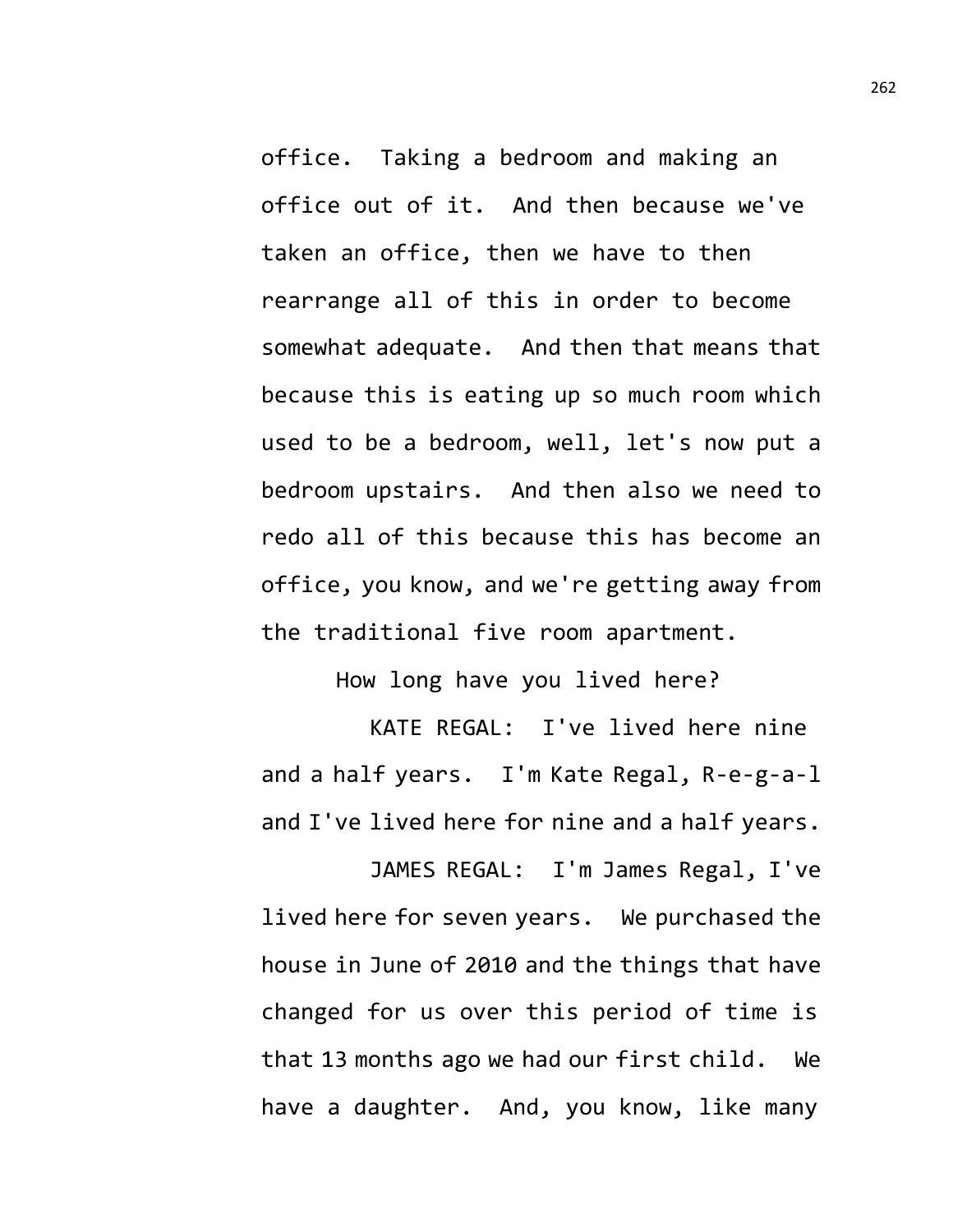other things that change when you have a kid how you use the house changes. And so our -- what you're seeing reflected in the plans here are really a reflection of our evaluation of how your lives changed over this past year, how we use the house differently, and what our expectations are sort of going forward with the family in the same space. So I think for us they revolve around three different things.

One is the number and the location of a bathrooms. Right now we have the one bathroom that's on the other side of the house from where the -- from where the bedrooms are. We have three bedrooms, one down on the second floor, two on the upstairs. And thinking, you know, down the road right now even that's a little tight with the bathroom. But going further, we have another child, a family of four living in that space feel like having that second bathroom would be a huge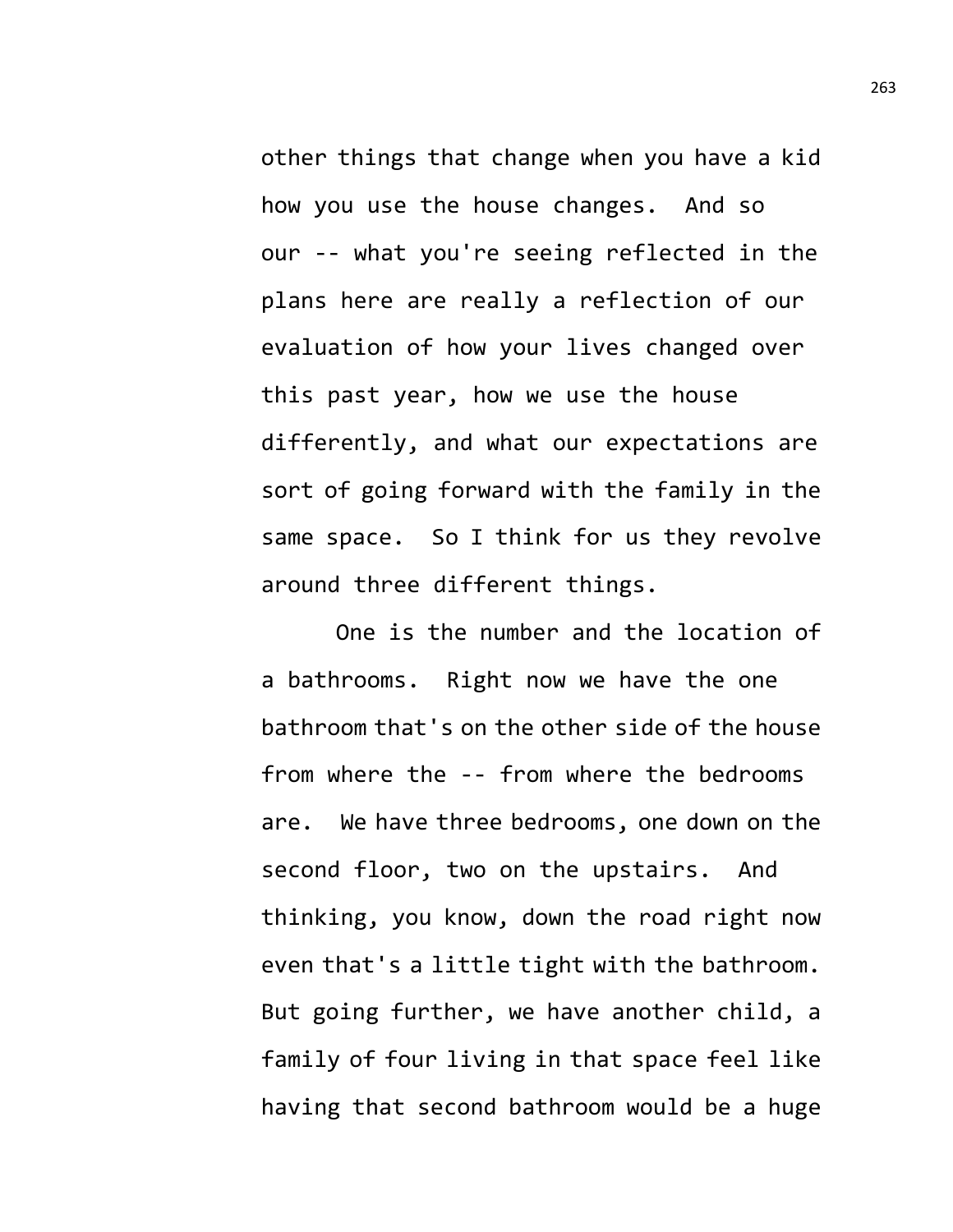benefit for us.

Second piece of this is sort of as Edrick was pointing out the space and configuration, space and the layout essentially of the kitchen, we have about three feet of counter space, one on either side. About a foot and a half on either side of the sink is what we were talking about. And kitchen's become a, you know, an important area for us especially with our child, and what we're trying to do is figure out a way to increase our counter space in that area. And as Edrick had pointed out, there's the chases that kind of keep us from that one wall that's on the east side -- sort of northeast side of the house. And it seemed like from the plans that we had, the only real solution we had is to create a new sort of island area that has counter space to it. What that does, though, is it takes away the seating area that we used to have which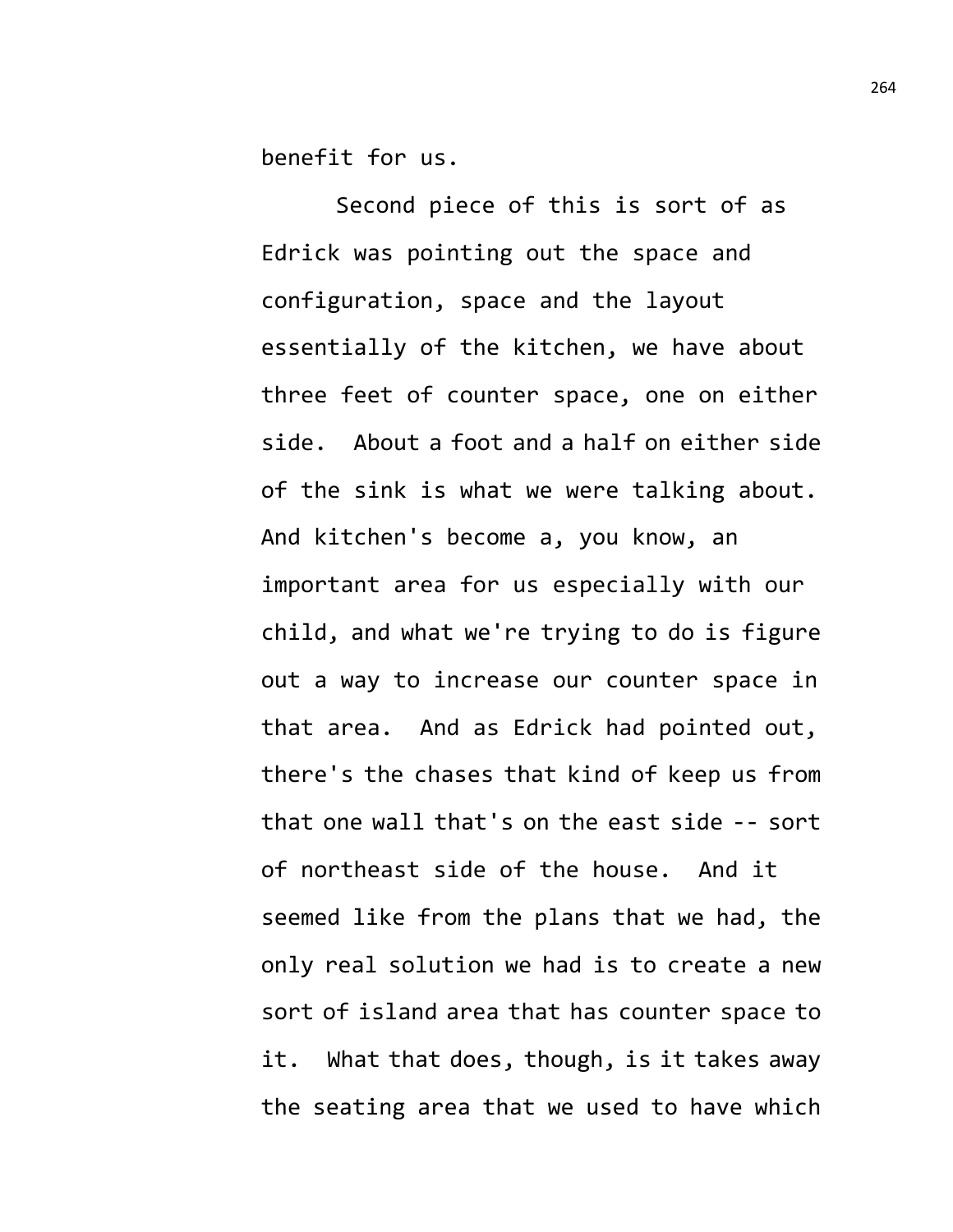would be a table and chairs area for us to sit. So that sort of bleeds into why we wanted to then enclose the smaller space of the deck, because then we push the seating out into that area that's currently the deck usage.

The third piece of this, in our eyes, is really about sort of the configuration and the relationship of what is our laundry area and the back egress to our house. It's a, it's a tight space as Edrick was pointing out merely in the bottom area. There's no place to put the washer and dryer machine, and that area down there, there's no way to shift it so that it can be more accessible given that there's four doors that are down in that particular area. The one that opens up to the outside area, the one that opens up to the kitchen, and then a smaller alley kind of door that goes down to our basement.

> KATE REGAL: And the closet. JAMES REGAL: Excuse me, and the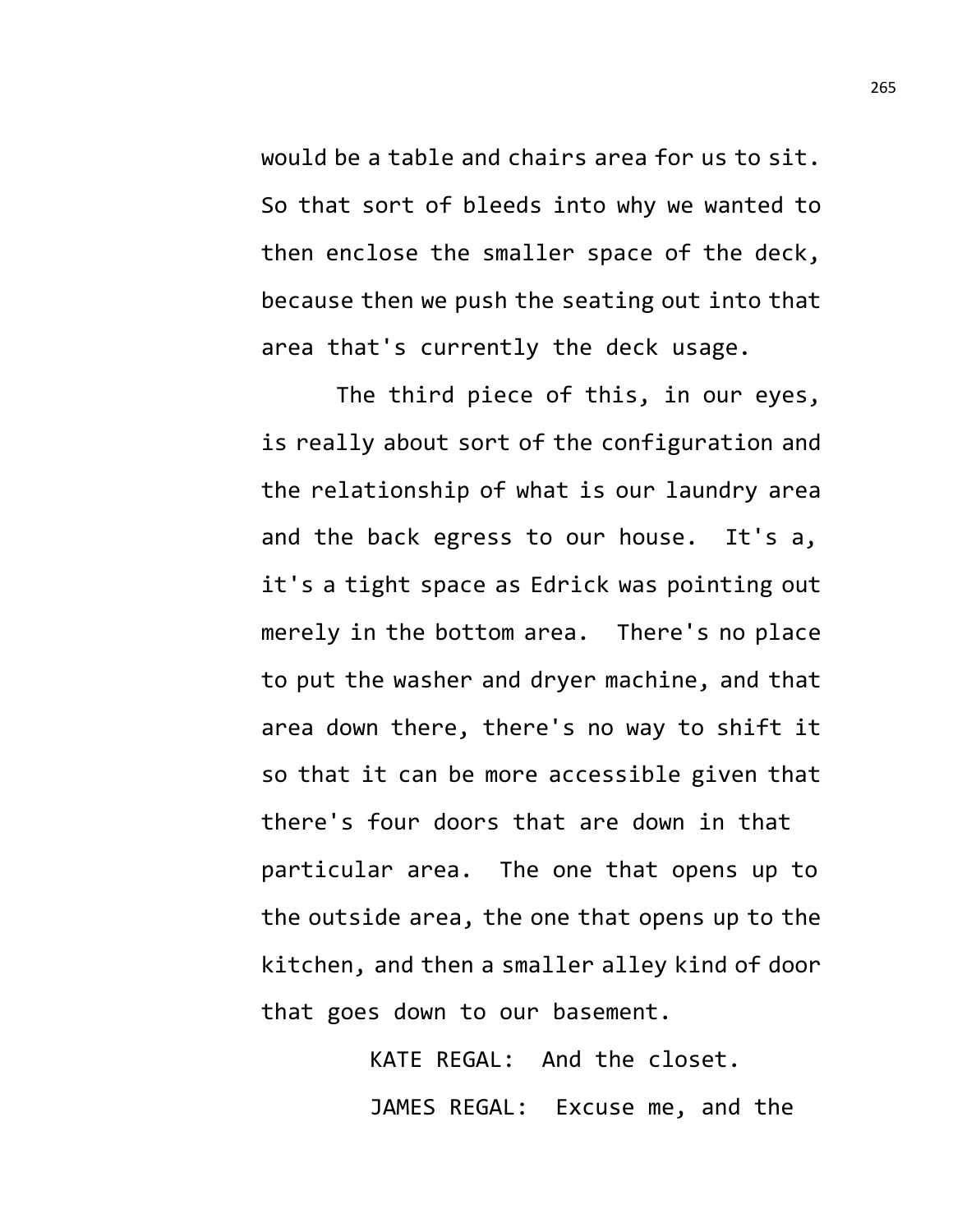closet actually is just sort of an enclosure where there's more piping that goes up into there.

So part of is a spatial issue, and I think one of the things that has come up over the last year, year and a half, was, you know, as Kate was pregnant, she couldn't even get down that area. As I go down there,  $it's - -$ 

KATE REGAL: I'm not a big person but --

JAMES REGAL: And so as a pregnant person, that was difficult, and impossible actually. With a child going down that area is also difficult. Why we would want the washer and dryer up on the second floor really is especially, again, thinking about a family and kind of what that means is to do the laundry, you have to go down to the first floor. You want to be able to watch your kid, but that's not a space I can bring them to.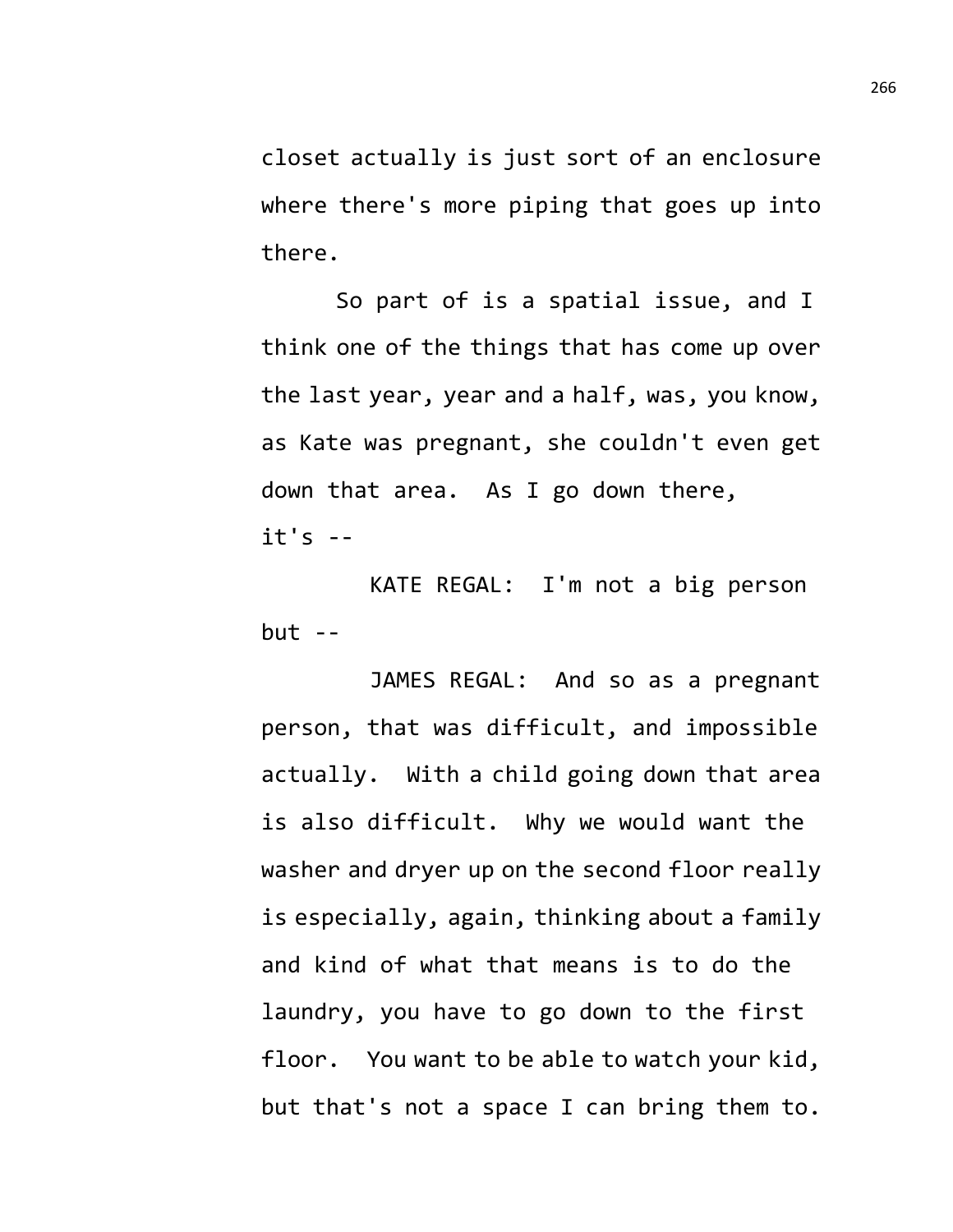So having it up there where I can keep an eye on them and also be functional with that part of our lives is -- that's what we're looking to do.

CONSTANTINE ALEXANDER: So what you're saying is the only way you can have a laundry on the second floor is to do what the plans show and put in this metal staircase; is that what the testimony is?

EDRICK van BEUZEKOM: It's not exactly saying that's the only way, but the only way to get the laundry up there or to fit it in here we felt was by taking that space of the stairs. So yes, it does push you in a situation where, you know, if you take that stair obviously, yes. You need another egress from the another stair, exterior stair to it.

KATE REGAL: I would -- I don't foresee that ever becoming a primary. I mean one of the issues you brought was whether that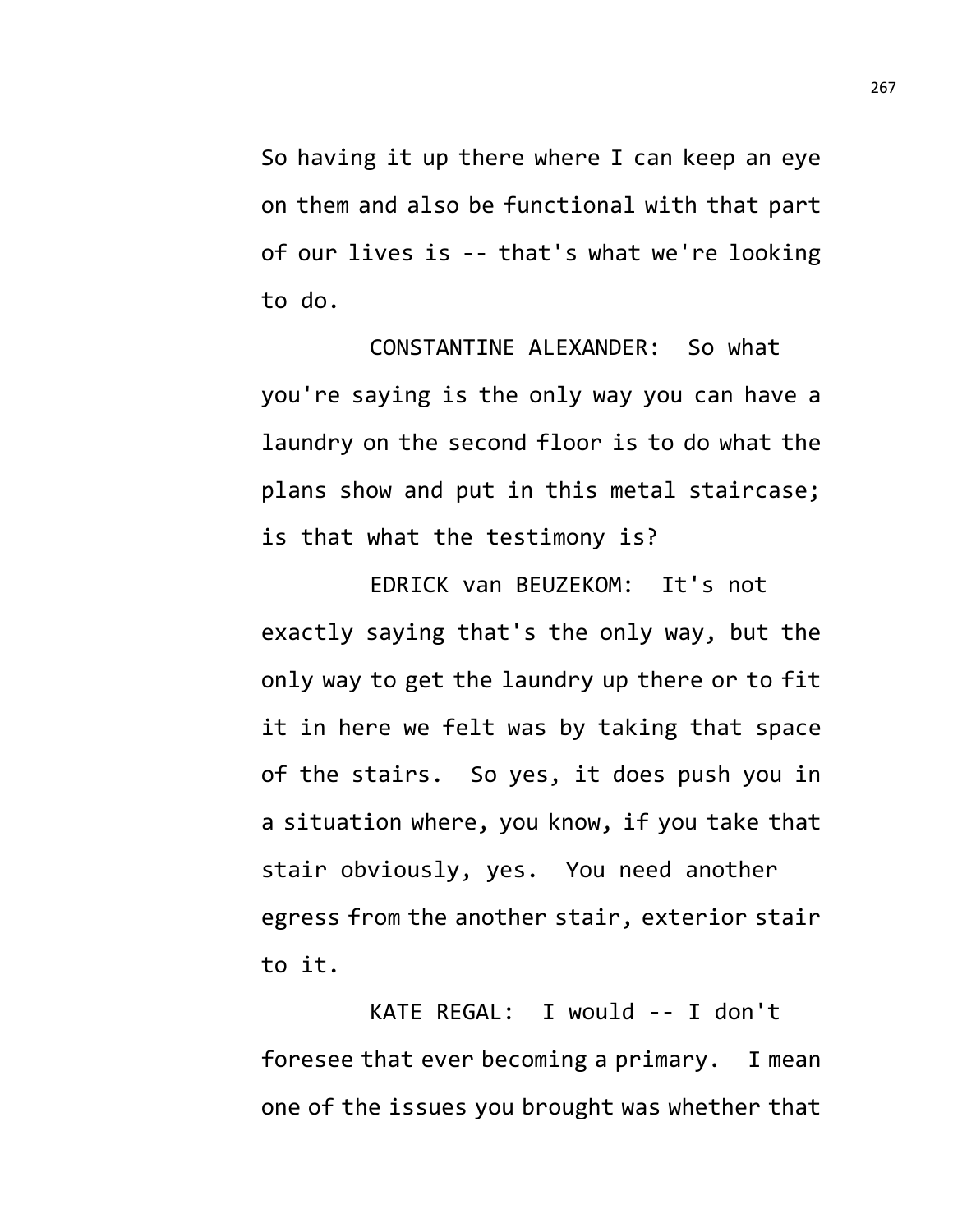would become a primary. One, is it's a spiral staircase. I don't foresee that being kind of the entrance of choice especially coming in and out of work and that kind of thing. But it's also being in the back of the house for safety reasons. I think, you know, our front entrance is terrific.

CONSTANTINE ALEXANDER: I may have overstated. I don't think it will become your primary for purposes, but with kids and a backyard, it's just going to get used an awful lot even though it's a spiral and it's metal. And it would be for you as well to go down and sit in the backyard, you're going to be using that. And I don't know what the impact is on the neighborhood.

EDRICK van BEUZEKOM: I'm not sure that would make it used any more than the current stair. I mean, there's currently a stair in the back, which if they have kids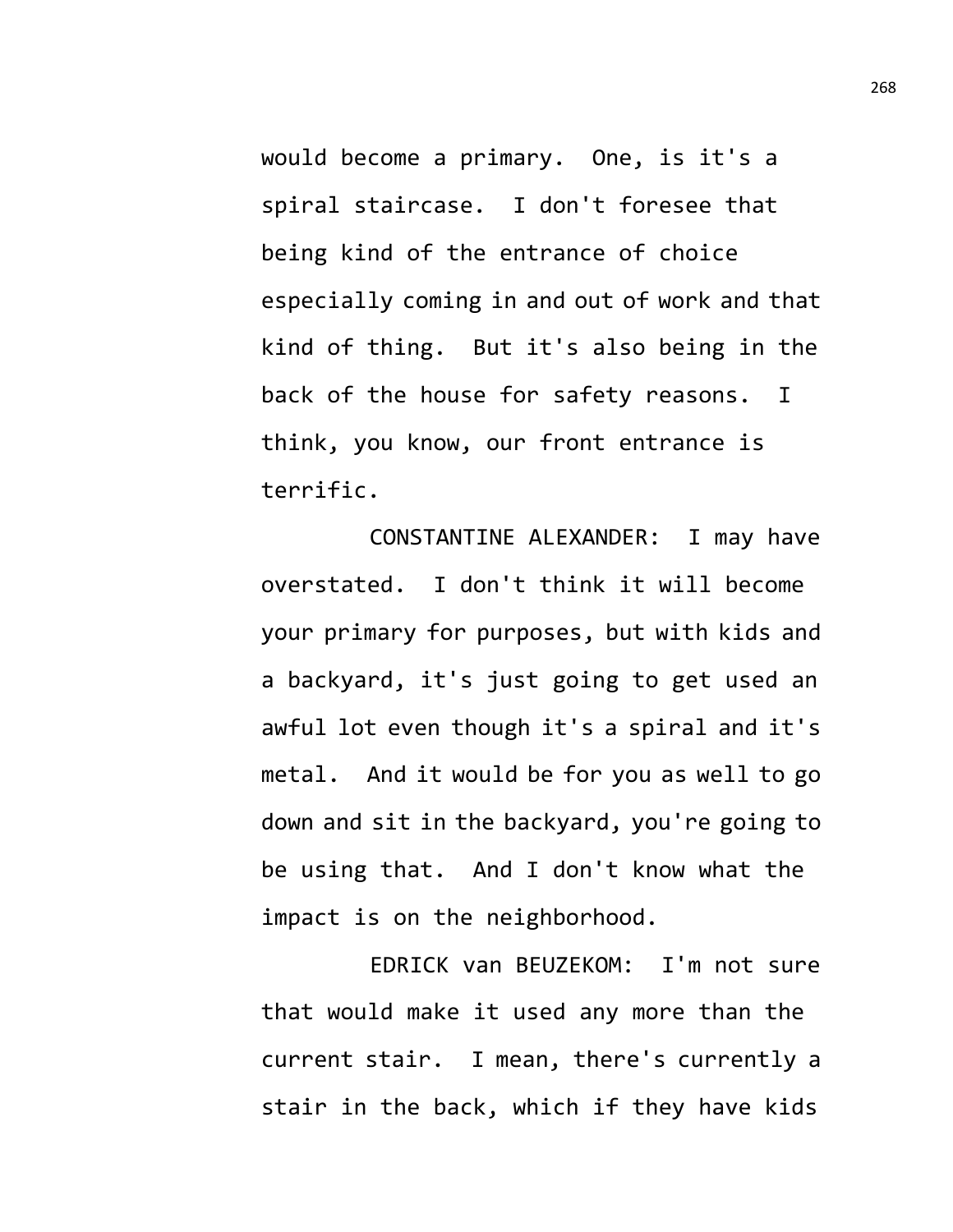playing in the yard, they're going up that back stair anyway.

KATE REGAL: And the same with using the deck to be honest with our baby now. In the morning, she's, like, six in the morning she like wants -- the deck is right there, why can't I go out there?

CONSTANTINE ALEXANDER: You can go on the deck, you just can't go down in the yard from the deck.

KATE REGAL: Absolutely, but the impact on people. Having the deck, it's the same kind of thing with our neighbors.

CONSTANTINE ALEXANDER: I see.

TAD HEUER: So I have a couple of questions. The house is right now 2365.

> EDRICK van BEUZEKOM: Yes. TAD HEUER: Okay. It's two-family? KATE REGAL: Not our portion. TAD HEUER: You own the house? KATE REGAL: Yeah.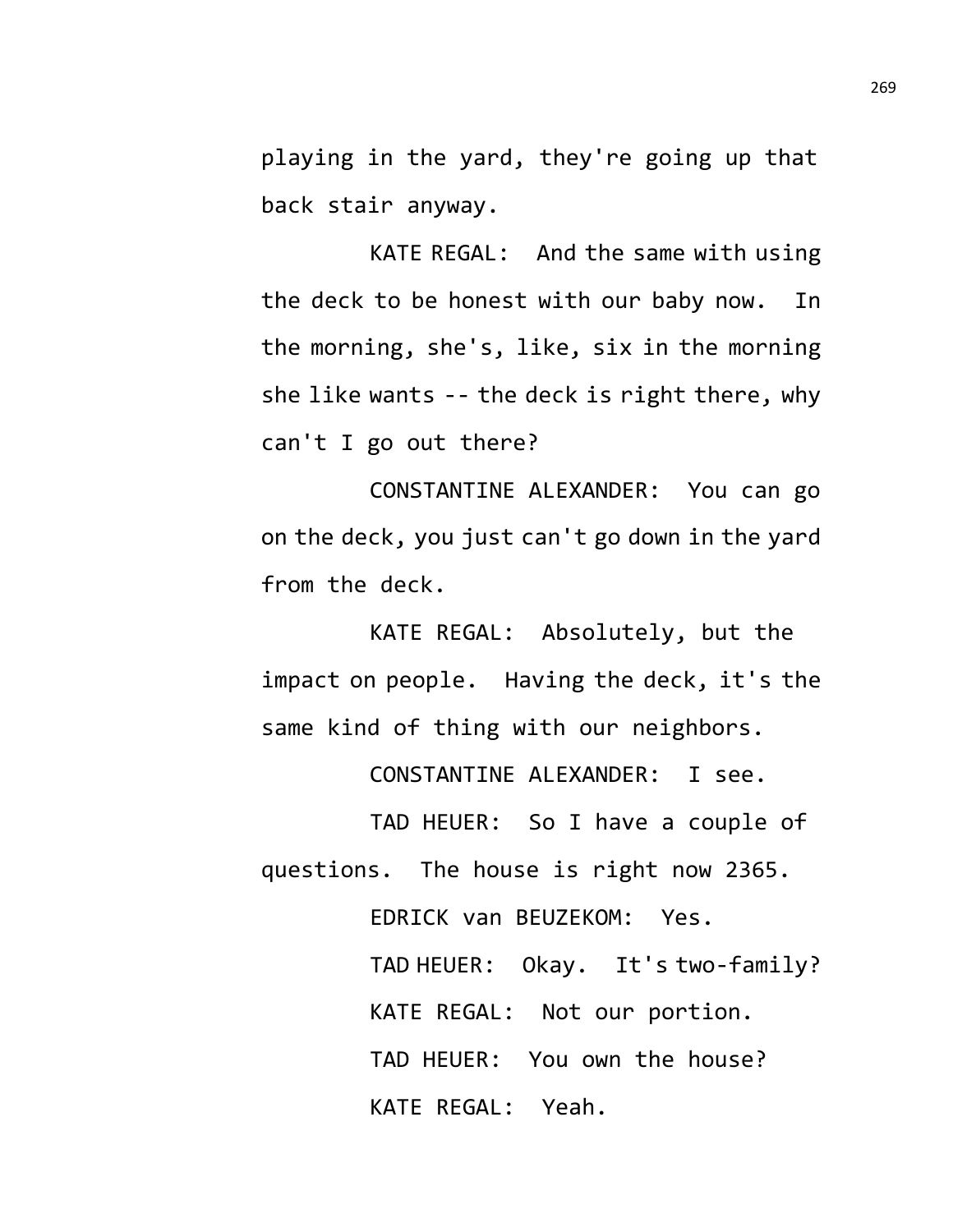TAD HEUER: Why not expand downstairs? You'd have a 2300 square foot house, great for your family needs. That sounds like it's the right size. Why not expand downstairs and not require an addition on the undersized lot for over FAR house?

JAMES REGAL: I understand. I think what we were thinking is, and that's kind of deferred to you, what the opinions here are. But in weighing what the detriment to the neighborhood might be, I think one of the considerations might be taking a rental unit out of the neighborhood and off the market as opposed to having a hundred square feet to which essentially be the deck area, to add on. We don't feel in evaluating our own needs, we don't feel like we need that much space. Again, that's why we're only asking for the bump up of the 200 square feet, and 100 of that being the dormer area and the other 100 being the deck area.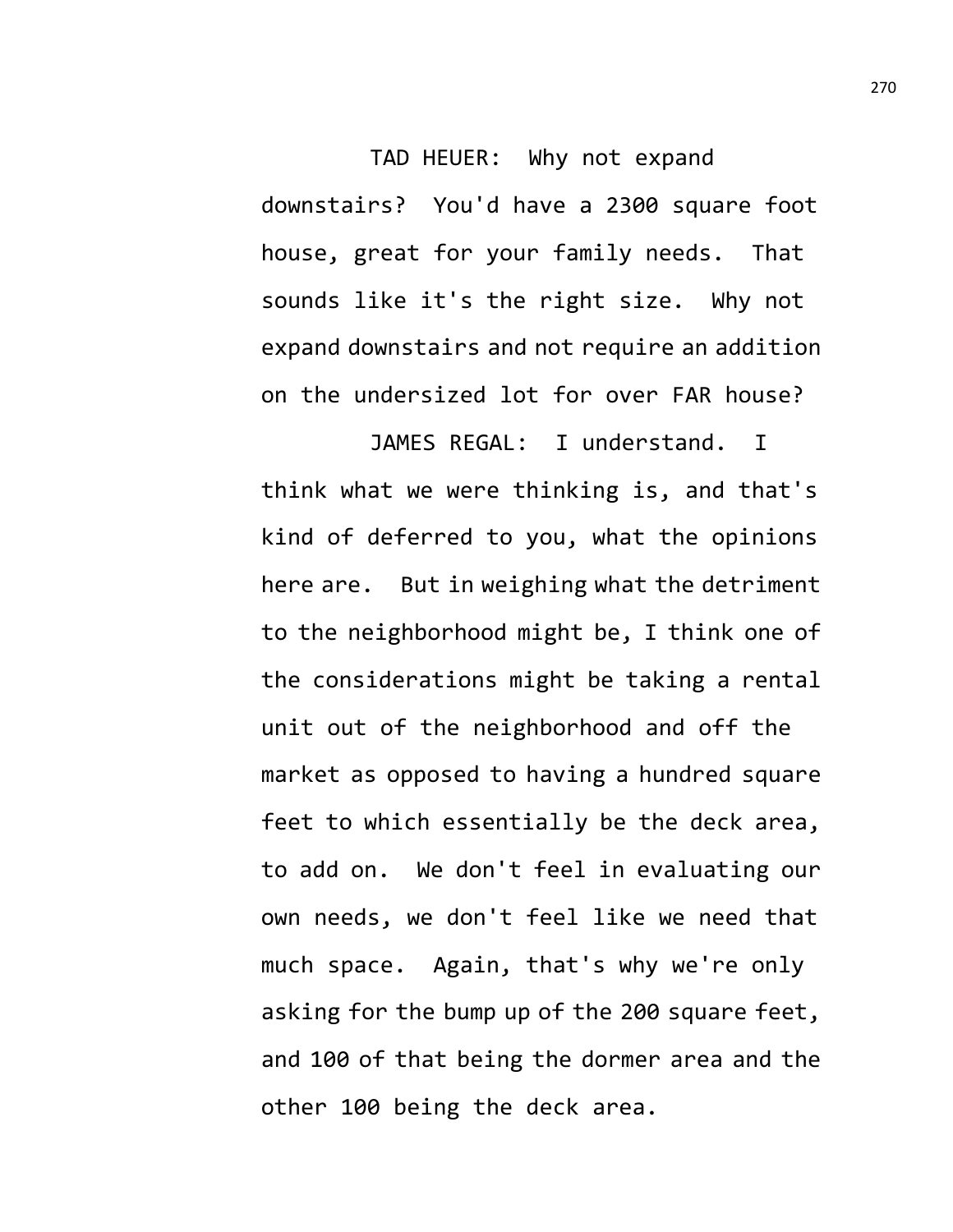EDRICK van BEUZEKOM: Can I add

also? I think it's a financial hardship with the rental income with the first floor unit is essential.

CONSTANTINE ALEXANDER: Sure.

TAD HEUER: That's a tail that wags the dog for me.

BRENDAN SULLIVAN: Financial impact.

TAD HEUER: All right. My next question is how big is your unit?

KATE REGAL: Like 1100 square feet I think.

CONSTANTINE ALEXANDER: I didn't hear the question.

TAD HEUER: How big is their unit?

KATE REGAL: Where we're living.

EDRICK van BEUZEKOM: It's probably more like 1300.

TAD HEUER: So it's the larger of the two?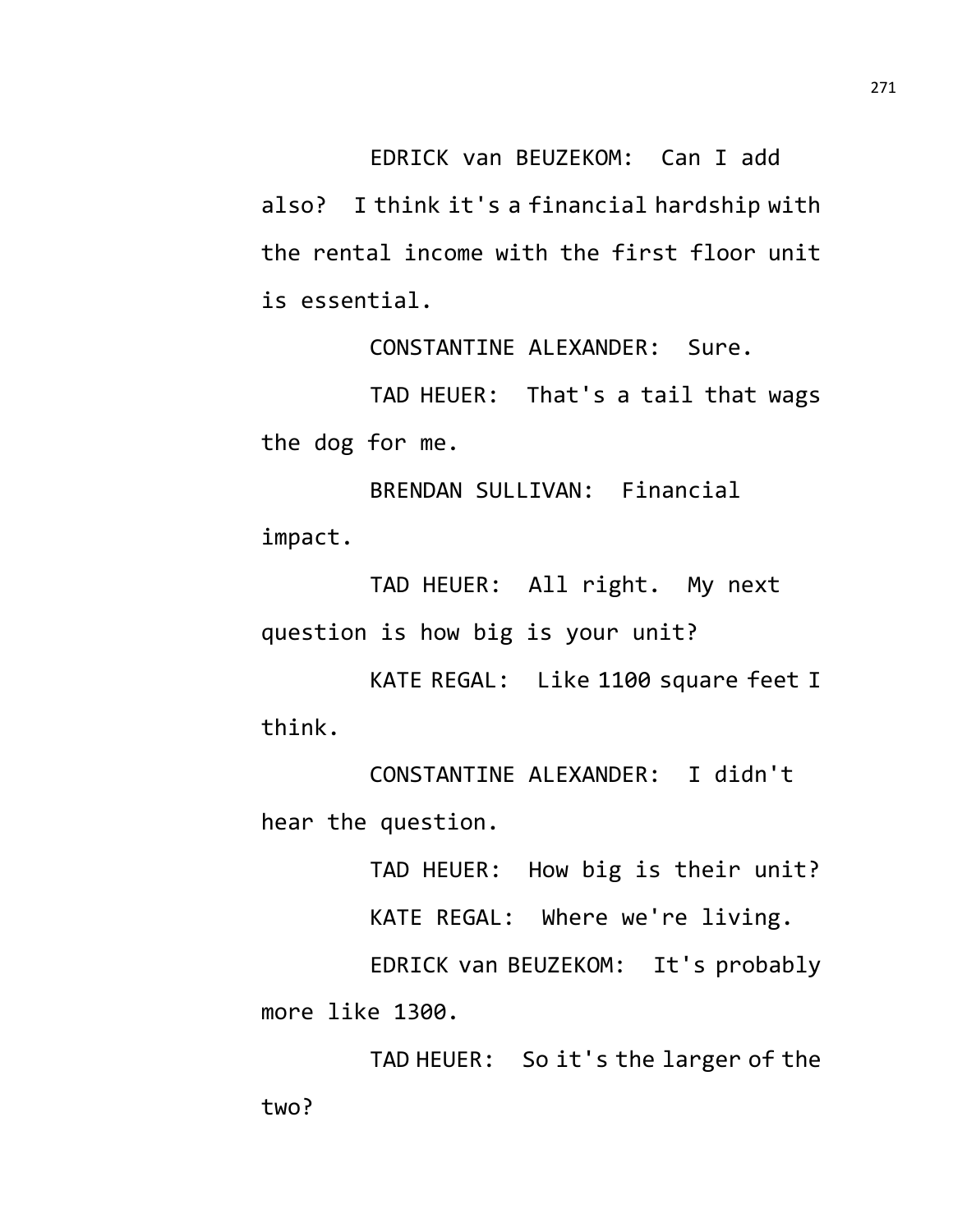EDRICK van BEUZEKOM: Yes, because of the larger. Not a lot of space on the third floor.

TAD HEUER: How much did you pay for the house?

KATE REGAL: Well, my family bought it in 2002. And then with the my mom, I was the caretaker of my mom, she was on the first floor. She passed away in 2010, and so we bought it from my brother and sister. So essentially refinanced I was an owner.

TAD HEUER: What's it assessed at right now?

KATE REGAL: I think 500,000.

TAD HEUER: Right. At a certain point don't you just buy a new house?

KATE REGAL: We've thought about that. I mean, I think part of it is that we absolutely love where we live.

TAD HEUER: Wouldn't other people love where you live? And here's my question: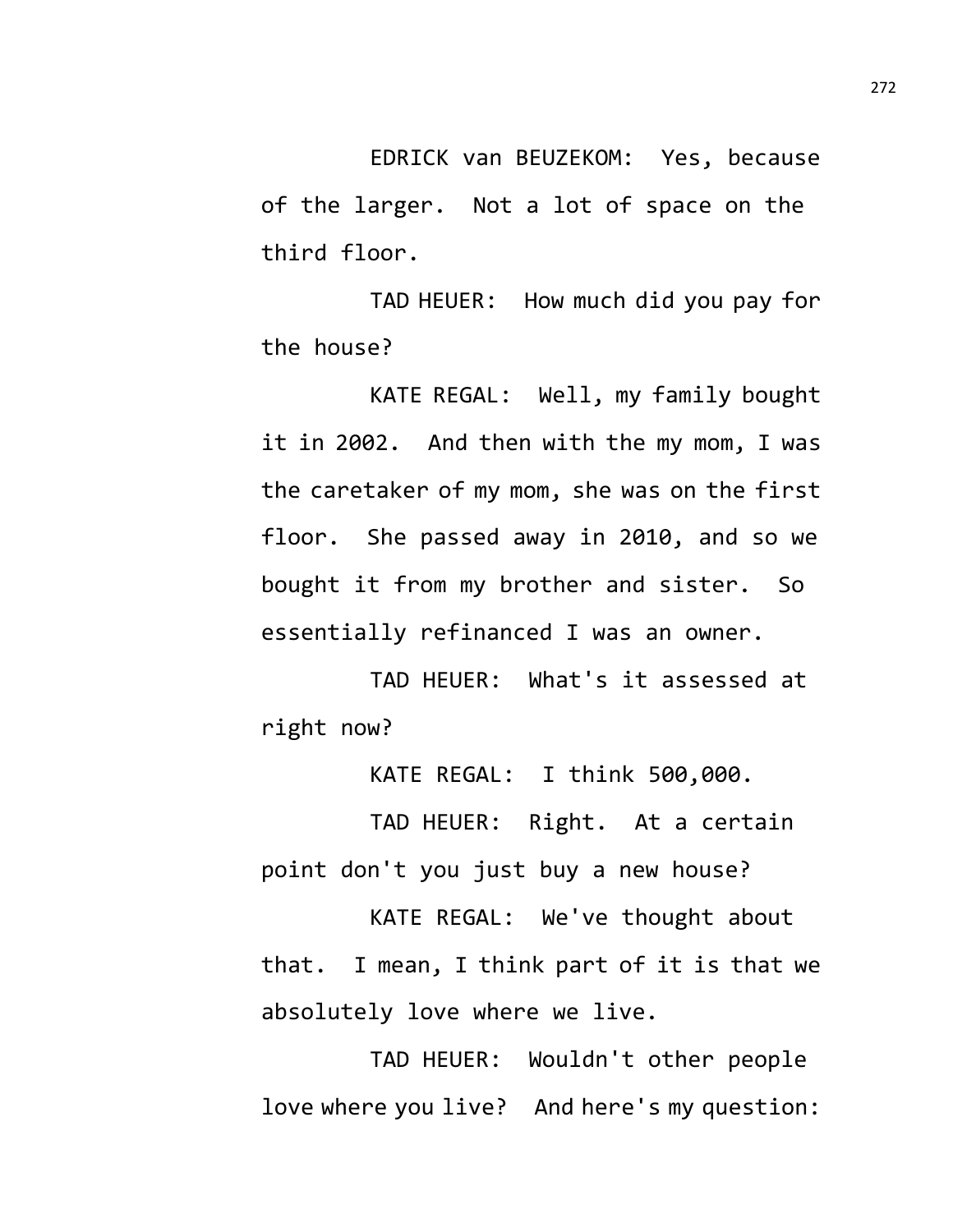You're a young couple of two, 1100 to 1300 square feet works well. You come in and say well, now we're a family of three and maybe -- you have a house that's valued at least half a million, say 470,000. You're adding 172 square feet. That's about \$200 a square foot. So you're asking for essentially an addition in the ballpark value wise of \$35,000. Every time that we grant an addition of the \$35,000 to a half million dollar house, it works for a family of three and four, but it means that a couple of two all of a sudden, that's out of reach when you do move. Every time we do a reconversion in an up conversion and addition of this type to permit for a growing family, it means that a non-growing family, the use of eight years ago, are priced out of that house. It seems to me that the appropriate thing to do is for the houses, particularly where they're oversized for their lots, is to say what that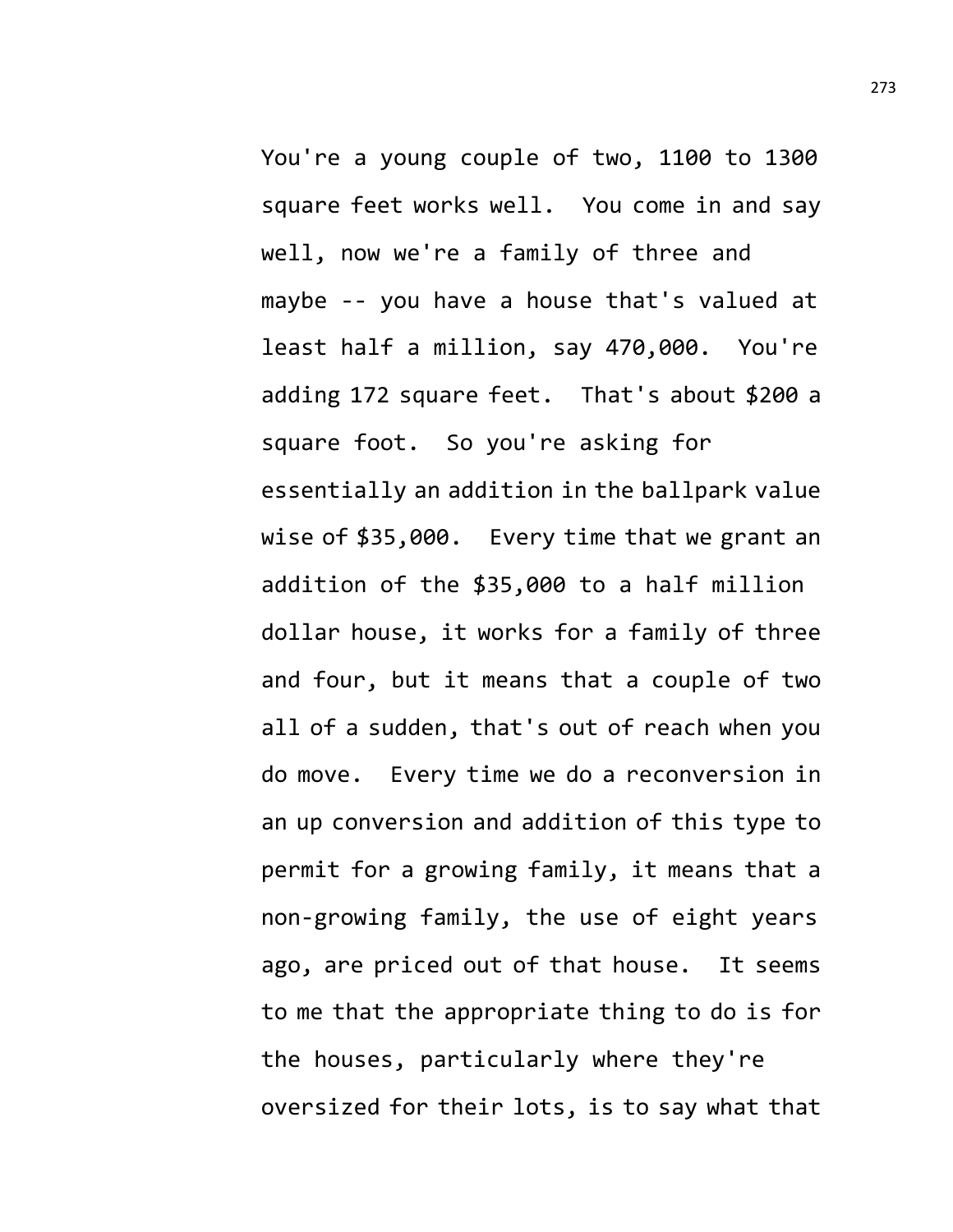is that 1300 square foot unit for those who can use and live in and need a 1300 square foot unit don't have to worry about the kids getting stuck in the dryer and stuff like that. And for those who need 1500 square feet, we have 1500 square foot units in the city. We leave the 1300's where they are, and then those who need 15 got 15. And those who are renting and want to own go to a condo at 11 or something. There's a transients that I think is necessary for the rental market and the housing market in the city that every time -- and the Board hears me say this almost every week. Every time we grant one of these, we take away the option of the people who you were to do what you did. And that troubles me deeply. Deeply, deeply troubles me. And I acknowledge that here we have a situation, as we do with most two-families where the rental income is valuable and assists, but to me that's the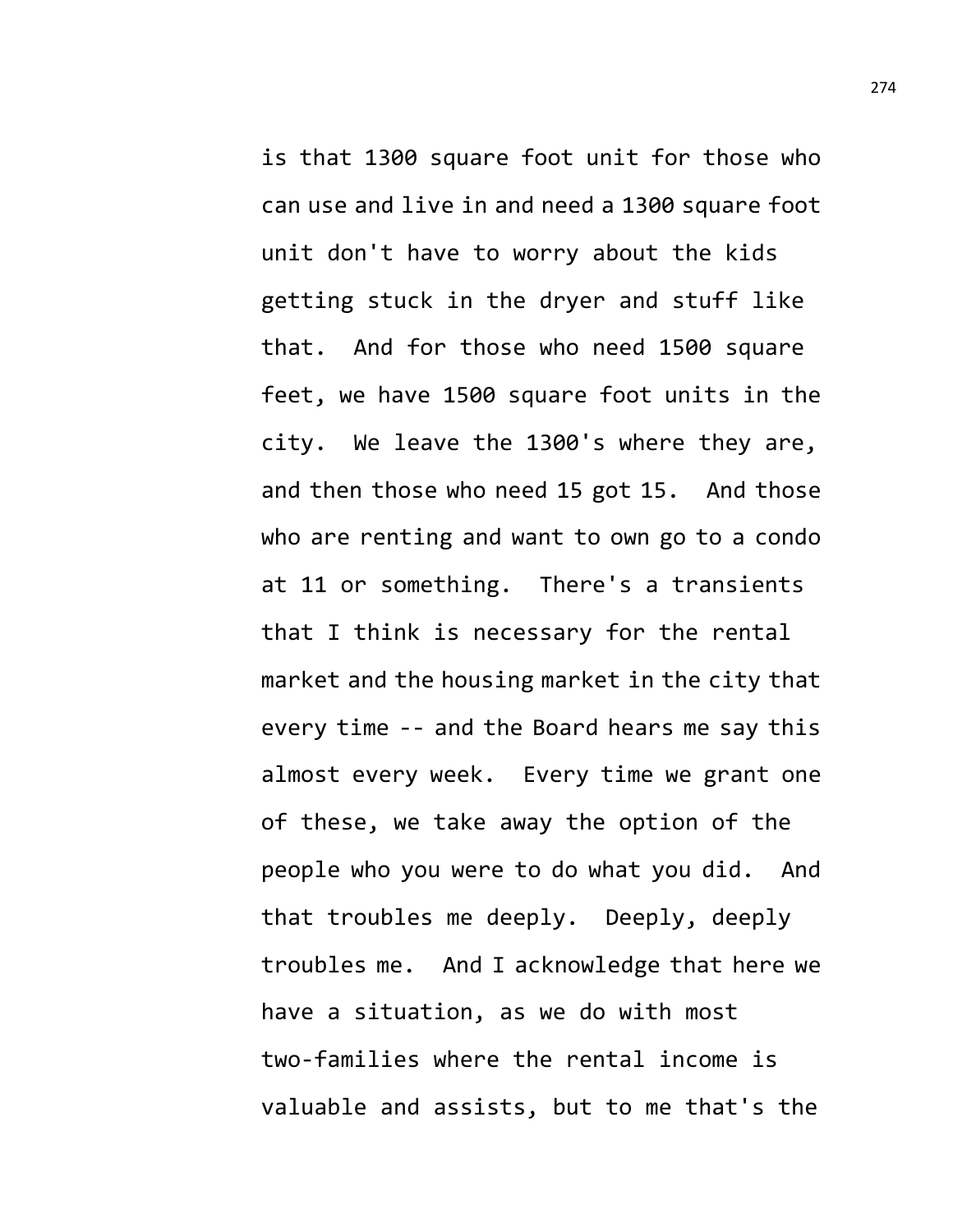tail that wags the dog. Certainly the rental income is valuable, but at a certain point if there were questions for the rental income and the space, I think there's a tradeoff that needs to be made. Not necessarily -- and this is by no means, you just happen to be those in front of us, but I think this is the paradigmatic example that we get week after week. Particularly on this lot where it's a very undersized lot, where the addition is being placed in the rear setback, where it's just very tight. I mean, I've stood in all of those driveways, on all different sides and it, you know, I understand you have a behemoth living over you on the right. So discussing packing the lot is a bit unusual when you're talking about, you know, four-story whatever it is, immediately as your abutter, but that being said, it's still packing, bulking up a lot, by my count already has at some point in its history two additions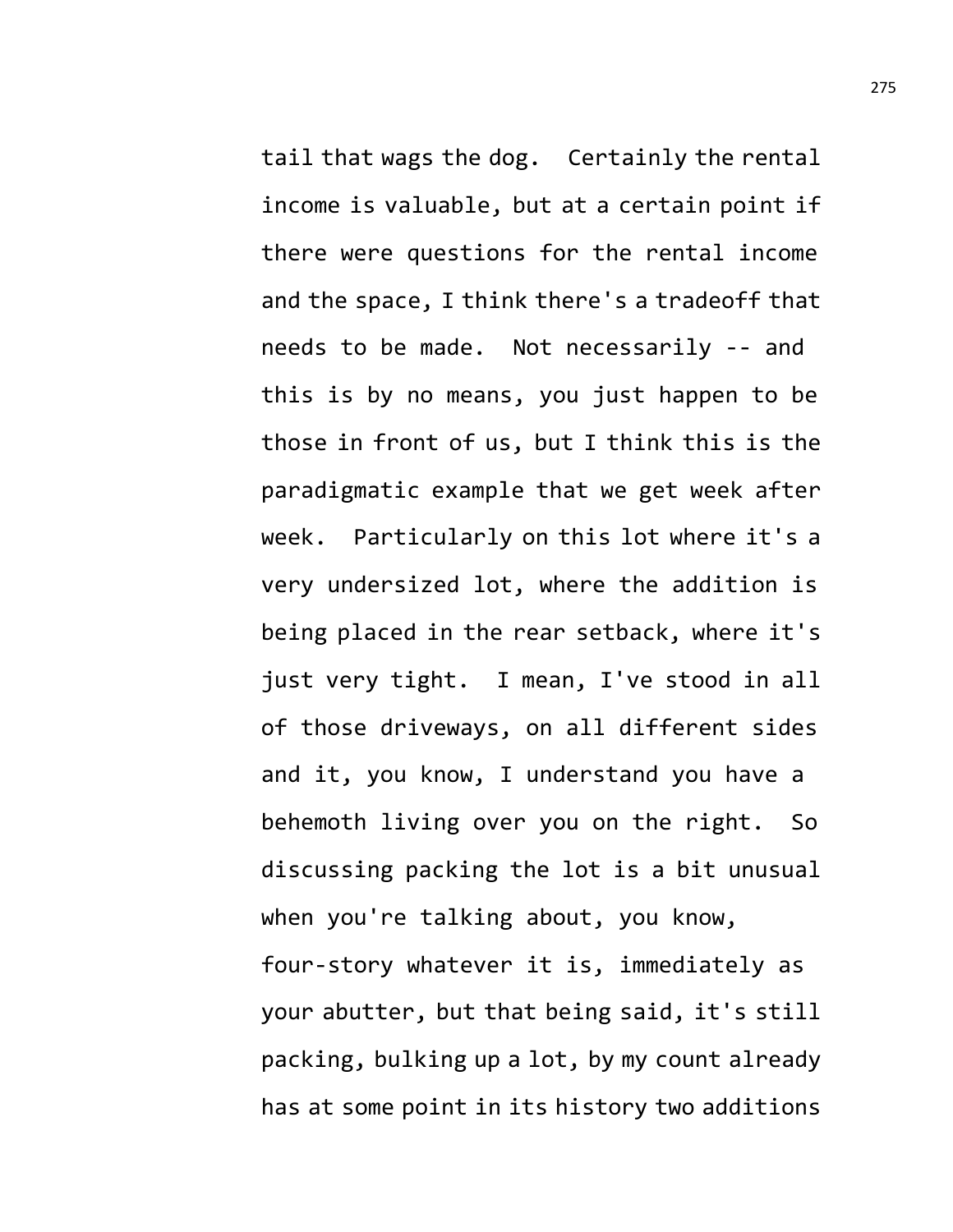to it. The first rear large one and then a smaller one. And a bump. I mean, I just have difficulty looking at in an additional addition to a bulked out lot in addition to all of the, you know, kind of structural concerns about, I think the Zoning Board housing stock of the city of Cambridge and the use of the housing stock by the residents of the City of Cambridge, those two things together for me are very difficult for me to get over in this case regardless of what I see is the merit. I think there are more systemic issues that are involved as well as the structural issues of where this particular addition is being placed on this particular lot.

KATE REGAL: You know, you mentioned not wanting to talk -- the financial didn't necessarily play in terms of the rental, but at the same time to buy a condo of 1500 square feet, may be for 470,000, maybe, and all we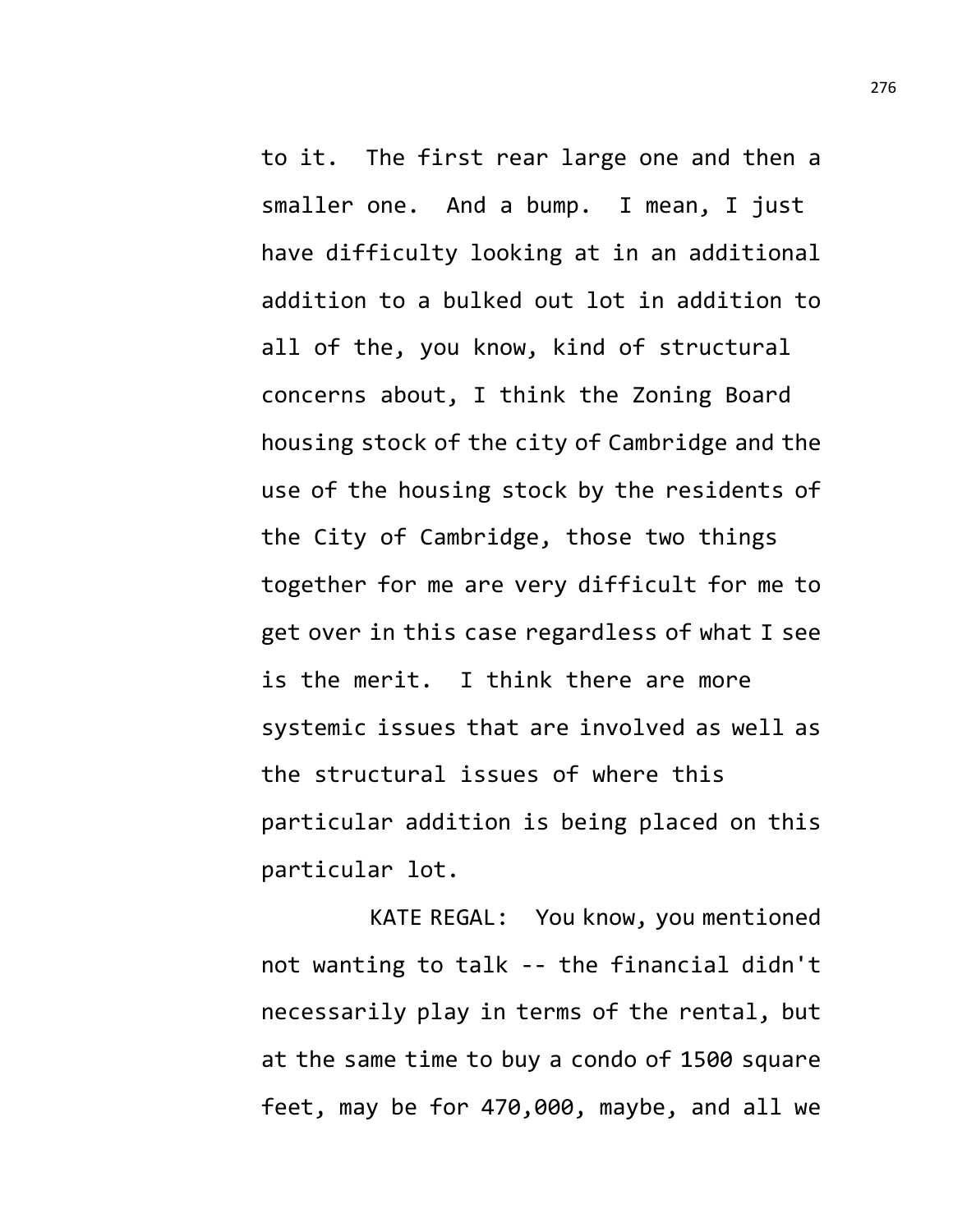get is half, you know, we don't own whatever. We have another owner. And so it's not -- I mean, it's hard to make -- I don't know, it feels hard to make that argument and then not accept the argument that the rental income factors in as well just because we can't just move to a 1500 square foot house. Now, I mean it just might come down to what we're kind of willing to live with and that kind of thing obviously, but it does factor in that we can't just go buy this amount of space for even a comparable --

EDRICK van BEUZEKOM: I would say I understand what you're saying about the housing stock, but I think 182 square feet addition which, you know, 65 square feet of that is the bathroom on the third floor, is not kicking this unit totally up into a different market than what it is currently. BRENDAN SULLIVAN: You don't think

it does?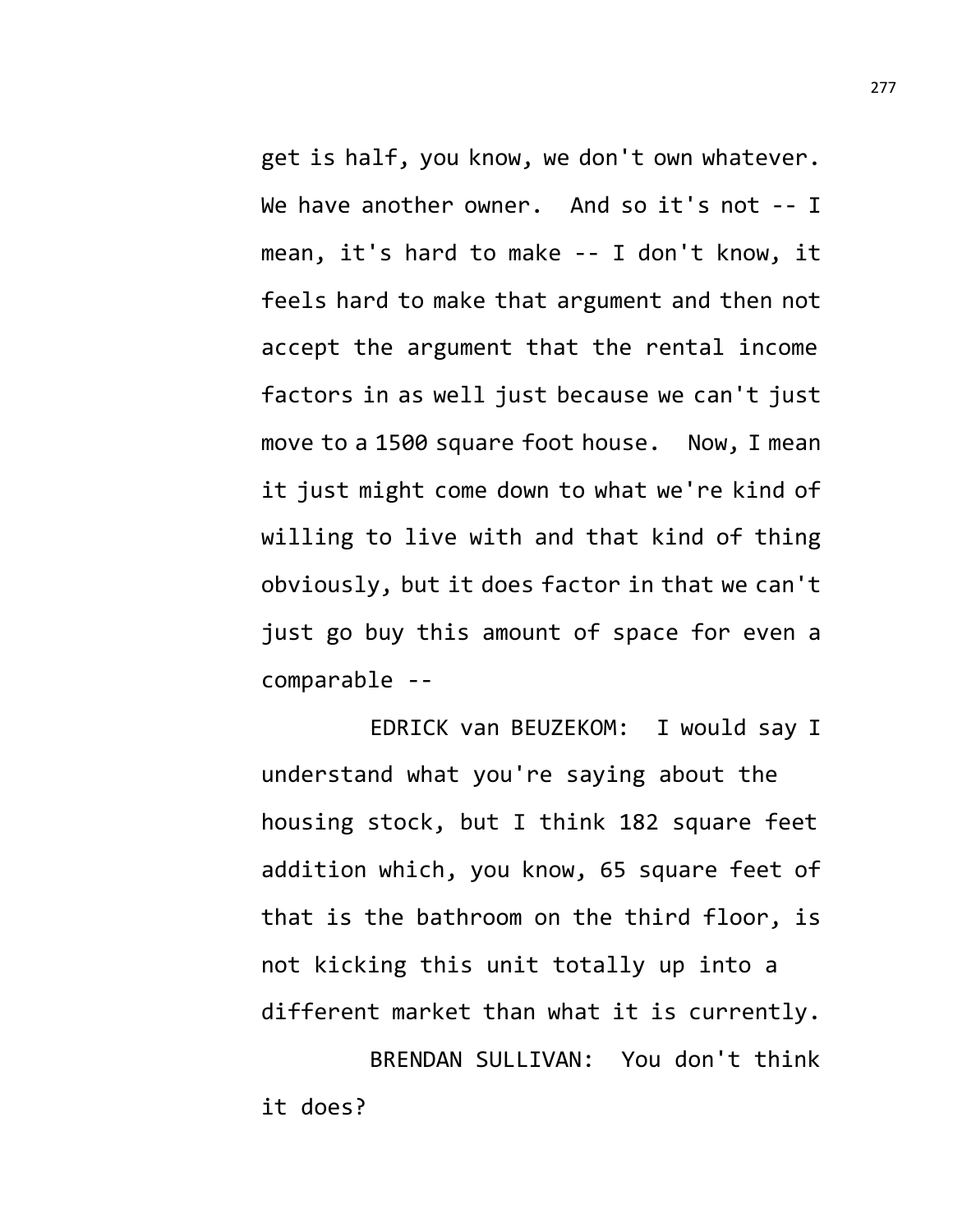EDRICK van BEUZEKOM: No, I think adding a bathroom certainly adds value, but I don't think it's pushing it out of the market. I think you're still in the same market for buyers relatively there. It's not a huge jump in value. And I don't think that I mean, again --

TAD HEUER: The rental because it's really difficult. I mean I think part of the argument is that every time you do add something that's a multi ten-thousand chunk, it doesn't bump you into a value.

EDRICK van BEUZEKOM: Again, I'm talking about a matter of scale here. And then if you're advocating that it would be better to combine, you know, get rid of one rental unit to make a larger house for them.

BRENDAN SULLIVAN: What are we talking about \$150,000?

> EDRICK van BEUZEKOM: For the total? BRENDAN SULLIVAN: Yes.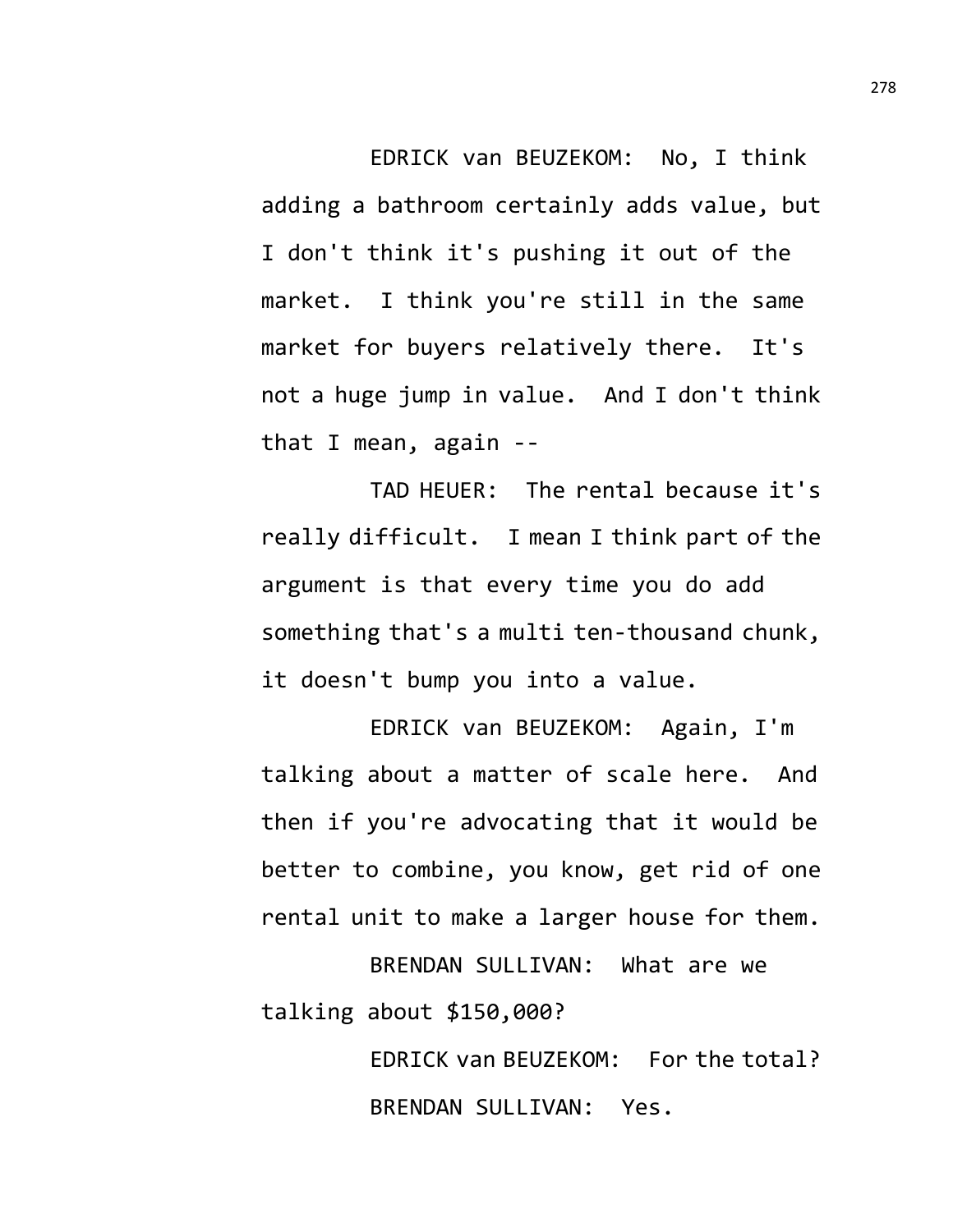EDRICK van BEUZEKOM: In terms of increased value or construction costs.

BRENDAN SULLIVAN: Construction costs.

EDRICK van BEUZEKOM: Constructions costs, no, I think we're talking more like probably 70 to 80,000. Something in that range.

BRENDAN SULLIVAN: More than that. Even if we, between all the costs and everything like that, \$100,000. You had \$100,000 to, again, not knowing what you paid for it, but say in the, you know, \$550, \$600 range then you're in the high sevens. In other words, you add \$100,000 on top of this, whatever you have here. If they were to sell it the day after all this work was completed, you're -- I'm sure that they say now we have a \$757,000 house which goes back to your point of what happened to that \$500,000 house? So I think that's what Tad is saying.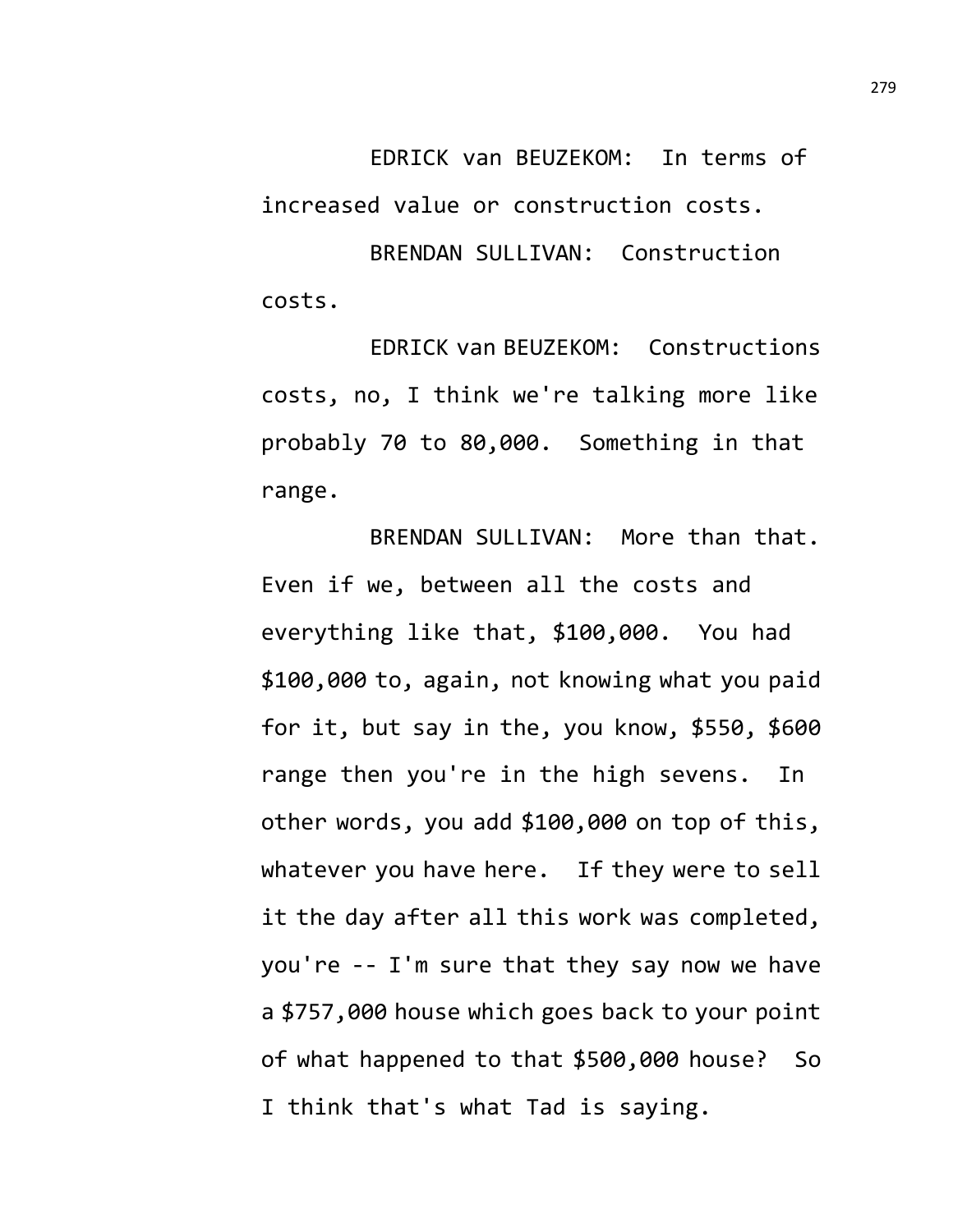EDRICK van BEUZEKOM: Okay.

BRENDAN SULLIVAN: And I think it would be hard to say that you disagree with that.

KATE REGAL: Although I think we can condoize it now and sell them. You know, I don't know if that --

TAD HEUER: You get a bigger house. DOUGLAS MYERS: I'd like to raise a point. I know Tad is extremely conscientious. I know he's thought it through, and I really acknowledge my limitations as not being completely conversant with the Cambridge real estate market. But without taking one word away from the validity of what you say, we're not a valuation Board. We decide cases on a case by case basis. We have a shifting membership. We don't have a staff. We don't even have guidelines, policies, anything that explicates the type of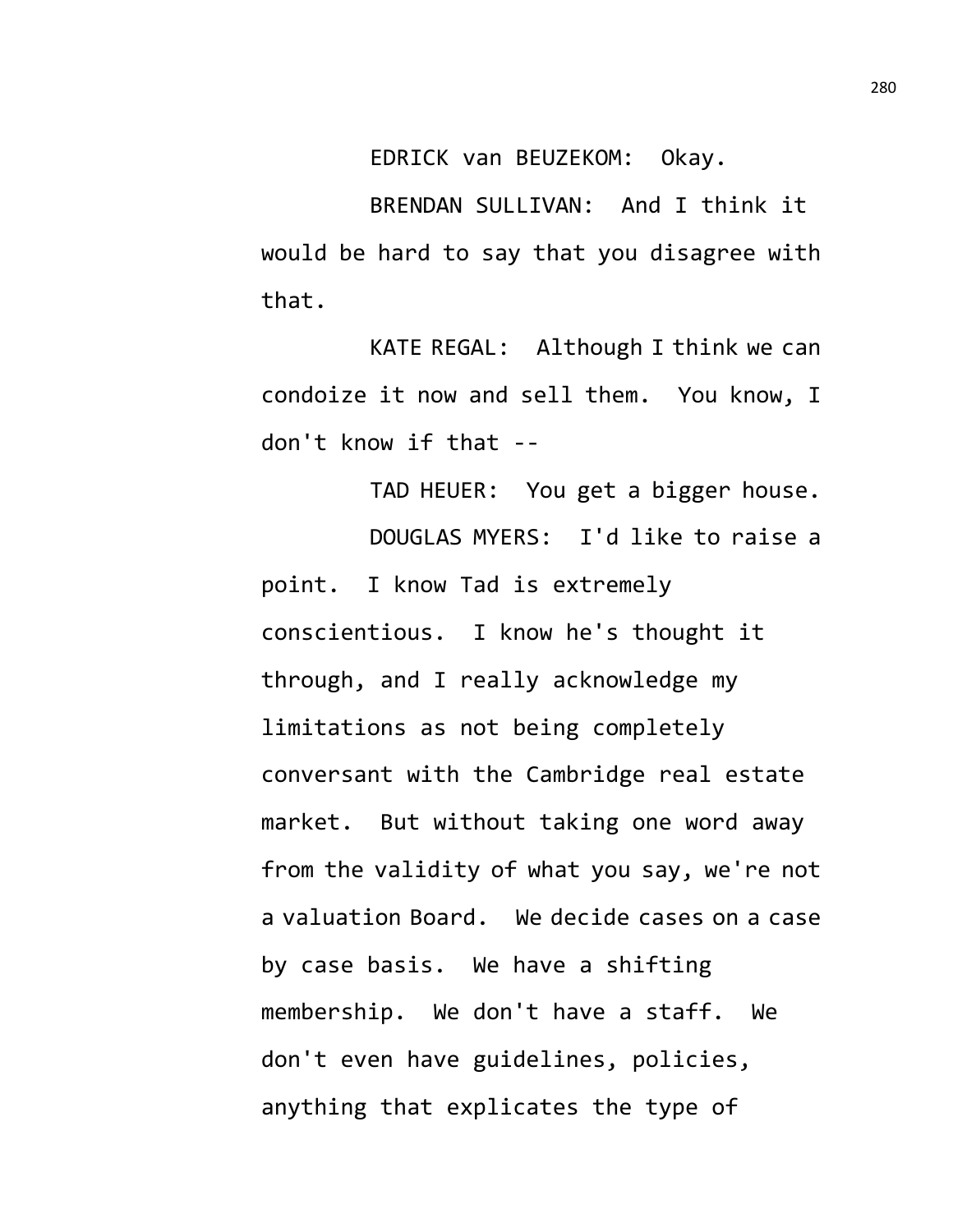considerations you mention except the right reason of members as we address a case-by-case basis. And it seems to me that if we're putting this large, these larger social questions which are somewhat indeterminant and somewhat subject to flux and different points of view, we're putting them on the back of these people on this concrete case. And I just -- I'm very sympathetic to also the common social experiences you've described which Tad has completely embraced in his analysis, but on a case by case basis, taking what they say and looking at the Ordinance in other respects, the fact that it's completely dormer compliant and other technical aspects, I don't see why they should bear the burden in their case of these larger somewhat amorphous social and economic concerns that aren't codified before this Board.

CONSTANTINE ALEXANDER: Let me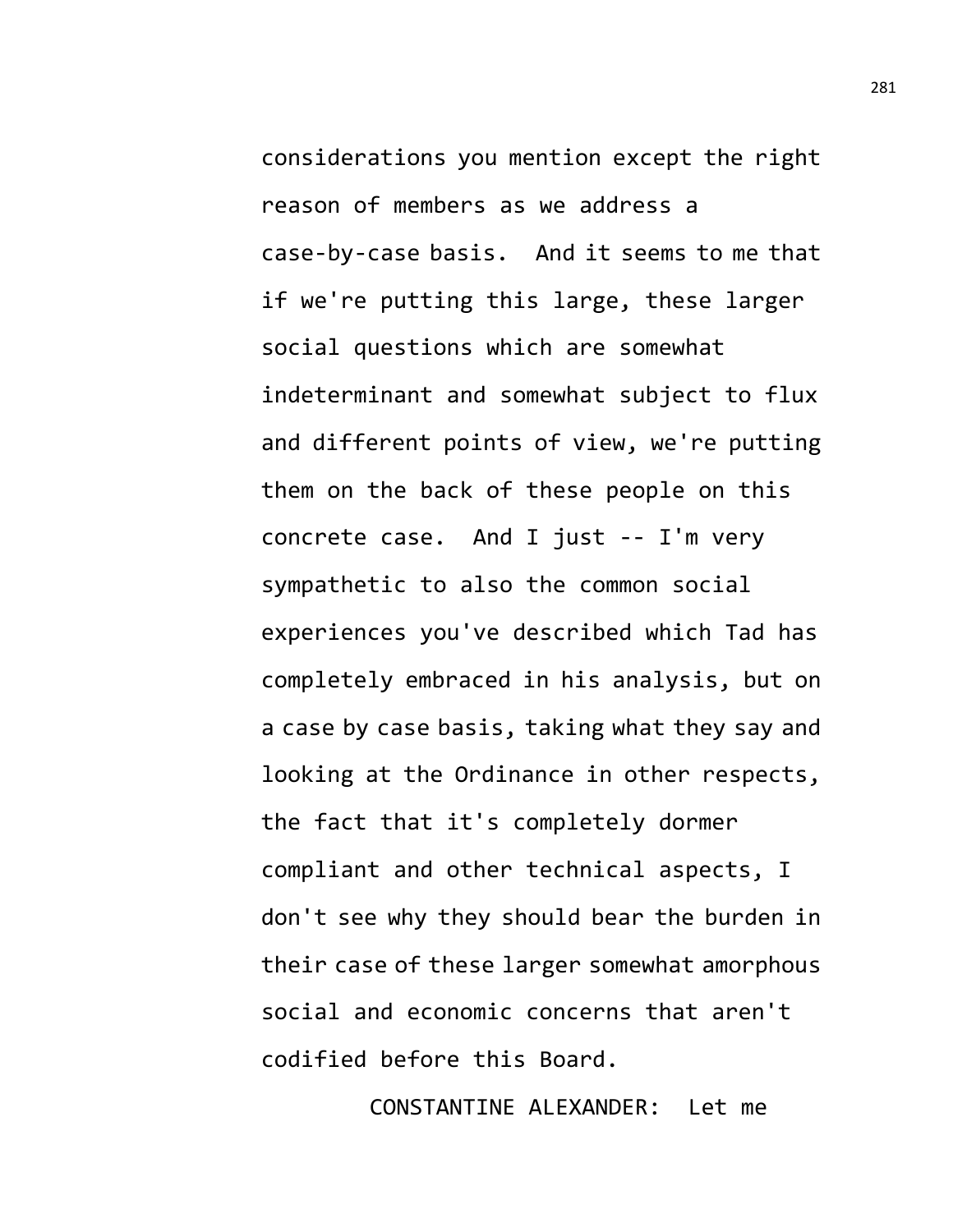strongly endorse what Doug has said. I've given a lot of thought to this, but Tad again makes good points. But it's not a very simple -- it's a fast analysis to say well, you know, if you want more house, move, and sell the house. You've got to leave the neighborhood. You may not find a house, and given the Cambridge market that meets that you could afford. If you have to step up, what happens, you move to Arlington or some other community. That's not what we want. We don't want to push people out. I think we have to be very, very careful about this notion of preserving starter houses. And to me when people come in and they seek what I would regard to be as modest relief with a good purpose for why the relief, I'm not as worrying as much about losing starter houses in the community. So, it's a different point of view. But I think concept is right, but I think we've got to temper that with reality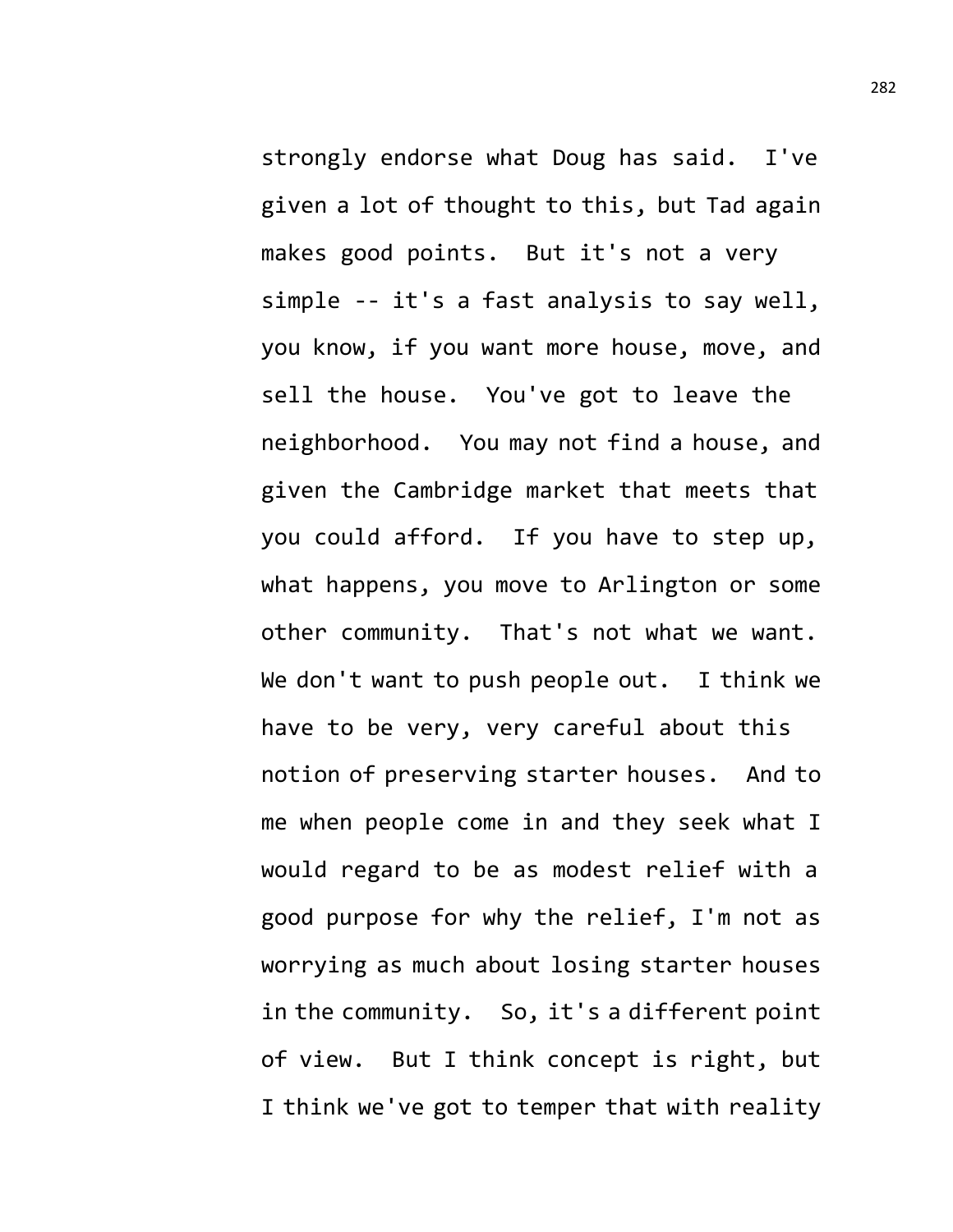and take it, as you said, on a case by case basis.

BRENDAN SULLIVAN: Tim, any thoughts to this point?

TIMOTHY HUGHES: I have a couple of thoughts but, you know, they have to do with -- I think a lot of people come before us looking for too much house. And I think this is just a little bit too much. I think what you want to do on the third floor is fine. I think the expansion out the back, it just packs this on the lot too much. And that's where I'm coming down. And it's not just you, it's everybody wants more house than they really need. I mean, I raised two kids in a 1200 square foot house and they're adults now and they're gone, and the house seems downright spacious by the way.

BRENDAN SULLIVAN: Did they suffer any psychological damage?

TIMOTHY HUGHES: There is no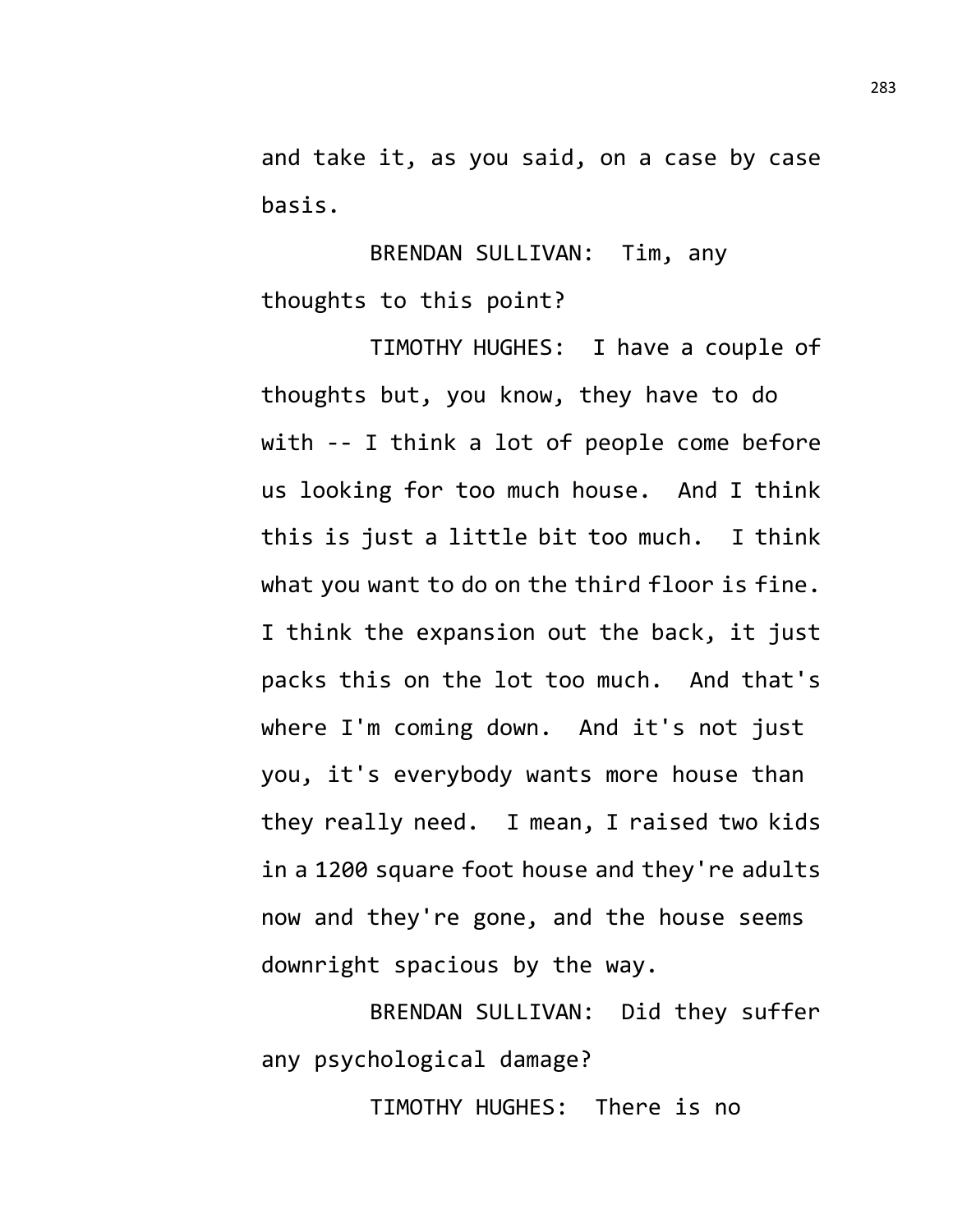psychological damage that I can detect. Neither one of them ever spent a night in jail, all right? And I --

BRENDAN SULLIVAN: They survived.

TIMOTHY HUGHES: You know, I'm sympathetic with the idea that you want to get your laundry up on the second floor, but you know, you've got an office here that could accommodate the laundry. There's plumbing in this wall we already know; right, isn't that the kitchen? The plumbing in this wall you back it up with your laundry --

KATE REGAL: There's no plumbing there. That would only be if we had to move the sink.

TIMOTHY HUGHES: But it will be if you put the kitchen there. Oh, that sink.

KATE REGAL: If we had to put the sink in there.

TIMOTHY HUGHES: You know, I think there are ways to do this without taking that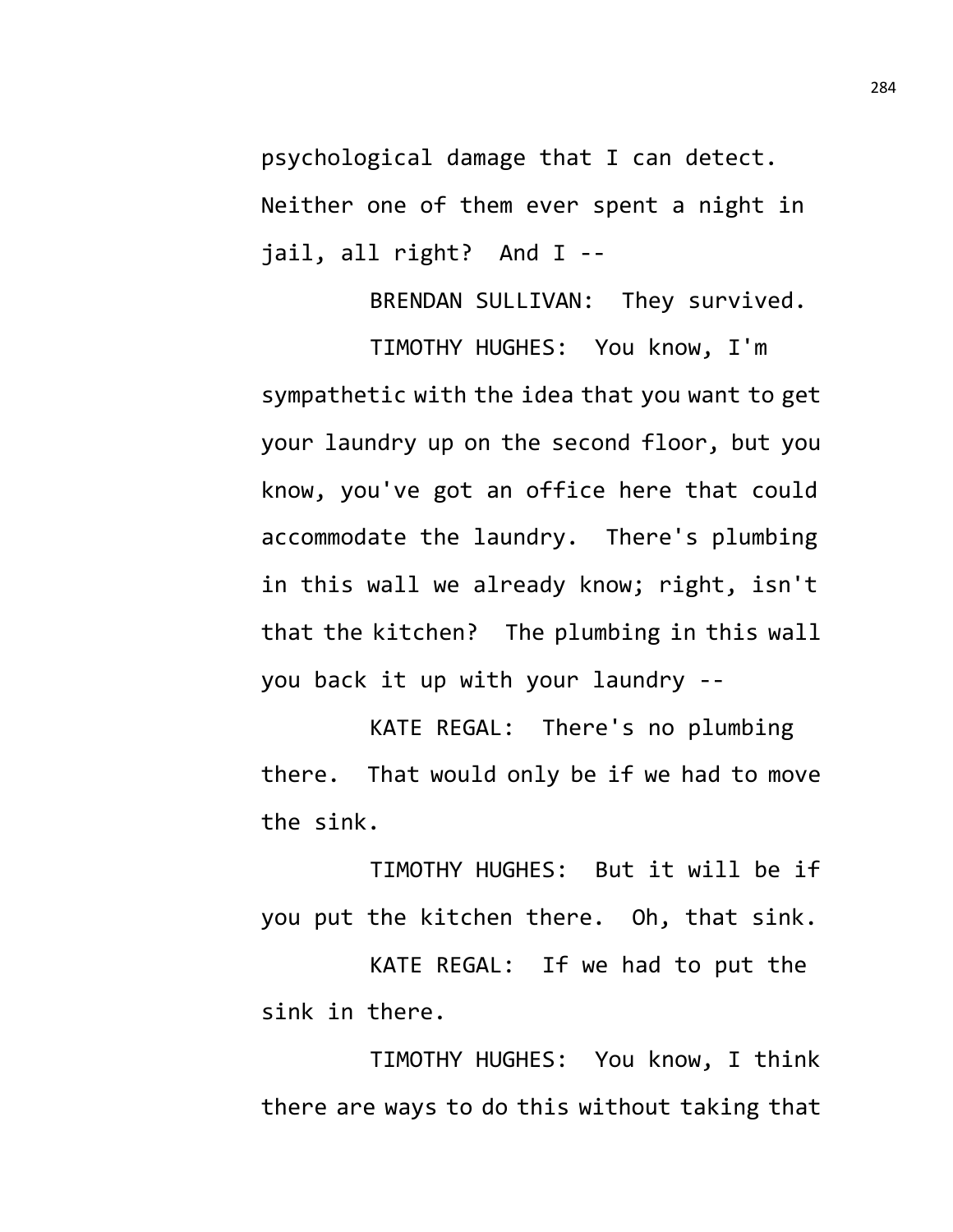staircase out and without putting that circular staircase down the back, which may be a second means of egress but I don't think it's a safe second means of egress in an emergency. You know and I don't think it's going to be something you're going to like using when you get pregnant, you're in your seventh or eighth month.

KATE REGAL: I don't know.

TIMOTHY HUGHES: I might be totally wrong.

EDRICK van BEUZEKOM: The current stair's narrow and steep so it's a tradeoff. But I hear your point, and I'm just wondering okay, you know, maybe there's a way we can rethink this to keep that stair and fit the laundry in if we were -- if we were able to still build out over the porch so that the eating area could be pulled out the kitchen, maybe we can still work a way to fit that in there and that would eliminate the stair back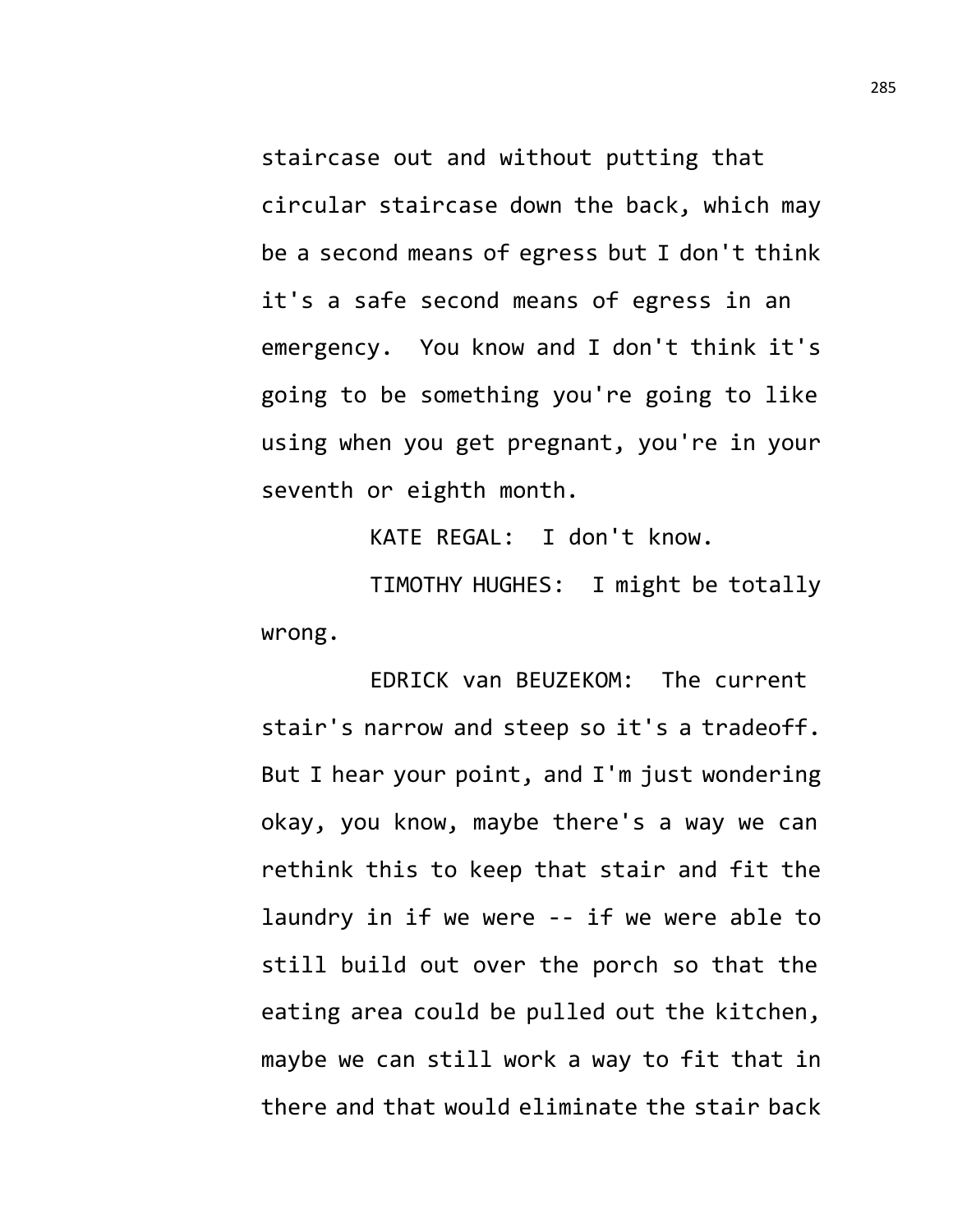here and keep it all within the footprint of the house.

CONSTANTINE ALEXANDER: Well, speaking for myself, I'm somewhat agreeing with Tim. That would be satisfactory to me. You'd get my support. I'm not troubled. It's a staircase and the reasons why you need it don't persuade me. If you can come around with an another solution, you've got my vote. And I believe there is a need for the dormer on the bathroom on the second floor. And I can understand the need for a larger kitchen area with a small deck off the back. That all makes a good deal of sense to me.

BRENDAN SULLIVAN: Let me open it to public comment.

KATE REGAL: I also have a support from these are from.

BRENDAN SULLIVAN: Let me open it to public comments.

The Board is in receipt of -- anybody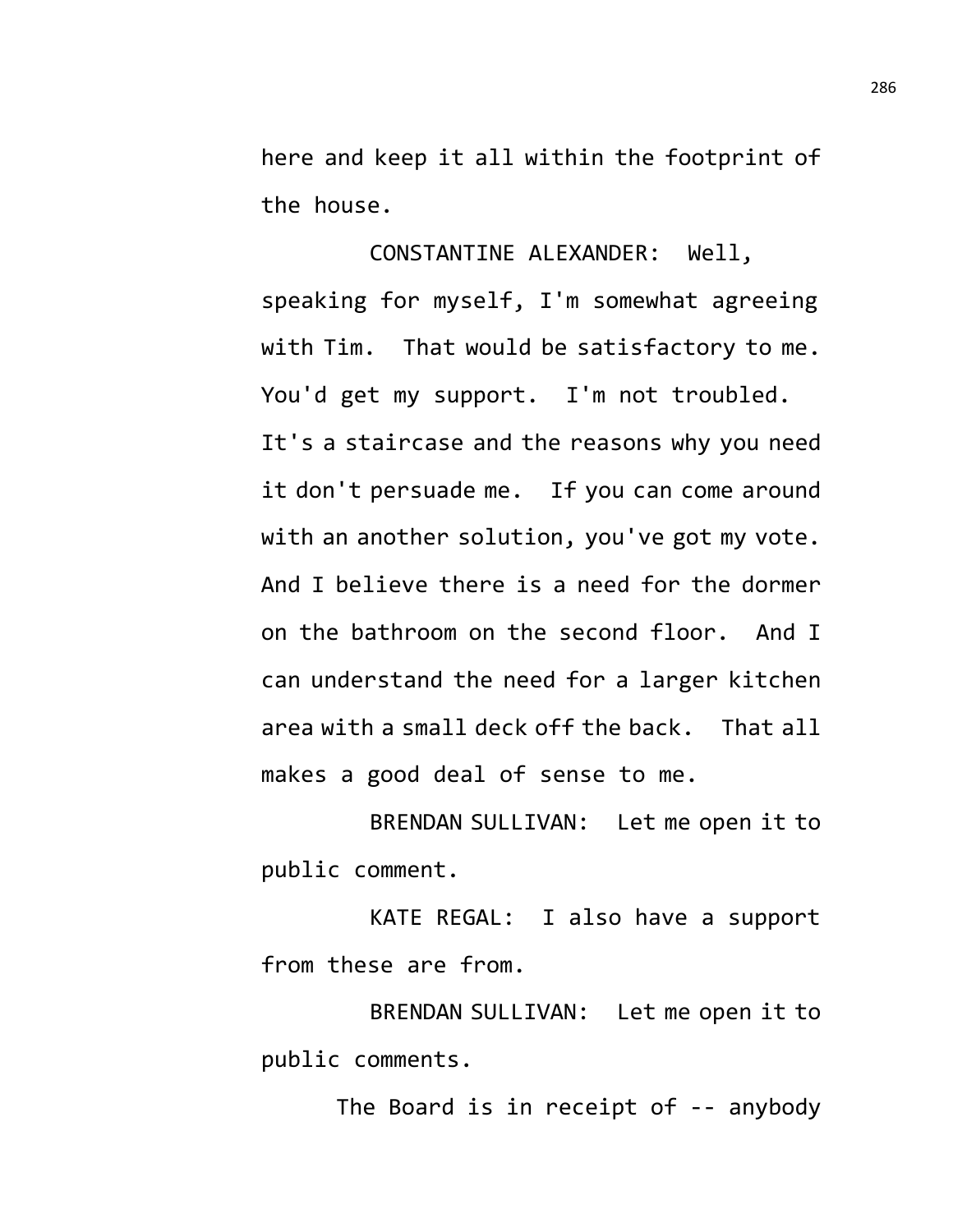wishes to speak on the matter?

TRACY VERA: I'm sorry. My name is Tracy Vera. I live at 169 Allston Street. I also own 163 Allston Street, and I abut one whole side and abut a hundred percent of the setback on the back of the building. I don't agree with this. I don't think they have a hardship until they have three more kids. I've been there. I've lived on that property for over 60 years and there's been families upstairs and downstairs, of three, four kids that grew up in the house. I think the house is fine the way it is. They should have bought a bigger house if they wanted a bigger house. I'm totally opposed to this and also I like to say that William McNeil is here which is my neighbor on the other side. He's the abutter on the other side, between the two of us we abut about 90 percent of this. He's a stutterer and he asked me to -- because he may not be able is to speak.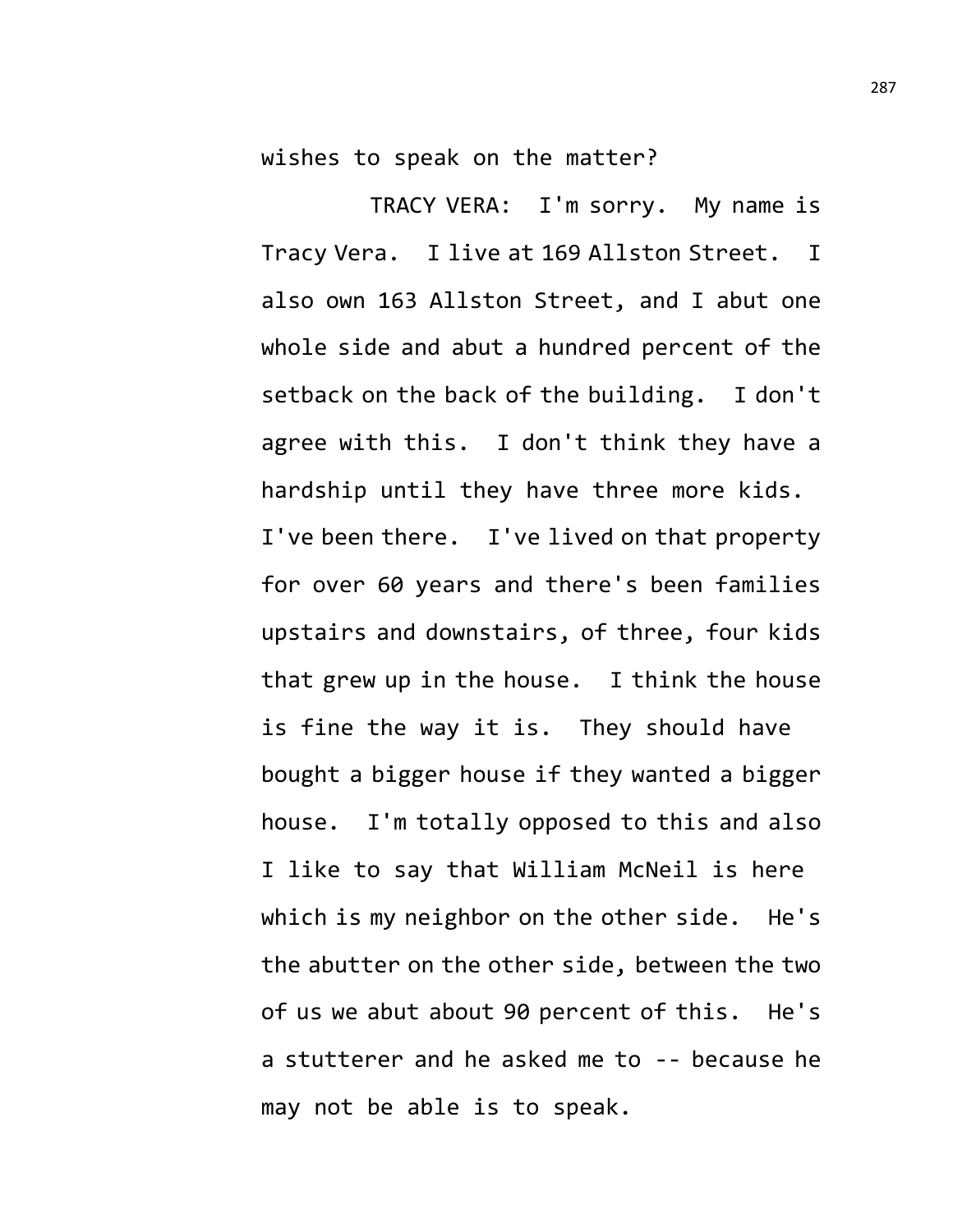BRENDAN SULLIVAN: Well, I have the letter from Mr. McNeil which I can read into the record.

WILLIAM McNEIL: Yes.

TRACY VERA: He gave me a copy of the letter, but if you have it.

BRENDAN SULLIVAN: Yes, all right. Let me read it into the record. The Board will acknowledge Mr. McNeil's presence and his correspondence: (Reading) Dear members of the Board: I'm writing to you regarding case No. 10241 which is a request for a Variance at 171 Allston. I'm the owner and resident of 236 Pearl Street which immediately abuts 171 Allston. The request is for the approval of a Variance to expand the existing house with the addition of a third floor dormer to accommodate a new bathroom and to construct an addition on the second floor which would enclose an existing roof deck on the west side of the house. The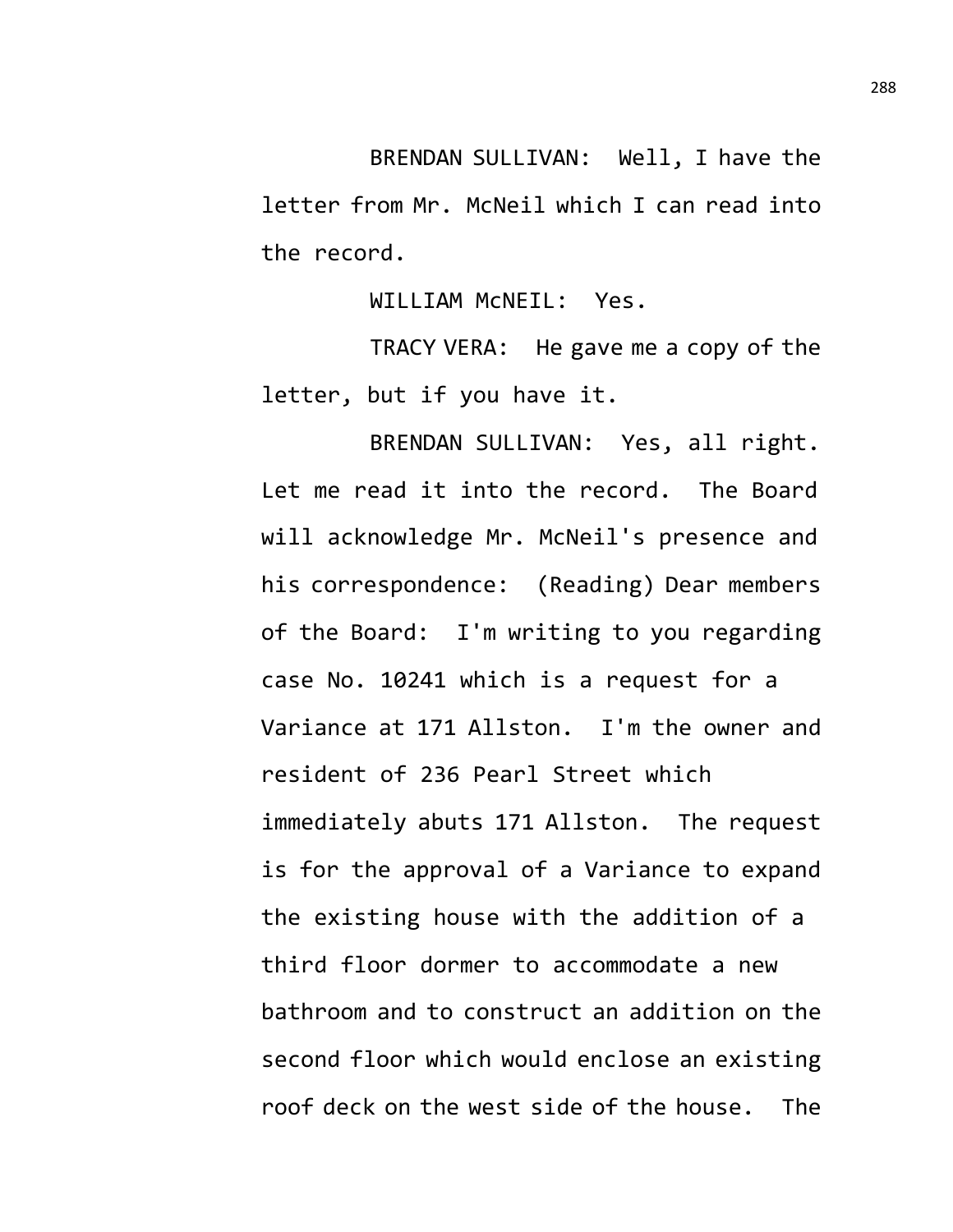addition of a third floor dormer at 171 Allston Street would be aesthetically unpleasing and a detriment to the existing structure. I have lived at this property for 30 years. Each year on the 4th of July holiday my family visits me to celebrate the holiday, and we have been fortunate enough to view the fireworks from the property. The addition of a third floor dormer at 171 Allston will most certainly block my view.

Additionally I have maintained a vegetable garden in my yard which now will become shaded from such an addition. This will have an adverse effect on me as I've been growing my own vegetables for years. For the above reasons, I strongly oppose the approval of this Variance. Sincerely, William McNeil. As you would say.

> WILLIAM McNEIL: Yes, right. BRENDAN SULLIVAN: Good, okay. And then we have the other letter.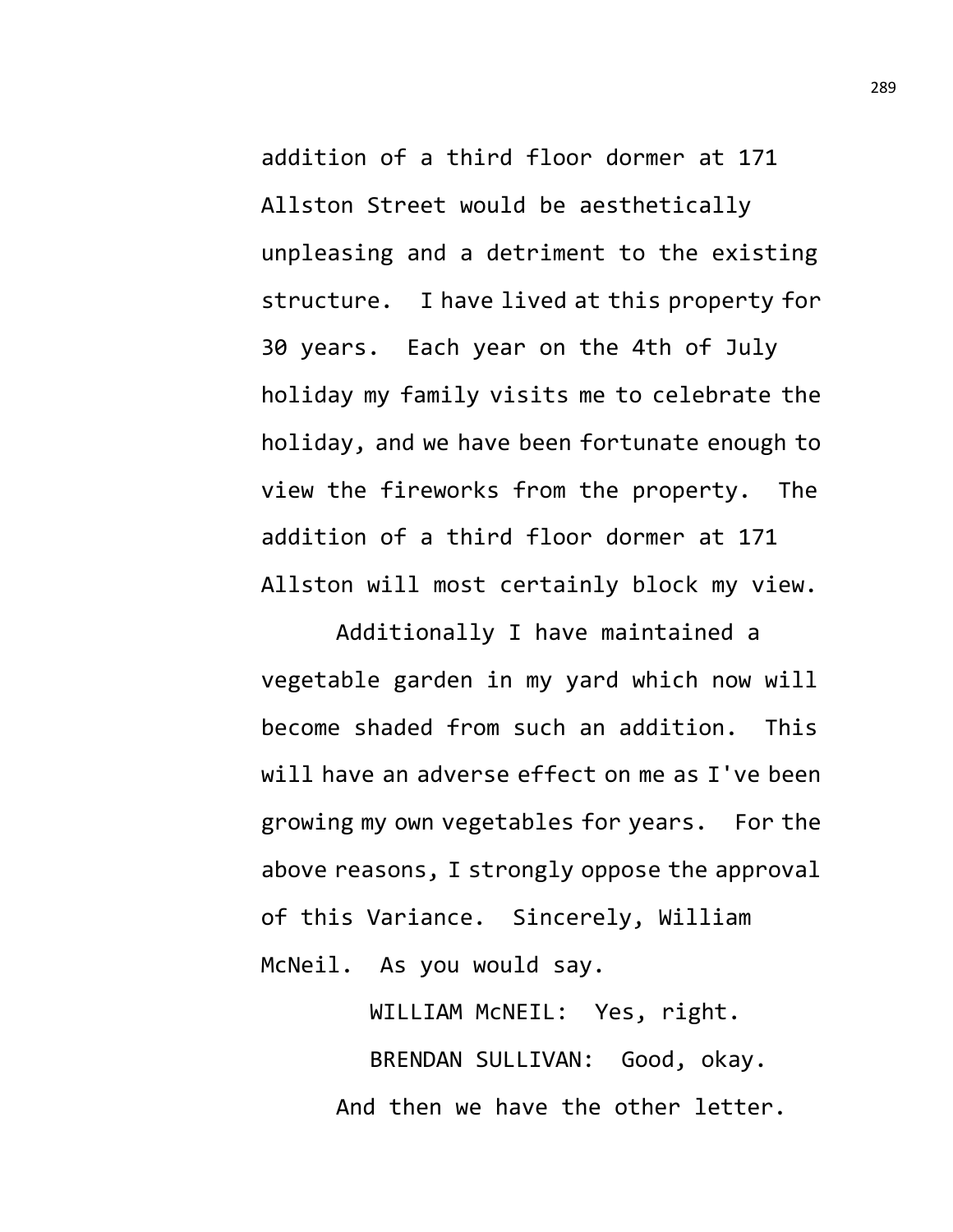Anything else to add.

TRACY VERA: That's pretty much it. I just want to say, and I don't think that they have a hardship until they have more kids. I mean, the family's growing up in that house. I've been there for over 60 years.

WILLIAM McNEIL: The washer and dryer in the cellar. I worked in the house. I've been in there more than once.

BRENDAN SULLIVAN: Okay.

And you lived at, I'm sorry, what was your address again?

TRACY VERA: I live at 169 Allston Street, which is right -- I mean, you can touch my building.

BRENDAN SULLIVAN: Okay. So your letter is in the file here also.

TRACY VERA: And also in the back every year. I have the back setback which you can touch the buildings. You've been there.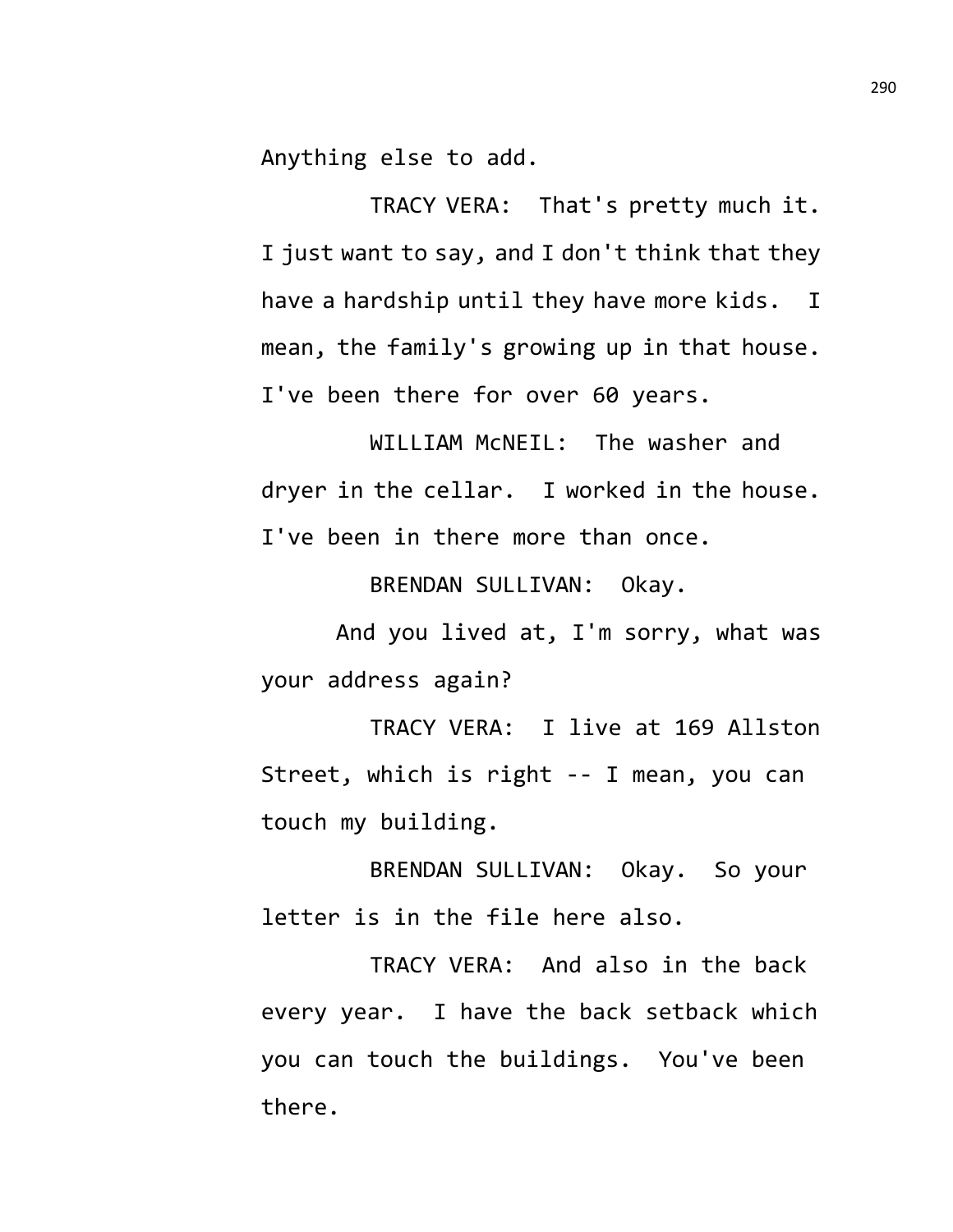BRENDAN SULLIVAN: Let me -- thank you. Other correspondence in the file from 146 Allston Street.

(Reading) Dear Board Members: My name is David Eon, E-o-n and I am the owner and long-term resident of 146 Allston Street. I would like this letter to be added to the BZA hearing scheduled for Thursday, April 26th, and recorded that I'm opposed to the issuance of a variance to alter the property at 171 Allston Street.

Is there anybody else who would like to speak on the matter? Yes.

ALEX KRUTSKY: My name is Alex Krutsky. This is my wife Maggie and we live at 232 Pearl Street. And we abut the -- our yards. We share our yards. And so I just want to read this. We have reviewed the proposed plans for additions on the James and Kate Regal's house at 171 Allston Street and as residents of Cambridge and abutting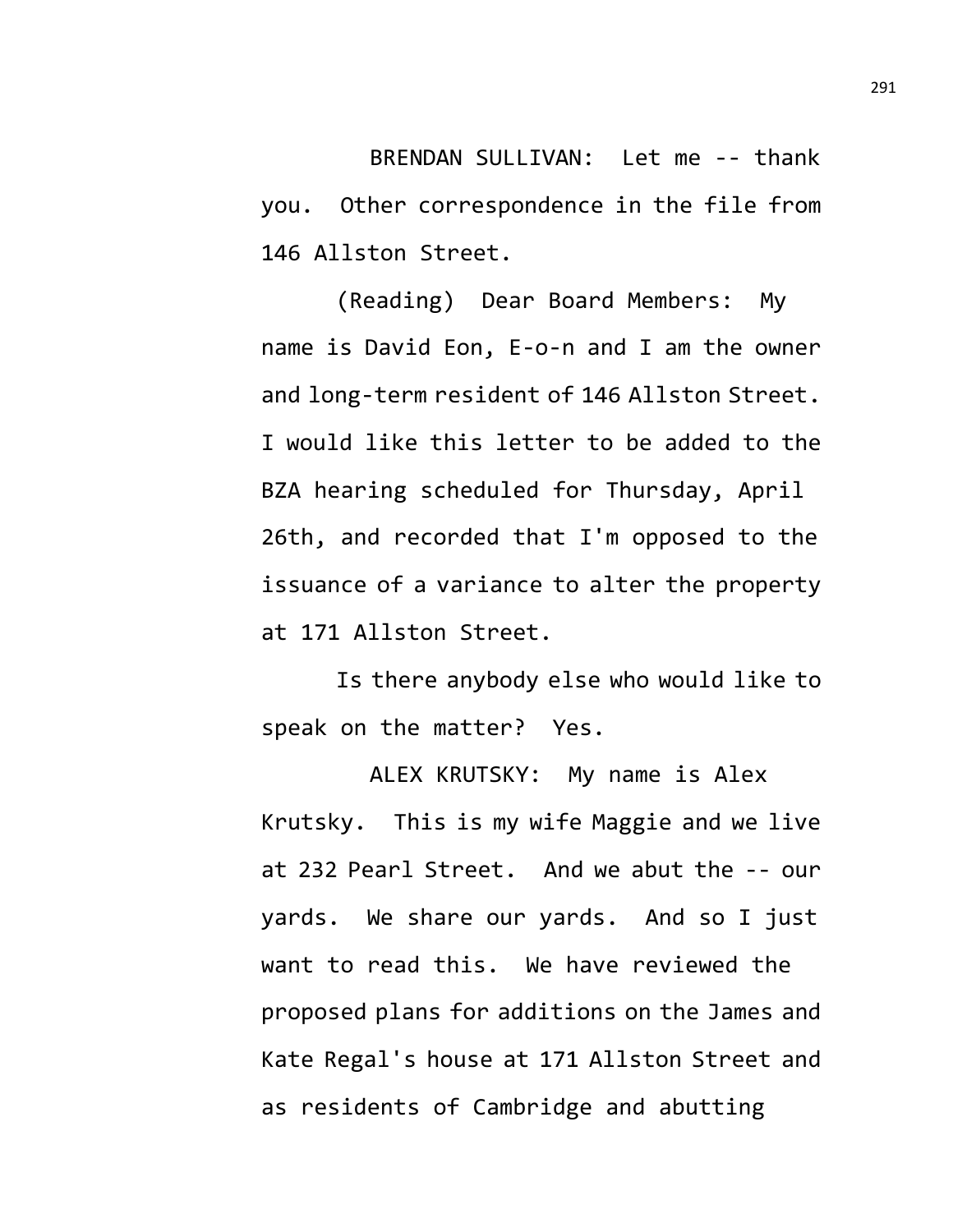neighbors to the Regals, we fully support their petition for Zoning Variance. And we've lived there since 9190.

CONSTANTINE ALEXANDER: Thank you for coming down.

BRENDAN SULLIVAN: Thank you.

Is there anybody else who wishes to speak on the matter?

(No Response.)

BRENDAN SULLIVAN: There is another correspondence in the file. (Reading) To the Board of Zoning Appeals: We have reviewed the proposed plans for the additions and adjustments to Kate and James Regal's home 171 Allston Street. As residents of Cambridge and neighbors of the Regals, we fully support their Petition for a Zoning Variance. Signed by -- is it Roy?

KATE REGAL: Yeah, Roy Auger. BRENDAN SULLIVAN: Roy Auger, A-u-g-e-r 224 Pearl Street; Margie A. Murphy,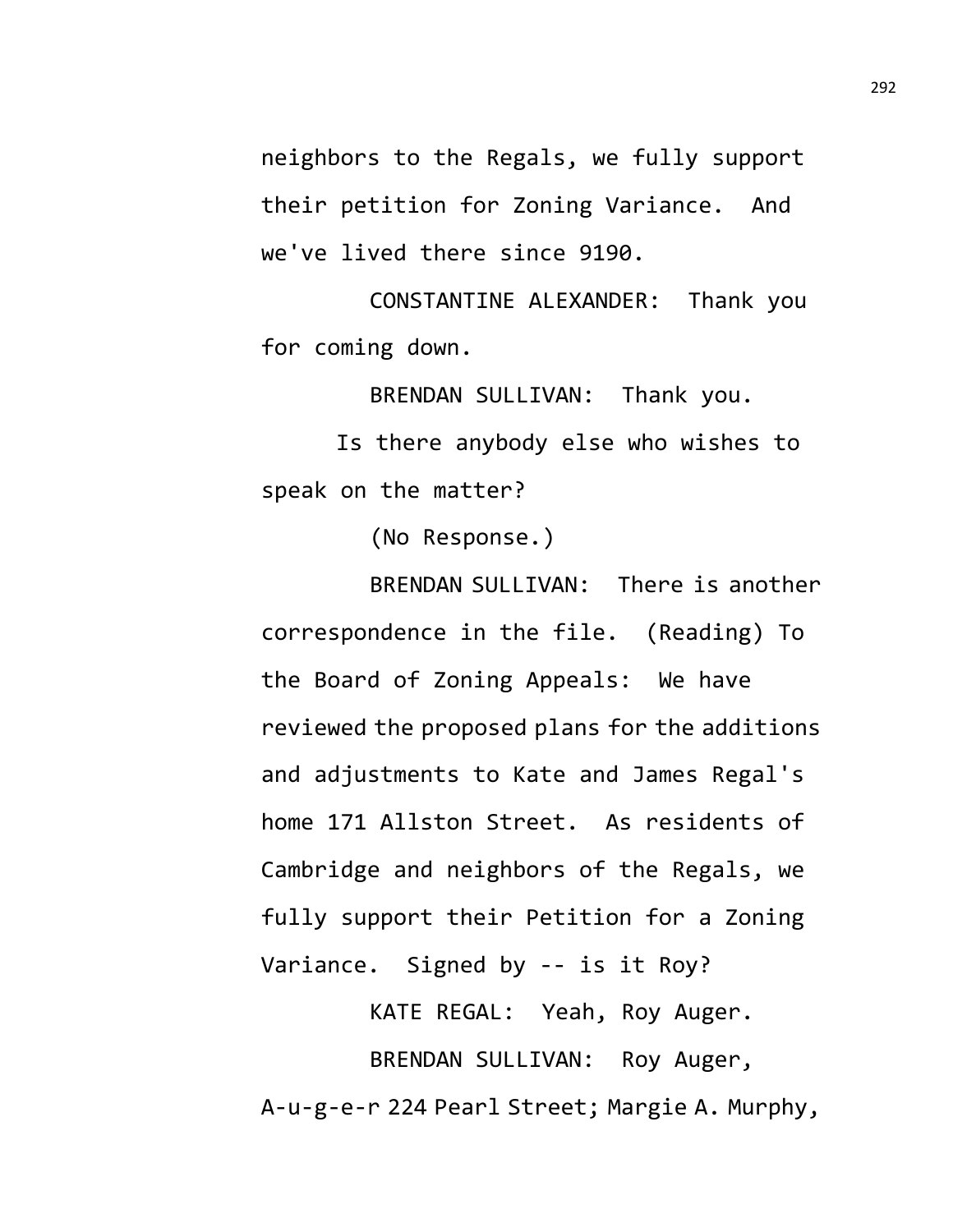198 Allston Street; Bill Q-u-i-v-e-r-e, Quivere, 238 Pearl Street; and Lisa Dalmeida, D-a-l-m-e-i-d-a, 156 Hamilton Street.

There's also correspondence in the file from 220 Pearl Street. (Reading) Dear Members of the Board: We are writing to support the application for 171 Allston Street. We have lived there for 31 years and while we, not abutting the property, we are adjacent to the rear abutters and look directly at the back of 171 Allston over a low garage. We see no negative impact from the proposed addition and urge you to grant the Petition. Sincerely, Luka Child and Carol Faulkner, F-a-u-l-k-n-e-r.

That's the substance of the correspondence. Let me close public comment.

EDRICK van BEUZEKOM: I guess I would ask if, with your permission, if you would consider voting on it if we agreed to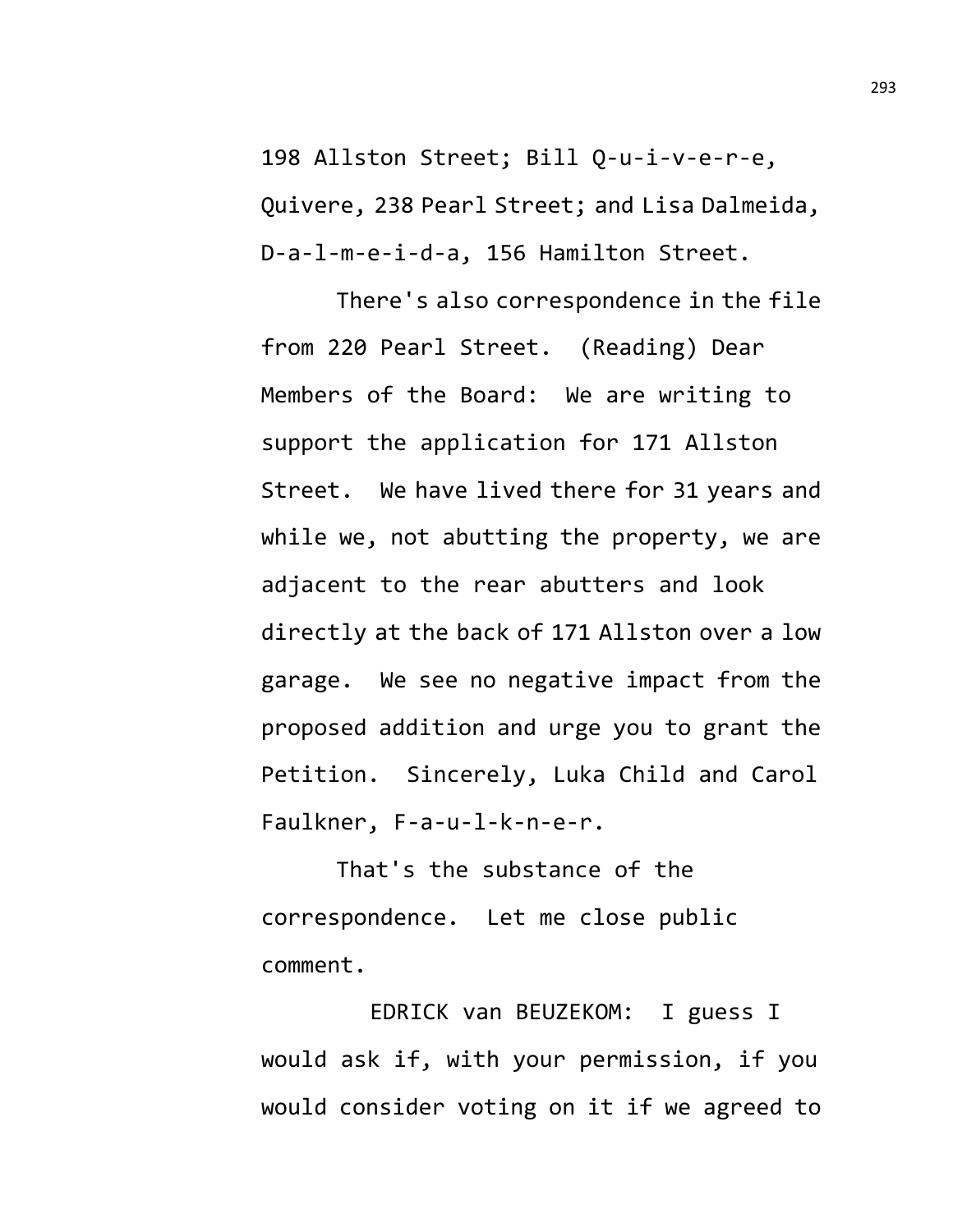move the stair.

BRENDAN SULLIVAN: For me I would have to see a plan. And if you want to, I guess, go back and take into consideration comments from the Board and what you feel is a revised plan, but I would have to --

EDRICK van BEUZEKOM: You want to see a drawing?

BRENDAN SULLIVAN: -- want to see a revised plan.

CONSTANTINE ALEXANDER: Nice call. BRENDAN SULLIVAN: That would be  $my - -$ 

EDRICK van BEUZEKOM: Okay.

BRENDAN SULLIVAN: It would have to be marked up anyhow. The dimensional form would have to change. There's a whole bunch of stuff.

EDRICK van BEUZEKOM: Okay, that's true. Well, I think in that case we would like to request a continuance.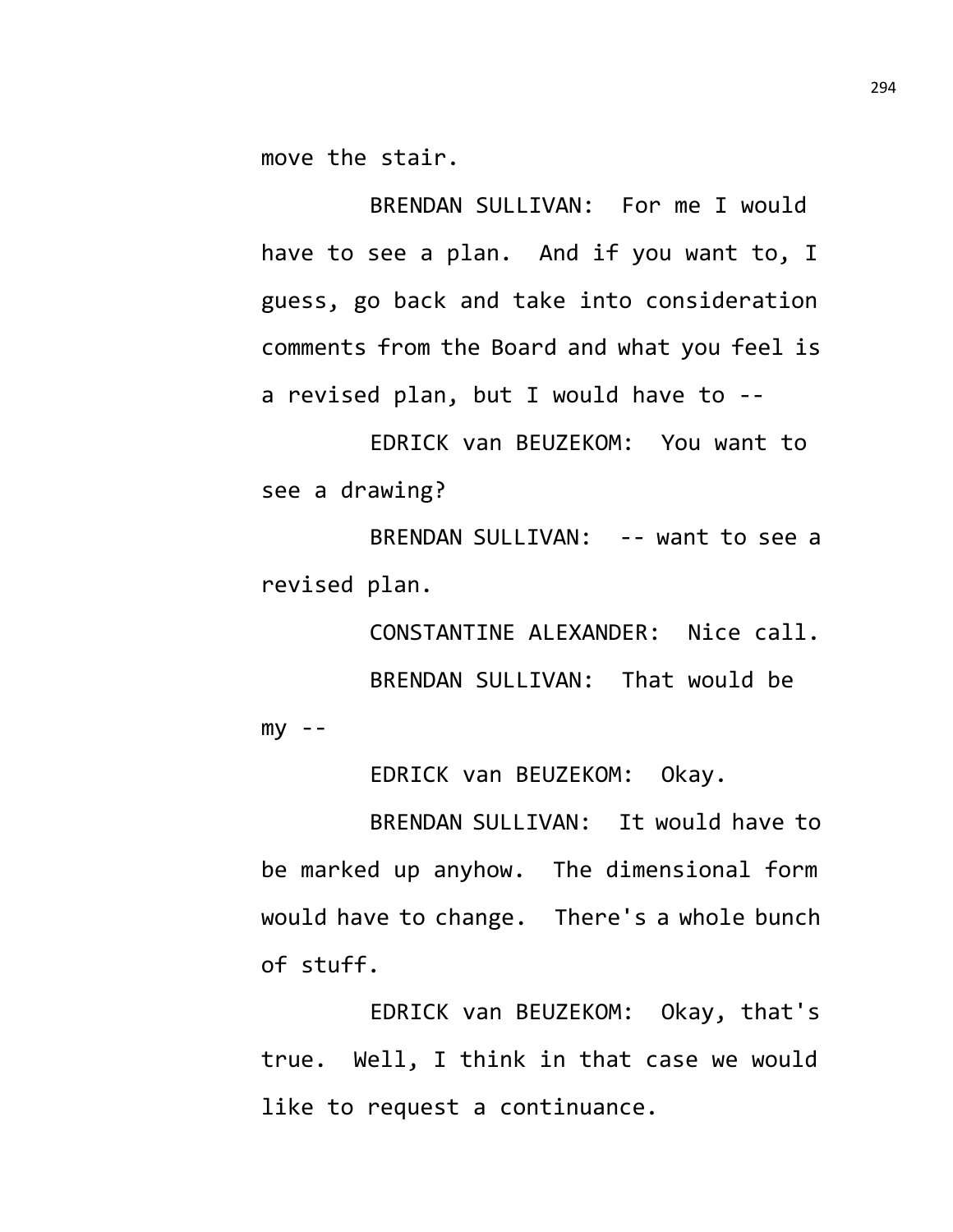BRENDAN SULLIVAN: Okay. Any comment on the --

CONSTANTINE ALEXANDER: Oh, no, no. I'm all in favor of a continuance. I think it's worthy of seeing new plans. No guarantee we're going to approve them when you see them.

BRENDAN SULLIVAN: Tim.

TIMOTHY HUGHES: Yes, I'd like to see them try again.

BRENDAN SULLIVAN: Sean, we are on to?

SEAN O'GRADY: We are -- we can do this June 14th.

CONSTANTINE ALEXANDER: Does that give you enough time?

EDRICK van BEUZEKOM: Yes.

CONSTANTINE ALEXANDER: Is Tim here?

TIMOTHY HUGHES: That's up in the air. Is the 28th still open or not?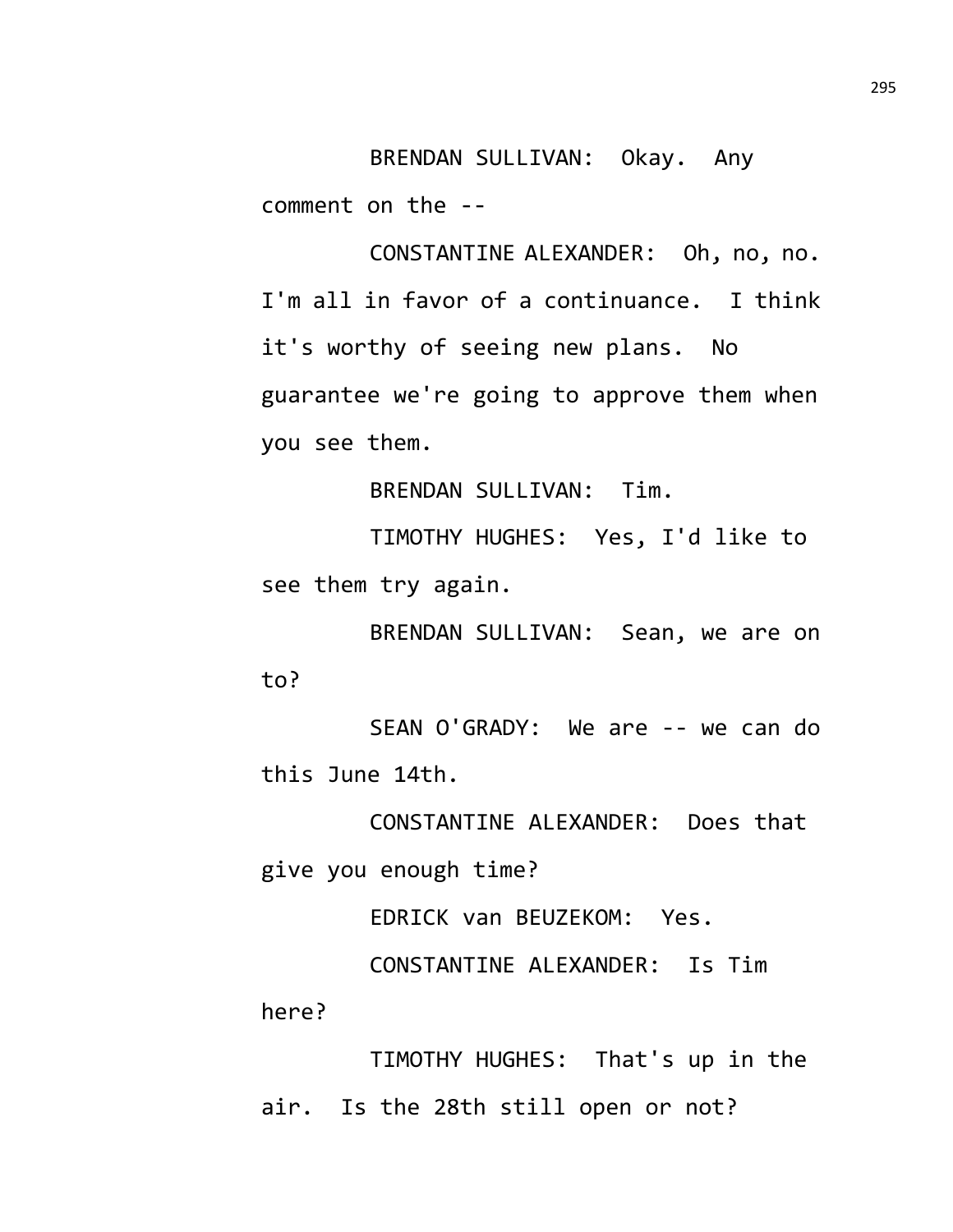SEAN O'GRADY: Well, you've got Hamilton is just going away.

CONSTANTINE ALEXANDER: We can do the 28th. Let's try the 28th.

BRENDAN SULLIVAN: Let me make a motion, then, to continue this matter until June 28th at seven p.m.

EDRICK van BEUZEKDOM: We appreciate it.

BRENDAN SULLIVAN: On the condition that the Petitioner change the posting sign, maintain the posting sign as per the Ordinance requirements, and change the sign to reflect the new date of June 28th.

CONSTANTINE ALEXANDER: Let me just emphasize one thing, as your architect knows well from another house, you've got to take that sign that's there now and keep it up at least for the 14 days before the hearing. Get a magic marker, change the date, change the time. If you don't do that, we won't hear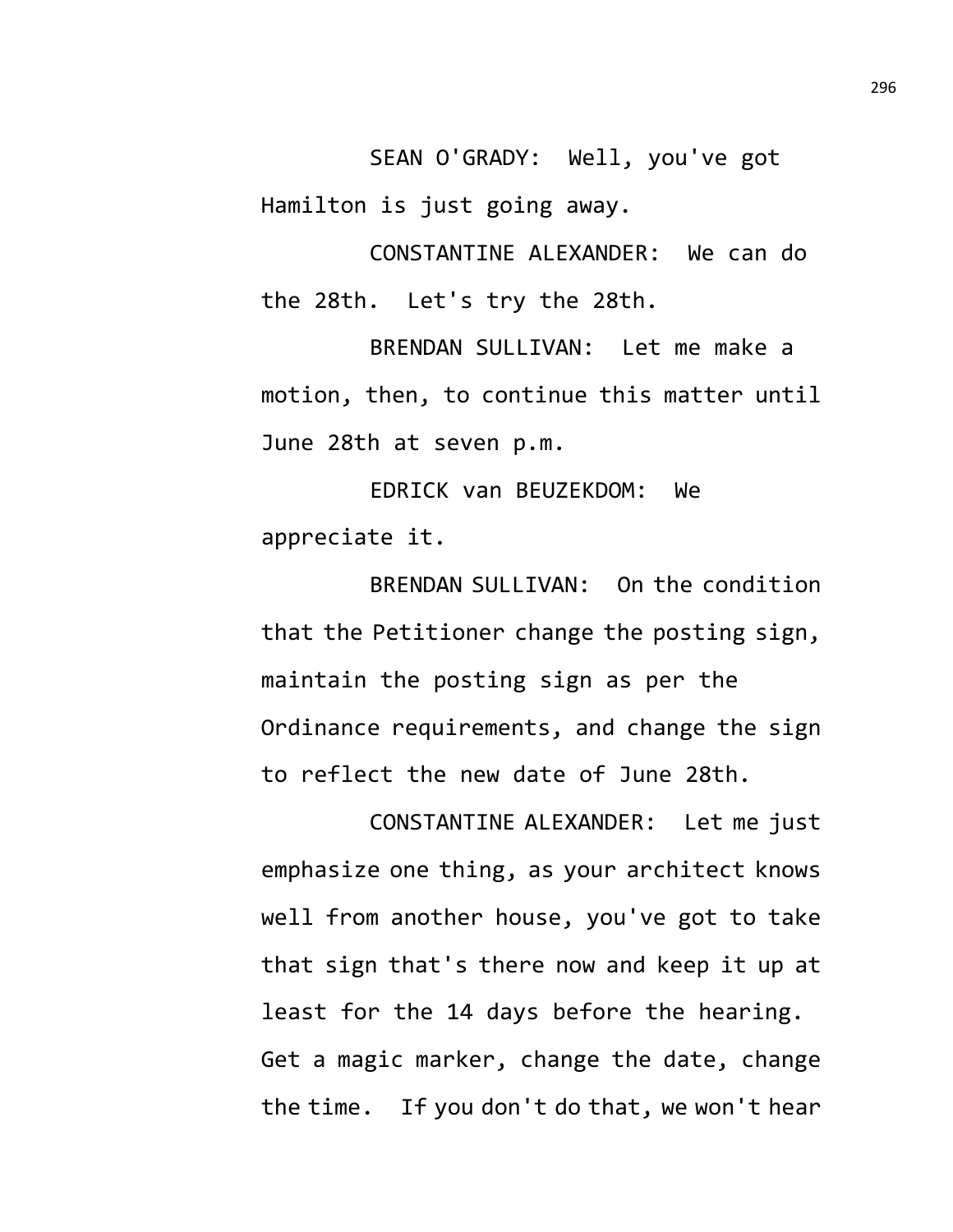the case.

EDRICK van BEUZEKOM: Thank you. BRENDAN SULLIVAN: To reflect the new date of June 28th, and a time of seven p.m.

And also on the further condition that the Petitioner sign a waiver to the statutory requirement for a hearing and a decision to be rendered thereof, and that any changes to the present plan and the related dimensional form be in the file by five p.m. on the Monday prior to the June 28th hearing.

EDRICK van BEUZEKOM: Yes. We'll have it in.

BRENDAN SULLIVAN: And I would suggest that you have more conversation with some of the neighbors and, again, the file is here for review and they should probably review also. More dialogue probably may be helpful.

Okay, on the motion then to continue this.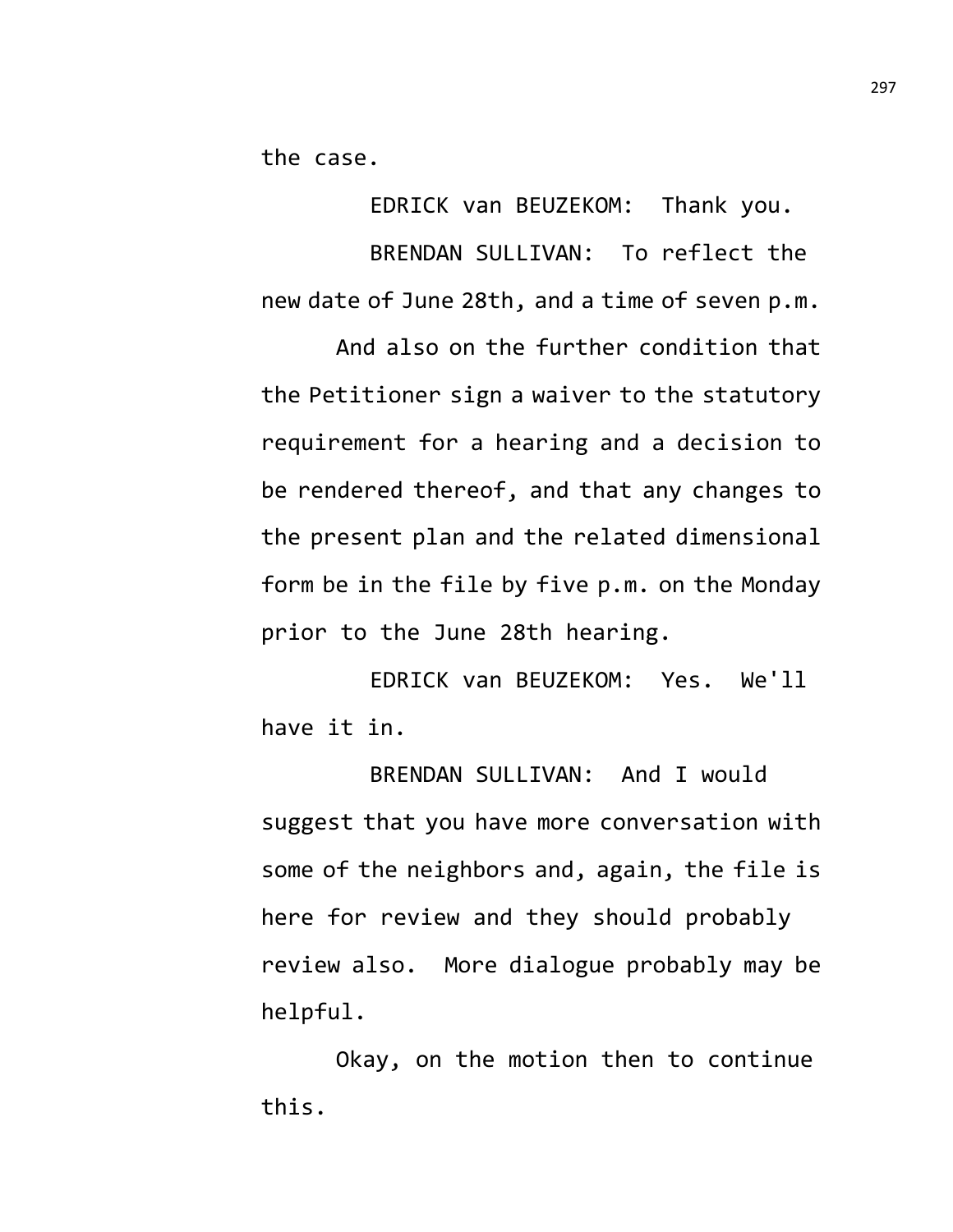(Show of hands).

BRENDAN SULLIVAN: Five in favor. (Sullivan, Alexander, Hughes, Heuer, Myers.)

 $(11:15 p.m.)$ 

(Sitting Members: Brendan Sullivan, Constantine Alexander, timothy Hughes, Tad Heuer, Douglas Myers.)

BRENDAN SULLIVAN: The Board will hear case No. 10243, Mr. John Gates. And as per earlier conversations, Mr. Gates has requested a continuance to correct submissions in the file.

The Board has granted his continuance until June 14th at seven o'clock on the condition that Mr. Gates sign a waiver form to the statutory requirement of a hearing and decision to be rendered thereof.

And also that he change the posting sign, maintain the posting sign, as per the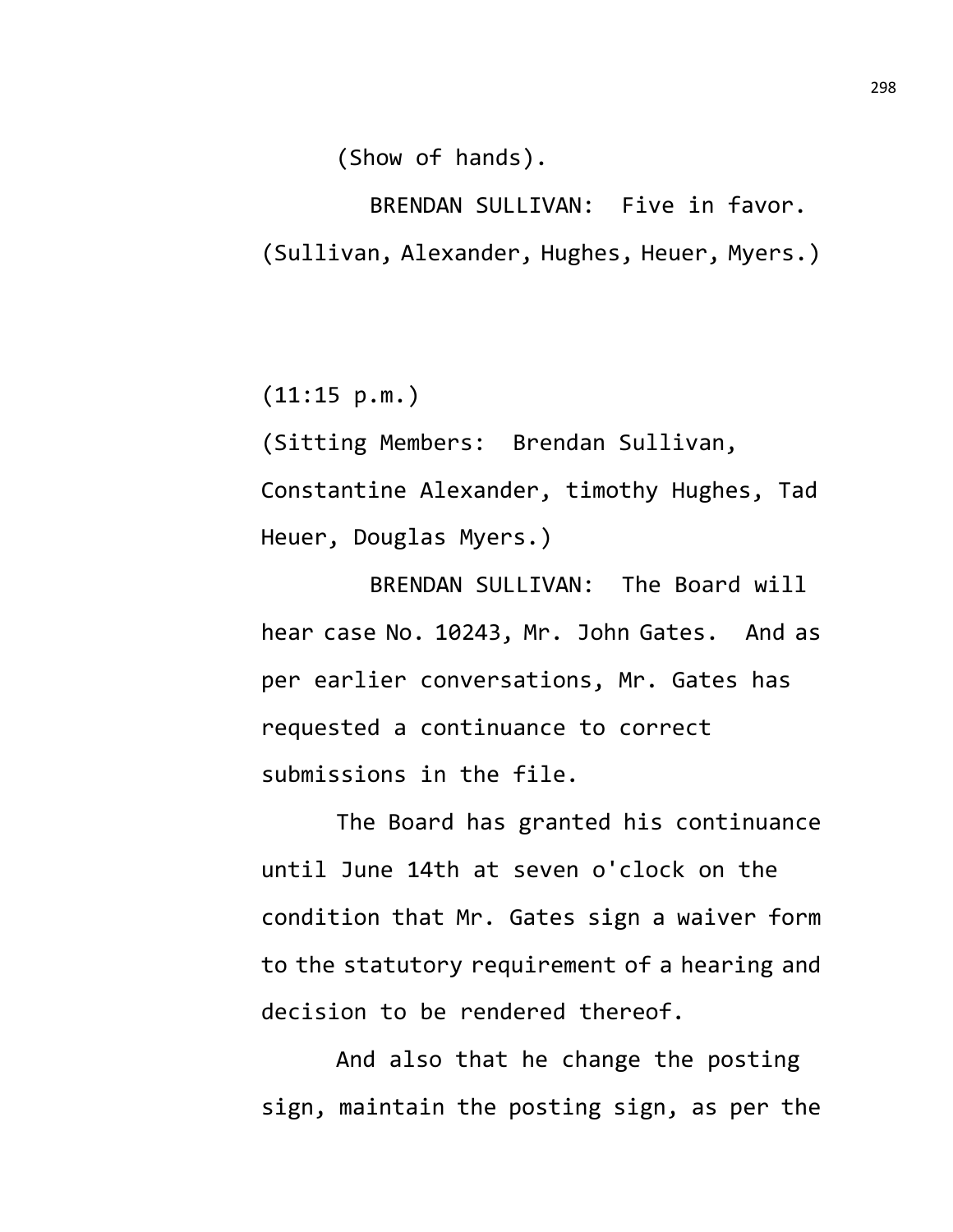Ordinance to reflect the new date and time.

And that any changes to the plan, submissions, and dimensional form be in the file by five p.m. of the Monday prior to the June 14th hearing.

And it was voted on unanimously by five members of the Board.

(Sullivan, Alexander, Hughes, Heuer, Myers.)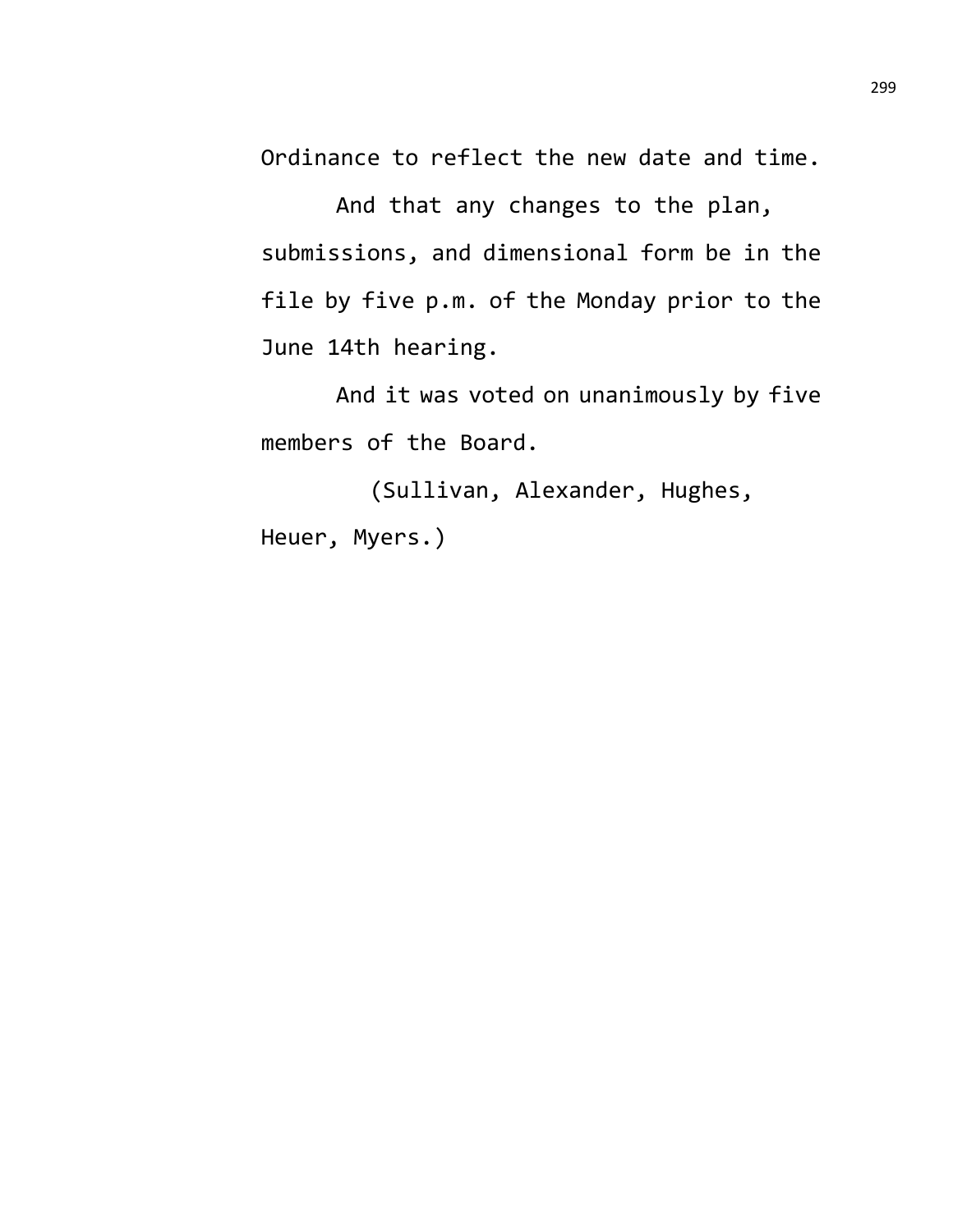(11:25 p.m.)

(Sitting Members: Brendan Sullivan, Constantine Alexander, Timothy Hughes, Tad Heuer, Douglas Myers.)

BRENDAN SULLIVAN: We'll go to case No. 10244. Is there anybody here going to speak on this particular case at all, either for or against?

ALAN JOSLIN: We had Pam Delphenich, the head of design from MIT Planning who was here until ten o'clock. She submitted a letter to you and she was simply going to read from that. And there were some other --

BRENDAN SULLIVAN: I'm wondering if there are any concern or opposition or anything on this particular.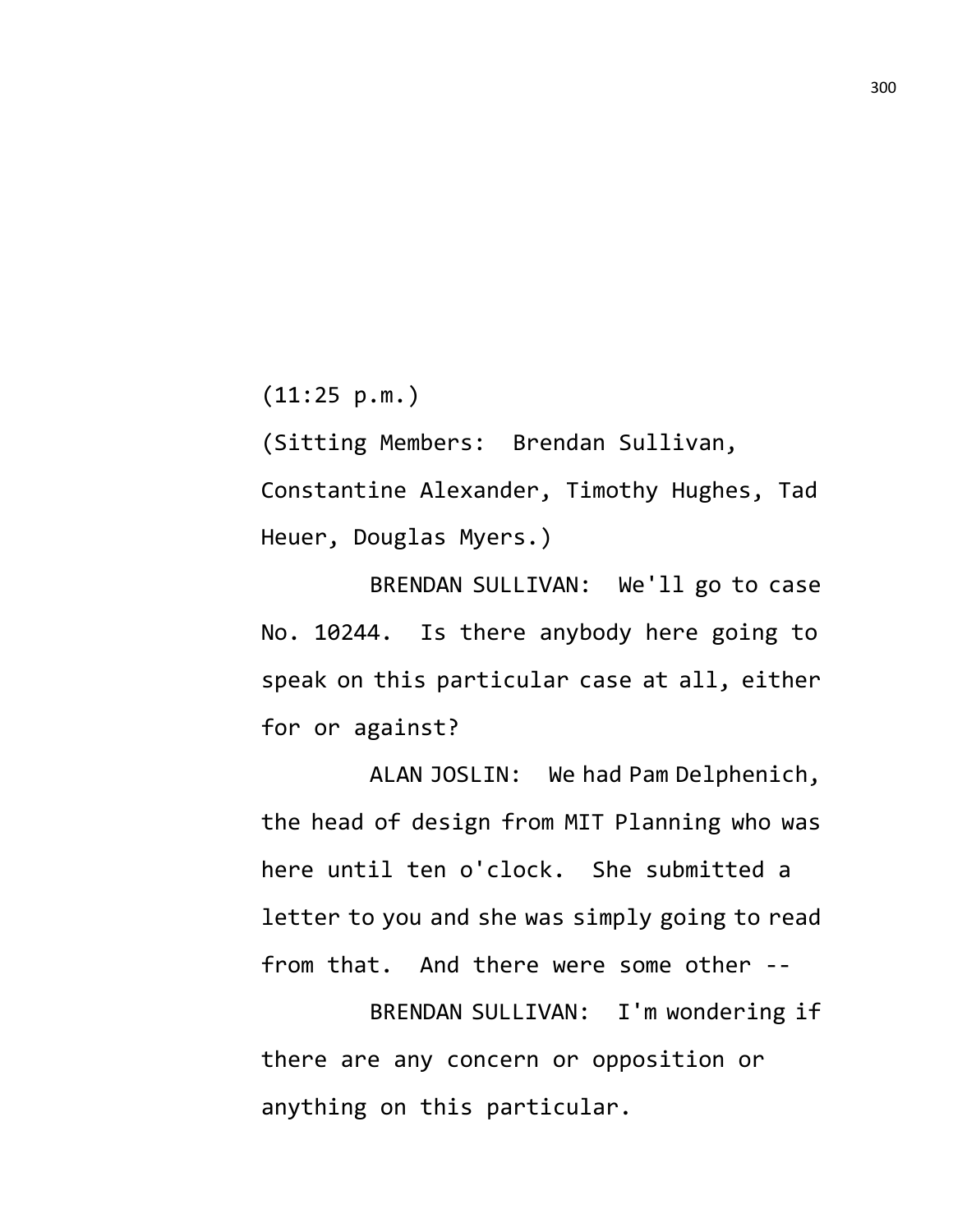UNIDENTIFIED FEMALE: No, I'm for it.

BRENDAN SULLIVAN: Okay.

UNIDENTIFIED MALE: We're all for it, but we're here for our own edification. BRENDAN SULLIVAN: If you could sort of plow through it.

ALAN JOSLIN: My name's Alan Joslin. I'm the architect with Epstein Joslin Architects in Cambridge. This is Bob Steininger.

BOB STEININGER: I'm Bob Steininger. I'm a board member, a long time board member and past president and past treasurer for the Phi Beta Epsilon Corporation and a local Cambridge resident.

ALAN JOSLIN: And Steve Carhart who is the Applicant who is the president of the corporation, was not able -- he's out of town today on a family matter and, therefore, Bob has come in his place instead.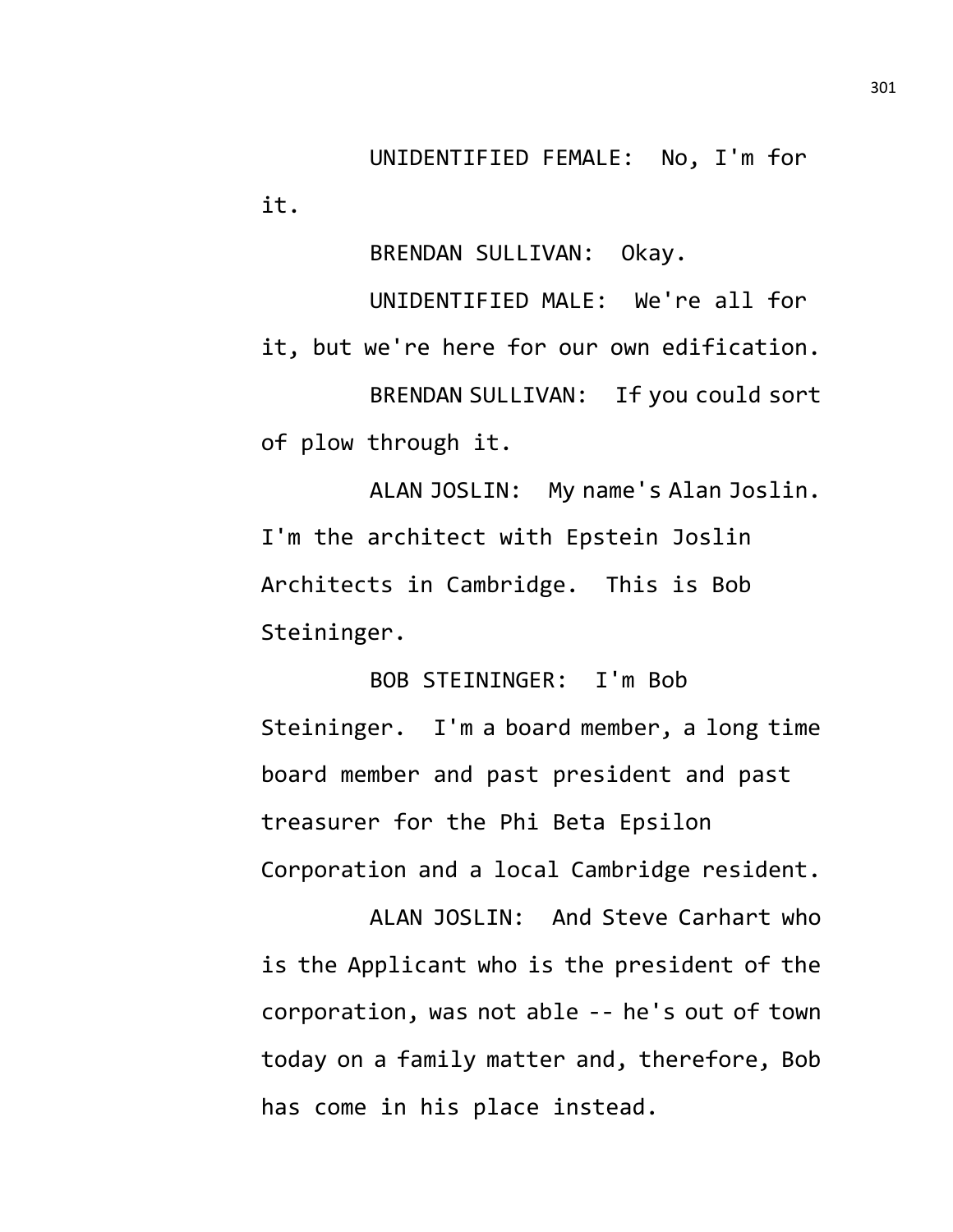[If] I stand at the boards, is this possible?

BRENDAN SULLIVAN: Sure.

ALAN JOSLIN: Just to take you through this quickly. The location of the -- property's 400 Memorial Drive. This faces Memorial Drive. In fact, the front entrance is on Endicot Street. And the north side of the property bounds what's called Amherst Alley on the MIT campus. And this basically is the main thoroughfare for students coming and going. You all know? Okay, good. It's the main coming and going from the center of campus to all of the dorms and student residences down below. Basically we're seeking a Variance on three issues.

One is a tower which contains an elevator and a stair, and for connected circulation. That violates FAR as well as setbacks.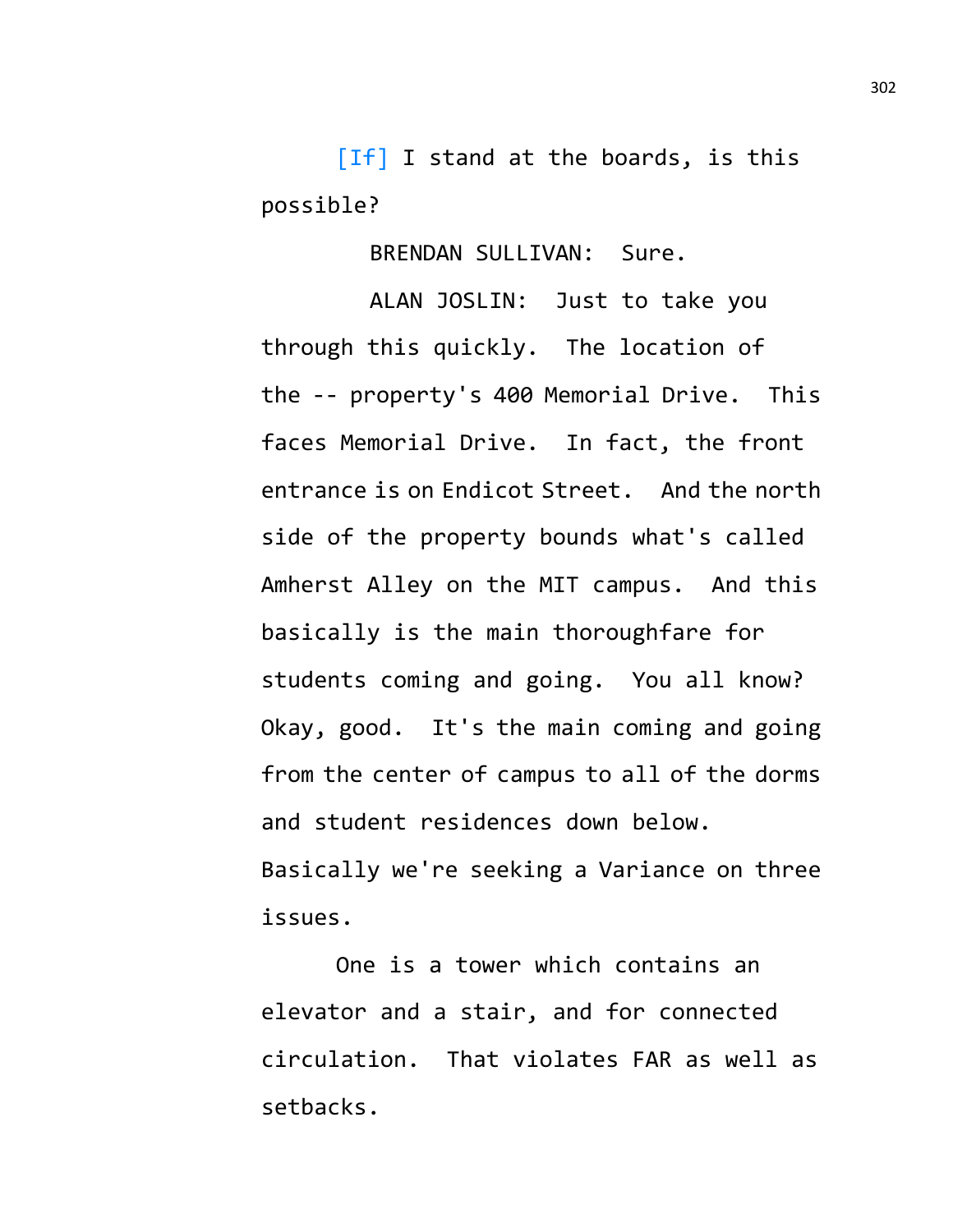Secondly, we're -- in conjunction with that, we are needing to change the location of the loading dock, loading zone. This plan has the existing site plan conditions, and this is the proposed site plan conditions. The existing has, in this dashed red, is the allowable location for the loading area. The loading area serves a kitchen for a house of 45 residents and we're not changing the resident count at all.

In adding the elevator and stair tower, it's -- we're having to relocate that loading dock and that's being located where a curb cut for the loading dock once was. It's being -- it will be completed as a sidewalk and the City of Cambridge has agreed to allow us to mark that as a loading area.

The second Variance that we're requesting has to do with a photo voltaic array that's mounted on a trellis above the roof deck. This -- basically the project is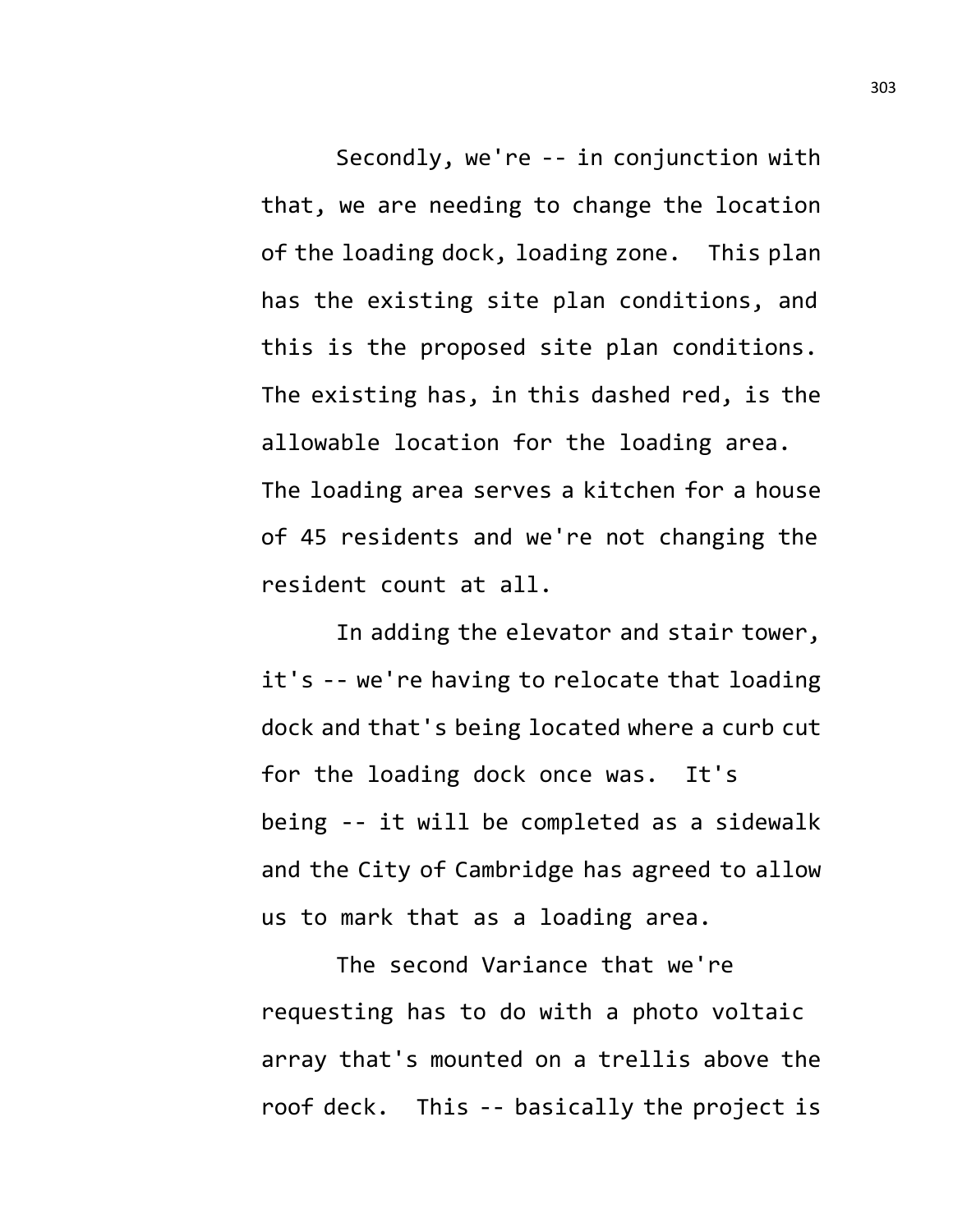an upgrade of a fraternity house that was built in the early 1900's. It was renovated in about 1969 to add a floor and a roof deck, and then since that time there have been minor upgrades, but for all intents and purposes the house has not seen any significant upgrades since 1969.

We are coming to this house to provide serious upgrades from top to bottom, and I'll -- and that includes trying to bring this -- incorporate as many sustainable features as possible and create a model version for student residents on the MIT campus. So the photo voltaic array would provide ten percent of the electrical energy for this property.

And the third variance that we're seeking is for the addition of this bay on the south side of the fraternity house and that's an FAR issue.

CONSTANTINE ALEXANDER: What's the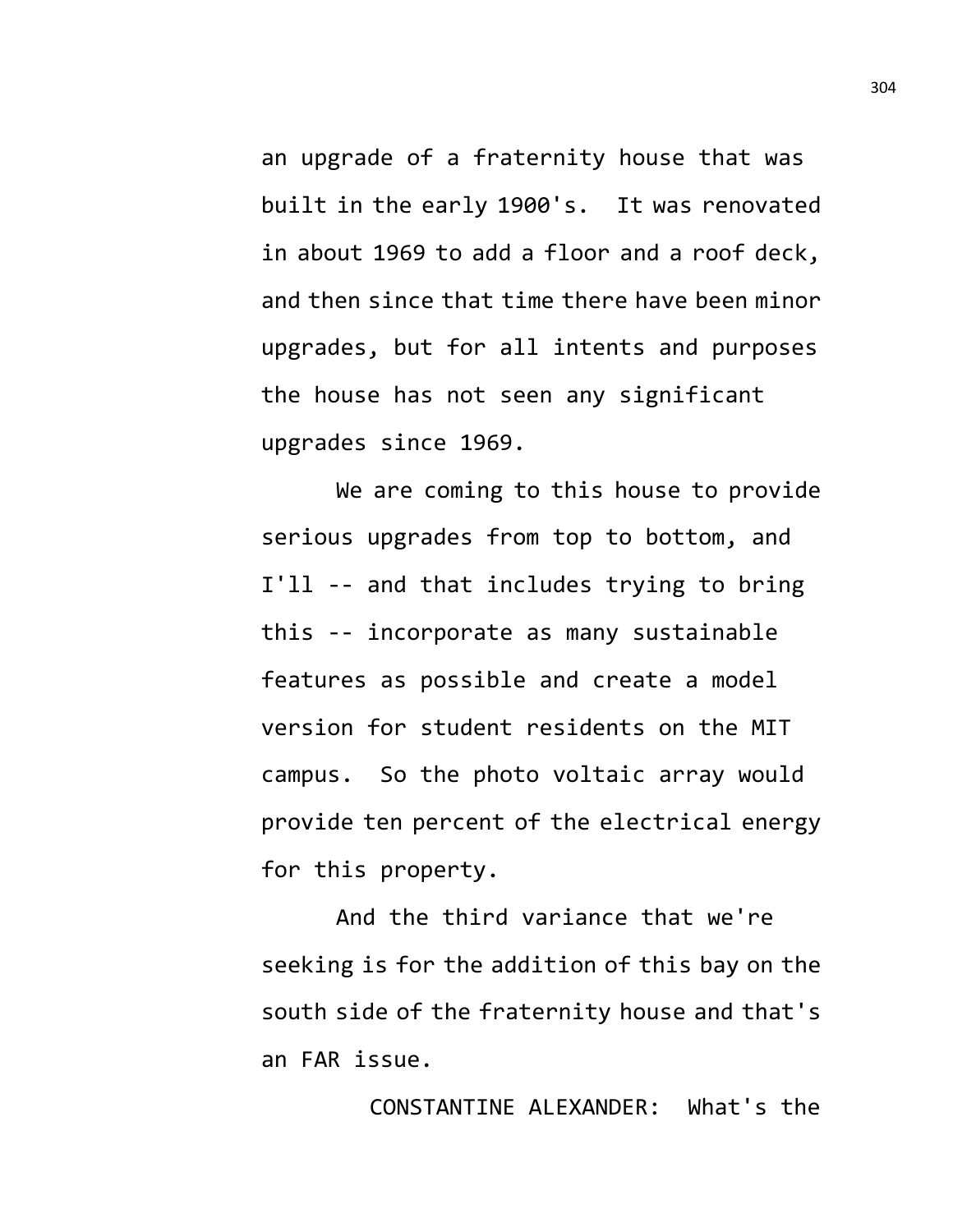purpose of -- why do you need the bay?

ALAN JOSLIN: The bay is the only one that doesn't have a direct hardship,

the -- I'm going to go through --

TAD HEUER: That's not great language for you.

CONSTANTINE ALEXANDER: That's why I was laughing.

ALAN JOSLIN: No, I understand. I'm going to take you through each of them.

TIMOTHY HUGHES: Is there an indirect hardship by any chance?

ALAN JOSLIN: There is a hardship, but I'll explain it as we get there. So now to go through each of them.

The tower. What has required the tower is the fact that we have by virtue of having to renovate all the mechanical, electrical systems, windows, the new roofing, basically new insulation, etcetera, gone over the threshold for ADA requirements. So now we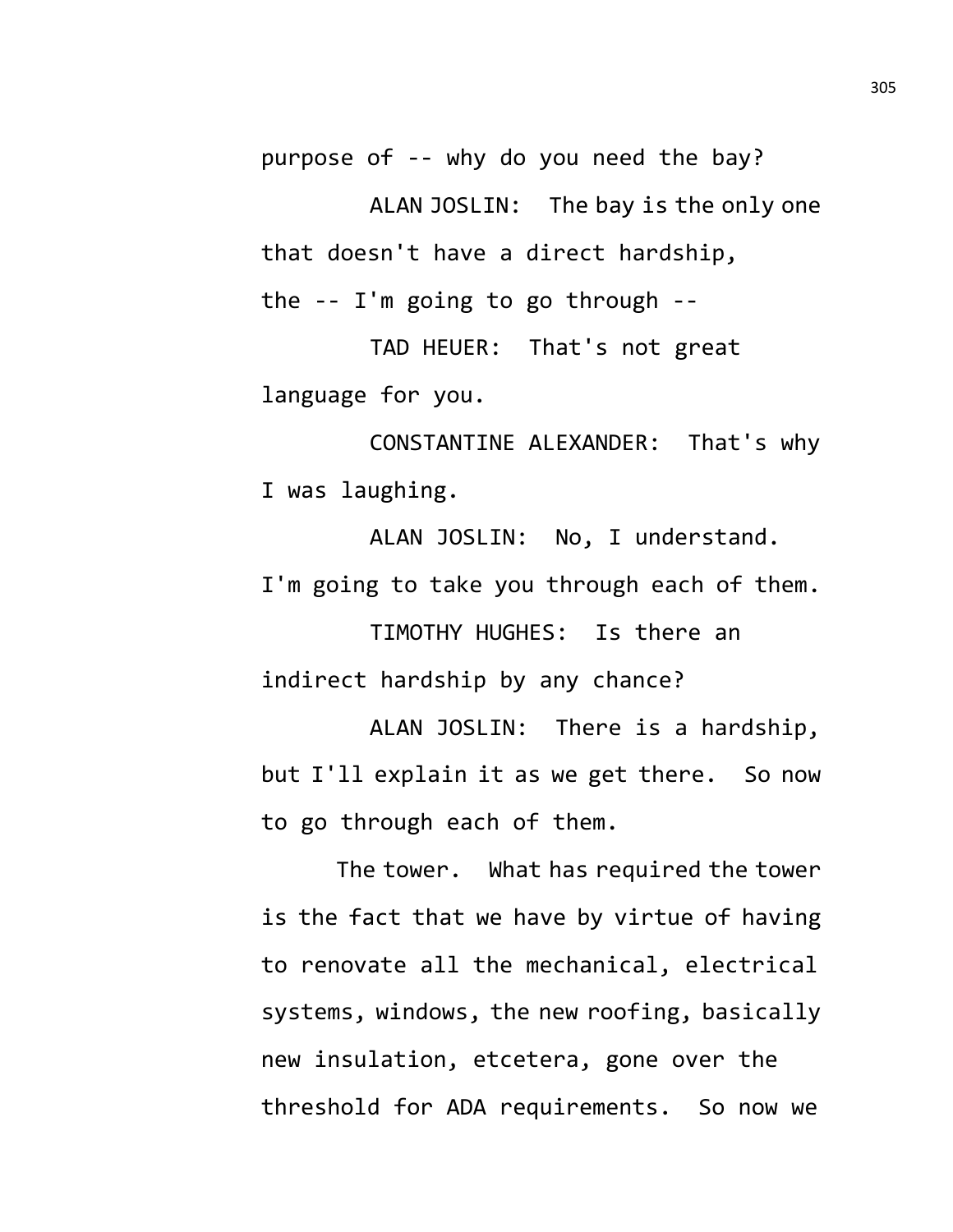have to make this building fully ADA accessible. And what that means here is we have to provide an elevator. We have to make sure we have a stair of adequate width for negotiation. We also have to provide a front entrance that is accessible with a ramp. And then, of course, on the interior we have to enlarge the bathrooms, so the bathrooms are fully accessible which means shower stalls have increased, bathroom stalls have been increased.

Now, to take -- this rectangle represents the stair, the new stair, and the elevator. The current stair in this location, the second means of egress, does not meet the dimensional requirements, and we have to upgrade that with this scale of renovation. So we now have to find a bigger footprint for that stair. The elevator is -- has to be sized as a stretcher elevator so it's a, it's significant in size. And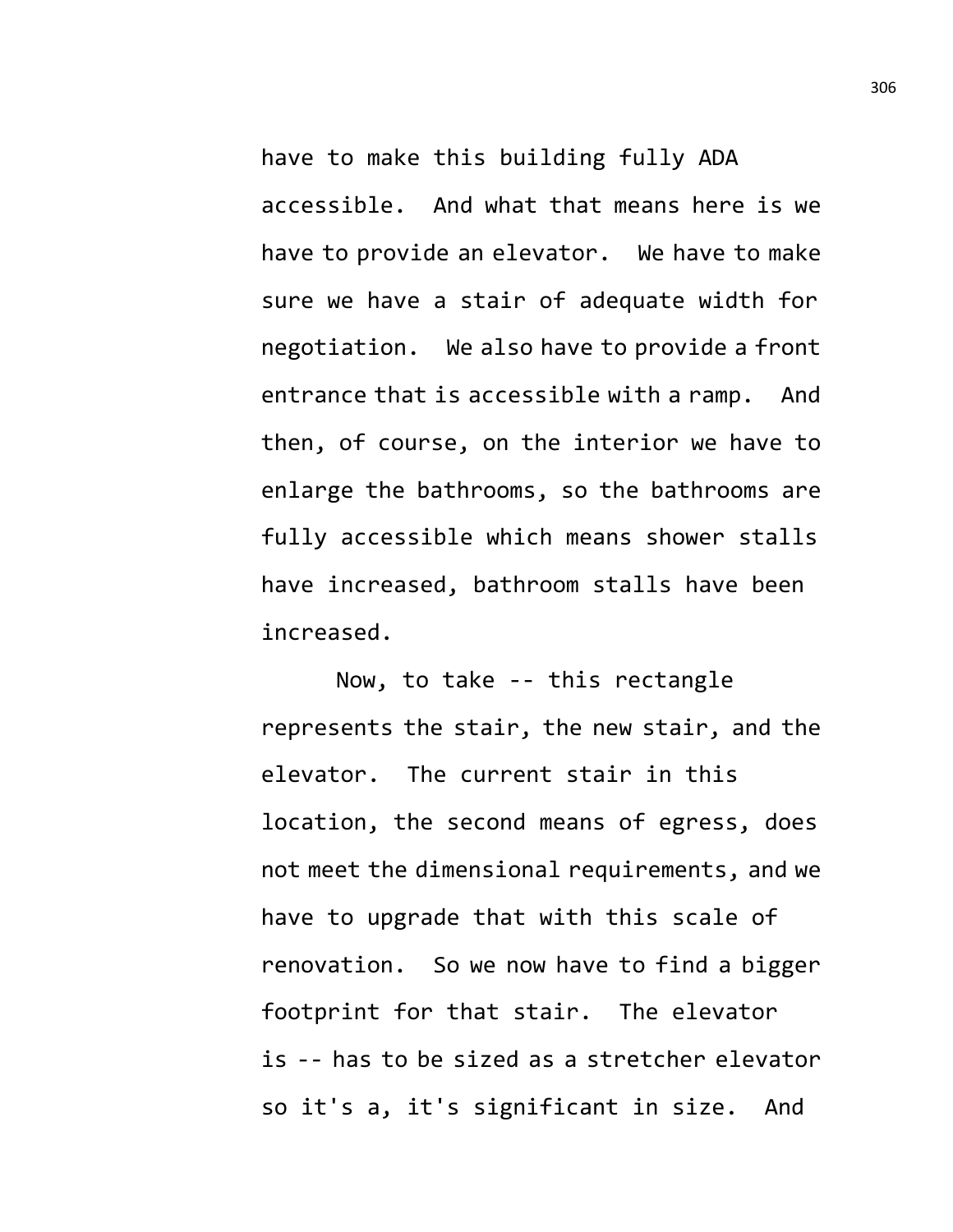when you take those and you add the -- well, let me add the increase in bathroom size and the like, there is no way to do all of this internal to the house without losing significant -- this is just the elevator in the stair. I put the stair where the old stair is plus the elevator, plus enlarging the bathroom, we can no longer sustain the fraternity with the population it has in there and economically it's not viable.

So we have been required to put this somewhere. The geometry of the site is such that there is really only two viable locations. It's either somewhere in the property on the Memorial Drive side, which is completely impractical and certainly detracting to the major public facade. And so we looked for ways to put it in the back of the building or currently in the back of the building. You'll notice that this volume sits and the location off, somewhere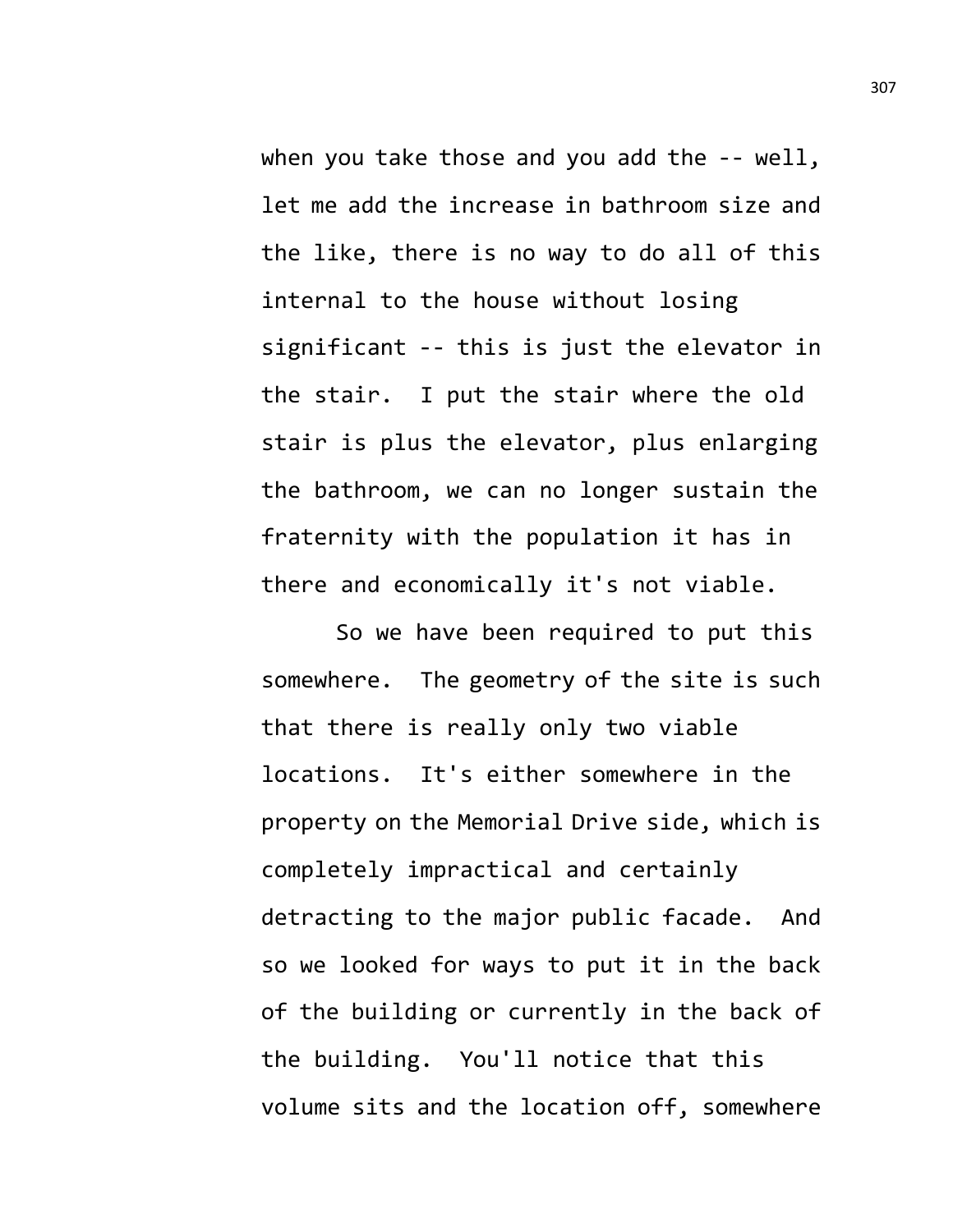off this wall. This is the main corridor of the fraternity on all floors. We can't locate this any closer to the building and still be able to enter the building, which is this area becomes the required front door, because this front door is too close to the sidewalk to be able to get handicapped accessibility to that door. So now we're creating, we need to create a new front entrance with a distance off to the sidewalk to that we can get a ramp to that door. So it's those four -- three or four things which have basically placed the primary volume of the addition.

The -- what we have done is pulled the -- make sure this stays off the property line of what is called the DKE fraternity and it allows us to take what was a lot of service activity, dumpsters and the like, which were in the backyard and now contain it within an open but enclosed alley. And now what used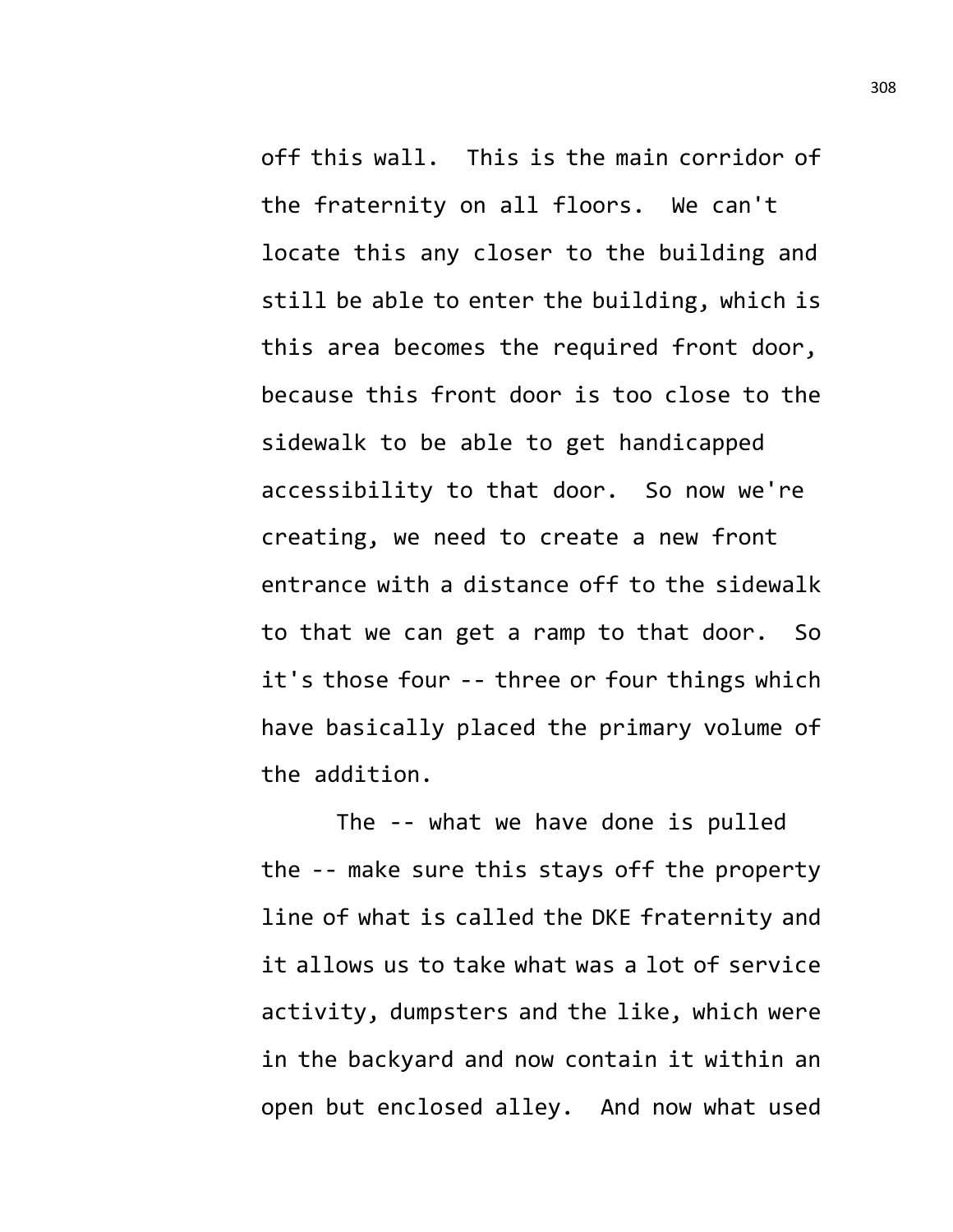to be the dumpster area and the back of the building becomes the front door of the fraternity.

Why MIT has been supportive -- I'm sorry, I'm hoping you received letters from all the various abutters, but MIT has been particularly supportive of this because Amherst Alley they have on the agenda to improve the quality and character and friendliness of that environment, and given the current condition of the fraternity, and here is the existing condition photo, this is a very mean and unpopular place along Amherst Alley. And by putting this in its location and redesigning the boundary between their property and ours in conjunction with MIT, we're developing a terrace landscape out in front of the building. So that now this has -- becomes a popular spot along the student route.

DOUGLAS MYERS: Where is Amherst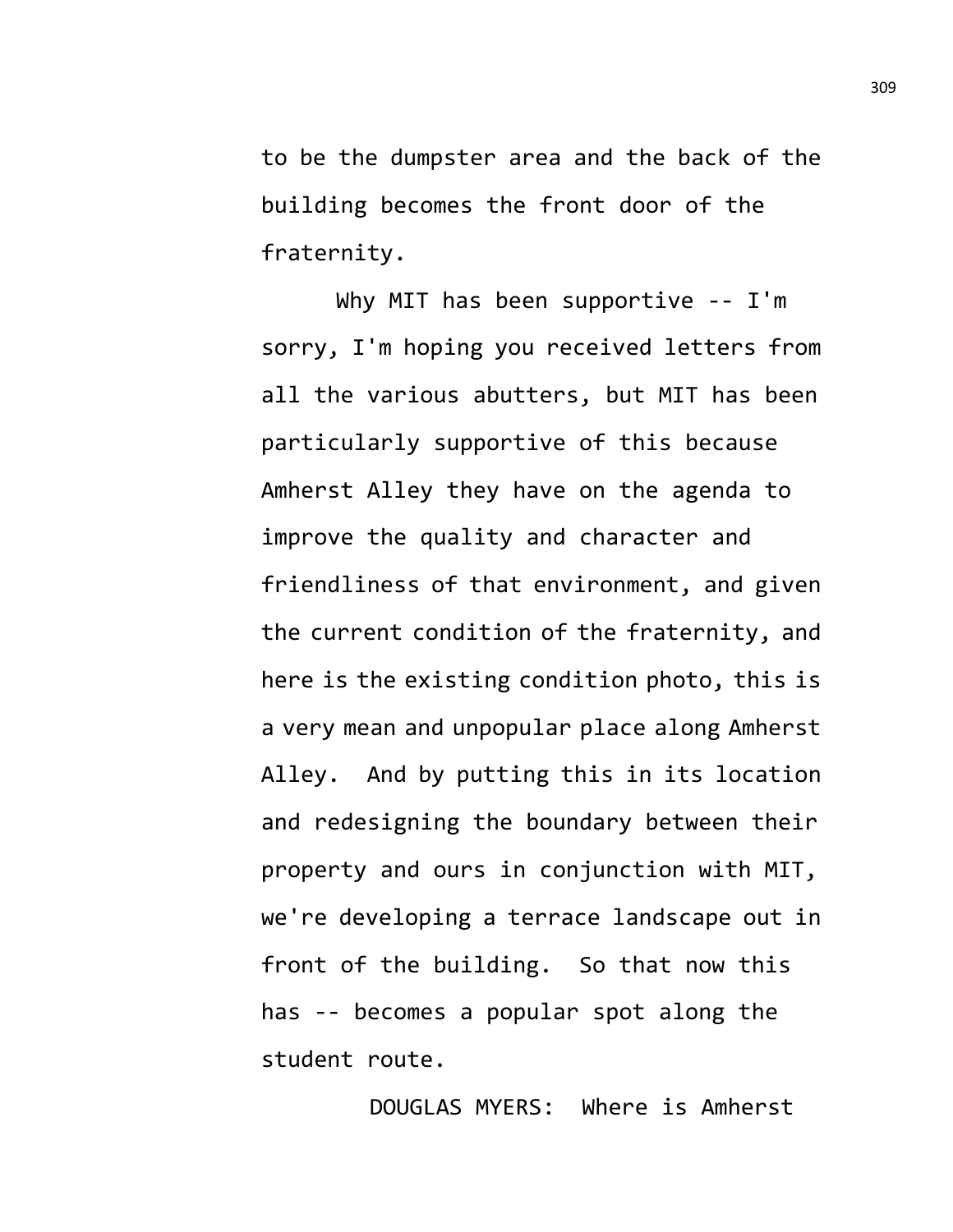Alley in that depiction?

ALAN JOSLIN: This right here is the sidewalk of Amherst Alley. The roadway is right here. Paralleling the roadway is a green space. And so MIT's property comes all the way to this line right here which we are, which we are -- there's the property. This is Amherst Alley. The roadway, this is Amherst Alley the green way. And this is MIT's property. We're designing with them integrated landscape area.

TAD HEUER: So you're going to have a patio that allows you to have an unobstructed beautiful view of DKE's parking lot?

ALAN JOSLIN: No, this has nothing to do -- DKE's parking lot is back here.

TAD HEUER: Right. So as I'm walking down the street, I see --

ALAN JOSLIN: You cannot see DKE's parking lot.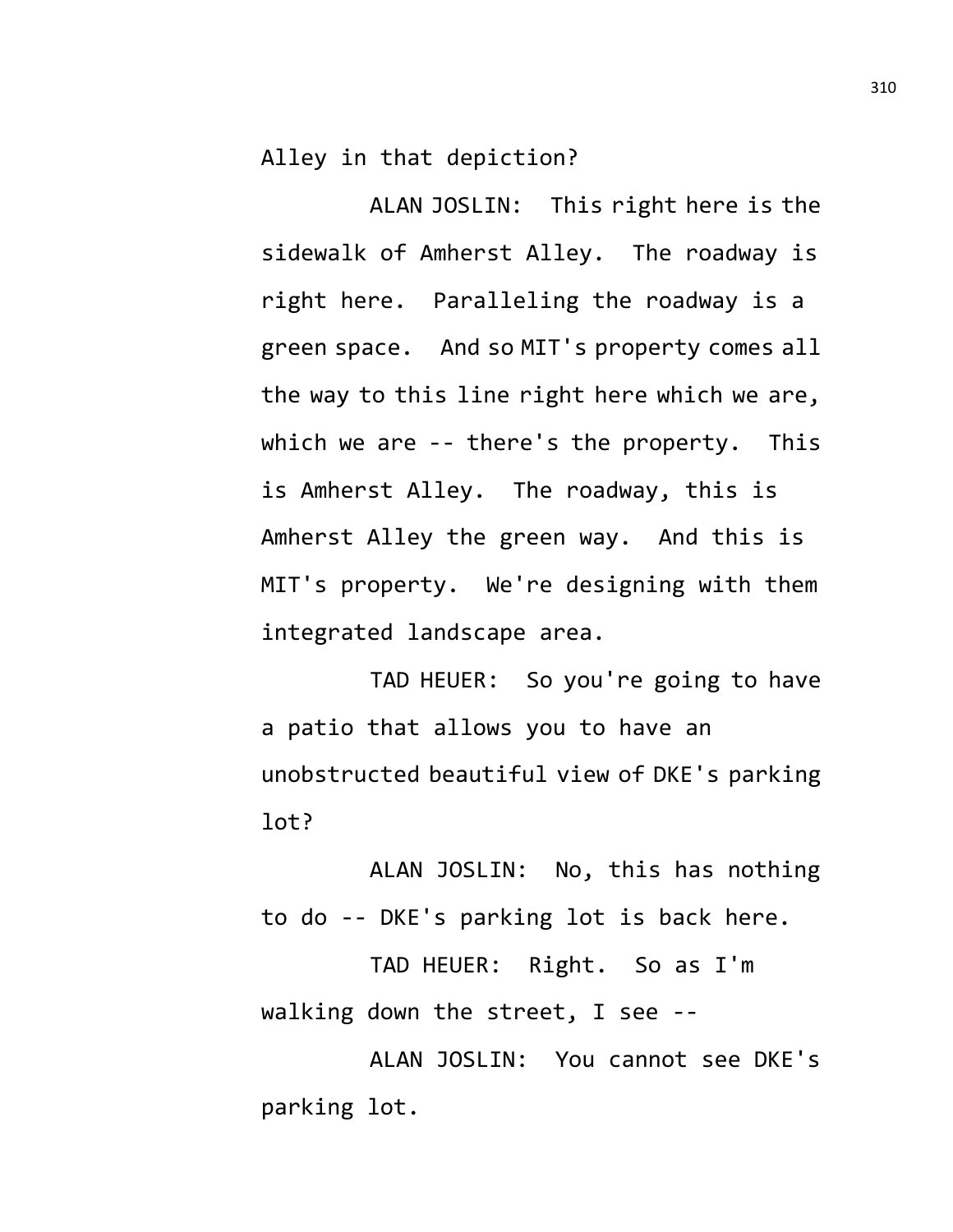TIMOTHY HUGHES: Anymore.

ALAN JOSLIN: Anymore. It's gone. DKE's parking lot is behind this.

TAD HEUER: Well, right because I'm on Endicot Street.

ALAN JOSLIN: Right now, right now you can. This is the DKE's parking lot.

TAD HEUER: Right. But if I'm walking down -- I guess -- it's kind of, does MIT -- my question is does MIT have plans to do things with the structures along that stretch of Amherst Alley as well as just right behind you?

ALAN JOSLIN: Their intentions are. The issue is they're finding source. So what they're doing is they see an attraction working with us because we will fund some portion of the improvements, and they will probably seek to have arrangements, if they can, with properties along Amherst Alley. DOUGLAS MYERS: We the fraternity?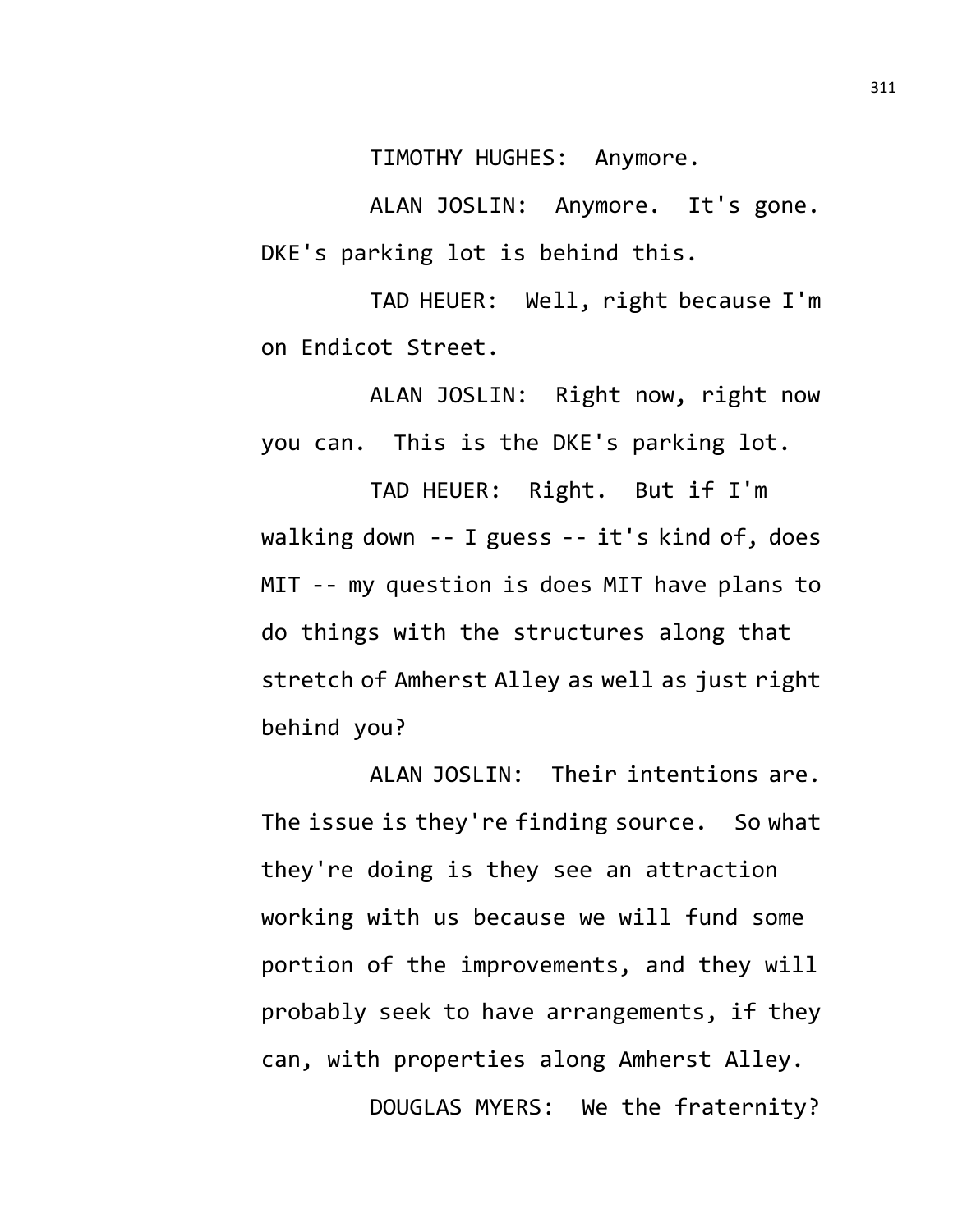ALAN JOSLIN: We the fraternity, exactly. So it's, you know, it's a negotiation and a, you know, each side trying to help the other in developing a space that works for both.

TAD HEUER: How long has the fraternity been on this site?

BOB STEININGER: Since 1960.

TAD HEUER: Were they the original tenant?

BOB STEININGER: They bought the land before MIT moved over.

ALAN JOSLIN: Yeah, here's the original rendering, and that's where we'll come back to the bay window. And that's the original rendering. It was done in 1913. It was finally occupied in 1916. It's the ADA and current codes which suddenly have become the threshold that kicked this requirement.

And nonetheless it gives us, I believe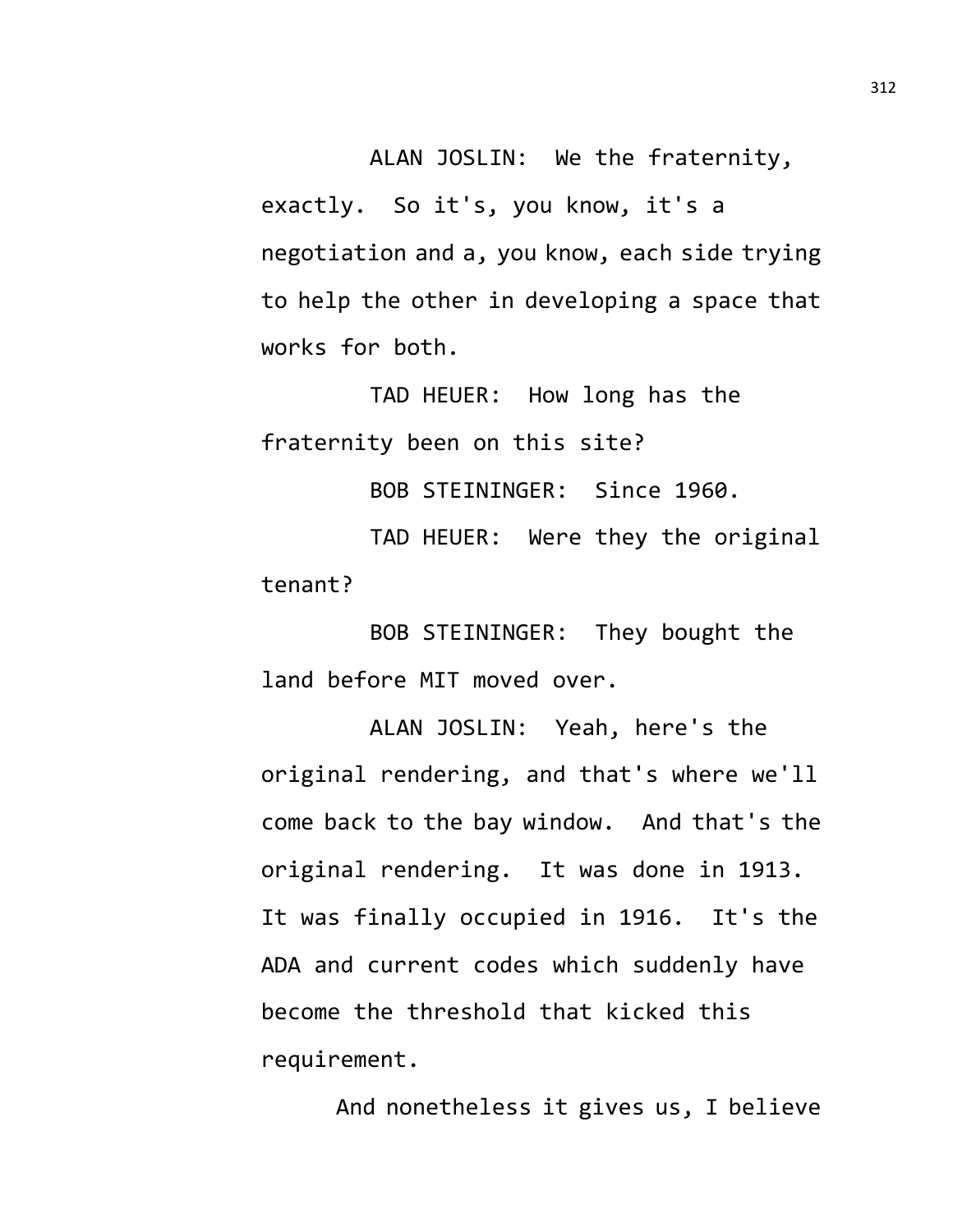it, I and MIT and others, feel that it has given an opportunity to improve, the quality and character of Amherst Alley. And that's been our goal is you have to put an elevator tower and a stair, how do you make the most beautiful version of that in this location.

What's also interesting is you'll notice there's another elevator tower down here. In other words, the pattern of use of the development pattern of the dorms put the elevator towers in this back so you -- long view of this you have a series of these elevator towers.

> TAD HEUER: Could you put up the -- ALAN JOSLIN: Yeah.

TAD HEUER: Do you know how they got the elevator towers? Is that from us?

ALAN JOSLIN: These?

TAD HEUER: Yes.

ALAN JOSLIN: I have no idea. I don't know. I couldn't tell you what year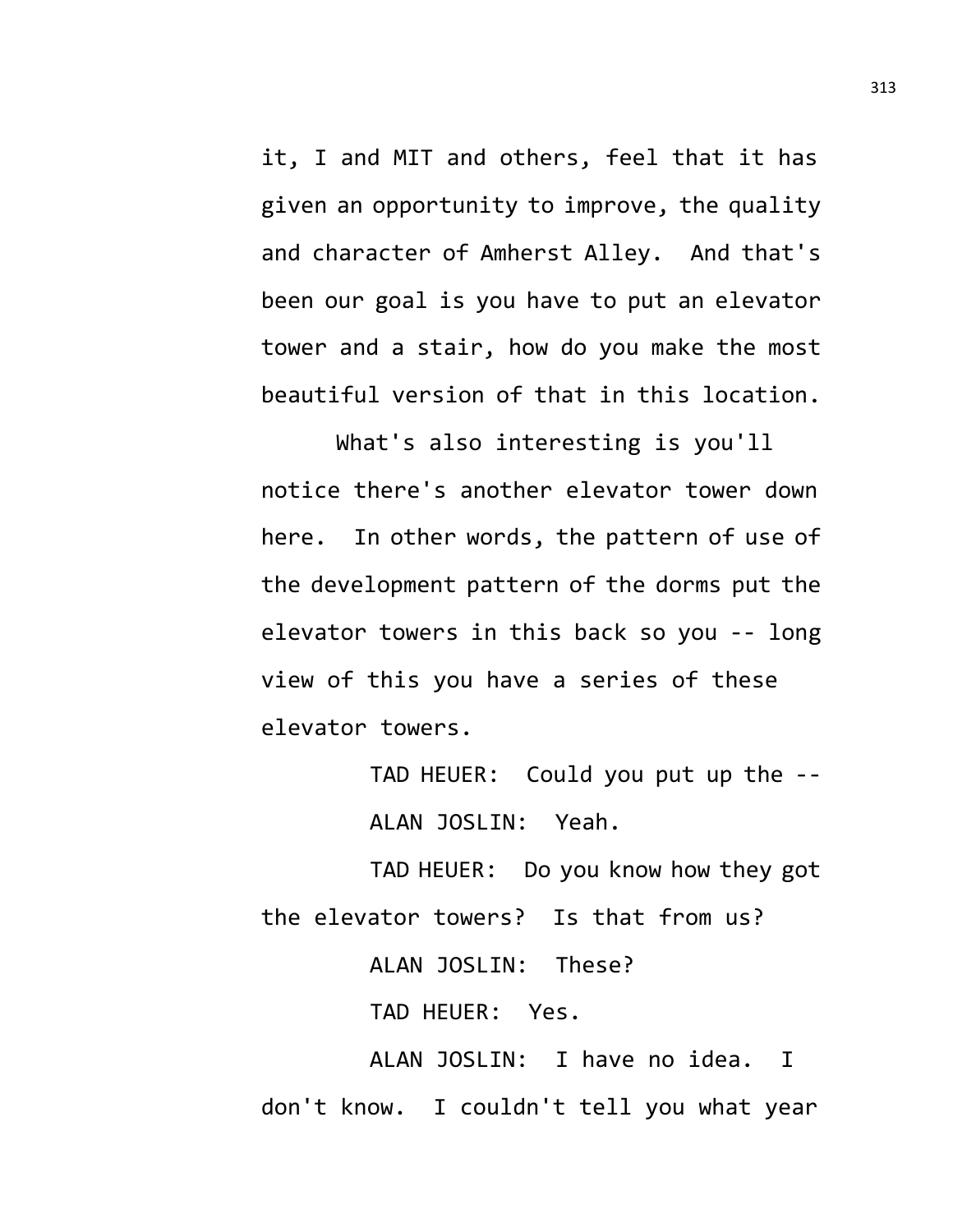each of these were. These are more modern. They're probably in the early seventies.

TAD HEUER: Well, not the end of the block but the ones in the center.

ALAN JOSLIN: There's one here. One here. And there's one there.

TAD HEUER: Right.

ALAN JOSLIN: And this is parking area. This is a -- generally a masonry wall that's been built as an edge. And this is a green way. And this is the -- these are the tennis courts and the fields.

BRENDAN SULLIVAN: Okay. Is that it basically?

ALAN JOSLIN: That explains the tower. The photo voltaics -- well, I'm sorry, it was placed in such a way, we studied sun angles. We're not casting any sun angles on the adjoining properties, any of the habitable areas. We have not created any kind of windows or view patterns into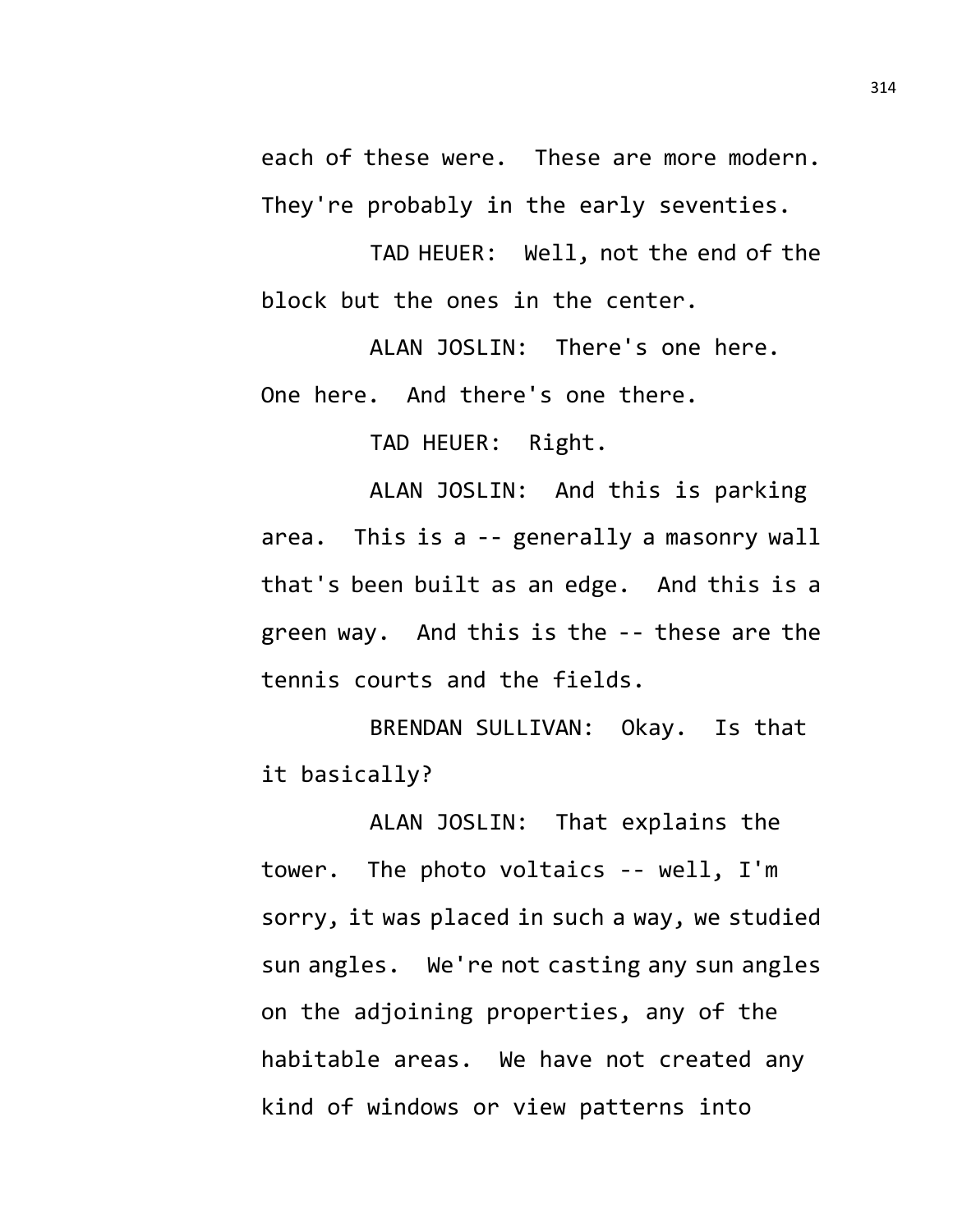privacies on the adjoining abutters, and yes.

DOUGLAS MYERS: Despite its roll for solar generation, is it also intended for any social uses?

> ALAN JOSLIN: Well, the deck exists. DOUGLAS MYERS: Yes.

ALAN JOSLIN: The deck exists, and what we're doing is basically refurbishing it. We're keeping the same footprint of the deck.

CONSTANTINE ALEXANDER: The answer to your question is yes.

ALAN JOSLIN: Yes, yes. We're also trying to increase safety in the way that it's been built.

The photo voltaic trellis would only be built with the photo voltaics. We're not interested in a trellis. You can place any kind of restriction on that if you like.

In terms of the photo voltaics, as I said, it handles ten percent of the property.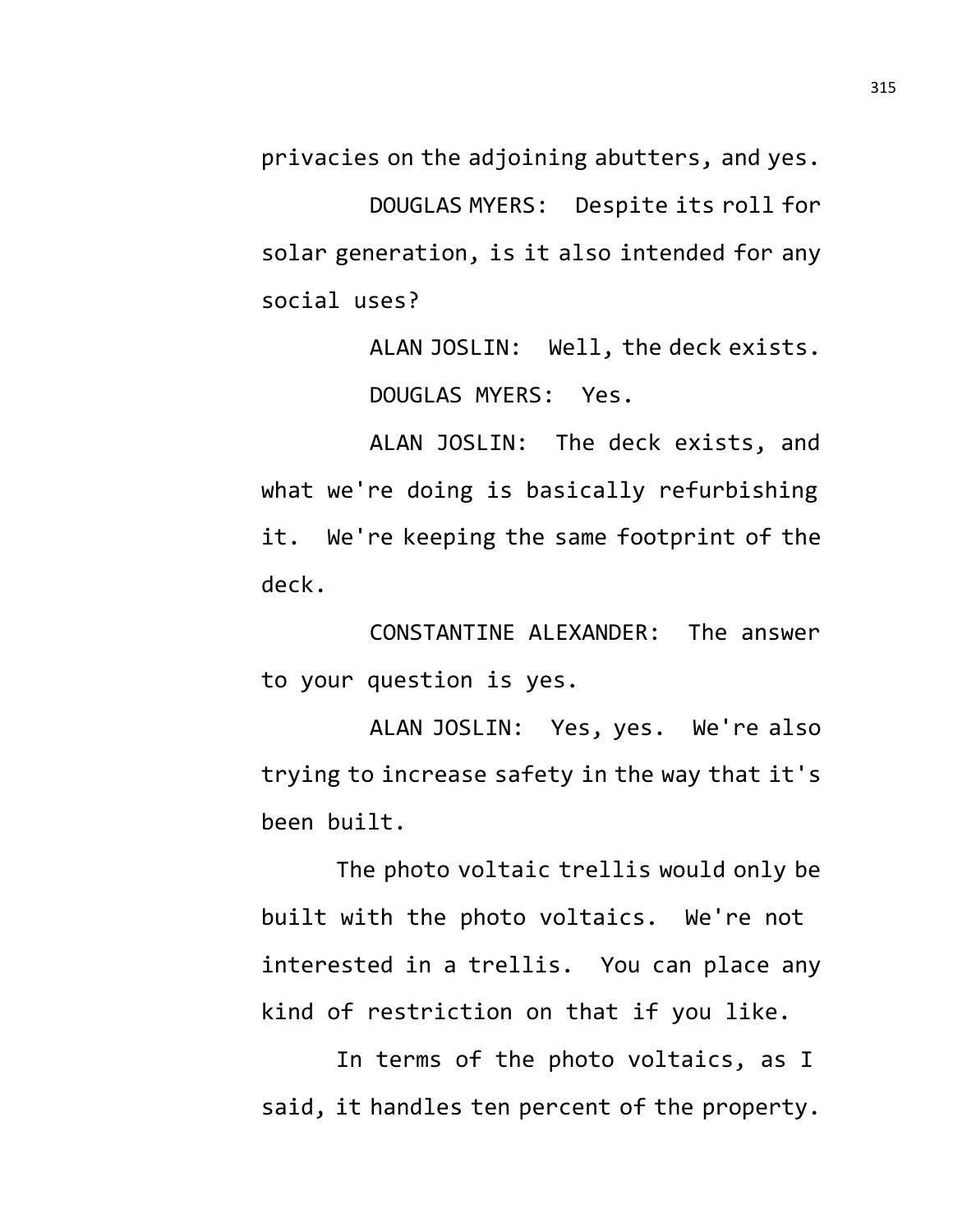In the Zoning Ordinances Cambridge seems to be favorable in terms of trying to incorporate sustainability features such as solar collectors. They give special height allowances for that. We don't need special height allowances because we're still within the height limit, but it is in the spirit of what Cambridge is seeking. We're hoping that this addresses that.

TAD HEUER: So what's the relief technically that's required?

TIMOTHY HUGHES: Setback.

ALAN JOSLIN: Setback. It's setback.

TIMOTHY HUGHES: And FAR.

TAD HEUER: It can't be for FAR.

ALAN JOSLIN: Well, it's not FAR. It's just setback.

TIMOTHY HUGHES: Not on the photo voltaics but overall. Are you talking about overall?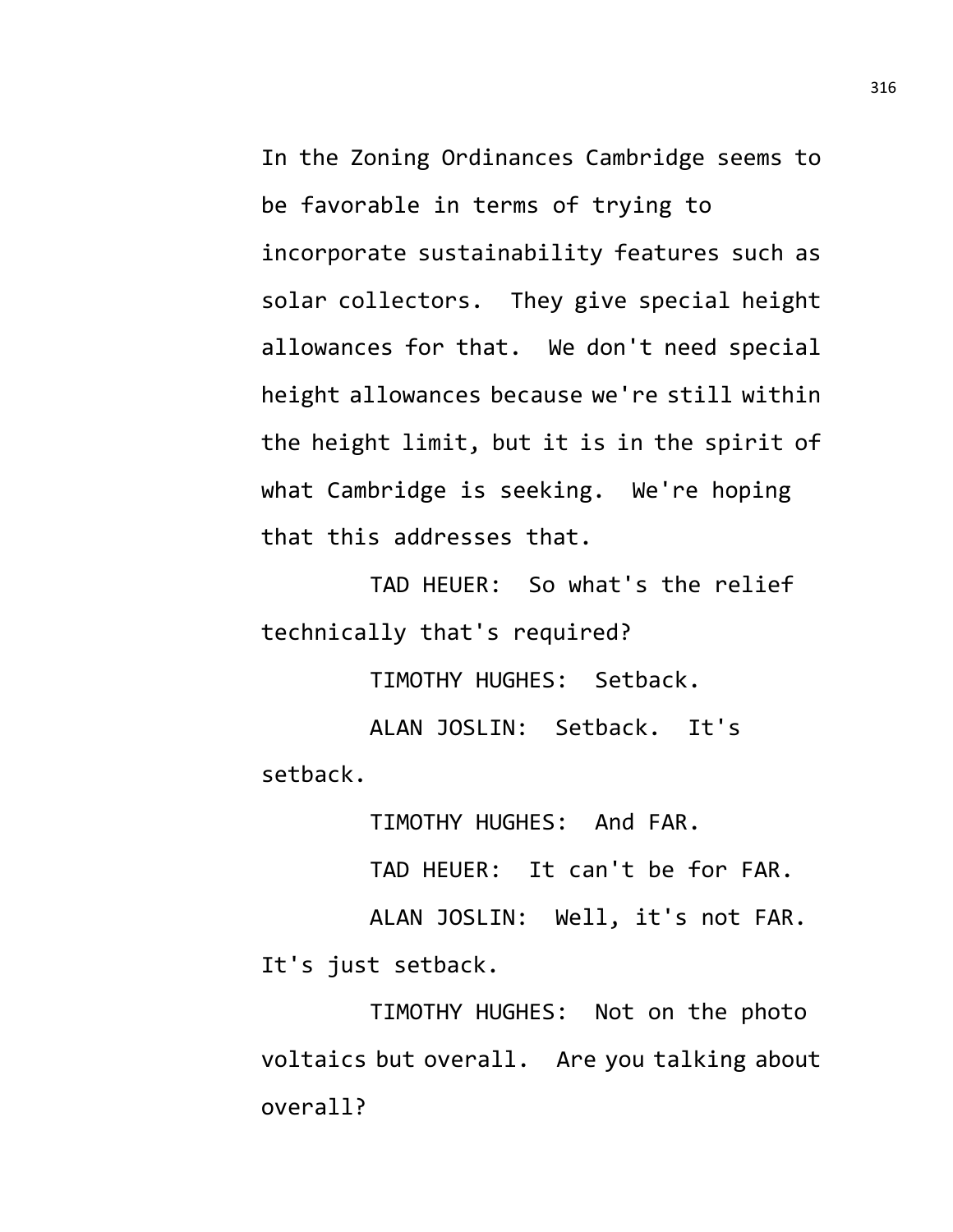ALAN JOSLIN: Just the photo voltaic and setback. The FAR has to do with the tower and the bay window in the front of the building. The roof deck is there. It's in the original square footage.

CONSTANTINE ALEXANDER: They're in the setback now and they're increasing the bulk in the prohibited setback. It's going up higher and that's why it's a setback.

TAD HEUER: It's not a mechanical?

TIMOTHY HUGHES: That's what Sean was just saying.

CONSTANTINE ALEXANDER: Is it mechanical?

SEAN O'GRADY: Well, I mean my first reaction would be to exclude the whole thing as a mechanical if indeed it is simply structure just there to hold the panels.

CONSTANTINE ALEXANDER: The answer is you may be seeking relief you don't need. SEAN O'GRADY: On the other hand,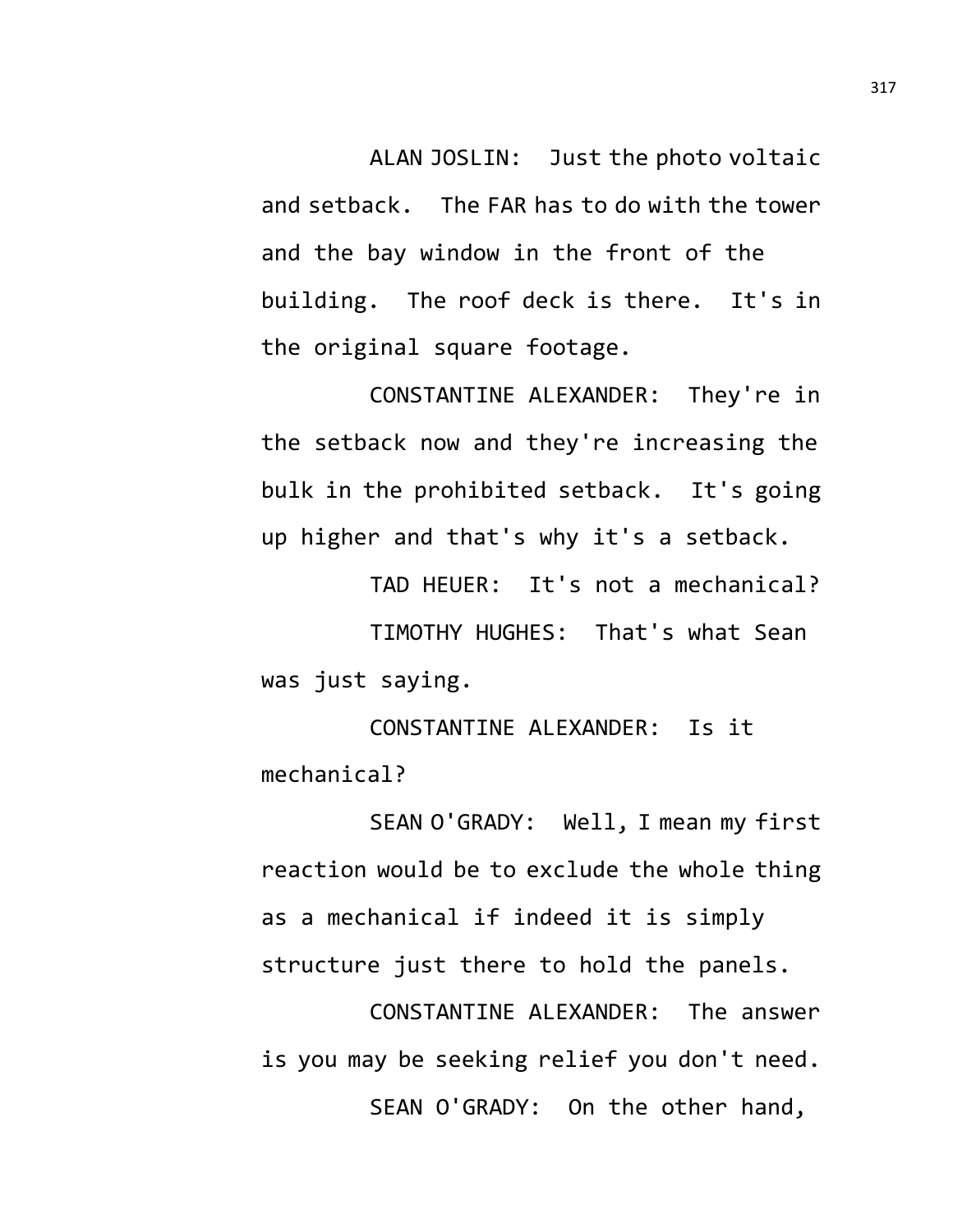though, I mean it's certainly --

CONSTANTINE ALEXANDER: You're here now, let's move on.

ALAN JOSLIN: I'm here for safety, I would rather make sure everyone agrees as to what it is.

TIMOTHY HUGHES: So it's ten percent electrical use offset the increase in electricity for your elevator?

ALAN JOSLIN: Good question. Yes, it offsets the elevator usage of course. Hopefully it offsets more than the elevator usage.

TIMOTHY HUGHES: All right, so the historical element on the bay, can you get to that?

ALAN JOSLIN: Yeah, the -- just the -- we were amused and pleasantly amused by the original rendering of the fraternity, and this was in 1913. You'll notice it's a four-story building. The mansard roof which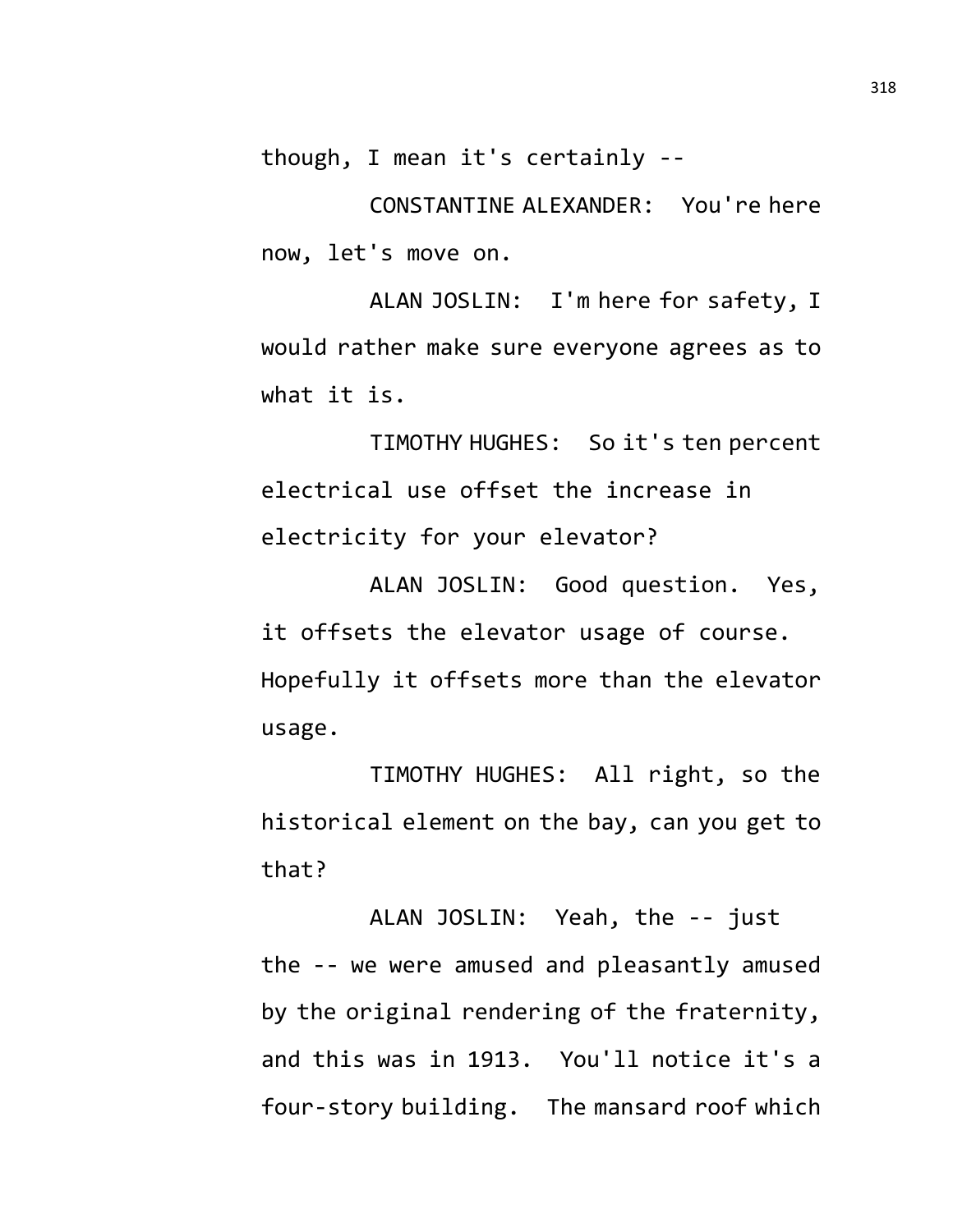is there was done in '69, that was added fifth floor. What we're doing in this phase is we're cladding it and in copper. Right now it's unattractive concrete. You notice all the ornamentation on this facade which is missing from the current one. So value engineering was very heavy at that time as well. They did have this wonderful bay element as part of it. They also had a fenced in forecourt which we are also reviving because that forecourt is right off of the dining area. So we're putting French doors in where there are now windows so you can get out into this area. We did have French doors originally in that facade presented at the MIT housing. They were not keen on the French doors. They liked very much having eyes on the street. They said that's a problematic area on the campus because it's kind dark and visitors, etcetera, they're always concerned about who's coming and going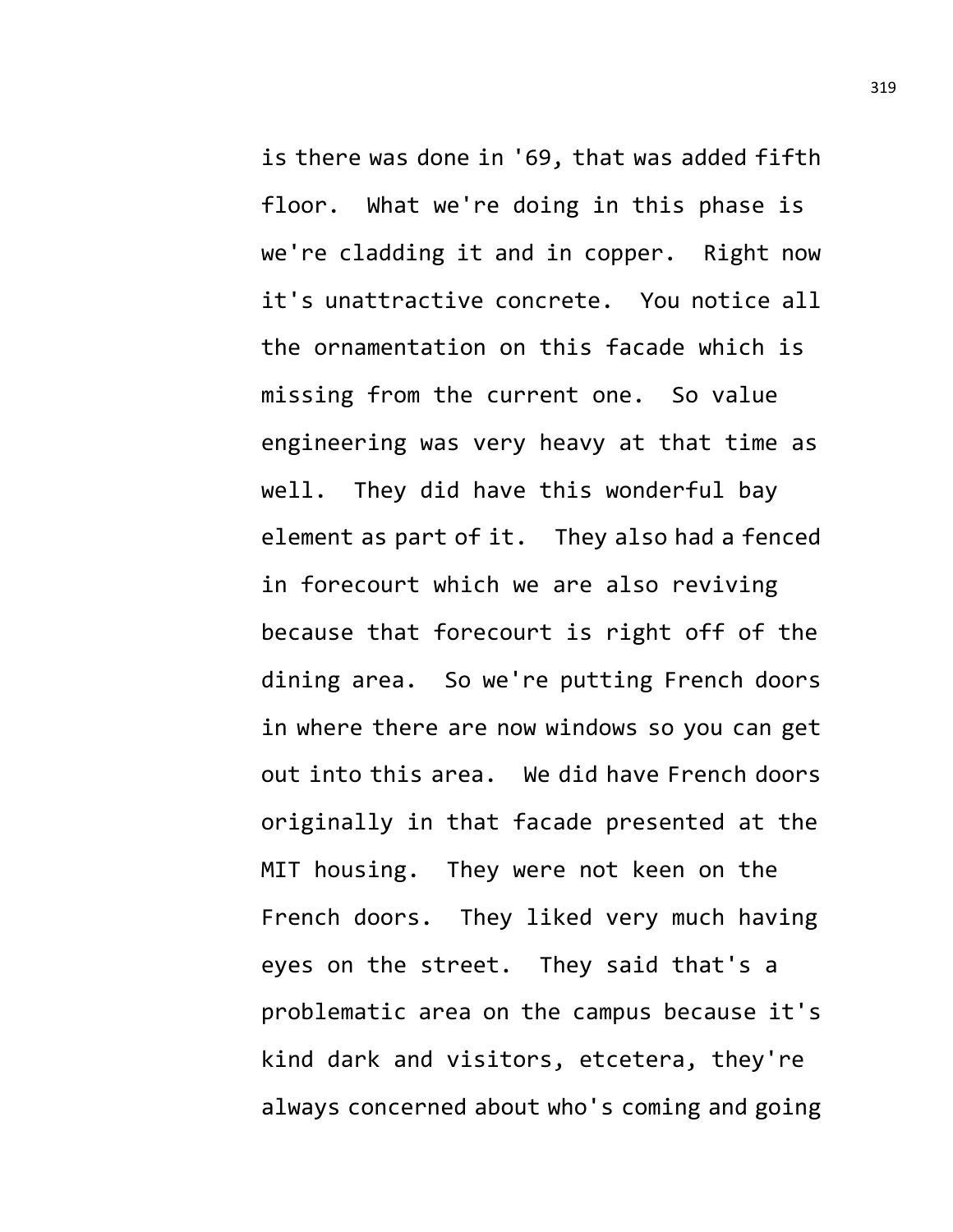there. We said okay, we won't be putting openable doors because they're worried about noise, etcetera. But what if we produce a larger window and eyes on the street as it were?

CONSTANTINE ALEXANDER: At the end of the day you're talking about aesthetics, aren't you?

ALAN JOSLIN: It's an aesthetic issue and it's about -- yes, it's an aesthetic issue and it's about trying to come to terms with the, you know --

CONSTANTINE ALEXANDER: It's very late at night and Mr. Rafferty will yell at me. What's your hardship for the aesthetic change?

ALAN JOSLIN: Because to do any other aesthetic change would be impossible because it's a structural wall and we can't, we can't widen the aperture. So we're leaving the apertures the size they are.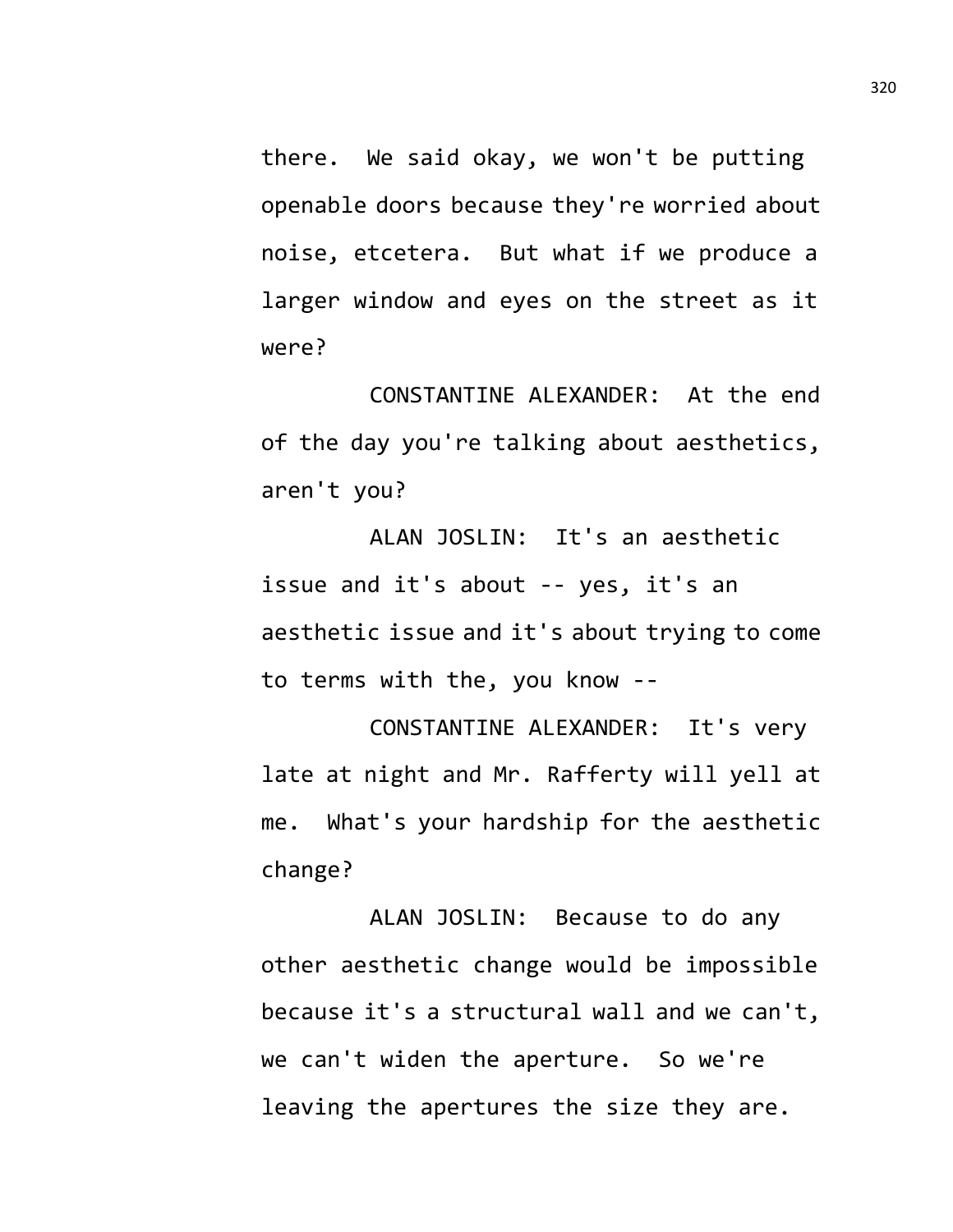CONSTANTINE ALEXANDER: Why do you need an aesthetic change other than to improve the aesthetics? I mean, what's the need?

ALAN JOSLIN: Greater security on the street. That would be its benefit. And that, that is the great concern about camp -- you know, campuses and campus life. CONSTANTINE ALEXANDER: And there's a problem with the bay window, what's the relief setbacks?

ALAN JOSLIN: The front, the setback on Memorial Drive there is no problem. We're well within our setback area. It would simply be the setback in proximity to the abutting dorm here, which is I think we're five feet off of the party wall, and setbacks are about 16 feet off the party wall. So that's where the encroachment is incurring. We have, I believe, you should have a letter in the file from that fraternity who has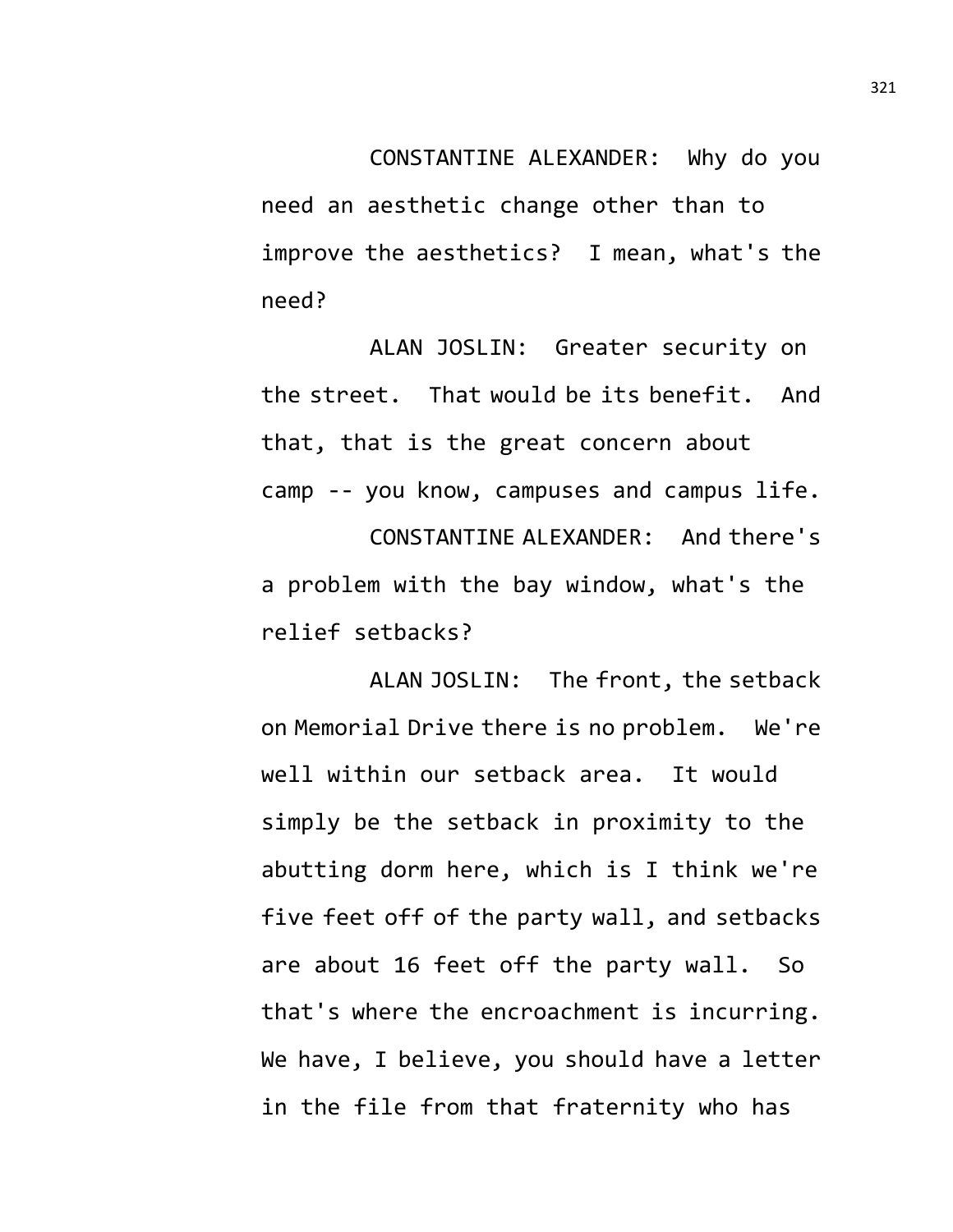reviewed it.

CONSTANTINE ALEXANDER: We do.

ALAN JOSLIN: And is in support of that.

TAD HEUER: And there's also FAR relief, correct?

ALAN JOSLIN: Yes, correct.

BRENDAN SULLIVAN: Any other questions at this point?

CONSTANTINE ALEXANDER: I'm fine.

TAD HEUER: I have one question. So I understand why you're doing it. I get it. You're going from a 3.2 in a 3.0 district to a 3.9.

ALAN JOSLIN: Mostly with an elevator and stair.

TAD HEUER: Mostly with an elevator and stair indeed. But at what point do I just throw the Zoning Code out the window and say it's necessary so whatever --

ALAN JOSLIN: Are we talking about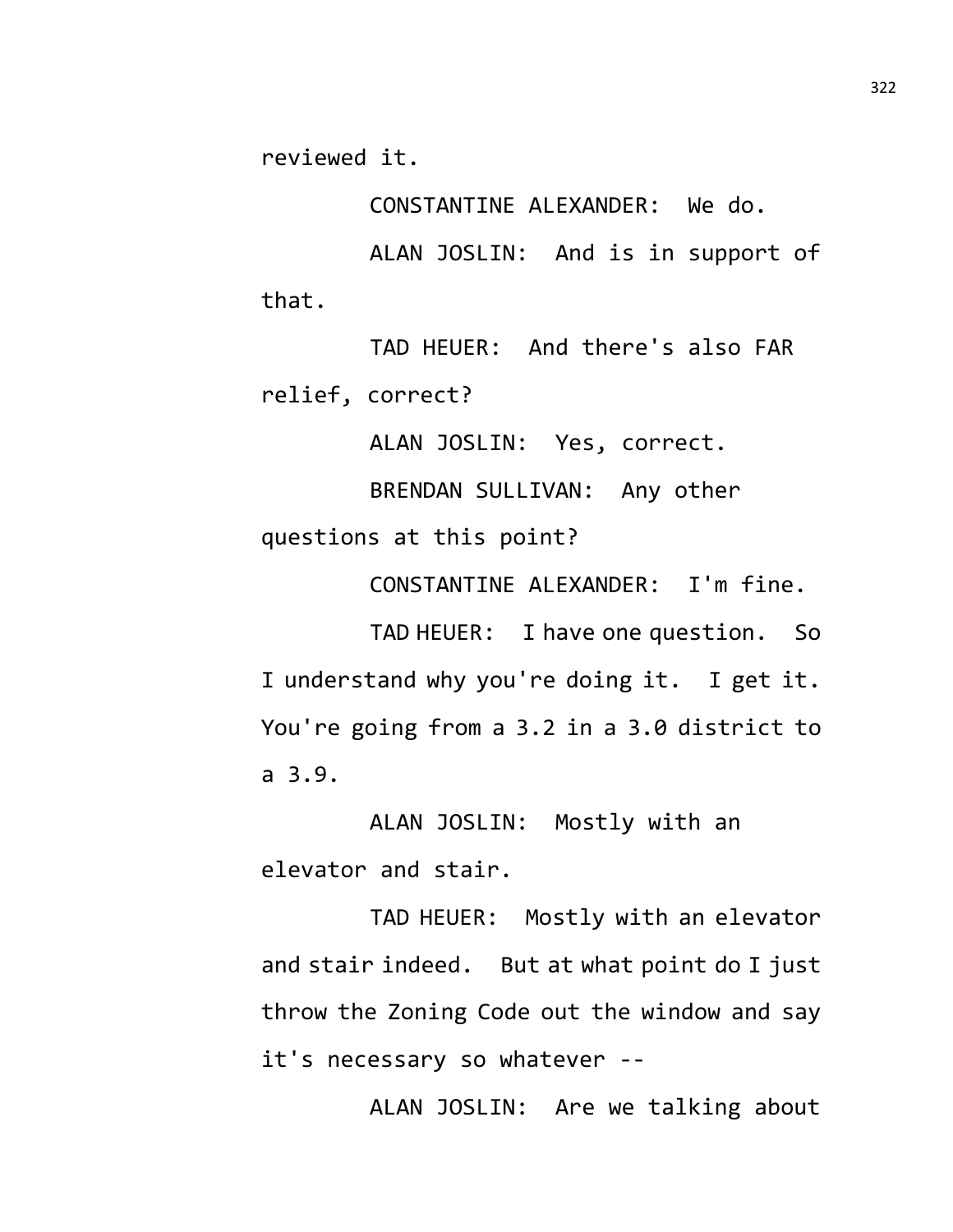the bay?

TAD HEUER: No. We're talking about the -- I mean, the alternative here is as you had to sit through for the last case, you have a building that -- the one thing you're not -- the variable that isn't moving is that you want to house 45 individuals in the building.

ALAN JOSLIN: We have to do that otherwise we can't support the fraternity.

TAD HEUER: Well, you can't support the fraternity --

ALAN JOSLIN: And we can't do a renovation.

TAD HEUER: -- in this location which is where you want to be. Those are immovable --

ALAN JOSLIN: I'm sorry, and we can't renovate this building.

TAD HEUER: Oh, sure you can. I mean, you could -- there are other things that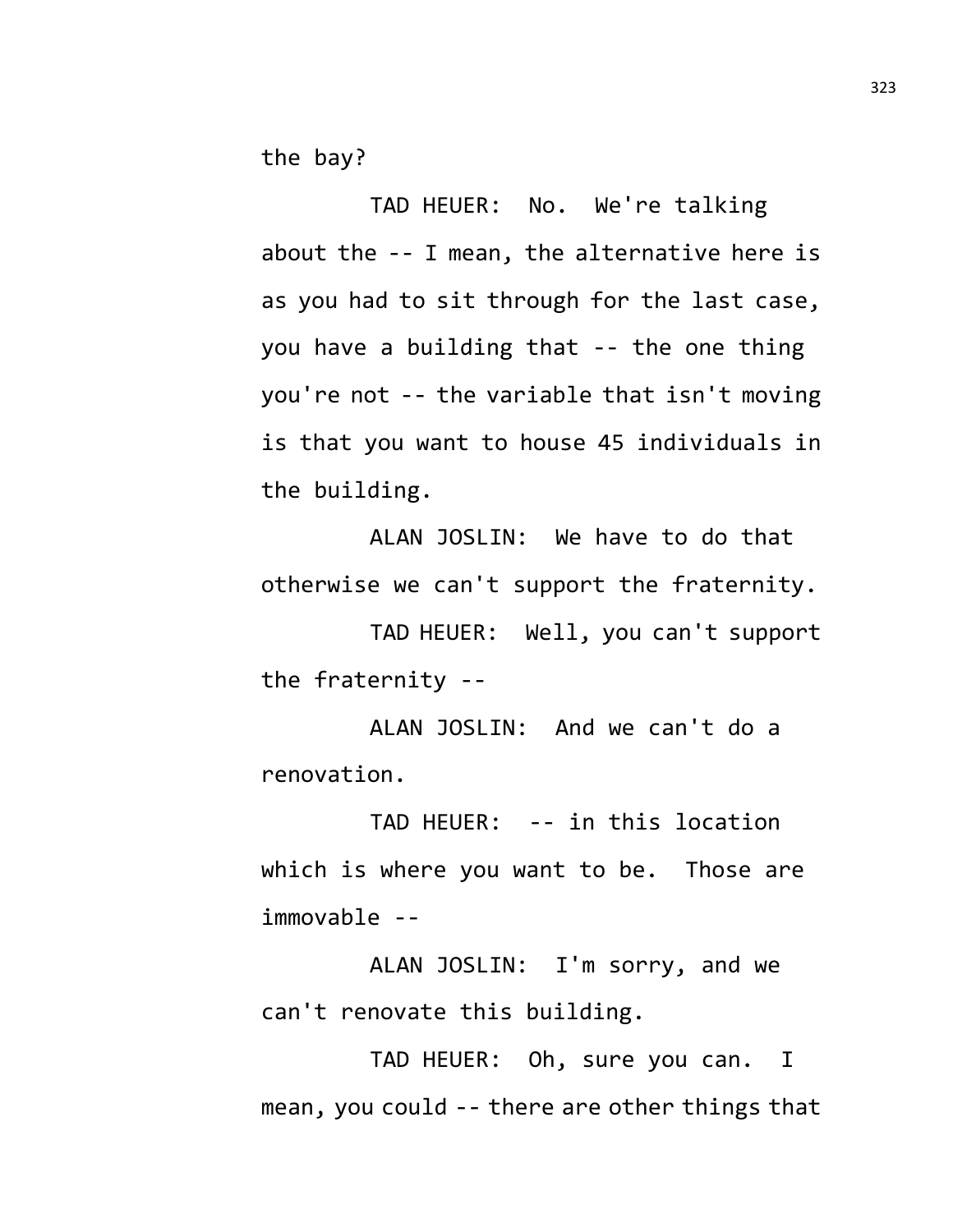could be done with it presumably. I mean --

TIMOTHY HUGHES: You mean besides being a fraternity?

TAD HEUER: Yes.

ALAN JOSLIN: Oh, I'm sorry, location of the fraternity which has been here for years is a --

TAD HEUER: That's not something that's in the Zoning Ordinance, that's my problem.

ALAN JOSLIN: I understand, bu that is a hardship for this property.

TAD HEUER: That you would always be there?

BOB STEININGER: It's an MIT fraternity.

ALAN JOSLIN: We built this house and we're in charge of maintaining it and keeping it usable, and we're trying to do that and we're not allowed to do that without putting an elevator and stair.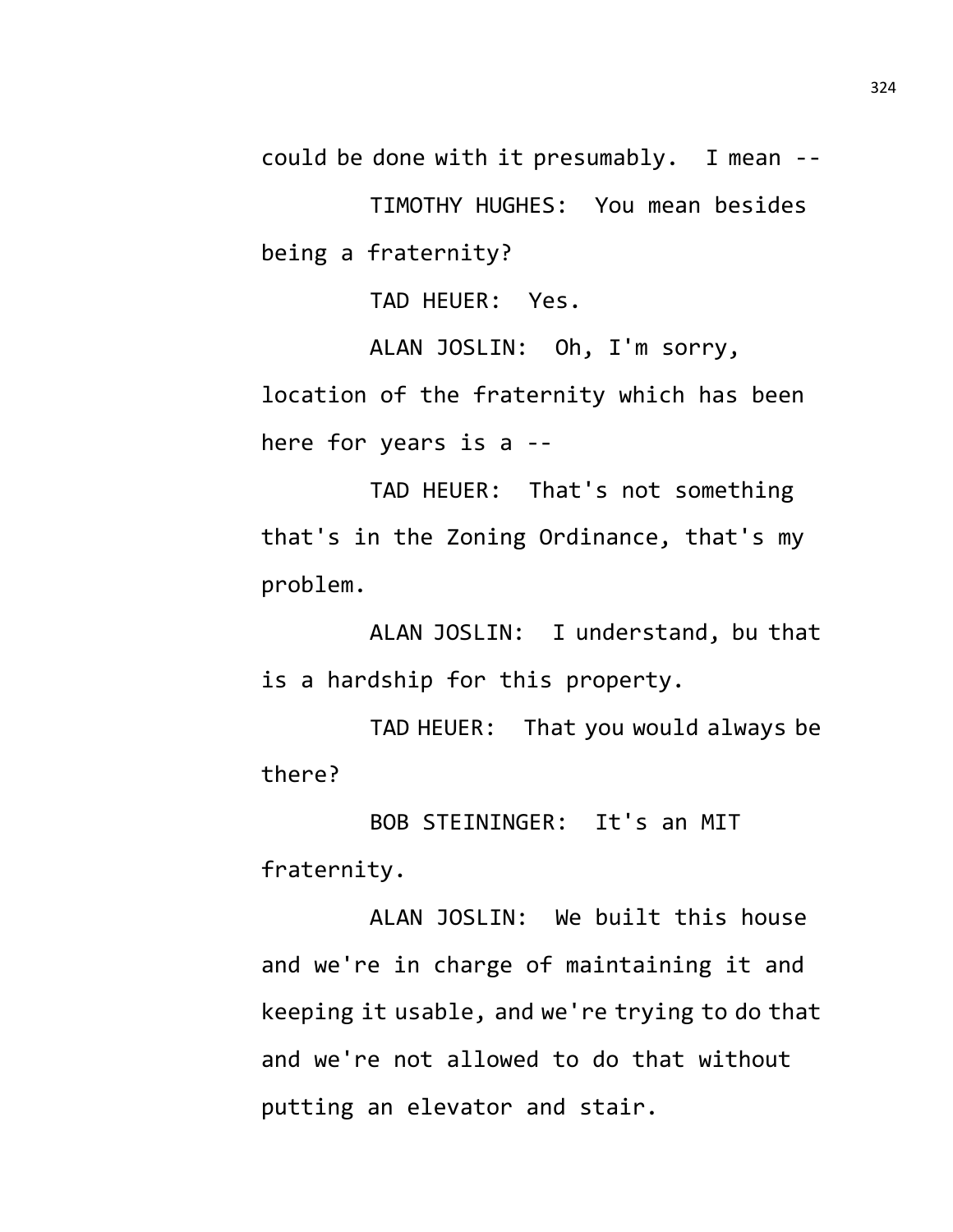Now we did talk about well, my God that's an expense. Do we do it? Do we tear down the house? Well, if we tear down the house? We can't build what we want here. Then do we move? Well, we can't -- if we move, we're somewhere else and the house doesn't survive because the location of the house is one of the features that is a benefit to the house.

BOB STEININGER: Just a little addition to that, one of the aspects that we do have, and there are quite a few fraternities associated with MIT, many of them are in Boston. Many of those are trying to come back to the MIT campus. Because it's been very difficult, one, to sustain something far away. And, two, it's a different MIT student population who wants to be close, who wants to actually be able to go and access the facilities that are there, and it's difficult, even though they have the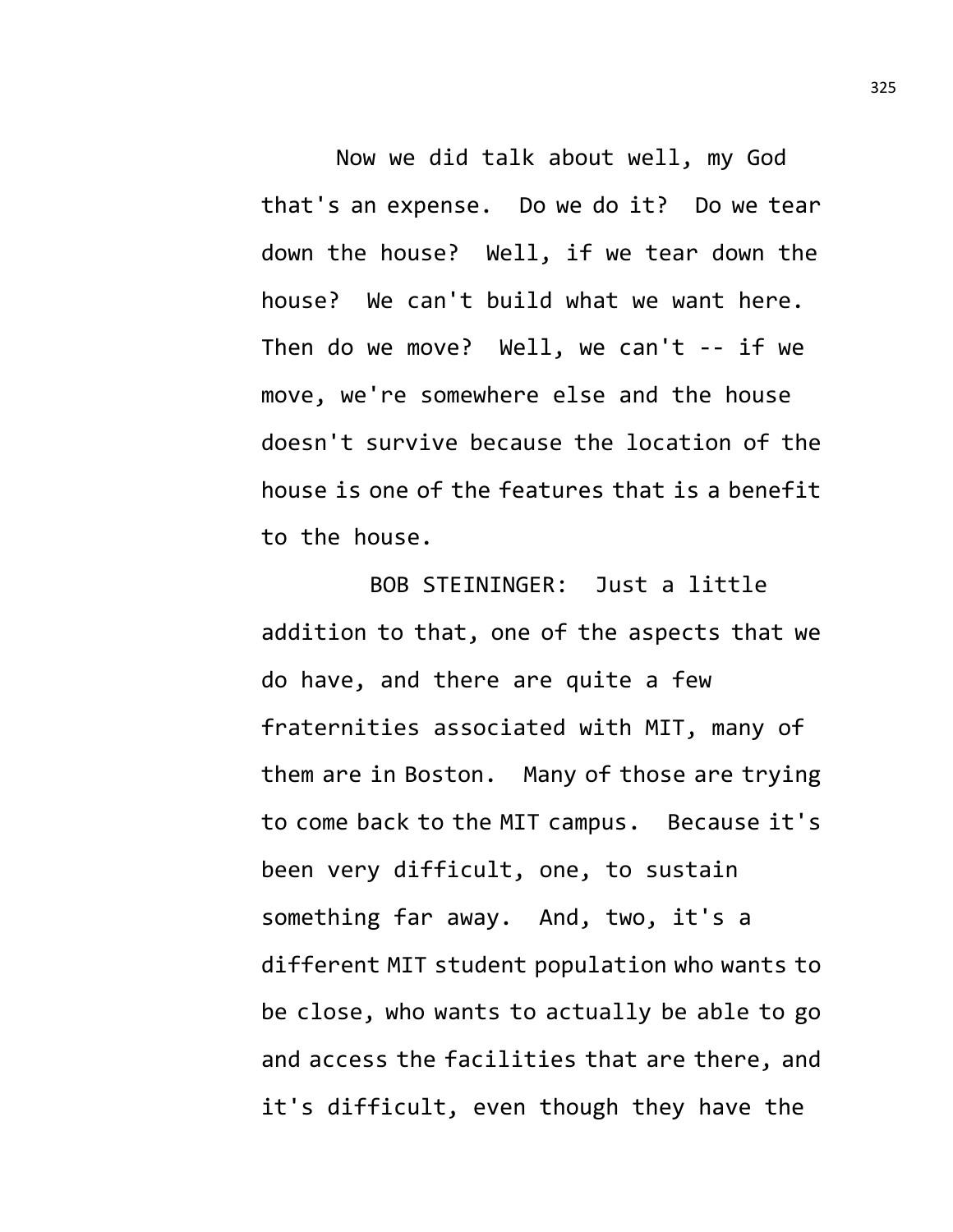rides and the like to go to Boston to do that. So by not having it close to MIT, you potentially -- if you consider this a business, and in some sense we're in the business of educating men, then we're actually making it difficult for us to educate those men because we can't supply an area that those students would want to live. And that's a reality.

CONSTANTINE ALEXANDER: Yes, but the relief you're seeking is generally analogous to a single-family residence where you need more living space. You need a dormer, the house is not really usable for the people living in it without the additional space. Here it's the same thing, you have rooms for 45 people. You've got to make renovations because of legal reasons, and you're going to use your ability to use the house. Therefore, you need -- that's your hardship. I think it strikes me as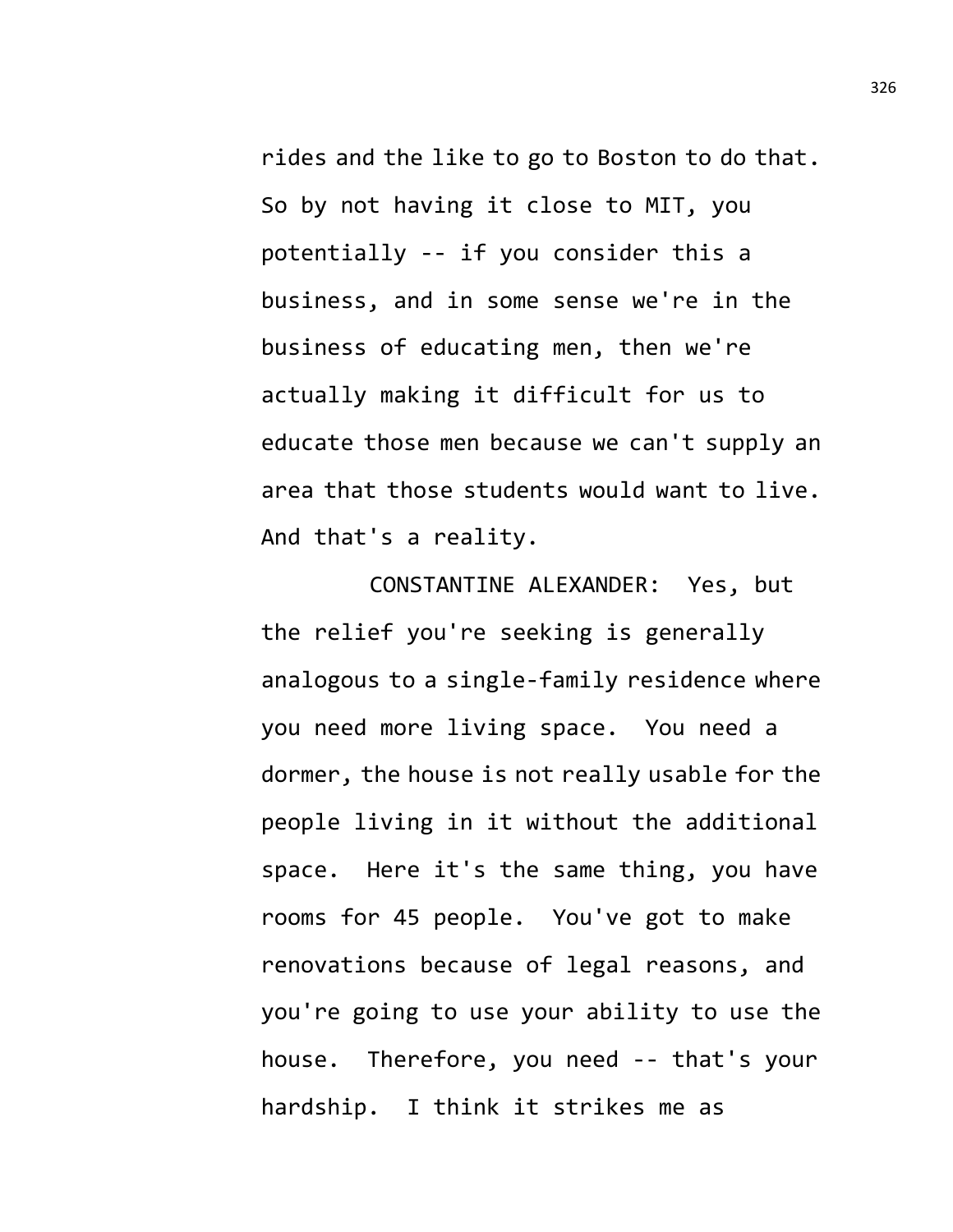compelling. I mean, I don't have

a -- speaking only for myself, I don't have the problem with that.

BRENDAN SULLIVAN: Well, the extent of the renovations that are necessary to maintain and sustain the house, and because of the amount of work then triggers compliant with applicable codes which then sort of balloons the project into another level and to -- you have to do that. You have to do part B which is a big part in order to maintain part A. And then because part B is now wagging the dog, if you will, that the finances of having to do part B requires that you maintain the number of residents in part A, basically the existing. And you're saying as far as moving away or what have you, that fractures that bond which is so vital to the fraternity.

TIMOTHY HUGHES: Could you repeat that, Brendan?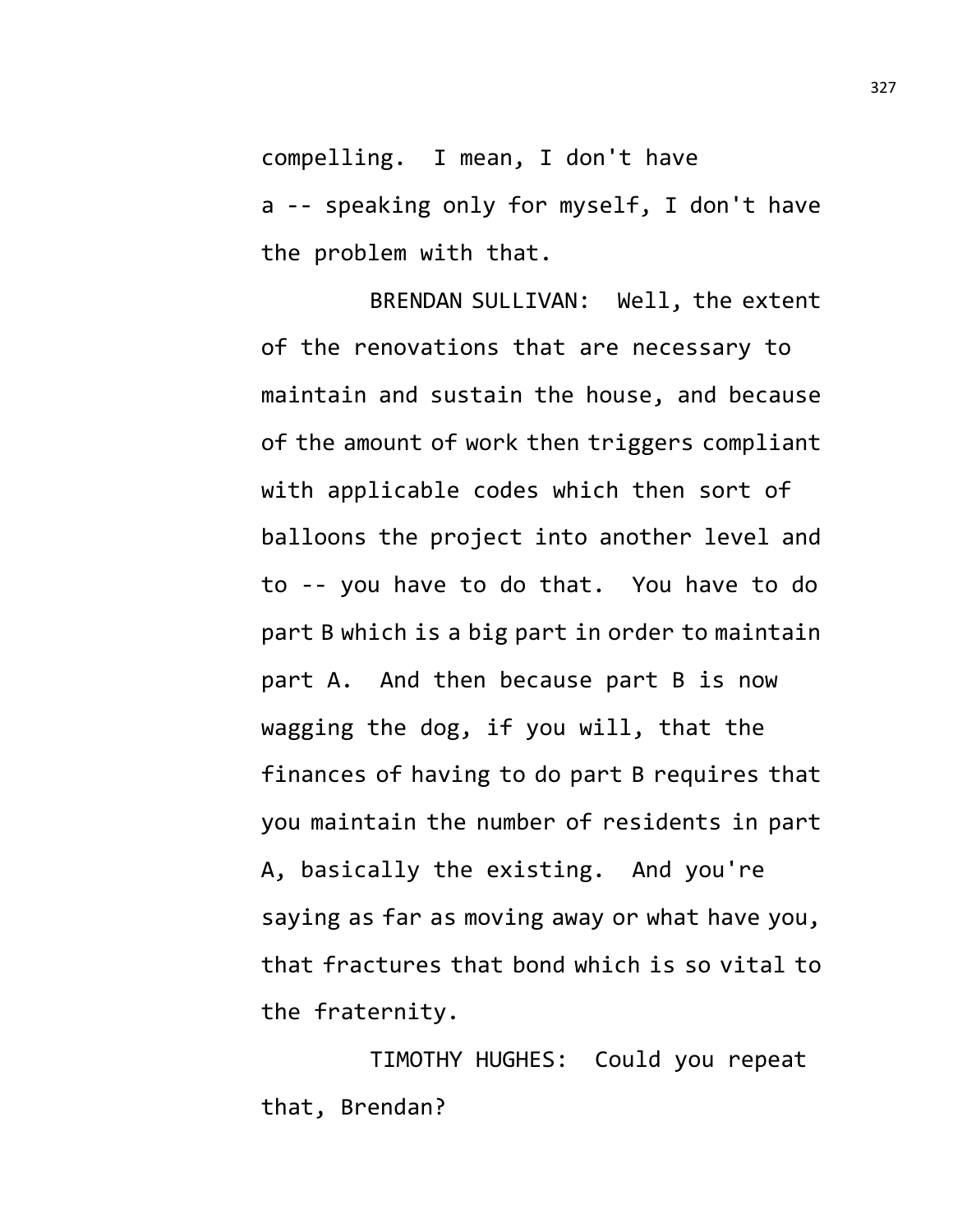ALAN JOSLIN: Just for the record, the threshold is \$50,000.

BRENDAN SULLIVAN: It's low. It's quite low. And I was familiar with another religious institution wanted to buy a property, they bought the property, but then wanted to renovate it and then all of sudden they triggered a whole bunch -- well, they ended up having to sell because they cannot support having to comply with the ADA and just, you know, it's a long, expensive road.

Let me just open it public comment so that we can somewhat move along and people can hold all their other thoughts.

Is there anybody here who wishes to speak on the matter of case No. 10244, 400 Memorial Drive.

(No Response.)

BRENDAN SULLIVAN: There is correspondence in the file. To the Board of Zoning Appeal: From the Association of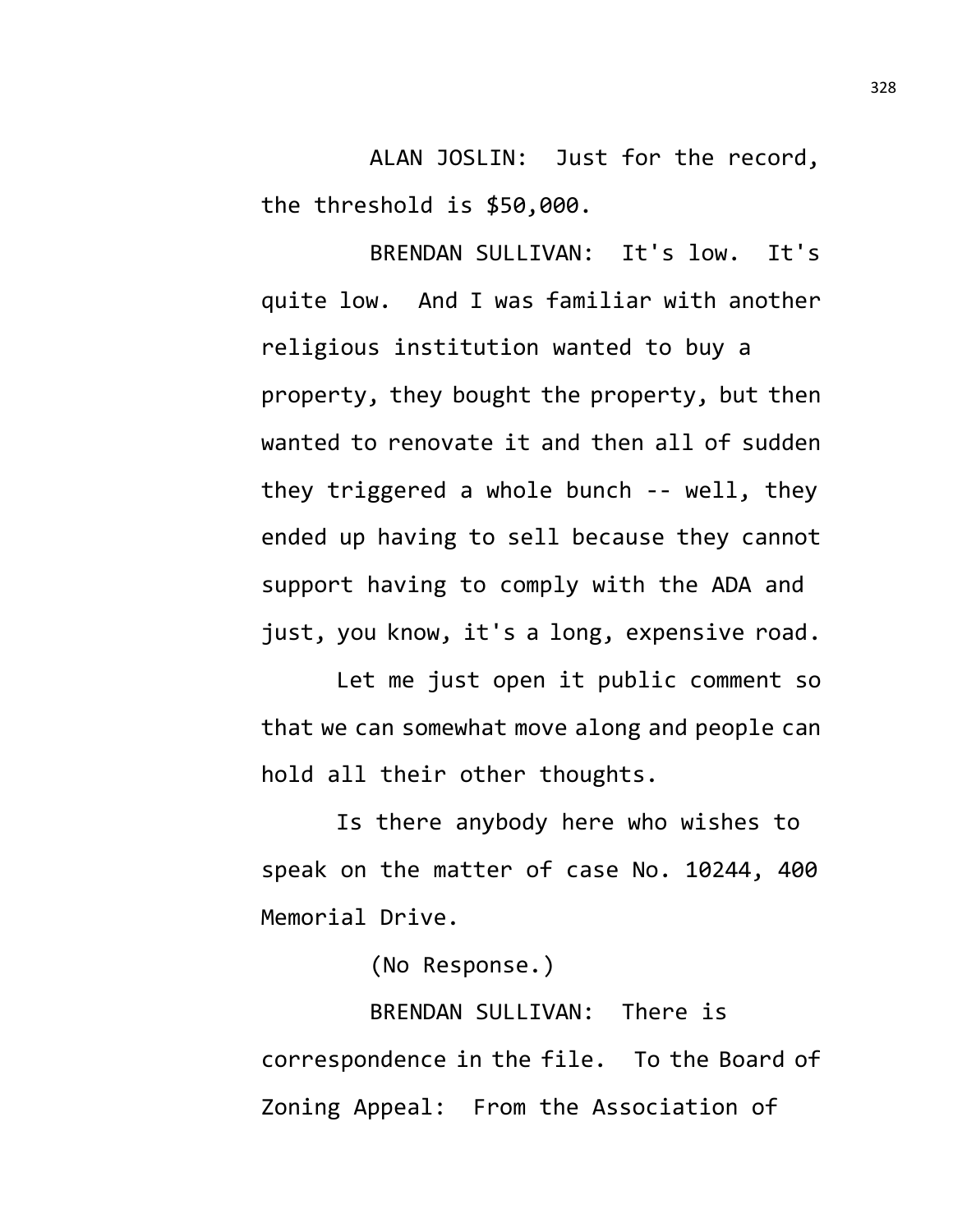Sigma Tau alumnae of Delta Kappa Epsilon or better known as ASTA DKE. (Reading) The association which directly abuts the Applicant's property at 400 Memorial Drive along the Applicant's requested property line. The Applicant, they have reviewed, have solicited feedback, comments and questions of the proposed design, has made the Applicant's design team available for follow-up communications. They understand the amount of relief being requested, and that they did express some concerns about the extent of the work and the addition of the roof trellis with a photo voltaic array, and the addition of the bay window on the Memorial Drive side and the relocation of the loading zone. We have considered the likely impacts on our property for the aforementioned at 403 Memorial Drive and have no objections to any element of the proposed design. We have considered the visual impacts on the field of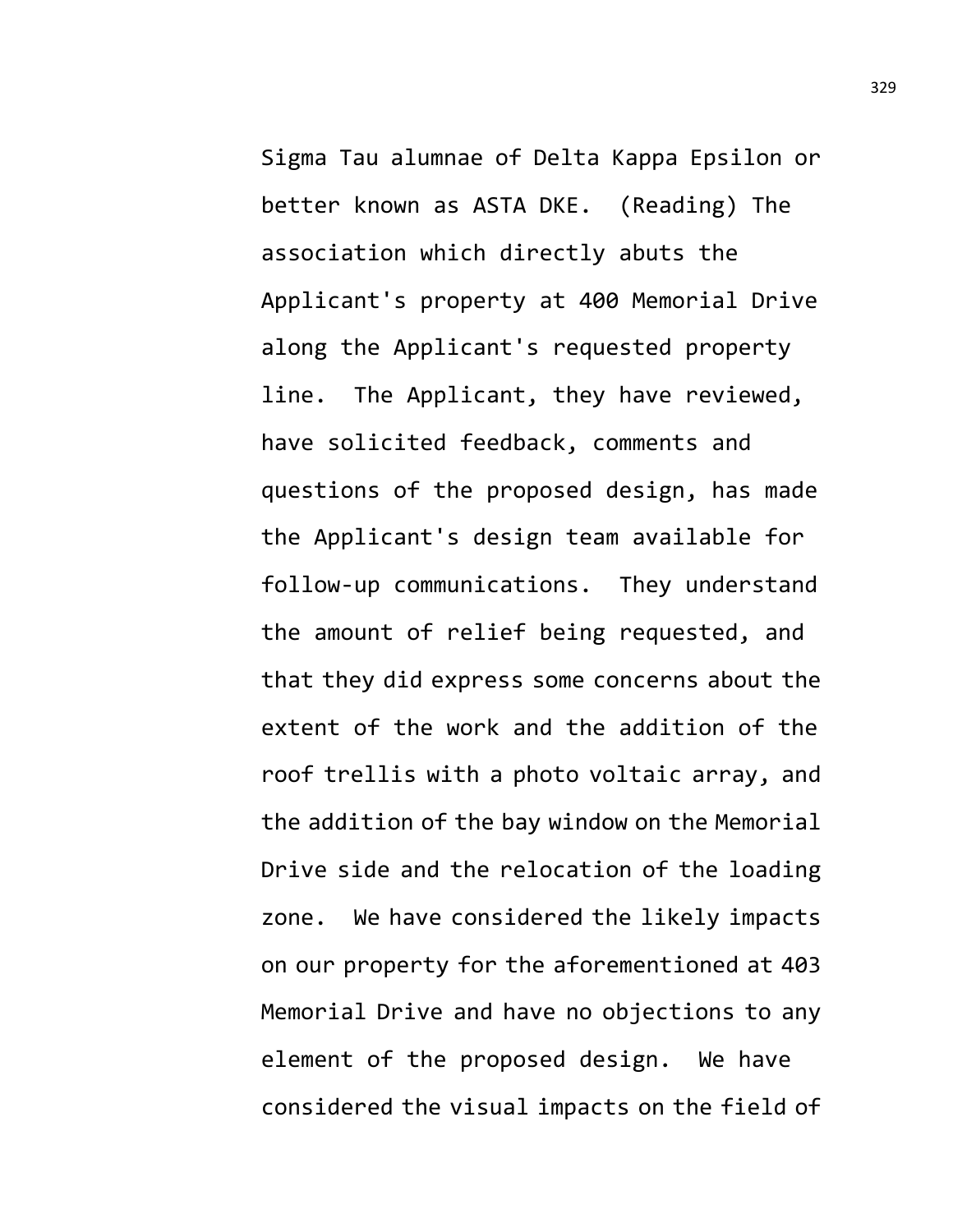view from our house, the potential of shading of our back lot, and the improvements in the visual appeal of the Memorial Drive side of the APE property. The potential for increased use of the roof deck and the relocation of the loading zone. After careful consideration, further discussion among our members ASTA DKE fully supports Phi Beta Epsilon's request for the needed Variance to proceed with the proposed designed improvements.

On the letterhead of the Massachusetts Institute of Technology, also known as MIT, Department of Facilities. (Reading) Dear Secretary: On behalf of the Massachusetts Institute of Technology, I'm delighted to support the Variance application of PBE. Although it's been in the building envelope to include a new stair tower, elevator, and the new bay window will extend the pre-existing non-conformance with Zoning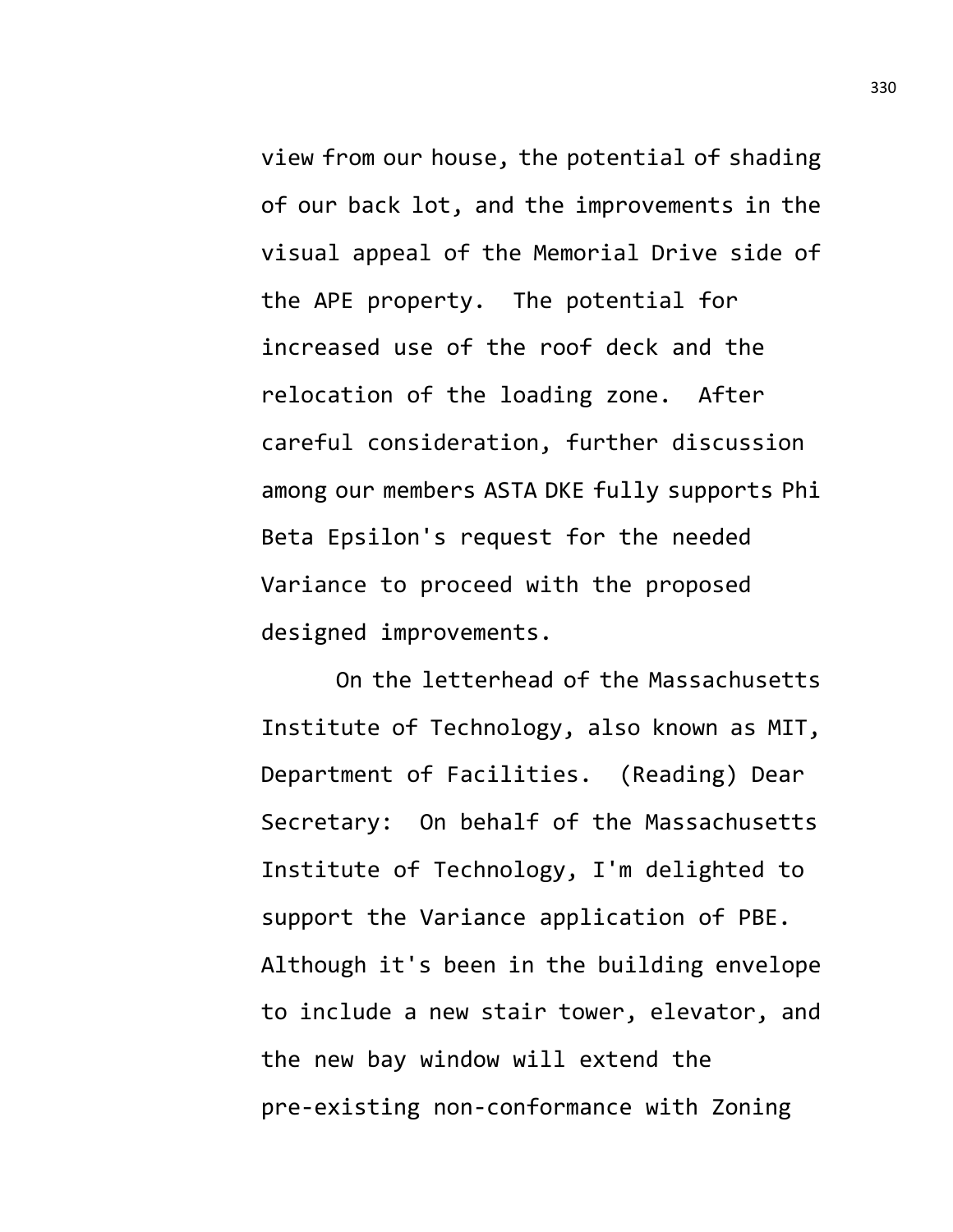Regulations, the proposed expanded building remains in scale with the neighboring fraternity and sorority buildings and reflects some of the elements of Baker House, Burton Corner and other residence halls on Amherst Alley.

With regard -- they find that the parking behind BPE and its replacement with a beautiful new entryway will greatly improve the alley. With regards, Pam Delphenich, D-e-l-p-h-e-n-i-c-h, director campus planning and design.

On the letterhead of Tom Stolman, Jr. AIA, (Reading) To Whom it May Concern: I am the President of Gamma Phi Corporation of the Kappa Sigma Fraternity at MIT and alumnae. I'm writing to the Board in support of the Variances requested by Phi Beta Epsilon. They have taken the time and made an effort to explain their plans, seek input from the neighbors, and included us in the process. I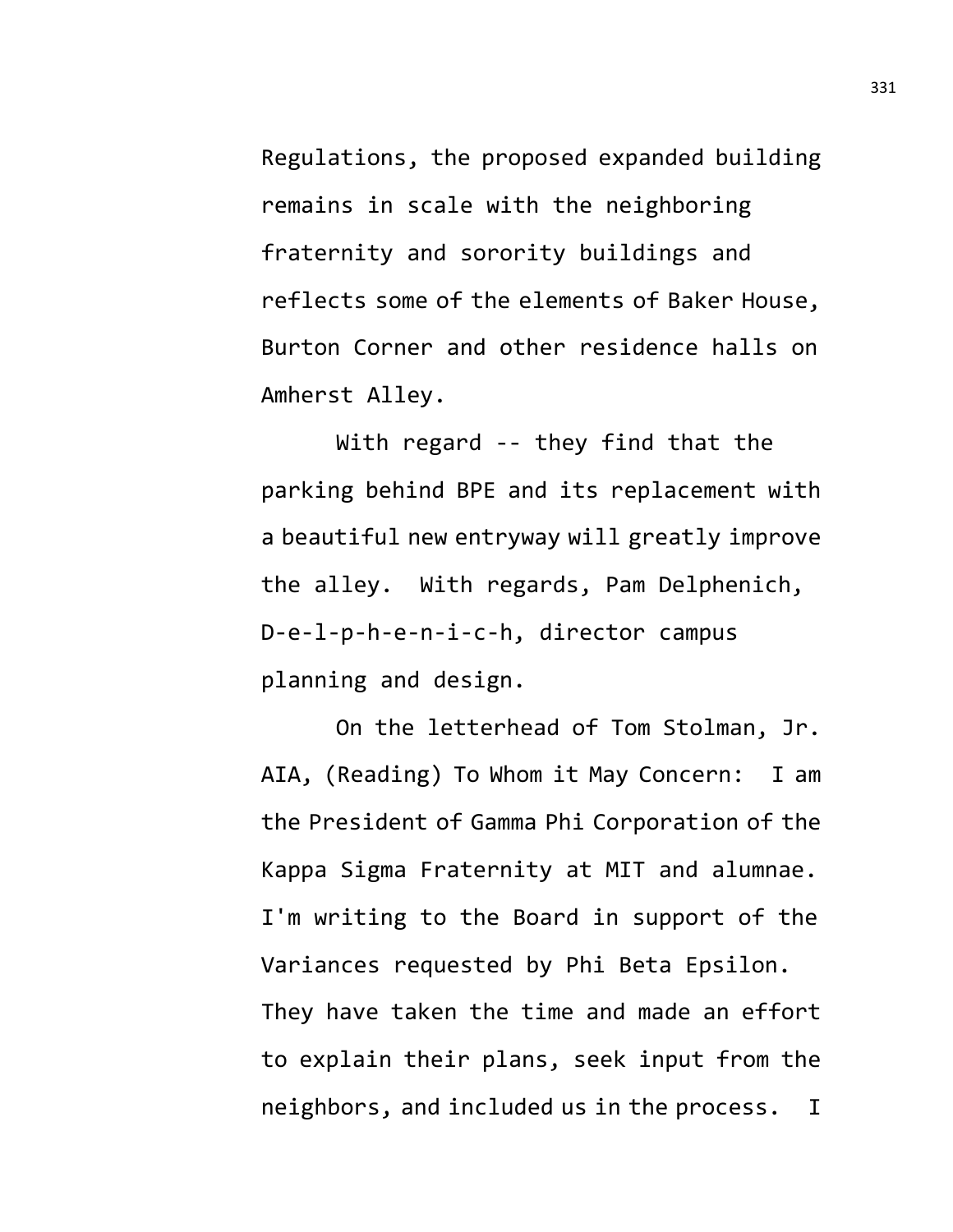believe the resulting renovation will be a positive addition to the neighborhood along Amherst Alley, and in particular supportive of their addition for an elevator for handicapped access and the improvements to the landscaping on Amherst Alley side, both of which would be difficult to achieve without a Variance. Thank you, Tom Stolman. And I think that's the extent of the correspondence.

The Planning Board has --

CONSTANTINE ALEXANDER: Another one?

## BRENDAN

SULLIVAN: -- correspondence which

basically leaves it up to us.

ALAN JOSLIN: Sure. Just for note, Sigma Tau Alumnae of Delta Kappa Epsilon also produced a letter. I think they may have mailed it late. They sent me a copy. But they said it was mailed to you.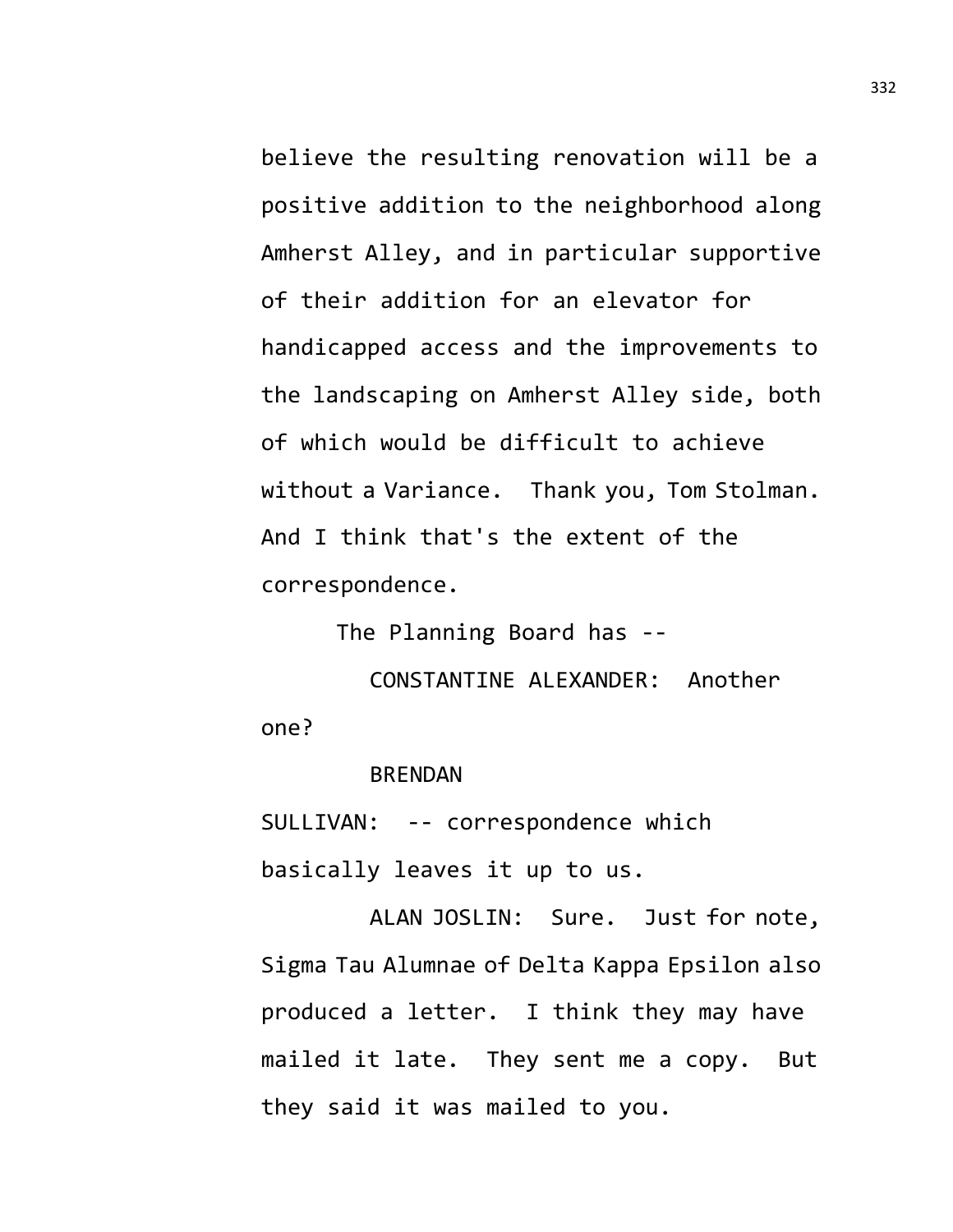BRENDAN SULLIVAN: Dated 15 April? We have it.

ALAN JOSLIN: Oh, that's it. And Theta Delta Chi, I'm sorry. Theta Delta Chi, that's the one I'm referring to. That's the one you don't have. Across the street. And then --

BRENDAN SULLIVAN: Delta Chi at MIT. Delta Chi -- Delta -- Theta Delta Chi. They're supportive of the renovation. (Reading) We have discussed these plans at the TDC house, and there's agreement among the alumnae and the undergrade that this renovation is a very positive step for all of the houses on Amherst Street. I think we've gone through the alphabet. The Greek alphabet.

CONSTANTINE ALEXANDER: The Greeks stand together because they don't know when they're going to come before us seeking relief.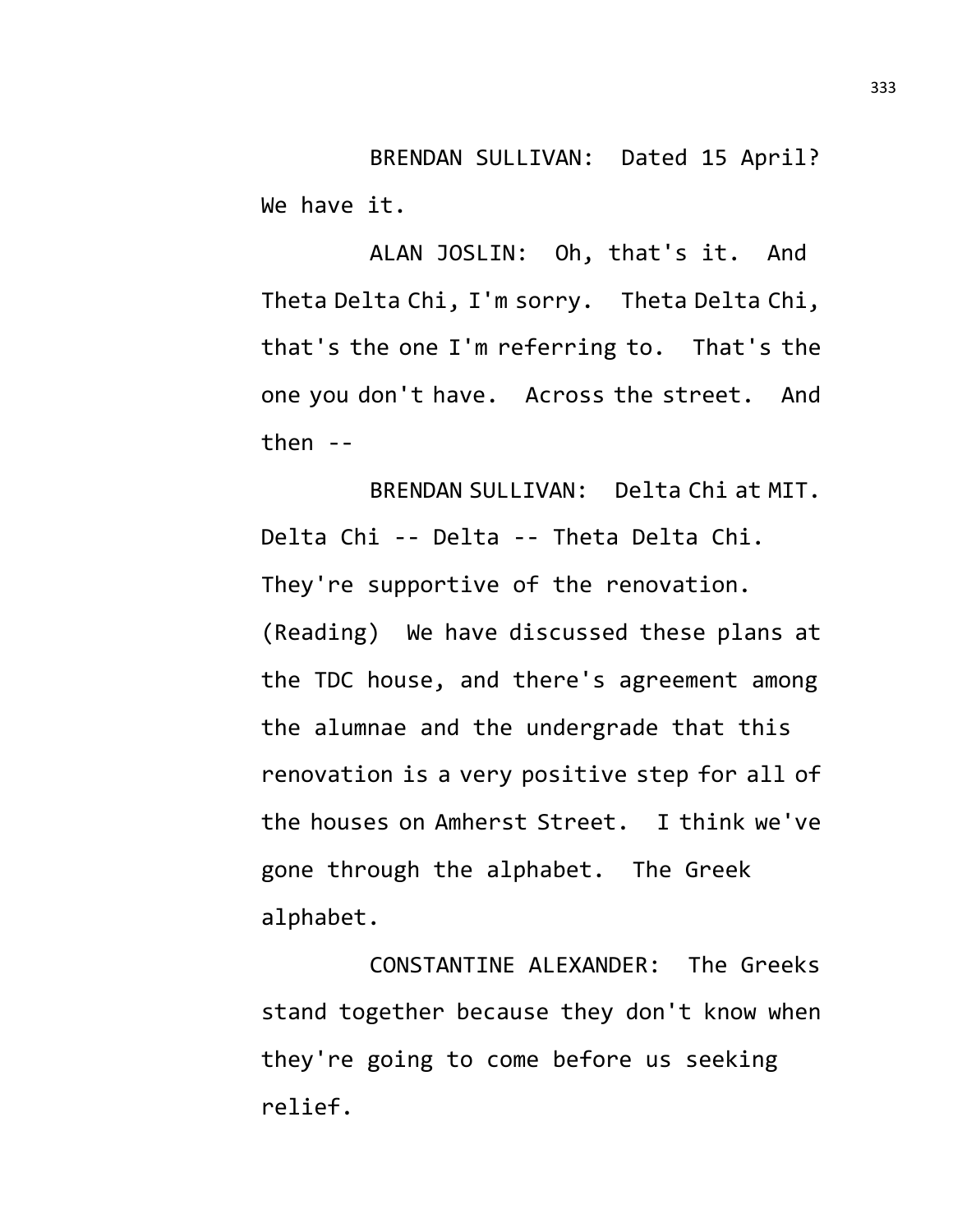ALAN JOSLIN: The city, this is Sue Clippinger with an e-mail supporting the curb cut provided that we removed the curb cut -- I'm sorry, approving the moving of the loading dock in front of the old curb cut provided that we remove the curb cut and replace it with a sidewalk.

BRENDAN SULLIVAN: And so you have agreed to comply with this requirement of the Planning and Traffic Parking and Transportation Department?

ALAN JOSLIN: Correct. And they would be the ones.

BRENDAN SULLIVAN: And we will enter Susan Clippinger's letter and make it a part of the record, and the Petitioner has agreed to comply with. You may also --

ALAN JOSLIN: And Susan Rasmussen in Community Development, about sustainability on the photo voltaic array and trellis, she said their office does not write letters but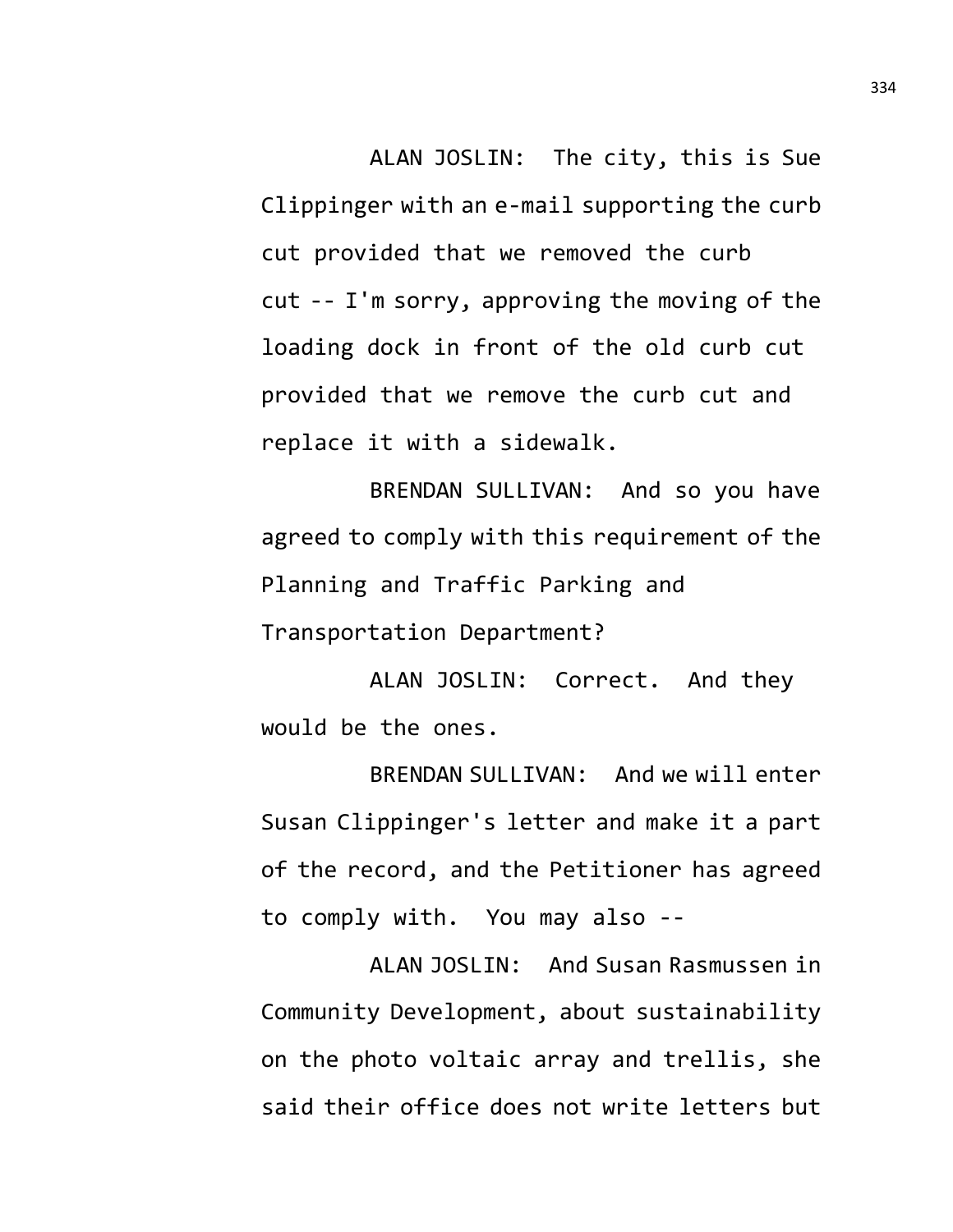are available for comment and they support the approach towards sustainability. And I think that's it.

BRENDAN SULLIVAN: We will make it as part of the record.

TAD HEUER: She doesn't send letters but sends printed e-mails that become part of the file.

ALAN JOSLIN: I'm just sharing e-mail correspondence if anybody did an investigation would want them anyway.

BRENDAN SULLIVAN: Okay. Anything else in rebuttal?

ALAN JOSLIN: I won't disagree with any of those people.

> CONSTANTINE ALEXANDER: I hope not. BRENDAN SULLIVAN: All right.

ALAN JOSLIN: But we did, as you can see, have a very extensive community process of trying to make sure everybody was in part of it.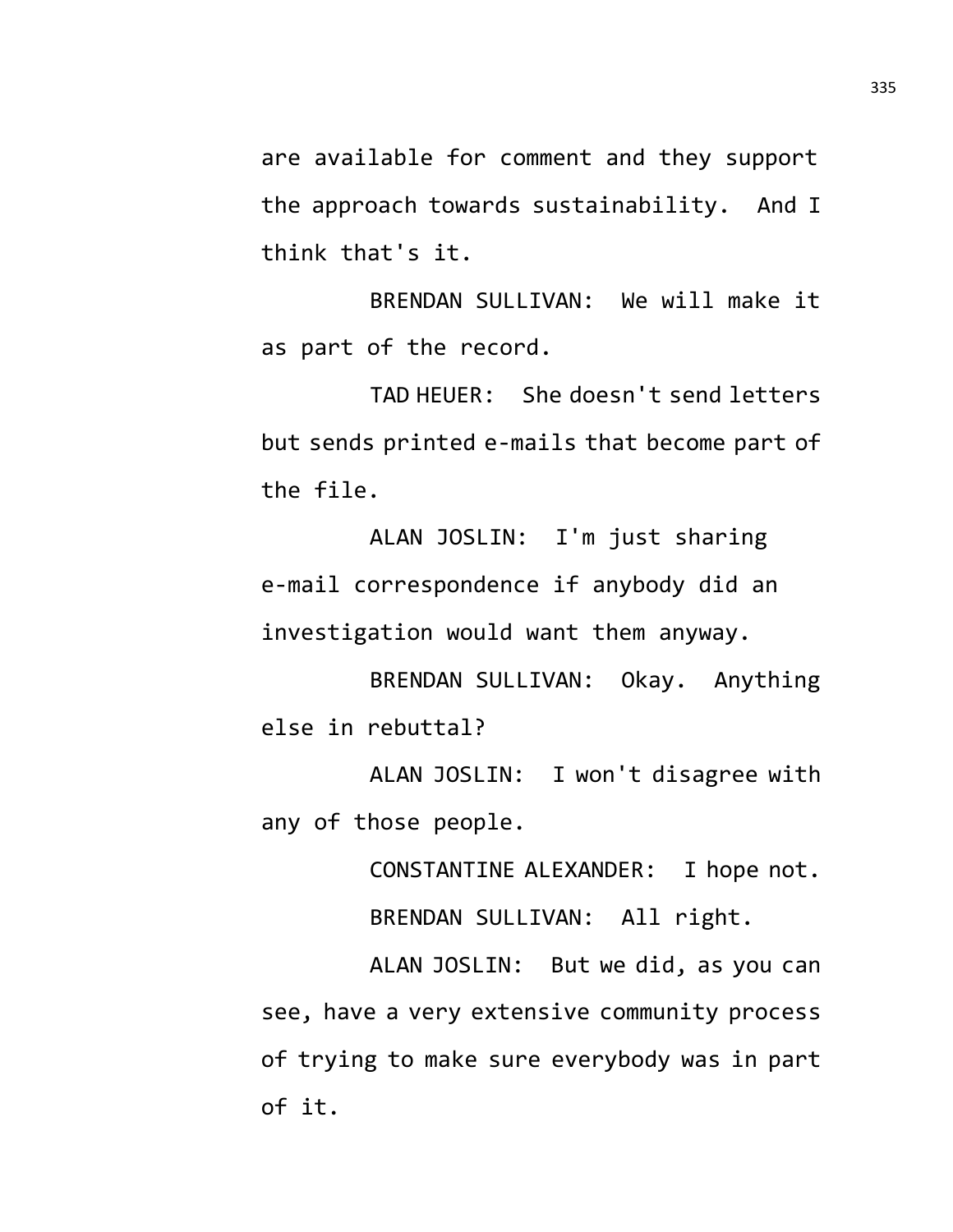DOUGLAS MYERS: One more time, very briefly, if there were no bay window, what would your best architecturally feasible alternative be?

ALAN JOSLIN: We would just replace the windows that are there. They would remain the big double hung windows. I mean, we would replace them as insulated glass then but they remain.

DOUGLAS MYERS: Leaving them as they are in terms of appearance?

ALAN JOSLIN: Yeah, yeah. And here you can see in this photo the elevation which unfortunately I have to say from our standpoint is pretty banal presentation on Memorial Drive. So I personally would like to see a recognition of a change that would benefit the security and the aesthetics of the front of the house.

TIMOTHY HUGHES: Does the bay window have an element of the pre-patinized copper.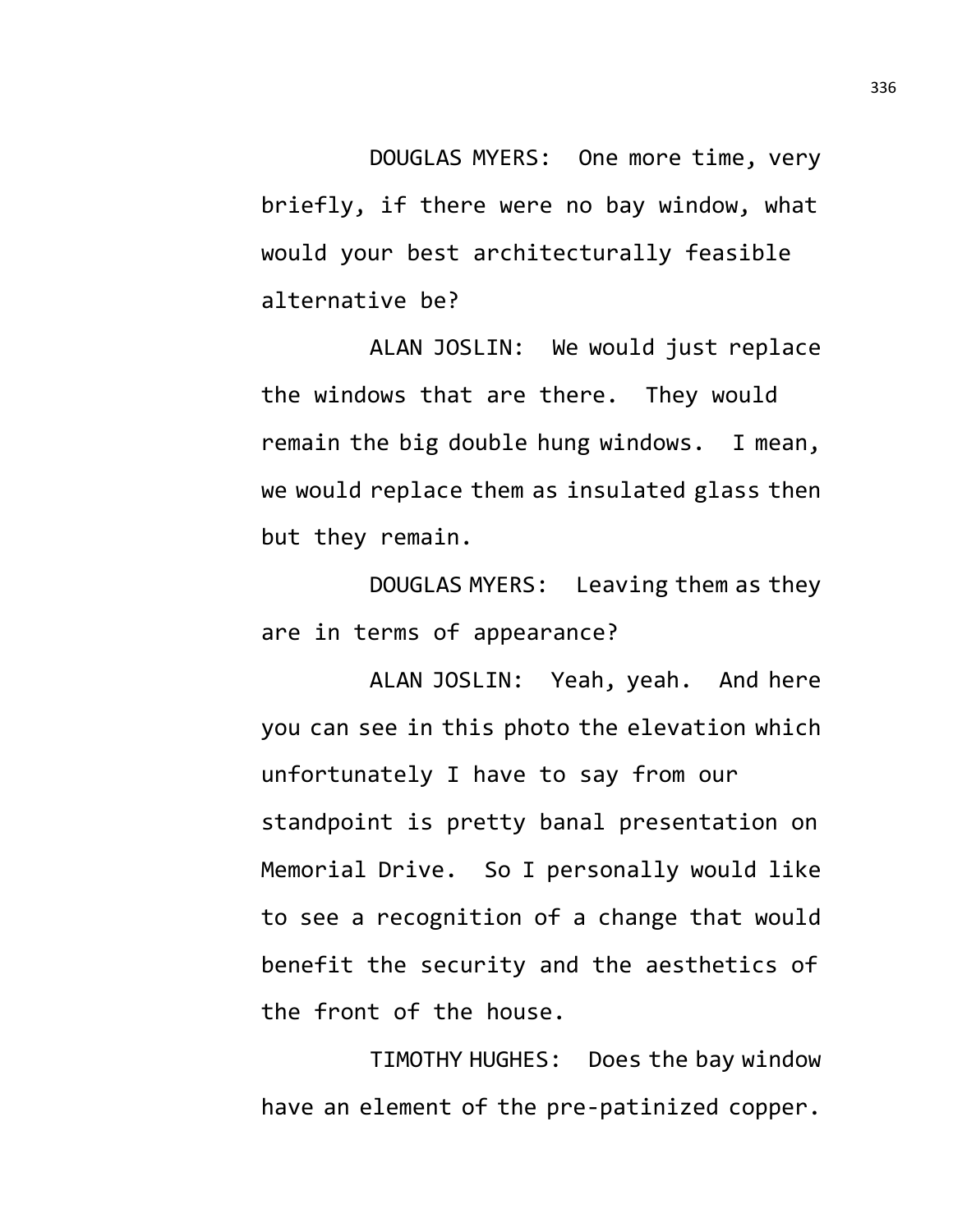ALAN JOSLIN: Yes, it does. The underside and the top roof will be patinated copper.

BRENDAN SULLIVAN: Okay, anything? Gus?

CONSTANTINE ALEXANDER: I want to compliment you on the design and also compliment you on the presentation, too, both very good.

TIMOTHY HUGHES: We like pretty pictures.

BOB STEININGER: He's also a fraternity brother.

TIMOTHY HUGHES: No kidding.

BRENDAN SULLIVAN: Tim, any

questions?

TIMOTHY HUGHES: No, I'm good.

BRENDAN SULLIVAN: Tad, any

questions?

TAD HEUER: No, my concern is just the general one. An expansion from, again,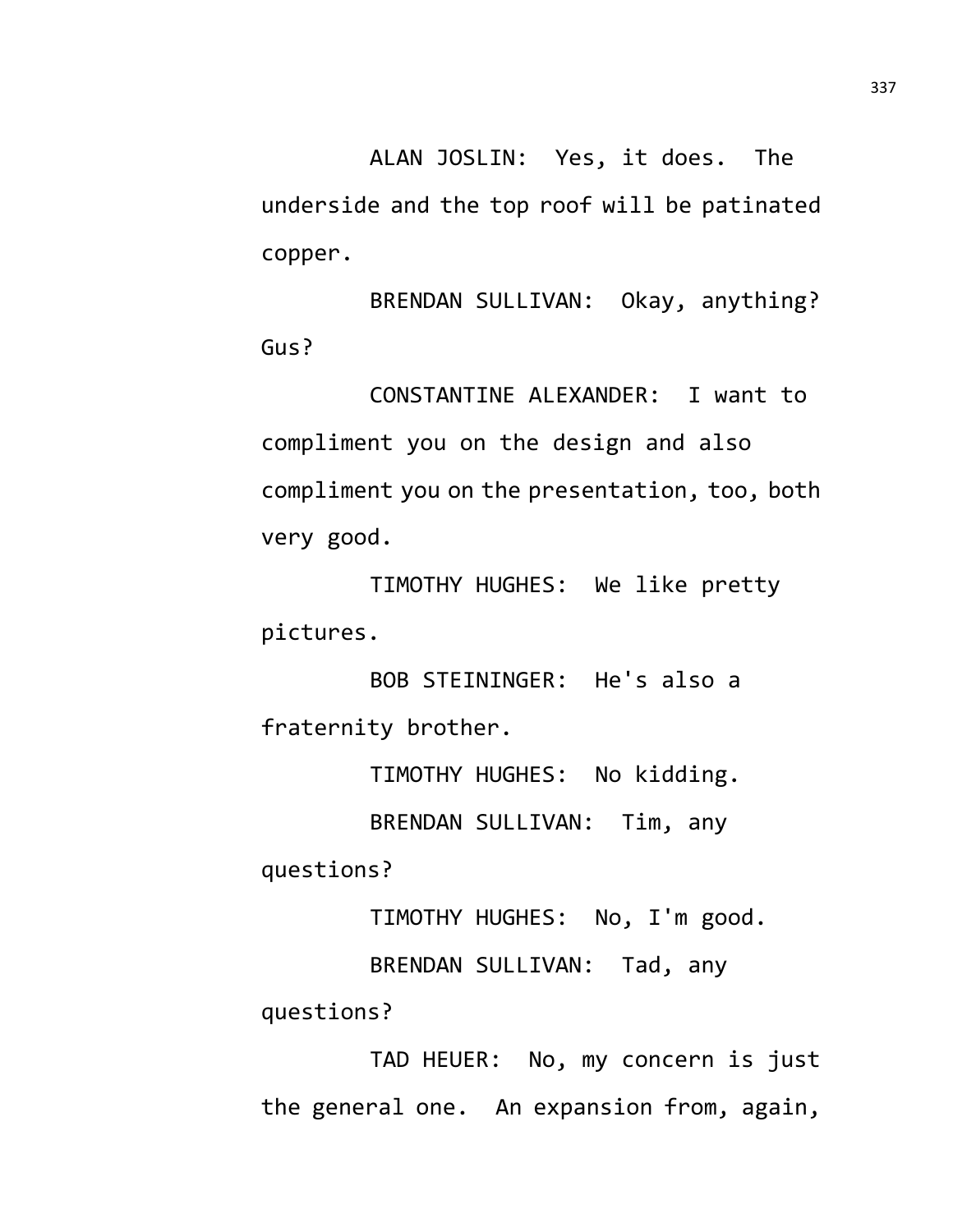from 3.2 to a 3.9 or 3.0. It's 3600 square feet. I understand the desire of sustainability. I understand the ADA requirements, and I understand what you're doing and why you're doing it. My general sense is that with such a large amount of square footage being requested, this in my mind is what the change in the Ordinance is for particularly given the structures along that street. I don't think that we should be dealing piece meal with these types of things. 4.0 is an appropriate FAR for that district which it would appear to be given the amount of massing that's along the remainder of the Amherst Alley stretch along that portion of Memorial Drive. I wouldn't see that City Council would be opposed to it, but a huge request for this Board to be granting it and on that ad hoc basis.

BRENDAN SULLIVAN: Okay. Let me make a motion to grant the relief requested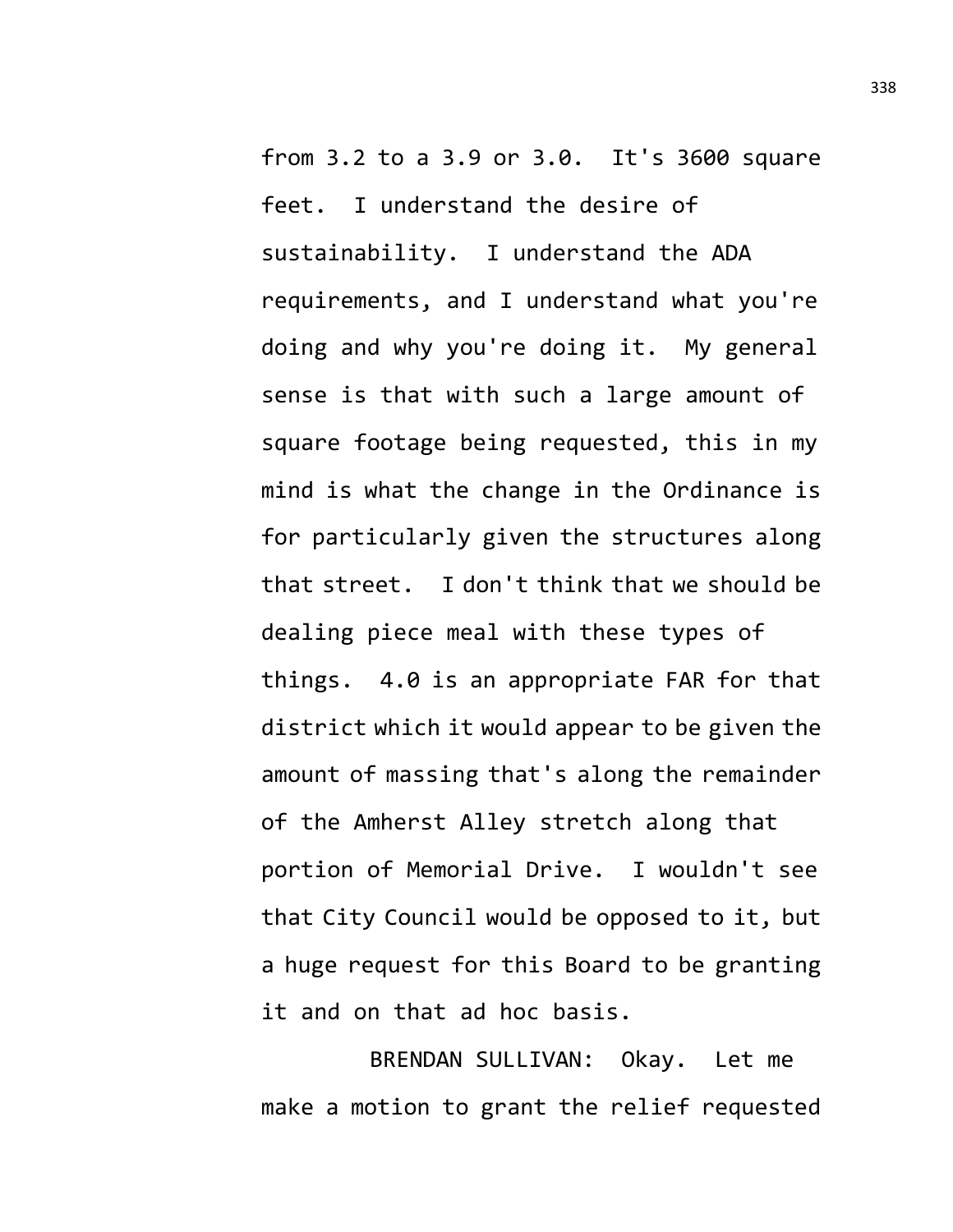to build the elevator stair tower, the bay window, and the photo voltaic trellis, as well to relocate the loading area from on-site from the site in front of the abandoned curb cut.

As per the application, the drawings in the file, these are it. There will be no changes, and initialed by the Chair.

The Board finds that a literal enforcement of the provisions of the Ordinance would involve a substantial hardship to the Petitioner because it would preclude the Petitioner from a much needed renovation of the property.

The Board finds that the fraternity house which was originally built in 1916 and partially renovated in 1970 is in need of significant renovation and restoration without which it will become an unsafe residential environment.

The Board finds that the scope of the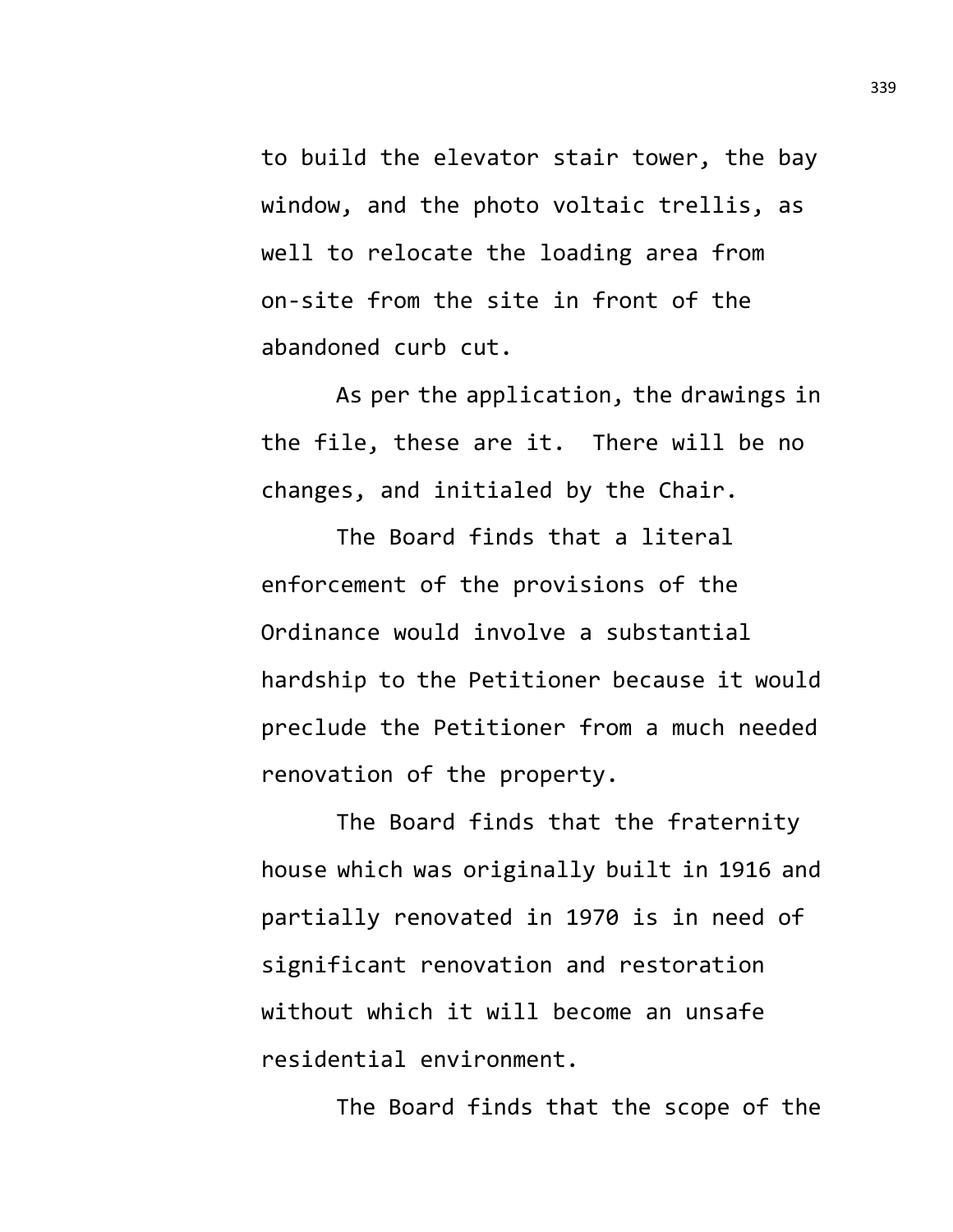renovations require a total upgrade of systems, and also that it triggers compliant with MAAB regulations for provisions of full handicap accessibility and with Mass. Building Code Regulations for increased egress stair dimensions and stretcher at egress pathways. And as such, the addition of a new elevator sized for both handicap access and horizontal stretcher handling is required an expansion of bathrooms and shower rooms to accommodate accessibility are required, and the expansion the egress stairs from 36 to 44 inches in width for reason of safety are required, hence the much needed build out of the building as per the plan.

The Board finds that the hardship is owing to the size and shape of the lot. The size and shape of the building that's cited thereon. And that also the amount of renovations in order to bring up to Code is substantial enough that -- and the relocation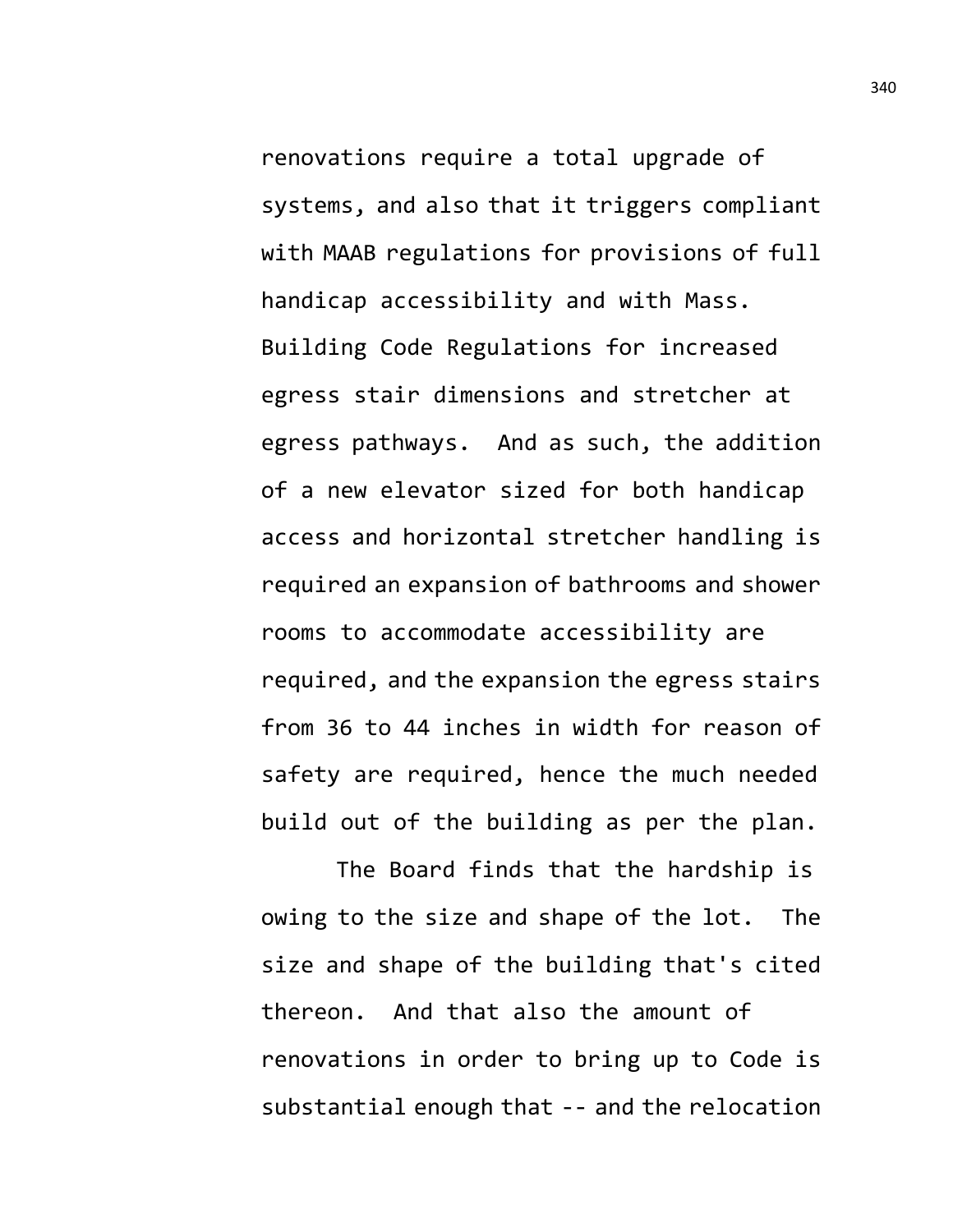of those additional facilities are such that would require some relief from this Board.

The Board finds that relief may be granted without substantial detriment to the public good and would not nullify or substantially derogate from the intent and purpose of the Ordinance.

The Board notes letters of support of abutters also from the office of MIT planning and the willingness of the Petitioner to accommodate and work with the MIT facilities and the adjoining sororities and fraternities.

Also, the Board is in receipt and acknowledges the correspondence from Susan Clippinger and the agreement by the Petitioner of the off street loading zone and the elimination to rebuild a sidewalk and to eliminate the curb cut that currently exists.

And what was the other one? This was from Susan.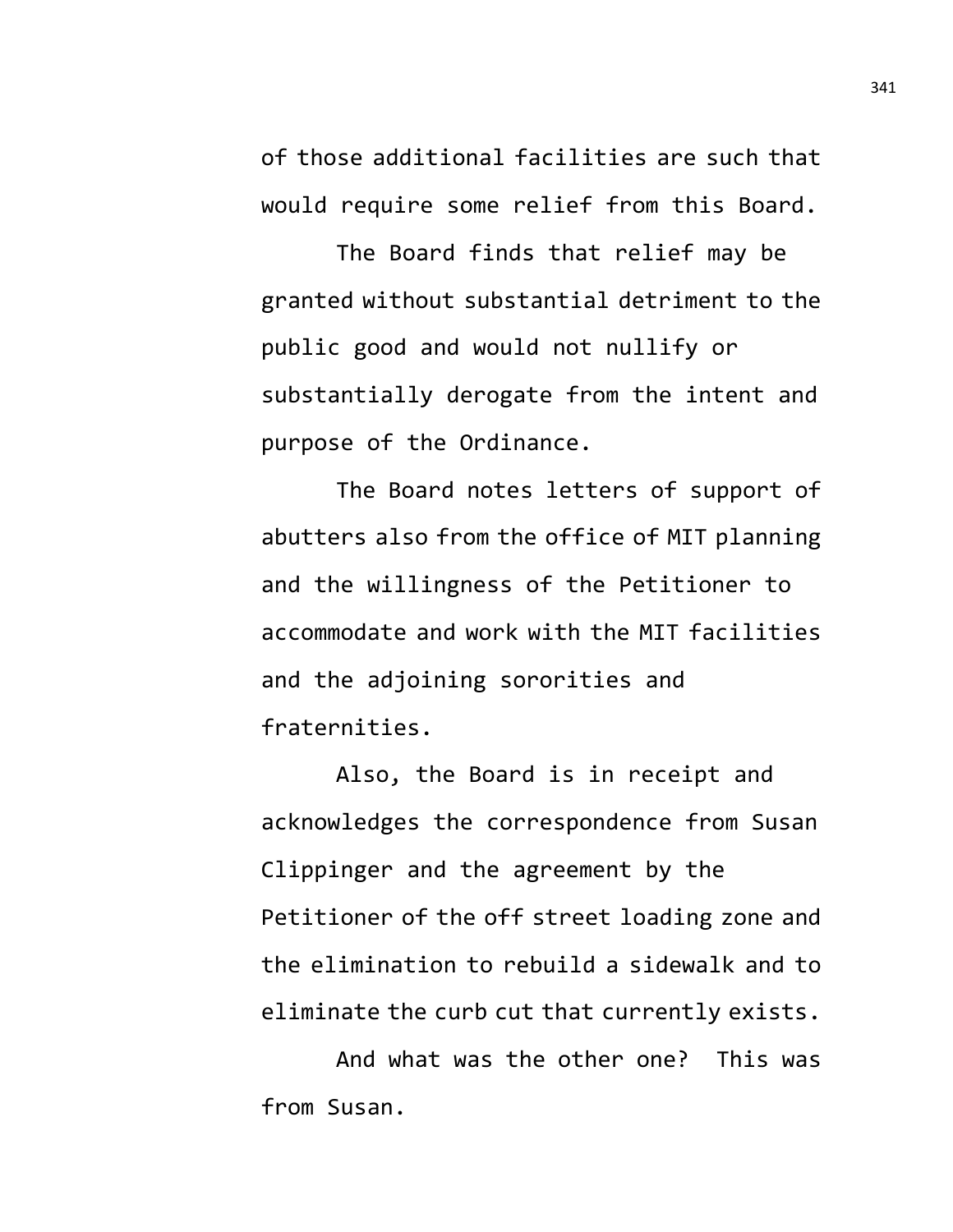ALAN JOSLIN: Rasmussen.

BRENDAN SULLIVAN: Rasmussen. And you're going incorporate those suggestions also in the --

ALAN JOSLIN: Sustainability. She's just commenting that she's in support of sustainability approach.

BRENDAN SULLIVAN: And the sustainability part of the project.

Anything else to add?

CONSTANTINE ALEXANDER: I think you've got it all.

BRENDAN SULLIVAN: All those in granting the relief as per the application? (Show of hands.) BRENDAN SULLIVAN: Four in favor.

(Sullivan, Alexander, Hughes,

Myers.)

BRENDAN SULLIVAN: One opposed.

Any comments?

TAD HEUER: I believe that by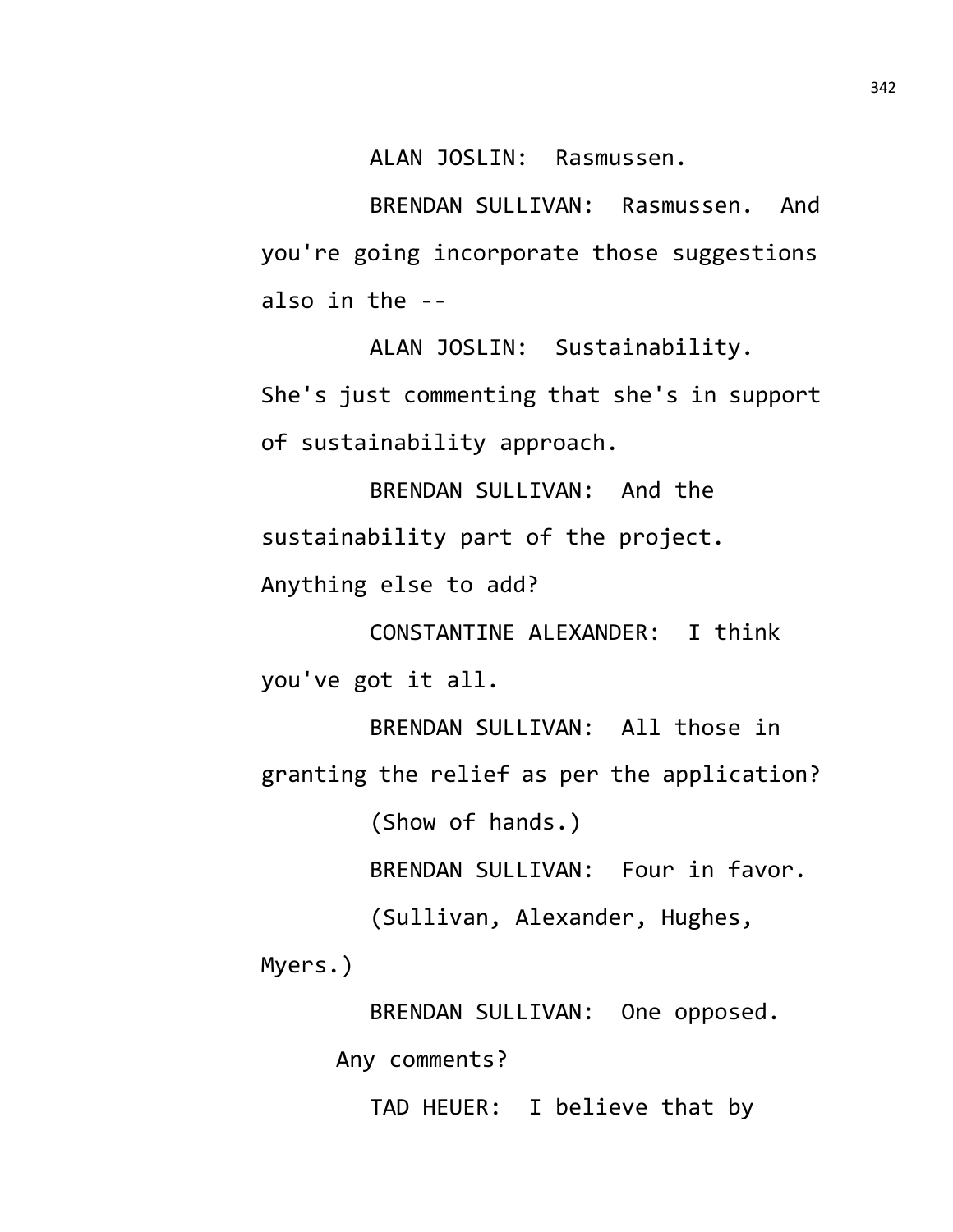definition it derogates from the intent and purpose of the Ordinance as the Ordinance has established a 3.0 FAR in this district. It's a 3.2 going to 3.9 and that relief should be requested properly on an ad hoc basis.

BRENDAN SULLIVAN: Okay.

CONSTANTINE ALEXANDER: Granted. You're all set.

> ALAN JOSLIN: Thank you very much. TAD HEUER: Good luck.

(12:05 a.m.)

(Sitting Members: Brendan Sullivan, Constantine Alexander, Timothy Hughes, Tad Heuer, Douglas Myers.)

BRENDAN SULLIVAN: The Board will hear case No. 10245, 190 Brattle Street.

ATTORNEY JAMES RAFFERTY: For the record, James Rafferty on behalf of the Applicant Marjorie Garber, G-a-r-b-e-r.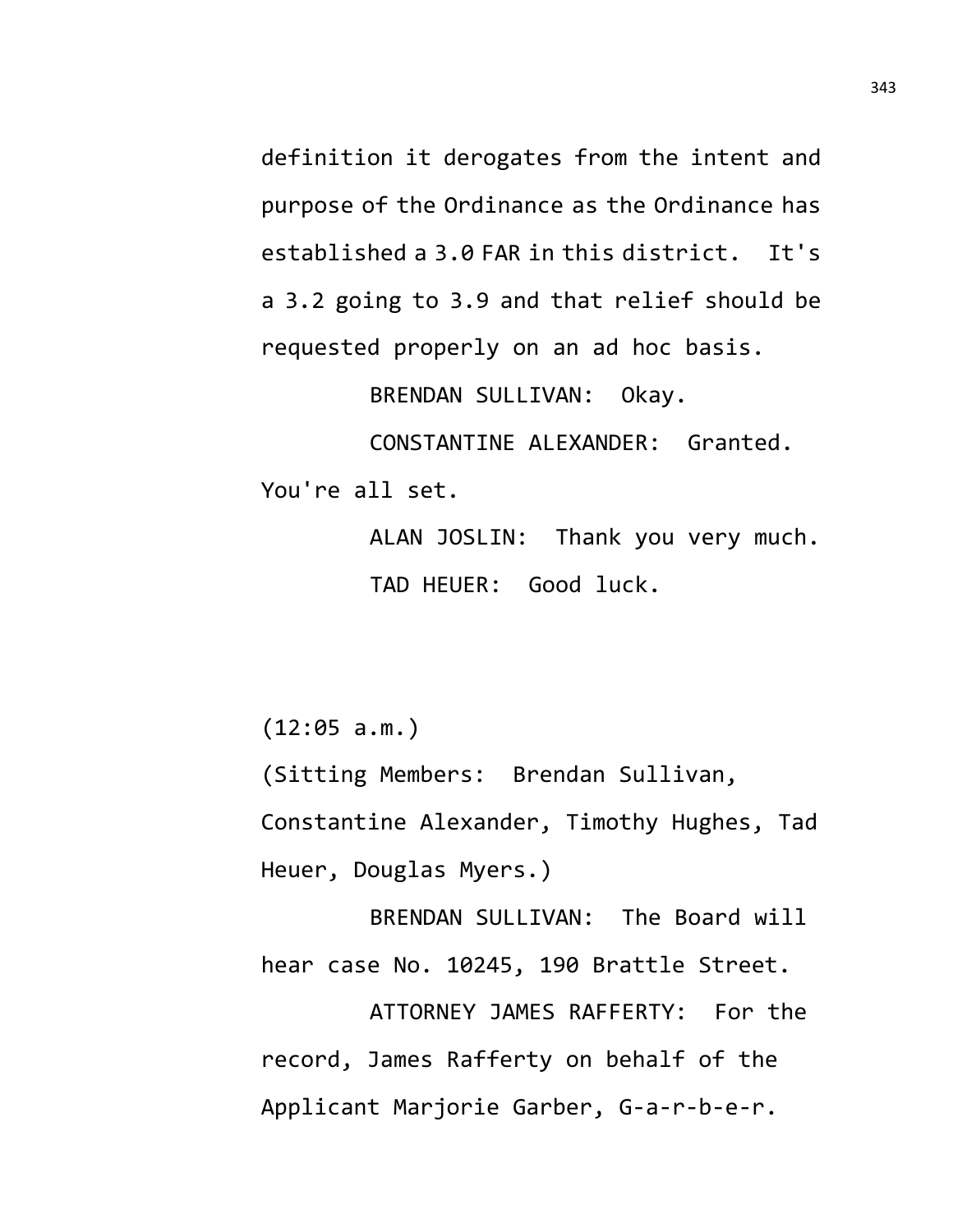Ms. Garber is seated to my right. This is an application filed by Ms. Garber seeking to allow for an increase in gross floor area in a somewhat unique location on her property. Ms. Garber is a professor of English Literature at Harvard University. Has lived in the house since 1995. Prolific author, including author of the well known book Sex and Real Estate.

TAD HEUER: Is there a chapter on Zoning?

MARJORIE GARBER: There will be.

TIMOTHY HUGHES: I don't think it's going to be very sexy.

ATTORNEY JAMES RAFFERTY: Speak for yourself.

The house currently it is over the FAR but approximately 1500 square feet of the GFA is in the basement, and it's being used currently today as storage. Ms. Garber's family has recently expanded. And what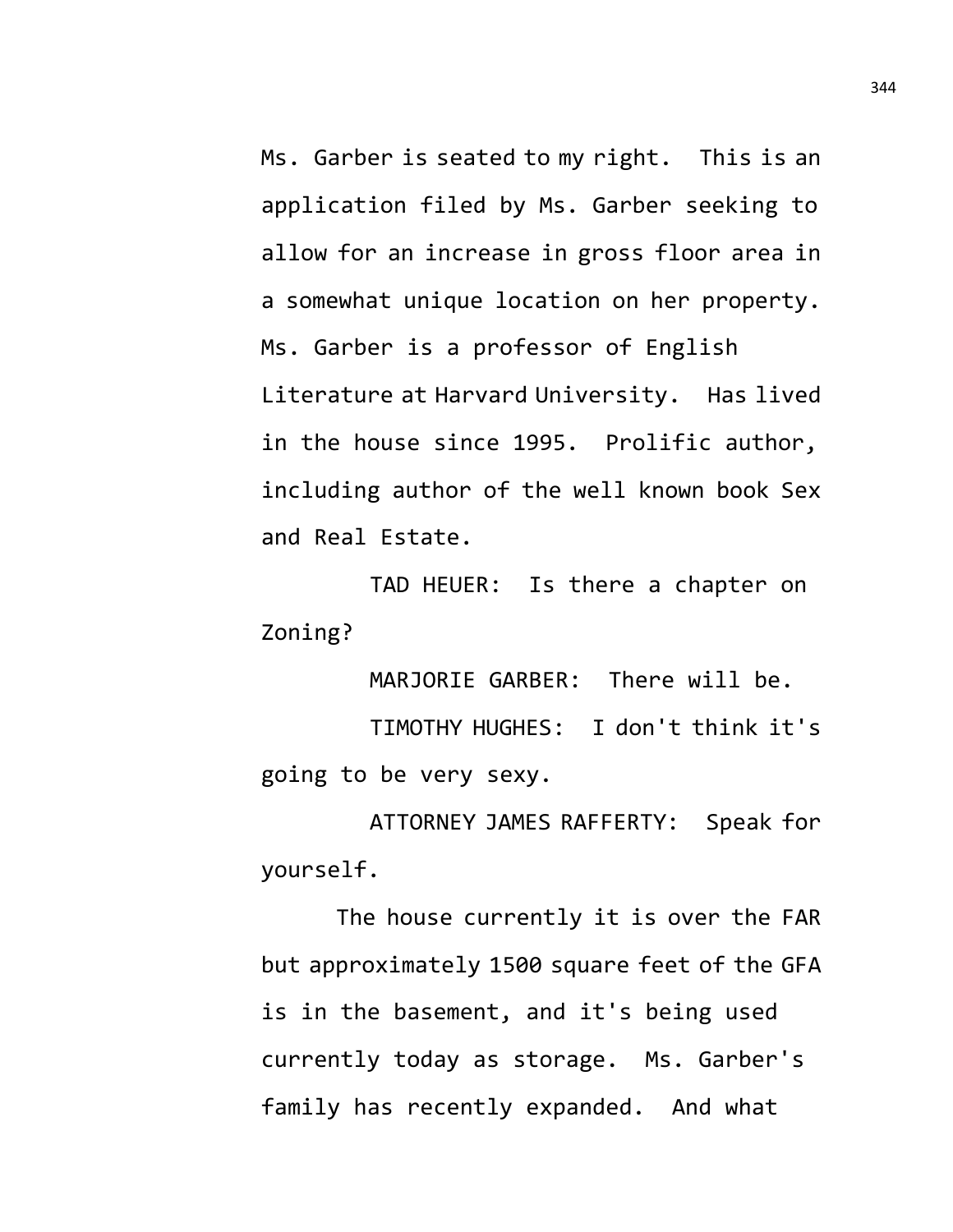she'd like to do is to take the area under the deck and simply expand the basement. It will allow for, it's not so much the area that provides it, it's going to allow for air and light to come into the lower level and allow for an office to be created in the basement level. As you well know, the basement area when it exceeds seven feet, does get included in the GFA calculation. The desire here would be able to make this space functional as part of the overall renovation. You'll see an elevation, it's hardly discernable the change that's taking place here. The Historical Commission provided a Certificate of Non-applicability because none of this work can be seen from the street. It does not change the character, nature or purpose of the house, and it is a case where the original application, the footprint of this was slightly larger. When Ms. Garber retained a new architect, he wisely noted that there was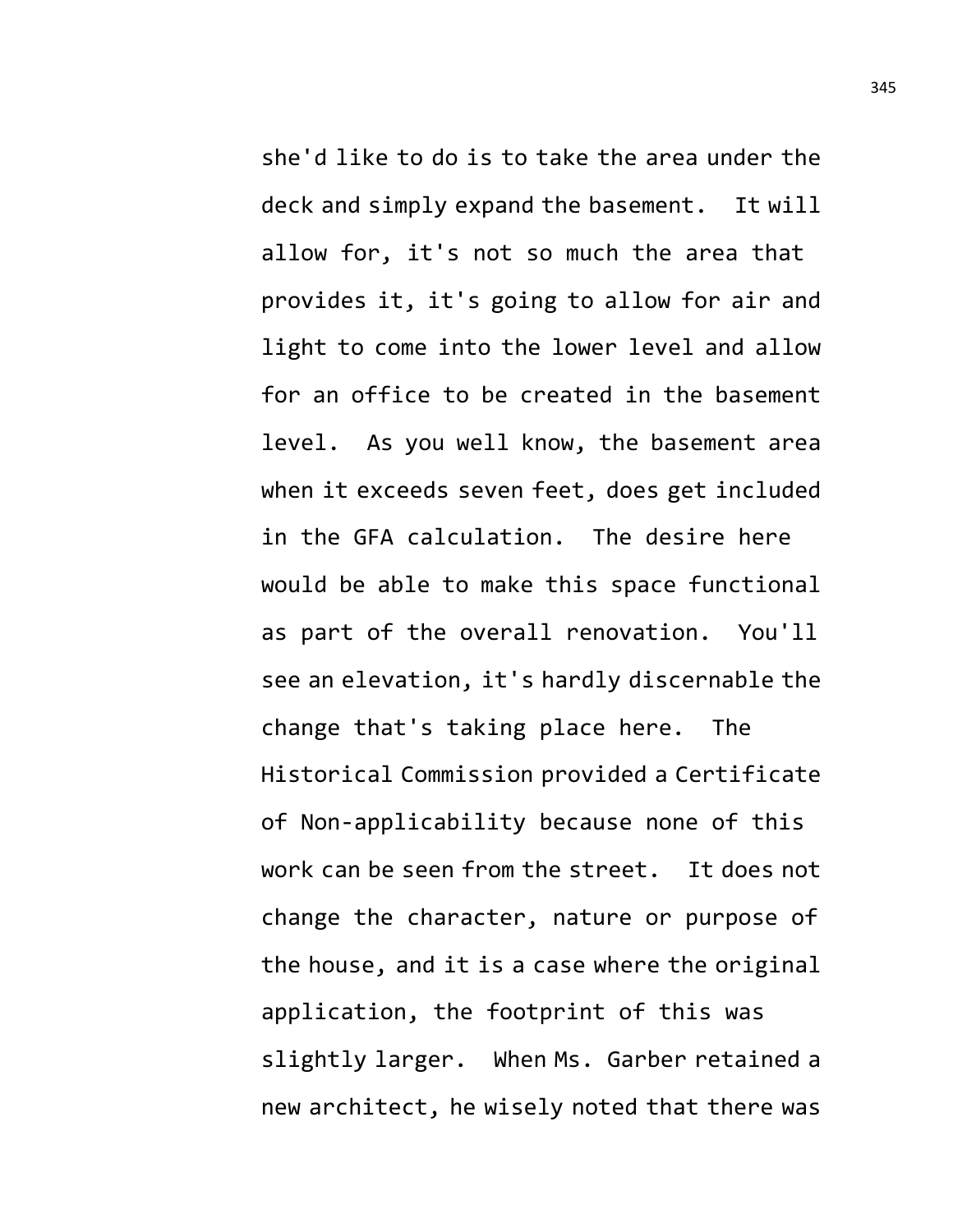about 50 feet of it that really wouldn't be adding much by way of light, and it's kind of the area by the stairs. So that area has been omitted. So now the additional GFA is closer to 350 as opposed to the previous 500. So we filed an amended revised dimensional sheet to reflect that change in the footprint and that's essentially what this is all about.

TAD HEUER: So you're at 5600 square foot house?

> ATTORNEY JAMES RAFFERTY: 5979. TAD HEUER: I have 5680?

ATTORNEY JAMES RAFFERTY: You should be looking at the revised. The we -- there was a discovery that the dimensional form might have been impaired by reliance on Assessor's data as opposed to actual measures, so we filed an amended, a revised dimensional form.

TAD HEUER: So how many people in the house?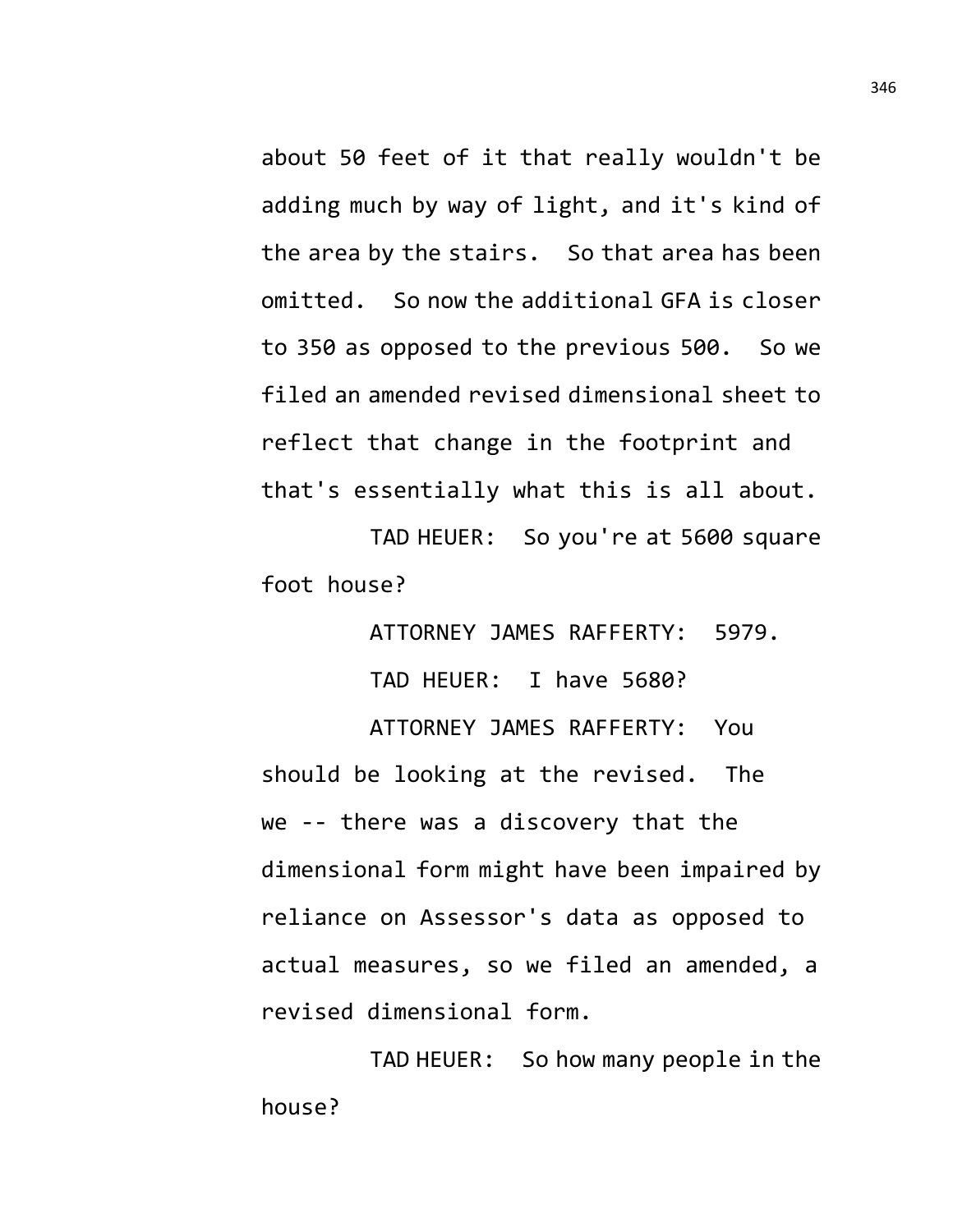ATTORNEY JAMES RAFFERTY: There's Ms. Garber and her partner and they've recently had a child. So I mean, we're not asserting a hardship based on the size of the house. We're asserting a hardship with regard to the fact that 1500 square feet of the house, the FAR is located in the basement, and given the existence of the deck and the impact that has upon the windows and the air and light into the basement, doesn't really make it particularly functional. So the relief is sought to allow for that space to become, to have air, to have light, to have

windows that can open. And that's the request. It's related to the structure itself. It's not a hardship based on an absence or the lack of square footage in the existing structure.

BRENDAN SULLIVAN: You're creating this base in the basement by capturing the area underneath the porch which is somewhat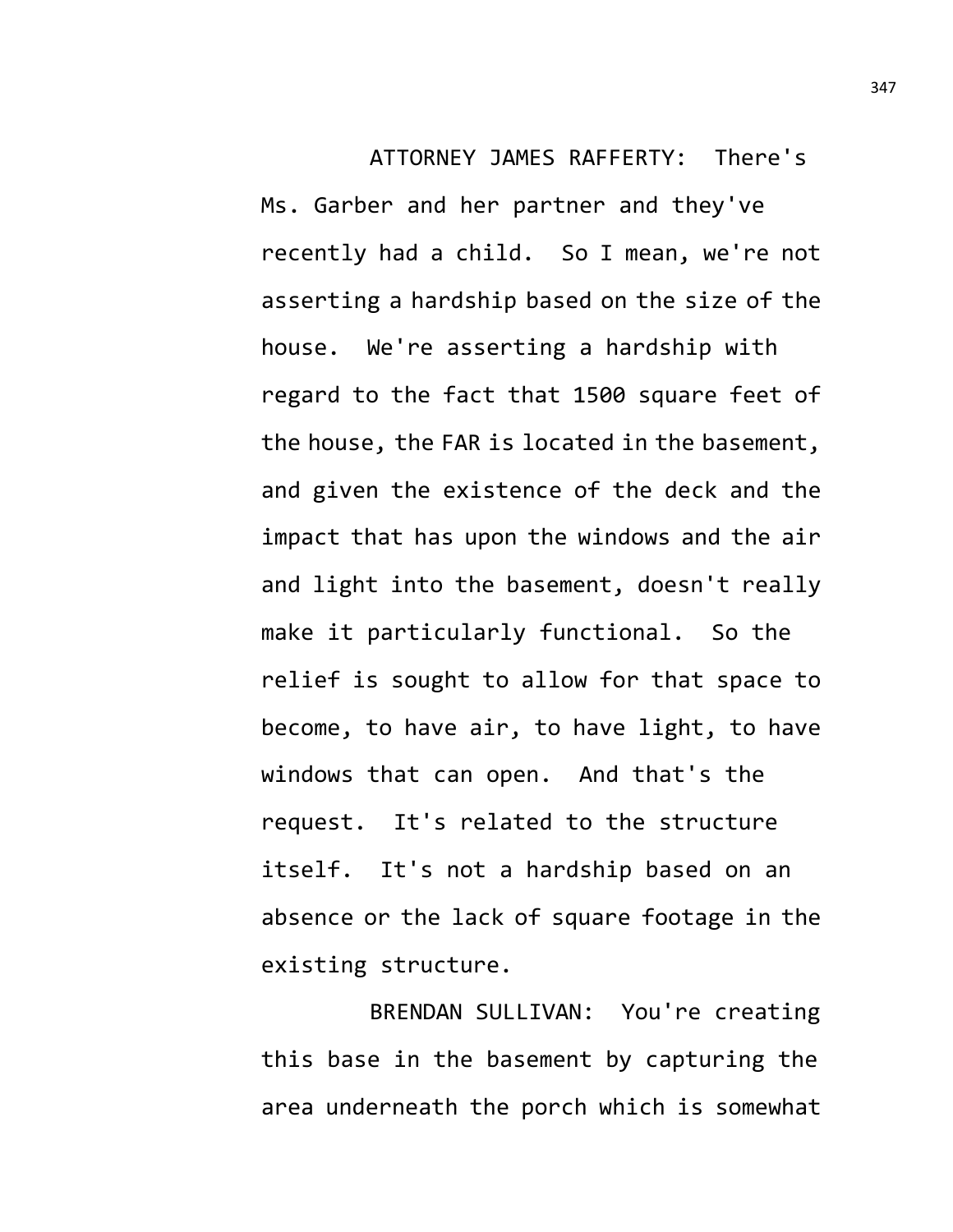incidental storage space for whoever wants to put stuff down there and crawl in and get it and what have you, it's more of a crawl I guess.

MARJORIE GARBER: The dog crawls in there.

BRENDAN SULLIVAN: And you're using it for your work?

MARJORIE GARBER: That's right.

BRENDAN SULLIVAN: But you don't

employ anybody there?

MARJORIE GARBER: No, no.

BRENDAN SULLIVAN: And clients

don't necessarily come anymore?

MARJORIE GARBER: No, no, I don't have clients.

BRENDAN SULLIVAN: It wouldn't be indistinguishable from any of the other houses the in the neighborhood.

> MARJORIE GARBER: Right. BRENDAN SULLIVAN: Basically just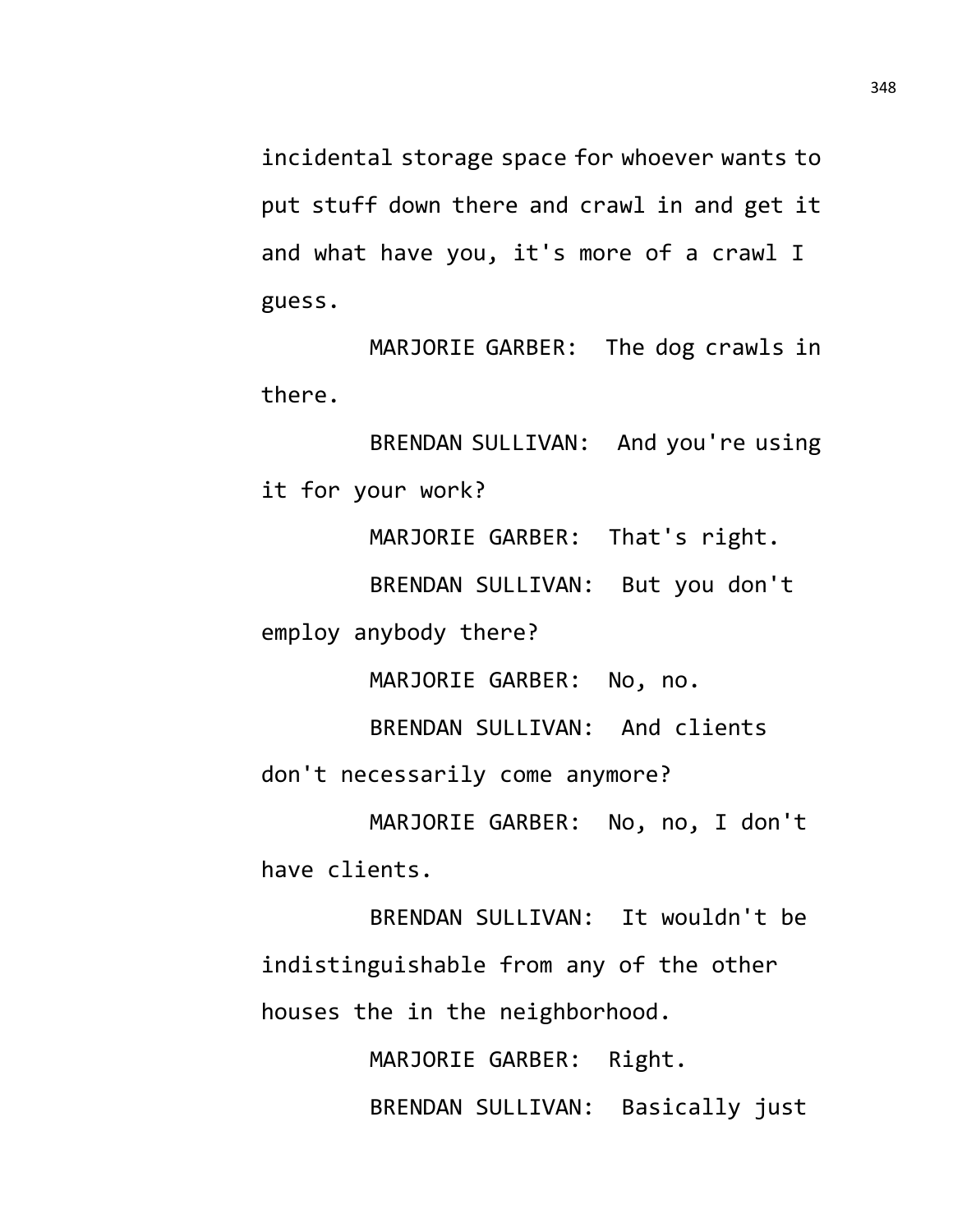to have your work.

MARJORIE GARBER: Yeah, because I keep a lot of my books in the basement.

BRENDAN SULLIVAN: So this is secluded and a designated and dedicated spot is really what it is?

ATTORNEY JAMES RAFFERTY: It really is designed to allow for existing basement to become more functional, because the -- as you can see some of the photos, the windows in the existing basement look into that crawl space so there is not any natural light. But the ceiling heights in the basement are generous now. So the thinking is if this were simply extended to the edge deck.

DOUGLAS MYERS: What are the ceiling heights in the basement?

MARJORIE GARBER: It's eight feet but there are some pipes.

DOUGLAS MYERS: What will be the floor to ceiling height of this enclosed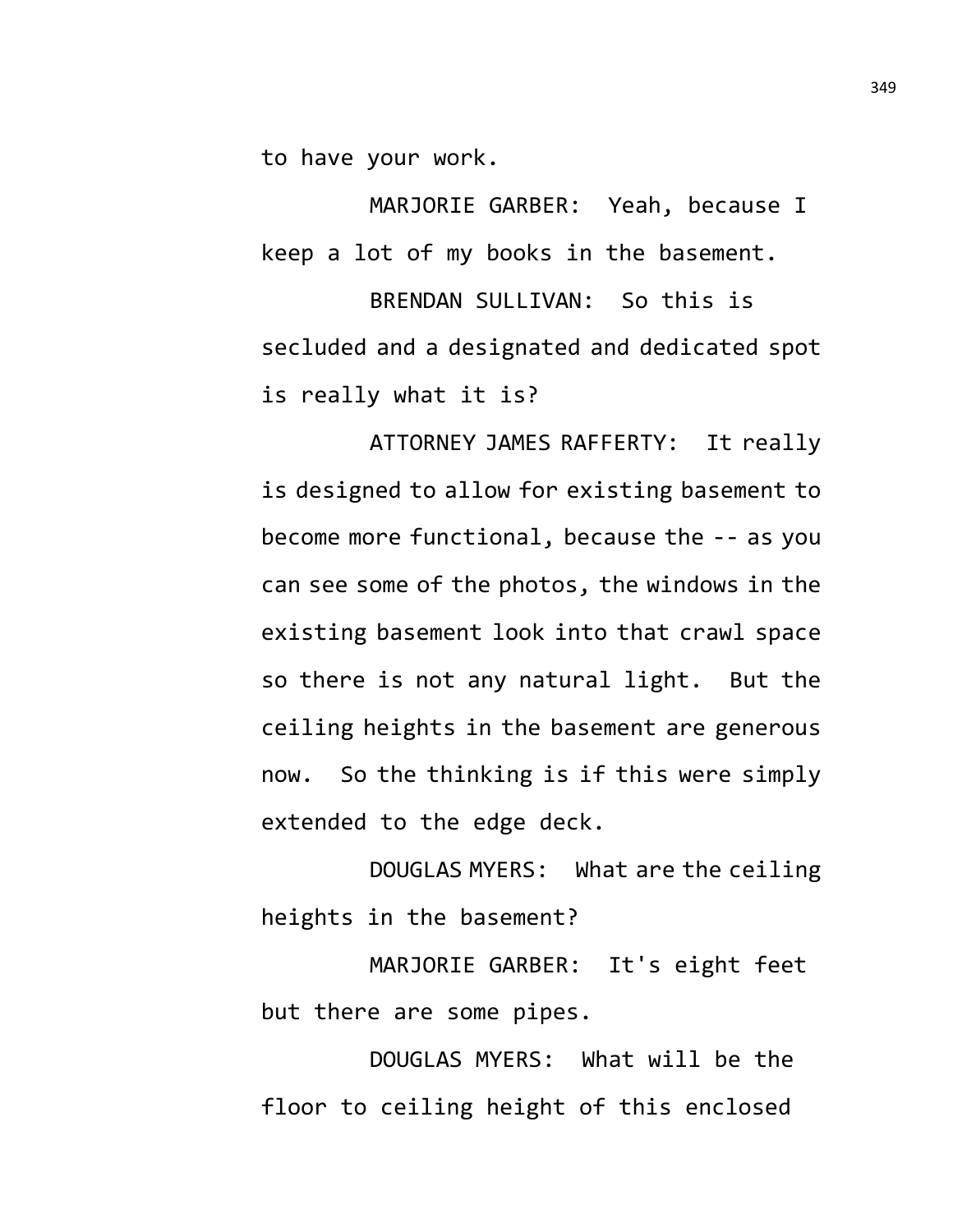space?

ATTORNEY JAMES RAFFERTY: It will be -- that's the reason really to have the same. If this was only being done at six-eleven, there wouldn't be a GFA implication, but then you'd have storage but then we'd call the police if someone walked in there and put a desk. It is a little form of a function. It's basement, and I would respectfully suggest that not all GFA is equal in terms of its impact, and I understand FAR is I would say a tool designed to control bulk and size of structure. When it's happening in a location like this, I think the Board should be able to recognize there is no impact on the bulk and the size of the structure.

DOUGLAS MYERS: And what is the nature of the flooring in the main, the basement into the main part of the house? MARJORIE GARBER: The basement,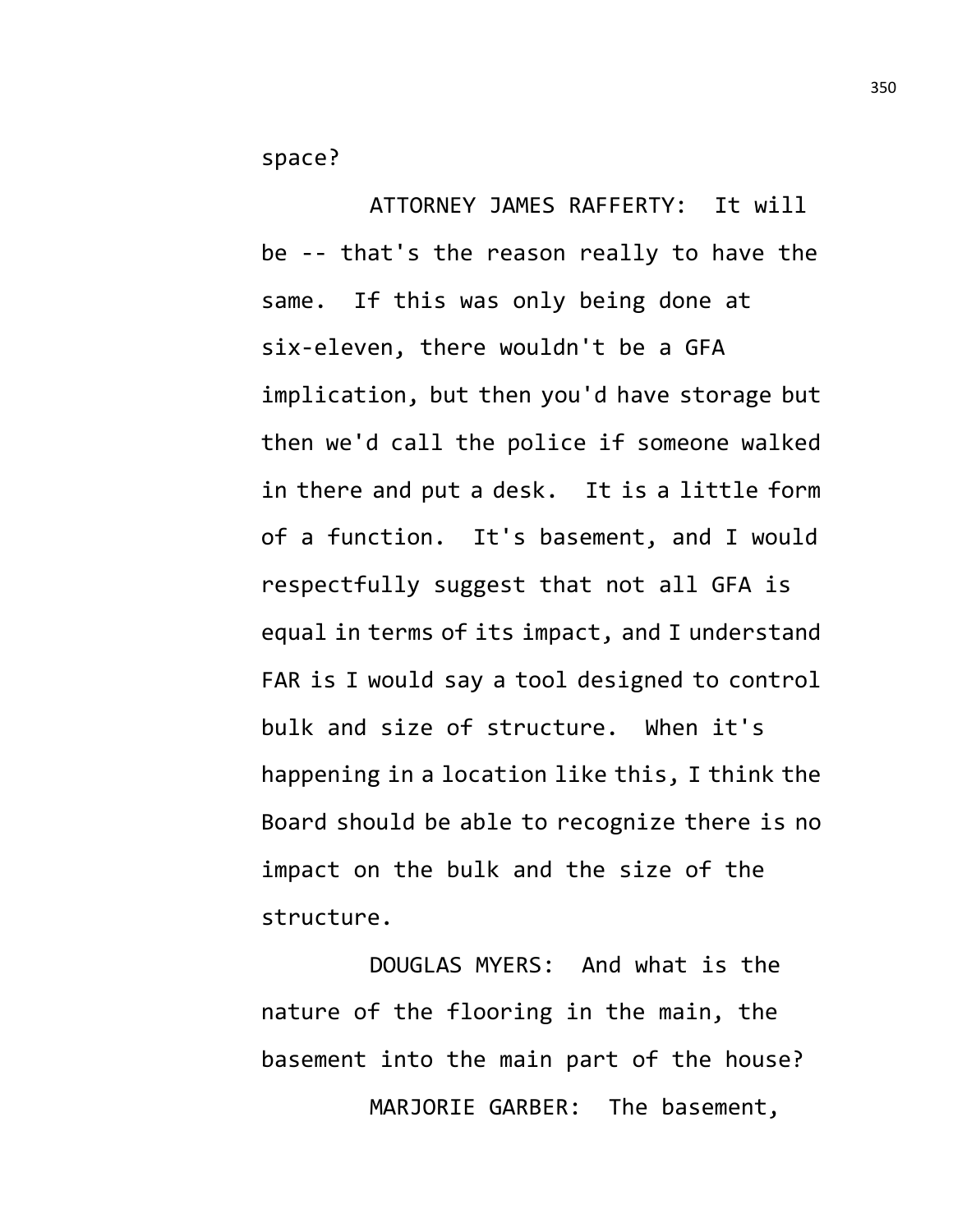yes. Most of it is carpet, and then there's some epoxy flooring in the laundry room.

DOUGLAS MYERS: Concrete underneath?

MARJORIE GARBER: Yes, concrete.

DOUGLAS MYERS: And under the deck the present addition?

ATTORNEY JAMES RAFFERTY: Gravel. That's a photo of the area.

DOUGLAS MYERS: Thank you. Gravel on dirt presumably.

TAD HEUER: Anything on the topography?

ATTORNEY JAMES RAFFERTY: Well, it's late and we have floor. No, I mean, I mean, it's the structure. It does slope off, sure.

BRENDAN SULLIVAN: Have you considered other properties in the neighborhood at all?

TAD HEUER: I'm not going to go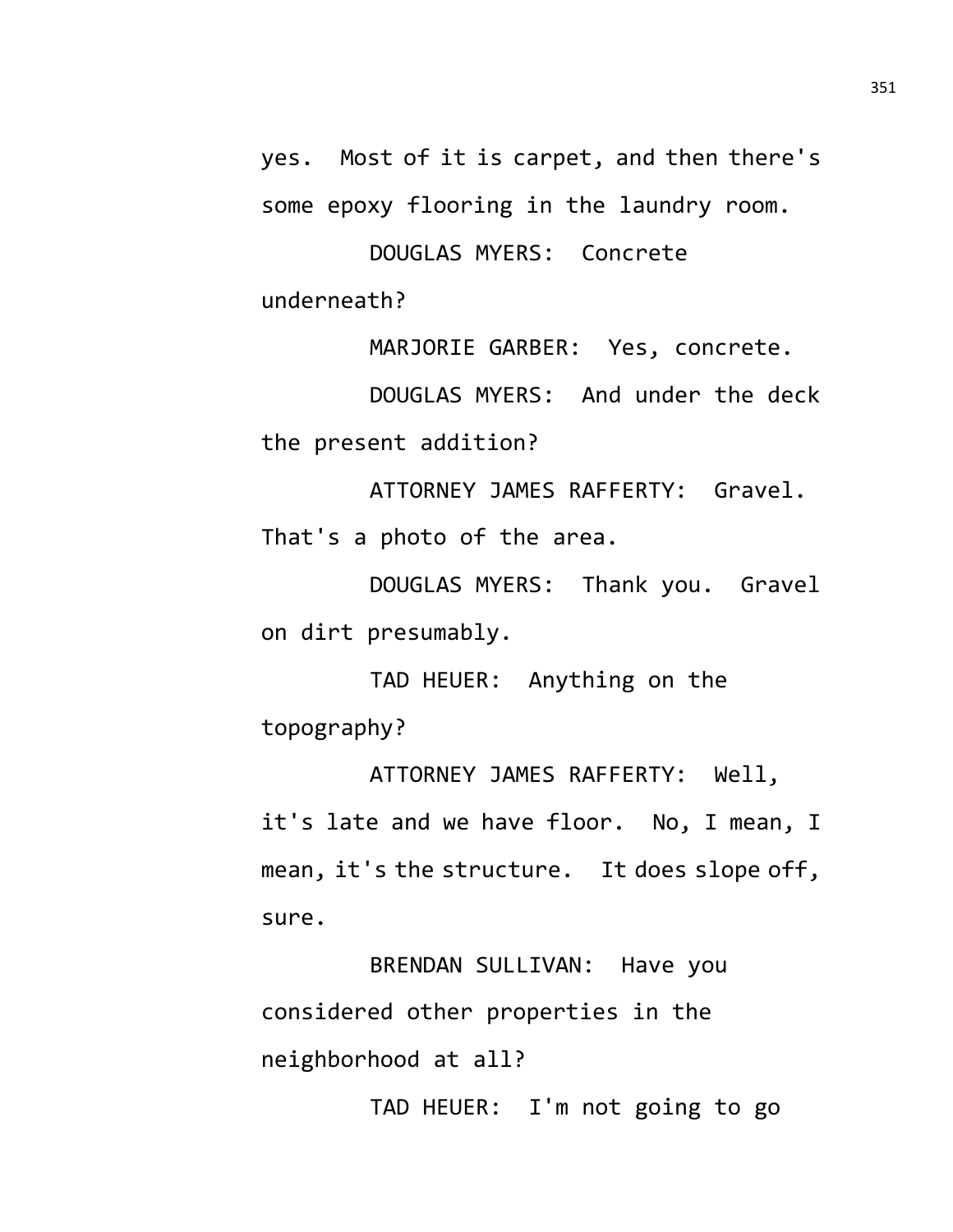there.

ATTORNEY JAMES RAFFERTY:

It's -- yes, you could make -- there's definitely a change in topography here.

BRENDAN SULLIVAN: I would think soil conditions in that area.

CONSTANTINE ALEXANDER: That's a better one.

ATTORNEY JAMES RAFFERTY: Strike that. Soil conditions.

TIMOTHY HUGHES: I like it.

BRENDAN SULLIVAN: Tim, any

questions?

TIMOTHY HUGHES: Not at all.

BRENDAN SULLIVAN: Let me open to public comment.

Is there anyone here who would like to speak on the matter at 190 Brattle Street. Nothing? Silence is golden.

> (No Response.) BRENDAN SULLIVAN: There is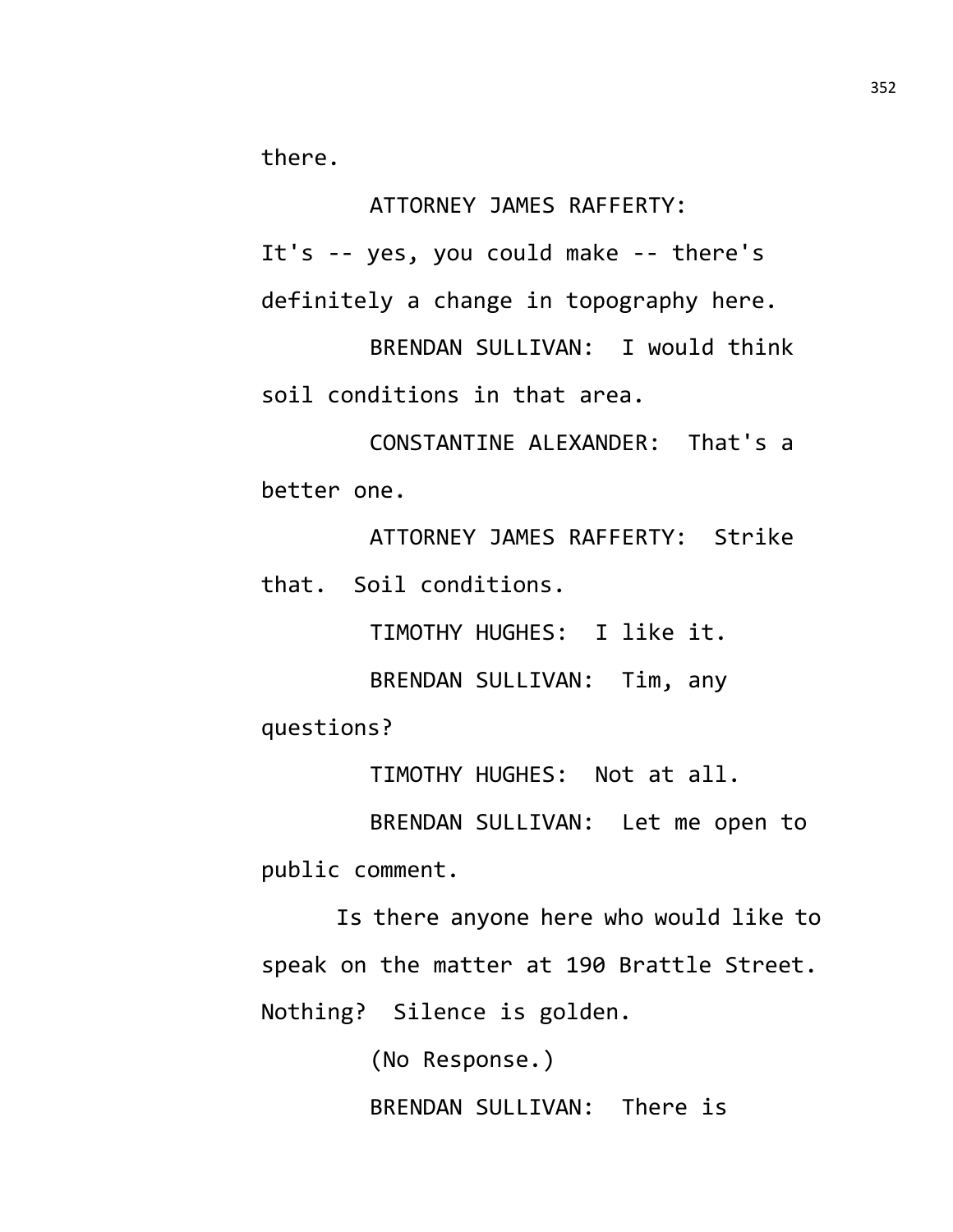correspondence in the file --

CONSTANTINE ALEXANDER: Especially at this hour.

BRENDAN SULLIVAN: -- from the Historical Commission. (Reading) The property is located in the old Cambridge Historic District where exterior alterations are subject to review and approval of the Historical Commission. The Historical Commission reviewed the application at a public hearing and approved the work with a Certificate of Non-applicability because it will not be visible from the public way. There's a big certificate here which says can be carried out as described because nobody can see it.

Okay. I'll close public comment.

Anything else to refute, to add to change?

ATTORNEY JAMES RAFFERTY: No, thank you.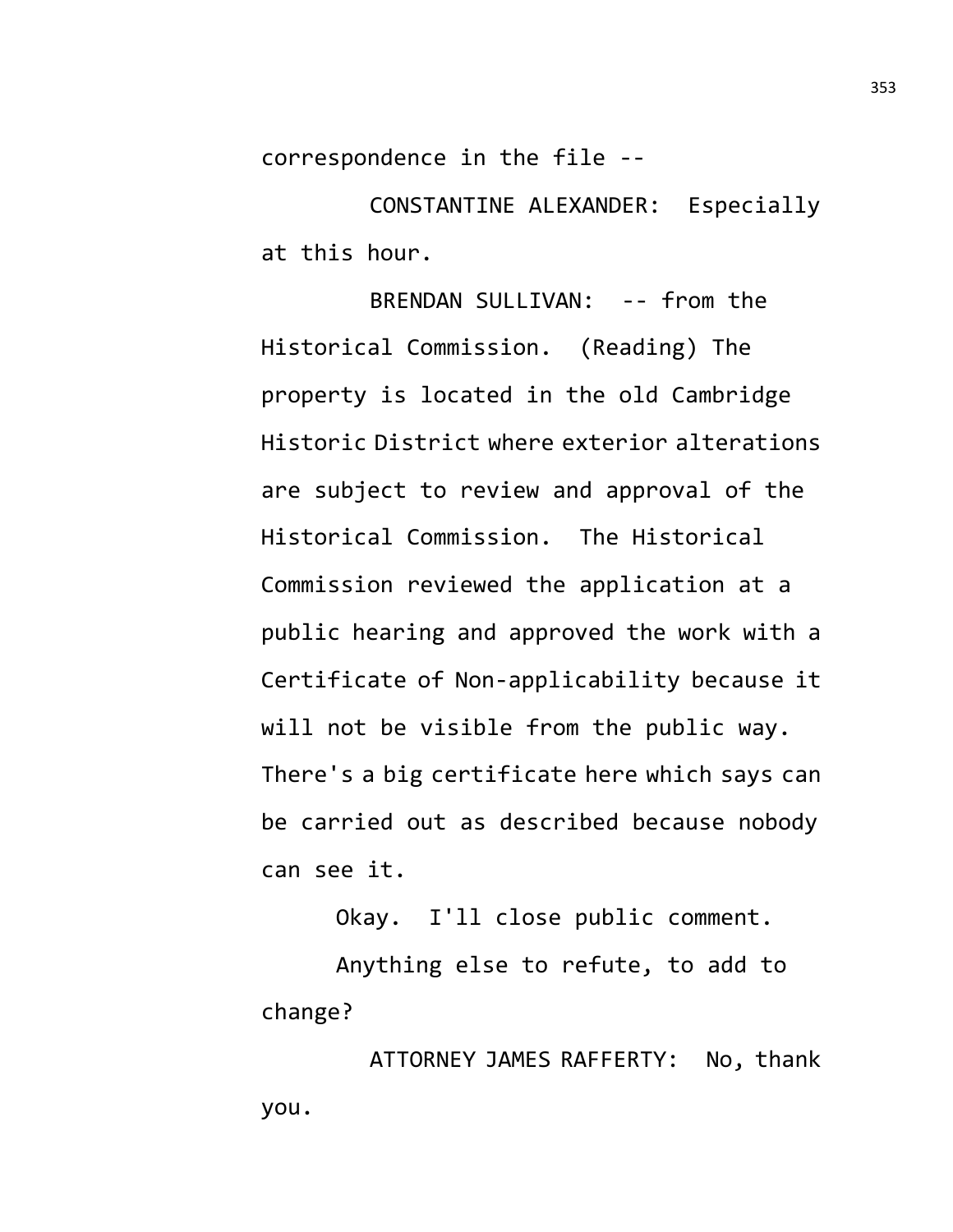BRENDAN SULLIVAN: Any words of wisdom to carry it over the finish line?

ATTORNEY JAMES RAFFERTY: No thank you. I'm a realist.

BRENDAN SULLIVAN: Any other questions at all or concerns?

Let me make a motion to grant the relief to enclose and excavate under the existing rear deck as per the application, and the drawings contained therein.

The Board finds that a literal enforcement of the provisions of the Ordinance would involve a substantial hardship to the Petitioner because it would preclude the Petitioner from capturing this space underneath a deck and part of basement level which is adjacent to the lower level walkout area.

The Board finds that the hardship is owing to the fact that the first floor main level is six-foot, six-inches above the grade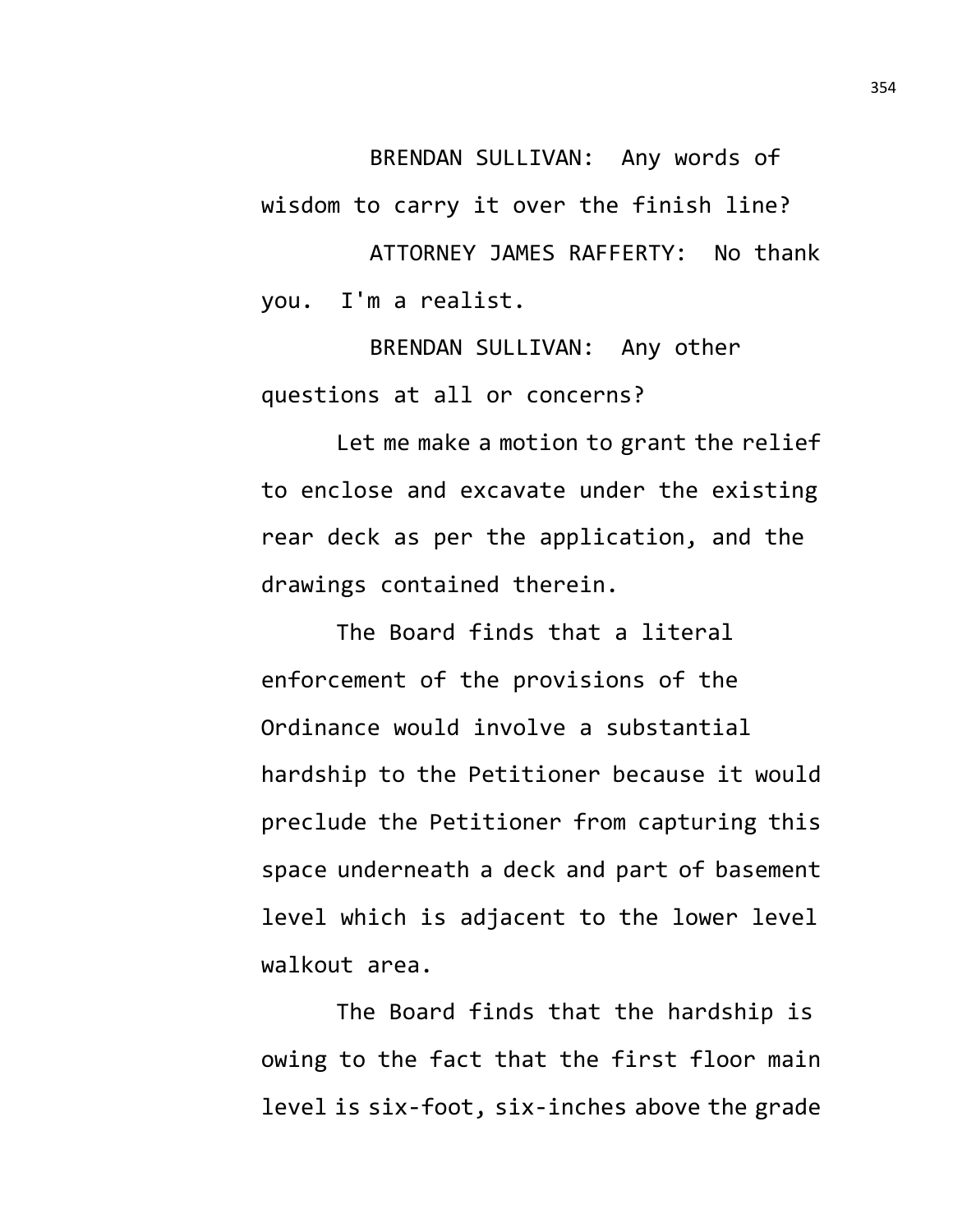at the backyard. Makes it very difficult to access the backyard easily, and the Historical Commission will not allow any publicly visible additional volume on the sides of the house that would allow better access to this particular area.

The area that is being granted relief is underneath and not visible from the public way, hence receiving a letter of non-applicability the from the Historic Commission.

The Board finds that this relief is a fair and reasonable request. The desirable relief may be granted without substantial detriment to the public good, and the relief may be granted without nullifying or substantially derogating from the intent and purpose of the Ordinance.

All those in favor of granting the relief requested.

(Show of hands.)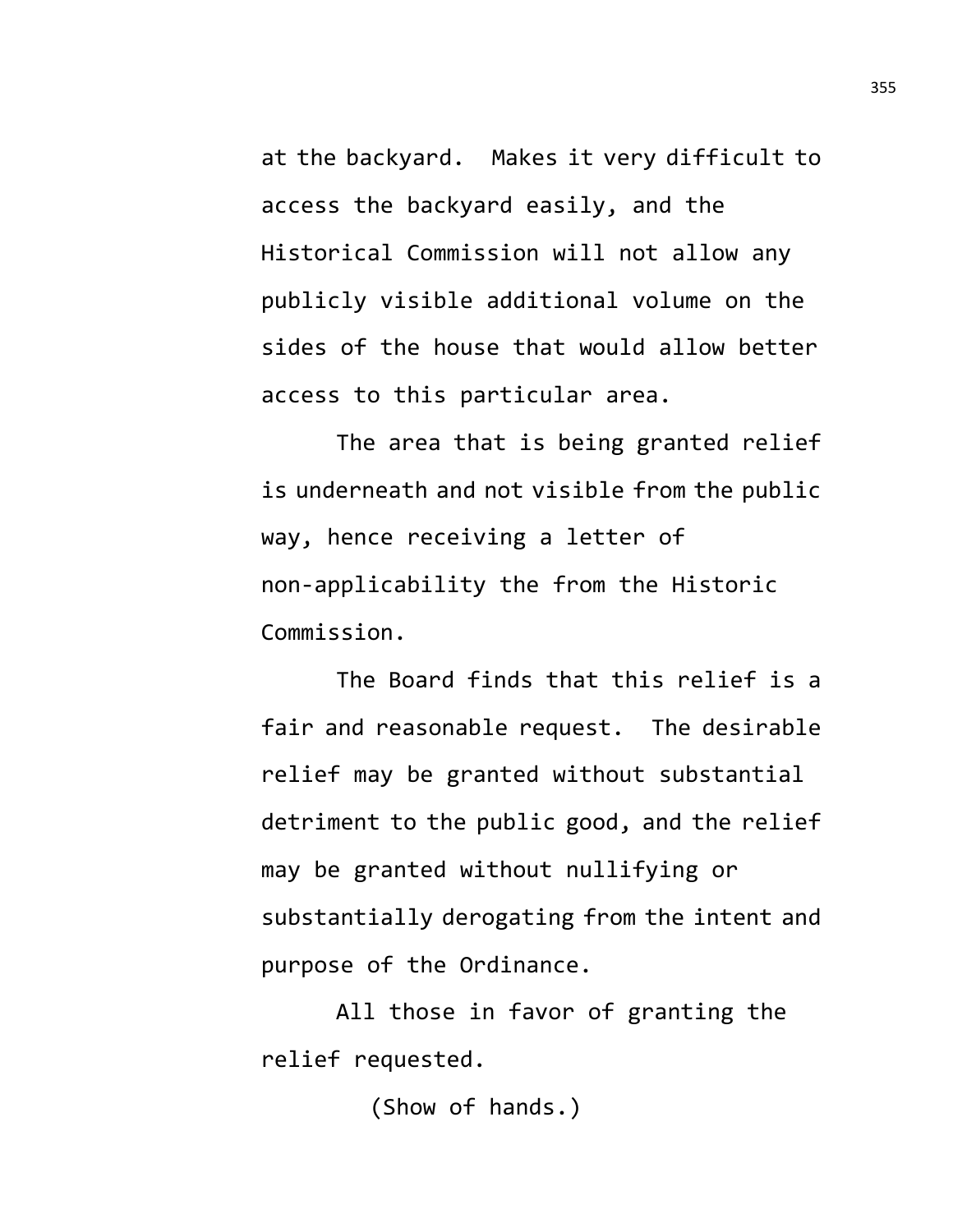BRENDAN SULLIVAN: Four in favor. (Sullivan, Alexander, Hughes, Myers.) BRENDAN SULLIVAN: And opposed? (Show of hand: Heuer.) BRENDAN SULLIVAN: One opposed. ATTORNEY JAMES RAFFERTY: Thank you

very much.

(12:15 a.m.)

(Sitting Members: Brendan Sullivan,

Constantine Alexander, Timothy Hughes, Tad Heuer, Douglas Myers.)

BRENDAN SULLIVAN: The Board will hear case No. 10246, 605 Mount Auburn Street. NORMAN KHERLOP: I'm Norm Kherlop,

K-h-e-r-l-o-p. I'm the architect for this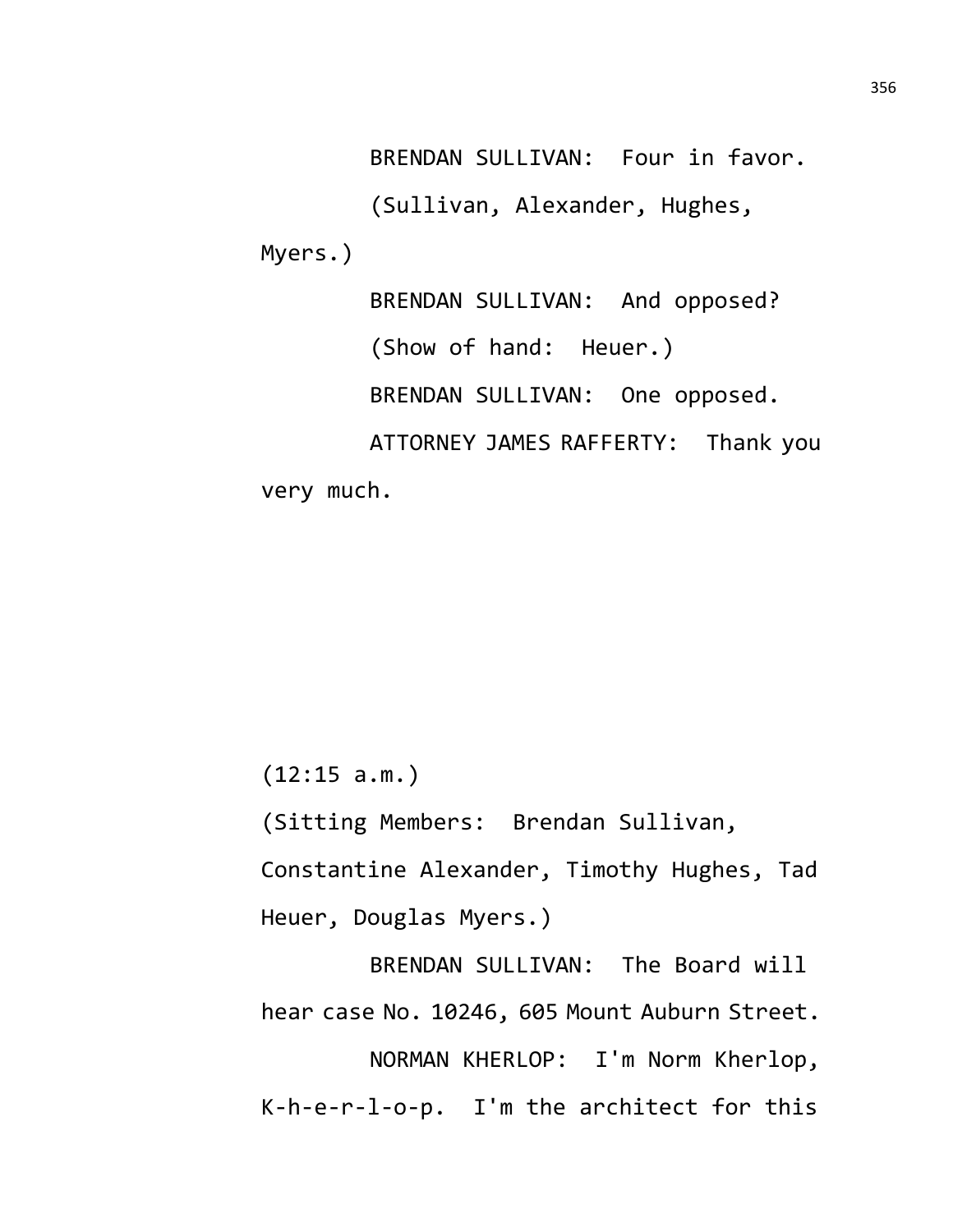project. And the owner of the property is Grigory Mesrobian.

As you know, the property is right at the corner of Mount Auburn and Aberdeen. He just purchased the gas station about a year ago, and there's a terrible retaining wall which is falling apart that has to be replaced. And we have to excavate the back of the building. At this time he is also thinking of adding more space into his property, and also restraining the whole structure with the another structure at the back which is more code compliant of the existing building.

The setbacks require ten foot from residential units that are adjoining the property or the setbacks are in compliance, but because he's expanding his business, he has to apply for a Special Permit.

CONSTANTINE ALEXANDER: How is he going to get into the new addition? Where is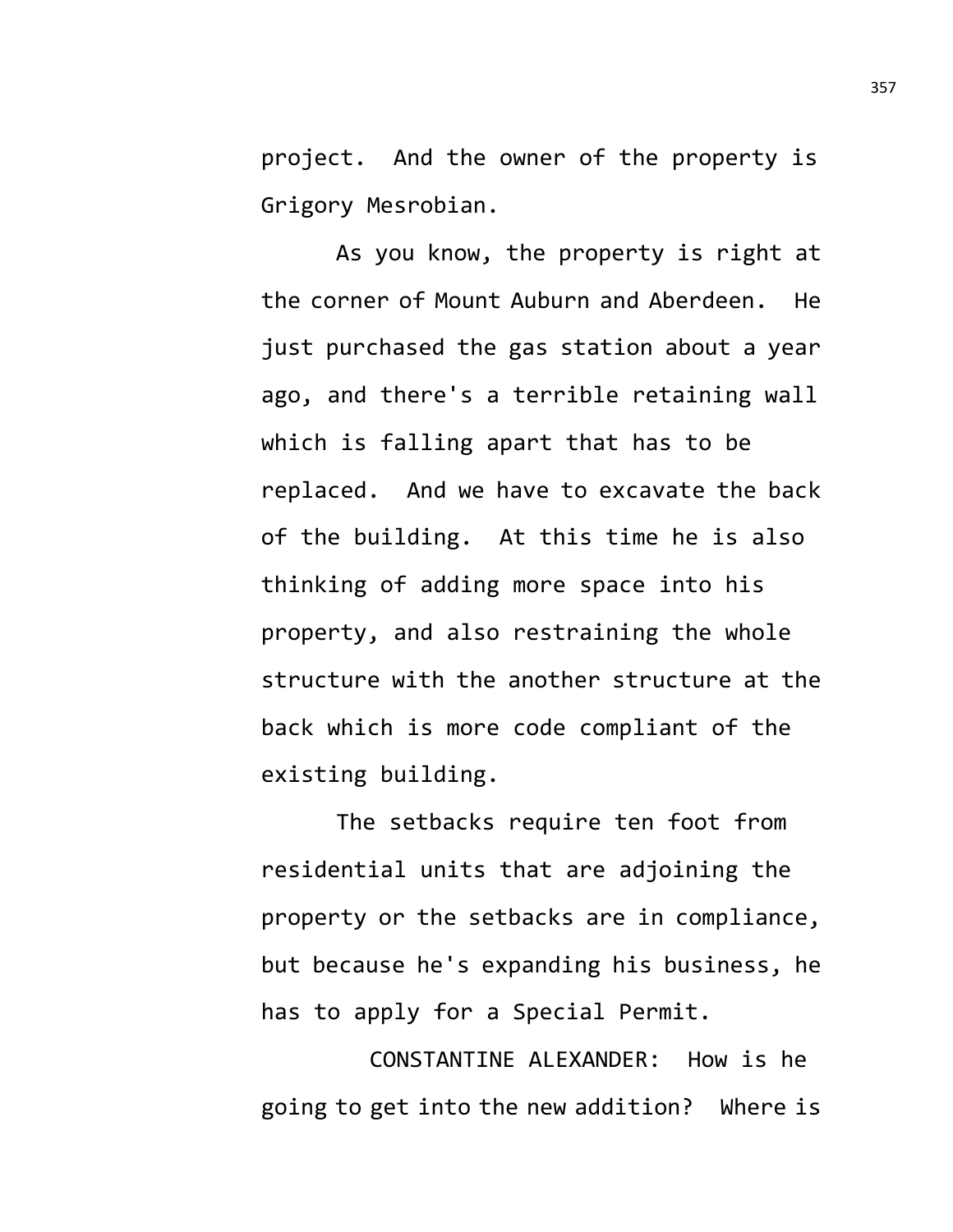NORMAN KHERLOP: The bays as you see from here are going -- these are going to open up so these, these walls will be knocked down so that this space is connected to that like that.

CONSTANTINE ALEXANDER: Got it. There's no separate entrance to the -- NORMAN KHERLOP: No, no, only an

exit. Emergency exit door from there. CONSTANTINE ALEXANDER: Okay. BRENDAN SULLIVAN: The question I

have you're going to be building a retaining wall.

NORMAN KHERLOP: Well, we will be replacing the existing retaining wall.

BRENDAN SULLIVAN: Right. And then are you going to put a fence on top of that? NORMAN KHERLOP: Yes, of course. We say that on the drawings.

BRENDAN SULLIVAN: And you've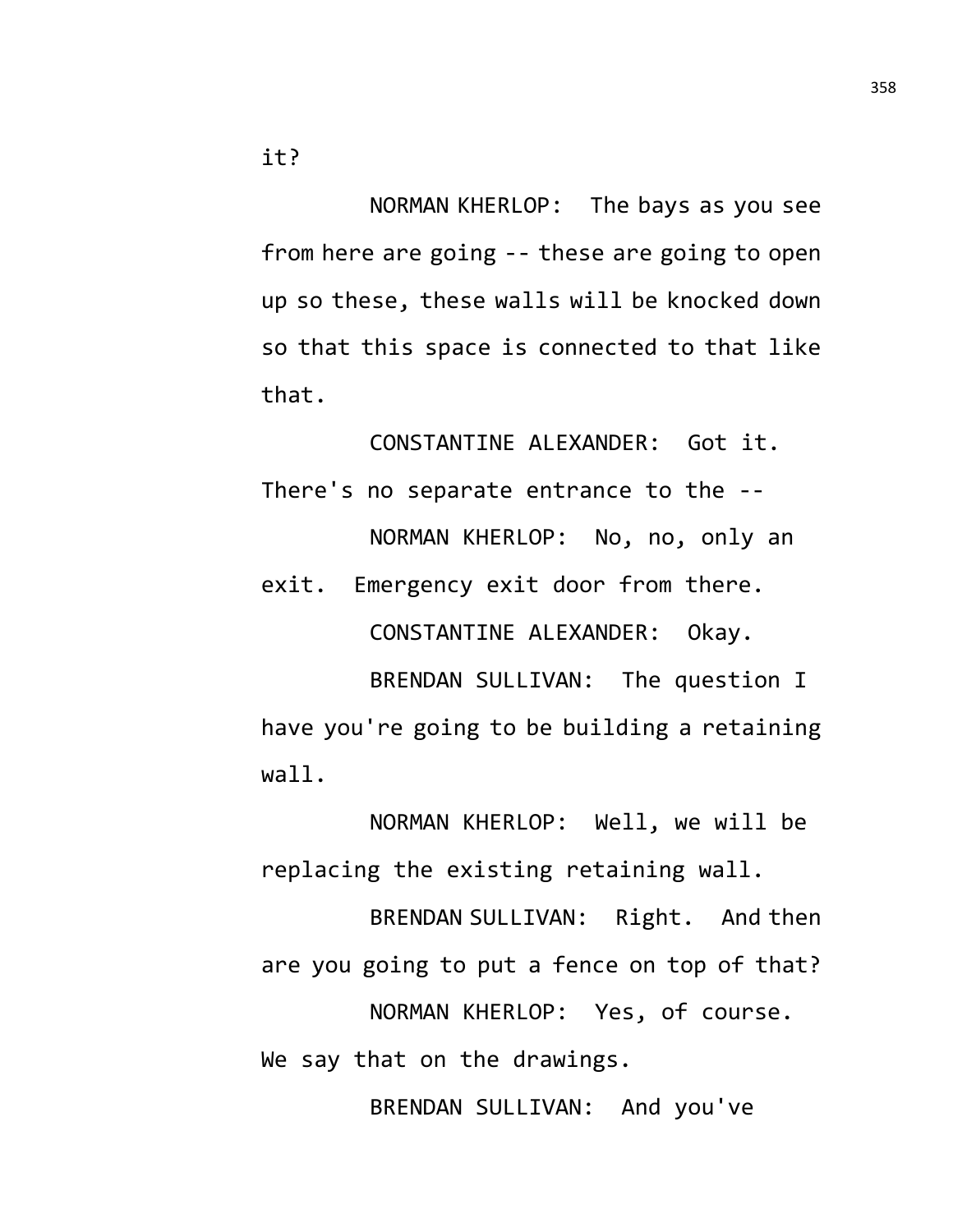spoken to your next-door neighbor?

NORMAN KHERLOP: Yes. Two of the adjoining neighbors we have spoken to. They are in full support. One of them was here, he left about an hour ago. So actually the next-door neighbor, he said, he would allow to use my property for access in case you need it.

BRENDAN SULLIVAN: Now, and then getting back to the fence because I'm sort of -- I would like to see some kind of barrier between the residential and yours. A vigil --

NORMAN KHERLOP: Like a stockade fence.

BRENDAN SULLIVAN: So as far as a fence is concerned, what kind of fence are you going to put up there.

NORMAN KHERLOP: We haven't decided on the material, but it's going to be a fence that will obstruct the vision from one side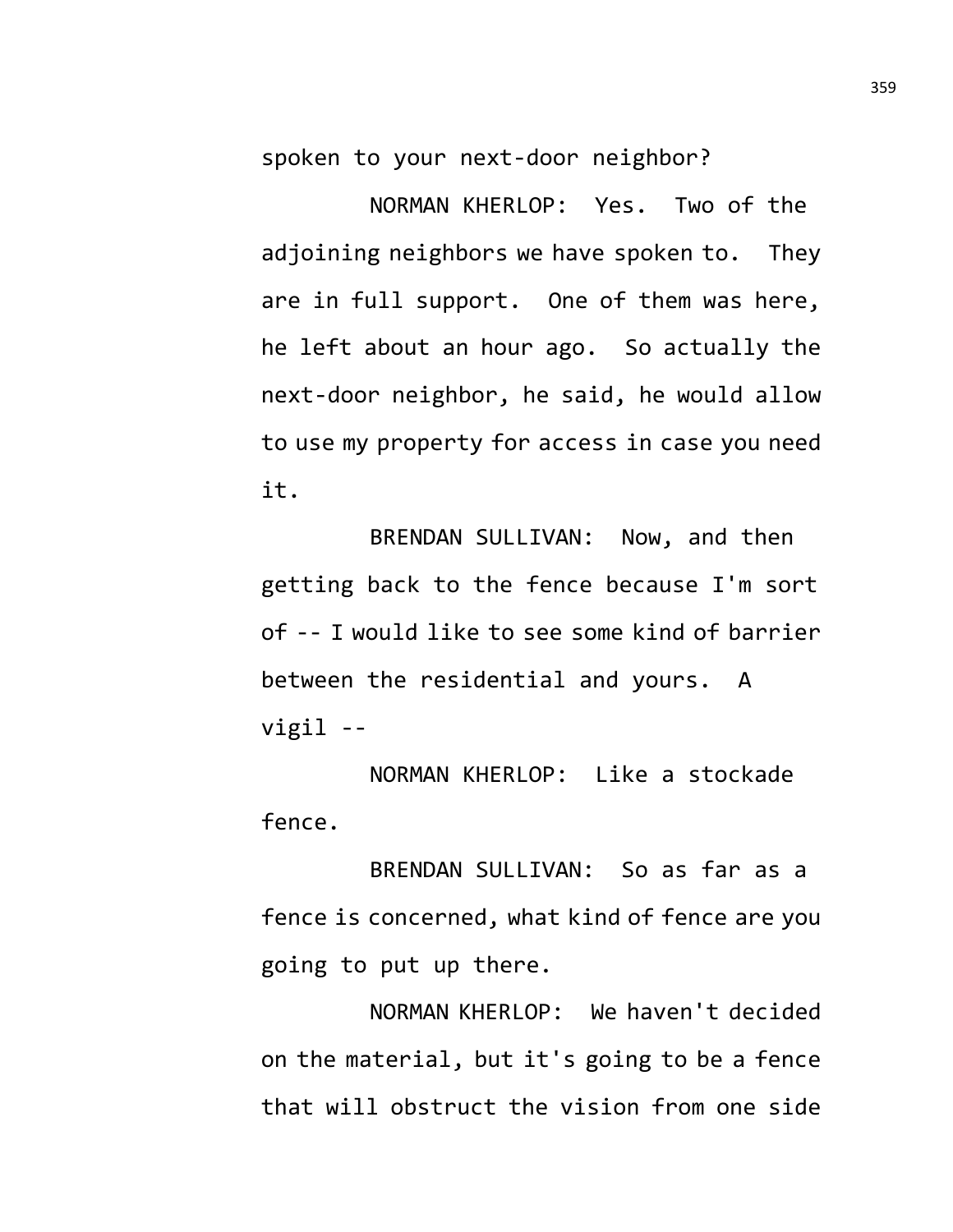to the other.

BRENDAN SULLIVAN: If we say like a stockade fence?

NORMAN KHERLOP: Like a stockade or something similar to that.

BRENDAN SULLIVAN: Okay. And not to exceed six feet in height from the top of the wall.

NORMAN KHERLOP: Six feet in height. BRENDAN SULLIVAN: With the smooth side facing the neighbor? I'm just not trying to get technical. But I've been here a long time and I go by and then, well, you didn't tell us. So, you know. It's -- I just don't want to leave it to chance.

TAD HEUER: And extending for how long, the length of the retaining wall?

BRENDAN SULLIVAN: Well, the retaining wall actually comes along. I guess my thought would be from here out to Aberdeen Avenue and not necessarily along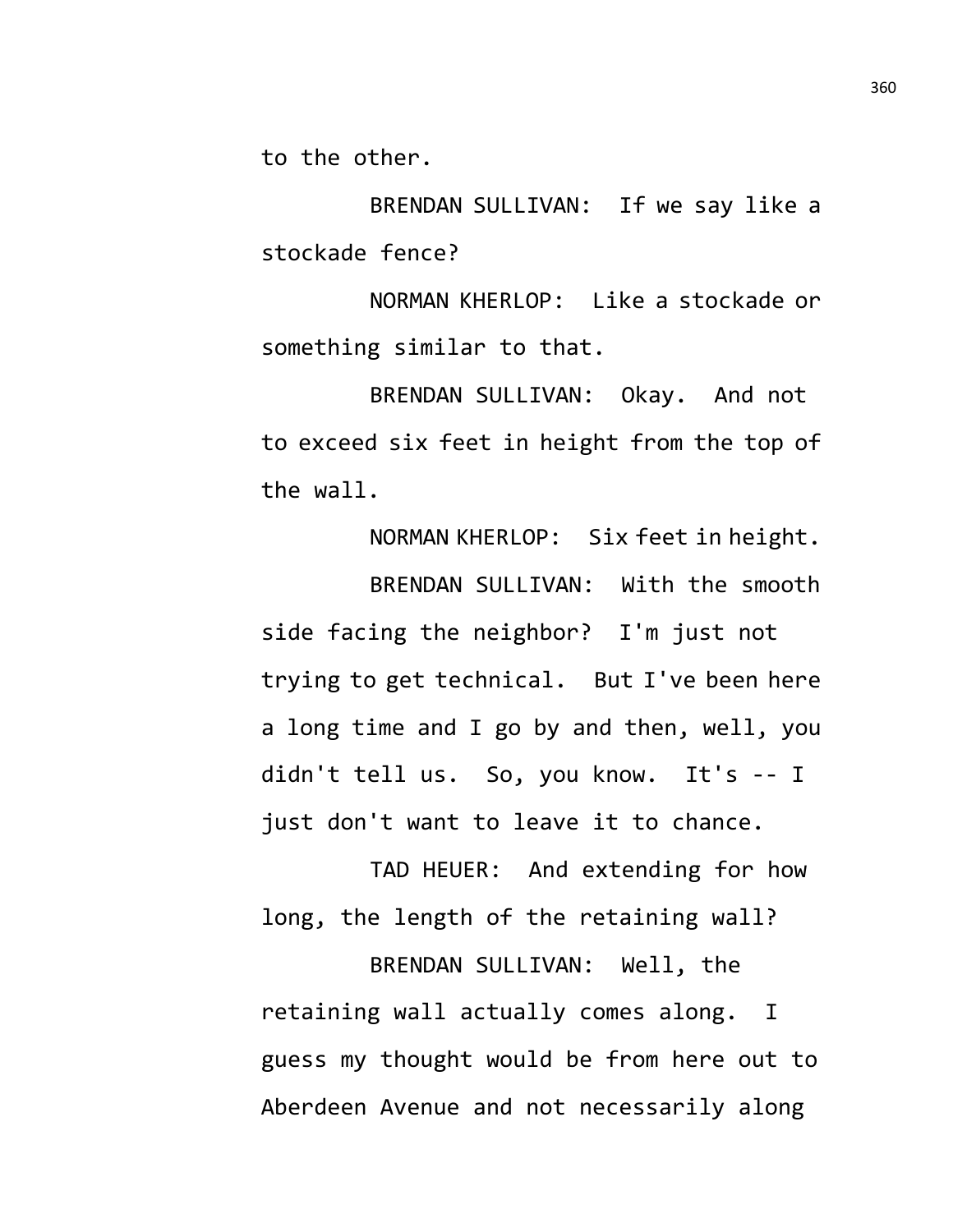here. I mean, I would not want to see a fence here, because I think that visually you'd want to be able to, as you come down, want to be able to see across this way here. I mean, your plan was to put a fence from here down to the corner of Aberdeen.

NORMAN KHERLOP: Yes.

BRENDAN SULLIVAN: And not return it.

NORMAN KHERLOP: We will probably stop it 20 feet short of Aberdeen because the wall is not as high as towards the back.

BRENDAN SULLIVAN: That's fine.

NORMAN KHERLOP: This is more like a three-foot wall here.

BRENDAN SULLIVAN: Okay.

NORMAN KHERLOP: And that section, there is no, you know, cars or no parking and it's better to have the view open.

BRENDAN SULLIVAN: All right. Can we say -- if that's 100 feet, can we say 80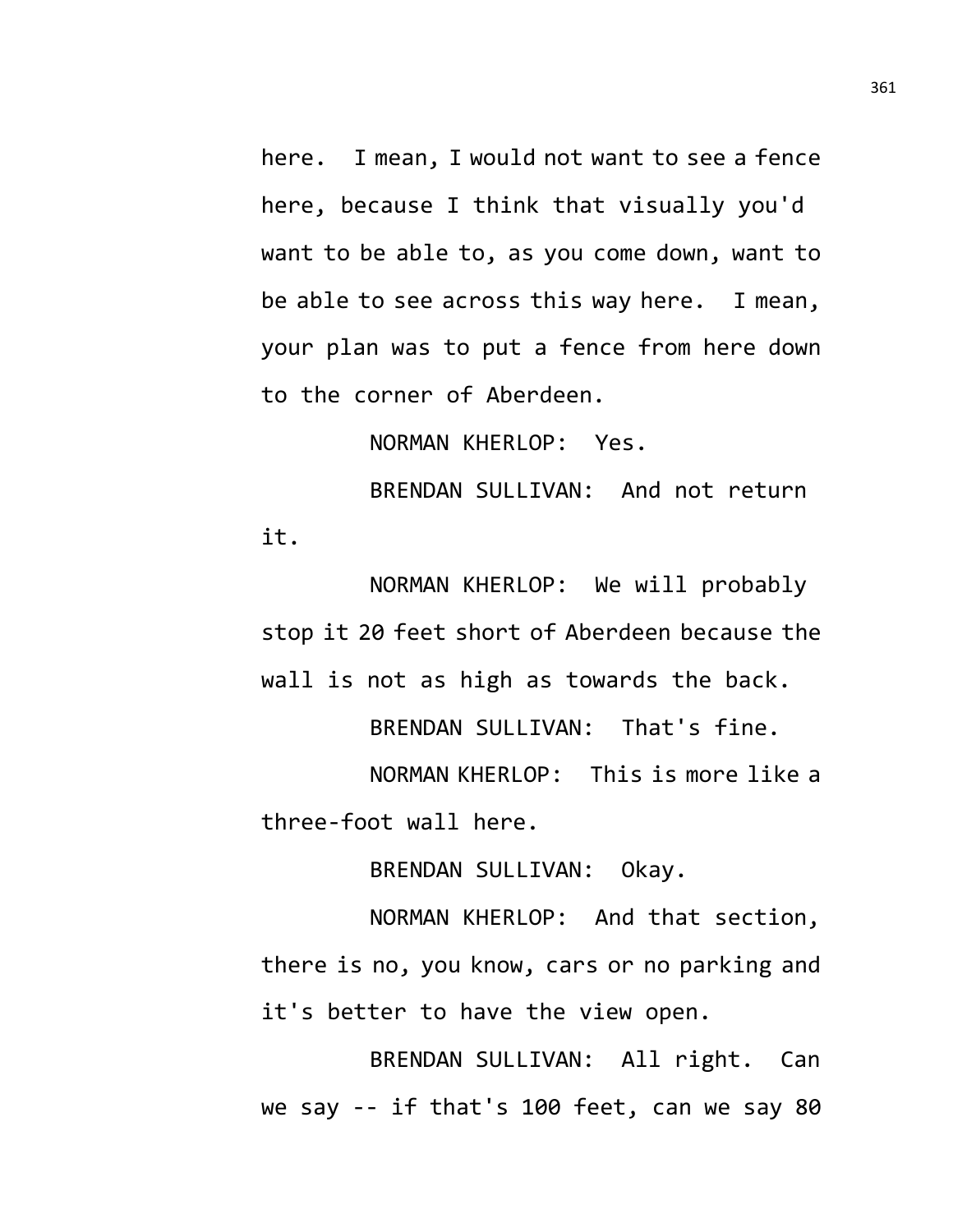feet?

NORMAN KHERLOP: 80 feet fence.

BRENDAN SULLIVAN: 80 foot fence at six foot high, and we're going to say stockade.

NORMAN KHERLOP: Or similar.

BRENDAN SULLIVAN: Or equal. Stockade is -- yes, okay. Smooth side toward residence.

TAD HEUER: Lot 39.

BRENDAN SULLIVAN: Towards residence, Lot 39. Okay. And to be maintained. I've specified these in the past and once they get up, well, the guy says I put that fence up and this didn't stay.

So anyhow and that's it.

NORMAN KHERLOP: That's it.

BRENDAN SULLIVAN: Let me open it to public comment.

Is there anybody here who would like to speak on the matter 605 Mount Auburn Street?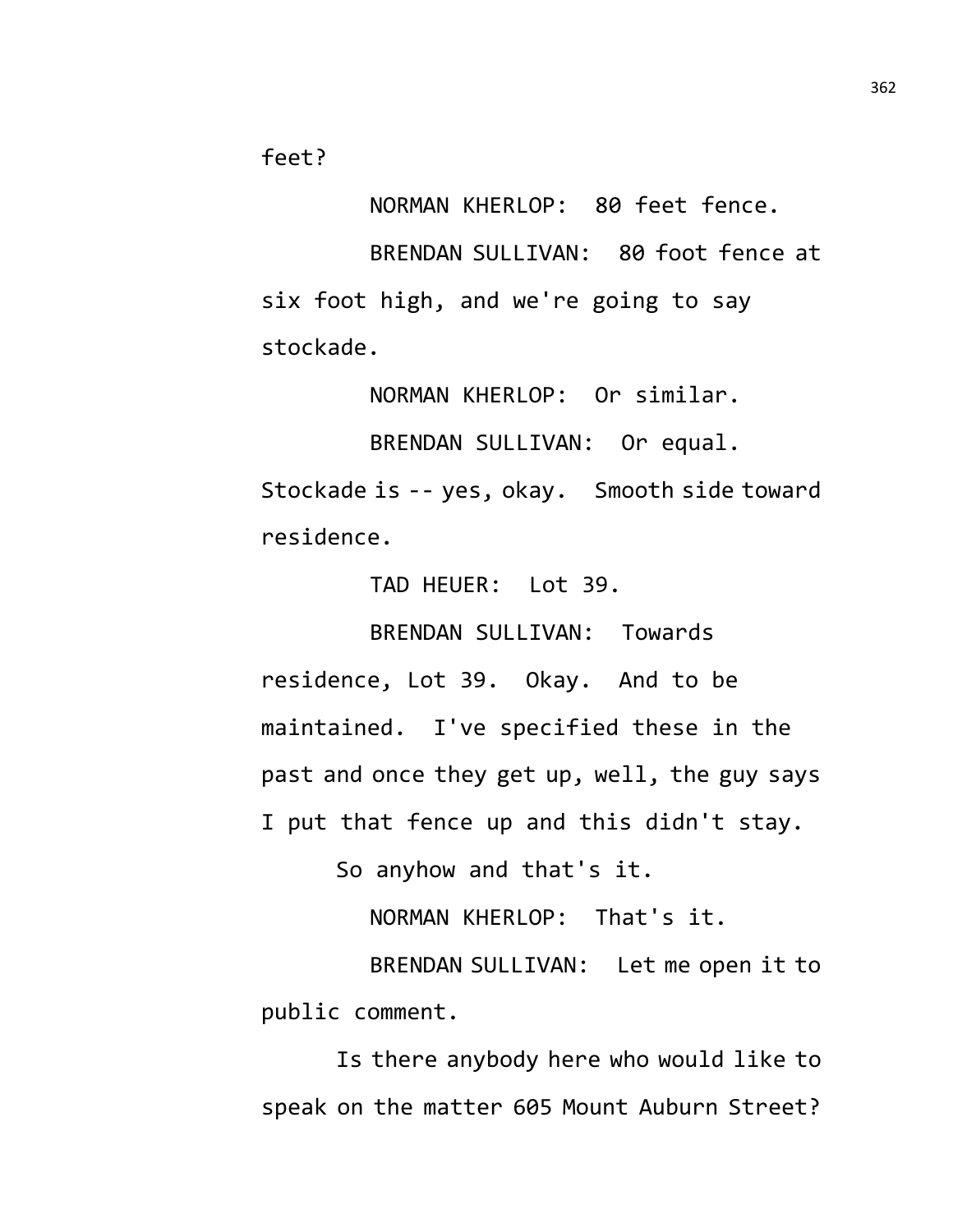(No Response.)

BRENDAN SULLIVAN: There's nobody in attendance. There's no correspondence in the file. Okay.

Anything to add?

CONSTANTINE ALEXANDER: No.

BRENDAN SULLIVAN: Comments? Let me make a motion to grant -- I'm sorry did you have comments?

TAD HEUER: No.

BRENDAN SULLIVAN: Okay, let me make a motion then to grant the Special Permit to construct a single floor addition at the ground level and replace existing retaining wall as per the plan in the file, and the pertinent dimensional form.

The Board finds that the requirements of the Ordinance can be met. Traffic generated or patterns of access or egress would not cause congestion, hazard or substantial change in the established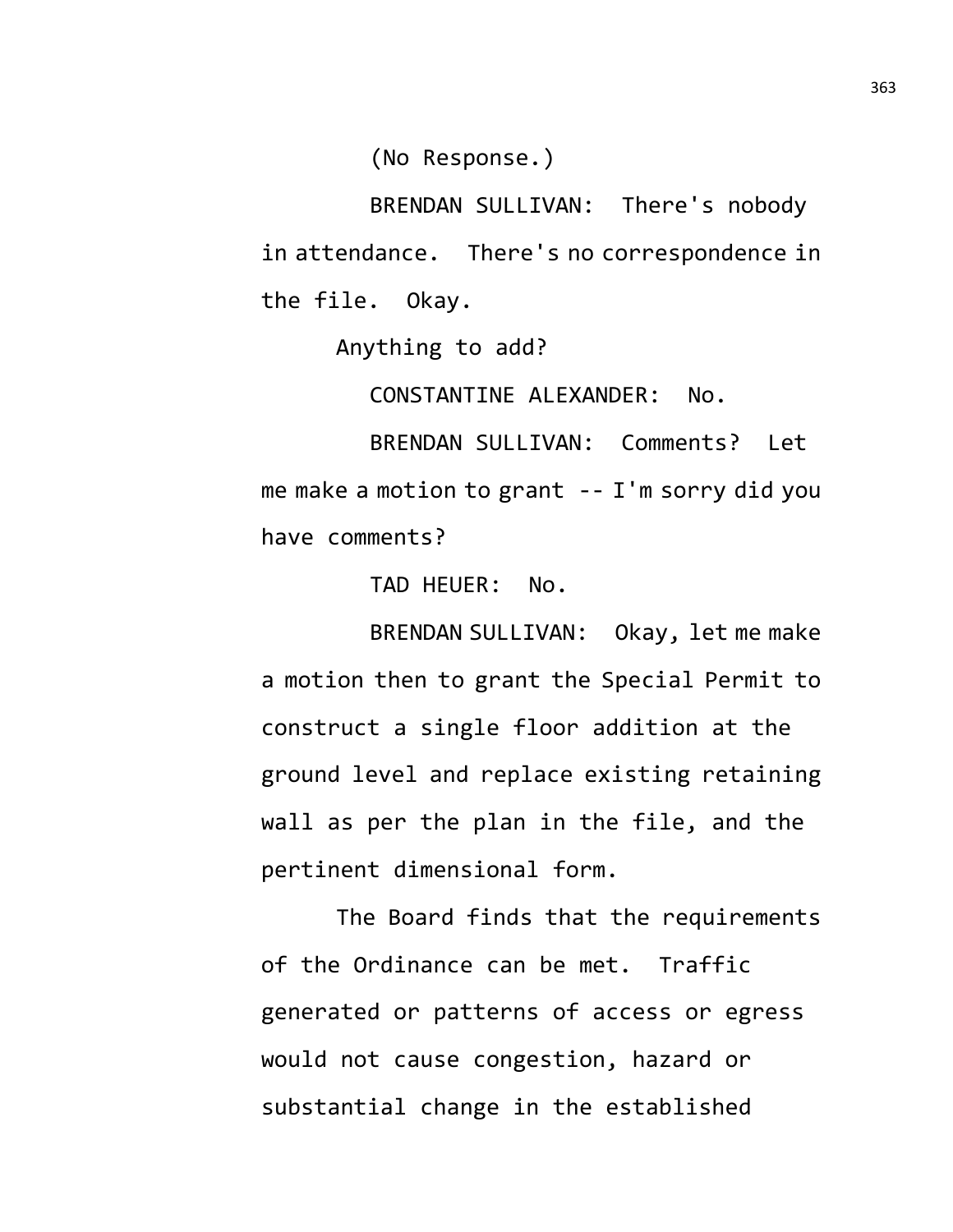neighborhood character.

The Board finds that this will actually be an improvement to that corner and to the improvement aesthetically with the adjoining residential structure.

The continued operation of or development of adjacent uses as permitted to the Zoning Ordinance, would not be adversely affected by the nature of the proposed use.

There would not be any nuisance, hazard created to the detriment of the health, safety, and welfare of the occupants of the proposed use. And the proposed use would not impair the integrity of the district or adjoining districts otherwise derogate from the intent and purpose of the Ordinance.

All those in favor of granting the Special Permit.

> (Show of hands.) BRENDAN SULLIVAN: Five in favor. (Sullivan, Alexander, Hughes,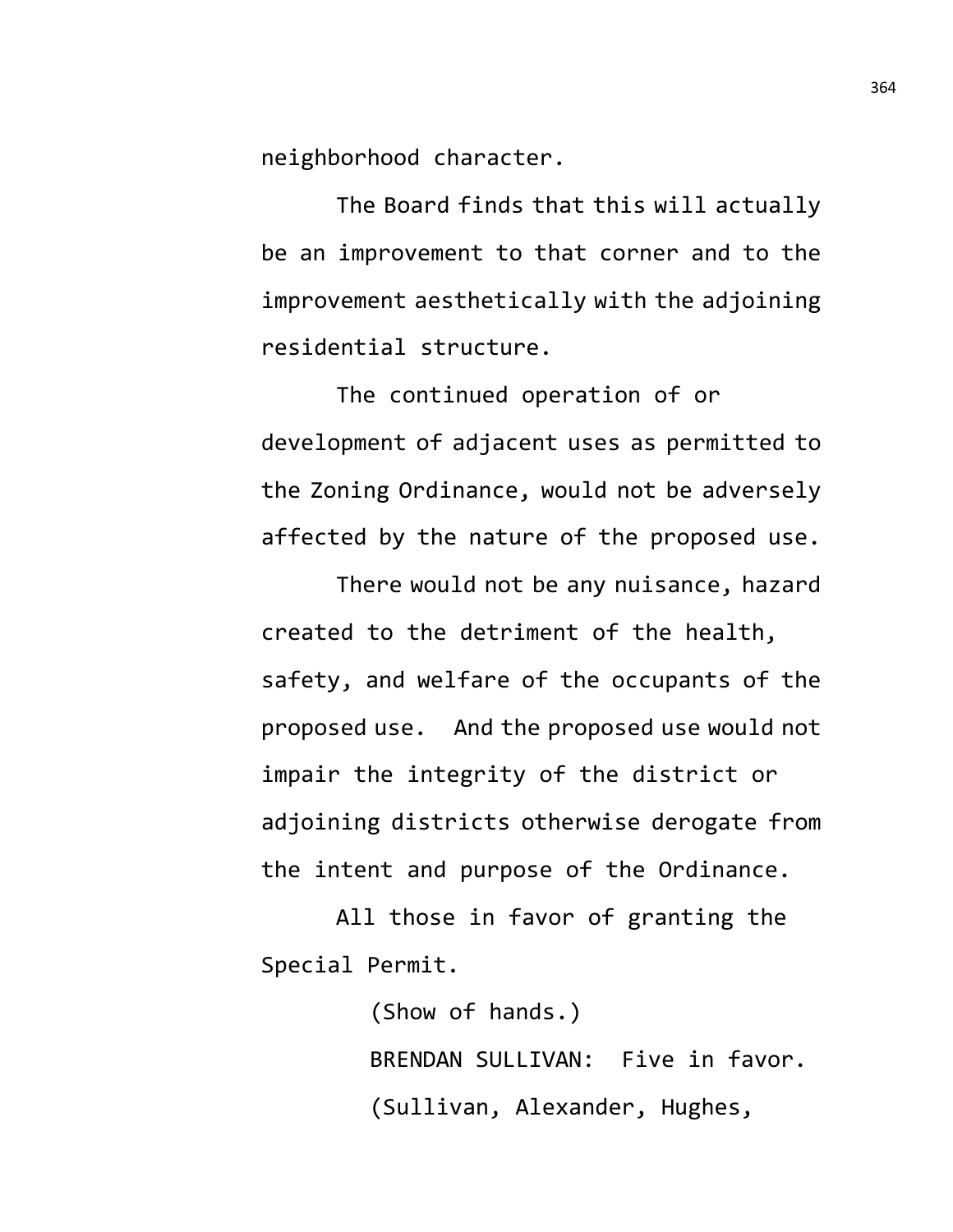Heuer, Myers.)

(Whereupon, at 12:25 a.m., the

Zoning Board of Appeals

Adjourned.)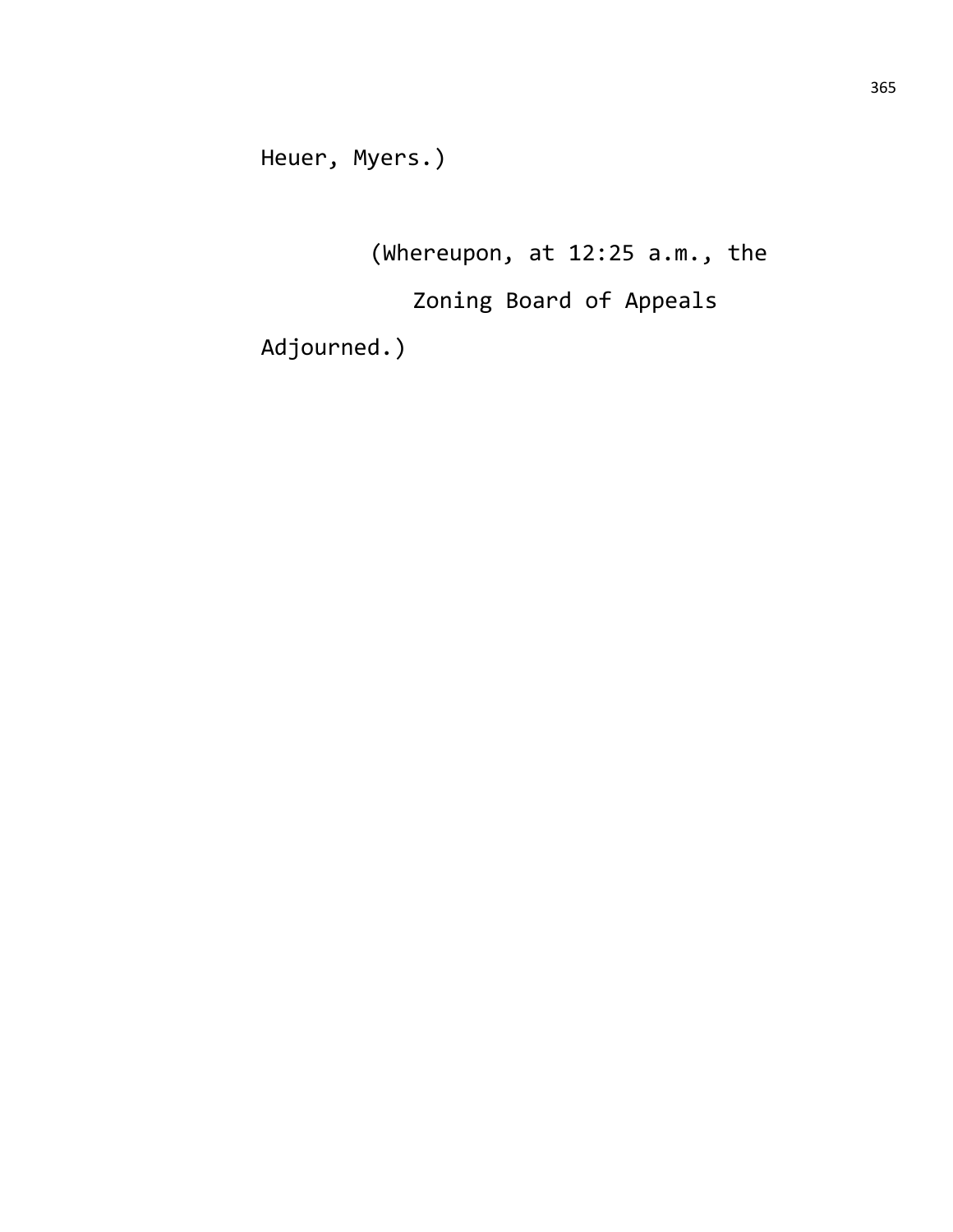### **ERRATA SHEET AND SIGNATURE INSTRUCTIONS**

The original of the Errata Sheet has been delivered to Inspectional Services.

When the Errata Sheet has been completed and signed, a copy thereof should be delivered to the Inspectional Services and the **ORIGINAL** delivered to Inspectional Services, to whom the original transcript was delivered.

#### **INSTRUCTIONS**

After reading this volume, indicate any corrections or changes and the reasons therefor on the Errata Sheet supplied and sign it. **DO NOT** make marks or notations on the transcript volume itself.

# **REPLACE THIS PAGE OF THE TRANSCRIPT WITH THE COMPLETED AND SIGNED ERRATA SHEET WHEN**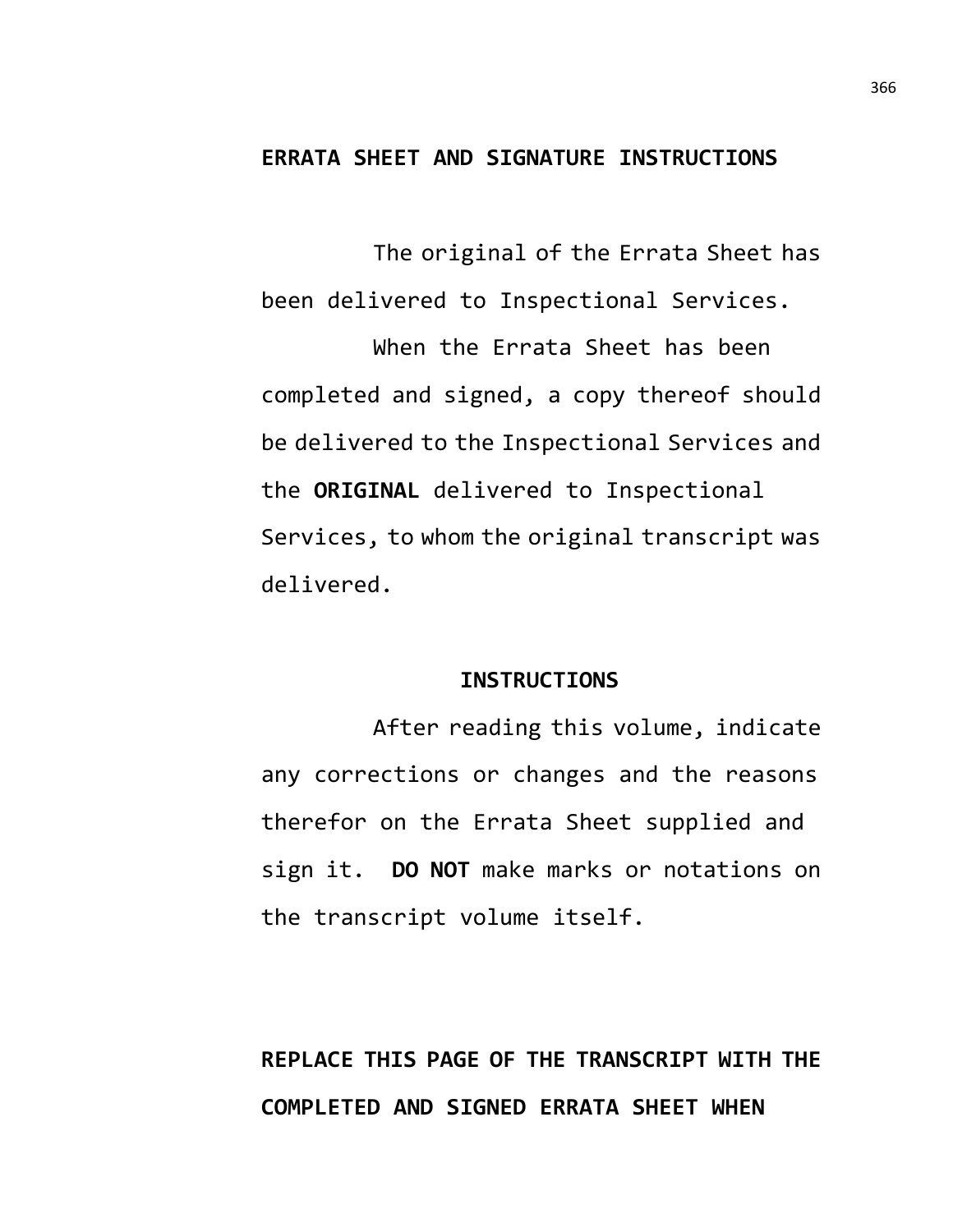#### **RECEIVED.**

**ATTACH TO BOARD OF ZONING APPEAL DATE:** 04/26/12<br>REP: CAZ  $REP:$ **ERRATA SHEET**

**INSTRUCTIONS:** After reading the transcript, note any change or corrections and the reason therefor on this sheet. **DO NOT** make any marks or notations on the transcript volume itself. Sign and date this errata sheet. Refer to Page 364 of the transcript for Errata Sheet distribution instructions.

| <b>PAGE</b> | <b>LINE</b> |                |  |
|-------------|-------------|----------------|--|
|             |             | <b>CHANGE:</b> |  |
|             |             | <b>REASON:</b> |  |
|             |             | <b>CHANGE:</b> |  |
|             |             | <b>REASON:</b> |  |
|             |             | <b>CHANGE:</b> |  |
|             |             | <b>REASON:</b> |  |
|             |             | <b>CHANGE:</b> |  |
|             |             | <b>REASON:</b> |  |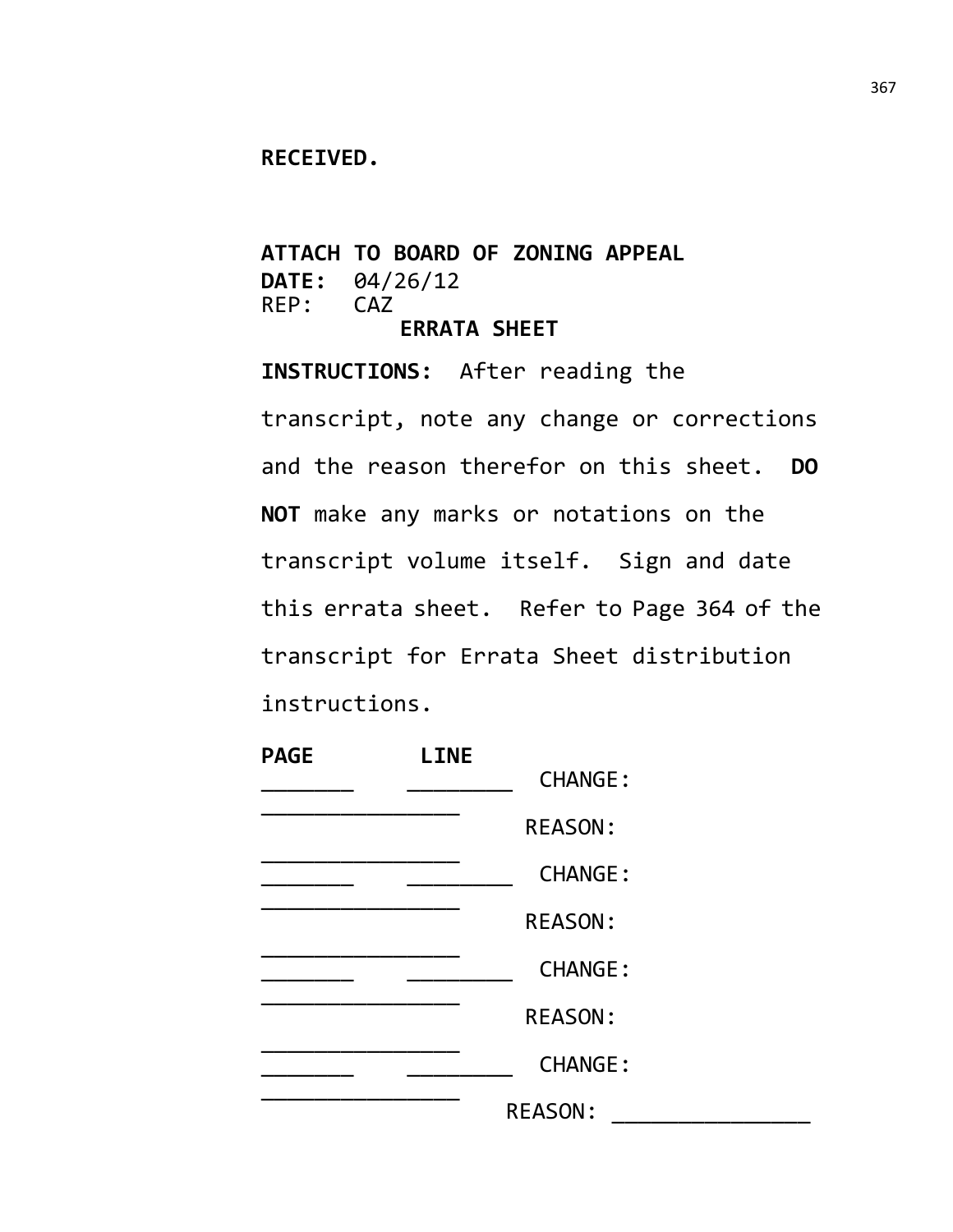|  | <b>CHANGE:</b> |
|--|----------------|
|  | <b>REASON:</b> |
|  | <b>CHANGE:</b> |
|  | <b>REASON:</b> |
|  | <b>CHANGE:</b> |
|  | <b>REASON:</b> |
|  | <b>CHANGE:</b> |
|  | <b>REASON:</b> |
|  | <b>CHANGE:</b> |
|  | <b>REASON:</b> |
|  |                |

I have read the foregoing transcript of Board of Zoning Appeal, and except for any corrections or changes noted above, I hereby subscribe to the transcript as an accurate record of the statements made.

# **C E R T I F I C A T E**

## **COMMONWEALTH OF MASSACHUSETTS BRISTOL, SS.**

I, Catherine Lawson Zelinski, a Certified Shorthand Reporter, the undersigned Notary Public, certify that:

I am not related to any of the parties in this matter by blood or marriage and that I am in no way interested in the outcome of